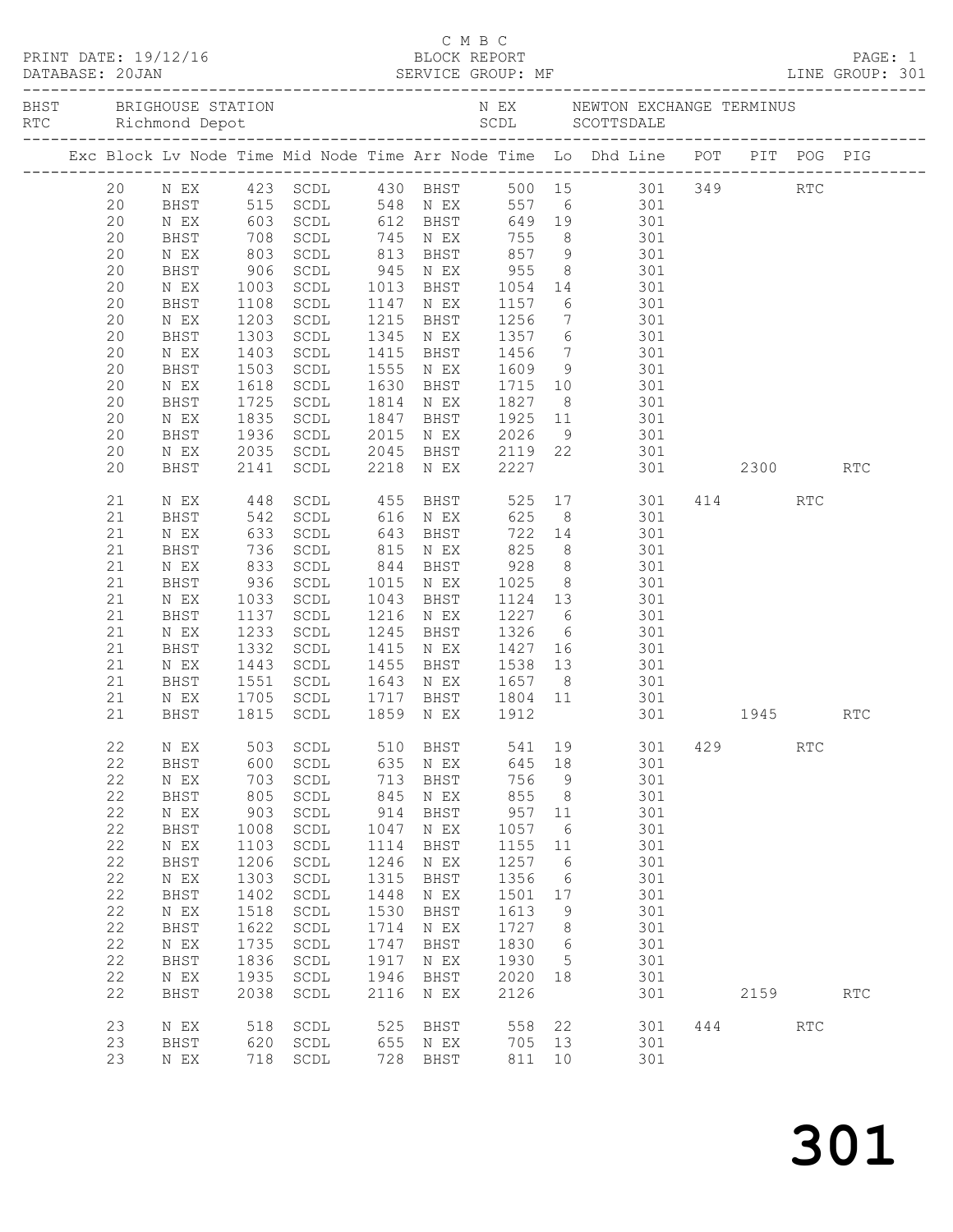### C M B C<br>RLOCK REPORT

| PRINT DATE: 19/12/16 | BLOCK REPORT      | PAGE: 2         |
|----------------------|-------------------|-----------------|
| DATABASE: 20JAN      | SERVICE GROUP: MF | LINE GROUP: 301 |

|  |    |      |            |                      |            |                      |                  |                 | Exc Block Lv Node Time Mid Node Time Arr Node Time Lo Dhd Line POT |          |              | PIT POG PIG |            |
|--|----|------|------------|----------------------|------------|----------------------|------------------|-----------------|--------------------------------------------------------------------|----------|--------------|-------------|------------|
|  | 23 |      |            |                      |            |                      |                  |                 | BHST 821 SCDL 900 NEX 910 301                                      |          | 943          |             | RTC        |
|  | 24 | N EX |            | 533 SCDL             |            | 542 BHST             |                  |                 | 615 25                                                             |          | 301 459      | RTC         |            |
|  | 24 | BHST | 640        | SCDL                 |            | 715 N EX             | 725              | 8 <sup>8</sup>  | 301                                                                |          |              |             |            |
|  | 24 | N EX | 733<br>836 | SCDL                 |            | 743 BHST<br>915 N EX | 827 9            |                 | 301                                                                |          |              |             |            |
|  | 24 | BHST |            | SCDL                 |            | N EX                 | 82<br>925<br>027 | 8 <sup>8</sup>  | 301                                                                |          |              |             |            |
|  | 24 | N EX | 933        | SCDL                 | 944        | BHST                 | 1027 11          |                 | 301                                                                |          |              |             |            |
|  | 24 | BHST | 1038       | SCDL                 |            | 1117 N EX            | 1127             | $6\overline{6}$ | 301                                                                |          |              |             |            |
|  | 24 | N EX | 1133       | SCDL                 |            | 1144 BHST            | 1225 11          |                 | 301                                                                |          |              |             |            |
|  | 24 | BHST |            | 1236 SCDL            |            | 1316 N EX            | 1327 6           |                 | 301                                                                |          |              |             |            |
|  | 24 | N EX | 1333       | SCDL                 | 1345       | BHST                 | 1426             | $5\overline{)}$ | 301                                                                |          |              |             |            |
|  | 24 | BHST | 1431       | SCDL                 | 1522       | N EX                 | 1535 13          |                 | 301                                                                |          |              |             |            |
|  | 24 | N EX | 1548       | SCDL                 | 1600       | BHST                 | 1644             | 10              | 301                                                                |          |              |             |            |
|  | 24 | BHST | 1654       | SCDL                 |            | 1744 N EX            | 1757 8           |                 | 301                                                                |          |              |             |            |
|  | 24 | N EX | 1805       | SCDL                 | 1817       | BHST                 | 1856             | $6\overline{6}$ | 301                                                                |          |              |             |            |
|  | 24 | BHST | 1902       | SCDL                 | 1943       | N EX                 | 1956 9           |                 | 301                                                                |          |              |             |            |
|  | 24 | N EX |            | 2005 SCDL            | 2015       | BHST                 | 2049 19          |                 | 301                                                                |          |              |             |            |
|  | 24 | BHST | 2108       | SCDL                 | 2146       | N EX                 | 2156             |                 | 301                                                                |          | 2229         |             | RTC        |
|  |    |      |            |                      |            |                      |                  |                 |                                                                    |          |              |             |            |
|  | 25 | N EX | 548        | SCDL                 | 557        |                      |                  |                 | BHST 634 20 301                                                    |          | 514 RTC      |             |            |
|  | 25 | BHST | 654        | SCDL                 | 730        | N EX                 | 740              | 8 <sup>8</sup>  | 301                                                                |          |              |             |            |
|  | 25 | N EX |            | $748$ SCDL           |            | BHST                 | 842              | 9               | 301                                                                |          |              |             |            |
|  | 25 | BHST |            | 851 SCDL             | 758        | N EX                 | 940              |                 |                                                                    |          | 301 1013     |             | <b>RTC</b> |
|  |    |      |            |                      |            |                      |                  |                 |                                                                    |          |              |             |            |
|  | 26 | N EX | 618        | SCDL                 | 627        | BHST                 |                  |                 | 706 15 301                                                         |          | 542          | RTC         |            |
|  | 26 | BHST |            |                      |            |                      |                  |                 | 301                                                                |          |              |             |            |
|  | 26 | N EX |            | 721 SCDL<br>818 SCDL |            | 800 N EX<br>829 BHST | 810 b<br>913 8   |                 | 301                                                                |          |              |             |            |
|  | 26 | BHST |            | 921 SCDL             | 1000       | N EX                 | 1010             |                 | 301                                                                |          | 1043 RTC     |             |            |
|  |    |      |            |                      |            |                      |                  |                 |                                                                    |          |              |             |            |
|  | 27 | N EX |            | SCDL                 |            | BHST                 |                  |                 |                                                                    |          | 612 RTC      |             |            |
|  | 27 | BHST | 648<br>750 | SCDL                 | 658<br>830 | N EX                 |                  |                 | 740 10 301<br>840 8 301                                            |          |              |             |            |
|  | 27 | N EX |            | 848 SCDL             | 859        | BHST                 | 943              | 8 <sup>8</sup>  | 301                                                                |          |              |             |            |
|  | 27 | BHST |            | 951 SCDL             | 1030       | N EX                 | 1040             |                 |                                                                    | 301      | 1113         |             | <b>RTC</b> |
|  |    |      |            |                      |            |                      |                  |                 |                                                                    |          |              |             |            |
|  | 28 | N EX | 1423       | SCDL                 | 1435       | BHST                 |                  |                 | 1516 20 301 1345                                                   |          |              | RTC         |            |
|  | 28 | BHST | 1536       | SCDL                 |            | 1628 N EX            | 1642 6           |                 | 301                                                                |          |              |             |            |
|  | 28 | N EX | 1648       | SCDL                 |            | 1700 BHST            | 1747 12          |                 | 301                                                                |          |              |             |            |
|  | 28 | BHST | 1759       | SCDL                 |            | 1844 N EX            |                  |                 | 301                                                                |          |              |             |            |
|  | 28 | N EX |            | 1905 SCDL            |            | $1916$ BHST          | 1951 17          |                 | 301                                                                |          |              |             |            |
|  |    |      |            |                      |            |                      |                  |                 | 28 BHST 2008 SCDL 2046 NEX 2056 301                                |          | 2129         |             | <b>RTC</b> |
|  |    |      |            |                      |            |                      |                  |                 |                                                                    |          |              |             |            |
|  | 29 | N EX |            | 1503 SCDL            |            | 1515 BHST            | 1558             | 9               |                                                                    |          | 301 1425 RTC |             |            |
|  | 29 | BHST |            | 1607 SCDL            |            | 1659 N EX            | 1712             |                 |                                                                    | 301 000  | 1752         |             | RTC        |
|  |    |      |            |                      |            |                      |                  |                 |                                                                    |          |              |             |            |
|  | 30 | N EX | 1533       | SCDL                 | 1545       | BHST                 | 1629             | 8               | 301                                                                |          | 1455         | RTC         |            |
|  | 30 | BHST | 1637       | SCDL                 |            | 1729 N EX            | 1742             |                 | 301                                                                |          | 1822         |             | <b>RTC</b> |
|  |    |      |            |                      |            |                      |                  |                 |                                                                    |          |              |             |            |
|  | 31 | N EX |            | 1603 SCDL            |            | 1615 BHST            | 1700             | 9               |                                                                    | 301 1525 | RTC          |             |            |
|  | 31 | BHST |            | 1709 SCDL            |            | 1759 N EX            | 1812             |                 | 301                                                                |          | 1852 RTC     |             |            |
|  |    |      |            |                      |            |                      |                  |                 |                                                                    |          |              |             |            |
|  | 32 | N EX |            | 1633 SCDL            |            | 1645 BHST            | 1730 14          |                 | 301 1555 RTC                                                       |          |              |             |            |
|  | 32 |      |            | 1744 SCDL            |            | 1829 N EX            | 1842             |                 | 301                                                                |          | 1922         |             | RTC        |
|  |    | BHST |            |                      |            |                      |                  |                 |                                                                    |          |              |             |            |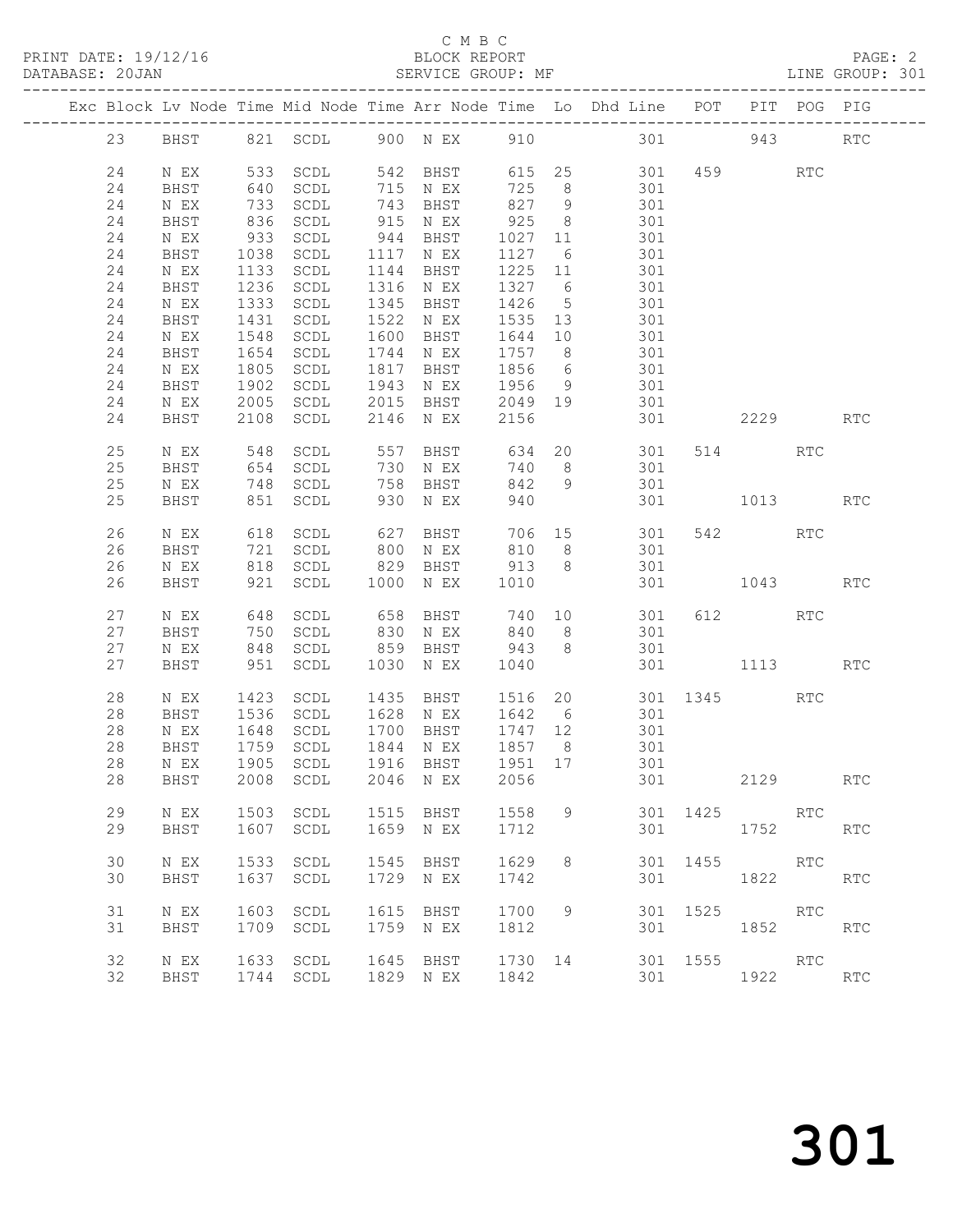|                                                                                                                                                                                                                                                                                                                                                                                                                  |                                                                                                                                                                                                                                     |                                                                                                                              |                                             |                                                                    | C M B C                                                             |                      |                                                                                                                                                                                                                                                                                                                                                                                                                                                                                                                                                                                                                                                                                                                                |      |            |  |
|------------------------------------------------------------------------------------------------------------------------------------------------------------------------------------------------------------------------------------------------------------------------------------------------------------------------------------------------------------------------------------------------------------------|-------------------------------------------------------------------------------------------------------------------------------------------------------------------------------------------------------------------------------------|------------------------------------------------------------------------------------------------------------------------------|---------------------------------------------|--------------------------------------------------------------------|---------------------------------------------------------------------|----------------------|--------------------------------------------------------------------------------------------------------------------------------------------------------------------------------------------------------------------------------------------------------------------------------------------------------------------------------------------------------------------------------------------------------------------------------------------------------------------------------------------------------------------------------------------------------------------------------------------------------------------------------------------------------------------------------------------------------------------------------|------|------------|--|
|                                                                                                                                                                                                                                                                                                                                                                                                                  | WI#4 WILLIAMS & NO.4 RD                                                                                                                                                                                                             |                                                                                                                              |                                             |                                                                    |                                                                     |                      |                                                                                                                                                                                                                                                                                                                                                                                                                                                                                                                                                                                                                                                                                                                                |      |            |  |
|                                                                                                                                                                                                                                                                                                                                                                                                                  |                                                                                                                                                                                                                                     |                                                                                                                              |                                             |                                                                    |                                                                     |                      | Exc Block Lv Node Time Mid Node Time Arr Node Time Lo Dhd Line POT PIT POG PIG                                                                                                                                                                                                                                                                                                                                                                                                                                                                                                                                                                                                                                                 |      |            |  |
| $\mathbf{1}$<br>$\mathbf{1}$<br>$\mathbf{1}$<br>$\mathbf{1}$<br>$\mathbf{1}$<br>$\mathbf{1}$<br>$\mathbf{1}$<br>$\mathbf{1}$<br>$\mathbf{1}$<br>$\mathbf{1}$<br>$\mathbf{1}$<br>$\mathbf{1}$<br>$\mathbf{1}$<br>$\mathbf{1}$<br>$\mathbf{1}$<br>$\mathbf{1}$<br>$\mathbf{1}$<br>$\mathbf{1}$<br>1<br>$\mathbf 1$<br>$\mathbf{1}$<br>$\mathbf{1}$<br>$\mathbf{1}$<br>$\mathbf{1}$<br>$\mathbf{1}$<br>$\mathbf{1}$ | AC#3<br>CH2W<br>AC#3<br>CH2W<br>AC#3<br>CH2W<br>AC#3<br>CH2E<br>BHST<br>CH2E<br>BHST<br>CH2E<br>BHST<br>CH2E<br>BHST<br>CH2E<br>BHST<br>CH2E 1849<br><b>BHST</b><br>CH <sub>2E</sub><br><b>BHST</b><br>CH2E<br>BHST<br>CH2E<br>BHST | 1252<br>1324<br>1401<br>1439<br>1555<br>1626<br>1701<br>1738<br>1809<br>1918<br>1951<br>2023<br>2050<br>2123<br>2151<br>2225 | $840$<br>914<br>946<br>1133<br>1206<br>CH2E | CH2E<br><b>BHST</b><br>CH2E<br><b>BHST</b><br>CH2E<br>BHST<br>CH2E | BHST 1911 7<br>1943<br>2011<br>2047<br>2110<br>2147<br>2210<br>2246 | 12<br>13<br>15       | CH2E 456 5 401 422 RTC<br>BHST 519 10 401<br>1 BHST 437 CH2E 456 5 401<br>1 CH2E 501 BHST 519 10 401<br>1 BHST 529 CH2E 548 7 401<br>1 CH2E 555 BHST 615 13 401<br>1 BHST 628 BHST 628 CH2W 646 4 401<br>1 CH2W 650 AC#3 715 14 406<br>1 AC#3 729 CH2W 756 9 406<br>CH2W 805 AC#3 833 7 406<br>CH2W 907 7 406<br>AC#3 939 7 406<br>CH2W 1013 8 406<br>1021 1021 AC#3 1046 8 406<br>1054 CH2W 1122 11 406<br>AC#3 1158 8 406<br>CH2E 1237 15 406<br>BHST 1317 7 401<br>CH2E 1350 11 401<br>BHST 1427 12 401<br>CH2E 1507 9 401<br>1516 BHST 1544 11 401<br>CH2E 1622 4 401<br>BHST 1653 8 401<br>CH2E 1728 10 401<br>BHST 1803 6 401<br>1836 13 401<br>401<br>8<br>401<br>401<br>3<br>401<br>401<br>401<br>4<br>401<br>401<br>5 |      |            |  |
| 1<br>$\mathbf{1}$<br>$\mathbf{1}$<br>$\mathbf{1}$<br>1<br>$\mathbf{1}$                                                                                                                                                                                                                                                                                                                                           | CH2E<br>BHST<br>CH <sub>2E</sub><br>RC09<br>CH2E<br>RC09                                                                                                                                                                            | 2251<br>2325<br>2355<br>2425<br>2505<br>2543                                                                                 |                                             | BHST<br>CH2E<br>RC09<br>CH2E<br>RC09<br>CH2E                       | 2310<br>2346<br>2415<br>2448<br>2525<br>2606                        | 15<br>10<br>17<br>18 | 401<br>401<br>9<br>402<br>402<br>402<br>402                                                                                                                                                                                                                                                                                                                                                                                                                                                                                                                                                                                                                                                                                    | 2617 | <b>RTC</b> |  |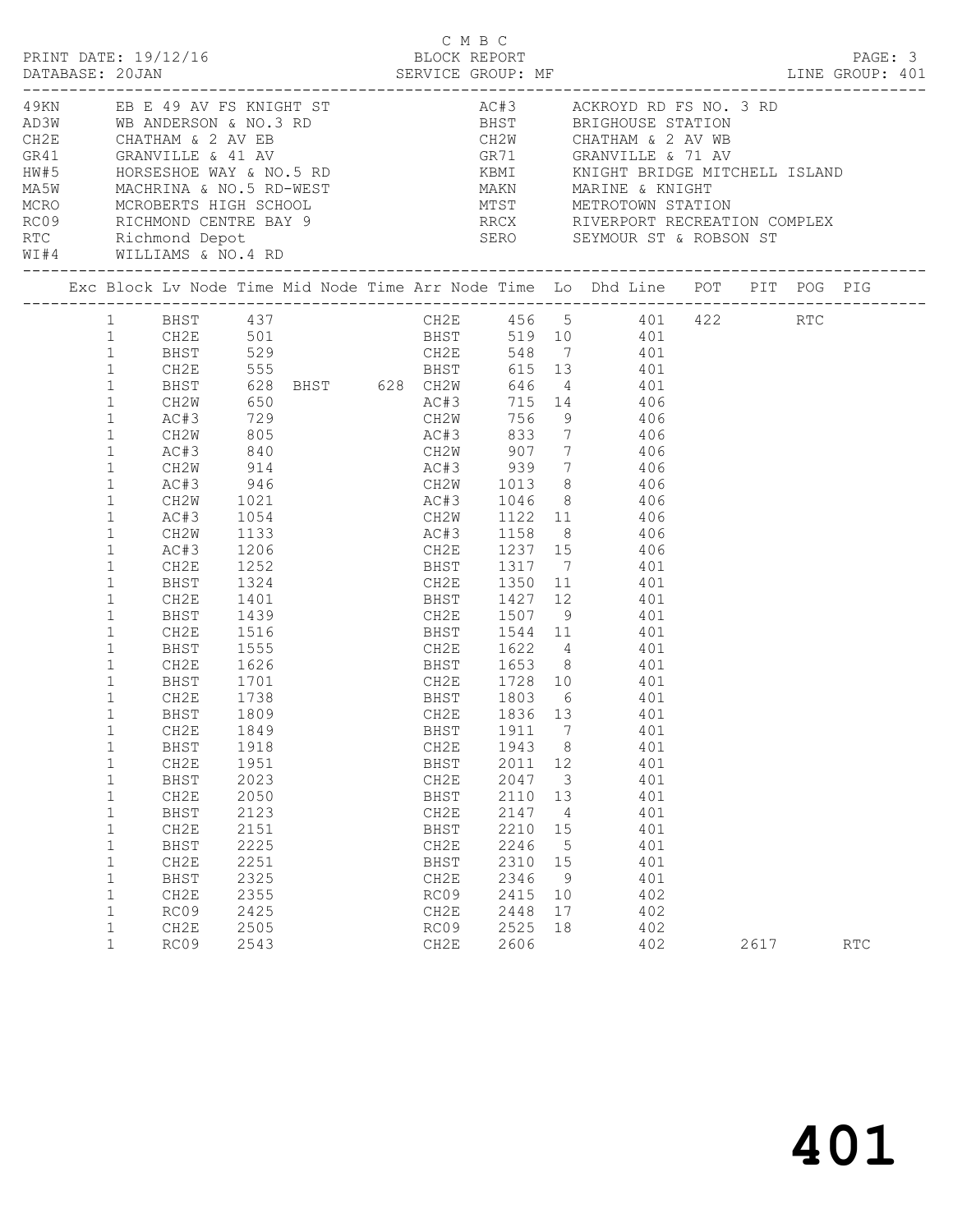#### C M B C<br>BLOCK REPORT SERVICE GROUP: MF

|  |                           |                   |      |      |      |      | Exc Block Lv Node Time Mid Node Time Arr Node Time Lo Dhd Line POT |         |                         |          |       |     |        | PIT POG PIG |            |
|--|---------------------------|-------------------|------|------|------|------|--------------------------------------------------------------------|---------|-------------------------|----------|-------|-----|--------|-------------|------------|
|  | $\mathbf{2}$              | CH2W              | 439  |      |      |      | AC#3                                                               | 500     |                         |          | 6 406 | 425 |        | RTC         |            |
|  | $\mathbf{2}$              | AC#3              | 506  |      |      |      | CH2W                                                               | 528     |                         | 5 406    |       |     |        |             |            |
|  | $\sqrt{2}$                | CH <sub>2</sub> W | 533  |      |      |      | AC#3                                                               | 554     | $\overline{7}$          |          | 406   |     |        |             |            |
|  | $\mathbf{2}$              | AC#3              | 601  |      |      |      | CH2W                                                               | 624     | 8 <sup>8</sup>          |          | 406   |     |        |             |            |
|  | $\mathbf{2}$              | CH2W              | 632  |      |      |      | AC#3                                                               | 657     | 9                       |          | 406   |     |        |             |            |
|  | $\mathbf{2}$              | AC#3              | 706  |      |      |      | HW#5                                                               | 729     | $5\overline{)}$         |          | 408   |     |        |             |            |
|  | $\mathbf{2}$              | HW#5              | 734  |      |      |      | AC#3                                                               | 802     | 12                      |          | 408   |     |        |             |            |
|  | $\mathbf{2}$              | AC#3              | 814  |      |      |      | HW#5                                                               | 837     | 12                      |          | 408   |     |        |             |            |
|  | $\mathbf{2}$              | HW#5              | 849  |      |      |      | AC#3                                                               | 916     | 16                      |          | 408   |     |        |             |            |
|  | $\mathbf{2}$              | AC#3              | 932  |      |      |      | HW#5                                                               | 955     | $\overline{7}$          |          | 408   |     |        |             |            |
|  | $\mathbf{2}$              | HW#5              | 1002 |      |      |      | AC#3                                                               | 1027 17 |                         |          | 408   |     |        |             |            |
|  | $\mathbf{2}$              | AC#3              | 1044 |      |      |      | HW#5                                                               | 1107    | 9                       |          | 408   |     |        |             |            |
|  | $\mathbf{2}$              | HW#5              | 1116 |      |      |      | AC#3                                                               | 1141    | 18                      | 408      |       |     |        |             |            |
|  | $\mathbf{2}$              | AC#3              | 1159 |      |      |      | HW#5                                                               | 1223    | 6                       |          | 408   |     |        |             |            |
|  | $\mathbf{2}$              | HW#5              | 1229 |      |      |      | AC#3                                                               | 1256    | 18                      |          | 408   |     |        |             |            |
|  | $\mathbf{2}$              | AC#3              | 1314 |      |      |      | HW#5                                                               | 1339    | $5^{\circ}$             |          | 408   |     |        |             |            |
|  | $\mathbf{2}$              | HW#5              | 1344 |      |      |      | AC#3                                                               | 1411    | 15                      |          | 408   |     |        |             |            |
|  | $\mathbf{2}$              | AC#3              | 1426 |      |      |      | HW#5                                                               | 1454    | $\overline{\mathbf{3}}$ |          | 408   |     |        |             |            |
|  | $\mathbf{2}$              | HW#5              | 1457 |      |      |      | AC#3                                                               | 1527 15 |                         |          | 408   |     |        |             |            |
|  | $\mathbf{2}$              | AC#3              | 1542 |      |      |      | HW#5                                                               | 1610    | 9                       |          | 408   |     |        |             |            |
|  | $\mathbf 2$               | HW#5              | 1619 |      |      |      | AC#3                                                               | 1646 13 |                         |          | 408   |     |        |             |            |
|  | $\mathbf{2}$              | AC#3              | 1659 |      |      |      | HW#5                                                               | 1726    | 10                      |          | 408   |     |        |             |            |
|  | $\mathbf{2}$              | HW#5              | 1736 |      |      |      | AC#3                                                               | 1801    | 10                      |          | 408   |     |        |             |            |
|  | $\overline{c}$            | AC#3              | 1811 |      |      |      | HW#5                                                               | 1838    |                         |          | 408   |     | 1841 \ |             | <b>RTC</b> |
|  | 3                         | CH2E              | 440  |      |      |      | RC09                                                               | 459     |                         | $\sim$ 1 | 402   |     | 426    | <b>RTC</b>  |            |
|  | 3                         | RC09              | 500  |      |      |      | CH2W                                                               | 519     | 11                      |          | 402   |     |        |             |            |
|  | $\mathsf S$               | CH2W              | 530  |      |      |      | BHST 550 MAKN                                                      | 619     | 13                      |          | 407   |     |        |             |            |
|  | $\mathsf 3$               | MAKN              | 632  | BHST |      |      | 705 CH2E                                                           | 725     | 13                      |          | 407   |     |        |             |            |
|  | $\mathsf 3$               | CH2E              | 738  |      |      |      | RC09                                                               | 804     | 8 <sup>8</sup>          |          | 402   |     |        |             |            |
|  | 3                         | RC09              | 812  |      |      |      | CH2W                                                               | 837     | 14                      |          | 402   |     |        |             |            |
|  | $\mathsf S$               | CH2W              | 851  |      | BHST |      | 919 MAKN                                                           | 952     | 5                       |          | 407   |     |        |             |            |
|  | $\mathsf 3$               | MAKN              | 957  | BHST |      |      | 1030 CH2E                                                          | 1052    | 6                       |          | 407   |     |        |             |            |
|  | $\mathsf 3$               | CH2E              | 1058 |      |      |      | RC09                                                               | 1124    | 6                       |          | 402   |     |        |             |            |
|  | 3                         | RC09              | 1130 |      |      |      | CH2E                                                               | 1159    | $\overline{7}$          |          | 402   |     |        |             |            |
|  | 3                         | CH2E              | 1206 |      |      |      | BHST                                                               | 1233    | 6                       |          | 401   |     |        |             |            |
|  | $\ensuremath{\mathsf{3}}$ | BHST              | 1239 |      |      |      | CH2E                                                               | 1305 14 |                         |          | 401   |     |        |             |            |
|  | 3                         | CH2E              | 1319 |      |      |      | BHST                                                               | 1345    | - 9                     |          | 401   |     |        |             |            |
|  | 3                         | BHST              | 1354 |      |      |      | CH2E                                                               | 1421    | 8                       |          | 401   |     |        |             |            |
|  | 3                         | CH2E              | 1429 |      |      |      | BHST 1457 6                                                        |         |                         |          | 401   |     |        |             |            |
|  | 3                         | BHST              | 1503 |      |      |      | CH2E                                                               | 1531    | 5                       |          | 401   |     |        |             |            |
|  | 3                         | CH2E              | 1536 |      |      |      | RC09                                                               | 1602    | 8                       |          | 402   |     |        |             |            |
|  | 3                         | RC09              | 1610 |      |      |      | CH2E                                                               | 1639    | 3                       |          | 402   |     |        |             |            |
|  | $\mathsf S$               | CH2E              | 1642 |      |      |      | BHST                                                               | 1709    | 8                       |          | 401   |     |        |             |            |
|  | $\mathsf S$               | BHST              | 1717 | BHST |      | 1717 | CH2W                                                               | 1743    | 19                      |          | 401   |     |        |             |            |
|  | $\mathsf 3$               | CH2W              | 1802 |      |      |      | AC#3                                                               | 1824    | 6                       |          | 406   |     |        |             |            |
|  | $\mathfrak{Z}$            | AC#3              | 1830 |      |      |      | CH2W                                                               | 1900    | 25                      |          | 406   |     |        |             |            |
|  | $\mathsf S$               | CH2W              | 1925 |      |      |      | AC#3                                                               | 1945    | 6                       |          | 406   |     |        |             |            |
|  | $\mathfrak{Z}$            | AC#3              | 1951 |      |      |      | CH2W                                                               | 2020    | 14                      |          | 406   |     |        |             |            |
|  | $\mathsf 3$               | CH2W              | 2034 |      |      |      | AC#3                                                               | 2054    | 4                       |          | 406   |     |        |             |            |
|  | $\mathsf 3$               | AC#3              | 2058 |      |      |      | CH2W                                                               | 2126    | 8                       |          | 406   |     |        |             |            |
|  | 3                         | CH2W              | 2134 |      |      |      | AC#3                                                               | 2154    | 4                       |          | 406   |     |        |             |            |
|  | 3                         | AC#3              | 2158 |      |      |      | CH2W                                                               | 2225    |                         |          | 406   |     | 2236   |             | <b>RTC</b> |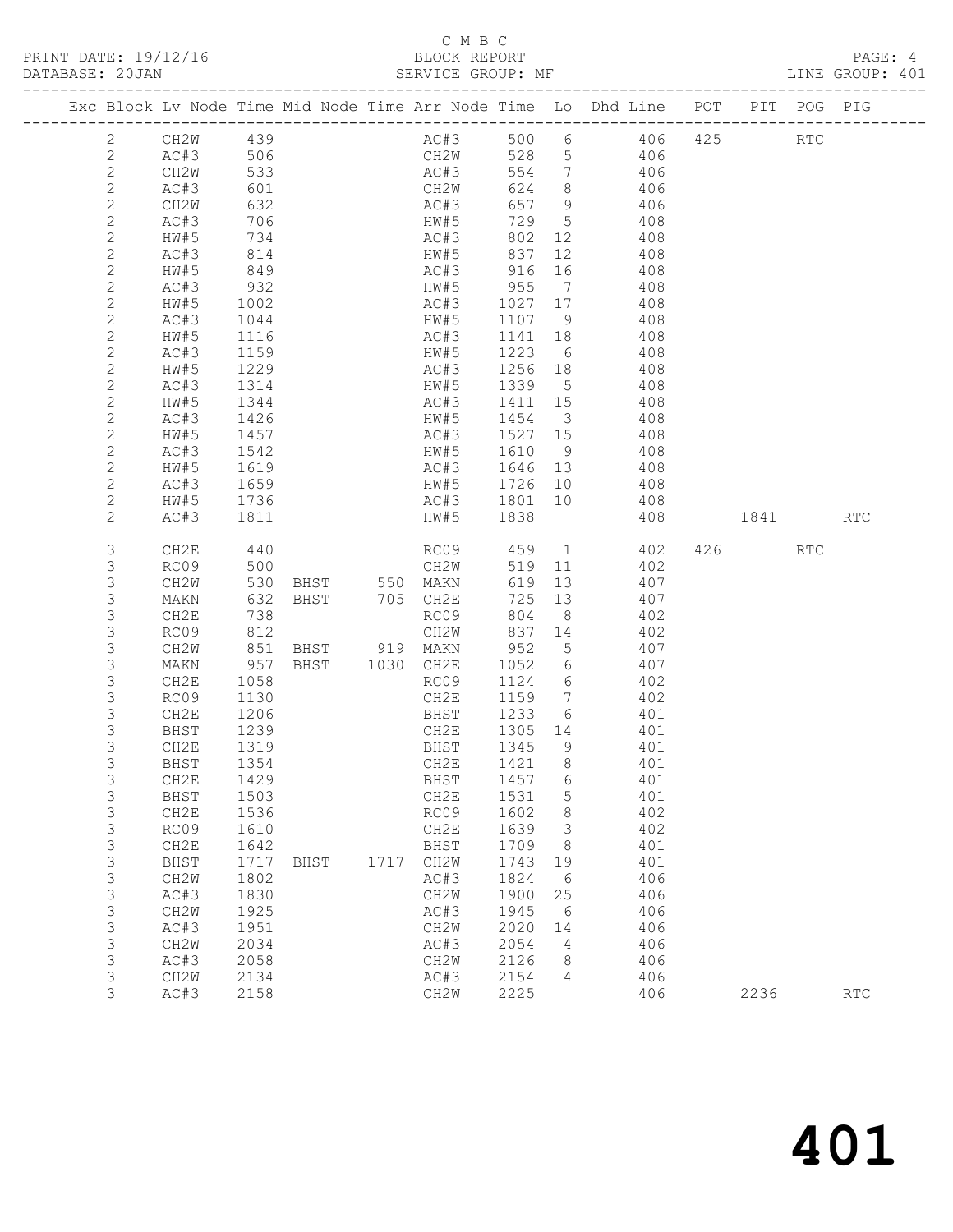#### C M B C<br>BLOCK REPORT SERVICE GROUP: MF

|  |                |                   |      |  |           |                   |      |                 | Exc Block Lv Node Time Mid Node Time Arr Node Time Lo Dhd Line POT |      | PIT POG PIG |            |
|--|----------------|-------------------|------|--|-----------|-------------------|------|-----------------|--------------------------------------------------------------------|------|-------------|------------|
|  | $\overline{4}$ | CH2W              | 441  |  |           | RCO <sub>9</sub>  |      |                 | 501 16 407 427 RTC                                                 |      |             |            |
|  | 4              | RC09              | 517  |  |           | CH2E              | 538  |                 | $6 \overline{}$<br>407                                             |      |             |            |
|  | 4              | CH2E              | 544  |  |           | BHST              | 603  |                 | $6 \qquad \qquad$<br>401                                           |      |             |            |
|  | 4              | BHST              | 609  |  |           | CH2E              | 628  | 5               | 401                                                                |      |             |            |
|  | 4              | CH2E              | 633  |  |           | BHST              | 653  | 8               | 401                                                                |      |             |            |
|  | 4              | BHST              | 701  |  |           | CH2E              | 723  | 11              | 401                                                                |      |             |            |
|  | 4              | CH2E              | 734  |  |           | BHST              | 759  | 10              | 401                                                                |      |             |            |
|  | 4              | BHST              | 809  |  |           | CH2E              | 833  | 8 <sup>8</sup>  | 401                                                                |      |             |            |
|  | 4              | CH <sub>2E</sub>  | 841  |  |           | BHST              | 907  | 13              | 401                                                                |      |             |            |
|  | 4              | BHST              | 920  |  |           | CH2E              | 945  | 6               | 401                                                                |      |             |            |
|  | 4              | CH2E              | 951  |  |           | BHST              | 1017 | $5^{\circ}$     | 401                                                                |      |             |            |
|  | 4              | BHST              | 1022 |  | BHST 1022 | CH2W              | 1046 | 5               | 401                                                                |      |             |            |
|  | 4              | CH2W              | 1051 |  |           | RC09              | 1117 | 10              | 407                                                                |      |             |            |
|  | 4              | RC09              | 1127 |  |           | CH2E              | 1152 | 6               | 407                                                                |      |             |            |
|  | 4              | CH <sub>2E</sub>  | 1158 |  |           | RC09              | 1224 | 6               | 402                                                                |      |             |            |
|  | 4              | RC09              | 1230 |  |           | CH2E              | 1259 | 6               | 402                                                                |      |             |            |
|  | 4              | CH2E              | 1305 |  |           | BHST              | 1331 | 8               | 401                                                                |      |             |            |
|  | 4              | BHST              | 1339 |  |           | CH2E              | 1406 | 8               | 401                                                                |      |             |            |
|  | 4              | CH <sub>2E</sub>  | 1414 |  |           | BHST              | 1442 | 9               | 401                                                                |      |             |            |
|  | 4              | BHST              | 1451 |  |           | CH2E              | 1519 | 5               | 401                                                                |      |             |            |
|  | 4              | CH2E              | 1524 |  |           | RC09              | 1550 | 8               | 402                                                                |      |             |            |
|  | 4              | RC09              | 1558 |  |           | CH2E              | 1627 | $7\phantom{.0}$ | 402                                                                |      |             |            |
|  | 4              | CH2E              | 1634 |  |           | BHST              | 1701 | 8 <sup>8</sup>  | 401                                                                |      |             |            |
|  | 4              | BHST              | 1709 |  |           | CH2E              | 1736 | 10              | 401                                                                |      |             |            |
|  | 4              | CH2E              | 1746 |  |           | BHST              | 1811 | 8 <sup>8</sup>  | 401                                                                |      |             |            |
|  | 4              | BHST              | 1819 |  |           | BHST 1819 CH2W    | 1845 | 20              | 401                                                                |      |             |            |
|  | 4              | CH <sub>2</sub> W | 1905 |  |           | AC#3              | 1927 | 6               | 406                                                                |      |             |            |
|  | 4              | AC#3              | 1933 |  |           | CH <sub>2</sub> W | 2002 |                 | 406                                                                | 2014 |             | <b>RTC</b> |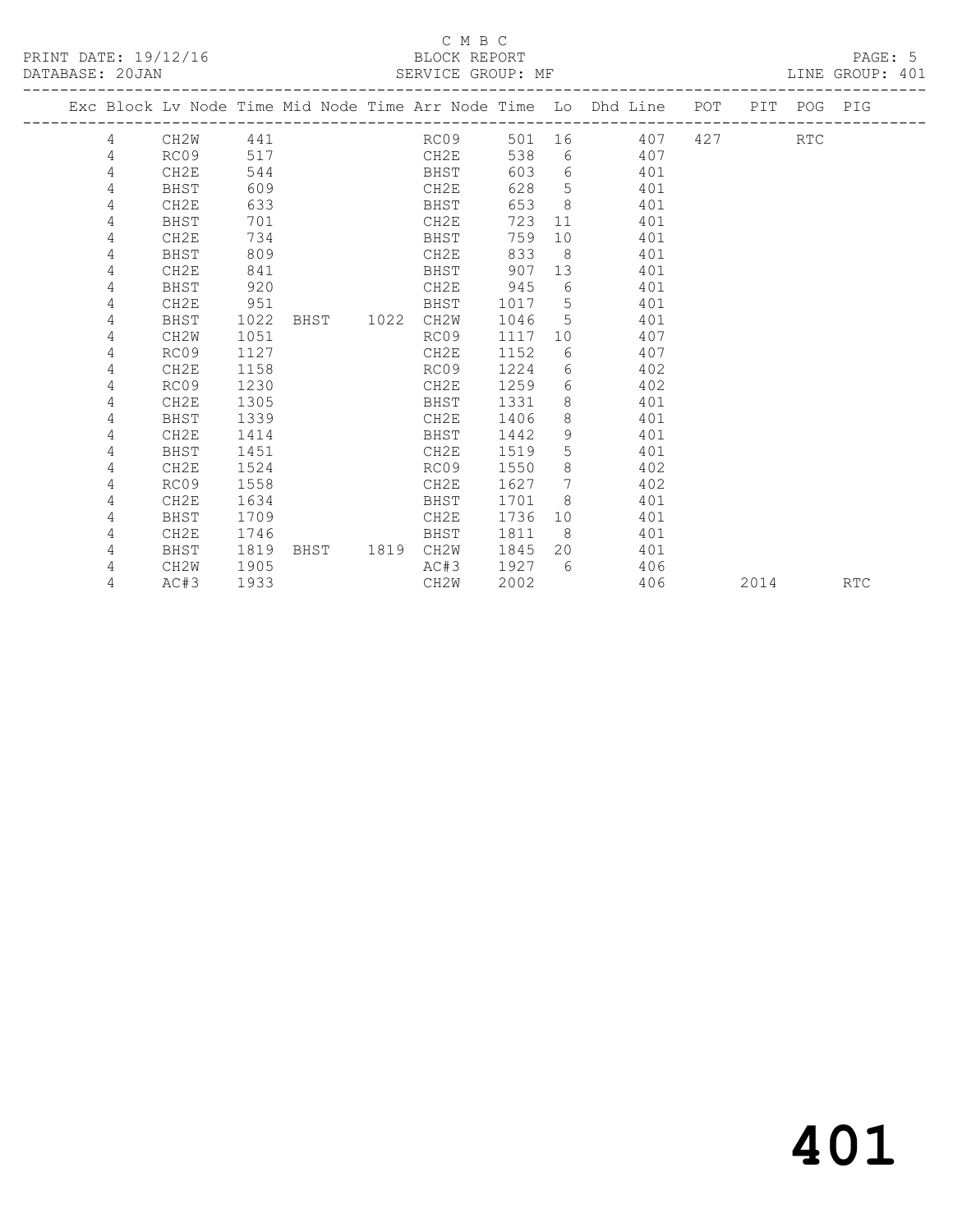#### C M B C<br>BLOCK REPORT SERVICE GROUP: MF

|  |      |     |      |        | Exc Block Ly Node Time Mid Node Time Arr Node Time Lo Dhd Line POT PIT POG PIG |         |      |  |
|--|------|-----|------|--------|--------------------------------------------------------------------------------|---------|------|--|
|  | CH2E | 441 | BHST | 459 15 |                                                                                | 401 427 | RTC. |  |
|  | BHST | 514 | CH2E | 533 7  | 401                                                                            |         |      |  |
|  | CH2E | 540 | RC09 | 601 11 | 402                                                                            |         |      |  |
|  | RCO9 | 612 | CH2E | 633 5  | 407                                                                            |         |      |  |

|   | エノヘッシ            | ◡∸▵  | سمىدە       | ぃ〕   |                         | י שב |      |            |
|---|------------------|------|-------------|------|-------------------------|------|------|------------|
| 5 | CH2E             | 638  | BHST        | 700  | 9                       | 401  |      |            |
| 5 | <b>BHST</b>      | 709  | CH2E        | 731  | 10                      | 401  |      |            |
| 5 | CH2E             | 741  | BHST        | 807  | 9                       | 401  |      |            |
| 5 | BHST             | 816  | CH2E        | 840  | 8                       | 401  |      |            |
| 5 | CH2E             | 848  | BHST        | 914  | 16                      | 401  |      |            |
| 5 | BHST             | 930  | CH2E        | 955  | 11                      | 401  |      |            |
| 5 | CH2E             | 1006 | BHST        | 1032 | 5                       | 401  |      |            |
| 5 | BHST             | 1037 | CH2E        | 1102 | 18                      | 401  |      |            |
| 5 | CH2E             | 1120 | <b>BHST</b> | 1147 | 4                       | 401  |      |            |
| 5 | BHST             | 1151 | CH2E        | 1219 | 3                       | 401  |      |            |
| 5 | CH2E             | 1222 | BHST        | 1249 | 5                       | 401  |      |            |
| 5 | <b>BHST</b>      | 1254 | CH2E        | 1320 | 8                       | 401  |      |            |
| 5 | CH2E             | 1328 | RC09        | 1355 | 5                       | 402  |      |            |
| 5 | RC09             | 1400 | CH2E        | 1429 | 14                      | 402  |      |            |
| 5 | CH2E             | 1443 | BHST        | 1512 | 3                       | 401  |      |            |
| 5 | BHST             | 1515 | CH2E        | 1543 | 4                       | 401  |      |            |
| 5 | CH2E             | 1547 | BHST        | 1614 | 6                       | 401  |      |            |
| 5 | BHST             | 1620 | CH2E        | 1647 | 11                      | 401  |      |            |
| 5 | CH2E             | 1658 | BHST        | 1725 | 8                       | 401  |      |            |
| 5 | BHST             | 1733 | CH2E        | 1800 | 10                      | 401  |      |            |
| 5 | CH2E             | 1810 | BHST        | 1835 | 6                       | 401  |      |            |
| 5 | <b>BHST</b>      | 1841 | CH2E        | 1908 | 5                       | 401  |      |            |
| 5 | CH2E             | 1913 | BHST        | 1935 | 8                       | 401  |      |            |
| 5 | BHST             | 1943 | CH2E        | 2007 | 14                      | 401  |      |            |
| 5 | CH2E             | 2021 | BHST        | 2041 | 12                      | 401  |      |            |
| 5 | BHST             | 2053 | CH2E        | 2117 | $\overline{\mathbf{3}}$ | 401  |      |            |
| 5 | CH2E             | 2120 | BHST        | 2140 | 13                      | 401  |      |            |
| 5 | BHST             | 2153 | CH2E        | 2217 | 4                       | 401  |      |            |
| 5 | CH <sub>2E</sub> | 2221 | BHST        | 2240 | 15                      | 401  |      |            |
| 5 | BHST             | 2255 | CH2E        | 2316 | 5                       | 401  |      |            |
| 5 | CH2E             | 2321 | BHST        | 2340 | 15                      | 401  |      |            |
| 5 | <b>BHST</b>      | 2355 | CH2E        | 2416 | 5                       | 401  |      |            |
| 5 | CH2E             | 2421 | BHST        | 2440 |                         | 401  | 2453 | <b>RTC</b> |
|   |                  |      |             |      |                         |      |      |            |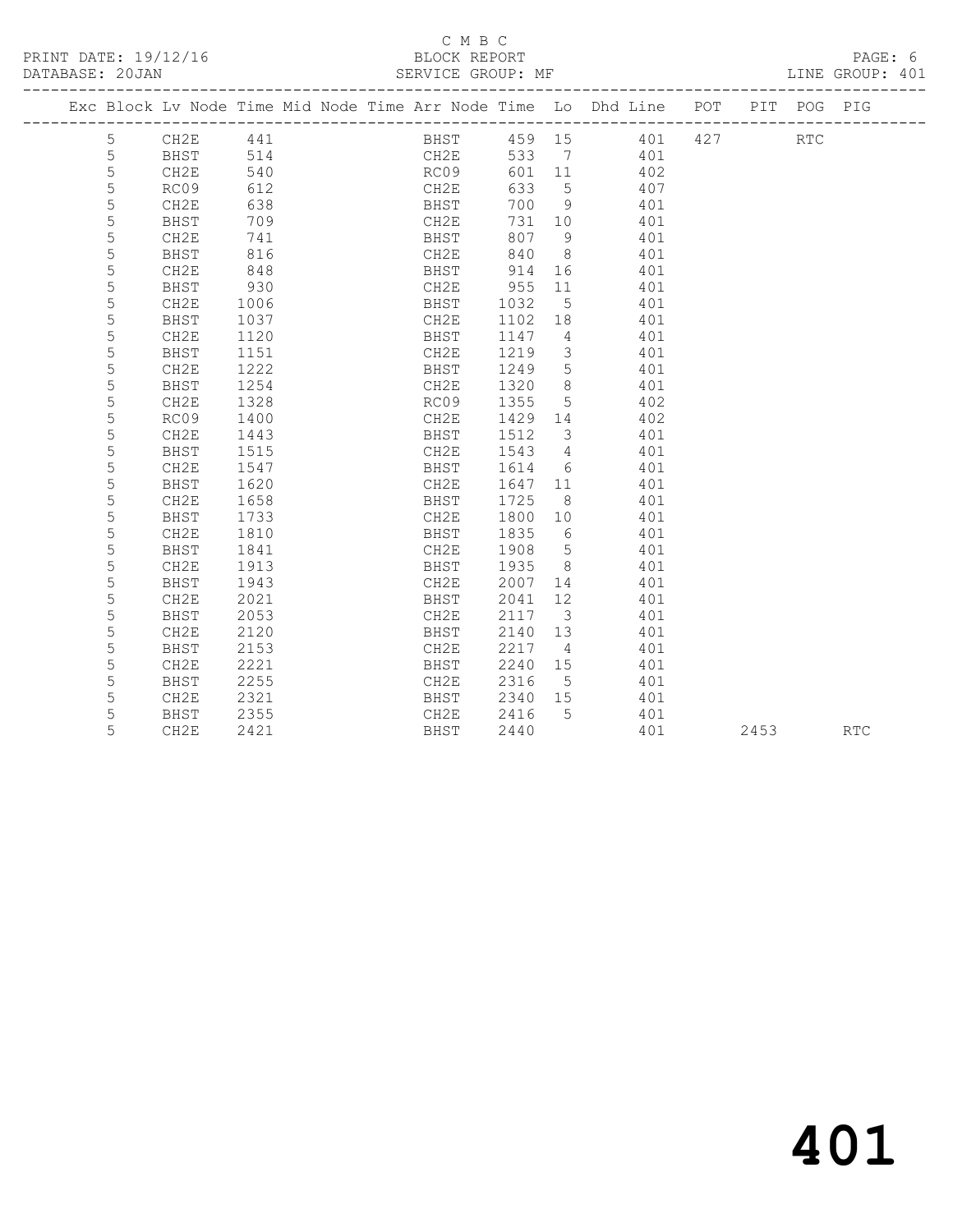#### C M B C BLOCK REPORT<br>SERVICE GROUP: MF

| BASE: 20JAN<br>-----------------------------<br>DATABASE: 20JAN                                                                                                                                    |                                                                                                                                                                                                                                                                               |                                                                                                                                                                                                    |                             |                      |                                                                                                                                                                                              |                                                                                                                                                |                                                                                    |                                                                                                                                                                                                                                                                                                                                                                                                                                                                                                                          |                 | BLOCK REPORT PAGE: 7<br>SERVICE GROUP: MF LINE GROUP: 401 |
|----------------------------------------------------------------------------------------------------------------------------------------------------------------------------------------------------|-------------------------------------------------------------------------------------------------------------------------------------------------------------------------------------------------------------------------------------------------------------------------------|----------------------------------------------------------------------------------------------------------------------------------------------------------------------------------------------------|-----------------------------|----------------------|----------------------------------------------------------------------------------------------------------------------------------------------------------------------------------------------|------------------------------------------------------------------------------------------------------------------------------------------------|------------------------------------------------------------------------------------|--------------------------------------------------------------------------------------------------------------------------------------------------------------------------------------------------------------------------------------------------------------------------------------------------------------------------------------------------------------------------------------------------------------------------------------------------------------------------------------------------------------------------|-----------------|-----------------------------------------------------------|
|                                                                                                                                                                                                    |                                                                                                                                                                                                                                                                               |                                                                                                                                                                                                    |                             |                      |                                                                                                                                                                                              |                                                                                                                                                |                                                                                    | Exc Block Lv Node Time Mid Node Time Arr Node Time Lo Dhd Line POT PIT POG PIG                                                                                                                                                                                                                                                                                                                                                                                                                                           |                 |                                                           |
| 6<br>6<br>6<br>6<br>6<br>6<br>6<br>6<br>6<br>6<br>6<br>6<br>6<br>6<br>6<br>6<br>6<br>6<br>6<br>6<br>6<br>6<br>6<br>6                                                                               | CH2E<br>BHST<br>CH2E<br>BHST<br>CH2E<br>BHST<br>CH2E<br>BHST<br>CH2W<br>AC#3<br>CH2W<br>AC#3<br>CH2E<br>RC09<br>CH2E<br>BHST<br>CH2E<br>BHST<br>CH2E<br>BHST<br>CH2E<br>BHST<br>CH2E<br>BHST                                                                                  | 645<br>717<br>748<br>823<br>900<br>940<br>1021<br>1121<br>1154<br>1233<br>1306<br>1348<br>1420<br>14∠∪<br>1454<br>1531<br>1603<br>1637<br>1714<br>1750<br>1822<br>1853<br>1925<br>1955             |                             |                      | BHST 707 10<br>CH2E 740 8<br>BHST 814 9<br>CH2E<br>CH2E                                                                                                                                      |                                                                                                                                                |                                                                                    | $\begin{array}{cccc} 707 & 10 & & 401 \\ 740 & 8 & & 401 \\ 814 & 9 & & 401 \end{array}$<br>CH2E 847 13 401<br>BHST 926 14 401<br>CH2E 1005 16 401<br>BHST 1047 5 401<br>1052 BHST 1052 CH2W 1116 5 401<br>AC#3 1146 8 406<br>CH2W 1223 10 406<br>AC#3 1258 8 406<br>1338 10 406<br>RC09 1415 5 402<br>CH2E 1449 5 402<br>BHST 1523 8 401<br>CH2E 1559 4 401<br>BHST 1630 7 401<br>CH2E 1704 10 401<br>BHST 1741 9 401<br>CH2E 1817 5 401<br>BHST 1847 6 401<br>CH2E 1920 5<br>BHST 1947 8 401<br>CH2E 2019 401 2031 RTC |                 |                                                           |
| 7<br>7<br>7<br>7<br>7<br>7<br>7<br>$7\phantom{.}$<br>7<br>7<br>7<br>7<br>7<br>7<br>7<br>7<br>$\boldsymbol{7}$<br>$\boldsymbol{7}$<br>7<br>7<br>$\boldsymbol{7}$<br>$\boldsymbol{7}$<br>7<br>7<br>7 | HW#5<br>AC#3<br>HW#5<br>AC#3<br>HW#5<br>AC#3<br>HW#5<br>AC#3<br>HW#5<br>AC#3<br>CH <sub>2</sub> M<br>AC#3<br>CH <sub>2</sub> W<br>MAKN<br>CH2E<br>BHST<br>CH <sub>2</sub> W<br>AC#3<br>CH <sub>2</sub> M<br>AC#3<br>CH <sub>2</sub> W<br>AC#3<br>CH2W<br>AC#3<br>CH2W<br>AC#3 | 441<br>516<br>541<br>613<br>638<br>714<br>743<br>823<br>859<br>937<br>1009<br>1042<br>1121<br>1227<br>1333<br>1409<br>1446<br>1520<br>1607<br>1638<br>1721<br>1750<br>1829<br>1857<br>1934<br>2000 | BHST<br>BHST<br><b>BHST</b> | 1147<br>1300<br>1409 | AC#3<br>HW#5<br>AC#3<br>HW#5<br>AC#3<br>HW#5<br>AC#3<br>CH2W<br>AC#3<br>CH2W<br>MAKN<br>CH2E<br>BHST<br>CH2W<br>AC#3<br>CH2W<br>AC#3<br>CH2W<br>AC#3<br>CH2W<br>AC#3<br>CH2W<br>AC#3<br>CH2W | 926 11<br>1004<br>1034<br>1110<br>1221<br>1323<br>1359<br>1435<br>1514<br>1552<br>1632<br>1709<br>1744<br>1820<br>1851<br>1927<br>1954<br>2029 | 5<br>8<br>11<br>6<br>10<br>10<br>11<br>6<br>15<br>6<br>12<br>6<br>9<br>6<br>7<br>6 | AC#3 501 15 408<br>HW#5 533 8 408<br>$601$ 12 408<br>630 8 408<br>701 13 408<br>737 6 408<br>811 12 408<br>846 13 408<br>408<br>406<br>406<br>406<br>407<br>407<br>401<br>401<br>406<br>406<br>406<br>406<br>406<br>406<br>406<br>406<br>406<br>406                                                                                                                                                                                                                                                                      | 438 RTC<br>2041 | RTC                                                       |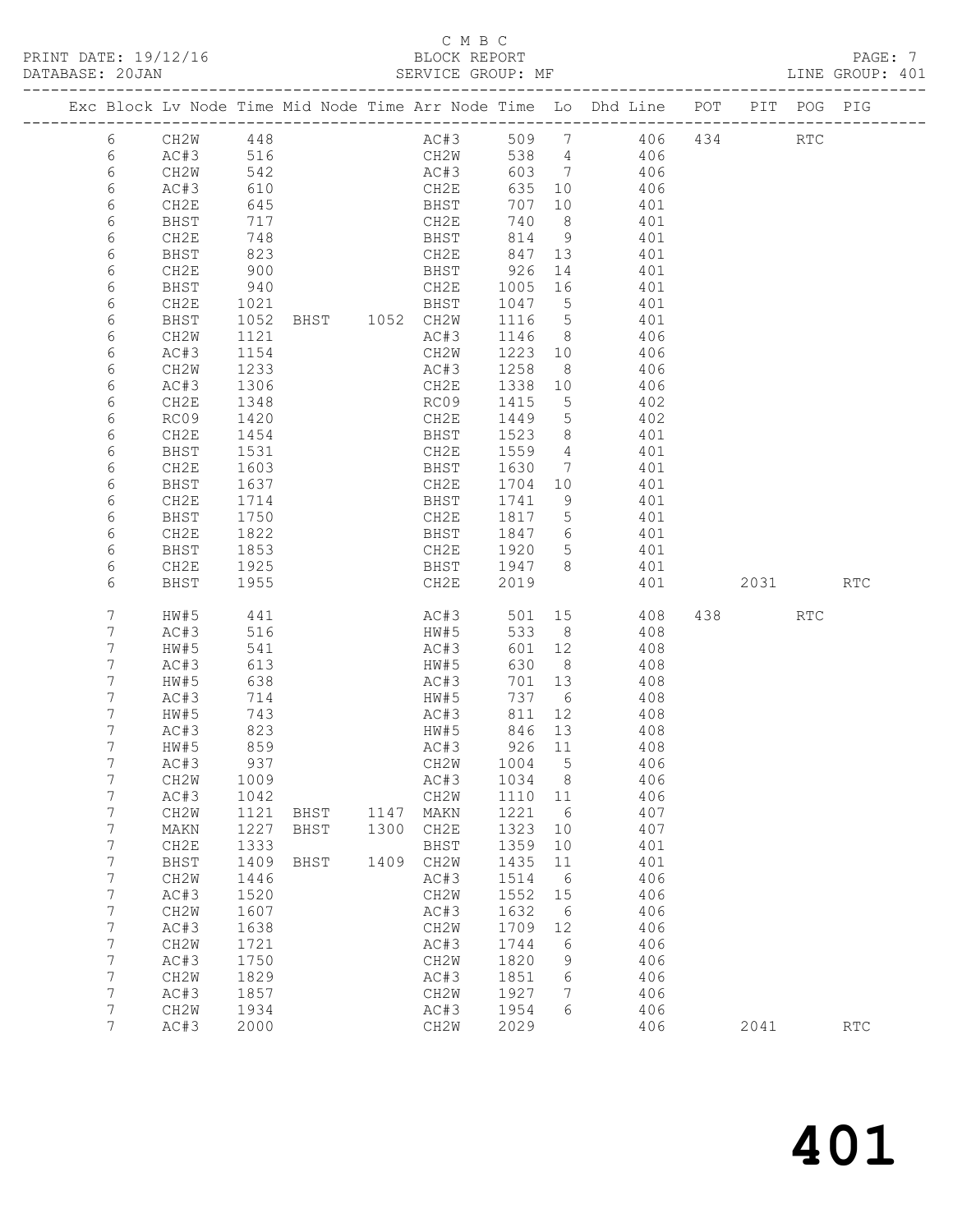#### C M B C<br>BLOCK REPORT

LINE GROUP: 401

|  |   |                   |      |  |           |      |      |                   | Exc Block Lv Node Time Mid Node Time Arr Node Time Lo Dhd Line POT |     |      | PIT POG PIG |            |
|--|---|-------------------|------|--|-----------|------|------|-------------------|--------------------------------------------------------------------|-----|------|-------------|------------|
|  | 8 | AC#3              | 456  |  |           | CH2W | 518  |                   | 6 406                                                              | 441 |      | <b>RTC</b>  |            |
|  | 8 | CH2W              | 524  |  |           | AC#3 | 545  | $7\overline{ }$   | 406                                                                |     |      |             |            |
|  | 8 | AC#3              | 552  |  |           | CH2E | 616  |                   | $6 \qquad \qquad$<br>406                                           |     |      |             |            |
|  | 8 | CH2E              | 622  |  |           | RC09 | 645  | 5                 | 402                                                                |     |      |             |            |
|  | 8 | RC09              | 650  |  |           | CH2E | 713  | 5                 | 402                                                                |     |      |             |            |
|  | 8 | CH2E              | 718  |  |           | RC09 | 743  | 5                 | 402                                                                |     |      |             |            |
|  | 8 | RC09              | 748  |  |           | CH2E | 815  |                   | 10<br>402                                                          |     |      |             |            |
|  | 8 | CH2E              | 825  |  |           | RC09 | 851  | 9                 | 402                                                                |     |      |             |            |
|  | 8 | RC09              | 900  |  |           | CH2W | 925  | $7\phantom{.0}$   | 402                                                                |     |      |             |            |
|  | 8 | CH2W              | 932  |  |           | AC#3 | 957  | 6                 | 406                                                                |     |      |             |            |
|  | 8 | AC#3              | 1003 |  |           | CH2E | 1032 |                   | 406<br>$\overline{4}$                                              |     |      |             |            |
|  | 8 | CH2E              | 1036 |  |           | BHST | 1102 | 5                 | 401                                                                |     |      |             |            |
|  | 8 | BHST              | 1107 |  | BHST 1107 | CH2W | 1131 | 14                | 401                                                                |     |      |             |            |
|  | 8 | CH <sub>2</sub> W | 1145 |  |           | AC#3 | 1210 | 8 <sup>8</sup>    | 406                                                                |     |      |             |            |
|  | 8 | AC#3              | 1218 |  |           | CH2W | 1247 |                   | $\overline{4}$<br>406                                              |     |      |             |            |
|  | 8 | CH2W              | 1251 |  |           | RC09 | 1317 | 13                | 407                                                                |     |      |             |            |
|  | 8 | RC09              | 1330 |  |           | CH2W | 1357 | $12 \overline{ }$ | 402                                                                |     |      |             |            |
|  | 8 | CH <sub>2</sub> W | 1409 |  |           | AC#3 | 1434 | $4\overline{4}$   | 406                                                                |     |      |             |            |
|  | 8 | AC#3              | 1438 |  |           | CH2W | 1510 |                   | 406                                                                |     |      |             |            |
|  | 8 | CH <sub>2</sub> W | 1526 |  |           | AC#3 | 1554 | 6                 | 406                                                                |     |      |             |            |
|  | 8 | AC#3              | 1600 |  |           | CH2W | 1632 | 8                 | 406                                                                |     |      |             |            |
|  | 8 | CH <sub>2</sub> W | 1640 |  |           | AC#3 | 1704 | 6 <sup>6</sup>    | 406                                                                |     |      |             |            |
|  | 8 | AC#3              | 1710 |  |           | CH2W | 1741 |                   | 13<br>406                                                          |     |      |             |            |
|  | 8 | CH <sub>2</sub> W | 1754 |  |           | AC#3 | 1816 | 6                 | 406                                                                |     |      |             |            |
|  | 8 | AC#3              | 1822 |  |           | CH2E | 1854 | $7\phantom{0}$    | 406                                                                |     |      |             |            |
|  | 8 | CH2E              | 1901 |  |           | BHST | 1923 | 8                 | 401                                                                |     |      |             |            |
|  | 8 | BHST              | 1931 |  |           | CH2E | 1955 |                   | 401                                                                |     | 2007 |             | <b>RTC</b> |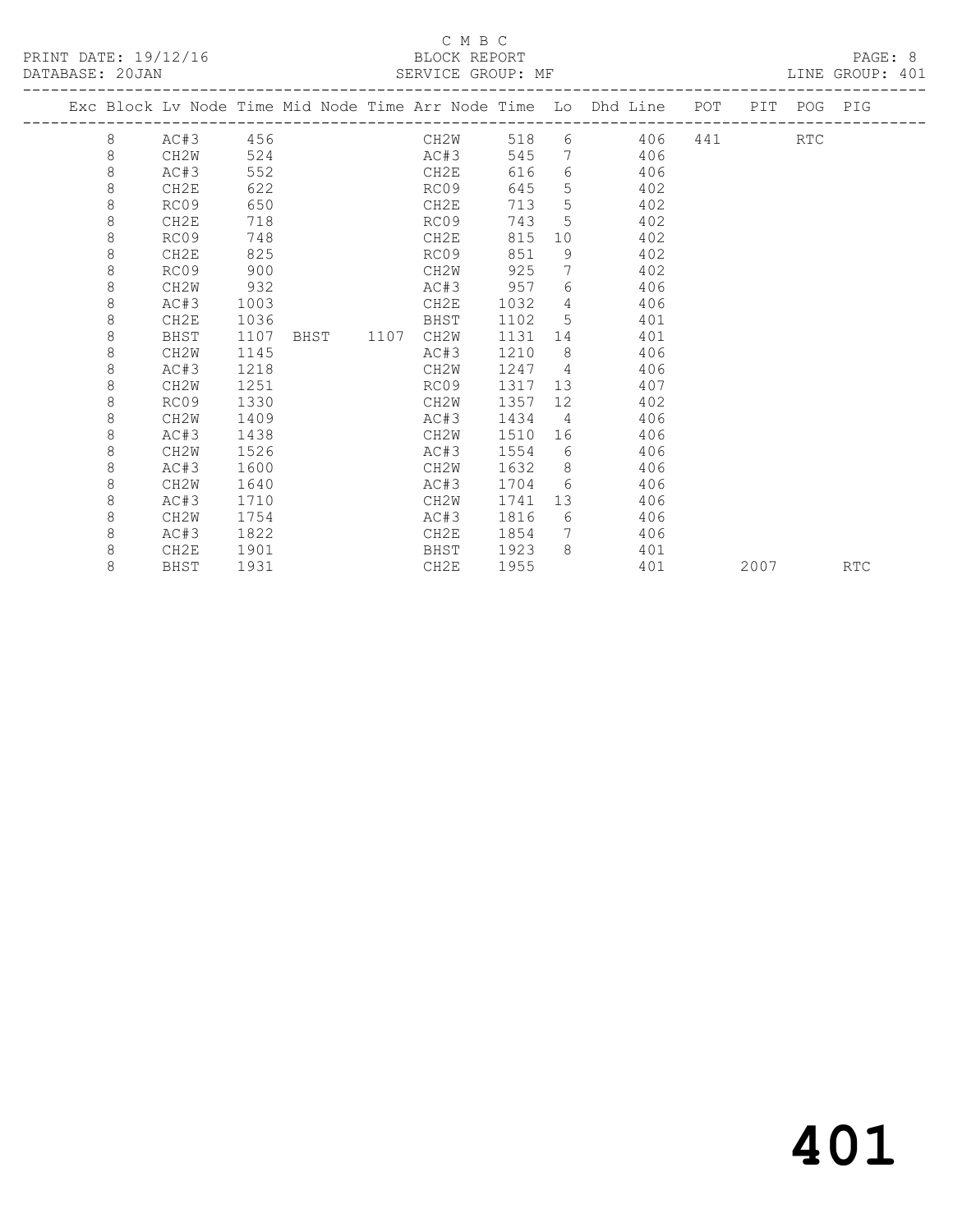#### C M B C<br>BLOCK REPORT SERVICE GROUP: MF

|  |             |                   |      | Exc Block Lv Node Time Mid Node Time Arr Node Time Lo Dhd Line POT |      |      |                 |         |            |     | PIT | POG        | PIG        |
|--|-------------|-------------------|------|--------------------------------------------------------------------|------|------|-----------------|---------|------------|-----|-----|------------|------------|
|  | 9           | AC#3              | 456  |                                                                    | HW#5 |      |                 |         | 513 13 408 | 441 |     | <b>RTC</b> |            |
|  | 9           | HW#5              | 526  |                                                                    | AC#3 | 546  |                 | 8 6 408 |            |     |     |            |            |
|  | $\mathsf 9$ | RC09              | 600  |                                                                    | CH2W | 619  | 11              |         | 402        |     |     |            |            |
|  | 9           | CH <sub>2</sub> W |      | 630 BHST 652 MAKN                                                  |      | 723  | $\overline{7}$  |         | 407        |     |     |            |            |
|  | 9           | MAKN              | 730  | BHST 806 CH2E                                                      |      | 828  | 12              |         | 407        |     |     |            |            |
|  | 9           | CH2E              | 840  |                                                                    | RC09 | 906  | - 9             |         | 402        |     |     |            |            |
|  | 9           | RC09              | 915  |                                                                    | CH2W | 940  | 10              |         | 402        |     |     |            |            |
|  | 9           | CH2W              | 950  |                                                                    | AC#3 | 1015 | 6               |         | 406        |     |     |            |            |
|  | 9           | AC#3              | 1021 |                                                                    | CH2W | 1048 | 9               |         | 406        |     |     |            |            |
|  | $\mathsf 9$ | CH <sub>2</sub> W | 1057 |                                                                    | AC#3 | 1122 | 8               |         | 406        |     |     |            |            |
|  | 9           | AC#3              | 1130 |                                                                    | CH2W | 1159 | 10              |         | 406        |     |     |            |            |
|  | 9           | CH2W              | 1209 |                                                                    | AC#3 | 1234 | 8               |         | 406        |     |     |            |            |
|  | $\mathsf 9$ | AC#3              | 1242 |                                                                    | CH2W | 1312 | 9               |         | 406        |     |     |            |            |
|  | 9           | CH2W              | 1321 |                                                                    | AC#3 | 1346 | 8               |         | 406        |     |     |            |            |
|  | $\mathsf 9$ | AC#3              | 1354 |                                                                    | CH2W | 1426 | 10 <sup>°</sup> |         | 406        |     |     |            |            |
|  | $\mathsf 9$ | CH2W              | 1436 |                                                                    | AC#3 | 1504 | 6               |         | 406        |     |     |            |            |
|  | $\mathsf 9$ | AC#3              | 1510 |                                                                    | CH2E | 1544 | 4               |         | 406        |     |     |            |            |
|  | 9           | CH2E              | 1548 |                                                                    | RC09 | 1614 | 8               |         | 402        |     |     |            |            |
|  | 9           | RC09              | 1622 |                                                                    | CH2E | 1651 | 9               |         | 402        |     |     |            |            |
|  | 9           | CH2E              | 1700 |                                                                    | RC09 | 1724 | 10              |         | 402        |     |     |            |            |
|  | 9           | RC09              | 1734 |                                                                    | CH2W | 1801 | 10              |         | 402        |     |     |            |            |
|  | 9           | CH <sub>2</sub> W | 1811 |                                                                    | AC#3 | 1833 | 6               |         | 406        |     |     |            |            |
|  | $\mathsf 9$ | AC#3              | 1839 |                                                                    | CH2W | 1909 | 7               |         | 406        |     |     |            |            |
|  | $\mathsf 9$ | CH2W              | 1916 |                                                                    | AC#3 | 1936 | 6               |         | 406        |     |     |            |            |
|  | $\mathsf 9$ | AC#3              | 1942 |                                                                    | CH2W | 2011 | 8               |         | 406        |     |     |            |            |
|  | $\mathsf 9$ | CH <sub>2</sub> W | 2019 |                                                                    | AC#3 | 2039 | 4               |         | 406        |     |     |            |            |
|  | $\mathsf 9$ | AC#3              | 2043 |                                                                    | CH2W | 2111 | 8               |         | 406        |     |     |            |            |
|  | $\mathsf 9$ | CH2W              | 2119 |                                                                    | AC#3 | 2139 | $\overline{4}$  |         | 406        |     |     |            |            |
|  | $\mathsf 9$ | AC#3              | 2143 |                                                                    | CH2W | 2210 | 12              |         | 406        |     |     |            |            |
|  | 9           | CH <sub>2</sub> W | 2222 |                                                                    | AC#3 | 2241 | - 8             |         | 406        |     |     |            |            |
|  | 9           | AC#3              | 2249 |                                                                    | CH2W | 2315 | $\overline{7}$  |         | 406        |     |     |            |            |
|  | 9           | CH2W              | 2322 |                                                                    | AC#3 | 2341 | $\overline{7}$  |         | 406        |     |     |            |            |
|  | 9           | AC#3              | 2348 |                                                                    | CH2W | 2414 | 13              |         | 406        |     |     |            |            |
|  | 9           | CH <sub>2</sub> W | 2427 |                                                                    | AC#3 | 2446 | 26              |         | 406        |     |     |            |            |
|  | 9           | AC#3              | 2512 |                                                                    | CH2W | 2536 |                 |         | 406        |     |     | 2547       | <b>RTC</b> |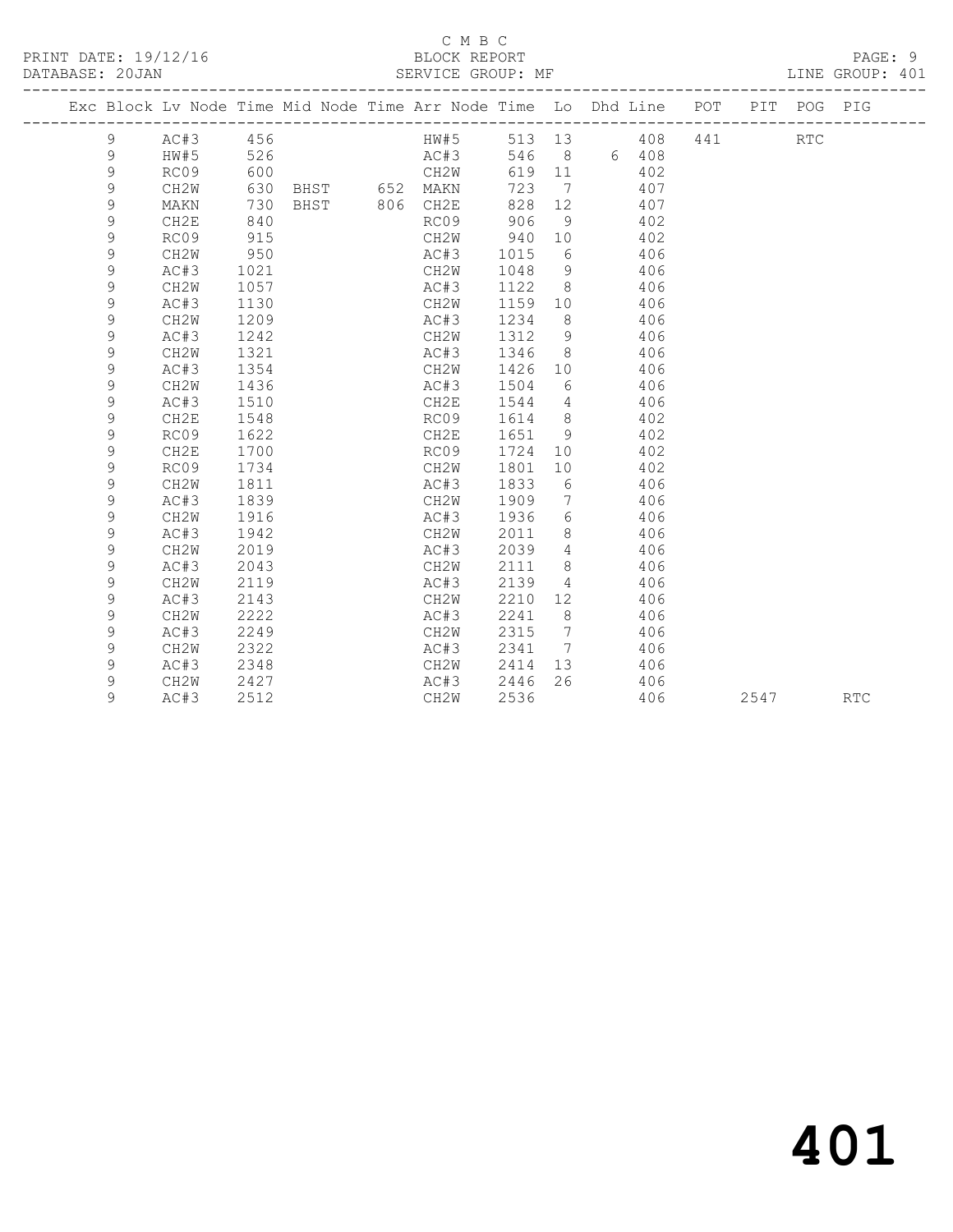#### C M B C<br>BLOCK REPORT

|          |                      |              |                                       |      |                             |                    |                 | Exc Block Lv Node Time Mid Node Time Arr Node Time Lo Dhd Line POT |      | PIT POG PIG          |     |
|----------|----------------------|--------------|---------------------------------------|------|-----------------------------|--------------------|-----------------|--------------------------------------------------------------------|------|----------------------|-----|
| 10       | CH2W 457<br>AC#3 525 |              |                                       |      |                             |                    |                 | AC#3 518 7 406 443<br>CH2E 549 9 406                               |      | $\operatorname{RTC}$ |     |
| 10       |                      |              |                                       |      |                             |                    |                 |                                                                    |      |                      |     |
| 10       | CH2E                 | 558          |                                       |      | RC09                        |                    |                 | 620 10 402                                                         |      |                      |     |
| 10       | RC09                 | 630          |                                       |      | CH2E                        | 653 5              |                 | 402                                                                |      |                      |     |
| 10       | CH2E                 | 658<br>724   |                                       |      | RC09<br>CH2E                | $721 \qquad 3$     |                 | $402$<br>$402$                                                     |      |                      |     |
| 10       | RC09                 |              |                                       |      |                             | 749 11             |                 |                                                                    |      |                      |     |
| 10       | CH2E                 | 800          |                                       |      | RC09                        |                    |                 | 826 10 402                                                         |      |                      |     |
| 10       | RC09                 | 836          |                                       |      | CH2E                        |                    |                 | 903 7 402                                                          |      |                      |     |
| 10       | CH2E                 | 910          |                                       |      |                             |                    |                 | RC09 936 14 402<br>CH2W 1015 6 402                                 |      |                      |     |
| 10       | RC09                 | 950          | CH2W<br>BHST 1047 MAKN                |      |                             |                    |                 |                                                                    |      |                      |     |
| 10       | CH2W                 | 1021         |                                       |      |                             |                    |                 | $1119$ 8 407                                                       |      |                      |     |
| 10       | MAKN                 | 1127         | BHST 1200 CH2E                        |      |                             |                    |                 | 1223 5 407                                                         |      |                      |     |
| 10       | CH2E                 | 1228         |                                       |      | RC09                        | 1255 5             |                 | 402                                                                |      |                      |     |
| 10       | RC09                 | 1300         |                                       |      | CH2W                        | 1327 18            |                 | 402<br>AC#3 1410 8 406                                             |      |                      |     |
| 10       | CH2W                 | 1345         |                                       |      |                             |                    |                 |                                                                    |      |                      |     |
| 10       | AC#3                 | 1418         |                                       |      |                             |                    |                 | CH2W 1450 6 406                                                    |      |                      |     |
| 10       | CH2W                 | 1456         |                                       |      |                             | 1602 13            |                 | AC#3 1524 6 406                                                    |      |                      |     |
| 10<br>10 | AC#3<br>CH2W         | 1530<br>1615 |                                       |      | CH2W                        |                    |                 | 406<br>$AC#3$ 1640 6 406                                           |      |                      |     |
| 10       | AC#3                 | 1646         |                                       |      |                             |                    |                 | CH2W 1717 12 406                                                   |      |                      |     |
| 10       | CH2W                 | 1729         |                                       |      | AC#3                        |                    |                 | 1752 6 406                                                         |      |                      |     |
| 10       | AC#3                 |              |                                       |      | CH2W                        | 1828 10            |                 |                                                                    |      |                      |     |
| 10       | CH2W                 | 1758<br>1838 |                                       |      | AC#3                        | 1900 6             |                 | $406$<br>$406$                                                     |      |                      |     |
| 10       | AC#3                 | 1906         |                                       |      |                             |                    |                 | CH2W 1936 7 406                                                    |      |                      |     |
| 10       | CH2W                 | 1943         |                                       |      | AC#3                        |                    |                 | 2003 6 406                                                         |      |                      |     |
| 10       | AC#3                 |              |                                       |      |                             |                    |                 |                                                                    |      |                      |     |
| 10       | CH2W                 | 2009<br>2049 |                                       |      | CH2W 2038 11<br>AC#3 2109 4 |                    |                 | $406$<br>$406$                                                     |      |                      |     |
| 10       | AC#3                 | 2113         |                                       |      |                             |                    |                 | CH2W 2140 6 406                                                    |      |                      |     |
| 10       | CH2W                 | 2146         |                                       |      |                             |                    |                 | BHST 2204 MAKN 2231 5 407                                          |      |                      |     |
| 10       | MAKN                 |              | 2236 BHST 2302 CH2W                   |      |                             | 2322               |                 | 407 2333 RTC                                                       |      |                      |     |
| 11       | BHST                 | 459          |                                       |      | CH2E                        | 518                |                 | 3 401                                                              | 444  | RTC                  |     |
| 11       | CH2E                 | 521          |                                       |      | BHST                        | 539                | $5\overline{)}$ | 401                                                                |      |                      |     |
| 11       | BHST                 | 544<br>610   |                                       |      | CH2E                        | 603                | $7\overline{ }$ | 401                                                                |      |                      |     |
| 11       | CH2E                 | 640          |                                       |      | RC09<br>CH <sub>2</sub> W   | 632                | 8 <sup>8</sup>  | 402                                                                |      |                      |     |
| 11       | RC09                 |              |                                       |      |                             |                    |                 | 701 7 402<br>708 BHST 733 MAKN 805 5 407                           |      |                      |     |
| 11<br>11 | CH2W                 |              |                                       |      |                             |                    |                 |                                                                    |      |                      |     |
| 11       | MAKN<br>CH2W         |              | 810 BHST<br>921 BHST<br>BHST 846 CH2W |      | 947 MAKN                    | $908$ 13<br>1019 8 |                 | 407<br>407                                                         |      |                      |     |
|          |                      |              | 11 MAKN 1027 BHST 1100 CH2E 1122 6    |      |                             |                    |                 | 407                                                                |      |                      |     |
| 11       | CH2E                 | 1128         |                                       |      | RC09                        | 1154               | $6\overline{6}$ | 402                                                                |      |                      |     |
| 11       | RC09                 | 1200         |                                       |      | CH2E                        | 1229               | 9               | 402                                                                |      |                      |     |
| 11       | CH2E                 | 1238         |                                       |      | BHST                        | 1303               | $6\overline{6}$ | 401                                                                |      |                      |     |
| 11       | BHST                 | 1309         |                                       |      | CH2E                        | 1335               | 12              | 401                                                                |      |                      |     |
| 11       | CH2E                 | 1347         |                                       |      | BHST                        | 1413               | 11              | 401                                                                |      |                      |     |
| 11       | BHST                 | 1424         |                                       |      | CH2E                        | 1451               | 9               | 401                                                                |      |                      |     |
| 11       | CH2E                 | 1500         |                                       |      | RC09                        | 1527               | 7               | 402                                                                |      |                      |     |
| 11       | RC09                 | 1534         |                                       |      | CH2W                        | 1601               | 9               | 402                                                                |      |                      |     |
| 11       | CH2W                 | 1610         | BHST                                  | 1634 | MAKN                        | 1721               | 9               | 407                                                                |      |                      |     |
| 11       | MAKN                 | 1730         | BHST                                  | 1812 | CH2E                        | 1838               | $\overline{7}$  | 407                                                                |      |                      |     |
| 11       | CH2E                 | 1845         |                                       |      | RC09                        | 1909               | 11              | 402                                                                |      |                      |     |
| 11       | RC09                 | 1920         |                                       |      | CH2W                        | 1945               | 17              | 402                                                                |      |                      |     |
| 11       | CH2W                 | 2002         | BHST                                  | 2023 | MAKN                        | 2050               | $\overline{9}$  | 407                                                                |      |                      |     |
| 11       | MAKN                 | 2059         |                                       |      | BHST                        | 2120               | 23              | 405                                                                |      |                      |     |
| 11       | BHST                 | 2143         | BHST                                  |      | 2143 MAKN                   | 2202               |                 | 405                                                                | 2215 |                      | RTC |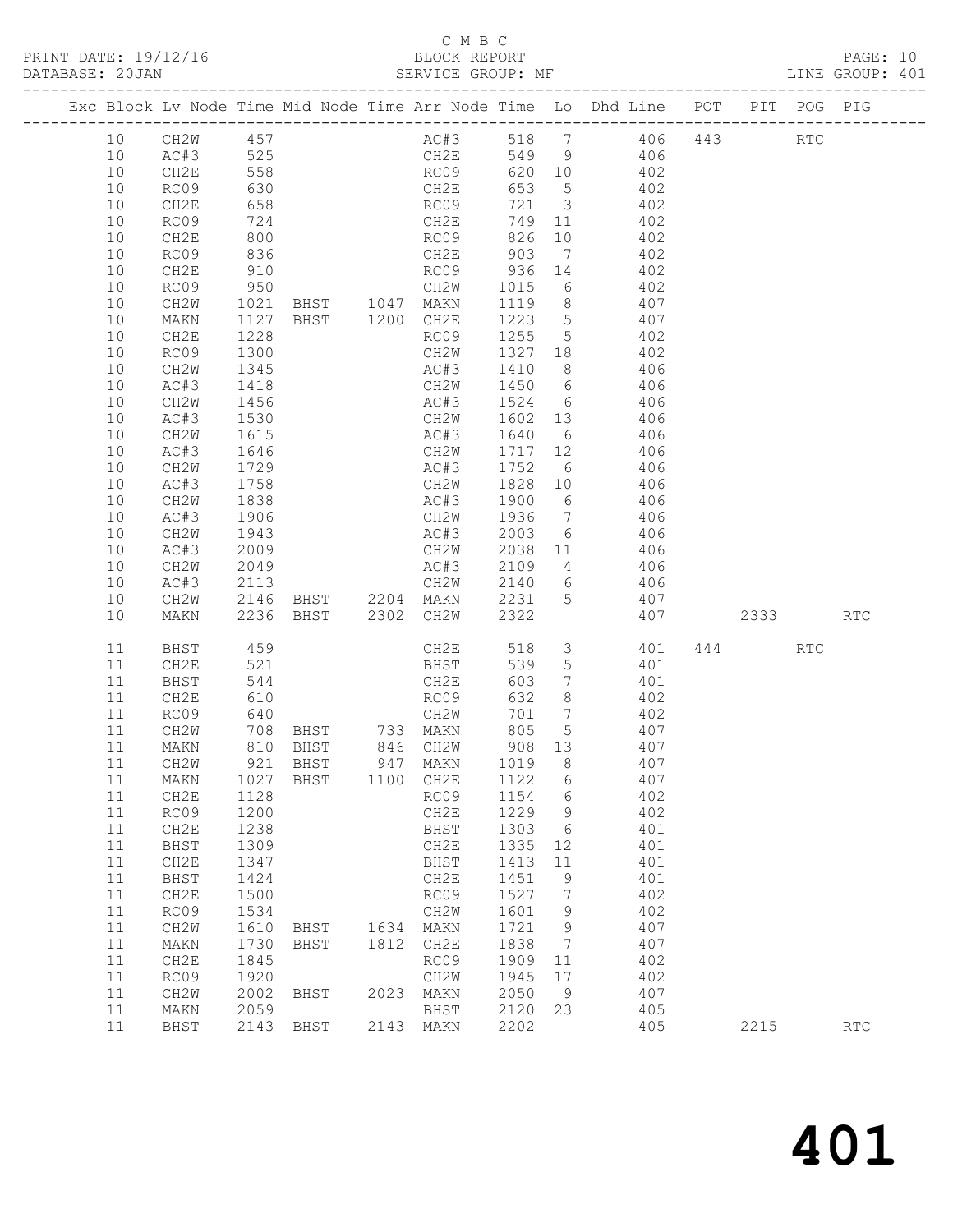#### C M B C

| PRINT DATE: 19/12/16 | BLOCK REPORT       | PAGE:           |  |
|----------------------|--------------------|-----------------|--|
| DATABASE: 20JAN      | SERVICE GROUP · MF | LINE GROUP: 401 |  |

|  |          |                                |              |                     |                                                |                          |                         | Exc Block Lv Node Time Mid Node Time Arr Node Time Lo Dhd Line POT PIT POG PIG |          |     |
|--|----------|--------------------------------|--------------|---------------------|------------------------------------------------|--------------------------|-------------------------|--------------------------------------------------------------------------------|----------|-----|
|  | 12       | CH2W 506                       |              |                     |                                                |                          |                         | AC#3 527 7 406 452 RTC                                                         |          |     |
|  | 12       |                                |              |                     | CH2W                                           |                          |                         | 556 4 406                                                                      |          |     |
|  | 12       | CILE N<br>AC#3 534<br>CH2W 600 |              |                     | AC#3                                           |                          |                         | 621 7 406                                                                      |          |     |
|  | 12       | AC#3                           | 628          |                     | CH2W                                           | 651                      | 8 <sup>1</sup>          | 406                                                                            |          |     |
|  | 12       | CH2W                           | 659          |                     |                                                | 724 13                   |                         | 406                                                                            |          |     |
|  | 12       | AC#3                           | 737          |                     | AC#3<br>CH2W                                   | 804                      | 8 <sup>8</sup>          | 406                                                                            |          |     |
|  | 12       | CH2W                           | 812          |                     | AC#3                                           | 840                      | $\overline{7}$          | 406                                                                            |          |     |
|  | $12$     | AC#3                           | 847          |                     | CH2W                                           | 914                      | 9                       | 406                                                                            |          |     |
|  | 12       | CH2W                           |              |                     |                                                |                          | $7\overline{ }$         | 406                                                                            |          |     |
|  | 12       | AC#3                           | 923<br>955   |                     |                                                |                          |                         | 406                                                                            |          |     |
|  | 12       | CH2W                           | 1033         |                     | AC#3 1058                                      |                          | 8 <sup>8</sup>          | 406                                                                            |          |     |
|  | 12       | AC#3                           | 1106         |                     | CH2E                                           | 1136 14                  |                         | 406                                                                            |          |     |
|  | 12       | CH2E                           | 1150         |                     | BHST                                           | 1217 4                   |                         | 401                                                                            |          |     |
|  | 12       | BHST                           |              | 1221 BHST 1221 CH2W |                                                | 1248                     | 9                       | 401                                                                            |          |     |
|  | 12       | CH2W                           | 1257         |                     | AC#3                                           | 1322 8                   |                         | 406                                                                            |          |     |
|  | 12       | AC#3                           | 1330         |                     | CH2W                                           | 1402                     | $\overline{4}$          | 406                                                                            |          |     |
|  | 12       | CH2W                           |              |                     | 1406 BHST   1430 MAKN<br>1520 BHST   1555 CH2W | 1508    12<br>1619    11 |                         | 407                                                                            |          |     |
|  | 12       | MAKN                           |              |                     |                                                |                          |                         | 407<br>BHST 1654 MAKN 1741 6 407                                               |          |     |
|  | 12       | CH2W                           | 1630         |                     |                                                |                          |                         |                                                                                |          |     |
|  | 12<br>12 | MAKN                           | 1747         |                     | BHST 1829 CH2E                                 | 1855                     | $5\overline{)}$         | 407                                                                            |          |     |
|  | 12       | CH2E<br>RC09                   | 1900<br>1940 |                     | RC09<br>CH2E                                   | 1924 16<br>2007          | $5\overline{)}$         | 402<br>402                                                                     |          |     |
|  | 12       | CH2E                           | 2012         |                     | RC09 2032                                      |                          | 8 <sup>8</sup>          | 402                                                                            |          |     |
|  | 12       | RC09                           | 2040         |                     | CH2E 2106                                      |                          |                         | 6 402                                                                          |          |     |
|  | 12       | CH2E                           | 2112         |                     |                                                |                          | 8 <sup>8</sup>          | 402                                                                            |          |     |
|  | 12       | RC09                           | 2140         |                     | RC09 2132 8<br>CH2E 2205 7                     |                          |                         | 402                                                                            |          |     |
|  | 12       | CH2E                           | 2212         |                     | $RC09$ 2232                                    |                          |                         | 402                                                                            | 2244 RTC |     |
|  |          |                                |              |                     |                                                |                          |                         |                                                                                |          |     |
|  | 13       | HW#5                           | 456          |                     | AC#3 516 15                                    |                          |                         | 408                                                                            | 453 RTC  |     |
|  | 13       | AC#3                           | 531          |                     | HW#5                                           | 548                      | $\overline{\mathbf{3}}$ | 408                                                                            |          |     |
|  | 13       | HW#5                           | 551          |                     | AC#3                                           | 611 14                   |                         | 408                                                                            |          |     |
|  | 13       | AC#3                           | 625          |                     | HW#5                                           | 643                      | $5^{\circ}$             | 408                                                                            |          |     |
|  | 13       | HW#5                           | 648          |                     | AC#3                                           | 711 10                   |                         | 408                                                                            |          |     |
|  | 13       | AC#3                           | 721<br>751   |                     | HW#5<br>AC#3                                   | 744 7                    |                         | 408                                                                            |          |     |
|  | 13       | HW#5                           |              |                     |                                                | 820                      | 12                      | 408                                                                            |          |     |
|  | 13       | AC#3                           | 832          |                     | HW#5<br>AC#3                                   |                          |                         | 855 14 408                                                                     |          |     |
|  | 13<br>13 | HW#5<br>AC#3                   | 909<br>944   |                     | HW#5                                           | 936                      | 8 <sup>8</sup>          | 408<br>408                                                                     |          |     |
|  | 13       | HW#5                           | 1016         |                     | AC#3                                           | 1007 9<br>1041 18        |                         | 408                                                                            |          |     |
|  | 13       | AC#3 1059                      |              |                     | HW#5 1122 9                                    |                          |                         | 408                                                                            |          |     |
|  | 13       | HW#5                           | 1131         |                     | AC#3                                           | 1156 18                  |                         | 408                                                                            |          |     |
|  | 13       | AC#3                           | 1214         |                     | HW#5                                           | 1239 5                   |                         | 408                                                                            |          |     |
|  | 13       | HW#5                           | 1244         |                     | AC#3                                           | 1311 18                  |                         | 408                                                                            |          |     |
|  | 13       | AC#3                           | 1329         |                     | HW#5                                           | 1354                     | 5                       | 408                                                                            |          |     |
|  | 13       | HW#5                           | 1359         |                     | AC#3                                           | 1426                     | 11                      | 408                                                                            |          |     |
|  | 13       | AC#3                           | 1437         |                     | HW#5                                           | 1506                     | 12                      | 408                                                                            |          |     |
|  | 13       | HW#5                           | 1518         |                     | AC#3                                           | 1545 13                  |                         | 408                                                                            |          |     |
|  | 13       | AC#3                           | 1558         |                     | HW#5                                           | 1626                     | 9                       | 408                                                                            |          |     |
|  | 13       | HW#5                           | 1635         |                     | AC#3                                           | 1702 13                  |                         | 408                                                                            |          |     |
|  | 13       | AC#3                           | 1715         |                     | HW#5                                           | 1742                     | 10                      | 408                                                                            |          |     |
|  | 13       | HW#5                           | 1752         |                     | AC#3                                           | 1817                     | 16                      | 408                                                                            |          |     |
|  | 13       | AC#3                           | 1833         |                     | RRCX                                           | 1902                     | 8 <sup>8</sup>          | 408                                                                            |          |     |
|  | 13       | <b>RRCX</b>                    | 1910         |                     | AC#3                                           | 1933                     | $\overline{4}$          | 408                                                                            |          |     |
|  | 13       | AC#3                           | 1937         |                     | RRCX                                           | 2005                     |                         | 408                                                                            | 2011     | RTC |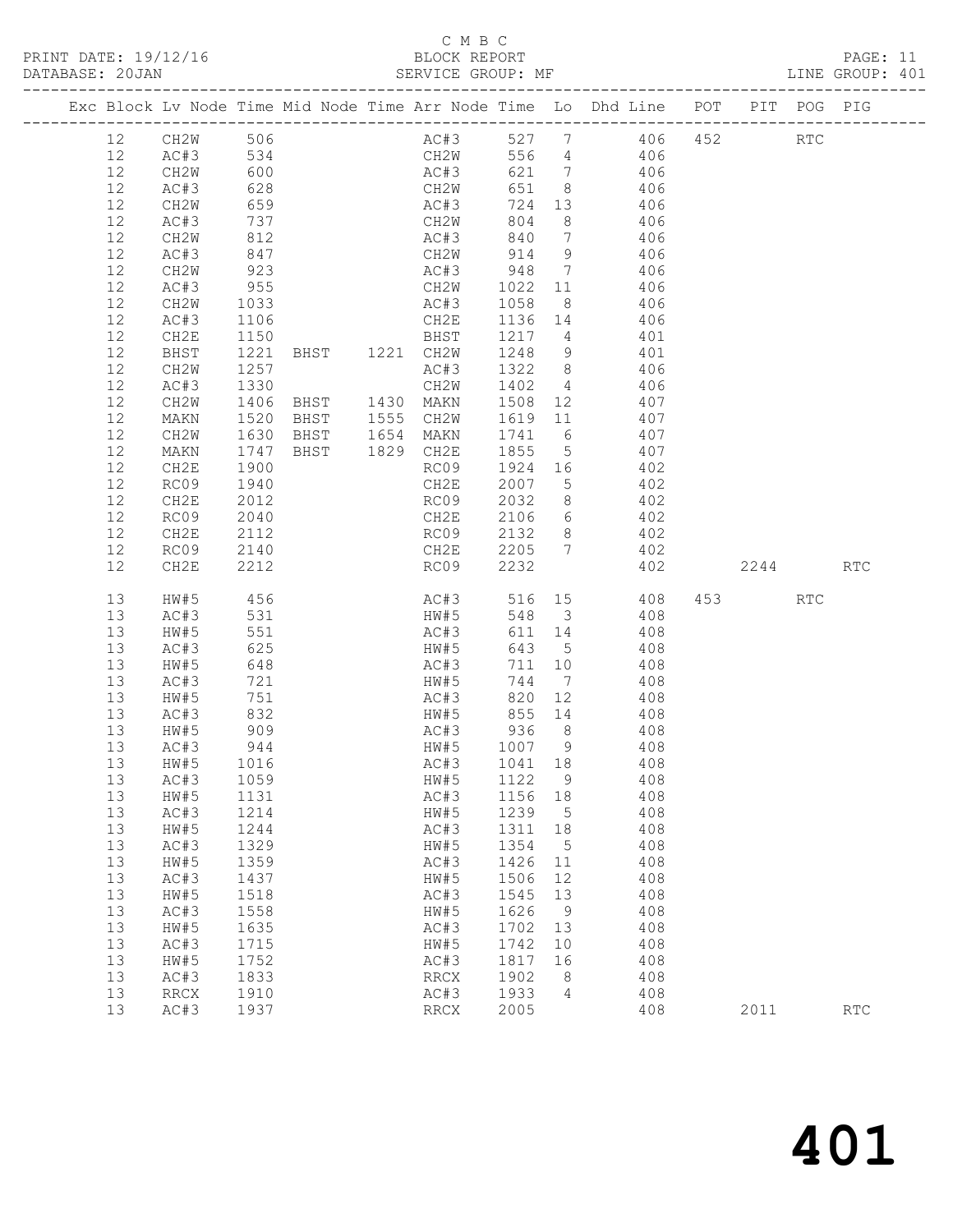#### C M B C<br>BLOCK REPORT SERVICE GROUP: MF

|    | Exc Block Lv Node Time Mid Node Time Arr Node Time Lo Dhd Line POT PIT POG PIG |              |  |      |              |                             |                         |               |            |            |            |
|----|--------------------------------------------------------------------------------|--------------|--|------|--------------|-----------------------------|-------------------------|---------------|------------|------------|------------|
| 14 | CH2E                                                                           | 510          |  |      | RC09         |                             |                         | 529 1 402 456 | <b>RTC</b> |            |            |
| 14 |                                                                                |              |  |      | CH2W         | 549 16                      |                         | 402           |            |            |            |
| 14 | RC09 530<br>CH2W 605                                                           |              |  |      | AC#3         | 630 16                      |                         | 406           |            |            |            |
| 14 | AC#3                                                                           |              |  |      | CH2W<br>AC#3 | 710 7                       |                         | 406           |            |            |            |
| 14 | CH2W                                                                           | 646<br>717   |  |      |              | 742 11                      |                         | 406           |            |            |            |
| 14 | AC#3                                                                           |              |  | CH2W |              | 820                         | $6\overline{6}$         | 406           |            |            |            |
| 14 | CH2W                                                                           | 753<br>826   |  | AC#3 |              | 854 16                      |                         | 406           |            |            |            |
| 14 | AC#3                                                                           | 910          |  | CH2W |              | 937                         |                         | 406           | 949        |            | RTC        |
| 15 | CH2W                                                                           | 511          |  |      | RC09         |                             |                         | 531 16 407    | 457        | <b>RTC</b> |            |
| 15 | RC09                                                                           | 547          |  | CH2E |              | 608                         | 11                      | 407           |            |            |            |
| 15 | CH2E                                                                           | 547<br>619   |  | BHST |              | 639                         | 6                       | 401           |            |            |            |
| 15 | BHST                                                                           |              |  | CH2E |              | 707                         | $7\overline{ }$         | 401           |            |            |            |
| 15 | CH2E                                                                           | 645<br>714   |  | BHST |              | 737 9                       |                         | 401           |            |            |            |
| 15 | BHST                                                                           | 746          |  | CH2E |              | 810                         | 8 <sup>8</sup>          | 401           |            |            |            |
| 15 | CH2E                                                                           |              |  | BHST |              | 844                         | 6                       | 401           |            |            |            |
| 15 |                                                                                | 818<br>850   |  | CH2E |              | 914 10                      |                         | 401           |            |            |            |
| 15 | BHST                                                                           |              |  |      |              | 950                         |                         | 401           |            |            | <b>RTC</b> |
|    | CH2E                                                                           | 924          |  | BHST |              |                             |                         |               | 1004       |            |            |
| 16 | CH2W                                                                           | 515          |  |      | AC#3         | 536                         | $7\overline{ }$         | 406           | 501        | <b>RTC</b> |            |
| 16 | AC#3                                                                           | 543          |  | CH2W |              | 605                         | 9                       | 406           |            |            |            |
| 16 | CH2W                                                                           | 614          |  | AC#3 |              | 639 15                      |                         | 406           |            |            |            |
| 16 | AC#3                                                                           |              |  | CH2W |              | 718                         | 8 <sup>8</sup>          | 406           |            |            |            |
| 16 | CH2W                                                                           | 654<br>726   |  | AC#3 |              | 751 7                       |                         | 406           |            |            |            |
| 16 | AC#3                                                                           |              |  | CH2W |              | 825 13                      |                         | 406           |            |            |            |
| 16 | CH2W                                                                           | 758<br>838   |  | AC#3 |              | 903                         | $5^{\circ}$             | 406           |            |            |            |
| 16 | AC#3                                                                           | 908          |  | HW#5 |              | 931 16                      |                         | 408           |            |            |            |
| 16 | HW#5                                                                           | 947<br>1029  |  | AC#3 |              |                             |                         | 408           |            |            |            |
| 16 | AC#3                                                                           | 1029         |  | HW#5 |              | 1012 17<br>1052 9           |                         | 408           |            |            |            |
| 16 | HW#5                                                                           | 1101         |  | AC#3 |              |                             |                         | 408           |            |            |            |
| 16 | AC#3                                                                           | 1144         |  | HW#5 |              | 1126 18<br>1208 6           |                         | 408           |            |            |            |
| 16 | HW#5                                                                           | 1214         |  |      |              | AC#3 1241 18<br>HW#5 1324 5 |                         | 408           |            |            |            |
| 16 | AC#3                                                                           | 1259         |  |      |              |                             |                         | 408           |            |            |            |
| 16 | HW#5                                                                           | 1329         |  |      |              | AC#3 1356 18                |                         | 408           |            |            |            |
| 16 | AC#3                                                                           |              |  | HW#5 |              |                             | $\overline{\mathbf{3}}$ | 408           |            |            |            |
| 16 | HW#5                                                                           | 1414<br>1445 |  | AC#3 |              | 1442 3<br>1515 19           |                         | 408           |            |            |            |
| 16 | AC#3                                                                           | 1534         |  | HW#5 |              |                             |                         | 408           |            |            |            |
| 16 | HW#5                                                                           | 1611         |  | AC#3 |              | 1602 9<br>1638 13           |                         | 408           |            |            |            |
| 16 | AC#3                                                                           | 1651         |  | HW#5 |              | 1718                        | 6                       | 408           |            |            |            |
| 16 | HW#5                                                                           | 1724         |  | AC#3 |              | 1753 10                     |                         | 408           |            |            |            |
| 16 | AC#3                                                                           | 1803         |  | HW#5 |              | 1830                        | 8 <sup>8</sup>          | 408           |            |            |            |
| 16 | HW#5                                                                           |              |  |      |              |                             | 6                       | 408           |            |            |            |
| 16 | AC#3                                                                           | 1838<br>1909 |  |      |              | AC#3 1903 6<br>RRCX 1938 15 |                         | 408           |            |            |            |
| 16 | RRCX                                                                           | 1953         |  |      |              | AC#3 2015                   |                         | 408           | 2031       |            | <b>RTC</b> |
|    |                                                                                |              |  |      |              |                             |                         |               |            |            |            |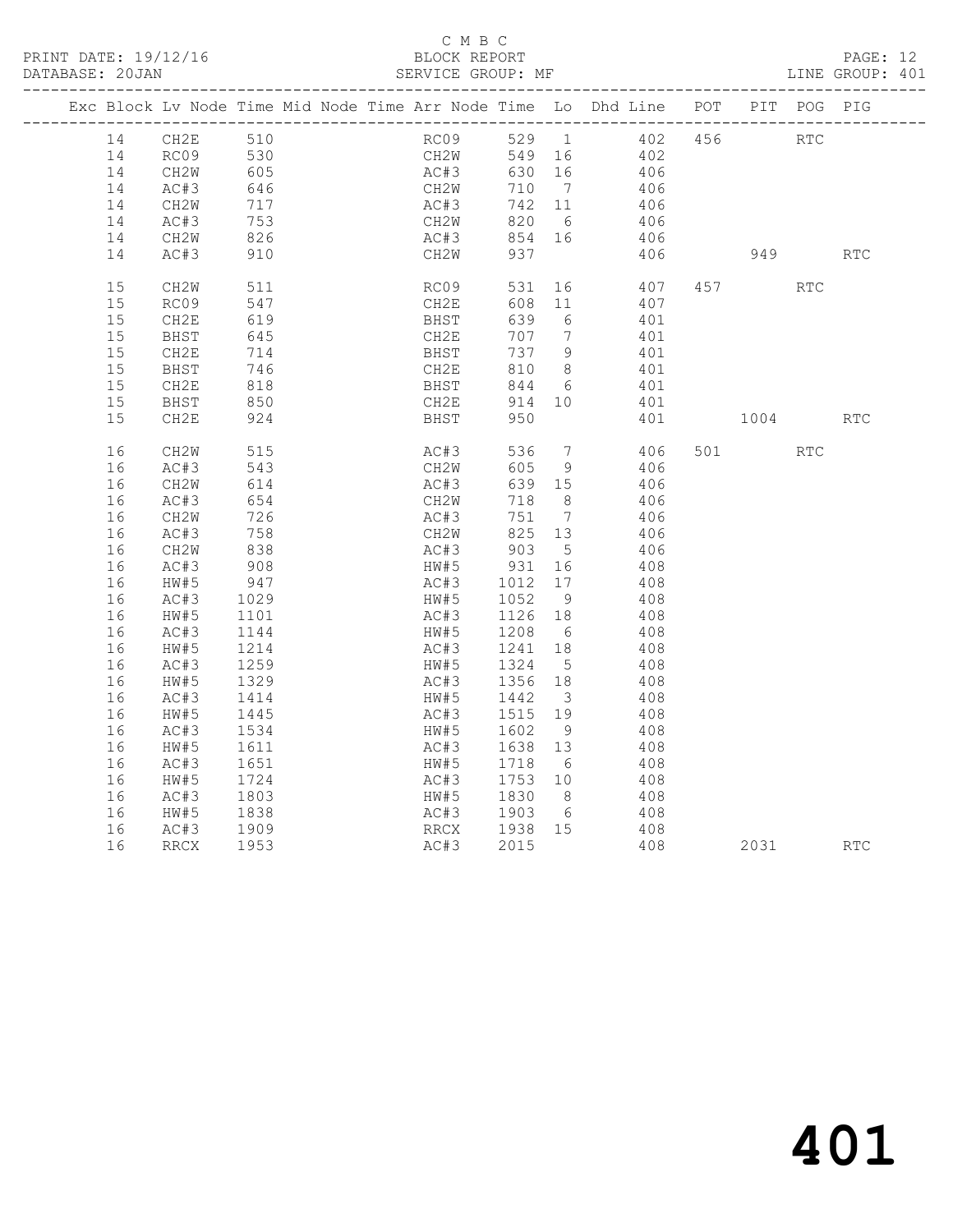### C M B C

| PRINT DATE: 19/12/16                                 BLOCK REPORT DATABASE: 20JAN<br>DATABASE: 20JAN |                                  |                                                           |                                              |              |            | BLOCK REPORT<br>SERVICE GROUP: MF                                                                                                                                                  |                                              |                              |                            |                                        |                               |  | PAGE: 13<br>LINE GROUP: 401 |  |
|------------------------------------------------------------------------------------------------------|----------------------------------|-----------------------------------------------------------|----------------------------------------------|--------------|------------|------------------------------------------------------------------------------------------------------------------------------------------------------------------------------------|----------------------------------------------|------------------------------|----------------------------|----------------------------------------|-------------------------------|--|-----------------------------|--|
|                                                                                                      |                                  |                                                           |                                              |              |            | Exc Block Lv Node Time Mid Node Time Arr Node Time Lo Dhd Line POT PIT POG PIG                                                                                                     |                                              |                              |                            |                                        |                               |  |                             |  |
|                                                                                                      |                                  |                                                           |                                              |              |            | AC#3 531 15 408 508 RTC<br>HW#5 603 7 408<br>17 HW#5 511<br>17 HW#5 511<br>17 AC#3 546 HW#5 603 7 408<br>17 HW#5 610<br>2010 AC#3 631 13 408<br>17 HW#5 610<br>2010 HW#5 702 9 408 |                                              |                              |                            |                                        |                               |  |                             |  |
|                                                                                                      | 17<br>17<br>17                   | AC#3<br>HW#5<br>AC#3<br>HW#5                              | 644<br>711<br>747<br>820                     |              |            | HW#5<br>AC#3 737 10 408<br>HW#5 810 10 408<br>AC#3 847                                                                                                                             |                                              |                              | 702 9 408<br>12 408        |                                        |                               |  |                             |  |
|                                                                                                      | 17<br>17<br>17                   | AC#3<br>HW#5<br>AC#3                                      | 859<br>935<br>1014                           |              |            | HW#5 922<br>AC#3 1000 14<br>HW#5 1037 9                                                                                                                                            |                                              |                              | 13 408                     | $408$<br>$408$                         |                               |  |                             |  |
|                                                                                                      | 17<br>17<br>17<br>17             | HW#5<br>AC#3<br>HW#5<br>AC#3                              | 1046<br>1129<br>1201<br>1244                 |              |            | AC#3 1111 18 408<br>HW#5 1152 9 408                                                                                                                                                |                                              |                              | $\frac{408}{408}$          |                                        |                               |  |                             |  |
|                                                                                                      | 17<br>17<br>17                   | HW#5<br>AC#3<br>HW#5                                      | 1314<br>1359<br>1435                         |              |            | AC#3 1341 18 408<br>HW#5 1424 11 408<br>AC#3<br>AC#3      1505   14<br>HW#5      1547    6                                                                                         | 1505 14 408                                  |                              |                            |                                        |                               |  |                             |  |
|                                                                                                      | 17<br>17<br>17<br>17             | AC#3<br>HW#5<br>AC#3<br>HW#5                              | 1519<br>1553<br>1633<br>1707                 |              |            | AC#3 1620 13 408<br>HW#5 1701<br>AC#3                                                                                                                                              | 1736 11 408                                  |                              | 6 408                      | 408                                    |                               |  |                             |  |
|                                                                                                      | 17<br>17<br>17<br>17             | AC#3<br>HW#5<br>AC#3<br>RRCX                              | 1747<br>1823<br>1857<br>1938                 |              |            | HW#5<br>AC#3 1848<br>RRCX<br>AC#3                                                                                                                                                  | 1814 9<br>1926 12 408<br>2000                |                              | $\frac{1}{9}$ 408<br>7 408 | 408                                    |                               |  |                             |  |
|                                                                                                      | 17<br>17<br>17                   | AC#3<br>RRCX<br>AC#3                                      | 2007<br>2039<br>2107                         |              |            | RRCX 2035 4 408<br>AC#3 2101 6 408<br>RRCX                                                                                                                                         | 2134                                         |                              | 5 408                      |                                        |                               |  |                             |  |
|                                                                                                      | 17<br>17<br>17<br>17             | RRCX<br>AC#3<br>RRCX<br>AC#3                              | 2139<br>2207<br>2239<br>2307                 |              |            | AC#3<br>RRCX<br>AC#3 2301<br>RRCX 2330                                                                                                                                             | 2201<br>2232                                 | $7\overline{ }$<br>6         | 6 408<br>408<br>9 408      | 408                                    |                               |  |                             |  |
|                                                                                                      | 17<br>17<br>17                   | RRCX<br>AC#3<br>AC#3                                      | 2339<br>2408<br>2450                         |              |            | AC#3 2401 7 408<br>CH2W 2432 3 15 406<br>CH2E 2516 7 406                                                                                                                           |                                              |                              |                            |                                        |                               |  |                             |  |
|                                                                                                      | 17<br>18                         | CH2E<br>CH2E                                              | 2523<br>533                                  |              |            | <b>BHST</b><br><b>BHST</b>                                                                                                                                                         | 2542                                         |                              |                            | 401                                    | 2554 RTC<br>551 8 401 519 RTC |  |                             |  |
|                                                                                                      | 18<br>18<br>18<br>18<br>18<br>18 | <b>BHST</b><br>CH2E<br>RC09<br>CH2W<br>MAKN<br>CH2E       | 559<br>634<br>700<br>728<br>834<br>940       | BHST<br>BHST | 753<br>910 | CH2E<br>RC09<br>CH2W<br>MAKN<br>CH2E<br>RC09                                                                                                                                       | 618<br>657<br>721<br>825<br>932<br>1006      | 16<br>3<br>7<br>9<br>8<br>4  |                            | 401<br>402<br>402<br>407<br>407<br>402 |                               |  |                             |  |
|                                                                                                      | 18<br>18<br>18<br>18<br>18<br>18 | RC09<br>CH2W<br>AC#3<br>CH <sub>2</sub> M<br>AC#3<br>CH2W | 1010<br>1045<br>1118<br>1157<br>1230<br>1309 |              |            | CH2W<br>AC#3<br>CH2W<br>AC#3<br>CH2W<br>AC#3                                                                                                                                       | 1035<br>1110<br>1146<br>1222<br>1300<br>1334 | 10<br>8<br>11<br>8<br>9<br>8 |                            | 402<br>406<br>406<br>406<br>406<br>406 |                               |  |                             |  |
|                                                                                                      | 18<br>18<br>18<br>18<br>18       | AC#3<br>CH2W<br>AC#3<br>CH2E<br><b>BHST</b>               | 1342<br>1419<br>1449<br>1527<br>1604         |              |            | CH2W<br>AC#3<br>CH2E<br>BHST<br>CH2E                                                                                                                                               | 1414<br>1444<br>1523<br>1554<br>1631         | 5<br>5<br>4<br>10<br>19      |                            | 406<br>406<br>406<br>401<br>401        |                               |  |                             |  |
|                                                                                                      | 18<br>18                         | CH2E<br>BHST                                              | 1650<br>1725                                 |              |            | BHST<br>CH2E                                                                                                                                                                       | 1717<br>1752                                 | 8<br>6                       |                            | 401<br>401                             |                               |  |                             |  |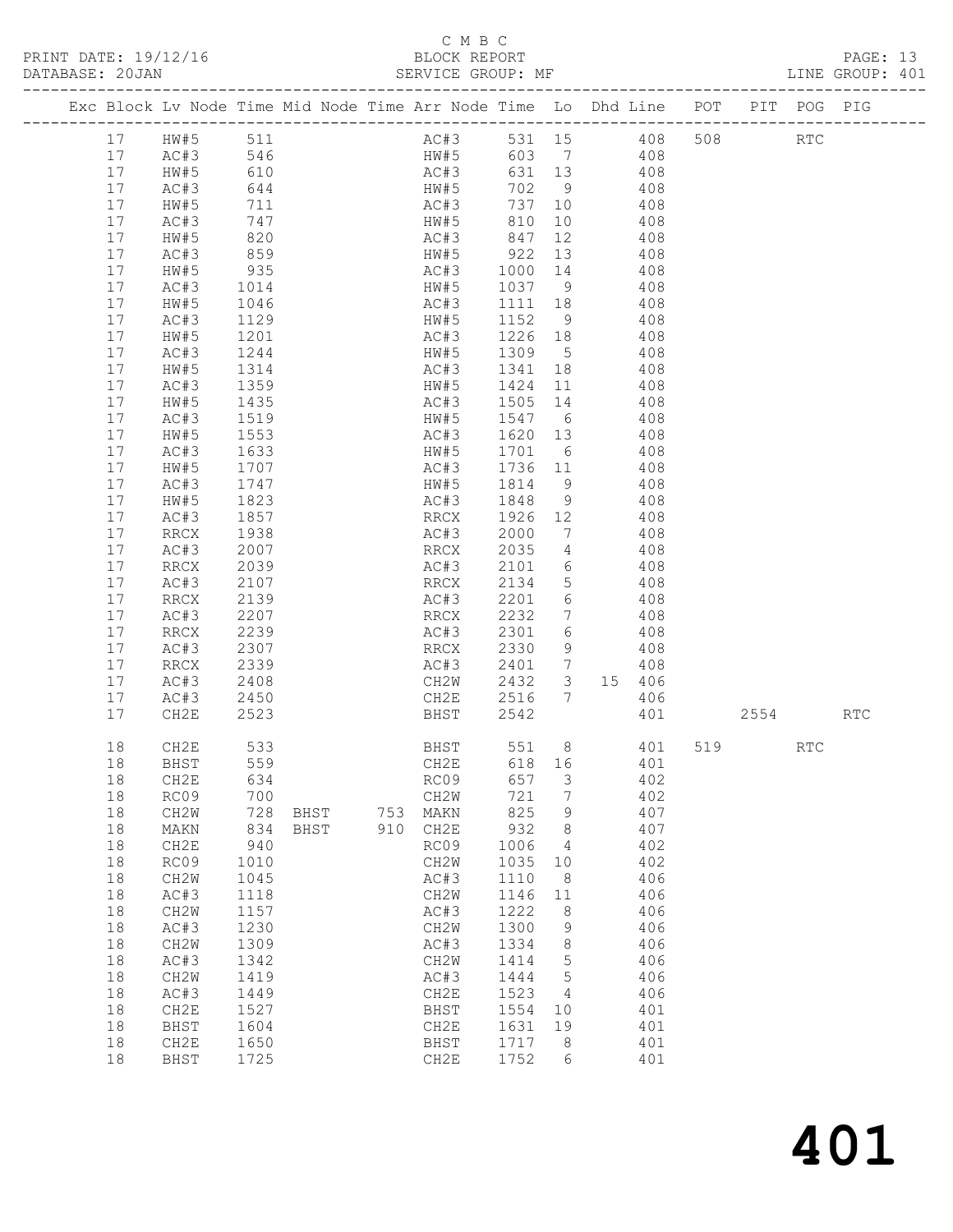#### C M B C<br>BLOCK REPORT

PAGE: 14<br>LINE GROUP: 401

|  |          | Exc Block Lv Node Time Mid Node Time Arr Node Time Lo Dhd Line POT PIT POG PIG |              |             |      |                                 |                   |                |                 |          |          |     |            |
|--|----------|--------------------------------------------------------------------------------|--------------|-------------|------|---------------------------------|-------------------|----------------|-----------------|----------|----------|-----|------------|
|  | 18       | CH2E                                                                           | 1758         |             |      |                                 |                   |                | BHST 1823 6 401 |          |          |     |            |
|  | 18       | BHST                                                                           | 1829         |             |      |                                 | CH2E 1856         |                |                 | 401 1908 |          |     | RTC        |
|  | 19       | CH2W                                                                           | 551          |             |      | AC#3                            |                   |                | 612 7 406       |          | 537 RTC  |     |            |
|  | 19       | AC#3                                                                           | 619          |             |      | CH2E                            | 644               | 8 <sup>8</sup> | 406             |          |          |     |            |
|  | 19       | CH2E                                                                           | 652          |             |      | BHST                            | 714 10            |                | 401             |          |          |     |            |
|  | 19       | BHST                                                                           | 724          |             |      | CH2E                            | 747               | 9              | 401             |          |          |     |            |
|  | 19       | CH2E                                                                           | 756          |             |      | <b>BHST</b>                     | 822               | 9              | 401             |          |          |     |            |
|  | 19       | BHST                                                                           | 831          |             |      | CH2E                            | 855               |                |                 | 401      | 907      |     | <b>RTC</b> |
|  | 20       | AC#3                                                                           | 601          |             |      | HW#5                            |                   |                | 618 11          | 408      | 546 RTC  |     |            |
|  | 20       | HW#5                                                                           | 629          |             |      | AC#3                            | 651 8             |                | 408             |          |          |     |            |
|  | 20       | AC#3                                                                           | 659          |             |      | HW#5                            |                   |                | 719 7<br>408    |          |          |     |            |
|  | 20       | HW#5                                                                           | 726          |             |      | AC#3                            | 753 12            |                | 408             |          |          |     |            |
|  | 20       | AC#3                                                                           | 805          |             |      | HW#5                            | 828 11            |                | 408             |          |          |     |            |
|  | 20       | HW#5                                                                           | 839          |             |      | AC#3                            | 906 14            |                | 408             |          |          |     |            |
|  | 20       | AC#3                                                                           | 920          |             |      | HW#5                            | 943               |                | 408             |          | 946 — 10 |     | RTC        |
|  | 21       | CH2E                                                                           | 607          |             |      | BHST                            | 627 9             |                | 401             |          | 553 75   | RTC |            |
|  | 21       | BHST                                                                           | 636          |             |      | CH2E                            |                   |                | 656 11<br>401   |          |          |     |            |
|  | 21       | CH2E                                                                           | 707          |             |      | <b>BHST</b>                     | 729               | 9              | 401             |          |          |     |            |
|  | 21       | BHST                                                                           | 738          |             |      | CH2E                            | 802               | 9              | 401             |          |          |     |            |
|  | 21       | CH2E                                                                           | 811          |             |      | BHST                            | 837               |                |                 | 401      | 851      |     | RTC        |
|  | 22       | RC09                                                                           | 610          |             |      | CH2W                            |                   |                | 629 12 402      |          | 555 75   | RTC |            |
|  | 22       | CH2W                                                                           | 641          |             |      | AC#3                            | 706 6             |                | 406             |          |          |     |            |
|  | 22       | AC#3                                                                           | 712          |             |      | CH2W                            | 739 11            |                | 406             |          |          |     |            |
|  | 22       | CH2W                                                                           | $712$<br>750 |             |      | AC#3                            | 819 7             |                | 406             |          |          |     |            |
|  | 22       | AC#3                                                                           | 826          |             |      | CH2W                            | 853 12            |                | 406             |          |          |     |            |
|  | 22       | CH2W                                                                           | 905          |             |      | AC#3                            | 930               |                | 406             |          | 946      |     | <b>RTC</b> |
|  | 23       | MAKN                                                                           | 613          |             |      | BHST 640 CH2E                   |                   |                | 658 10          | 407      | 558 30   | RTC |            |
|  | 23       | CH2E                                                                           | 708          |             |      | RC09                            | 732 4             |                | 402             |          |          |     |            |
|  | 23       | RC09                                                                           | 736          |             |      | CH2W                            | 759 9             |                | 402             |          |          |     |            |
|  | 23       | CH2W                                                                           | 808          |             |      | BHST 836 MAKN<br>BHST 1000 CH2E | 915 13            |                | 407             |          |          |     |            |
|  | 23       | MAKN                                                                           | 928          |             |      |                                 | 1022 6            |                | 407             |          |          |     |            |
|  | 23       | CH2E                                                                           | 1028         |             |      |                                 | RC09 1054 6       |                | 402             |          |          |     |            |
|  | 23       | RC09                                                                           | 1100         |             |      | CH2E                            | 1127 8            |                | 402             |          |          |     |            |
|  | 23       | CH2E                                                                           | 1135         |             |      | BHST                            | 1202 4            |                | 401             |          |          |     |            |
|  |          | 23 BHST 1206 BHST                                                              |              |             |      |                                 | 1206 CH2W 1233 12 |                | 401             |          |          |     |            |
|  | 23       | CH2W                                                                           | 1245         |             |      | AC#3                            | 1310              | 8              | 406             |          |          |     |            |
|  | 23       | AC#3                                                                           | 1318         |             |      | CH2W                            | 1348              | 9              | 406             |          |          |     |            |
|  | 23       | CH <sub>2</sub> W                                                              | 1357         |             |      | AC#3                            | 1422              | 6              | 406             |          |          |     |            |
|  | 23       | AC#3                                                                           | 1428         |             |      | CH <sub>2</sub> W               | 1500              | 10             | 406             |          |          |     |            |
|  | 23       | CH2W                                                                           | 1510         | <b>BHST</b> | 1540 | MAKN                            | 1623              | 19             | 407             |          |          |     |            |
|  | 23       | MAKN                                                                           | 1642         | <b>BHST</b> | 1718 | MA5W                            | 1743              | - 6            | 405             |          |          |     |            |
|  | 23       | MA5W                                                                           | 1749         | BHST        | 1819 | MAKN                            | 1845              | 11             | 405             |          |          |     |            |
|  | 23       | MAKN                                                                           | 1856         | BHST        | 1920 | MA5W                            | 1940              | 16             | 405             |          |          |     |            |
|  | 23       | MA5W                                                                           | 1956         | BHST        | 2019 | MAKN                            | 2039              | 17             | 405             |          |          |     |            |
|  | 23       | MAKN                                                                           | 2056         | BHST        | 2123 | CH2W                            | 2145              | 5              | 407             |          |          |     |            |
|  | 23       | CH2W                                                                           | 2150         |             |      | AC#3                            | 2209              | 4              | 406             |          |          |     |            |
|  | 23<br>23 | AC#3                                                                           | 2213         |             |      | CH2W                            | 2239              | 3              | 406             |          |          |     |            |
|  | 23       | CH2W<br>AC#3                                                                   | 2242<br>2308 |             |      | AC#3<br>CH2W                    | 2301<br>2334      | 7<br>8         | 406<br>406      |          |          |     |            |
|  | 23       | CH2W                                                                           | 2342         |             |      | AC#3                            | 2401              |                | 406             |          | 2417     |     | RTC        |
|  |          |                                                                                |              |             |      |                                 |                   |                |                 |          |          |     |            |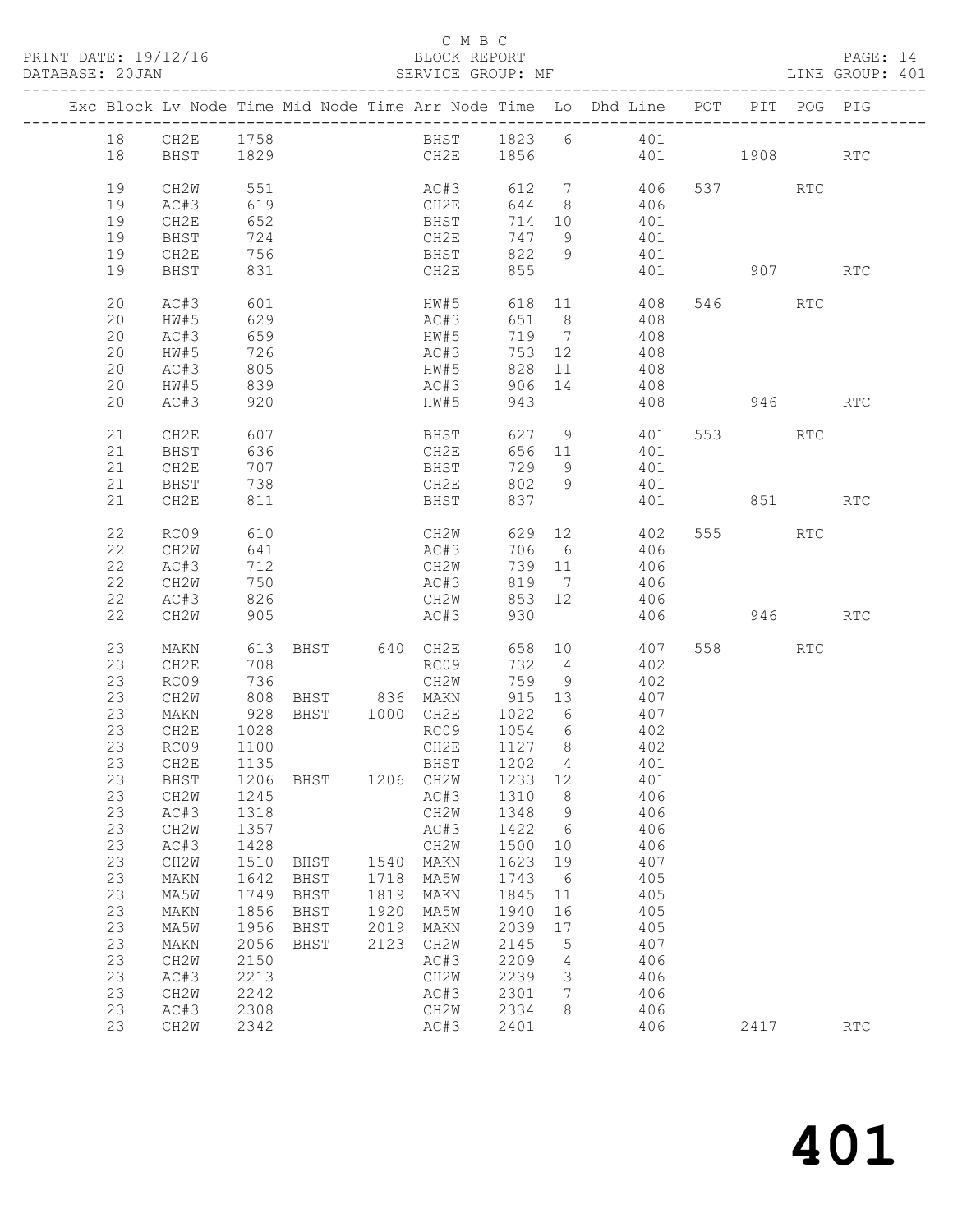### C M B C

| PRINT DATE: 19/12/16<br>DATABASE: 20JAN |          | .N<br>.———————————————————                                              |                   |             |      |                                     |              |                 | BLOCK REPORT<br>SERVICE GROUP: MF<br>-------                                   |      |            | PAGE: 15<br>LINE GROUP: 401 |  |
|-----------------------------------------|----------|-------------------------------------------------------------------------|-------------------|-------------|------|-------------------------------------|--------------|-----------------|--------------------------------------------------------------------------------|------|------------|-----------------------------|--|
|                                         |          |                                                                         |                   |             |      |                                     |              |                 | Exc Block Lv Node Time Mid Node Time Arr Node Time Lo Dhd Line POT PIT POG PIG |      |            |                             |  |
|                                         |          | 24 HW#5 601<br>24 HW#5 601<br>24 AC#3 637<br>24 HW#5 705<br>24 HW#5 705 |                   |             |      |                                     |              |                 | AC#3 621 16 408 558 RTC<br>HW#5 655 10 408                                     |      |            |                             |  |
|                                         |          |                                                                         |                   |             |      |                                     |              |                 |                                                                                |      |            |                             |  |
|                                         |          |                                                                         |                   |             |      |                                     |              |                 | AC#3 729 9 408                                                                 |      |            |                             |  |
|                                         |          |                                                                         |                   |             |      | HW#5                                |              |                 | 801 8 408                                                                      |      |            |                             |  |
|                                         |          |                                                                         |                   |             |      |                                     |              |                 | AC#3 838 12 408<br>HW#5 913 8 408                                              |      |            |                             |  |
|                                         | 24       | AC#3                                                                    | 738<br>809<br>850 |             |      |                                     |              |                 |                                                                                |      |            |                             |  |
|                                         | 24       | HW#5                                                                    | 921               |             |      |                                     |              |                 | AC#3 948 11 408                                                                |      |            |                             |  |
|                                         | 24       | AC#3                                                                    | 959               |             |      |                                     |              |                 | HW#5 1022 9 408                                                                |      |            |                             |  |
|                                         | 24       | HW#5<br>AC#3                                                            | 1031<br>1114      |             |      | AC#3<br>AC#3 1056 18<br>HW#5 1137 9 |              |                 | $408$<br>$408$                                                                 |      |            |                             |  |
|                                         | 24       |                                                                         |                   |             |      |                                     |              |                 |                                                                                |      |            |                             |  |
|                                         | 24       | HW#5                                                                    | 1146              |             |      |                                     |              |                 | AC#3 1211 18 408                                                               |      |            |                             |  |
|                                         | 24       | AC#3                                                                    | 1229              |             |      | HW#5 1254                           |              |                 | 5 408                                                                          |      |            |                             |  |
|                                         | 24       | HW#5                                                                    | 1259              |             |      | AC#3                                |              |                 | AC#3 1326 18 408<br>HW#5 1409 17 408                                           |      |            |                             |  |
|                                         | 24       | AC#3                                                                    | 1344              |             |      |                                     |              |                 |                                                                                |      |            |                             |  |
|                                         | 24       | HW#5                                                                    | 1426              |             |      | AC#3 1455                           |              |                 | 9 408                                                                          |      |            |                             |  |
|                                         | 24       | AC#3                                                                    | 1504              |             |      |                                     |              |                 | HW#5 1532 12 408                                                               |      |            |                             |  |
|                                         | 24       | HW#5                                                                    | 1544              |             |      | AC#3                                | 1611 13      |                 | 408                                                                            |      |            |                             |  |
|                                         | 24       | AC#3                                                                    | 1624              |             |      | HW#5 1652 8                         |              |                 | 408                                                                            |      |            |                             |  |
|                                         | 24       | HW#5                                                                    | 1700              |             |      |                                     |              |                 | AC#3 1727 12 408                                                               |      |            |                             |  |
|                                         | 24       | AC#3                                                                    | 1739              |             |      | HW#5 1806                           |              |                 | 5 408                                                                          |      |            |                             |  |
|                                         | 24       | HW#5                                                                    | 1811              |             |      | AC#3                                | 1836         |                 | 9 408                                                                          |      |            |                             |  |
|                                         | 24       | AC#3                                                                    | 1845              |             |      | RRCX 1914                           |              | 8 <sup>1</sup>  | $408$<br>$408$                                                                 |      |            |                             |  |
|                                         | 24       | RRCX                                                                    | 1922              |             |      | $AC#3$ 1945                         |              | $7\overline{ }$ |                                                                                |      |            |                             |  |
|                                         | 24       | AC#3                                                                    | 1952              |             |      | <b>RRCX</b>                         | 2020         |                 |                                                                                | 2026 |            | <b>RTC</b>                  |  |
|                                         | 25       | BHST                                                                    | 619<br>646        |             |      |                                     |              |                 | CH2E 638 8 401 604 RTC                                                         |      |            |                             |  |
|                                         | 25       | CH2E                                                                    |                   |             |      | RC09                                |              |                 | $709$ 3 402                                                                    |      |            |                             |  |
|                                         | 25       | RC09                                                                    | 712               |             |      | CH2W                                |              |                 | 733 10 402                                                                     |      |            |                             |  |
|                                         | 25       | CH2W                                                                    | 743               |             |      | AC#3                                | 812          |                 | 7 406                                                                          |      |            |                             |  |
|                                         | 25       | AC#3                                                                    | 819<br>856        |             |      | CH2W<br>AC#3                        | 846 10       |                 | $406$<br>$406$                                                                 |      |            |                             |  |
|                                         | 25       | CH2W                                                                    |                   |             |      |                                     | 921 7        |                 |                                                                                |      |            |                             |  |
|                                         | 25       | AC#3                                                                    | 928               |             |      | CH2W                                | 955          |                 | 406 1007                                                                       |      |            | RTC                         |  |
|                                         | 26       | RC09                                                                    |                   |             |      |                                     |              |                 | $641$ 8 $402$<br>744 6 407                                                     | 605  | <b>RTC</b> |                             |  |
|                                         | 26       | CH2W                                                                    |                   |             |      |                                     |              |                 |                                                                                |      |            |                             |  |
|                                         | 26       | MAKN                                                                    |                   |             |      |                                     | 848          | $\overline{7}$  | 407                                                                            |      |            |                             |  |
|                                         | 26       | CH2E                                                                    | 855               |             |      | RC09                                | 921          | $\overline{9}$  | 402                                                                            |      |            |                             |  |
|                                         |          | 26 RC09                                                                 | 930               |             |      | CH2W                                | 955 4        |                 | 402                                                                            |      |            |                             |  |
|                                         | 26       | CH <sub>2</sub> W                                                       | 959               |             |      | AC#3                                | 1024         | 7               | 406                                                                            |      |            |                             |  |
|                                         | 26       | AC#3                                                                    | 1031              |             |      | CH2W                                | 1059         | 10              | 406                                                                            |      |            |                             |  |
|                                         | 26       | CH2W                                                                    | 1109              |             |      | AC#3                                | 1134         | 8               | 406                                                                            |      |            |                             |  |
|                                         | 26       | AC#3                                                                    | 1142<br>1221      |             |      | CH2W                                | 1211         | 10              | 406                                                                            |      |            |                             |  |
|                                         | 26<br>26 | CH2W<br>AC#3                                                            | 1254              |             |      | AC#3<br>CH2W                        | 1246<br>1324 | 8<br>9          | 406<br>406                                                                     |      |            |                             |  |
|                                         | 26       | CH2W                                                                    | 1333              |             |      | AC#3                                | 1358         | 8               | 406                                                                            |      |            |                             |  |
|                                         | 26       | AC#3                                                                    | 1406              |             |      | CH2E                                | 1440         | 8               | 406                                                                            |      |            |                             |  |
|                                         | 26       | CH2E                                                                    | 1448              |             |      | RC09                                | 1515         | 7               | 402                                                                            |      |            |                             |  |
|                                         | 26       | RC09                                                                    | 1522              |             |      | CH2E                                | 1551         | 9               | 402                                                                            |      |            |                             |  |
|                                         | 26       | CH2E                                                                    | 1600              |             |      | RC09                                | 1626         | 8               | 402                                                                            |      |            |                             |  |
|                                         | 26       | RC09                                                                    | 1634              |             |      | CH2E                                | 1703         | 9               | 402                                                                            |      |            |                             |  |
|                                         | 26       | CH2E                                                                    | 1712              |             |      | RC09                                | 1736         | 10              | 402                                                                            |      |            |                             |  |
|                                         | 26       | RC09                                                                    | 1746              |             |      | CH2W                                | 1813         | 13              | 402                                                                            |      |            |                             |  |
|                                         | 26       | CH2W                                                                    | 1826              | <b>BHST</b> | 1847 | MAKN                                | 1924         | 5               | 407                                                                            |      |            |                             |  |
|                                         | 26       | MAKN                                                                    | 1929              | BHST        | 1959 | CH2W                                | 2021         | 13              | 407                                                                            |      |            |                             |  |
|                                         | 26       | CH2W                                                                    | 2034              | BHST        | 2054 | MAKN                                | 2121         | 4               | 407                                                                            |      |            |                             |  |
|                                         | 26       | MAKN                                                                    | 2125              | BHST        | 2152 | CH2W                                | 2214         | 4               | 407                                                                            |      |            |                             |  |
|                                         | 26       | CH2W                                                                    | 2218              | <b>BHST</b> | 2236 | MAKN                                | 2303         | 5               | 407                                                                            |      |            |                             |  |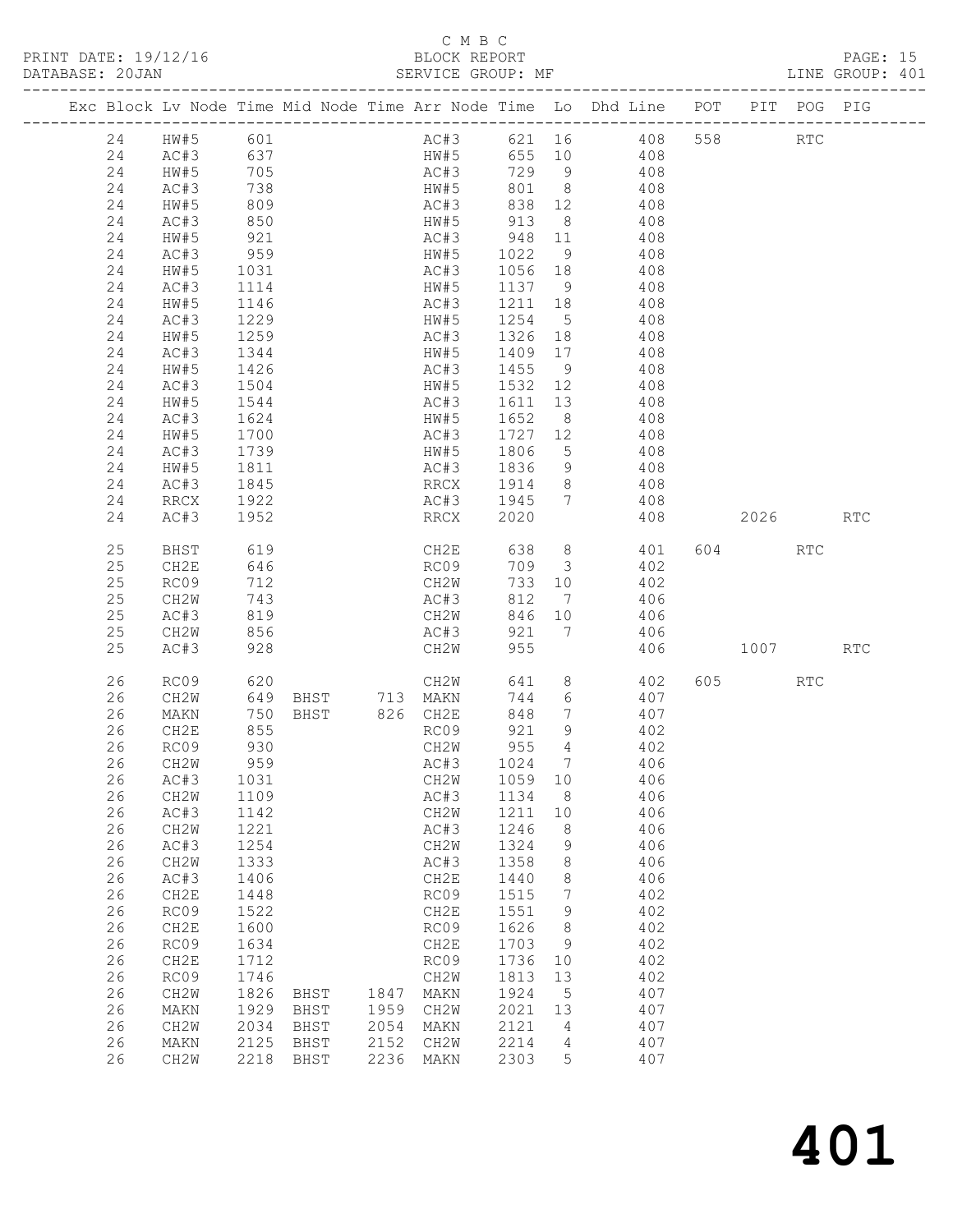#### C M B C<br>BLOCK REPORT

| DATABASE: 20JAN |    |              |                            |                                  |                      |            |                 | SERVICE GROUP: MF                                                              |                |                      | LINE GROUP: 401 |
|-----------------|----|--------------|----------------------------|----------------------------------|----------------------|------------|-----------------|--------------------------------------------------------------------------------|----------------|----------------------|-----------------|
|                 |    |              |                            |                                  |                      |            |                 | Exc Block Lv Node Time Mid Node Time Arr Node Time Lo Dhd Line POT PIT POG PIG |                |                      |                 |
|                 | 26 |              |                            |                                  |                      |            |                 | MAKN 2308 BHST 2334 CH2E 2355 407 2406 RTC                                     |                |                      |                 |
|                 | 27 | CH2W 623     |                            |                                  |                      |            |                 | AC#3 648 15 406 609 RTC                                                        |                |                      |                 |
|                 | 27 | AC#3         |                            |                                  |                      | 730        |                 | 6 406                                                                          |                |                      |                 |
|                 | 27 | CH2W         |                            |                                  | CH2W<br>AC#3<br>AC#3 | 805        | $7\overline{ }$ | 406                                                                            |                |                      |                 |
|                 | 27 | AC#3         | $022$<br>703<br>736<br>212 |                                  | CH2W                 | 839        |                 |                                                                                | 406 851        |                      | <b>RTC</b>      |
|                 | 28 | CH2E         | 626                        |                                  | BHST                 | 646        | $7\phantom{.0}$ | 401                                                                            | 612            | RTC                  |                 |
|                 | 28 | BHST         | 653                        |                                  | CH2E                 | 715        | 6               | 401                                                                            |                |                      |                 |
|                 | 28 | CH2E         | 721                        |                                  | BHST                 | 744        | 9               | 401                                                                            |                |                      |                 |
|                 | 28 | BHST         | 753                        |                                  | CH2E                 | 817        | 9               | 401                                                                            |                |                      |                 |
|                 | 28 | CH2E         | 826                        |                                  | BHST                 | 852        | 8               | 401                                                                            |                |                      |                 |
|                 | 28 | BHST         | 900                        |                                  | CH2E                 | 925        | 11              | 401                                                                            |                |                      |                 |
|                 | 28 | CH2E         | 936                        |                                  | BHST                 | 1002       | 5 <sup>5</sup>  | 401                                                                            |                |                      |                 |
|                 | 28 | BHST         | 1007                       |                                  | CH2E                 | 1032       |                 |                                                                                | 401 1044       |                      | <b>RTC</b>      |
|                 | 29 | HW#5         | 620                        |                                  | AC#3 641 10          |            |                 | 408 —                                                                          | 617 RTC        |                      |                 |
|                 | 29 | AC#3         | 651                        |                                  | HW#5                 | 711 7      |                 | 408                                                                            |                |                      |                 |
|                 | 29 | HW#5         | 718                        |                                  | AC#3                 | 745 11     |                 | 408                                                                            |                |                      |                 |
|                 | 29 | AC#3         | 756                        |                                  | HW#5                 | 819        | 10              | 408                                                                            |                |                      |                 |
|                 | 29 | HW#5         | 829<br>901                 |                                  | AC#3                 | 856<br>928 | $5\overline{)}$ | 408                                                                            |                |                      |                 |
|                 | 29 | AC#3         |                            |                                  | CH2W                 |            | 13              | 406                                                                            |                |                      |                 |
|                 | 29 | CH2W         | 941                        |                                  | AC#3                 | 1006       | $6\overline{6}$ | 406                                                                            |                |                      |                 |
|                 | 29 | AC#3         | 1012                       |                                  | CH2E                 | 1041 10    |                 | 406                                                                            |                |                      |                 |
|                 | 29 | CH2E         | 1051                       |                                  | BHST                 | 1117 5     |                 | 401                                                                            |                |                      |                 |
|                 | 29 | BHST         |                            | 1051 BHST<br>1122 BHST 1122 CH2W |                      | 1146       | $5\overline{)}$ | 401                                                                            |                |                      |                 |
|                 | 29 | CH2W         | 1151                       |                                  | RC09                 | 1217 10    |                 | 407                                                                            |                |                      |                 |
|                 | 29 | RC09         | 1227                       |                                  | CH2E                 | 1253       | $5^{\circ}$     | 407                                                                            |                |                      |                 |
|                 | 29 | CH2E         | 1258                       |                                  | RC09                 | 1325       | $4\overline{ }$ | 402                                                                            |                |                      |                 |
|                 | 29 | RC09         | 1329                       |                                  | CH2E                 | 1355       | 13              | 407                                                                            |                |                      |                 |
|                 | 29 | CH2E         | 1408                       |                                  | RC09                 | 1435       | $5^{\circ}$     | 402                                                                            |                |                      |                 |
|                 | 29 | RC09         | 1440                       |                                  | CH2W                 | 1507       | 9               | 402                                                                            |                |                      |                 |
|                 | 29 | CH2W         | 1516                       |                                  | AC#3                 | 1544       | 6               | 406                                                                            |                |                      |                 |
|                 | 29 | AC#3         | 1550                       |                                  | CH2W                 | 1622       | 9               | 406                                                                            |                |                      |                 |
|                 | 29 |              |                            |                                  |                      | 1656       |                 | $6\overline{6}$<br>406                                                         |                |                      |                 |
|                 | 29 | CH2W<br>AC#3 | 1631<br>1702               |                                  | AC#3<br>CH2W 1733 13 |            |                 | 406                                                                            |                |                      |                 |
|                 | 29 | CH2W         | 1746                       |                                  |                      | 1808       | 6               |                                                                                |                |                      |                 |
|                 | 29 | AC#3         | 1814                       |                                  | AC#3<br>CH2W         | 1844 12    |                 | 406<br>406                                                                     |                |                      |                 |
|                 |    | 29 CH2W 1856 |                            |                                  |                      |            |                 | AC#3 1918 6 406                                                                |                |                      |                 |
|                 |    |              |                            |                                  |                      |            |                 |                                                                                |                |                      |                 |
|                 | 29 | AC#3         | 1924                       |                                  | CH2W                 | 1954 10    |                 | 406                                                                            |                |                      |                 |
|                 | 29 | CH2W         | 2004                       |                                  | AC#3                 | 2024       | 6               | 406                                                                            |                |                      |                 |
|                 | 29 | AC#3         | 2030                       |                                  | CH2W                 | 2058       |                 | 406                                                                            | 2110           |                      | <b>RTC</b>      |
|                 | 30 | AC#3         | 637                        |                                  | CH2W                 | 701        | $\overline{7}$  | 406                                                                            | 622 and $\sim$ | <b>RTC</b>           |                 |
|                 | 30 | CH2W         | 708                        |                                  | AC#3                 | 733        | 12              | 406                                                                            |                |                      |                 |
|                 | 30 | AC#3         | 745                        |                                  | CH2W                 | 812        | 7               | 406                                                                            |                |                      |                 |
|                 | 30 | CH2W         | 819                        |                                  | AC#3                 | 847        | 7               | 406                                                                            |                |                      |                 |
|                 | 30 | AC#3         | 854                        |                                  | CH2W                 | 921        |                 | 406                                                                            | 933            |                      | <b>RTC</b>      |
|                 | 31 | CH2E         | 700                        |                                  | BHST                 | 722        | 9               | 401                                                                            | 646 10         | $\operatorname{RTC}$ |                 |
|                 | 31 | BHST         | 731                        |                                  | CH2E                 | 755        | 8 <sup>8</sup>  | 401                                                                            |                |                      |                 |
|                 | 31 | CH2E         | 803                        |                                  | BHST                 | 829        | 11              | 401                                                                            |                |                      |                 |
|                 | 31 | BHST         | 840                        |                                  | CH2E                 | 904        | 8 <sup>8</sup>  | 401                                                                            |                |                      |                 |
|                 | 31 | CH2E         | 912                        |                                  | BHST                 | 938        | 14              | 401                                                                            |                |                      |                 |
|                 | 31 | BHST         | 952                        |                                  | CH2E                 | 1017       |                 | 401                                                                            | 1029           |                      | RTC             |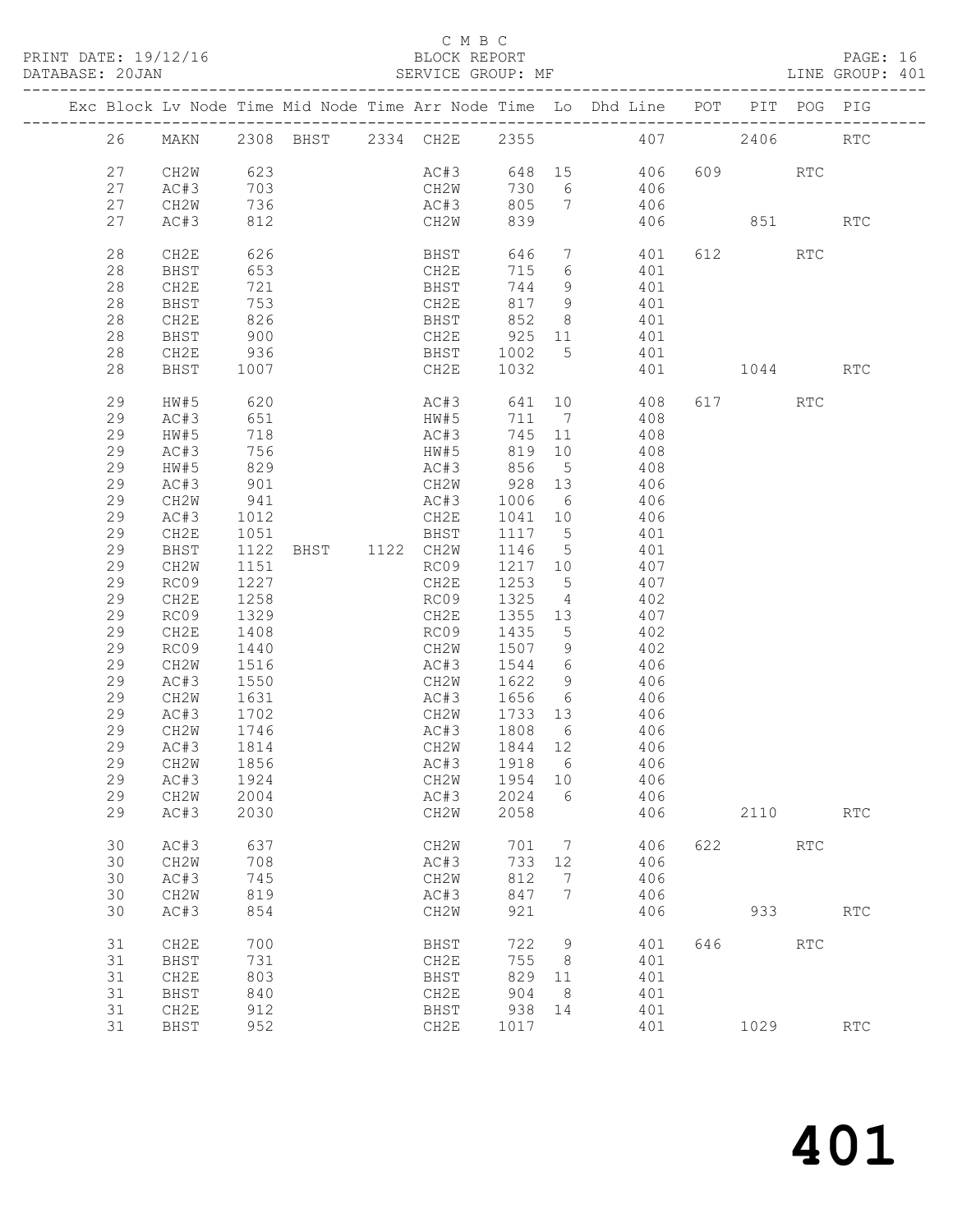#### C M B C<br>BLOCK REPORT

PAGE: 17<br>LINE GROUP: 401

|          |                                    |                          |                                            |      | Exc Block Lv Node Time Mid Node Time Arr Node Time Lo Dhd Line POT PIT POG PIG |                 |                         |                       |              |          |            |                             |
|----------|------------------------------------|--------------------------|--------------------------------------------|------|--------------------------------------------------------------------------------|-----------------|-------------------------|-----------------------|--------------|----------|------------|-----------------------------|
|          |                                    |                          |                                            |      |                                                                                |                 |                         |                       |              |          |            |                             |
| 32       | HW#5 657                           |                          |                                            |      | AC#3 721 8 408                                                                 |                 |                         |                       |              | 654 RTC  |            |                             |
| 32       | $AC#3$<br>$AC#3$ 729<br>$HW#5$ 800 |                          |                                            |      | HW#5                                                                           |                 |                         | 752 8 408             |              |          |            |                             |
| 32       |                                    |                          |                                            |      | AC#3                                                                           | 829 12          |                         | 408                   |              |          |            |                             |
| 32       | AC#3                               | 841                      |                                            |      | HW#5                                                                           | 904             |                         |                       | 408 907      |          |            | $\mathop{\rm RTC}\nolimits$ |
| 33       | AC#3                               | 720                      |                                            |      | CH2W                                                                           |                 |                         | 747 10                | 406          | 705 RTC  |            |                             |
| 33       | CH2W                               | 757                      |                                            |      | AC#3                                                                           |                 |                         | 826 7 406             |              |          |            |                             |
| 33       | AC#3                               | 833                      |                                            |      | CH2W                                                                           | 900             |                         |                       | 406          |          | 912        | <b>RTC</b>                  |
|          |                                    |                          |                                            |      |                                                                                |                 |                         |                       |              |          |            |                             |
| 34       | CH2E                               | 726                      |                                            |      | <b>BHST</b>                                                                    |                 |                         | 751 10                | 401          | 712 RTC  |            |                             |
| 34       | BHST                               | 801                      |                                            |      | CH2E                                                                           | 825             |                         | 8 <sup>1</sup><br>401 |              |          |            |                             |
| 34       | CH2E                               | 833                      |                                            |      | BHST                                                                           |                 |                         | 859 11<br>401         |              |          |            |                             |
| 34       | BHST                               | 910                      |                                            |      | CH2E                                                                           | 935             |                         | 401                   |              | 947      |            | RTC                         |
| 35       | CH2W                               | 733                      |                                            |      | AC#3                                                                           | 758             |                         | $7\overline{ }$       | 406          | 719      | RTC        |                             |
| 35       | AC#3                               | 805                      |                                            |      | CH2W                                                                           | 832 15          |                         | 406                   |              |          |            |                             |
| 35       | CH2W                               |                          |                                            |      | AC#3                                                                           | 912             | $\overline{7}$          | 406                   |              |          |            |                             |
| 35       | AC#3                               | 847<br>919               |                                            |      | CH2W                                                                           | 946 5           |                         | 406                   |              |          |            |                             |
| 35       | CH2W                               | 951                      |                                            |      | RC09 1017                                                                      |                 |                         |                       | 407 1029 RTC |          |            |                             |
|          |                                    |                          |                                            |      |                                                                                |                 |                         |                       |              |          |            |                             |
| 36       | CH2E                               | 748                      |                                            |      | RC09 814 10                                                                    |                 |                         | 402                   |              | 734 RTC  |            |                             |
| 36       | RC09                               | 824                      |                                            |      | CH2W                                                                           | 849             |                         |                       | 402 901      |          |            | RTC                         |
| 37       | CH <sub>2</sub> W                  | 1316                     | BHST 1342 MAKN                             |      |                                                                                | 1420 5          |                         | 407 1302              |              |          | <b>RTC</b> |                             |
| 37       | MAKN                               |                          | 1425 BHST                                  |      | 1500 CH2W                                                                      | 1524 6          |                         | 407                   |              |          |            |                             |
| 37       | CH2W                               |                          |                                            |      |                                                                                | 1641 10         |                         | 407                   |              |          |            |                             |
| 37       | MAKN                               |                          | 1530 BHST 1558 MAKN<br>1651 BHST 1735 CH2E |      |                                                                                |                 |                         | 1801 14 407           |              |          |            |                             |
| 37       | CH2E                               | 1815                     |                                            |      | RC09                                                                           | 1839 4          |                         | 402                   |              |          |            |                             |
| 37       | RC09                               | 1843                     |                                            |      | CH2W                                                                           | 1908            |                         | 402                   |              | 1920 RTC |            |                             |
|          |                                    |                          |                                            |      |                                                                                |                 |                         | 20                    |              |          |            |                             |
| 38<br>38 | CH <sub>2</sub> W<br>RC09          | 1341<br>1427             |                                            |      | RC09<br>CH2W                                                                   | 1407<br>1453 13 |                         | 407                   | 407 1327 RTC |          |            |                             |
| 38       | CH2W                               | 1506                     |                                            |      | AC#3                                                                           | 1534 6          |                         | 406                   |              |          |            |                             |
| 38       | AC#3                               | 1540                     |                                            |      | CH2W                                                                           | 1612 11         |                         | 406                   |              |          |            |                             |
| 38       | CH2W                               | 1623                     |                                            |      | AC#3                                                                           | 1648            | 6 <sup>6</sup>          | 406                   |              |          |            |                             |
| 38       | AC#3                               | 1654                     |                                            |      | CH2W 1725 13                                                                   |                 |                         | 406                   |              |          |            |                             |
| 38       | CH2W                               | 1738                     |                                            |      | AC#3 1800                                                                      |                 | $6\overline{6}$         | 406                   |              |          |            |                             |
| 38       | AC#3                               |                          |                                            |      | CH2W                                                                           | 1836 11         |                         | 406                   |              |          |            |                             |
| 38       | CH2W                               | $1806$<br>$1817$<br>1847 |                                            |      | AC#3                                                                           | 1909            | $6\overline{6}$         | 406                   |              |          |            |                             |
|          | 38 AC#3 1915                       |                          |                                            |      | CH2W 1945 7 406                                                                |                 |                         |                       |              |          |            |                             |
| 38       | CH2W                               | 1952                     |                                            |      | AC#3                                                                           | 2012            | 6                       | 406                   |              |          |            |                             |
| 38       | AC#3                               | 2018                     |                                            |      | CH2W                                                                           | 2047 17         |                         | 406                   |              |          |            |                             |
| 38       | CH2W                               | 2104                     |                                            |      | AC#3                                                                           | 2124            | $\overline{4}$          | 406                   |              |          |            |                             |
| 38       | AC#3                               | 2128                     |                                            |      | CH2W                                                                           | 2155            | 10                      | 406                   |              |          |            |                             |
| 38       | CH2W                               | 2205                     |                                            |      | AC#3                                                                           | 2224            | $\overline{4}$          | 406                   |              |          |            |                             |
| 38       | AC#3                               | 2228                     |                                            |      | CH2W                                                                           | 2254            | 8                       | 406                   |              |          |            |                             |
| 38       | CH2W                               | 2302                     |                                            |      | AC#3                                                                           | 2321            | 7                       | 406                   |              |          |            |                             |
| 38       | AC#3                               | 2328                     |                                            |      | CH2W                                                                           | 2354            | 8                       | 406                   |              |          |            |                             |
| 38       | CH2W                               | 2402                     |                                            |      | AC#3                                                                           | 2421            | $7\phantom{.0}$         | 406                   |              |          |            |                             |
| 38       | AC#3                               | 2428                     |                                            |      | CH2W                                                                           | 2452            | 27                      | 15 406                |              |          |            |                             |
| 38       | AC#3                               | 2534                     |                                            |      | CH2W                                                                           | 2558            | $\overline{\mathbf{3}}$ | 15 406                |              |          |            |                             |
| 38       | AD3W                               | 2616                     | GR41                                       | 2647 | SERO                                                                           | 2702            | $\overline{7}$          | N10                   |              |          |            |                             |
| 38       | SERO                               | 2709                     | GR41                                       |      | 2724 AD3W                                                                      | 2801            | 21                      | N10                   |              |          |            |                             |
| 38       | AD3W                               | 2822                     |                                            |      | GR71                                                                           | 2839            |                         | N10                   |              | 2852     |            | RTC                         |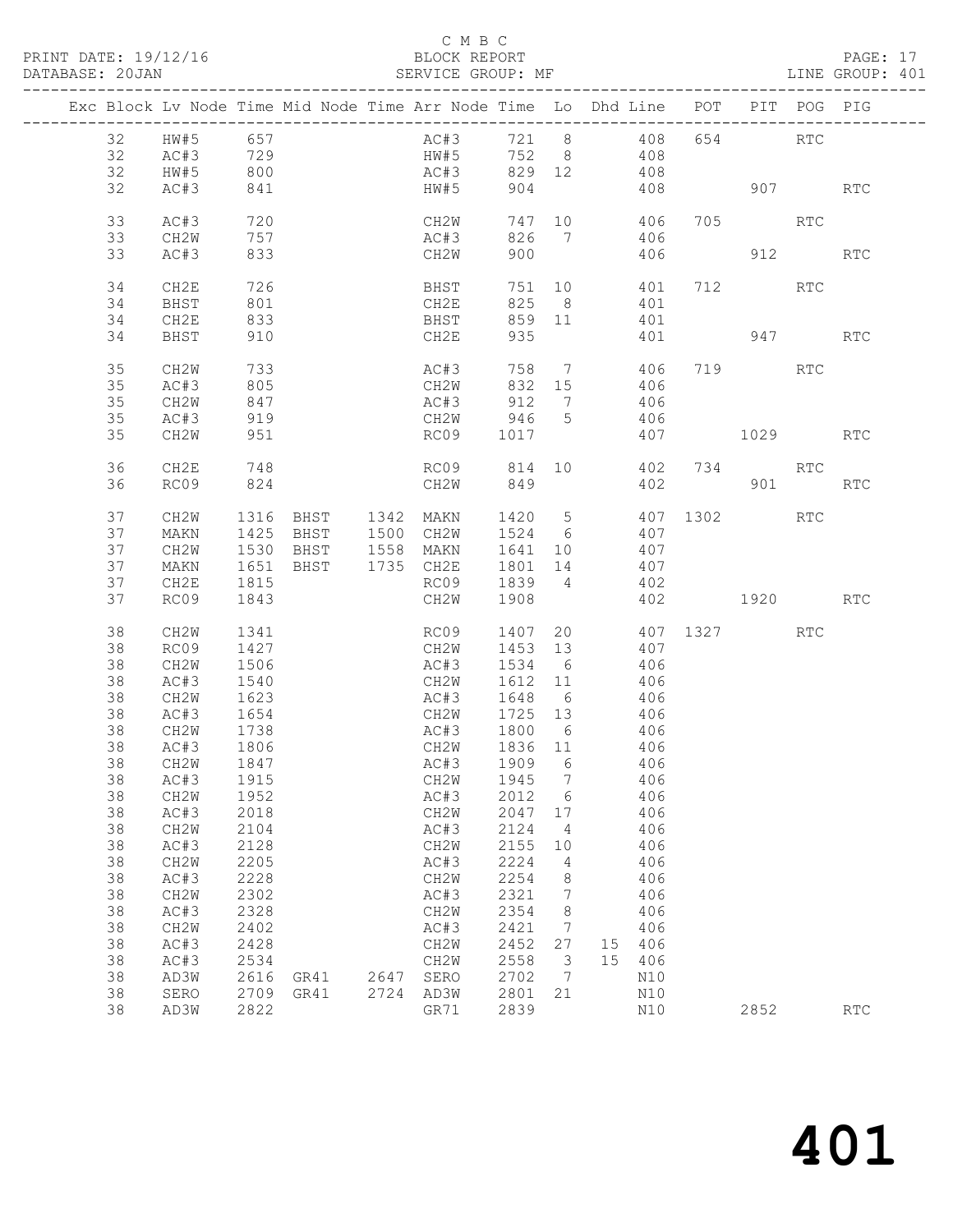PRINT DATE: 19/12/16 BLOCK REPORT<br>DATABASE: 20JAN BATABASE: 20JAN

#### C M B C<br>BLOCK REPORT

#### PAGE: 18<br>LINE GROUP: 401

|        |       | Exc Block Lv Node Time Mid Node Time Arr Node Time Lo Dhd Line POT PIT POG PIG |                  |                                          |                          |      |                                                           |    |        |            |      |                          |                      |                             |
|--------|-------|--------------------------------------------------------------------------------|------------------|------------------------------------------|--------------------------|------|-----------------------------------------------------------|----|--------|------------|------|--------------------------|----------------------|-----------------------------|
|        |       | 39 HW#5 1411                                                                   |                  |                                          |                          |      |                                                           |    |        |            |      | AC#3 1440 9 408 1408 RTC |                      |                             |
|        | 39    | AC#3                                                                           |                  |                                          |                          |      |                                                           |    |        |            |      |                          |                      |                             |
|        | 39    | HW#5                                                                           |                  |                                          |                          |      |                                                           |    |        | 408        |      |                          |                      |                             |
|        | 39    | AC#3                                                                           | 1535<br>1616     |                                          |                          |      | AC#3 1602 14<br>HW#5 1644 8                               |    |        | 408        |      |                          |                      |                             |
|        | 39    | HW#5                                                                           | 1652             | AC#3 1719 12 408                         |                          |      |                                                           |    |        |            |      |                          |                      |                             |
|        | 39    | AC#3                                                                           | 1731             | HW#5 1758                                |                          |      |                                                           |    |        |            |      | 408 1801 RTC             |                      |                             |
|        |       |                                                                                |                  |                                          |                          |      |                                                           |    |        |            |      |                          |                      |                             |
|        | 40    | CH2E                                                                           | 1428             |                                          | RC09                     |      | 1455                                                      |    |        |            |      | 5 402 1414 RTC           |                      |                             |
|        | 40    | RC09                                                                           | 1500             |                                          |                          |      | CH2E 1529                                                 |    | 8 402  |            |      |                          |                      |                             |
|        | 40    | CH2E                                                                           | 1537             |                                          |                          |      | BHST 1604 9 401                                           |    |        |            |      |                          |                      |                             |
|        | 40    | BHST                                                                           | 1613             |                                          |                          |      | CH2E 1640 8 401                                           |    |        |            |      |                          |                      |                             |
|        | 40    | CH2E                                                                           | 1648             |                                          |                          |      | RC09 1714 8                                               |    |        | 402        |      |                          |                      |                             |
|        | 40    | RC09                                                                           | 1722             |                                          |                          |      | CH2W 1749                                                 |    |        | 402        |      | 1801 RTC                 |                      |                             |
|        |       |                                                                                |                  |                                          |                          |      |                                                           |    |        |            |      |                          |                      |                             |
|        | 41    | CH2W                                                                           | 1429             |                                          |                          | AC#3 |                                                           |    |        |            |      | 1454 6 406 1415 RTC      |                      |                             |
|        | 41    | AC#3                                                                           | 1500             |                                          |                          | CH2W | 1532 17<br>$AC#3$ $1614$ 6 $406$<br>$AC#3$ $1614$ 6 $406$ |    |        | 406        |      |                          |                      |                             |
|        | 41    | CH2W                                                                           | 1549             |                                          |                          |      |                                                           |    |        |            |      |                          |                      |                             |
|        | 41    | AC#3                                                                           | 1620             |                                          |                          |      | CH2W 1652 12 406                                          |    |        |            |      |                          |                      |                             |
|        | 41    | CH2W                                                                           | 1704             |                                          |                          |      | AC#3 1728 6 406                                           |    |        |            |      |                          |                      |                             |
|        | 41    | AC#3                                                                           | 1734             |                                          | CH2W                     |      | 1804                                                      |    |        |            |      | 406 1816                 |                      | RTC                         |
|        | 42    | MAKN                                                                           |                  | 1445 BHST 1520 CH2W 1544 15 407 1421 RTC |                          |      |                                                           |    |        |            |      |                          |                      |                             |
|        | 42    | CH2W                                                                           | 1559             |                                          |                          | AC#3 | 1624 6 406                                                |    |        |            |      |                          |                      |                             |
|        | 42    | AC#3                                                                           |                  |                                          | CH2W                     |      | 1701 12                                                   |    |        |            |      |                          |                      |                             |
|        | 42    | CH2W                                                                           | $1630$<br>$1713$ |                                          |                          | AC#3 | 1736 6                                                    |    |        | 406<br>406 |      |                          |                      |                             |
|        | 42    | AC#3                                                                           | 1742             |                                          |                          |      | CH2W 1812 8 406                                           |    |        |            |      |                          |                      |                             |
|        | 42    | CH2W                                                                           | 1820             |                                          |                          |      | AC#3 1842 6 406                                           |    |        |            |      |                          |                      |                             |
|        | 42    | AC#3                                                                           | 1848             |                                          | CH2W                     |      | 1918                                                      |    |        |            |      | 406 1930                 |                      | <b>RTC</b>                  |
|        |       |                                                                                |                  |                                          |                          |      |                                                           |    |        |            |      |                          |                      |                             |
|        | WE 43 | MCRO                                                                           | 1430             |                                          |                          |      | HW#5 1441                                                 |    |        |            |      | 24 408 1423              | RTC                  |                             |
| #WE 43 |       | HW#5                                                                           | 1505             |                                          |                          | AC#3 |                                                           |    |        |            |      | 1537 13 408 1502 RTC     |                      |                             |
| WE 43  |       | HW#5                                                                           | 1505<br>1550     |                                          | AC#3                     |      | 1537 13                                                   |    |        | 408        |      |                          |                      |                             |
|        | 43    | AC#3                                                                           |                  |                                          | HW#5                     |      | 1618 9<br>AC#3 1654 13 408                                |    |        | 408        |      |                          |                      |                             |
|        | 43    | HW#5                                                                           | 1627             |                                          |                          |      |                                                           |    |        |            |      |                          |                      |                             |
|        | 43    | AC#3                                                                           | 1707             |                                          |                          | HW#5 | 1734                                                      |    | 10 408 |            |      |                          |                      |                             |
|        | 43    | HW#5                                                                           | 1744             |                                          |                          | AC#3 | 1809 12 408                                               |    |        |            |      |                          |                      |                             |
|        | 43    | AC#3                                                                           | 1821             |                                          |                          |      | RRCX 1850 5                                               |    | 408    | 408        |      |                          |                      |                             |
|        | 43    | RRCX                                                                           | 1855             |                                          |                          |      | AC#3 1918 5                                               |    |        |            |      |                          |                      |                             |
|        | 43    | AC#3                                                                           | 1923             |                                          |                          | RRCX | 1952 17 408                                               |    |        |            |      |                          |                      |                             |
|        | 43    | RRCX                                                                           | 2009             |                                          | AC#3                     |      | 2031                                                      | 6  |        | 408        |      |                          |                      |                             |
|        | 43    | AC#3                                                                           | 2037             |                                          | <b>RRCX</b>              |      | 2104                                                      | 5  |        | 408        |      |                          |                      |                             |
|        | 43    | <b>RRCX</b>                                                                    | 2109             |                                          | AC#3                     |      | 2131                                                      | 6  |        | 408        |      |                          |                      |                             |
|        | 43    | AC#3                                                                           | 2137             |                                          | <b>RRCX</b>              |      | 2204                                                      | 5  |        | 408        |      |                          |                      |                             |
|        | 43    | <b>RRCX</b>                                                                    | 2209             |                                          | AC#3                     |      | 2231                                                      | 6  |        | 408        |      |                          |                      |                             |
|        | 43    | AC#3                                                                           | 2237             |                                          | $\mathop{\mathrm{RRCX}}$ |      | 2302                                                      | 7  |        | 408        |      |                          |                      |                             |
|        | 43    | <b>RRCX</b>                                                                    | 2309             |                                          | AC#3                     |      | 2331                                                      | 8  |        | 408        |      |                          |                      |                             |
|        | 43    | AC#3                                                                           | 2339             |                                          | <b>RRCX</b>              |      | 2402                                                      | 7  |        | 408        |      |                          |                      |                             |
|        | 43    | <b>RRCX</b>                                                                    | 2409             |                                          | AC#3                     |      | 2431                                                      | 8  |        | 408        |      |                          |                      |                             |
|        | 43    | AC#3                                                                           | 2439             |                                          | HW#5                     |      | 2458                                                      |    |        | 408        |      | 2501                     |                      | <b>RTC</b>                  |
| SD 44  |       | CH2E                                                                           | 1449             |                                          | BHST                     |      | 1518                                                      | 5  |        | 401        | 1435 |                          | RTC                  |                             |
| SD 44  |       | BHST                                                                           | 1523             |                                          | CH2E                     |      | 1551                                                      | 4  |        | 401        |      |                          |                      |                             |
| #SD 44 |       | BHST                                                                           | 1523             |                                          | CH2E                     |      | 1551                                                      | 4  |        | 401        | 1508 |                          | $\operatorname{RTC}$ |                             |
|        | 44    | CH2E                                                                           | 1555             |                                          | BHST                     |      | 1622                                                      | 6  |        | 401        |      |                          |                      |                             |
|        | 44    | BHST                                                                           | 1628             |                                          | CH2E                     |      | 1655                                                      | 11 |        | 401        |      |                          |                      |                             |
|        | 44    | CH2E                                                                           | 1706             |                                          | BHST                     |      | 1733                                                      | 8  |        | 401        |      |                          |                      |                             |
|        | 44    | BHST                                                                           | 1741             |                                          | CH2E                     |      | 1808                                                      |    |        | 401        |      | 1820                     |                      | $\mathop{\rm RTC}\nolimits$ |
|        |       |                                                                                |                  |                                          |                          |      |                                                           |    |        |            |      |                          |                      |                             |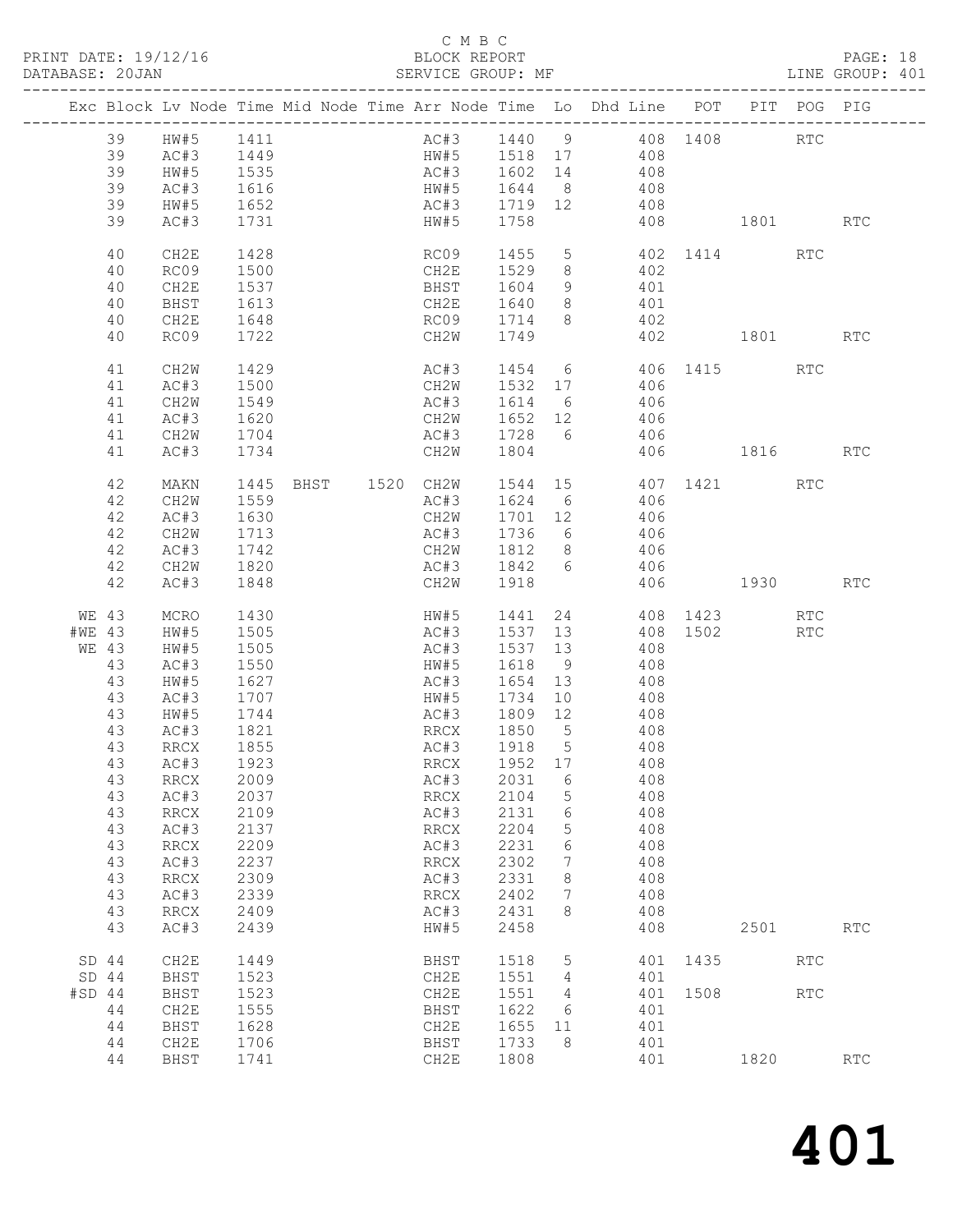#### C M B C<br>BLOCK REPORT SERVICE GROUP: MF

|                  |          |                  |              |                        |                                                                       |              |                 | Exc Block Lv Node Time Mid Node Time Arr Node Time Lo Dhd Line POT PIT POG PIG |      |          |                             |                      |
|------------------|----------|------------------|--------------|------------------------|-----------------------------------------------------------------------|--------------|-----------------|--------------------------------------------------------------------------------|------|----------|-----------------------------|----------------------|
|                  | 45<br>45 | CH2W<br>MAKN     |              |                        |                                                                       |              |                 | 1450 BHST 1518 MAKN 1601 13 407 1436<br>1614 BHST 1655 CH2W 1719 7 407         |      |          | <b>RTC</b>                  |                      |
|                  | 45       | CH2W             |              |                        | 1726 BHST   1749 MAKN   1830   6<br>1836 BHST   1911  CH2E   1936   6 |              |                 | 407<br>407                                                                     |      |          |                             |                      |
|                  | 45<br>45 | MAKN<br>CH2E     | 1942         |                        | RC09 2004                                                             |              |                 | 6 402                                                                          |      |          |                             |                      |
|                  | 45       | RC09             | 2010         |                        | CH2E                                                                  | 2036         |                 | 6 402                                                                          |      |          |                             |                      |
|                  | 45       | CH2E             | 2042         |                        | RC09                                                                  | 2102         | 8 <sup>8</sup>  | 402                                                                            |      |          |                             |                      |
|                  | 45       | RC09             | 2110         |                        | CH2E                                                                  | 2135         | $7\overline{ }$ | $\frac{1}{402}$                                                                |      |          |                             |                      |
|                  | 45       | CH2E             | 2142         |                        | RC09 2202                                                             |              | 8 <sup>8</sup>  | 402                                                                            |      |          |                             |                      |
|                  | 45       | RC09             | 2210         |                        | CH2W                                                                  | 2233         | 15              | 402                                                                            |      |          |                             |                      |
|                  | 45       | CH2W             | 2248         |                        | BHST 2304 MAKN 2329 12<br>BHST 2407 CH2W 2427 23                      |              |                 | 407                                                                            |      |          |                             |                      |
|                  | 45       | MAKN             | 2341         |                        |                                                                       |              |                 | 407                                                                            |      |          |                             |                      |
|                  | 45       | CH2W             |              |                        |                                                                       |              |                 | 2450 BHST 2506 MAKN 2531 11 407                                                |      |          |                             |                      |
|                  | 45       | MAKN             |              |                        | 2542 BHST 2606 CH2W 2621                                              |              |                 | 407 2632 RTC                                                                   |      |          |                             |                      |
| SD <sub>46</sub> | SD46     | HW#5<br>AC#3     | 1451<br>1529 |                        | HW#5 1557 5                                                           |              |                 | AC#3 1524 5 408 1448<br>408                                                    |      |          | RTC                         |                      |
| #SD 46           |          | AC#3             | 1529         |                        | HW#5 1557 5                                                           |              |                 | 408 1514 RTC                                                                   |      |          |                             |                      |
|                  | 46       | HW#5             | 1602         |                        |                                                                       |              |                 | 408                                                                            |      |          |                             |                      |
|                  | 46       | AC#3             | 1642         |                        | AC#3 1629 13<br>HW#5 1710 5                                           |              |                 | 408                                                                            |      |          |                             |                      |
|                  | 46       | HW#5             | 1715         |                        | AC#3 1744 11                                                          |              |                 | 408                                                                            |      |          |                             |                      |
|                  | 46       | AC#3             | 1755         |                        | HW#5 1822                                                             |              |                 | 408 1825 RTC                                                                   |      |          |                             |                      |
|                  | 47       | CH2E             | 1506         |                        |                                                                       |              |                 | BHST 1534 13 401 1452 RTC                                                      |      |          |                             |                      |
|                  | 47<br>47 | BHST<br>CH2E     | 1547<br>1618 |                        | CH2E                                                                  | 1614 4       |                 | 401<br>BHST 1645 8 401                                                         |      |          |                             |                      |
|                  | 47       | BHST             | 1653         |                        | CH2E                                                                  | 1720 10      |                 | 401                                                                            |      |          |                             |                      |
|                  | 47       | CH2E             | 1730         |                        | RC09                                                                  | 1757 9       |                 | 401                                                                            |      |          |                             |                      |
|                  | 47       | RC09             | 1806         | RC09<br>49KN 1847 MTST |                                                                       | 1905 6       |                 | 430                                                                            |      |          |                             |                      |
|                  | 47       | MTST             | 1911         |                        | KBMI 1930 RC09 1955                                                   |              |                 | 8 430                                                                          |      |          |                             |                      |
|                  | 47       | RC09             | 2003         |                        | 49KN 2035 MTST                                                        | 2049         |                 | 4 430                                                                          |      |          |                             |                      |
|                  | 47       | MTST             |              |                        | 2053 KBMI 2112 RC09                                                   | 2137         |                 |                                                                                |      | 430 2149 |                             | <b>RTC</b>           |
| SD <sub>48</sub> |          | WI#4             | 1506<br>1539 |                        | CH2W<br>AC#3 1604                                                     | 1534         |                 | 5 413 1459<br>6 406                                                            |      |          | <b>RTC</b>                  |                      |
| SD 48<br>#SD 48  |          | CH2W<br>CH2W     |              |                        |                                                                       |              |                 | 6 406 1525                                                                     |      |          | RTC                         |                      |
|                  | 48       | AC#3             | 1539<br>1610 |                        | AC#3 1604 6<br>CH2W 1642 8                                            |              |                 | 406                                                                            |      |          |                             |                      |
|                  | 48       | CH2W             |              |                        | 1650 BHST 1713 MAKN 1758                                              |              |                 | 407 1813                                                                       |      |          |                             | RTC                  |
|                  | EW 49    | MCRO             | 1508         |                        | HW#5                                                                  |              |                 | 1520 6 408 1501                                                                |      |          | RTC                         |                      |
| EW 49            |          | HW#5             | 1526         |                        | AC#3                                                                  | 1553         | 14              | 408                                                                            |      |          |                             |                      |
| #EW 49           |          | HW#5             | 1526         |                        | AC#3                                                                  | 1553         | 14              | 408                                                                            | 1523 |          | $\mathop{\rm RTC}\nolimits$ |                      |
|                  | 49       | AC#3             | 1607         |                        | HW#5                                                                  | 1635         | 8               | 408                                                                            |      |          |                             |                      |
|                  | 49<br>49 | HW#5<br>AC#3     | 1643<br>1723 |                        | AC#3<br>HW#5                                                          | 1710<br>1750 | 13<br>10        | 408<br>408                                                                     |      |          |                             |                      |
|                  | 49       | HW#5             | 1800         |                        | AC#3                                                                  | 1825         |                 | 408                                                                            |      | 1841     |                             | $\operatorname{RTC}$ |
|                  | 50       | BHST             | 1539         |                        | CH2E                                                                  | 1607         | 4               | 401                                                                            | 1524 |          | RTC                         |                      |
|                  | 50       | CH2E             | 1611         |                        | BHST                                                                  | 1638         | 7               | 401                                                                            |      |          |                             |                      |
|                  | 50       | BHST             | 1645         |                        | CH2E                                                                  | 1712         | 10              | 401                                                                            |      |          |                             |                      |
|                  | 50       | CH <sub>2E</sub> | 1722         |                        | <b>BHST</b>                                                           | 1749         | 10              | 401                                                                            |      |          |                             |                      |
|                  | 50       | BHST             | 1759         |                        | CH2E                                                                  | 1826         | 8               | 401                                                                            |      |          |                             |                      |
|                  | 50       | CH2E             | 1834         |                        | BHST                                                                  | 1859         |                 | 401                                                                            |      | 1913     |                             | RTC                  |
|                  | 51       | CH <sub>2E</sub> | 1636         |                        | RC09                                                                  | 1702         | 8               | 402                                                                            | 1622 |          | RTC                         |                      |
|                  | 51       | RC09             | 1710         |                        | CH2E                                                                  | 1739         | 9               | 402                                                                            |      |          |                             |                      |
|                  | 51       | CH2E             | 1748         |                        | RC09                                                                  | 1812         |                 | 402                                                                            |      | 1826     |                             | RTC                  |
|                  |          |                  |              |                        |                                                                       |              |                 |                                                                                |      |          |                             |                      |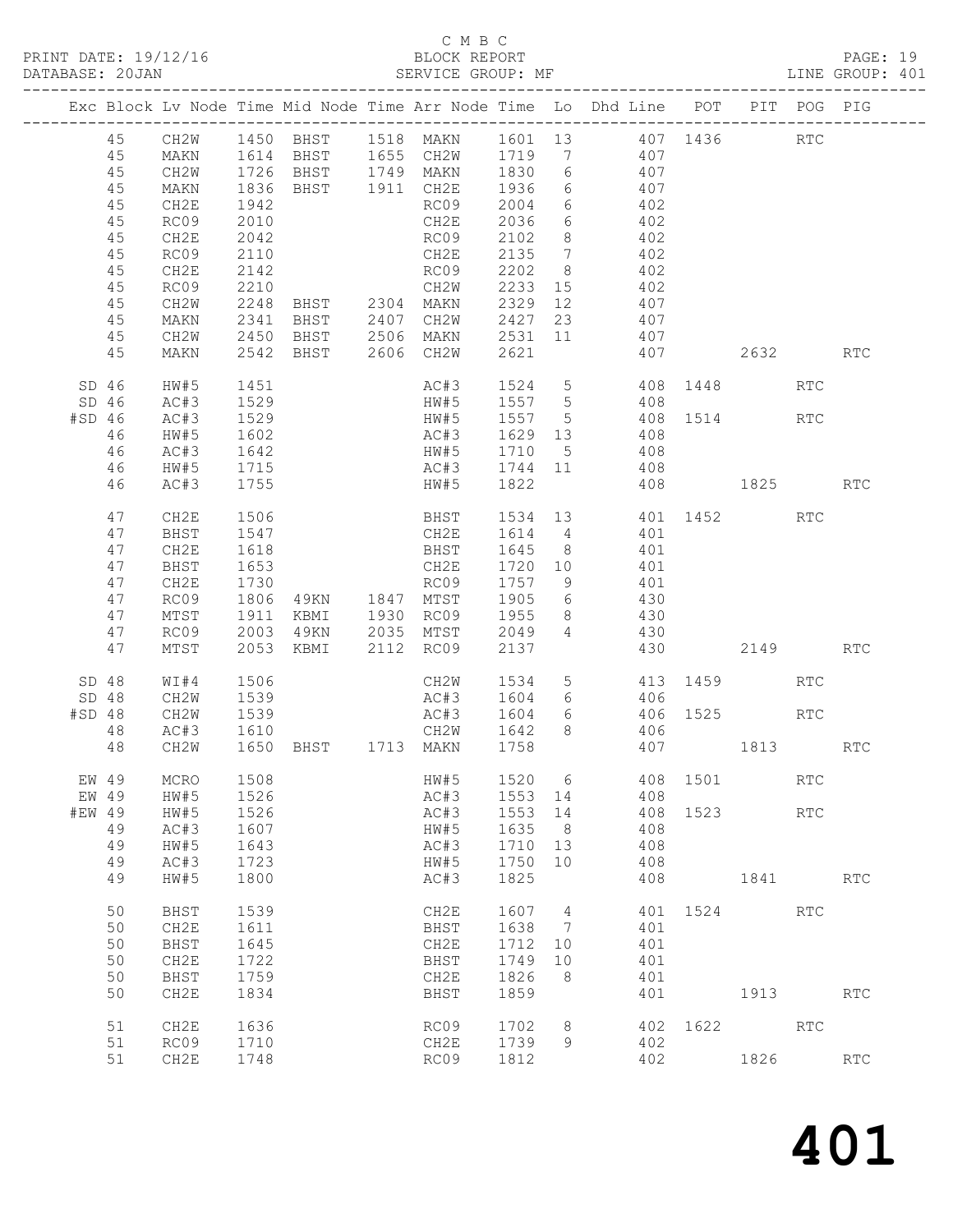| PRINT DATE: 19/12/16<br>DATABASE: 20JAN |          |              |              |  | C M B C<br>BLOCK REPORT<br>SERVICE GROUP: MF |                |                                                                                |          |      |     | PAGE: 20<br>LINE GROUP: 401 |  |
|-----------------------------------------|----------|--------------|--------------|--|----------------------------------------------|----------------|--------------------------------------------------------------------------------|----------|------|-----|-----------------------------|--|
|                                         |          |              |              |  |                                              |                | Exc Block Ly Node Time Mid Node Time Arr Node Time Lo Dhd Line POT PIT POG PIG |          |      |     |                             |  |
|                                         | 52<br>52 | CH2W<br>AC#3 | 1656<br>1726 |  | AC#3<br>CH2W                                 | 1720 6<br>1757 | 406                                                                            | 406 1642 | 1809 | RTC | RTC.                        |  |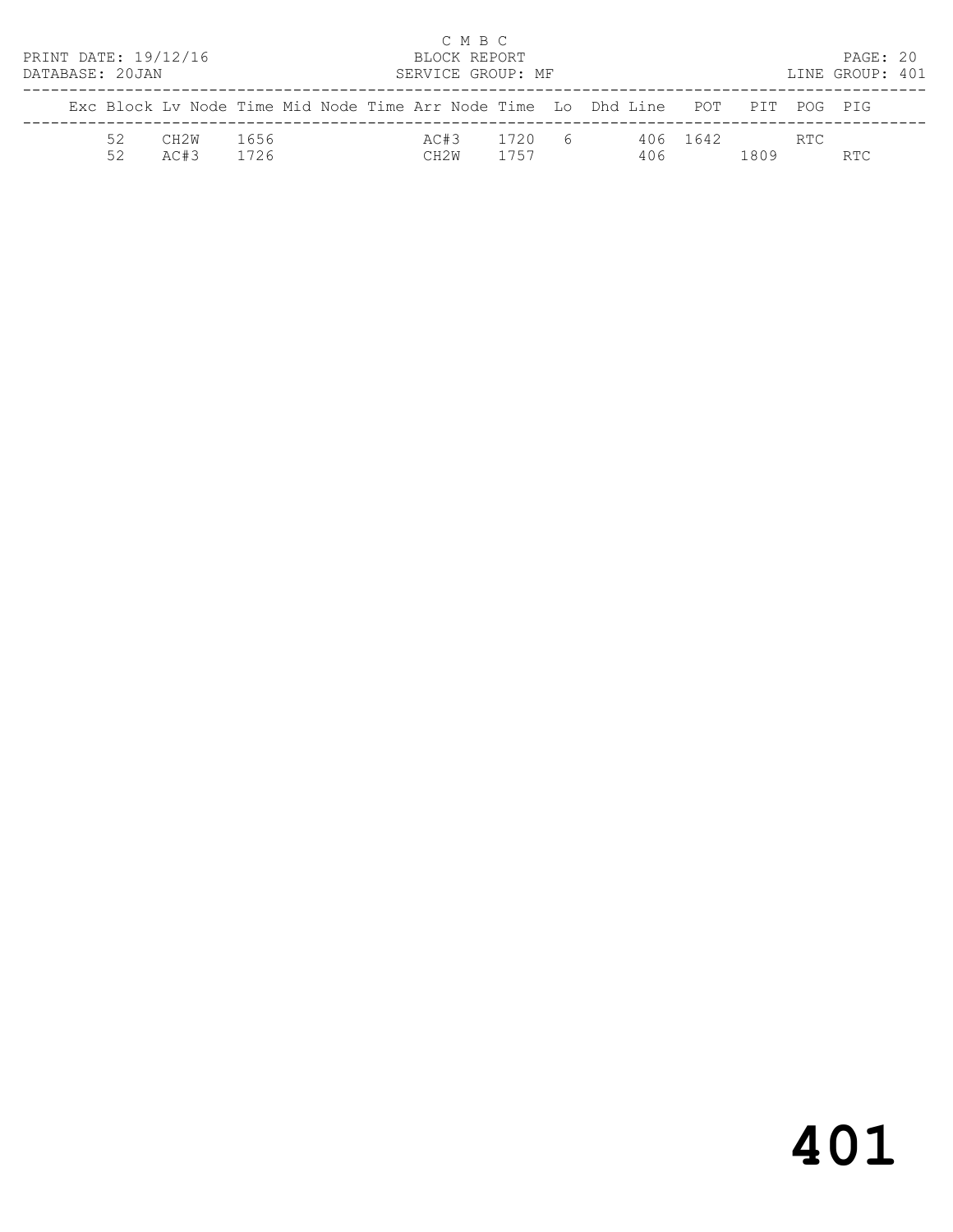| PRINT DATE: 19/12/16 |                                                                                                                                                              |                                                                      |                                              |                                                                                                                                                                                                                                                                                                                                                                                                                                                                                                                                                                                                              | C M B C | BLOCK REPORT |  |                                            |          | PAGE: 21 |  |
|----------------------|--------------------------------------------------------------------------------------------------------------------------------------------------------------|----------------------------------------------------------------------|----------------------------------------------|--------------------------------------------------------------------------------------------------------------------------------------------------------------------------------------------------------------------------------------------------------------------------------------------------------------------------------------------------------------------------------------------------------------------------------------------------------------------------------------------------------------------------------------------------------------------------------------------------------------|---------|--------------|--|--------------------------------------------|----------|----------|--|
| ULP UNIVERSITY LOOP  |                                                                                                                                                              |                                                                      |                                              | 2A52 2ND AV & 52A ST TERMINUS AC#3 ACKROYD RD FS NO. 3 RD<br>ACAE ACRO AEROSPACE AGAR DRIVE AD AD3W WB ANDERSON & NO.3 RD<br>BHST BRIGHOUSE STATION BPST BRIDGEPORT STN<br>CH2E CHATHAM & 2 AV EB CH2W CHATHAM & 2 AV WB<br>GR41 GRANVILLE & 41 AV GR71 GRANVILLE & 71 AV<br>HW#5<br>HORSESHOE WAY & NO.5 RD<br>RECX<br>RECX<br>RECX<br>RECX<br>RECOTTSDALE<br>SEXMOUR ST & ROBSON ST<br>SERO<br>SEXMOUR ST & ROBSON ST<br>SERO<br>SEXMOUR ST & ROBSON ST<br>SERO<br>SEXMOUR ST & ROBSON ST<br>SERO<br>SEXMOUR ST & ROBSON ST<br>SERO<br>SEXM<br>SHSE STEVESTON HWY & SEAWARD EB SHSW STEVESTON & SEAWARD WB |         |              |  |                                            |          |          |  |
|                      |                                                                                                                                                              |                                                                      |                                              | Exc Block Lv Node Time Mid Node Time Arr Node Time Lo Dhd Line POT PIT POG PIG                                                                                                                                                                                                                                                                                                                                                                                                                                                                                                                               |         |              |  |                                            |          |          |  |
|                      | $\mathbf{1}$<br>$\mathbf{1}$<br>$\mathbf{1}$<br>$\mathbf{1}$<br>$\mathbf{1}$<br>$\mathbf{1}$<br>$\mathbf{1}$<br>$\mathbf{1}$<br>$\mathbf{1}$<br>$\mathbf{1}$ | BPST<br>RRCX<br>BPST<br>RRCX<br>BPST<br>RRCX<br>BHST<br>RRCX<br>BPST | 1320<br>1523<br>1620                         | 1 RRCX 456 BHST 515 BPST 524 11 403 448 RTC<br>1 BPST 535 BHST 544 RRCX 604 19 403<br>1 RRCX 623 BHST 644 BPST 654 11 403<br>1 BPST 705 BHST 717 RRCX 737 4 403<br>1 RRCX 741 BHST 806 BPST 818 9 403<br>1 BPST 827 BHST 840 RRCX 903 8 403<br>RRCX 911 BHST 937 BPST 950 13 403<br>1003 BHST 1019 RRCX 1042 12 403<br>1234 BHST 1258 BPST 1315 5 403<br>BHST 1339 RRCX 1403 13 403<br>1416 SHSW 1422 BHST 1441 5 404<br>1446 SHSE 1504 RRCX 1516 7 404<br>BHST 1553 BPST 1610 10 403<br>ACAE 1632 0 412                                                                                                     |         |              |  |                                            |          |          |  |
|                      | $\mathbf{1}$<br>$\mathbf{1}$<br>$\mathbf{1}$<br>$\mathbf{1}$<br>$\mathbf{1}$<br>$\mathbf{1}$<br>$\mathbf{1}$<br>$\mathbf{1}$<br>$\mathbf{1}$                 | ACAE<br>BPST<br>ACAE<br>BPST<br>ACAE<br>BPST<br>ACAE<br>BPST<br>ACAE | 1740<br>1752<br>1822<br>1834<br>1903<br>1914 | ACAE 1752 0 412<br>BPST 1850 13 412<br>ACAE 1914 0 412                                                                                                                                                                                                                                                                                                                                                                                                                                                                                                                                                       |         | BPST 1930    |  | BPST 1809 13 412<br>ACAE 1834 0 412<br>412 | 1943 RTC |          |  |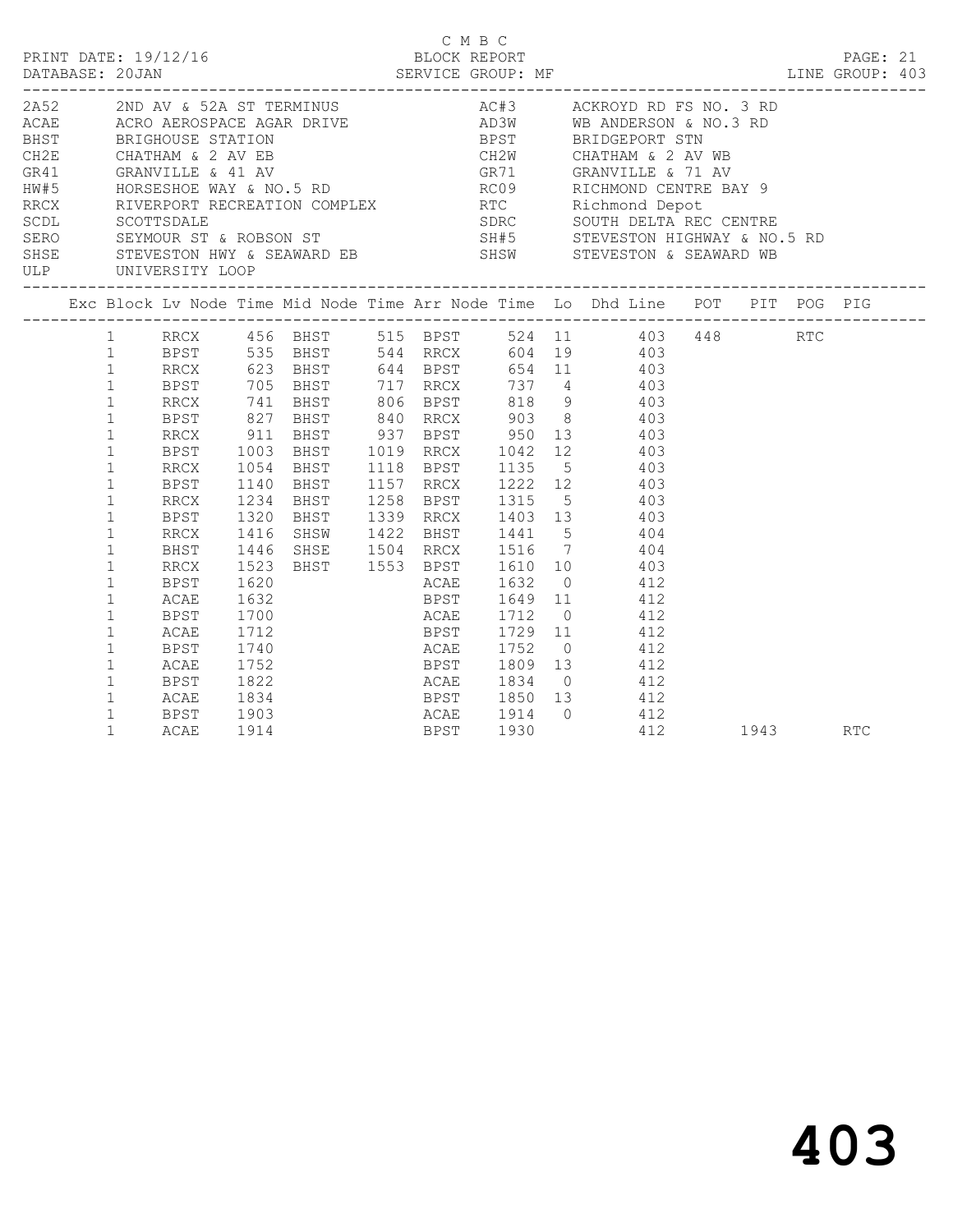### C M B C

| DATABASE: 20JAN |                | --------------------         |                          | SERVICE GROUP: MF                                                              |      |                           |                                   |                 |                 |     |        |      | LINE GROUP: 403 |  |
|-----------------|----------------|------------------------------|--------------------------|--------------------------------------------------------------------------------|------|---------------------------|-----------------------------------|-----------------|-----------------|-----|--------|------|-----------------|--|
|                 |                |                              |                          | Exc Block Lv Node Time Mid Node Time Arr Node Time Lo Dhd Line POT PIT POG PIG |      |                           |                                   |                 |                 |     |        |      |                 |  |
|                 | 2              | SH#5 447                     |                          |                                                                                |      | RC09 504 8 15 404 443 RTC |                                   |                 |                 |     |        |      |                 |  |
|                 | $\mathbf{2}$   | SH#5                         | 527                      |                                                                                |      | RCO <sub>9</sub>          |                                   |                 | 544 3 404       |     |        |      |                 |  |
|                 | $\mathbf{2}$   | RC09                         |                          | 11.<br>547 SHSE 600 RRCX<br>616 SHSW 622 RC09<br>645 SHSE 700                  |      |                           |                                   |                 | 607 9 404       |     |        |      |                 |  |
|                 | $\mathbf{2}$   | RRCX                         |                          |                                                                                |      |                           | 638                               | $7\overline{)}$ | 404             |     |        |      |                 |  |
|                 | $\mathbf{2}$   | RC09                         | 645                      | SHSE                                                                           |      | 700 RRCX                  | 707                               | 9               | 404             |     |        |      |                 |  |
|                 | $\mathbf{2}$   | RRCX                         | 716                      | SHSW                                                                           |      | 722 RC09                  | 741                               | $\overline{3}$  | 404             |     |        |      |                 |  |
|                 | $\mathbf{2}$   | RC09                         | 744<br>815<br>846        | SHSE                                                                           |      | 802 RRCX                  | 809                               | 6               | 404             |     |        |      |                 |  |
|                 | $\mathbf{2}$   | RRCX                         |                          | SHSW                                                                           |      | 822 RC09<br>902 RRCX      | 841                               | $5\overline{)}$ | 404             |     |        |      |                 |  |
|                 | $\mathbf{2}$   | RC09                         |                          | SHSE                                                                           |      |                           | 909                               | 5 <sup>7</sup>  | 404             |     |        |      |                 |  |
|                 | $\mathbf{2}$   | RRCX                         | 914                      | SHSW                                                                           |      | 922 RC09 941              |                                   | $5\overline{)}$ | 404             |     |        |      |                 |  |
|                 | $\mathbf{2}$   | RC09                         | 946                      | SHSE                                                                           |      | 1002 RRCX                 | 1009                              | $7\overline{ }$ | 404             |     |        |      |                 |  |
|                 | $\overline{c}$ | RRCX                         | 1016<br>1100             | BHST                                                                           |      | 1040 BPST                 | 1055                              | $5\overline{)}$ | 403             |     |        |      |                 |  |
|                 | $\mathbf{2}$   | BPST                         |                          | BHST                                                                           |      | 1117 RRCX                 | 1141 3                            |                 | 403             |     |        |      |                 |  |
|                 | $\mathbf{2}$   | RRCX                         | 1144                     | SHSW                                                                           |      | 1152 RC09                 |                                   |                 | 1211 4 404      |     |        |      |                 |  |
|                 | $\mathbf{2}$   | RC09                         | 1215                     | SHSE                                                                           |      | 1234 RRCX                 | 1242                              |                 | 12 404          |     |        |      |                 |  |
|                 | $\mathbf{2}$   | RRCX                         | 1254<br>1340             | BHST                                                                           |      | 1318 BPST                 | 1335 5                            |                 | 403             |     |        |      |                 |  |
|                 | $\mathbf{2}$   | BPST                         |                          | BHST                                                                           |      | 1358 RRCX                 | $\overline{1424}$ $\overline{14}$ |                 | 403             |     |        |      |                 |  |
|                 | $\mathbf{2}$   | RRCX                         | 1438                     | <b>BHST</b>                                                                    |      | 1508 BPST                 | 1525                              | 5 <sup>5</sup>  | 403             |     |        |      |                 |  |
|                 | $\mathbf{2}$   | BPST                         | 1530                     | BHST                                                                           |      | 1549 RRCX                 |                                   |                 | 1615 27 403     |     |        |      |                 |  |
|                 | $\mathbf{2}$   | RRCX                         | 1642<br>1732             | BHST                                                                           |      | 1709 BPST                 | 1725 7                            |                 | 403             |     |        |      |                 |  |
|                 | $\mathbf{2}$   | BPST                         |                          | <b>BHST</b>                                                                    |      | 1749 RRCX 1815 9          |                                   |                 | $\frac{1}{403}$ |     |        |      |                 |  |
|                 | $\mathbf{2}$   | RRCX                         | 1824                     | <b>BHST</b>                                                                    |      | 1847 BPST 1901 7          |                                   |                 | 403             |     |        |      |                 |  |
|                 | $\overline{2}$ | BPST                         | 1908                     | BHST                                                                           | 1924 | RRCX                      | 1948                              |                 |                 | 403 | 1954   |      | <b>RTC</b>      |  |
|                 | 3              | RRCX                         | 516                      |                                                                                |      |                           | 544                               |                 | 21 403          |     | 508 30 | RTC  |                 |  |
|                 | 3              | BPST                         | 605                      |                                                                                |      |                           |                                   |                 | 634 4           | 403 |        |      |                 |  |
|                 | $\mathsf S$    | RRCX                         | 638                      |                                                                                |      | BHST 659 BPST             |                                   |                 | 709 6 403       |     |        |      |                 |  |
|                 | 3              | <b>BPST</b>                  | 715<br>715<br>759<br>851 | BHST                                                                           |      | 727 RRCX                  | 749                               | 10              | 403             |     |        |      |                 |  |
|                 | $\mathsf S$    | RRCX                         |                          | BHST                                                                           |      | 826 BPST                  | 838 13<br>929 5                   |                 | 403             |     |        |      |                 |  |
|                 | $\mathsf S$    | BPST                         |                          | BHST                                                                           |      | $906$ RRCX                |                                   |                 | 403             |     |        |      |                 |  |
|                 | 3              | RRCX                         | 934                      | BHST                                                                           |      | 1000 BPST                 | 1015                              | $5\overline{)}$ | 403             |     |        |      |                 |  |
|                 | 3              | BPST                         | 1020                     | BHST                                                                           |      | 1036 RRCX                 | 1059 13                           |                 | 403             |     |        |      |                 |  |
|                 | $\mathsf S$    | RRCX                         | 1112                     | SHSW                                                                           |      | 1120 RC09                 | 1139                              | $4\overline{4}$ | 404             |     |        |      |                 |  |
|                 | $\mathsf 3$    | RC09                         | 1143                     | SHSE                                                                           |      | 1202 RRCX                 | 1210 4                            |                 | 404             |     |        |      |                 |  |
|                 | 3              | RRCX                         | 1214                     | BHST                                                                           |      | 1238 BPST                 | 1255                              |                 | 5 403           |     |        |      |                 |  |
|                 | 3              | BPST                         | 1300                     | BHST                                                                           |      | 1319 RRCX                 | 1343                              |                 | 3 403           |     |        |      |                 |  |
|                 | 3              | RRCX                         | 1346<br>1417             | SHSW                                                                           |      | 1352 BHST                 | 1411 6<br>1446 7                  |                 | 404             |     |        |      |                 |  |
|                 | 3              | BHST                         |                          | SHSE                                                                           |      | 1434 RRCX                 |                                   |                 | 404             |     |        |      |                 |  |
|                 | 3              |                              |                          | RRCX 1453 BHST 1523 BPST 1540 4                                                |      |                           |                                   |                 | 403             |     |        |      |                 |  |
|                 | 3              | BPST                         | 1544                     | BHST                                                                           | 1603 | <b>RRCX</b>               | 1629                              | 13              |                 | 403 |        |      |                 |  |
|                 | 3              | RRCX                         | 1642                     | SHSW                                                                           | 1653 | RC09                      | 1712                              | $5^{\circ}$     |                 | 404 |        |      |                 |  |
|                 | 3              | RC09                         | 1717                     | SHSE                                                                           | 1736 | RRCX                      | 1744                              | 16              |                 | 404 |        |      |                 |  |
|                 | $\mathsf 3$    | <b>RRCX</b>                  | 1800                     | BHST                                                                           | 1823 | BPST                      | 1837                              | $\overline{7}$  |                 | 403 |        |      |                 |  |
|                 | $\mathsf S$    | <b>BPST</b>                  | 1844                     | BHST                                                                           | 1900 | RRCX                      | 1925                              | 21              |                 | 403 |        |      |                 |  |
|                 | $\mathsf S$    | $\mathop{\rm RRCX}\nolimits$ | 1946                     | SHSW                                                                           | 1952 | RC09                      | 2009                              | 10              |                 | 404 |        |      |                 |  |
|                 | $\mathsf S$    | RC09                         | 2019                     | SHSE                                                                           | 2036 | RRCX                      | 2044                              | 16              |                 | 404 |        |      |                 |  |
|                 | $\mathsf 3$    | <b>RRCX</b>                  | 2100                     | BHST                                                                           | 2119 | <b>BPST</b>               | 2130                              | $5\phantom{0}$  |                 | 403 |        |      |                 |  |
|                 | $\mathsf S$    | BPST                         | 2135                     | BHST                                                                           | 2148 | RRCX                      | 2210                              | $6\overline{6}$ |                 | 403 |        |      |                 |  |
|                 | $\mathsf S$    | $\mathop{\rm RRCX}\nolimits$ | 2216                     | SHSW                                                                           | 2221 | RC09                      | 2234                              | 18              |                 | 404 |        |      |                 |  |
|                 | $\mathsf S$    | RC09                         | 2252                     | SHSE                                                                           | 2306 | RRCX                      | 2314                              | 16              |                 | 404 |        |      |                 |  |
|                 | $\mathsf S$    | $\operatorname{RRCX}$        | 2330                     | BHST                                                                           | 2348 | BPST                      | 2357                              | 13              |                 | 403 |        |      |                 |  |
|                 | $\mathsf S$    | BPST                         | 2410                     | BHST                                                                           | 2419 | RRCX                      | 2437                              | 23              |                 | 403 |        |      |                 |  |
|                 | $\mathsf S$    | RRCX                         | 2500                     | BHST                                                                           | 2518 | BPST                      | 2527                              | 16              |                 | 403 |        |      |                 |  |
|                 | 3              | BPST                         | 2543                     | BHST                                                                           |      | 2552 RRCX                 | 2609                              | $\overline{2}$  |                 | 403 |        |      |                 |  |
|                 | 3              | RRCX                         | 2611                     |                                                                                |      | SH#5                      | 2615                              |                 |                 | 403 |        | 2618 | <b>RTC</b>      |  |
|                 |                |                              |                          |                                                                                |      |                           |                                   |                 |                 |     |        |      |                 |  |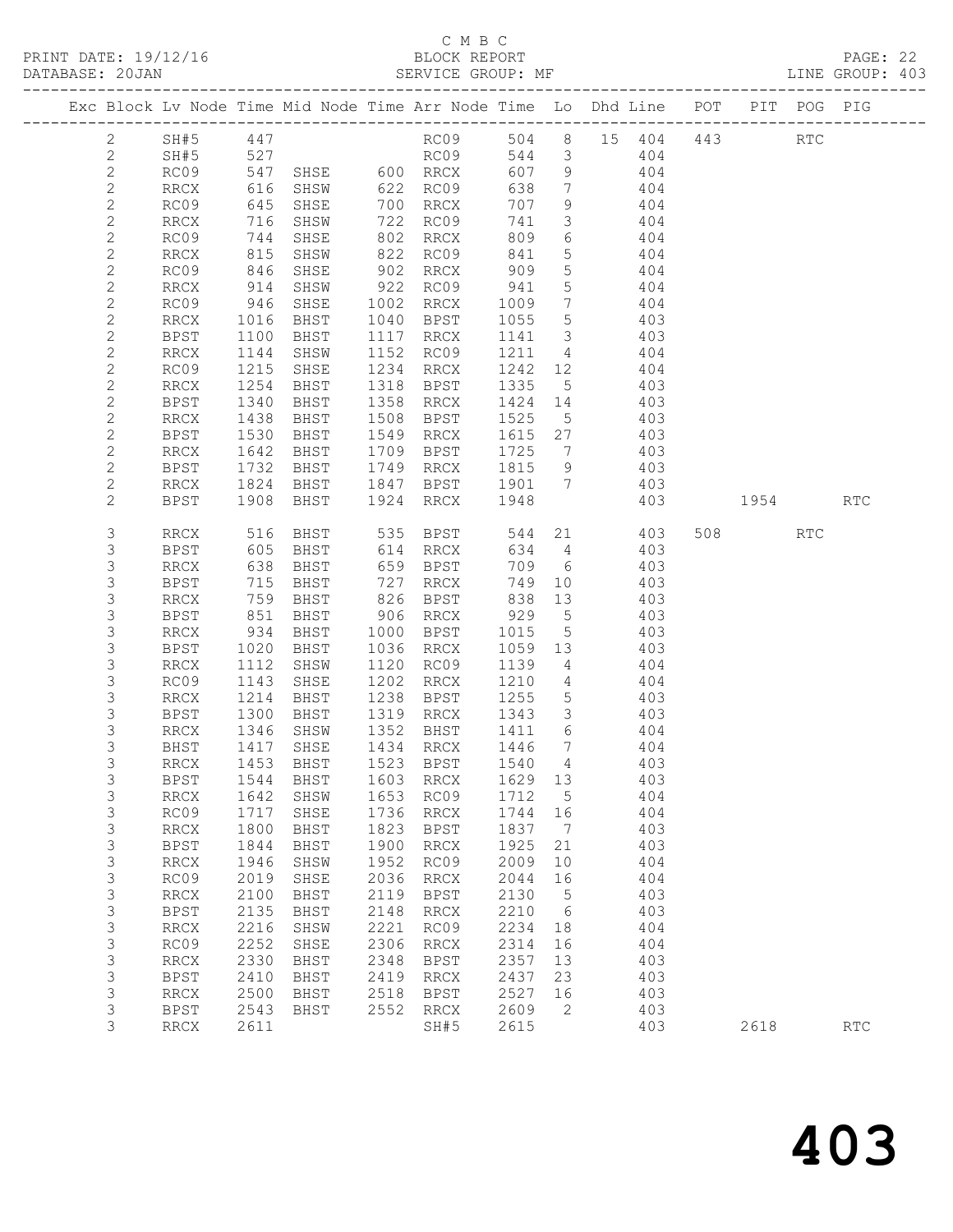#### C M B C<br>BLOCK REPORT

PAGE: 23<br>LINE GROUP: 403

|  |                |              |                  |                     |                             |                    |                         | Exc Block Lv Node Time Mid Node Time Arr Node Time Lo Dhd Line POT PIT POG PIG |         |          |            |
|--|----------------|--------------|------------------|---------------------|-----------------------------|--------------------|-------------------------|--------------------------------------------------------------------------------|---------|----------|------------|
|  | $\overline{4}$ | SCDL 605     |                  |                     |                             |                    |                         | BPST 641 8 311 537 RTC<br>ACAE 705 0 412                                       |         |          |            |
|  | 4              | BPST 649     |                  |                     | <b>ACAE</b>                 |                    |                         |                                                                                |         |          |            |
|  | 4              | ACAE         | 705              |                     | <b>BPST</b>                 | 718 7              |                         | 412                                                                            |         |          |            |
|  | 4              | BPST         | 725              |                     | <b>ACAE</b>                 | 741 0              |                         | 412                                                                            |         |          |            |
|  | 4              | ACAE         | 741              |                     | BPST<br>ACAE                | 754 7              |                         | 412                                                                            |         |          |            |
|  | 4              | BPST         | 801              |                     | ACAE                        | 816                | $\overline{0}$          | 412                                                                            |         |          |            |
|  | 4              | ACAE         | 816              |                     | <b>BPST</b>                 | 829                | 8 <sup>8</sup>          | 412                                                                            |         |          |            |
|  | 4              | BPST         | 837              |                     | <b>ACAE</b>                 |                    |                         | 852 0 412                                                                      |         |          |            |
|  | 4              | ACAE         | 852              |                     | <b>BPST</b>                 |                    |                         | 905 10 412                                                                     |         |          |            |
|  | $\overline{4}$ | BPST         |                  | 915 BHST 930 RRCX   |                             | 953                |                         | 403                                                                            |         | 959 1970 | <b>RTC</b> |
|  | 5              | RRCX         |                  | 554 BHST 615 BPST   |                             |                    |                         | 624 11 403                                                                     | 546 RTC |          |            |
|  | 5              | BPST         | 635              |                     | BHST 646 RRCX               | 706 6              |                         | 403                                                                            |         |          |            |
|  | 5              | RRCX         | 712              | BHST                | 737 BPST                    | 748 3              |                         | 403                                                                            |         |          |            |
|  | 5              | <b>BPST</b>  | 751              | BHST                | 803 RRCX<br>855 BPST        | 826 3<br>908 19    | $\overline{\mathbf{3}}$ | 403                                                                            |         |          |            |
|  | 5              | RRCX         | 829              | BHST                |                             |                    |                         | 403                                                                            |         |          |            |
|  | 5              | BPST         | 927              | BHST 942 RRCX       |                             | 1005               | $\overline{7}$          | 403                                                                            |         |          |            |
|  | 5              | RRCX         | 1012             | SHSW                | 1020 RC09 1039 6            |                    |                         | 404                                                                            |         |          |            |
|  | 5              | RC09         | $1045$<br>$1114$ | SHSE                | 1102 RRCX                   | 1109 5<br>1155 5   |                         | 404                                                                            |         |          |            |
|  | 5              | RRCX         |                  | BHST                | 1138 BPST                   |                    |                         | 403                                                                            |         |          |            |
|  | 5              | <b>BPST</b>  | 1200             | BHST 1217 RRCX      |                             | 1240 6             |                         | 403                                                                            |         |          |            |
|  | 5              | RRCX         | 1246             |                     | SHSW 1252 BHST 1311 6       |                    |                         | 404                                                                            |         |          |            |
|  | 5              | BHST         | 1317             | SHSE 1334 RRCX      |                             | 1342 11            |                         | 404                                                                            |         |          |            |
|  | 5              | RRCX         | 1353<br>1440     | BHST 1418 BPST      |                             | 1435 5<br>$1454$ 0 |                         | 403<br>412                                                                     |         |          |            |
|  | 5              | BPST         |                  |                     | ACAE<br>BPST 1509 11        |                    |                         | 412                                                                            |         |          |            |
|  | 5<br>5         | ACAE         | 1454             |                     |                             |                    |                         |                                                                                |         |          |            |
|  | 5              | BPST<br>ACAE | 1520<br>1534     |                     | ACAE 1534 0                 |                    |                         | 412                                                                            |         |          |            |
|  | $\mathsf S$    | BPST         | 1600             |                     | BPST 1551 9<br>ACAE         | 1612 0             |                         | 412<br>412                                                                     |         |          |            |
|  | 5              | ACAE         | 1612             |                     | BPST 1629 11                |                    |                         | 412                                                                            |         |          |            |
|  | 5              | BPST         | 1640             |                     | ACAE 1652 0                 |                    |                         | 412                                                                            |         |          |            |
|  | 5              | ACAE         | 1652             |                     | <b>BPST</b>                 | 1709 11            |                         | 412                                                                            |         |          |            |
|  | 5              | BPST         | 1720             |                     | ACAE                        | 1732 0             |                         | 412                                                                            |         |          |            |
|  | 5              | ACAE         | $\frac{1}{1732}$ |                     | BPST 1749 13                |                    |                         | 412                                                                            |         |          |            |
|  | 5              | BPST         | 1802             |                     | ACAE 1814 0                 |                    |                         | 412                                                                            |         |          |            |
|  | 5              | ACAE         | 1814             |                     | BPST 1831 11                |                    |                         | 412                                                                            |         |          |            |
|  | 5              | BPST         | 1842             |                     |                             |                    |                         | 412                                                                            |         |          |            |
|  | 5              | ACAE         | 1853             |                     | ACAE 1853 0<br>BPST 1909 17 |                    |                         | 412                                                                            |         |          |            |
|  | 5              | BPST         |                  | 1926 BHST 1942 RRCX |                             | 2006               |                         | 403                                                                            |         | 2012     | <b>RTC</b> |
|  |                |              |                  |                     |                             |                    |                         |                                                                                |         |          |            |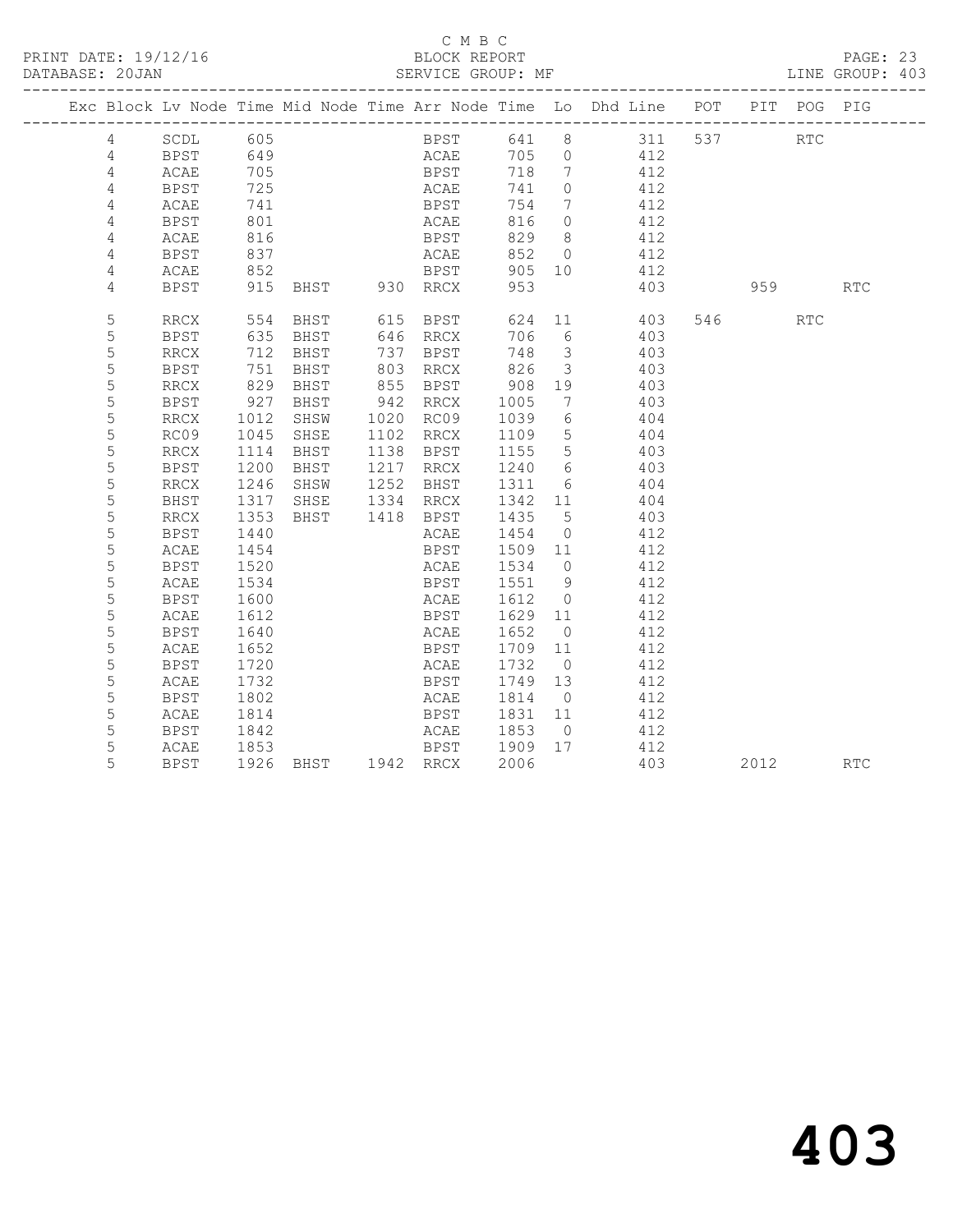# C M B C<br>BLOCK REPORT

PAGE: 24<br>LINE GROUP: 403

|  |   |             |      |             |      |                              |      |             | Exc Block Lv Node Time Mid Node Time Arr Node Time Lo Dhd Line | POT |      | PIT POG PIG |            |
|--|---|-------------|------|-------------|------|------------------------------|------|-------------|----------------------------------------------------------------|-----|------|-------------|------------|
|  |   |             |      |             |      |                              |      |             |                                                                |     |      |             |            |
|  | 6 | RC09        | 617  | SHSE        | 630  | RRCX                         | 637  | 9           | 404                                                            | 602 |      | <b>RTC</b>  |            |
|  | 6 | <b>RRCX</b> | 646  | SHSW        | 652  | RC09                         | 709  | 6           | 404                                                            |     |      |             |            |
|  | 6 | RC09        | 715  | SHSE        | 730  | RRCX                         | 737  | 8           | 404                                                            |     |      |             |            |
|  | 6 | <b>RRCX</b> | 745  | SHSW        | 752  | BHST                         | 811  | 4           | 404                                                            |     |      |             |            |
|  | 6 | BHST        | 815  | SHSE        | 832  | RRCX                         | 839  | 5           | 404                                                            |     |      |             |            |
|  | 6 | <b>RRCX</b> | 844  | SHSW        | 852  | RC09                         | 911  | 5           | 404                                                            |     |      |             |            |
|  | 6 | RC09        | 916  | SHSE        | 932  | RRCX                         | 939  | 17          | 404                                                            |     |      |             |            |
|  | 6 | RRCX        | 956  | BHST        | 1020 | BPST                         | 1035 | 5           | 403                                                            |     |      |             |            |
|  | 6 | <b>BPST</b> | 1040 | BHST        | 1056 | RRCX                         | 1120 | 14          | 403                                                            |     |      |             |            |
|  | 6 | <b>RRCX</b> | 1134 | BHST        | 1158 | BPST                         | 1215 | 5           | 403                                                            |     |      |             |            |
|  | 6 | <b>BPST</b> | 1220 | BHST        | 1237 | $\mathop{\rm RRCX}\nolimits$ | 1300 | 16          | 403                                                            |     |      |             |            |
|  | 6 | <b>RRCX</b> | 1316 | SHSW        | 1322 | BHST                         | 1341 | 6           | 404                                                            |     |      |             |            |
|  | 6 | <b>BHST</b> | 1347 | SHSE        | 1404 | RRCX                         | 1416 | 9           | 404                                                            |     |      |             |            |
|  | 6 | <b>RRCX</b> | 1425 | <b>BHST</b> | 1453 | <b>BPST</b>                  | 1510 | 5           | 403                                                            |     |      |             |            |
|  | 6 | <b>BPST</b> | 1515 | BHST        | 1534 | RRCX                         | 1600 | 10          | 403                                                            |     |      |             |            |
|  | 6 | <b>RRCX</b> | 1610 | SHSW        | 1622 | BHST                         | 1639 | 5           | 404                                                            |     |      |             |            |
|  | 6 | <b>BHST</b> | 1644 | SHSE        | 1704 | RRCX                         | 1714 | 6           | 404                                                            |     |      |             |            |
|  | 6 | <b>RRCX</b> | 1720 | BHST        | 1745 | BPST                         | 1801 | 7           | 403                                                            |     |      |             |            |
|  | 6 | <b>BPST</b> | 1808 | BHST        | 1825 | RRCX                         | 1850 | 14          | 403                                                            |     |      |             |            |
|  | 6 | RRCX        | 1904 | BHST        | 1925 | BPST                         | 1938 | 6           | 403                                                            |     |      |             |            |
|  | 6 | <b>BPST</b> | 1944 | BHST        | 1957 | RRCX                         | 2019 | 11          | 403                                                            |     |      |             |            |
|  | 6 | <b>RRCX</b> | 2030 | BHST        | 2049 | <b>BPST</b>                  | 2100 | 5           | 403                                                            |     |      |             |            |
|  | 6 | <b>BPST</b> | 2105 | BHST        | 2118 | RRCX                         | 2140 | 6           | 403                                                            |     |      |             |            |
|  | 6 | <b>RRCX</b> | 2146 | SHSW        | 2152 | RC09                         | 2207 |             | 404                                                            |     | 2219 |             | <b>RTC</b> |
|  | 7 | <b>BPST</b> | 637  |             |      | ACAE                         | 653  | $\mathbf 0$ | 412                                                            | 617 |      | <b>RTC</b>  |            |
|  | 7 | ACAE        | 653  |             |      | <b>BPST</b>                  | 706  | 7           | 412                                                            |     |      |             |            |
|  | 7 | <b>BPST</b> | 713  |             |      | ACAE                         | 729  | $\circ$     | 412                                                            |     |      |             |            |
|  | 7 | ACAE        | 729  |             |      | <b>BPST</b>                  | 742  | 7           | 412                                                            |     |      |             |            |
|  | 7 | <b>BPST</b> | 749  |             |      | ACAE                         | 804  | $\Omega$    | 412                                                            |     |      |             |            |
|  | 7 | ACAE        | 804  |             |      | BPST                         | 817  | 8           | 412                                                            |     |      |             |            |
|  | 7 | <b>BPST</b> | 825  |             |      | ULP                          | 912  | 14          | 480                                                            |     |      |             |            |
|  | 7 | ULP         | 926  |             |      | BPST                         | 1002 |             | 480                                                            |     | 1015 |             | RTC        |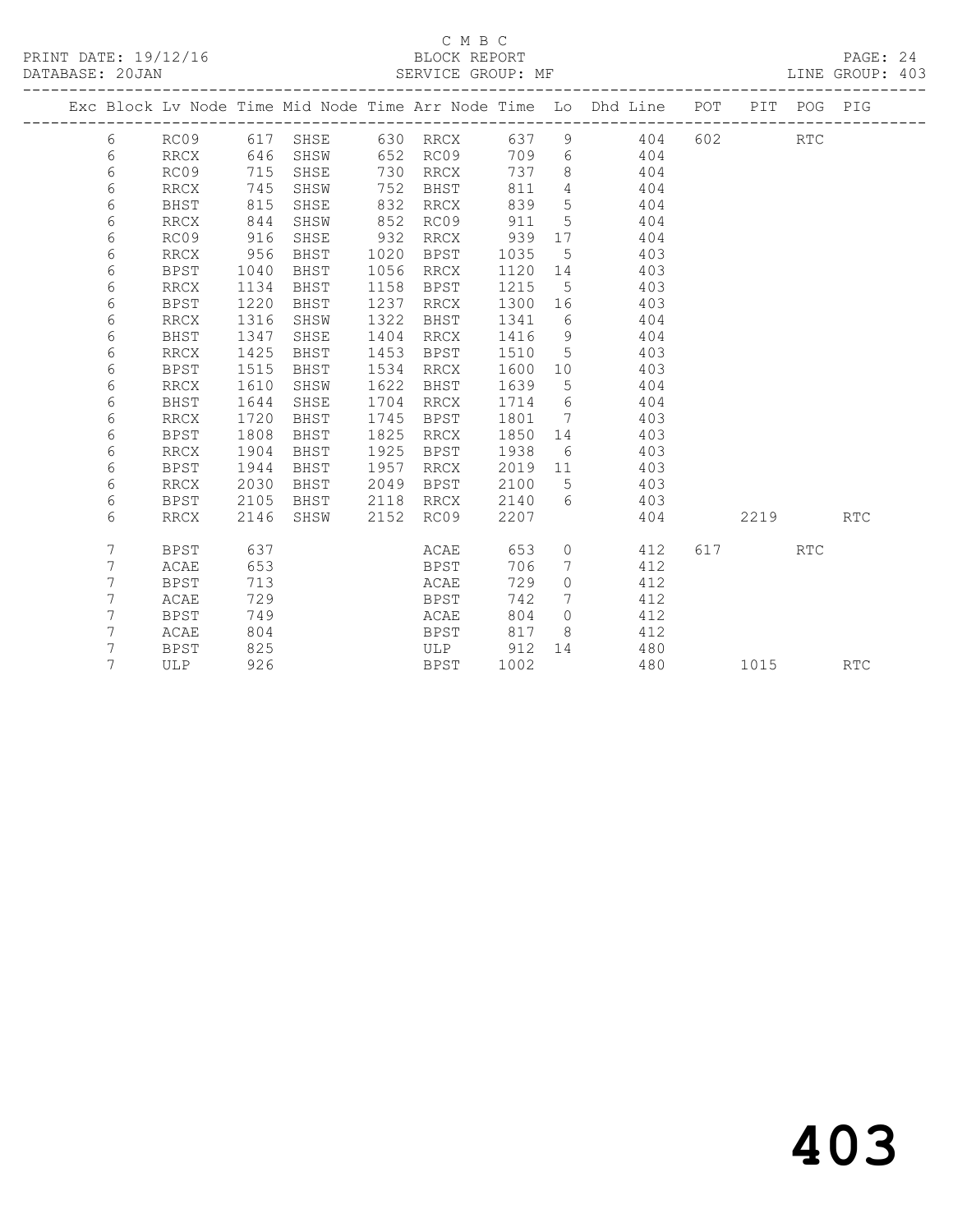## C M B C<br>BLOCK REPORT

LINE GROUP: 403

|  |         |             |      | Exc Block Lv Node Time Mid Node Time Arr Node Time Lo Dhd Line POT |      |                              |      |                         |          |     |     |      | PIT POG PIG |            |
|--|---------|-------------|------|--------------------------------------------------------------------|------|------------------------------|------|-------------------------|----------|-----|-----|------|-------------|------------|
|  | 8       | 2A52        |      | 639 SDRC                                                           |      | 652 BPST                     | 714  |                         | 3 15 602 |     | 617 |      | RTC         |            |
|  | 8       | RRCX        | 732  | BHST                                                               |      | 757 BPST                     | 808  | $\overline{7}$          |          | 403 |     |      |             |            |
|  | 8       | BPST        | 815  | BHST                                                               | 828  | RRCX                         | 851  | 8 <sup>8</sup>          |          | 403 |     |      |             |            |
|  | 8       | <b>RRCX</b> | 859  | BHST                                                               | 925  | BPST                         | 938  | 13                      |          | 403 |     |      |             |            |
|  | $\,8\,$ | <b>BPST</b> | 951  | BHST                                                               | 1006 | RRCX                         | 1029 | 13                      |          | 403 |     |      |             |            |
|  | $\,8\,$ | RRCX        | 1042 | SHSW                                                               | 1050 | RC09                         | 1109 | 5                       |          | 404 |     |      |             |            |
|  | 8       | RC09        | 1114 | SHSE                                                               | 1132 | RRCX                         | 1140 | 14                      |          | 404 |     |      |             |            |
|  | $\,8\,$ | <b>RRCX</b> | 1154 | BHST                                                               | 1218 | <b>BPST</b>                  | 1235 | 5                       |          | 403 |     |      |             |            |
|  | 8       | <b>BPST</b> | 1240 | BHST                                                               | 1258 | RRCX                         | 1322 | 11                      |          | 403 |     |      |             |            |
|  | 8       | <b>RRCX</b> | 1333 | BHST                                                               | 1358 | BPST                         | 1415 | 15                      |          | 403 |     |      |             |            |
|  | 8       | BPST        | 1430 | BHST                                                               | 1449 | RRCX                         | 1517 | 22                      |          | 403 |     |      |             |            |
|  | 8       | RRCX        | 1539 | BHST                                                               | 1608 | BPST                         | 1625 | $\overline{7}$          |          | 403 |     |      |             |            |
|  | 8       | BPST        | 1632 | BHST                                                               | 1649 | RRCX                         | 1715 | 17                      |          | 403 |     |      |             |            |
|  | 8       | RRCX        | 1732 | BHST                                                               | 1757 | BPST                         | 1813 | 7                       |          | 403 |     |      |             |            |
|  | $\,8\,$ | <b>BPST</b> | 1820 | BHST                                                               | 1837 | RRCX                         | 1902 | 14                      |          | 403 |     |      |             |            |
|  | 8       | <b>RRCX</b> | 1916 | SHSW                                                               | 1923 | RC09                         | 1940 | 8 <sup>8</sup>          |          | 404 |     |      |             |            |
|  | 8       | RC09        | 1948 | SHSE                                                               | 2005 | RRCX                         | 2013 | $\overline{\mathbf{3}}$ |          | 404 |     |      |             |            |
|  | 8       | <b>RRCX</b> | 2016 | SHSW                                                               | 2022 | RC09                         | 2037 | 13                      |          | 404 |     |      |             |            |
|  | $\,8\,$ | RC09        | 2050 | SHSE                                                               | 2106 | $\mathop{\rm RRCX}\nolimits$ | 2114 | 16                      |          | 404 |     |      |             |            |
|  | 8       | <b>RRCX</b> | 2130 | BHST                                                               | 2149 | <b>BPST</b>                  | 2200 | $5\overline{)}$         |          | 403 |     |      |             |            |
|  | 8       | <b>BPST</b> | 2205 | BHST                                                               | 2216 | RRCX                         | 2237 | 23                      |          | 403 |     |      |             |            |
|  | 8       | <b>RRCX</b> | 2300 | BHST                                                               | 2318 | BPST                         | 2327 | 13                      |          | 403 |     |      |             |            |
|  | 8       | BPST        | 2340 | BHST                                                               | 2351 | RRCX                         | 2410 | 6                       |          | 403 |     |      |             |            |
|  | 8       | <b>RRCX</b> | 2416 | SHSW                                                               | 2421 | RC09                         | 2434 | 18                      |          | 404 |     |      |             |            |
|  | 8       | RC09        | 2452 | SHSE                                                               | 2506 | RRCX                         | 2514 | 18                      |          | 404 |     |      |             |            |
|  | 8       | RRCX        | 2532 |                                                                    |      | SH#5                         | 2537 | 6                       | 12       | 404 |     |      |             |            |
|  | 8       | <b>BHST</b> | 2555 |                                                                    |      | CH2E                         | 2614 | $\overline{1}$          | 15       | 401 |     |      |             |            |
|  | 8       | BHST        | 2630 | BHST                                                               | 2630 | CH2W                         | 2648 | 17                      | 15       | 401 |     |      |             |            |
|  | 8       | AD3W        | 2720 | GR41                                                               | 2739 | SERO                         | 2754 | 15                      |          | N10 |     |      |             |            |
|  | 8       | SERO        | 2809 | GR41                                                               | 2824 | AD3W                         | 2845 | 10                      |          | N10 |     |      |             |            |
|  | 8       | AD3W        | 2855 |                                                                    |      | GR71                         | 2912 |                         |          | N10 |     | 2925 |             | <b>RTC</b> |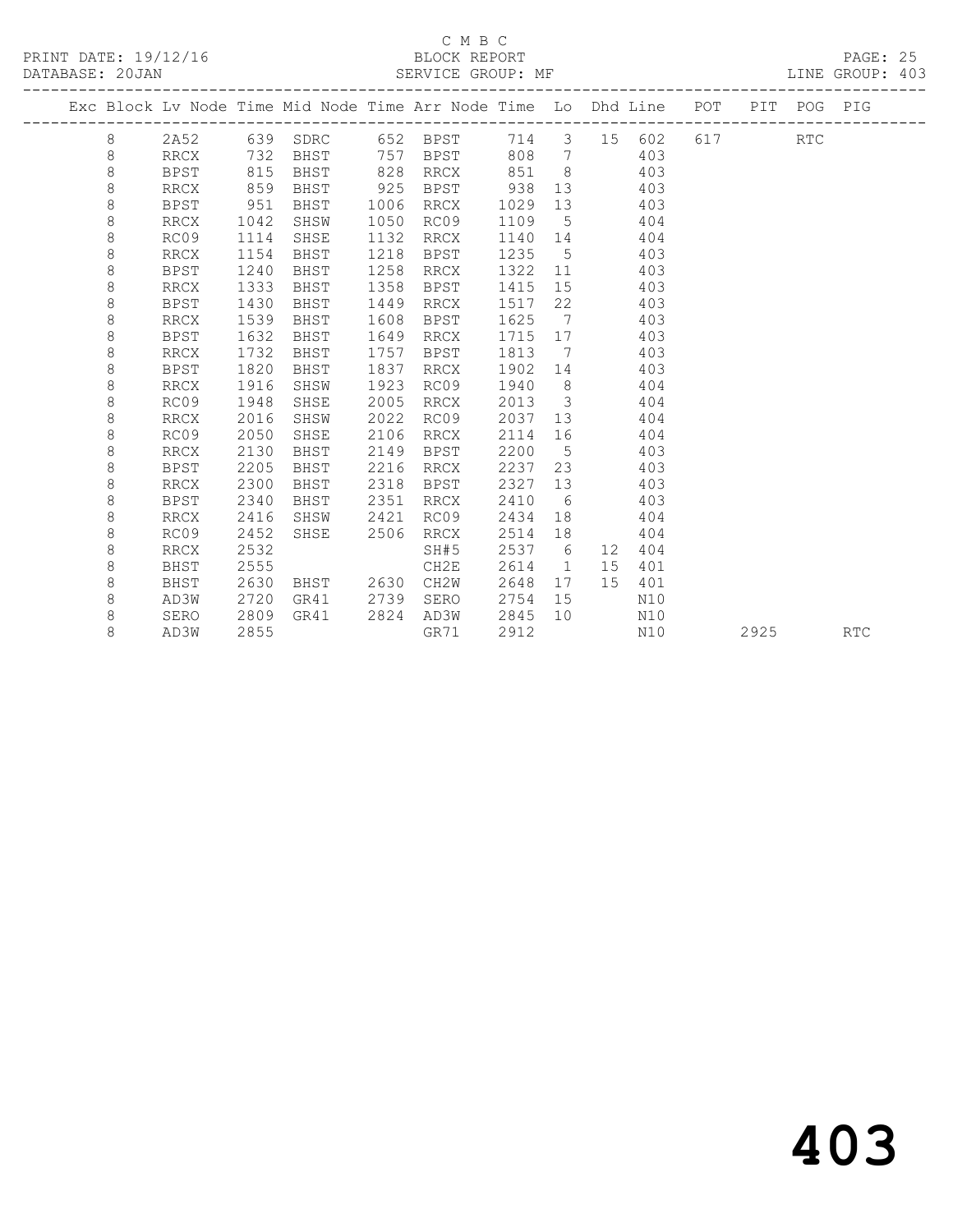# C M B C<br>BLOCK REPORT<br>SERVICE GROUP: MF

| PRINT DATE: 19/12/16<br>DATABASE: 20JAN |               |                          |              |                   |      | C M B C                    |       |               | PAGE: 26<br>BLOCK REPORT BLOCK REPORT PAGE: 26<br>SERVICE GROUP: MF LINE GROUP: 403                               |     |         |         |                             |  |
|-----------------------------------------|---------------|--------------------------|--------------|-------------------|------|----------------------------|-------|---------------|-------------------------------------------------------------------------------------------------------------------|-----|---------|---------|-----------------------------|--|
|                                         |               |                          |              | _________________ |      |                            |       |               | Exc Block Lv Node Time Mid Node Time Arr Node Time Lo Dhd Line POT PIT POG PIG                                    |     |         |         |                             |  |
|                                         | 9             |                          |              |                   |      |                            |       |               | RRCX 436 BHST 455 BPST 504 1 403 428 RTC<br>BPST 505 BHST 514 RRCX 533 1 403<br>RRCX 534 BHST 555 BPST 604 21 403 |     |         |         |                             |  |
|                                         | 9             |                          |              |                   |      |                            |       |               |                                                                                                                   |     |         |         |                             |  |
|                                         | $\mathcal{G}$ |                          |              |                   |      |                            |       |               |                                                                                                                   |     |         |         |                             |  |
|                                         | 9             | BPST                     | 625          |                   |      | ACAE                       |       |               | 639 0 412                                                                                                         |     |         |         |                             |  |
|                                         | 9             | ACAE                     | 639          |                   |      | BPST<br>ACAE<br>BPST       |       |               | 650 11 412<br>717 0 412                                                                                           |     |         |         |                             |  |
|                                         | 9             | BPST                     | 701          |                   |      |                            | 717 0 |               |                                                                                                                   |     |         |         |                             |  |
|                                         | 9             | ACAE                     | 717          |                   |      |                            | 730   |               | $\frac{112}{7}$ 412                                                                                               |     |         |         |                             |  |
|                                         | 9             | BPST                     | 737          |                   |      |                            |       |               | ACAE 753 0 412                                                                                                    |     |         |         |                             |  |
|                                         | 9             | ACAE                     | 753          |                   |      |                            |       |               | BPST 806 13 412<br>ACAE 834 0 412<br>BPST 847 8 412                                                               |     |         |         |                             |  |
|                                         | 9             | BPST                     | 819          |                   |      |                            |       |               |                                                                                                                   |     |         |         |                             |  |
|                                         | 9             | ACAE                     | 834          |                   |      |                            |       |               |                                                                                                                   |     |         |         |                             |  |
|                                         | 9             | BPST                     | 855          |                   |      |                            |       |               | ACAE 910 0 412                                                                                                    |     |         |         |                             |  |
|                                         | 9             | ACAE                     | 910          |                   |      |                            |       |               | BPST 922 17 412                                                                                                   |     |         |         |                             |  |
|                                         | 9             | BPST                     | 939<br>1034  |                   |      |                            |       |               | BHST 954 RRCX 1017 17 403<br>BHST 1058 BPST 1115 5 403                                                            |     |         |         |                             |  |
|                                         | 9             | RRCX                     |              |                   |      |                            | 1115  |               |                                                                                                                   |     |         |         |                             |  |
|                                         | 9             | BPST                     | 1120         | BHST              |      | 1137 RRCX                  |       |               | 1201 15 403                                                                                                       |     |         |         |                             |  |
|                                         | 9             | RRCX                     | 1216         | SHSW              | 1222 | BHST                       |       |               |                                                                                                                   |     |         |         |                             |  |
|                                         | 9             | BHST                     | 1245         | SHSE              | 1302 | RRCX                       |       |               | $\begin{array}{cccc} 1241 & 4 & & 404 \\ 1310 & 4 & & 404 \\ 1355 & 20 & & 403 \end{array}$                       |     |         |         |                             |  |
|                                         | 9             | RRCX                     | 1314         | BHST              |      | 1338 BPST                  |       |               |                                                                                                                   |     |         |         |                             |  |
|                                         | 9             | BPST                     | 1415         | BHST              | 1433 | RRCX                       | 1501  |               | 9 403                                                                                                             |     |         |         |                             |  |
|                                         | 9             | RRCX                     | 1510         | SHSW              | 1522 | BHST                       | 1540  |               | $5$ $404$                                                                                                         |     |         |         |                             |  |
|                                         | 9             | BHST                     | 1545         | SHSE              | 1604 | RRCX                       |       |               | 1616 13 404<br>1713 7 403                                                                                         |     |         |         |                             |  |
|                                         | 9             | RRCX                     | 1629         | BHST              |      | 1657 BPST                  |       |               |                                                                                                                   |     |         |         |                             |  |
|                                         | 9             | BPST                     | 1720         | BHST              |      | 1737 RRCX                  |       |               | 1805 10 403                                                                                                       |     |         |         |                             |  |
|                                         | 9             | RRCX                     | 1815         | SHSW              | 1823 | RC09                       | 1841  |               | $7 \hspace{1.5cm} 404$                                                                                            |     |         |         |                             |  |
|                                         | 9             | RC09                     | 1848         | SHSE              | 1906 | RRCX                       |       |               |                                                                                                                   |     |         |         |                             |  |
|                                         | 9             | RRCX                     | 1930         | BHST              | 1950 | BPST                       |       |               | $\begin{array}{cccc} 1914 & 16 & & 404 \\ 2002 & 4 & & 403 \\ 2041 & 5 & & 403 \end{array}$                       |     |         |         |                             |  |
|                                         | 9             | BPST                     | 2006         | BHST              |      | 2019 RRCX                  |       |               |                                                                                                                   |     |         |         |                             |  |
|                                         | 9             | RRCX                     | 2046         | SHSW              | 2052 | RC09                       |       |               | 2107 13 404                                                                                                       |     |         |         |                             |  |
|                                         | 9             | RC09                     | 2120         | SHSE              | 2136 | RRCX                       |       |               | $\begin{array}{cccc} 2144 & 16 & & 404 \\ 2229 & 6 & & 403 \\ 2307 & 9 & & 403 \end{array}$                       |     |         |         |                             |  |
|                                         | 9             | RRCX                     | 2200         | BHST              | 2219 | BPST                       | 2229  |               |                                                                                                                   |     |         |         |                             |  |
|                                         | 9             | BPST                     | 2235         | BHST              |      | 2246 RRCX                  |       |               |                                                                                                                   |     |         |         |                             |  |
|                                         | 9             | RRCX                     | 2316         | SHSW              |      | 2321 RC09                  |       |               | 2334 18 404                                                                                                       |     |         |         |                             |  |
|                                         | 9             | RC09                     | 2352         | SHSE              | 2406 | RRCX                       | 2414  |               | 16 404                                                                                                            |     |         |         |                             |  |
|                                         | 9             | RRCX                     | 2430<br>2505 | BHST              | 2448 | BPST 2457 8<br>RRCX 2531 6 |       |               | 403<br>$6 \t 403$                                                                                                 |     |         |         |                             |  |
|                                         | 9             | BPST                     |              | 2505 BHST         |      | 2514 RRCX                  |       |               |                                                                                                                   |     |         |         |                             |  |
|                                         | 9             | RRCX                     | 2537         |                   |      | SH#5                       | 2541  |               | 403                                                                                                               |     | 2544    |         | <b>RTC</b>                  |  |
|                                         | 10            | RRCX                     | 651          | BHST              |      | 714 BPST                   | 724   | 3             | 403                                                                                                               | 643 | RTC     |         |                             |  |
|                                         | 10            | BPST                     | 727          | BHST              |      | 739 RRCX                   | 801   | 8             | 403                                                                                                               |     |         |         |                             |  |
|                                         | 10            | RRCX                     | 809          | BHST              | 835  | BPST                       | 848   |               | 403                                                                                                               |     |         | 901 000 | <b>RTC</b>                  |  |
|                                         | 11            | $\mathop{\mathrm{RRCX}}$ | 702          | BHST              | 725  | <b>BPST</b>                | 736   | $\mathcal{E}$ | 403                                                                                                               |     | 654 RTC |         |                             |  |
|                                         | 11            | BPST                     | 739          | BHST              | 751  | RRCX                       | 814   | 5             | 403                                                                                                               |     |         |         |                             |  |
|                                         | 11            | RRCX                     | 819          | BHST              | 845  | BPST                       | 858   | 5             | 403                                                                                                               |     |         |         |                             |  |
|                                         | 11            | <b>BPST</b>              | 903          | BHST              | 918  | RRCX                       | 941   | 3             | 403                                                                                                               |     |         |         |                             |  |
|                                         | 11            | RRCX                     | 944          | SHSW              | 952  | RC09                       | 1011  | 5             | 404                                                                                                               |     |         |         |                             |  |
|                                         | 11            | RC09                     | 1016         | SHSE              | 1032 | RRCX                       | 1039  |               | 404                                                                                                               |     |         | 1045    | <b>RTC</b>                  |  |
|                                         | 12            | RRCX                     | 722          | BHST              | 747  | BPST                       | 758   | 5             | 403                                                                                                               |     | 714 RTC |         |                             |  |
|                                         | 12            | BPST                     | 803          | BHST              | 816  | RRCX                       | 839   | 10            | 403                                                                                                               |     |         |         |                             |  |
|                                         | 12            | RRCX                     | 849          | BHST              | 915  | BPST                       | 928   |               | 403                                                                                                               |     |         | 941 \   | RTC                         |  |
|                                         | 13            | RRCX                     | 751          | BHST              | 816  | BPST                       | 828   | 11            | 403                                                                                                               |     | 743 RTC |         |                             |  |
|                                         | 13            | BPST                     | 839          | BHST              | 852  | RRCX                       | 915   | 6             | 403                                                                                                               |     |         |         |                             |  |
|                                         | 13            | $\mathop{\mathrm{RRCX}}$ |              | 921 BHST          | 947  | BPST                       | 1002  |               | 403                                                                                                               |     |         | 1015    | $\mathop{\rm RTC}\nolimits$ |  |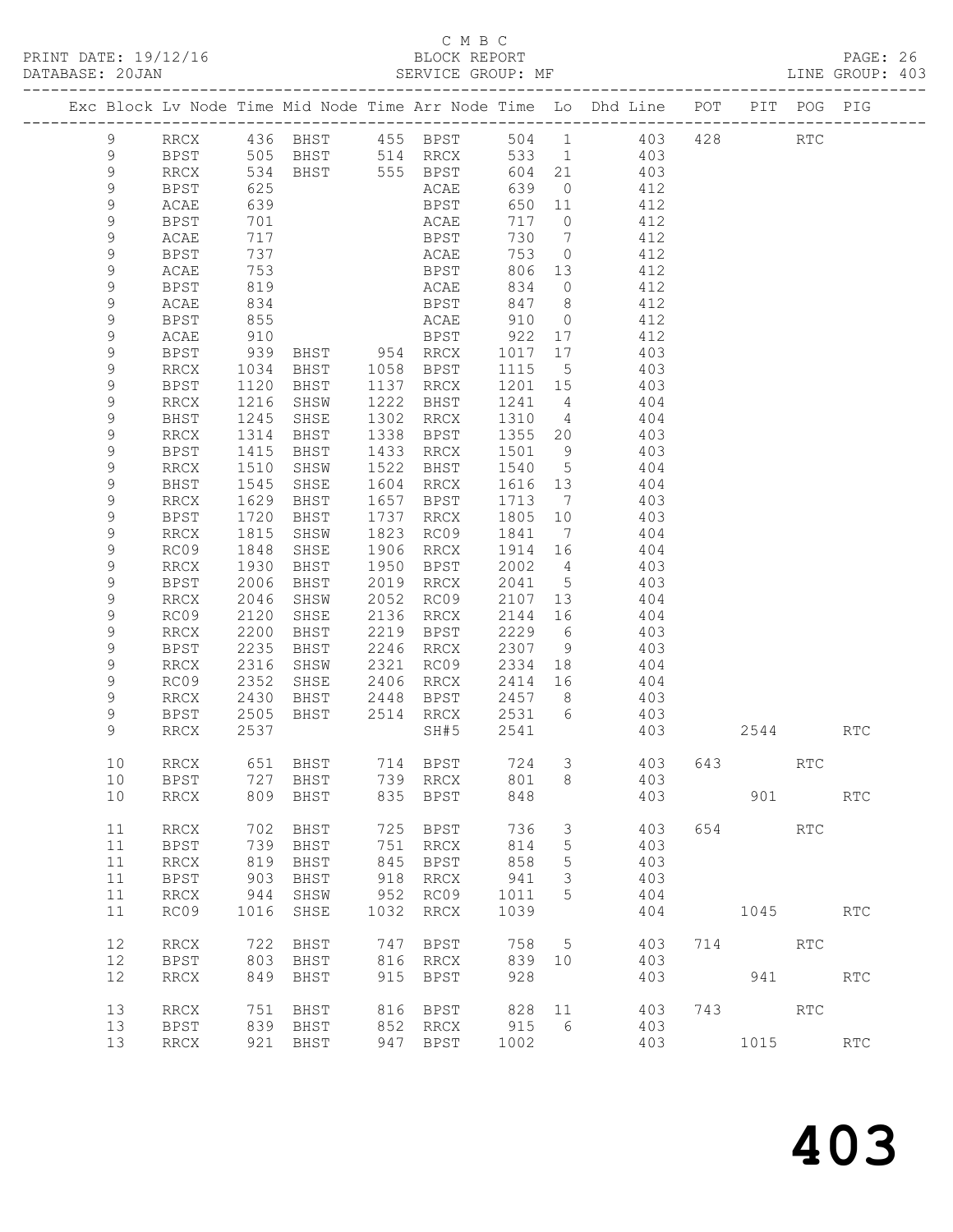#### C M B C<br>BLOCK REPORT

PAGE: 27<br>LINE GROUP: 403

|  |    |              |      | Exc Block Lv Node Time Mid Node Time Arr Node Time Lo Dhd Line POT PIT POG PIG |      |                                     |                  |                |                               |                |                  |                      |            |
|--|----|--------------|------|--------------------------------------------------------------------------------|------|-------------------------------------|------------------|----------------|-------------------------------|----------------|------------------|----------------------|------------|
|  |    | 14 BPST 1420 |      |                                                                                |      | ACAE 1432 0 412 1400 RTC            |                  |                |                               |                |                  |                      |            |
|  | 14 | <b>ACAE</b>  | 1432 |                                                                                |      | BPST 1447 13 412                    |                  |                |                               |                |                  |                      |            |
|  | 14 | <b>BPST</b>  | 1500 |                                                                                |      | ACAE 1514 0 412                     |                  |                |                               |                |                  |                      |            |
|  | 14 | ACAE         | 1514 |                                                                                |      | BPST 1531 9                         |                  |                |                               | 412            |                  |                      |            |
|  | 14 | BPST         | 1540 |                                                                                |      |                                     |                  |                |                               |                |                  |                      |            |
|  | 14 | ACAE         | 1552 |                                                                                |      | ACAE 1552 0 412<br>BPST 1609 11 412 |                  |                |                               |                |                  |                      |            |
|  | 14 | BPST         |      | 1620 BHST 1637 RRCX 1703 9 403                                                 |      |                                     |                  |                |                               |                |                  |                      |            |
|  | 14 | RRCX         |      | 1712 SHSW 1723 RC09 1742 5 404                                                 |      |                                     |                  |                |                               |                |                  |                      |            |
|  | 14 | RC09         | 1747 | SHSE                                                                           |      | 1806 RRCX                           | 1814             |                |                               |                | 404 1820         |                      | RTC        |
|  |    |              |      |                                                                                |      |                                     |                  |                |                               |                |                  |                      |            |
|  | 15 | RRCX         |      | 1413 BHST 1438 BPST 1455 5 403 1407 RTC                                        |      |                                     |                  |                |                               |                |                  |                      |            |
|  | 15 | BPST         | 1500 |                                                                                |      | BHST 1519 RRCX 1547 18 403          |                  |                |                               |                |                  |                      |            |
|  | 15 | RRCX         | 1605 | BHST 1633 BPST<br>BHST 1713 RRCX                                               |      |                                     | 1649 7<br>1741 3 |                | $\frac{403}{403}$             |                |                  |                      |            |
|  | 15 | <b>BPST</b>  | 1656 | BHST                                                                           |      |                                     |                  |                |                               |                |                  |                      |            |
|  | 15 | RRCX         |      | 1744 BHST 1809 BPST 1825 7                                                     |      |                                     |                  |                | 403                           |                |                  |                      |            |
|  | 15 | BPST         |      | 1832 BHST                                                                      | 1848 | RRCX                                | 1913             |                |                               |                | 403 1919         |                      | <b>RTC</b> |
|  |    |              |      |                                                                                |      |                                     |                  |                |                               |                |                  |                      |            |
|  | 16 | BPST         |      | 1445 BHST<br>1540 SHSW 1552 BHST 1610 5 404                                    |      | 1504 RRCX 1532 8 403 1425 RTC       |                  |                |                               |                |                  |                      |            |
|  | 16 | RRCX         |      |                                                                                |      |                                     |                  |                |                               |                |                  |                      |            |
|  | 16 | BHST         | 1615 |                                                                                |      | SHSE 1634 RRCX 1644 23 404          |                  |                |                               |                |                  |                      |            |
|  | 16 | RRCX         |      | 1707 BHST 1733 BPST 1749 7<br>1756 BHST 1813 RRCX 1839 5                       |      | 1733 BPST                           |                  |                |                               | 403            |                  |                      |            |
|  | 16 | BPST         |      |                                                                                |      |                                     |                  |                |                               | 403            |                  |                      |            |
|  | 16 | RRCX         |      | 1844 BHST                                                                      |      | 1905 BPST 1918                      |                  |                |                               |                | 403 1931         |                      | <b>RTC</b> |
|  | 17 | RRCX         |      |                                                                                |      |                                     |                  |                |                               |                | 404 1434 RTC     |                      |            |
|  | 17 | BHST         |      | 1440 SHSW 1452 BHST 1510 5<br>1515 SHSE 1534 RRCX 1546 5                       |      |                                     |                  |                |                               | 404            |                  |                      |            |
|  | 17 | RRCX         | 1551 |                                                                                |      | BHST 1620 BPST 1637 7 403           |                  |                |                               |                |                  |                      |            |
|  | 17 | BPST         | 1644 |                                                                                |      | BHST 1701 RRCX 1727 18              |                  |                | 403                           |                |                  |                      |            |
|  | 17 | RRCX         |      | 1745 SHSW 1753 RC09 1811 6                                                     |      |                                     |                  |                | 404                           |                |                  |                      |            |
|  | 17 | RC09         |      | 1817 SHSE                                                                      |      | 1836 RRCX                           | 1844             |                |                               |                | 404 1850         |                      | RTC        |
|  |    |              |      |                                                                                |      |                                     |                  |                |                               |                |                  |                      |            |
|  | 18 | BPST         | 1556 | BHST                                                                           |      | 1614 RRCX                           |                  |                |                               |                | 1640 15 403 1536 | $\operatorname{RTC}$ |            |
|  | 18 | RRCX         | 1655 |                                                                                |      | BHST 1721 BPST 1737 7               |                  |                |                               | 403            |                  |                      |            |
|  | 18 | BPST         | 1744 | BHST                                                                           |      | 1801 RRCX                           | 1827 18          |                |                               | $403$<br>$404$ |                  |                      |            |
|  | 18 | RRCX         | 1845 | SHSW                                                                           |      | 1853 RC09                           | 1911 7           |                |                               |                |                  |                      |            |
|  | 18 | RC09         | 1918 | SHSE                                                                           |      | 1936 RRCX 1944 14                   |                  |                | 404                           |                |                  |                      |            |
|  | 18 | RRCX         | 1958 |                                                                                |      | BHST 2018 BPST 2030 5               |                  |                | 403                           |                |                  |                      |            |
|  | 18 | BPST         | 2035 | BHST                                                                           |      | 2048 RRCX<br>2122 RC09              |                  |                | $2110$ 6 403<br>$2137$ 14 404 |                |                  |                      |            |
|  | 18 | RRCX         |      | 2116 SHSW                                                                      |      |                                     |                  |                |                               |                |                  |                      |            |
|  |    |              |      | 18 RC09 2151 SHSE 2206 RRCX 2214 16 404                                        |      |                                     |                  |                |                               |                |                  |                      |            |
|  | 18 | RRCX         | 2230 | BHST                                                                           |      | 2249 BPST                           | 2259 11          |                |                               | 403            |                  |                      |            |
|  | 18 | <b>BPST</b>  | 2310 | BHST                                                                           |      | 2321 RRCX                           | 2340 20          |                |                               | 403            |                  |                      |            |
|  | 18 | RRCX         | 2400 | BHST                                                                           |      | 2418 BPST                           | 2427 8           |                |                               | 403            |                  |                      |            |
|  | 18 | BPST         | 2435 | BHST                                                                           | 2444 | RRCX                                | 2502 5           |                |                               | 403            |                  |                      |            |
|  | 18 | RRCX         | 2507 |                                                                                |      | SH#5                                | 2511 12          |                | 16 403                        |                |                  |                      |            |
|  | 18 | AC#3         | 2539 |                                                                                |      | HW#5                                | 2558             |                |                               | 408            | 2601             |                      | <b>RTC</b> |
|  |    |              |      |                                                                                |      |                                     |                  |                |                               |                |                  |                      |            |
|  | 19 | $\rm RRCX$   | 1617 | BHST                                                                           |      | 1645 BPST                           | 1701 7           |                |                               |                | 403 1611 RTC     |                      |            |
|  | 19 | BPST         | 1708 | BHST                                                                           |      | 1725 RRCX                           | 1753 19          |                | 403                           |                |                  |                      |            |
|  | 19 | RRCX         | 1812 | BHST                                                                           |      | 1835 BPST                           | 1849             | $\overline{7}$ |                               | 403            |                  |                      |            |
|  | 19 | <b>BPST</b>  |      | 1856 BHST                                                                      |      | 1912 RRCX                           | 1937             |                |                               | 403            | 1943             |                      | RTC        |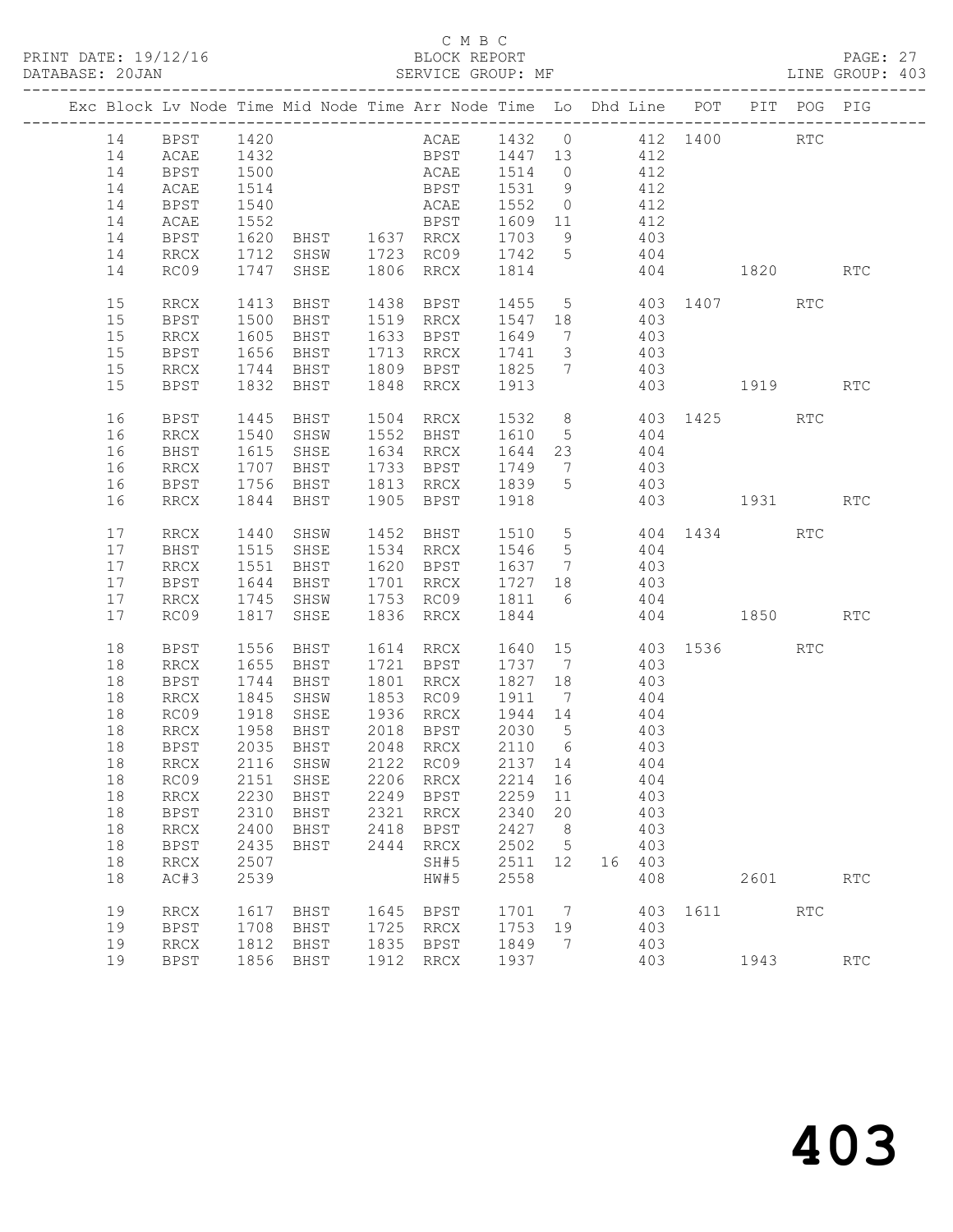|                                                                                                                                                                                                                                |                                                                                                                                              |                                                                                                                                 |                                                                                                           |                                                                         |                                                                                                                                                             |                                                                                                                                          |                                                                                                                                                |                                                                                                                                                                                                                                                                                                                                                                                                                                                                                                                                       |                     |            | PAGE: 28   |  |
|--------------------------------------------------------------------------------------------------------------------------------------------------------------------------------------------------------------------------------|----------------------------------------------------------------------------------------------------------------------------------------------|---------------------------------------------------------------------------------------------------------------------------------|-----------------------------------------------------------------------------------------------------------|-------------------------------------------------------------------------|-------------------------------------------------------------------------------------------------------------------------------------------------------------|------------------------------------------------------------------------------------------------------------------------------------------|------------------------------------------------------------------------------------------------------------------------------------------------|---------------------------------------------------------------------------------------------------------------------------------------------------------------------------------------------------------------------------------------------------------------------------------------------------------------------------------------------------------------------------------------------------------------------------------------------------------------------------------------------------------------------------------------|---------------------|------------|------------|--|
|                                                                                                                                                                                                                                |                                                                                                                                              |                                                                                                                                 |                                                                                                           |                                                                         |                                                                                                                                                             |                                                                                                                                          |                                                                                                                                                | ACARRIN AND AND AND AND ACTS ACKROYD RD FS NO. 3 RD<br>AD3W WB ANDERSON & NO. 3 RD<br>CH2E CHATHAM & 2 AV EB CH2W CHATHAM & 2 AV WB<br>GR41 GRANVILLE & 41 AV MA5E MACHRINA & NO. 5 RD-EAST<br>MA5W MACHRINA & NO. 5 RD-WEST<br>RCO9 RIC                                                                                                                                                                                                                                                                                              |                     |            |            |  |
|                                                                                                                                                                                                                                |                                                                                                                                              |                                                                                                                                 |                                                                                                           |                                                                         |                                                                                                                                                             |                                                                                                                                          |                                                                                                                                                | Exc Block Lv Node Time Mid Node Time Arr Node Time Lo Dhd Line POT PIT POG PIG                                                                                                                                                                                                                                                                                                                                                                                                                                                        |                     |            |            |  |
| $1 \quad$<br>1<br>$\mathbf{1}$<br>$\mathbf{1}$<br>$\mathbf{1}$<br>$\mathbf{1}$<br>$\mathbf{1}$<br>$\mathbf{1}$<br>$\mathbf{1}$<br>$\mathbf{1}$<br>$\mathbf 1$<br>$\mathbf{1}$<br>$\mathbf 1$                                   | MAKN<br>MA5E<br>MAKN<br>MA5E<br>MAKN<br>MA5E<br>MAKN<br>MA5W<br>MAKN<br>CH2W                                                                 | 1225<br>1323<br>1421<br>1631                                                                                                    | BHST<br>BHST                                                                                              |                                                                         |                                                                                                                                                             |                                                                                                                                          |                                                                                                                                                | MA5E 529 BHST 545 MAKN 610 14 405 525 RTC<br>MAKN 624 BHST 653 MA5E 716 8 405<br>MA5E 724 BHST 745 MAKN 813 7 405<br>820 BHST 852 MA5E 918 4 405<br>1124 BHST 1145 MAKN 1208 17 405<br>BHST 1252 MA5E 1318 5 405<br>1345 MAKN 1410 11              405<br>1448     MA5W         1509       8                405<br>1517 BHST 1547 MAKN 1622 9 405<br>BHST 1715 CH2W 1740 16 407                                                                                                                                                       |                     |            |            |  |
| $\mathbf{1}$<br>2<br>2<br>$\mathbf{2}$<br>$\mathbf{2}$<br>$\mathbf{2}$<br>$\mathbf{2}$<br>$\overline{c}$<br>$\mathbf{2}$<br>$\mathbf{2}$<br>2<br>$\mathbf{2}$<br>2<br>$\overline{2}$<br>$\mathbf{2}$                           | MAKN<br>CH2W<br>MAKN<br>CH2W<br>MAKN<br>CH2E<br>RC09<br>CH2E<br>BHST<br>CH2W<br>MAKN<br>CH2W<br>MAKN<br>MAKN                                 | 958<br>1221<br>1328<br>1807                                                                                                     | 1430 BHST<br>1544 BHST<br>BHST                                                                            |                                                                         | 1847 CH2E                                                                                                                                                   | 1912                                                                                                                                     | 8                                                                                                                                              | 1756 BHST 1819 MAKN 1858 7       407<br>1905 BHST 1935 CH2W 1957               407<br>407 2009 RTC<br>551 BHST 611 MAKN 640 12 407<br>652 BHST 725 CH2W 744 4 407<br>748 BHST 814 MAKN 851 7 407<br>858 BHST 930 CH2E 952 6 407<br>BHST 725 CH2W 744 4 4 407<br>RC09 1024 6 402<br>1030 CH2E 1057 8 402<br>1105 BHST 1132 5 401<br>1137 BHST 1137 CH2W 1204 17 401<br>BHST 1247 MAKN 1321 7 407<br>BHST 1402 CH2W 1426 4 407<br>BHST 1456 MAKN 1539 5 407<br>BHST 1618 MA5W 1643 6 405<br>MA5W 1649 BHST 1719 MAKN 1755 12 405<br>407 | 537 RTC             |            |            |  |
| $\mathbf{2}$<br>3<br>3<br>3<br>$\ensuremath{\mathsf{3}}$<br>$\mathfrak{Z}$<br>3<br>$\mathsf 3$<br>$\mathsf 3$<br>$\mathsf 3$<br>$\ensuremath{\mathsf{3}}$<br>$\mathsf 3$<br>$\ensuremath{\mathsf{3}}$<br>3<br>3<br>3<br>3<br>3 | CH2E<br>BHST<br>MA5E<br>MAKN<br>MA5E<br>MAKN<br>MA5E<br>MAKN<br>MA5E<br>MAKN<br>MA5E<br>MAKN<br>CH2W<br>AC#3<br>CH2E<br>RC09<br>CH2W<br>MAKN | 1920<br>604<br>629<br>722<br>822<br>920<br>1024<br>1127<br>1223<br>1325<br>1423<br>1534<br>1648<br>1718<br>1800<br>1828<br>1858 | #5SH<br>BHST<br>BHST<br>BHST<br>BHST<br>BHST<br>BHST<br>BHST<br>BHST<br>BHST<br>BHST<br>BHST<br>1958 BHST | 618<br>645<br>752<br>845<br>952<br>1045<br>1152<br>1245<br>1352<br>1445 | RC09<br>MA5E<br>MAKN<br>MA5E<br>MAKN<br>MA5E<br>MAKN<br>MA5E<br>MAKN<br>MA5E<br>MAKN<br>1615 CH2W<br>AC#3<br>CH2E<br>RC09<br>CH2W<br>1921 MAKN<br>2020 MA5W | 1944<br>626<br>710<br>818<br>913<br>1016<br>1108<br>1218<br>1310<br>1418<br>1516<br>1639<br>1712<br>1751<br>1824<br>1853<br>1954<br>2039 | $\overline{\mathbf{3}}$<br>12<br>4<br>$\overline{7}$<br>8 <sup>8</sup><br>19<br>5<br>15<br>$5\phantom{.0}$<br>18<br>9<br>6<br>9<br>4<br>5<br>4 | 402<br>405<br>405<br>405<br>405<br>405<br>405<br>405<br>405<br>405<br>405<br>407<br>406<br>406<br>402<br>402<br>407<br>405                                                                                                                                                                                                                                                                                                                                                                                                            | 1958<br>549<br>2043 | <b>RTC</b> | RTC<br>RTC |  |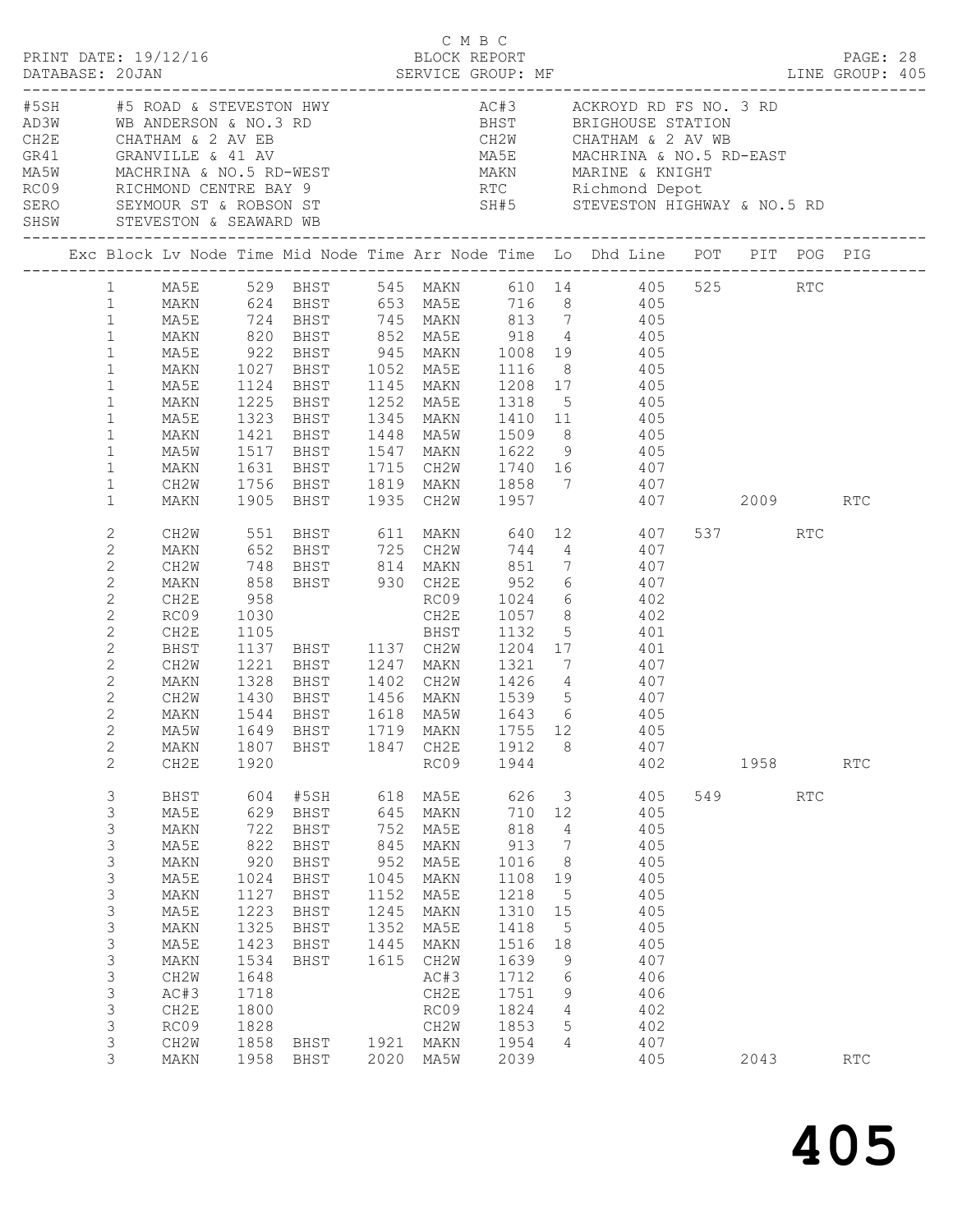#### C M B C<br>BLOCK REPORT SERVICE GROUP: MF

|                |              |              |                                              |                                                                                                                                                                                                                                                        |                                                                                                |                 | Exc Block Lv Node Time Mid Node Time Arr Node Time Lo Dhd Line POT PIT POG PIG |     |              |            |            |
|----------------|--------------|--------------|----------------------------------------------|--------------------------------------------------------------------------------------------------------------------------------------------------------------------------------------------------------------------------------------------------------|------------------------------------------------------------------------------------------------|-----------------|--------------------------------------------------------------------------------|-----|--------------|------------|------------|
| 4              | MA5E         |              | 559 BHST                                     | 615 MAKN                                                                                                                                                                                                                                               | 640 14                                                                                         |                 |                                                                                |     | 405 555 RTC  |            |            |
| $\overline{4}$ | MAKN         |              | 654 BHST                                     | 723 MA5E                                                                                                                                                                                                                                               | 748 4                                                                                          |                 | 405                                                                            |     |              |            |            |
| 4              | MA5E         |              | 752 BHST<br>850 BHST                         | 723 MA5E 748 4<br>815 MAKN 843 7<br>922 MA5E 948 4<br>1015 MAKN 1038 19<br>1122 MA5E 1147 7<br>1215 MAKN 1240 15<br>1322 MA5E 1348 5<br>1415 MAKN 1444 6<br>1518 MA5W 1543 6<br>1619 MAKN 1656 14<br>1748 MA5W 1810 10<br>1849 MAKN 1914 13<br>1950 MA |                                                                                                |                 | 405                                                                            |     |              |            |            |
| 4              | MAKN         |              |                                              |                                                                                                                                                                                                                                                        |                                                                                                |                 | 405                                                                            |     |              |            |            |
| 4              | MA5E         |              | 952 BHST<br>1057 BHST                        |                                                                                                                                                                                                                                                        |                                                                                                |                 | 405                                                                            |     |              |            |            |
| 4              | MAKN         |              |                                              |                                                                                                                                                                                                                                                        |                                                                                                |                 | 405                                                                            |     |              |            |            |
| $\overline{4}$ | MA5E         |              | 1154 BHST<br>1255 BHST                       |                                                                                                                                                                                                                                                        |                                                                                                |                 | 405                                                                            |     |              |            |            |
| $\overline{4}$ | MAKN         |              |                                              |                                                                                                                                                                                                                                                        |                                                                                                |                 | 405                                                                            |     |              |            |            |
| 4              | MA5E         |              | 1353 BHST                                    |                                                                                                                                                                                                                                                        |                                                                                                |                 | 405                                                                            |     |              |            |            |
| $\overline{4}$ | MAKN         |              | 1450 BHST                                    |                                                                                                                                                                                                                                                        |                                                                                                |                 | 405                                                                            |     |              |            |            |
| 4              | MA5W         |              | 1549 BHST                                    |                                                                                                                                                                                                                                                        |                                                                                                |                 | 405                                                                            |     |              |            |            |
| 4              | MAKN         |              | 1710 BHST                                    |                                                                                                                                                                                                                                                        |                                                                                                |                 | 405                                                                            |     |              |            |            |
| 4              | MA5W         | 1820         | BHST                                         |                                                                                                                                                                                                                                                        |                                                                                                |                 | 405                                                                            |     |              |            |            |
| 4<br>4         | MAKN         | 1927<br>2024 | BHST<br>BHST                                 | 2047 MAKN                                                                                                                                                                                                                                              | 2107                                                                                           |                 | 405                                                                            |     |              |            |            |
|                | MA5W         |              |                                              |                                                                                                                                                                                                                                                        |                                                                                                |                 | 405                                                                            |     | 2120         |            | <b>RTC</b> |
| $\mathsf S$    | CH2W         |              | 611 BHST<br>712 BHST                         | 631 MAKN                                                                                                                                                                                                                                               | 700 12<br>807 5                                                                                |                 | 407                                                                            |     |              | RTC        |            |
| 5              | MAKN         |              |                                              | 745 CH2E                                                                                                                                                                                                                                               | 807                                                                                            | $5\overline{)}$ | 407                                                                            |     |              |            |            |
| 5              | CH2E         | 812<br>848   |                                              | RC09                                                                                                                                                                                                                                                   | 838                                                                                            | 10              | 402                                                                            |     |              |            |            |
| 5              | RC09         |              |                                              | CH2E                                                                                                                                                                                                                                                   | 915 10                                                                                         |                 | 402                                                                            |     |              |            |            |
| 5              | CH2E         | 925          |                                              | RC09                                                                                                                                                                                                                                                   | 951                                                                                            |                 |                                                                                |     | 402 1005 RTC |            |            |
| 6              | MA5E         |              | 656 BHST<br>750 BHST<br>852 BHST<br>955 BHST | 715 MAKN<br>822 MA5E                                                                                                                                                                                                                                   | 741                                                                                            | 9               | 405                                                                            | 652 |              | <b>RTC</b> |            |
| 6              | MAKN         |              |                                              |                                                                                                                                                                                                                                                        | 848                                                                                            | $\overline{4}$  | 405                                                                            |     |              |            |            |
| 6              | MA5E         |              |                                              | 915 MAKN                                                                                                                                                                                                                                               | 938 17                                                                                         |                 | 405                                                                            |     |              |            |            |
| 6              | MAKN         |              |                                              | 1022 MA5E<br>1115 MAKN                                                                                                                                                                                                                                 | $\begin{array}{rrrr} & 1046 & 8 \\ 1046 & 8 \\ 1138 & 19 \\ 1248 & 5 \\ 1340 & 15 \end{array}$ |                 | 405                                                                            |     |              |            |            |
| 6              | MA5E         |              | 1054 BHST                                    |                                                                                                                                                                                                                                                        |                                                                                                |                 | 405                                                                            |     |              |            |            |
| 6              | MAKN         | 1157         | 1157 BHST<br>1253 BHST                       | 1222 MA5E<br>1315 MAKN                                                                                                                                                                                                                                 |                                                                                                |                 | 405                                                                            |     |              |            |            |
| 6              | MA5E         |              |                                              |                                                                                                                                                                                                                                                        |                                                                                                |                 | 405                                                                            |     |              |            |            |
| 6              | MAKN         | 1355         | BHST<br>1355 BHST<br>1453 BHST               | 1422 MA5E<br>$1515$ $MAKN$                                                                                                                                                                                                                             |                                                                                                |                 | 405                                                                            |     |              |            |            |
| 6              | MA5E         |              |                                              |                                                                                                                                                                                                                                                        |                                                                                                |                 | 405<br>407                                                                     |     |              |            |            |
| 6<br>6         | MAKN<br>CH2W |              | 1554 BHST<br>1708 BHST                       | 1635 CH2W<br>1731 MAKN                                                                                                                                                                                                                                 | 1448 5<br>1548 6<br>1659 9<br>1816 10                                                          |                 | 407                                                                            |     |              |            |            |
| 6              | MAKN         | 1826         | BHST                                         |                                                                                                                                                                                                                                                        |                                                                                                | 14              | 405                                                                            |     |              |            |            |
| 6              | MA5W         |              | ـدnط 1826<br>1926 BHST                       | 1850 MA5W<br>1949 MAKN                                                                                                                                                                                                                                 | 1912 14<br>2009 18                                                                             |                 | 405                                                                            |     |              |            |            |
| 6              | MAKN         | 2027         | BHST                                         | 2056 CH2E                                                                                                                                                                                                                                              | 2120                                                                                           |                 | 407                                                                            |     | 2131         |            | <b>RTC</b> |
|                |              |              |                                              |                                                                                                                                                                                                                                                        |                                                                                                |                 |                                                                                |     |              |            |            |
| $7\phantom{.}$ | CH2E         | 728<br>800   |                                              | RC09                                                                                                                                                                                                                                                   | 753<br>825                                                                                     | $7\overline{)}$ |                                                                                |     | 402 714      | RTC        |            |
| $7\phantom{.}$ | RC09         |              |                                              | CH2W                                                                                                                                                                                                                                                   |                                                                                                | $4\overline{ }$ | 402                                                                            |     |              |            |            |
| $7\phantom{.}$ | CH2W         | 829          |                                              | RC09                                                                                                                                                                                                                                                   | 855                                                                                            |                 |                                                                                |     | 407 909      |            | <b>RTC</b> |
| 8              | MAKN         |              | 1505 BHST 1540 CH2E                          |                                                                                                                                                                                                                                                        |                                                                                                | $\overline{7}$  |                                                                                |     | 407 1441 RTC |            |            |
| 8              | CH2E         | 1612         |                                              | CH2E 1605<br>RC09 1638                                                                                                                                                                                                                                 |                                                                                                | 8 <sup>8</sup>  | 402                                                                            |     |              |            |            |
| 8              | RC09         | 1646         |                                              |                                                                                                                                                                                                                                                        |                                                                                                | 9               | 402                                                                            |     |              |            |            |
| 8              | CH2E         | 1724         |                                              | CH2E 1715 9<br>RC09 1748 10                                                                                                                                                                                                                            |                                                                                                |                 | 402                                                                            |     |              |            |            |
| 8              | RC09         | 1758         |                                              | CH2E                                                                                                                                                                                                                                                   | 1827                                                                                           |                 | 402 1839                                                                       |     |              |            | <b>RTC</b> |
|                |              |              |                                              |                                                                                                                                                                                                                                                        |                                                                                                |                 |                                                                                |     |              |            |            |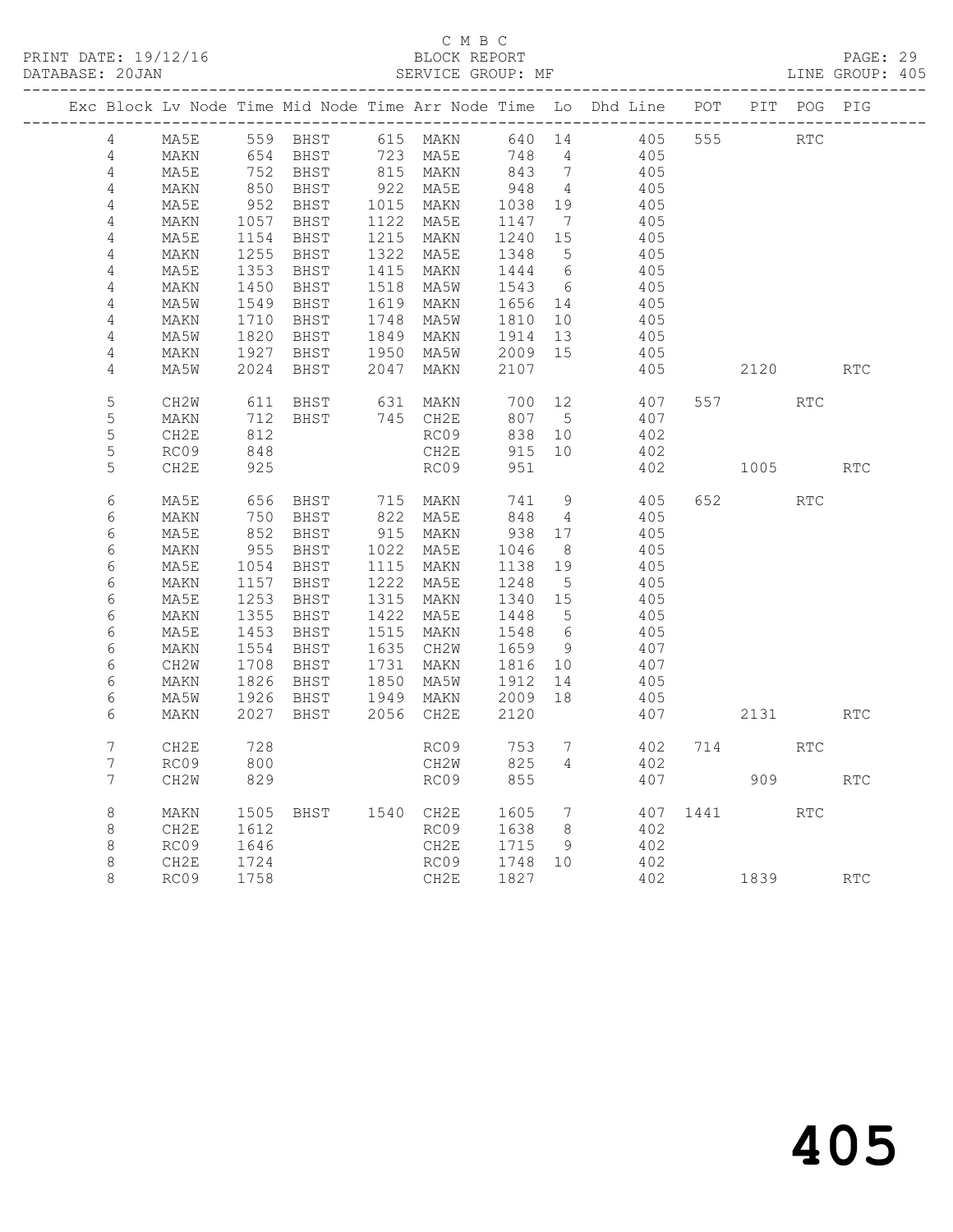#### C M B C

| DATABASE: 20JAN |                 |             |      |                                                                    |      | SERVICE GROUP: MF |      |                            |    |        |          |      |            | LINE GROUP: 405 |
|-----------------|-----------------|-------------|------|--------------------------------------------------------------------|------|-------------------|------|----------------------------|----|--------|----------|------|------------|-----------------|
|                 |                 |             |      | Exc Block Lv Node Time Mid Node Time Arr Node Time Lo Dhd Line POT |      |                   |      |                            |    |        |          | PIT  | POG PIG    |                 |
| SD <sub>9</sub> |                 | SH#5        |      | 1454 SHSW                                                          |      | 1455 BHST         | 1514 | $\overline{\phantom{0}}^2$ |    |        | 404 1450 |      | <b>RTC</b> |                 |
| SD <sub>9</sub> |                 | <b>BHST</b> | 1516 |                                                                    |      | CH2W              | 1541 | $\overline{9}$             |    | 402    |          |      |            |                 |
| #SD9            |                 | BHST        | 1516 |                                                                    |      | CH2W              | 1541 | 9                          |    |        | 402 1501 |      | <b>RTC</b> |                 |
|                 | 9               | CH2W        | 1550 | BHST                                                               |      | 1616 MAKN         | 1703 | $\overline{7}$             |    | 407    |          |      |            |                 |
|                 | 9               | MAKN        | 1710 | BHST                                                               |      | 1754 CH2E         | 1820 | 10 <sup>°</sup>            |    | 407    |          |      |            |                 |
|                 | 9               | CH2E        | 1830 |                                                                    |      | RC09              | 1854 | - 6                        |    | 402    |          |      |            |                 |
|                 | 9               | RC09        | 1900 |                                                                    |      | CH2W              | 1925 | - 5                        |    | 402    |          |      |            |                 |
|                 | $\mathsf 9$     | CH2W        | 1930 | BHST                                                               |      | 1951 MAKN         | 2019 | 10                         |    | 407    |          |      |            |                 |
|                 | $\mathcal{G}$   | MAKN        | 2029 |                                                                    |      | BHST              | 2050 | 23                         |    | 405    |          |      |            |                 |
|                 | $\mathsf 9$     | BHST        | 2113 | BHST                                                               |      | 2113 MAKN         | 2132 | $\overline{2}$             |    | 405    |          |      |            |                 |
|                 | $\mathcal{G}$   | MAKN        | 2134 |                                                                    |      | BHST              | 2155 | 18                         |    | 405    |          |      |            |                 |
|                 | $\mathsf 9$     | BHST        | 2213 | BHST                                                               | 2213 | MAKN              | 2232 | 12                         |    | 405    |          |      |            |                 |
|                 | 9               | MAKN        | 2244 |                                                                    |      | BHST              | 2305 | $5\phantom{.0}$            |    | 405    |          |      |            |                 |
|                 | 9               | BHST        | 2310 | BHST                                                               | 2310 | MAKN              | 2329 | 26                         |    | 405    |          |      |            |                 |
|                 | $\mathsf 9$     | MAKN        | 2355 |                                                                    |      | BHST              | 2416 | 9                          |    | 405    |          |      |            |                 |
|                 | $\mathsf 9$     | BHST        | 2425 | BHST                                                               | 2425 | CH2W              | 2444 | 17                         |    | 15 401 |          |      |            |                 |
|                 | $\mathsf 9$     | AD3W        | 2516 | GR41                                                               | 2547 | SERO              | 2602 | $7\phantom{.0}$            |    | N10    |          |      |            |                 |
|                 | 9               | SERO        | 2609 | GR41                                                               | 2624 | AD3W              | 2701 | 6                          | 32 | N10    |          |      |            |                 |
|                 | 9               | SERO        | 2739 | GR41                                                               | 2754 | AD3W              | 2815 |                            |    | N10    |          | 2826 |            | <b>RTC</b>      |
|                 | 10              | MAKN        | 1514 | BHST                                                               | 1548 | MA5W              | 1613 | 8 <sup>8</sup>             |    |        | 405 1450 |      | RTC        |                 |
|                 | 10              | MA5W        | 1621 | BHST                                                               | 1649 | MAKN              | 1726 | 16                         |    | 405    |          |      |            |                 |
|                 | 10              | MAKN        | 1742 | BHST                                                               | 1818 | MA5W              | 1840 | 12                         |    | 405    |          |      |            |                 |
|                 | 10              | MA5W        | 1852 | BHST                                                               | 1919 | MAKN              | 1942 | 17                         |    | 405    |          |      |            |                 |
|                 | 10              | MAKN        | 1959 | BHST                                                               | 2029 | CH2W              | 2051 | 15                         |    | 407    |          |      |            |                 |
|                 | 10              | CH2W        | 2106 | BHST                                                               | 2124 | MAKN              | 2151 | 10                         |    | 407    |          |      |            |                 |
|                 | 10              | MAKN        | 2201 | BHST                                                               | 2227 | CH2E              | 2251 | $\overline{4}$             |    | 407    |          |      |            |                 |
|                 | 10              | CH2E        | 2255 |                                                                    |      | RC09              | 2315 | 2                          |    | 402    |          |      |            |                 |
|                 | 10              | RC09        | 2317 |                                                                    |      | CH2W              | 2338 | 8 <sup>8</sup>             |    | 402    |          |      |            |                 |
|                 | 10              | CH2W        | 2346 | BHST                                                               | 2402 | MAKN              | 2427 | 15                         |    | 407    |          |      |            |                 |
|                 | 10              | MAKN        | 2442 | BHST                                                               |      | 2506 CH2W         | 2521 | 10                         |    | 15 407 |          |      |            |                 |
|                 | 10              | AD3W        | 2546 | GR41                                                               | 2617 | SERO              | 2632 | $\overline{7}$             |    | N10    |          |      |            |                 |
|                 | 10              | SERO        | 2639 | GR41                                                               |      | 2654 AD3W         | 2731 | 22                         |    | N10    |          |      |            |                 |
|                 | 10              | AD3W        | 2753 | GR41                                                               |      | 2812 SERO         | 2827 | 12                         |    | N10    |          |      |            |                 |
|                 | 10              | SERO        | 2839 | GR41                                                               |      | 2854 AD3W         | 2915 |                            |    | N10    |          | 2926 |            | <b>RTC</b>      |
|                 | 11              | CH2E        | 1512 |                                                                    |      | RC09              | 1539 | $7\phantom{.0}$            |    |        | 402 1458 |      | <b>RTC</b> |                 |
|                 | 11              | RC09        | 1546 |                                                                    |      | CH2E              | 1615 | 9                          |    | 402    |          |      |            |                 |
|                 | 11              | CH2E        | 1624 |                                                                    |      | RC09              | 1650 | 8                          |    | 402    |          |      |            |                 |
|                 | 11              | RC09        | 1658 |                                                                    |      | CH2E              | 1727 | 9                          |    | 402    |          |      |            |                 |
|                 | 11              | CH2E        | 1736 |                                                                    |      | RC09              | 1800 | 13                         |    | 402    |          |      |            |                 |
|                 | 11              | RC09        | 1813 |                                                                    |      | CH2W              | 1839 |                            |    | 402    |          | 1851 |            | <b>RTC</b>      |
|                 | 12              | MAKN        | 1612 | BHST 1648 MA5W                                                     |      |                   | 1713 | 6                          |    |        | 405 1554 |      | RTC        |                 |
|                 | 12 <sup>°</sup> | MA5W        |      | 1719 BHST                                                          |      | 1749 MAKN         | 1822 |                            |    | 405    |          | 1837 |            | <b>RTC</b>      |
|                 |                 |             |      |                                                                    |      |                   |      |                            |    |        |          |      |            |                 |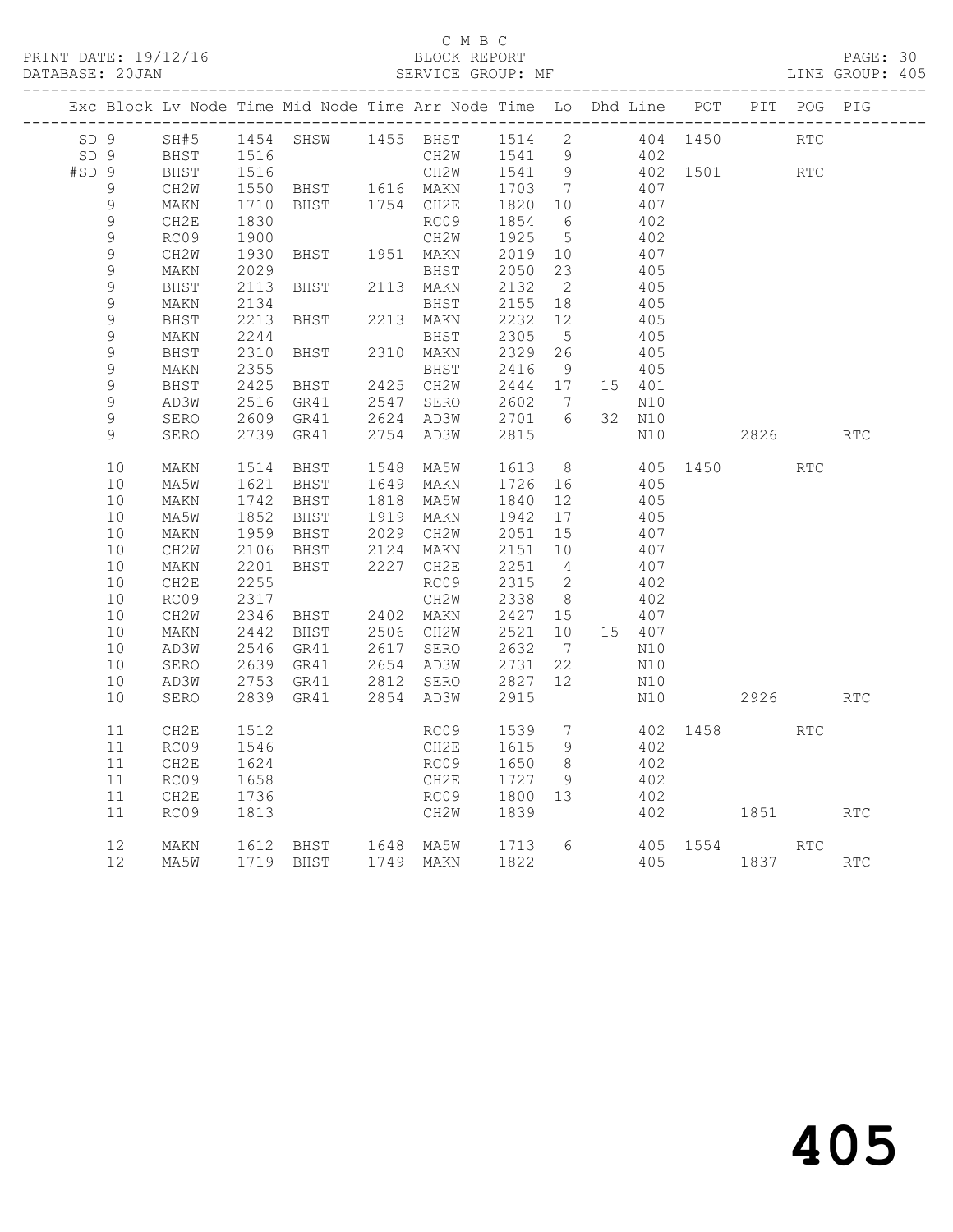|      |                                                                                                                                                                                                                                                   |                                                                                                                      |                                                                                           |                                                                                                                           |                                                              |                                                                                                   |                                                             |                                                           | C M B C<br>PRINT DATE: 19/12/16 BLOCK REPORT<br>DATABASE: 20JAN SERVICE GROUP: MF ENGLISHE SERVICE SALL DATABASE: 20JAN SERVICE GROUP: MF ENGLISHE SERVICE SA                                                                                                                                                                                                                                                                                                                                                                                                                                                                                                                          |         |     |     |  |
|------|---------------------------------------------------------------------------------------------------------------------------------------------------------------------------------------------------------------------------------------------------|----------------------------------------------------------------------------------------------------------------------|-------------------------------------------------------------------------------------------|---------------------------------------------------------------------------------------------------------------------------|--------------------------------------------------------------|---------------------------------------------------------------------------------------------------|-------------------------------------------------------------|-----------------------------------------------------------|----------------------------------------------------------------------------------------------------------------------------------------------------------------------------------------------------------------------------------------------------------------------------------------------------------------------------------------------------------------------------------------------------------------------------------------------------------------------------------------------------------------------------------------------------------------------------------------------------------------------------------------------------------------------------------------|---------|-----|-----|--|
| DULP |                                                                                                                                                                                                                                                   |                                                                                                                      |                                                                                           |                                                                                                                           |                                                              |                                                                                                   |                                                             |                                                           | $\begin{array}{lllllllllllllllll} \end{array} \begin{array}{lllllllllllll} \begin{array}{lllllllllllll} \end{array} & \begin{array}{lllllllllllll} \begin{array}{lllllllllllll} \begin{array}{lllllllllllll} \end{array} & \begin{array}{lllllllllllll} \begin{array}{lllllllllllll} \end{array} & \begin{array}{lllllllllllll} \begin{array}{lllllllllllll} \end{array} & \begin{array}{lllllllllllll} \begin{array}{lllllllllllllll} \end{array} & \begin{array}{lllllllllllllll} \end{array} & \begin{array}{ll$<br>WB W 41 AV FS DUNBAR ST 649S GRANVILLE & 49 AV<br>XBMI<br>KNIGHT BRIDGE MITCHELL ISLAND<br>RC09 RICHMOND CENTRE BAY 9 RTC Richmond Depot<br>ULP UNIVERSITY LOOP |         |     |     |  |
|      |                                                                                                                                                                                                                                                   |                                                                                                                      |                                                                                           |                                                                                                                           |                                                              |                                                                                                   |                                                             |                                                           | Exc Block Lv Node Time Mid Node Time Arr Node Time Lo Dhd Line POT PIT POG PIG                                                                                                                                                                                                                                                                                                                                                                                                                                                                                                                                                                                                         |         |     |     |  |
|      | $\mathbf{1}$<br>$\mathbf{1}$<br>$\mathbf{1}$<br>$\mathbf{1}$<br>$\mathbf{1}$<br>$\mathbf{1}$<br>$\mathbf{1}$<br>$\mathbf{1}$<br>$\mathbf{1}$<br>$\mathbf{1}$<br>$\mathbf{1}$<br>$\mathbf{1}$<br>$\mathbf{1}$<br>$\mathbf{1}$<br>2<br>$\mathbf{2}$ | RC09<br>MTST<br>RC09<br>MTST<br>RC09<br>MTST<br>RC09<br>MTST<br>RC09<br>MTST<br>RC09<br>MTST                         | 1034<br>1137<br>1236<br>1440<br>1550<br>1701<br>1812<br>1904<br>1958<br>536               | 49KN 1109 MTST<br>KBMI<br>49KN<br>1336 KBMI<br>49KN<br>KBMI<br>49KN<br>KBMI<br>KBMI<br>4 9 K N<br>622 KBMI                |                                                              | 1524 MTST<br>604 MTST<br>639 RC09                                                                 | 1542                                                        |                                                           | 1 RC09 521 49KN 549 MTST 559 7 430 506 RTC<br>1 MTST 606 KBMI 623 RC09 645 6 430<br>RC09 651 49KN 722 MTST 734 8 430<br>MTST 742 KBMI 806 RC09 831 5 430<br>RC09 836 49KN 912 MTST 928 9 430<br>MTST 937 KBMI 957 RC09 1023 11 430<br>1125 12 430<br>1155 RC09 1224 12 430<br>1313 MTST 1329 7 430<br>1357 RC09 1427 13 430<br>8 430<br>1835 RC09 1901 3 430<br>49KN 1937 MTST 1953 5 430<br>2017 RC09 2042 430 2054<br>614 8 430<br>701 5 430                                                                                                                                                                                                                                         | 521 000 | RTC | RTC |  |
|      | 2<br>$\mathbf{2}$<br>2<br>$\mathbf{2}$<br>$\mathbf{2}$<br>$\mathbf{2}$<br>$\mathbf{2}$<br>$\overline{2}$<br>$\mathbf{2}$<br>$\mathbf{2}$<br>$\mathbf{2}$<br>2<br>2<br>$\mathbf{2}$<br>$\mathbf{2}$<br>$\overline{2}$                              | RC09<br>MTST<br>RC09<br>MTST<br>RC09<br>MTST<br>RC09<br>RC09<br>MTST<br>RC09<br>MTST<br>RC09<br>MTST<br>RC09<br>MTST | 706<br>757<br>851<br>1055<br>1500<br>1610<br>1721<br>1834<br>1933<br>2023<br>2110<br>2157 | 49KN<br>KBMI<br>4 9 K N<br>49KN<br>1158 KBMI<br>1256 49KN<br>49KN<br>KBMI<br>49KN<br>KBMI<br>49KN<br>KBMI<br>49KN<br>KBMI | 1544<br>1634<br>1804<br>1854<br>2005<br>2042<br>2141<br>2214 | 738 MTST<br>821 RC09<br>1130 MTST<br>MTST<br>RC09<br>MTST<br>RC09<br>MTST<br>RC09<br>MTST<br>RC09 | 846<br>1602<br>1824<br>1919<br>2019<br>2107<br>2155<br>2239 | 5 <sup>5</sup><br>8<br>1707 14<br>10<br>14<br>4<br>3<br>2 | 752 5 430<br>430<br>$927$ MTST $943$ 14 $430$<br>957 KBMI 1017 RC09 1043 12 430<br>1146 12 430<br>MTST 1356 KBMI 1418 RC09 1447 13 430<br>430<br>430<br>430<br>430<br>430<br>430<br>430<br>430                                                                                                                                                                                                                                                                                                                                                                                                                                                                                         | 2251    |     | RTC |  |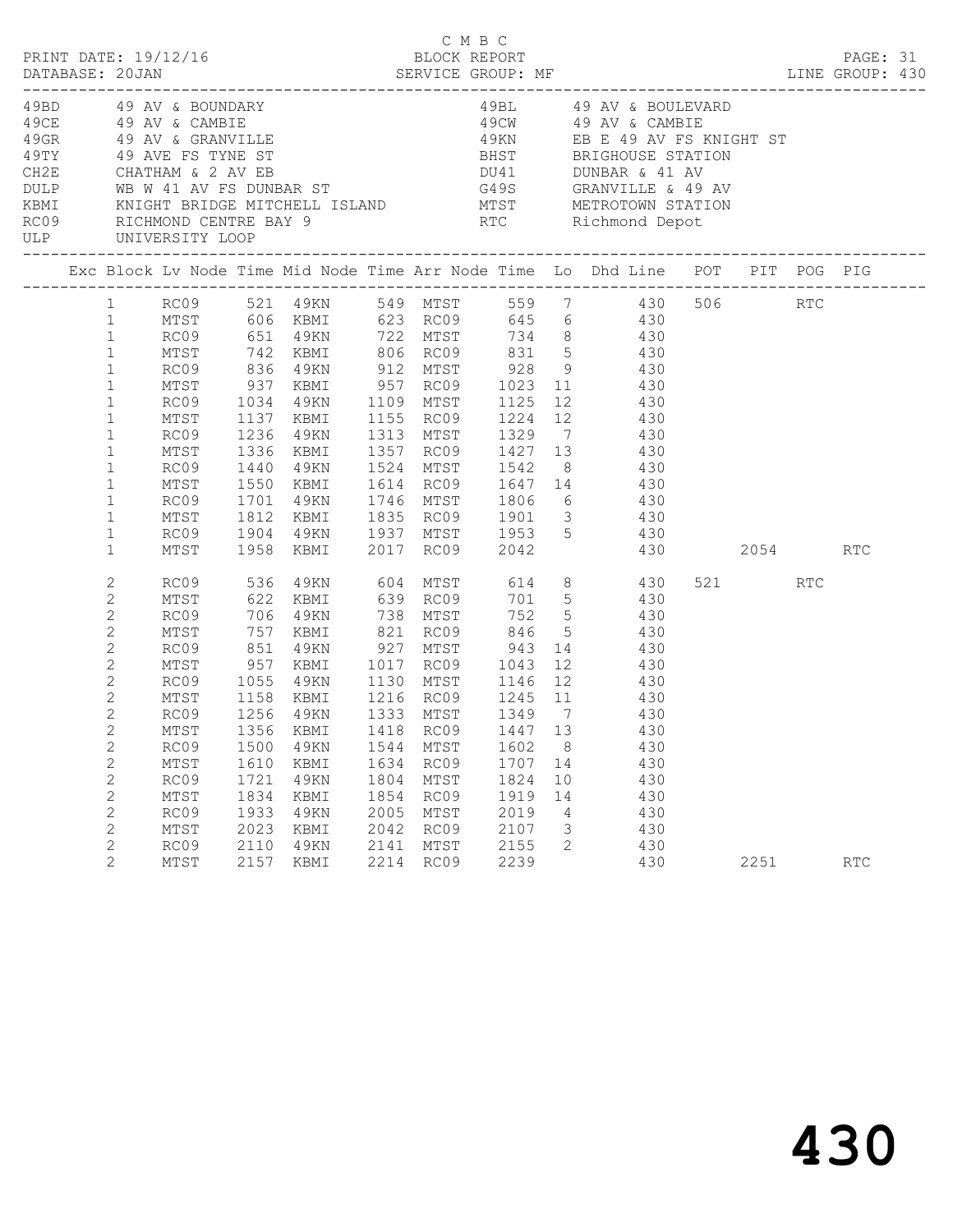PRINT DATE: 19/12/16 BLOCK REPORT BATABASE: 20JAN BLOCK REPORT SERVICE GROUP: MF

# C M B C<br>BLOCK REPORT

PAGE: 32<br>LINE GROUP: 430

|                |                 |                        |                      |      |                        |                                                      |                 | Exc Block Lv Node Time Mid Node Time Arr Node Time Lo Dhd Line POT PIT POG PIG |     |                                                                                                                                                                                                                                 |            |            |
|----------------|-----------------|------------------------|----------------------|------|------------------------|------------------------------------------------------|-----------------|--------------------------------------------------------------------------------|-----|---------------------------------------------------------------------------------------------------------------------------------------------------------------------------------------------------------------------------------|------------|------------|
| $\mathcal{S}$  |                 |                        |                      |      |                        |                                                      |                 | RC09 551 49KN 619 MTST 629 6 430                                               | 536 | <b>RTC</b>                                                                                                                                                                                                                      |            |            |
| $\mathfrak{Z}$ | MTST            |                        | 635 KBMI 652 RC09    |      |                        | 716 5                                                |                 | 430                                                                            |     |                                                                                                                                                                                                                                 |            |            |
| $\mathfrak{S}$ | RC09            | 721                    | 4 9 K N              |      | 755 MTST               | $\begin{array}{c} \sqrt{16} \\ 810 \\ 8 \end{array}$ |                 | 430                                                                            |     |                                                                                                                                                                                                                                 |            |            |
| $\mathsf 3$    | MTST            |                        | 815 KBMI<br>911 49KN |      | 837 RC09<br>945 MTST   | $903$<br>$1001$                                      | 8 <sup>8</sup>  | 430                                                                            |     |                                                                                                                                                                                                                                 |            |            |
| $\mathsf 3$    | RC09            |                        |                      |      |                        | 1001                                                 | 16              | 430                                                                            |     |                                                                                                                                                                                                                                 |            |            |
| $\mathsf 3$    | MTST            |                        | KBMI                 |      | 1036 RC09<br>1151 MTST | 1103                                                 | 13              | 430                                                                            |     |                                                                                                                                                                                                                                 |            |            |
| $\mathsf 3$    | RC09            | 1017<br>1116           | 49KN                 |      | 1151 MTST              | 1207                                                 | 11              | 430                                                                            |     |                                                                                                                                                                                                                                 |            |            |
| $\mathsf S$    | MTST            | 1218                   | KBMI                 |      | 1236 RC09              | 1306                                                 | 10              | 430                                                                            |     |                                                                                                                                                                                                                                 |            |            |
| $\mathsf 3$    | RC09            | 1316                   | 49KN                 |      | 1353 MTST              | 1409 7<br>1507 14                                    |                 | 430                                                                            |     |                                                                                                                                                                                                                                 |            |            |
| $\mathsf 3$    | MTST            | 1416                   | KBMI                 |      | 1438 RC09              |                                                      |                 | 430                                                                            |     |                                                                                                                                                                                                                                 |            |            |
| $\mathsf 3$    | RC09            | 1521<br>1630           | 4 9 K N              |      | 1606 MTST              |                                                      |                 | 430<br>430                                                                     |     |                                                                                                                                                                                                                                 |            |            |
| $\mathsf S$    | MTST            |                        | KBMI                 |      | 1654 RC09              | $1624$<br>$1727$ 9<br>$-25$ 18                       |                 |                                                                                |     |                                                                                                                                                                                                                                 |            |            |
| $\mathsf S$    | RC09            | 1736                   | 49KN                 |      | 1817 MTST              | 1835 18                                              |                 | 430                                                                            |     |                                                                                                                                                                                                                                 |            |            |
| 3              | MTST            | 1853                   | KBMI                 |      | 1912 RC09              | 1937                                                 |                 | 430                                                                            |     | 1951                                                                                                                                                                                                                            |            | RTC        |
| $\overline{4}$ | RC09            | 606<br>650             | 4 9 K N              |      | 634 MTST<br>707 RC09   | 646<br>731                                           | $4\overline{4}$ | 430                                                                            |     | 551 000                                                                                                                                                                                                                         | <b>RTC</b> |            |
| 4              | MTST            |                        | KBMI                 |      |                        | 731 5                                                |                 | 430                                                                            |     |                                                                                                                                                                                                                                 |            |            |
| 4              | RC09            | 736<br>832             | 49KN                 |      | 810 MTST               | 827 5                                                |                 | 430                                                                            |     |                                                                                                                                                                                                                                 |            |            |
| $\sqrt{4}$     | MTST            |                        | KBMI                 |      | 854 RC09               | 920 11                                               |                 | 430                                                                            |     |                                                                                                                                                                                                                                 |            |            |
| 4              | RC09            | 931                    | 4 9 K N              |      | 1005 MTST              | 1021                                                 | 16              | 430                                                                            |     |                                                                                                                                                                                                                                 |            |            |
| $\overline{4}$ | MTST            | $10 -$<br>1136         | KBMI                 |      | 1055 RC09              | 1124                                                 | 12              | 430                                                                            |     |                                                                                                                                                                                                                                 |            |            |
| $\sqrt{4}$     | RC09            |                        | 49KN                 |      | 1213 MTST              | 1229                                                 | 10              | $\frac{1}{430}$                                                                |     |                                                                                                                                                                                                                                 |            |            |
| 4              | MTST            | 1239<br>$1232$<br>1337 | KBMI                 |      | 1257 RC09              | 1327                                                 | 10              | 430                                                                            |     |                                                                                                                                                                                                                                 |            |            |
| 4              | RC09            |                        | 49KN                 |      | 1415 MTST              | 1431                                                 | $5\overline{)}$ | 430                                                                            |     |                                                                                                                                                                                                                                 |            |            |
| 4              | MTST            | 1436                   | KBMI                 |      | 1458 RC09              | 1527 14                                              |                 | 430                                                                            |     |                                                                                                                                                                                                                                 |            |            |
| 4              | RC09            | 1541                   | 49KN                 |      | 1628 MTST              | 1646 6<br>1747 4                                     |                 | 430                                                                            |     |                                                                                                                                                                                                                                 |            |            |
| 4              | MTST            | 1652                   | KBMI                 |      | 1715 RC09              |                                                      |                 | 430                                                                            |     |                                                                                                                                                                                                                                 |            |            |
| 4              | RC09            | 1751                   | 49KN                 | 1832 | MTST                   | 1850                                                 |                 | 430                                                                            |     | 1920 — 1920 — 1930 — 1930 — 1930 — 1930 — 1930 — 1930 — 1930 — 1930 — 1930 — 1930 — 1930 — 1930 — 1930 — 1930 — 1930 — 1930 — 1930 — 1930 — 1930 — 1930 — 1930 — 1930 — 1930 — 1930 — 1930 — 1930 — 1930 — 1930 — 1930 — 1930 — |            | <b>RTC</b> |
| 5              | $\mathtt{MTST}$ | 705                    | KBMI                 | 722  | RC09                   | 746                                                  | $5\overline{)}$ | 430                                                                            |     | 635 000                                                                                                                                                                                                                         | <b>RTC</b> |            |
| 5              | RC09            | 751                    | 49KN                 |      | 827 MTST               | 844                                                  | $\overline{7}$  | 430                                                                            |     |                                                                                                                                                                                                                                 |            |            |
| 5              | MTST            | 851                    | KBMI                 |      | 911 RC09               | 937 15                                               |                 | 430                                                                            |     |                                                                                                                                                                                                                                 |            |            |
| 5              | RC09            | 952                    | 49KN                 |      | 1026 MTST              | 1042                                                 | 15              | 430                                                                            |     |                                                                                                                                                                                                                                 |            |            |
| $\mathsf S$    | MTST            | 1057                   | KBMI                 |      | 1115 RC09              | 1144                                                 | 12              | 430                                                                            |     |                                                                                                                                                                                                                                 |            |            |
| 5              | RC09            | 1156                   | 49KN                 |      | 1233 MTST              | 1249                                                 | 10              | 430                                                                            |     |                                                                                                                                                                                                                                 |            |            |
| 5              | MTST            | 1259                   | KBMI                 |      | 1317 RC09              | 1347                                                 | 11              | 430                                                                            |     |                                                                                                                                                                                                                                 |            |            |
| $\mathsf S$    | RC09            | 1358                   | 4 9 K N              |      | 1440 MTST              | 1458                                                 | 18              | 430                                                                            |     |                                                                                                                                                                                                                                 |            |            |
| 5              | MTST            | 1516                   | KBMI                 |      | 1538 RC09              | 1607 14                                              |                 | 430                                                                            |     |                                                                                                                                                                                                                                 |            |            |
| 5              | RC09            | 1621                   | 4 9 K N              |      | 1708 MTST              | 1728                                                 | 8 <sup>8</sup>  | 430                                                                            |     |                                                                                                                                                                                                                                 |            |            |
| 5              | MTST            | 1736                   | KBMI                 | 1759 | RC09                   | 1827 7                                               |                 | 430                                                                            |     |                                                                                                                                                                                                                                 |            |            |
| 5              | RC09            | 1834                   | 49KN                 |      | 1910 MTST              | 1928                                                 | 5 <sup>5</sup>  | 430                                                                            |     |                                                                                                                                                                                                                                 |            |            |
| 5              | MTST            | 1933                   | KBMI                 |      | 1952 RC09              | 2017 16                                              |                 | 430                                                                            |     |                                                                                                                                                                                                                                 |            |            |
| 5              | RC09            |                        | 2033 42m             |      | 2104 MTST              | 2118<br>2207                                         | $7\phantom{0}$  | 430                                                                            |     |                                                                                                                                                                                                                                 |            |            |
| 5              | MTST            |                        |                      |      | 2142 RC09              | 2207                                                 |                 | 430                                                                            |     | 2219                                                                                                                                                                                                                            |            | <b>RTC</b> |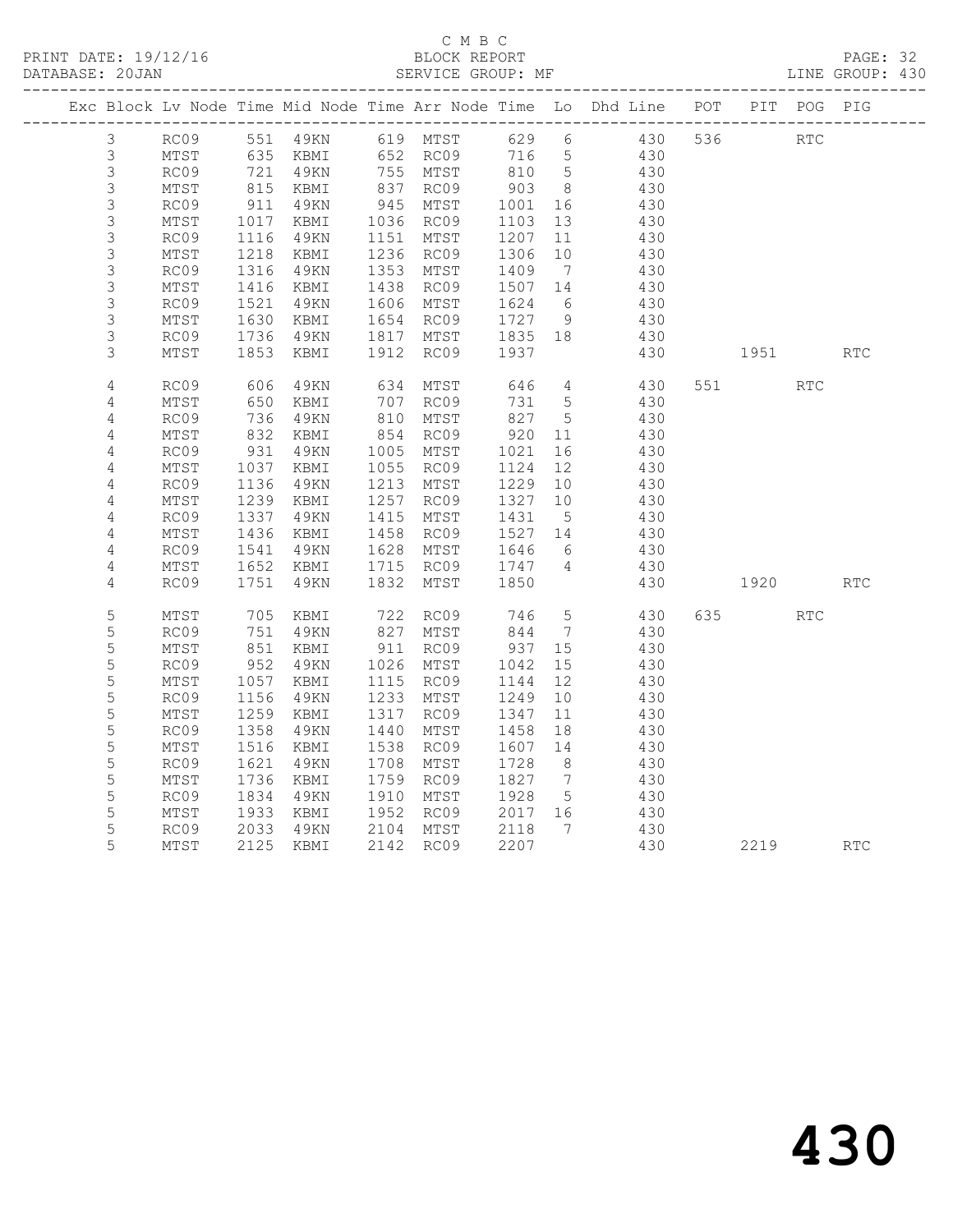# C M B C<br>BLOCK REPORT

PAGE: 33<br>LINE GROUP: 430

|                |          |                 |              |              |              |                   |              |                 | Exc Block Lv Node Time Mid Node Time Arr Node Time Lo Dhd Line POT PIT POG PIG |     |         |                      |            |
|----------------|----------|-----------------|--------------|--------------|--------------|-------------------|--------------|-----------------|--------------------------------------------------------------------------------|-----|---------|----------------------|------------|
| 6              |          | RC09            |              | 507 49KN     |              | 535 MTST          | 545          |                 | $4\degree$<br>430                                                              | 452 |         | $\operatorname{RTC}$ |            |
| $6\,$          |          | MTST            | 549          | KBMI         |              | 606 RC09          | 628          | 8               | 430                                                                            |     |         |                      |            |
| 6              |          | RC09            | 636          | 49KN         |              | 706 MTST          | 718          | 9               | 430                                                                            |     |         |                      |            |
| 6              |          | MTST            | 727          | KBMI         | 751          | RC09              | 816          | $5\overline{)}$ | 430                                                                            |     |         |                      |            |
| 6              |          | RC09            | 821          | 49KN         | 857          | MTST              | 913          | $\overline{7}$  | 430                                                                            |     |         |                      |            |
| 6              |          | MTST            | 920          | KBMI         | 942          | RC09              | 1008         | $5\overline{)}$ | 430                                                                            |     |         |                      |            |
| 6              |          | RC09            | 1013         | 49KN         | 1048         | MTST              | 1104         | 13              | 430                                                                            |     |         |                      |            |
| 6              |          | MTST            | 1117         | KBMI         | 1135         | RC09              | 1204         | 12              | 430                                                                            |     |         |                      |            |
| 6              |          | RC09            | 1216         | 49KN         | 1253         | MTST              | 1309         | $\overline{7}$  | 430                                                                            |     |         |                      |            |
| 6              |          | MTST            | 1316         | KBMI         | 1337         | RC09              | 1407         | 12              | 430                                                                            |     |         |                      |            |
| 6<br>6         |          | RC09<br>MTST    | 1419<br>1536 | 49KN<br>KBMI | 1501<br>1558 | MTST<br>RC09      | 1519<br>1627 | 17<br>14        | 430<br>430                                                                     |     |         |                      |            |
| 6              |          | RC09            | 1641         | 49KN         | 1728         | MTST              | 1748         | $\overline{7}$  | 430                                                                            |     |         |                      |            |
| 6              |          | MTST            | 1755         | KBMI         | 1818         | RC09              | 1844         | 21              | 430                                                                            |     |         |                      |            |
| 6              |          | RC09            | 1905         |              |              | CH2E              | 1930         | $7\overline{ }$ | 401                                                                            |     |         |                      |            |
| 6              |          | CH2E            | 1937         |              |              | BHST              | 1959         | 8               | 401                                                                            |     |         |                      |            |
| 6              |          | BHST            | 2007         |              |              | CH2E              | 2031         |                 | 401                                                                            |     | 2043    |                      | <b>RTC</b> |
|                |          |                 |              |              |              |                   |              |                 |                                                                                |     |         |                      |            |
| $7\phantom{.}$ |          | RC09            | 621          | 49KN         | 649          | MTST              | 701          | 15              | 430                                                                            |     | 606 RTC |                      |            |
| 7              |          | MTST            | 716          | KBMI         | 736          | RC09              | 801          | 5               | 430                                                                            |     |         |                      |            |
| 7              |          | RC09            | 806          | 49KN         | 842          | MTST              | 859          | 6               | 430                                                                            |     |         |                      |            |
| 7              |          | MTST            | 905          | KBMI         | 927          | RC09              | 953          |                 | 430                                                                            |     | 1007    |                      | <b>RTC</b> |
|                |          |                 |              |              |              |                   |              |                 | 1547 14 430                                                                    |     | 1415    | RTC                  |            |
| 8<br>8         |          | MTST<br>RC09    | 1456<br>1601 | KBMI<br>49KN | 1648         | 1518 RC09<br>MTST | 1708         | 8 <sup>8</sup>  | 430                                                                            |     |         |                      |            |
| 8              |          | MTST            | 1716         | KBMI         | 1739         | RC09              | 1807         |                 | 430                                                                            |     | 1821    |                      | <b>RTC</b> |
|                |          |                 |              |              |              |                   |              |                 |                                                                                |     |         |                      |            |
|                | 30       | 49GR            | 517          | 49CE         | 520          | MTST              | 541 5        |                 | 049                                                                            |     | 457 RTC |                      |            |
|                | 30       | MTST            | 546          | 49CW         | 612          | ULP               | 640          | $\overline{7}$  | 049                                                                            |     |         |                      |            |
|                | 30       | ULP             | 647          | 49CE         | 719          | MTST              | 748          | $5\overline{)}$ | 049                                                                            |     |         |                      |            |
|                | 30       | MTST            | 753          | 49CW         | 829          | ULP               | 906          | 11              | 049                                                                            |     |         |                      |            |
|                | 30       | ULP             | 917          | 49CE         | 944          | MTST              | 1012         | 10              | 049                                                                            |     |         |                      |            |
|                | 30       | MTST            | 1022         | 49CW         | 1053         | ULP               | 1122         | 12              | 049                                                                            |     |         |                      |            |
|                | 30       | ULP             | 1134         | 49CE         | 1202         | MTST              | 1233         | 14              | 049                                                                            |     |         |                      |            |
|                | 30       | MTST            | 1247         | 49CW         | 1318         | ULP               | 1346         | 10              | 049                                                                            |     |         |                      |            |
|                | 30<br>30 | ULP<br>MTST     | 1356<br>1507 | 49CE<br>49CW | 1424<br>1539 | MTST<br>ULP       | 1456<br>1610 | 11<br>15        | 049<br>049                                                                     |     |         |                      |            |
|                | 30       | ULP             | 1625         | 49CE         | 1659         | MTST              | 1735         | 10              | 049                                                                            |     |         |                      |            |
|                | 30       | MTST            | 1745         | 49CW         | 1817         | ULP               | 1846         |                 | 049                                                                            |     | 1919    |                      | <b>RTC</b> |
|                |          |                 |              |              |              |                   |              |                 |                                                                                |     |         |                      |            |
|                | 31       | 49GR            | 529          | 49CE         | 532          | MTST              | 553          | 5               | 049                                                                            | 509 |         | <b>RTC</b>           |            |
|                | 31       | MTST            | 558          | 49CW         | 624          | ULP               | 652          | 7               | 049                                                                            |     |         |                      |            |
|                | 31       | ULP             | 659          | 49CE         | 731          | MTST              | 800          | 11              | 049                                                                            |     |         |                      |            |
|                | 31       | MTST            | 811          | 49CW         | 847          | ULP               | 922          | 9               | 049                                                                            |     |         |                      |            |
|                | 31       | $_{\rm ULP}$    | 931          | 49CE         | 958          | MTST              | 1026         | 11              | 049                                                                            |     |         |                      |            |
|                | 31       | MTST            | 1037         | 49CW         | 1108         | ULP               | 1137         | 13              | 049                                                                            |     |         |                      |            |
|                | 31       | ULP             | 1150         | <b>49CE</b>  | 1218         | MTST              | 1249         | 15              | 049                                                                            |     |         |                      |            |
|                | 31       | MTST            | 1304         | 49CW         | 1335         | ULP               | 1403         | 13              | 049                                                                            |     |         |                      |            |
|                | 31<br>31 | ULP<br>MTST     | 1416<br>1526 | 49CE<br>49CW | 1444<br>1559 | MTST<br>ULP       | 1518<br>1629 | 8<br>11         | 049<br>049                                                                     |     |         |                      |            |
|                | 31       | ULP             | 1640         | 49CE         | 1713         | MTST              | 1749         | 13              | 049                                                                            |     |         |                      |            |
|                | 31       | MTST            | 1802         | 49CW         | 1834         | ULP               | 1902         | 11              | 049                                                                            |     |         |                      |            |
|                | 31       | ULP             | 1913         | 49CE         | 1940         | MTST              | 2009         | 15              | 049                                                                            |     |         |                      |            |
|                | 31       | $\mathtt{MTST}$ | 2024         | 49CW         | 2051         | $\texttt{DULP}$   | 2104         | 12              | 049                                                                            |     |         |                      |            |
|                | 31       | DULP            | 2116         | <b>49CE</b>  | 2127         | MTST              | 2156         | 9               | 049                                                                            |     |         |                      |            |
|                | 31       | $\mathtt{MTST}$ | 2205         | 49CW         | 2232         | $_{\rm ULP}$      | 2256         | 14              | 049                                                                            |     |         |                      |            |
|                | 31       | ${\rm ULP}$     | 2310         | 49CE         | 2333         | ${\tt MTST}$      | 2402         | 10              | 049                                                                            |     |         |                      |            |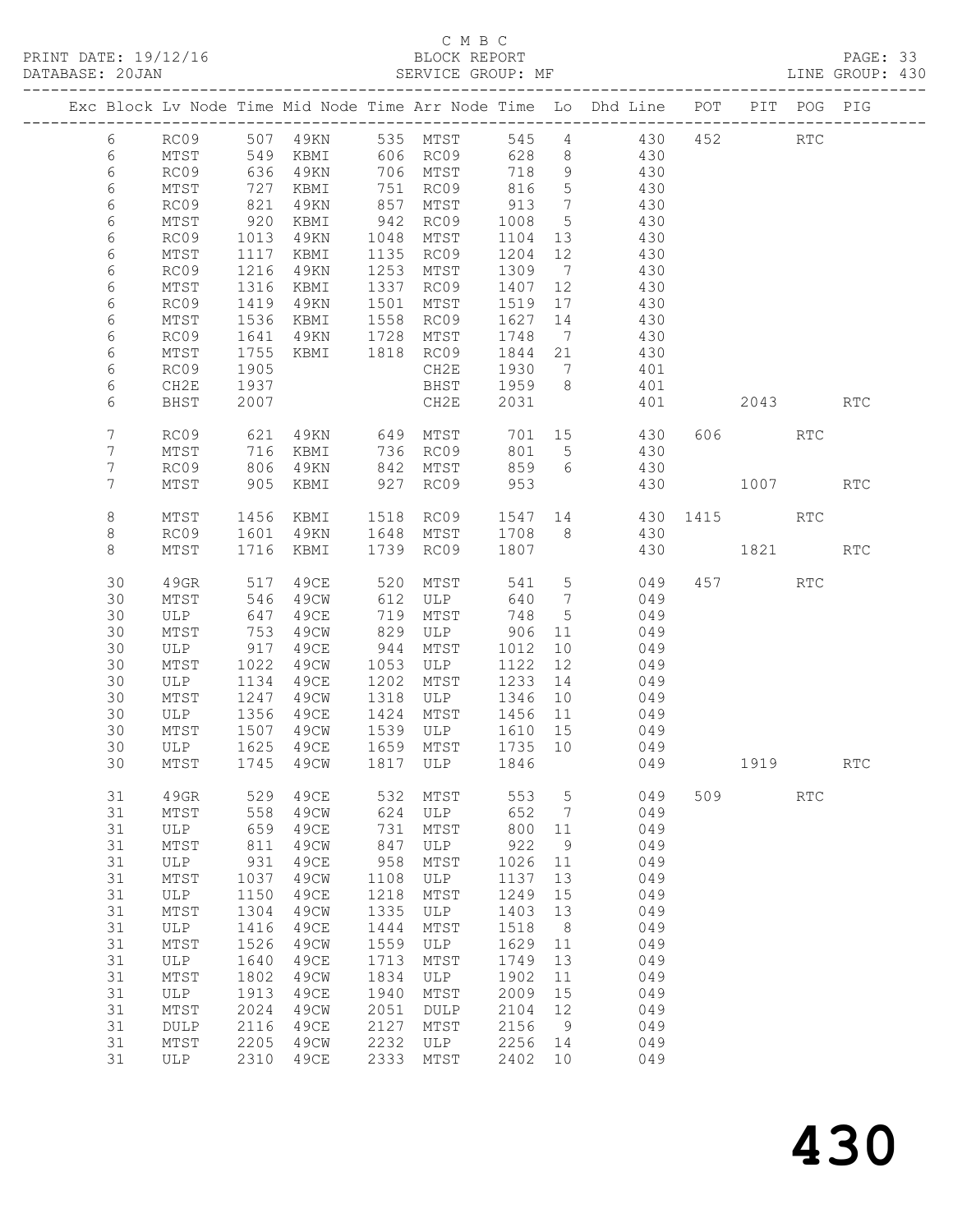PRINT DATE: 19/12/16 BLOCK REPORT PAGE: 34 DATABASE: 20JAN<br>-----------------------------

#### C M B C<br>BLOCK REPORT

| DATABASE: 20JAN |  |    |      |  |                               |  | SERVICE GROUP: MF |       |  |                                                                                |         |      |      |     | LINE GROUP: 430 |
|-----------------|--|----|------|--|-------------------------------|--|-------------------|-------|--|--------------------------------------------------------------------------------|---------|------|------|-----|-----------------|
|                 |  |    |      |  |                               |  |                   |       |  | Exc Block Lv Node Time Mid Node Time Arr Node Time Lo Dhd Line POT PIT POG PIG |         |      |      |     |                 |
|                 |  | 31 |      |  | MTST 2412 49CW 2432 G49S 2435 |  |                   |       |  | 049                                                                            |         | 2450 |      | RTC |                 |
|                 |  | 32 | 49GR |  | 541 49CE                      |  | 544 MTST          | 605 5 |  |                                                                                | 049 521 |      | RTC. |     |                 |

| ~∸ |                             |      | ュンシャ        | 2 1 J 2 | <u>, , ,</u> | - 100 |                 |     |     |      |            |                             |
|----|-----------------------------|------|-------------|---------|--------------|-------|-----------------|-----|-----|------|------------|-----------------------------|
| 32 | 49GR                        | 541  | 49CE        | 544     | MTST         | 605   | $\mathsf S$     | 049 | 521 |      | RTC        |                             |
| 32 | MTST                        | 610  | 49CW        | 636     | ULP          | 704   | 15              | 049 |     |      |            |                             |
| 32 |                             |      |             |         |              |       |                 |     |     |      |            |                             |
|    | ULP                         | 719  | 49CE        | 751     | MTST         | 820   | 9               | 049 |     |      |            |                             |
| 32 | MTST                        | 829  | 49CW        | 905     | ULP          | 936   | $10$            | 049 |     |      |            |                             |
| 32 | $\ensuremath{\mathsf{ULP}}$ | 946  | 49CE        | 1013    | ${\tt MTST}$ | 1041  | $11\,$          | 049 |     |      |            |                             |
| 32 | MTST                        | 1052 | 49CW        | 1123    | ULP          | 1152  | 14              | 049 |     |      |            |                             |
| 32 | <b>ULP</b>                  | 1206 | <b>49CE</b> | 1234    | MTST         | 1305  | 16              | 049 |     |      |            |                             |
| 32 | $MTST$                      | 1321 | 49CW        | 1352    | ULP          | 1420  | 10              | 049 |     |      |            |                             |
| 32 | $_{\rm ULP}$                | 1430 | 49CE        | 1458    | MTST         | 1532  | 8               | 049 |     |      |            |                             |
| 32 | $MTST$                      | 1540 | 49CW        | 1612    | ULP          | 1642  | 11              | 049 |     |      |            |                             |
| 32 | $_{\rm ULP}$                | 1653 | 49CE        | 1726    | MTST         | 1802  | 13              | 049 |     |      |            |                             |
| 32 | MTST                        | 1815 | 49CW        | 1847    | ULP          | 1915  | $\mathsf 9$     | 049 |     |      |            |                             |
| 32 | ULP                         | 1924 | 49CE        | 1951    | MTST         | 2020  | 16              | 049 |     |      |            |                             |
| 32 | MTST                        | 2036 | 49CW        | 2103    | <b>ULP</b>   | 2127  | $13$            | 049 |     |      |            |                             |
| 32 |                             | 2140 | <b>49CE</b> | 2203    |              | 2232  | $\mathcal{S}$   | 049 |     |      |            |                             |
|    | $_{\rm ULP}$                |      |             |         | MTST         |       |                 |     |     |      |            |                             |
| 32 | MTST                        | 2235 | 49CW        | 2302    | ULP          | 2326  | 14              | 049 |     |      |            |                             |
| 32 | ULP                         | 2340 | 49CE        | 2403    | MTST         | 2432  |                 | 049 |     | 2457 |            | $\mathop{\rm RTC}\nolimits$ |
| 33 | 49GR                        | 553  | 49CE        | 556     | MTST         | 617   | $\mathsf 5$     | 049 | 533 |      | <b>RTC</b> |                             |
| 33 | $MTST$                      | 622  | 49CW        | 648     | ULP          | 716   | 11              | 049 |     |      |            |                             |
| 33 |                             | 727  | 49CE        |         |              | 828   | $7\phantom{.0}$ | 049 |     |      |            |                             |
|    | ULP                         |      |             | 759     | MTST         |       |                 |     |     |      |            |                             |
| 33 | MTST                        | 835  | 49CW        | 911     | ULP          | 942   | 12              | 049 |     |      |            |                             |
| 33 | ULP                         | 954  | 49CE        | 1021    | MTST         | 1049  | 10              | 049 |     |      |            |                             |
| 33 | $MTST$                      | 1059 | 49CW        | 1130    | ULP          | 1158  | 16              | 049 |     |      |            |                             |
| 33 | ULP                         | 1214 | <b>49CE</b> | 1242    | MTST         | 1313  | $15$            | 049 |     |      |            |                             |
| 33 | $MTST$                      | 1328 | 49CW        | 1359    | ULP          | 1427  | $\epsilon$      | 049 |     |      |            |                             |
| 33 | ULP                         | 1433 | 49CE        | 1505    | MTST         | 1539  | 15              | 049 |     |      |            |                             |
| 33 | MTST                        | 1554 | 49CW        | 1626    | ULP          | 1656  | 11              | 049 |     |      |            |                             |
| 33 | $_{\rm ULP}$                | 1707 | 49CE        | 1740    | MTST         | 1818  | $11$            | 049 |     |      |            |                             |
| 33 | MTST                        | 1829 | 49CW        | 1900    | ULP          | 1928  | $8\,$           | 049 |     |      |            |                             |
| 33 | $_{\rm ULP}$                | 1936 | 49CE        | 2003    | ${\tt MTST}$ | 2032  | 16              | 049 |     |      |            |                             |
| 33 | MTST                        | 2048 | 49CW        | 2115    | <b>DULP</b>  | 2126  | 14              | 049 |     |      |            |                             |
| 33 | $\texttt{DULP}$             | 2140 | 49CE        | 2151    | MTST         | 2220  |                 | 049 |     | 2245 |            | RTC                         |
|    |                             |      |             |         |              |       |                 |     |     |      |            |                             |
| 34 | 49GR                        | 607  | 49CE        | 610     | MTST         | 631   | $7\phantom{.0}$ | 049 | 547 |      | <b>RTC</b> |                             |
| 34 | $MTST$                      | 638  | 49CW        | 706     | ULP          | 734   | $\,8\,$         | 049 |     |      |            |                             |
| 34 | ULP                         | 742  | 49CE        | 815     | MTST         | 847   | $\sqrt{6}$      | 049 |     |      |            |                             |
| 34 | $MTST$                      | 853  | 49CW        | 929     | ULP          | 1000  | 16              | 049 |     |      |            |                             |
| 34 | $_{\rm ULP}$                | 1016 | 49CE        | 1043    | MTST         | 1111  | $11$            | 049 |     |      |            |                             |
| 34 | MTST                        | 1122 | 49CW        | 1153    | <b>ULP</b>   | 1221  | 17              | 049 |     |      |            |                             |
| 34 | ULP                         | 1238 | <b>49CE</b> | 1306    | MTST         | 1337  | 12              | 049 |     |      |            |                             |
| 34 | MTST                        | 1349 | 49CW        | 1420    | ULP          | 1448  | $\,9$           | 049 |     |      |            |                             |
| 34 | $_{\rm ULP}$                | 1457 | 49CE        | 1533    | MTST         | 1609  | 11              | 049 |     |      |            |                             |
| 34 | $MTST$                      | 1620 | 49CW        | 1652    | ULP          | 1722  | 10              | 049 |     |      |            |                             |
| 34 | $_{\rm ULP}$                | 1732 | 49CE        | 1805    | MTST         | 1842  |                 | 049 |     | 1912 |            | RTC                         |
|    |                             |      |             |         |              |       |                 |     |     |      |            |                             |
|    |                             |      |             |         |              |       |                 |     |     |      |            |                             |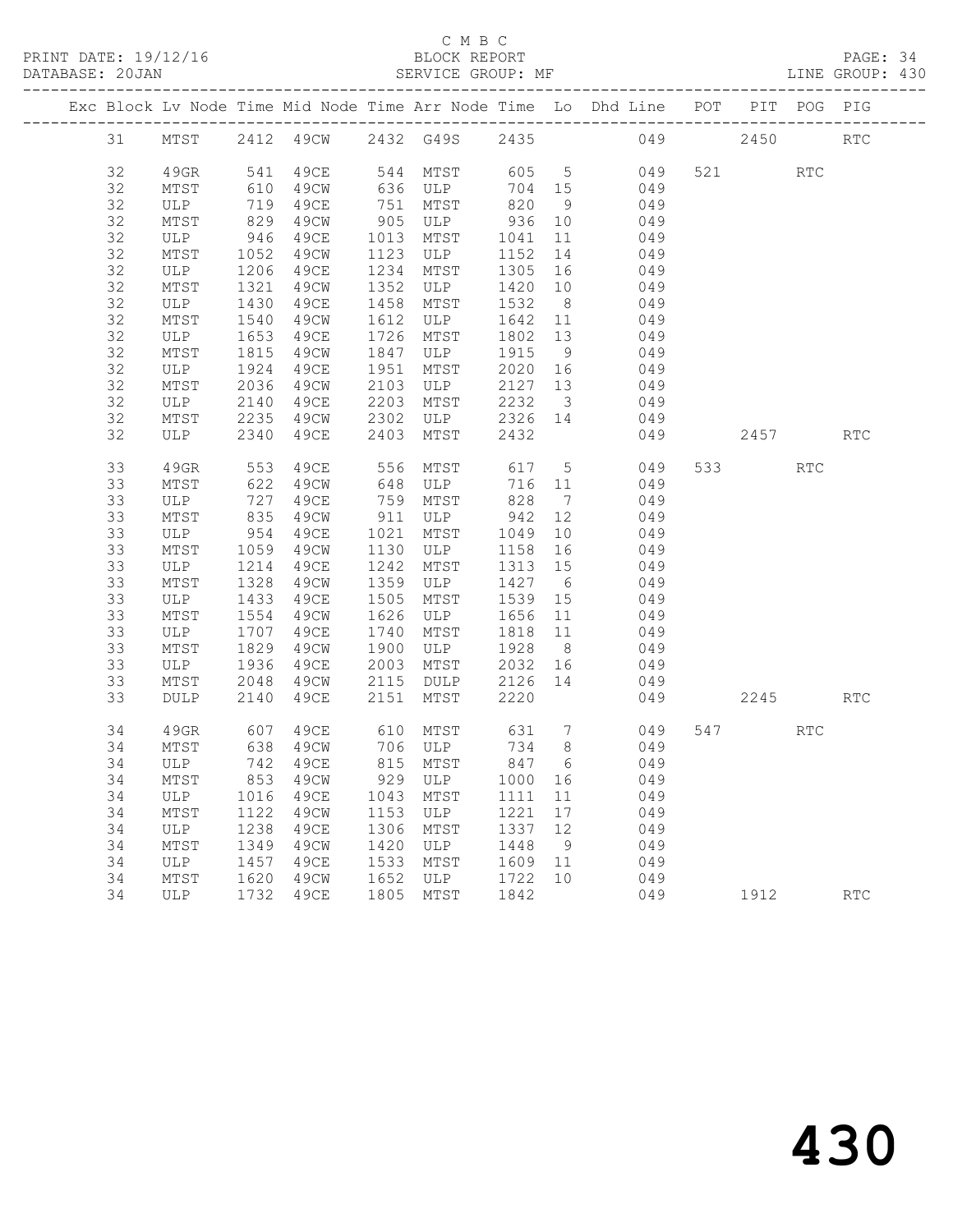# C M B C<br>BLOCK REPORT

PAGE: 35<br>LINE GROUP: 430

|  |    |             |            | Exc Block Lv Node Time Mid Node Time Arr Node Time Lo Dhd Line POT PIT POG PIG |      |                                             |              |                 |       |     |         |            |                      |
|--|----|-------------|------------|--------------------------------------------------------------------------------|------|---------------------------------------------|--------------|-----------------|-------|-----|---------|------------|----------------------|
|  | 35 |             |            | 49GR 619 49CE 622 MTST 644 9 049 559 RTC                                       |      |                                             |              |                 |       |     |         |            |                      |
|  | 35 | MTST        | 653<br>801 |                                                                                |      | 49CW 721 ULP 750 11<br>49CE 831 MTST 903 11 |              |                 |       | 049 |         |            |                      |
|  | 35 | ULP         |            |                                                                                |      |                                             |              |                 |       | 049 |         |            |                      |
|  | 35 | MTST        | 914        | 49CW                                                                           | 947  | ULP                                         | 1017         | 15              | 049   |     |         |            |                      |
|  | 35 | ULP         | 1032       | 49CE                                                                           | 1059 | MTST                                        | 1127         | 12              |       | 049 |         |            |                      |
|  | 35 | MTST        | 1139       | 49CW                                                                           | 1210 | ULP                                         | 1238         | 16              |       | 049 |         |            |                      |
|  | 35 | ULP         | 1254       | 49CE                                                                           | 1322 | MTST                                        | 1353         | 10              |       | 049 |         |            |                      |
|  | 35 | MTST        | 1403       | 49CW                                                                           | 1434 | ULP                                         | 1504         | 10              |       | 049 |         |            |                      |
|  | 35 | ULP         | 1514       | 49CE                                                                           | 1550 | MTST                                        | 1626         | 9               |       | 049 |         |            |                      |
|  | 35 | MTST        | 1635       | 49CW                                                                           | 1707 | ULP                                         | 1737 16      |                 |       | 049 |         |            |                      |
|  | 35 | ULP         | 1753       | 49CE                                                                           | 1825 | MTST                                        | 1902 9       |                 |       | 049 |         |            |                      |
|  | 35 | MTST        | 1911       | 49CW                                                                           | 1940 | DULP                                        | 1955 7       |                 | 049   |     |         |            |                      |
|  | 35 | <b>DULP</b> | 2002       | 49CE                                                                           | 2015 | MTST                                        | 2044 16      |                 | 049   |     |         |            |                      |
|  | 35 | MTST        | 2100       | 49CW                                                                           | 2127 | ULP                                         | 2151         |                 |       | 049 | 2224    |            | <b>RTC</b>           |
|  | 36 | <b>DULP</b> | 621        | 49CE                                                                           | 634  | MTST                                        | 658          |                 | 9 049 |     | 551 35  | <b>RTC</b> |                      |
|  | 36 | MTST        | 707        | 49CW                                                                           |      | 736 ULP 808 11                              |              |                 |       | 049 |         |            |                      |
|  | 36 | ULP         | 819        | 49CE                                                                           |      | 849 MTST 921 12<br>1005 ULP 1035            |              |                 |       | 049 |         |            |                      |
|  | 36 | MTST        | 933        | 49CW                                                                           |      |                                             |              |                 |       | 049 | 1110    |            | <b>RTC</b>           |
|  | 37 | 49TY        | 745        |                                                                                |      | 49CW                                        | 808 7 26 049 |                 |       |     | 715 RTC |            |                      |
|  | 37 | MTST        | 841        | 49CW 917 ULP                                                                   |      |                                             | 948 13       |                 |       | 049 |         |            |                      |
|  | 37 | ULP         | 1001       | 49CE                                                                           | 1028 | MTST                                        | 1056         | 11              |       | 049 |         |            |                      |
|  | 37 | MTST        | 1107       | 49CW                                                                           | 1138 | ULP                                         | 1206         | 16              |       | 049 |         |            |                      |
|  | 37 | ULP         | 1222       | 49CE                                                                           | 1250 | MTST                                        | 1321         | 14              |       | 049 |         |            |                      |
|  | 37 | MTST        | 1335       | 49CW                                                                           | 1406 | ULP                                         | 1434         | 11              |       | 049 |         |            |                      |
|  | 37 | ULP         | 1445       | 49CE                                                                           | 1519 | MTST                                        | 1555         | 15              |       | 049 |         |            |                      |
|  | 37 | MTST        | 1610       | 49CW                                                                           | 1642 | ULP                                         | 1712         | 14              |       | 049 |         |            |                      |
|  | 37 | ULP         | 1726       | 49CE                                                                           | 1759 | MTST                                        | 1836         | 13              |       | 049 |         |            |                      |
|  | 37 | MTST        | 1849       | 49CW                                                                           | 1920 | ULP                                         | 1948         | 12              |       | 049 |         |            |                      |
|  | 37 | ULP         | 2000       | 49CE                                                                           | 2027 | MTST                                        | 2056 16      |                 |       | 049 |         |            |                      |
|  | 37 | MTST        | 2112       | 49CW                                                                           | 2139 | ULP                                         | 2203         | $7\overline{ }$ |       | 049 |         |            |                      |
|  | 37 | ULP         | 2210       | 49CE                                                                           | 2233 | MTST                                        | 2302         | $7\overline{ }$ |       | 049 |         |            |                      |
|  | 37 | MTST        | 2309       | 49CW                                                                           | 2336 | ULP                                         | 2400 15      |                 | 049   |     |         |            |                      |
|  | 37 | ULP         | 2415       | 49CE                                                                           | 2438 | MTST                                        | 2507         |                 |       | 049 | 2532    |            | <b>RTC</b>           |
|  | 38 | DULP        | 633        | 49CE                                                                           |      | 646 MTST 710 9                              |              |                 |       | 049 | 558     | RTC        |                      |
|  | 38 | MTST        |            | 719 49CW                                                                       |      | 751 ULP 824 11                              |              |                 |       | 049 |         |            |                      |
|  | 38 | ULP         | 835        | 49CE                                                                           |      | 902 MTST                                    | 931 14       |                 |       | 049 |         |            |                      |
|  |    |             |            | 38 MTST 945 49CW 1017 ULP 1047 8                                               |      |                                             |              |                 |       | 049 |         |            |                      |
|  | 38 | ULP         | 1055       | 49CE                                                                           | 1123 | MTST                                        | 1153         | 12              |       | 049 |         |            |                      |
|  | 38 | MTST        | 1205       | 49CW                                                                           | 1236 | ULP                                         | 1304         | 14              |       | 049 |         |            |                      |
|  | 38 | ULP         | 1318       | 49CE                                                                           | 1346 | MTST                                        | 1417         | 12              |       | 049 |         |            |                      |
|  | 38 | MTST        | 1429       | 49CW                                                                           | 1500 | ULP                                         | 1530         | $7\phantom{.0}$ |       | 049 |         |            |                      |
|  | 38 | ULP         | 1537       | 49CE                                                                           | 1614 | MTST                                        | 1650         | 10              |       | 049 |         |            |                      |
|  | 38 | MTST        | 1700       | 49CW                                                                           | 1732 | ULP                                         | 1802         | 17              |       | 049 |         |            |                      |
|  | 38 | ULP         | 1819       | 49CE                                                                           | 1851 | MTST                                        | 1925         | 11              |       | 049 |         |            |                      |
|  | 38 | MTST        | 1936       | 49CW                                                                           | 2003 | DULP                                        | 2017         | 9               |       | 049 |         |            |                      |
|  | 38 | DULP        | 2026       | 49CE                                                                           | 2039 | MTST                                        | 2107         |                 |       | 049 | 2137    |            | $\operatorname{RTC}$ |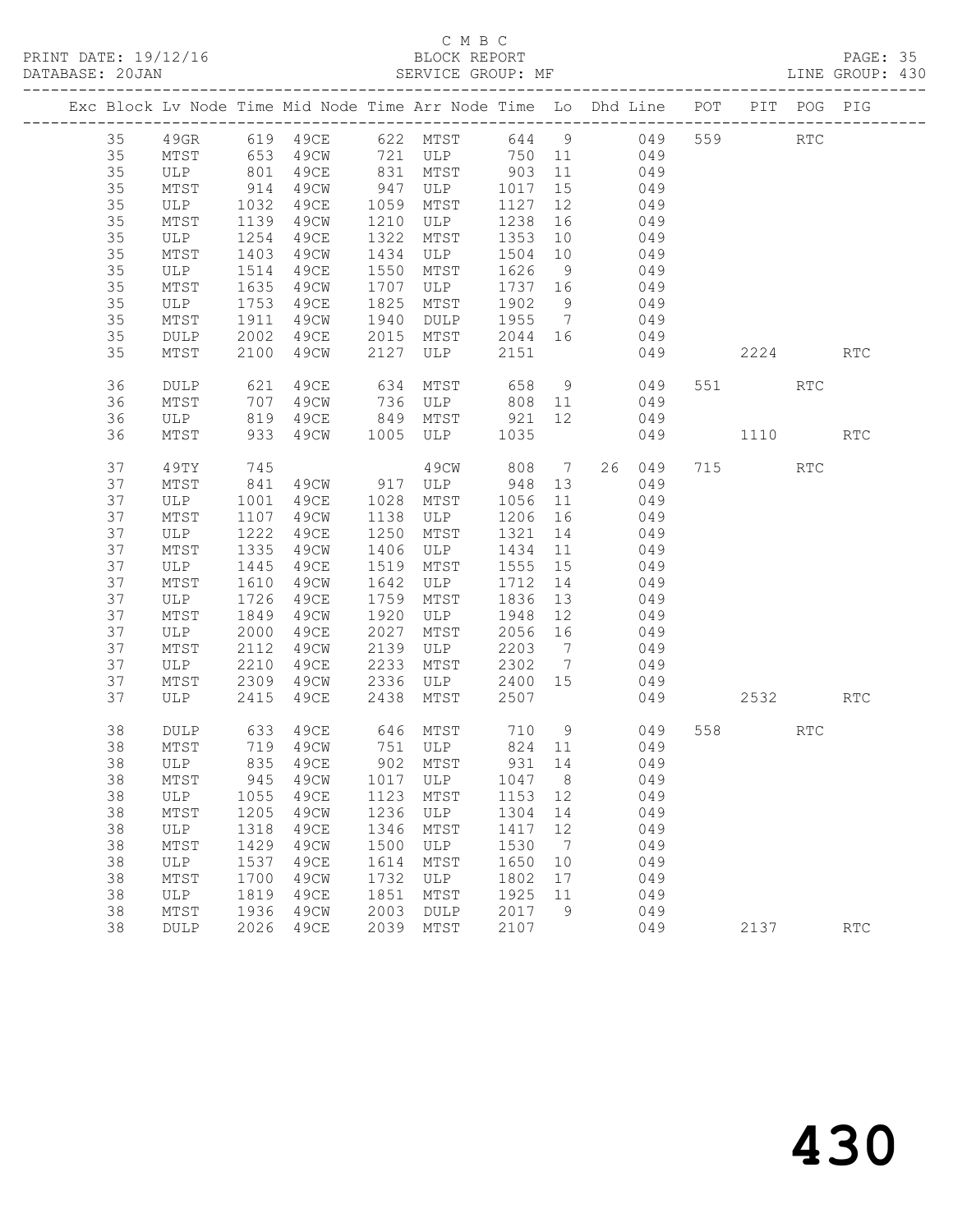### C M B C<br>BLOCK REPORT

PAGE: 36<br>LINE GROUP: 430

|    |             |      |           |      |                            |                   |                 | Exc Block Lv Node Time Mid Node Time Arr Node Time Lo Dhd Line POT PIT POG PIG |          |            |            |
|----|-------------|------|-----------|------|----------------------------|-------------------|-----------------|--------------------------------------------------------------------------------|----------|------------|------------|
| 39 |             |      |           |      |                            |                   |                 | MTST 645 49CW 713 ULP 741 9 049                                                | 615 RTC  |            |            |
| 39 | ULP 750     |      |           |      |                            |                   |                 | 49CE 823 MTST 855 13 049                                                       |          |            |            |
| 39 | MTST        | 908  | 49CW      |      | 941 ULP                    | 1011 13           |                 | 049                                                                            |          |            |            |
| 39 | ULP         | 1024 | 49CE      | 1051 | MTST                       | 1119              | 12              | 049                                                                            |          |            |            |
| 39 | MTST        | 1131 | 49CW      |      | 1202 ULP                   | 1230 16           |                 | 049                                                                            |          |            |            |
| 39 | ULP         | 1246 | 49CE      | 1314 | MTST                       | 1345 11           |                 | 049                                                                            |          |            |            |
| 39 | MTST        | 1356 | 49CW      | 1427 | ULP                        | 1455 14           |                 | 049                                                                            |          |            |            |
| 39 | ULP         | 1509 | 49CE      | 1545 | MTST                       | 1621 9            |                 | 049                                                                            |          |            |            |
| 39 | MTST        | 1630 | 49CW      | 1702 | ULP                        | 1732 14           |                 | 049                                                                            |          |            |            |
| 39 | ULP         |      | 1746 49CE | 1818 | MTST                       | 1855 6            |                 | 049                                                                            |          |            |            |
| 39 | MTST        |      | 1901 49CW | 1930 | DULP 1945                  |                   |                 | 049                                                                            | 2006 RTC |            |            |
| 40 | <b>DULP</b> | 648  | 49CE      |      |                            | $725$ 13<br>848 8 |                 | 049                                                                            | 613 — 10 | <b>RTC</b> |            |
| 40 | MTST        | 738  | 49CW      |      | 701 MTST<br>812 ULP<br>ULP | 848               | 8 <sup>8</sup>  | 049                                                                            |          |            |            |
| 40 | ULP         | 856  | 49CE      |      | 923 MTST                   | 952 12            |                 | 049                                                                            |          |            |            |
| 40 | MTST        | 1004 | 49CW      |      | 1035 ULP                   | 1104              | $6\overline{6}$ | 049                                                                            |          |            |            |
| 40 | ULP         | 1110 | 49CE      |      | 1139 MTST                  | 1209 13           |                 | 049                                                                            |          |            |            |
| 40 | MTST        | 1222 | 49CW      | 1253 | ULP                        | 1321              | 13              | 049                                                                            |          |            |            |
| 40 | ULP         | 1334 | 49CE      | 1402 | MTST                       | 1434              | 18              | 049                                                                            |          |            |            |
| 40 | MTST        | 1452 | 49CW      | 1524 | ULP                        | 1555 12           |                 | 049                                                                            |          |            |            |
| 40 | ULP         | 1607 | 49CE      | 1641 | MTST                       | 1717 13           |                 | 049                                                                            |          |            |            |
| 40 | MTST        | 1730 | 49CW      | 1802 | ULP                        | 1831 11           |                 | 049                                                                            |          |            |            |
| 40 | ULP         | 1842 | 49CE      | 1910 | MTST                       | 1943 5            |                 | 049                                                                            |          |            |            |
| 40 | MTST        | 1948 |           |      | 49CW 2015 ULP              | 2042 10           |                 | 049                                                                            |          |            |            |
| 40 | ULP         | 2052 | 49CE      |      | 2115 MTST                  | 2144 8            |                 | 049                                                                            |          |            |            |
| 40 | MTST        | 2152 | 49CW      |      | 2217 G49S                  | 2221              |                 | 049                                                                            | 2236     |            | RTC        |
| 41 | DU41        | 654  | 49CE      | 707  | MTST                       |                   |                 | 731 9<br>049                                                                   | 621 000  | <b>RTC</b> |            |
| 41 | MTST        | 740  | 49CW      |      | 816 ULP                    | 853 10            |                 | 049                                                                            |          |            |            |
| 41 | ULP         | 903  | 49CE      |      | 930 MTST                   | 958 12            |                 | 049                                                                            |          |            |            |
| 41 | MTST        | 1010 | 49CW      | 1041 | ULP                        | 1110              | 8 <sup>8</sup>  | 049                                                                            |          |            |            |
| 41 | ULP         | 1118 | 49CE      | 1147 | MTST                       | 1217 13           |                 | 049                                                                            |          |            |            |
| 41 | MTST        | 1230 | 49CW      | 1301 | ULP                        | 1329 13           |                 | 049                                                                            |          |            |            |
| 41 | ULP         | 1342 | 49CE      | 1410 | MTST                       | 1442 16           |                 | 049                                                                            |          |            |            |
| 41 | MTST        | 1458 | 49CW      | 1530 | ULP                        | 1601              | 11              | 049                                                                            |          |            |            |
| 41 | ULP         | 1612 | 49CE      |      | 1646 MTST                  | 1722 13           |                 | 049                                                                            |          |            |            |
| 41 | MTST        | 1735 | 49CW      | 1807 | ULP                        | 1836              |                 |                                                                                | 049 1909 |            | <b>RTC</b> |
| 42 | 49CE        |      | 655 49CE  |      | 655 MTST 719 6             |                   |                 | 049                                                                            | 630 000  | RTC        |            |
|    |             |      |           |      |                            |                   |                 | 42 MTST 725 49CW 757 ULP 830 12 049                                            |          |            |            |
| 42 | ULP         | 842  | 49CE      | 909  | MTST                       | 938               | 13              | 049                                                                            |          |            |            |
| 42 | MTST        | 951  | 49CW      | 1023 | ULP                        | 1053              | 9               | 049                                                                            |          |            |            |
| 42 | ULP         | 1102 | 49CE      | 1131 | MTST                       | 1201              | 12              | 049                                                                            |          |            |            |
| 42 | MTST        | 1213 | 49CW      | 1244 | ULP                        | 1312              | 14              | 049                                                                            |          |            |            |
| 42 | ULP         | 1326 | 49CE      | 1354 | MTST                       | 1425              | 16              | 049                                                                            |          |            |            |
| 42 | MTST        | 1441 | 49CW      | 1512 | ULP                        | 1542              | 11              | 049                                                                            |          |            |            |
| 42 | ULP         | 1553 | 49CE      | 1628 | MTST                       | 1704              | 11              | 049                                                                            |          |            |            |
| 42 | MTST        | 1715 | 49CW      | 1747 | ULP                        | 1817              | 15              | 049                                                                            |          |            |            |
| 42 | ULP         | 1832 | 49CE      | 1900 | MTST                       | 1933              |                 | 049                                                                            | 2003     |            | <b>RTC</b> |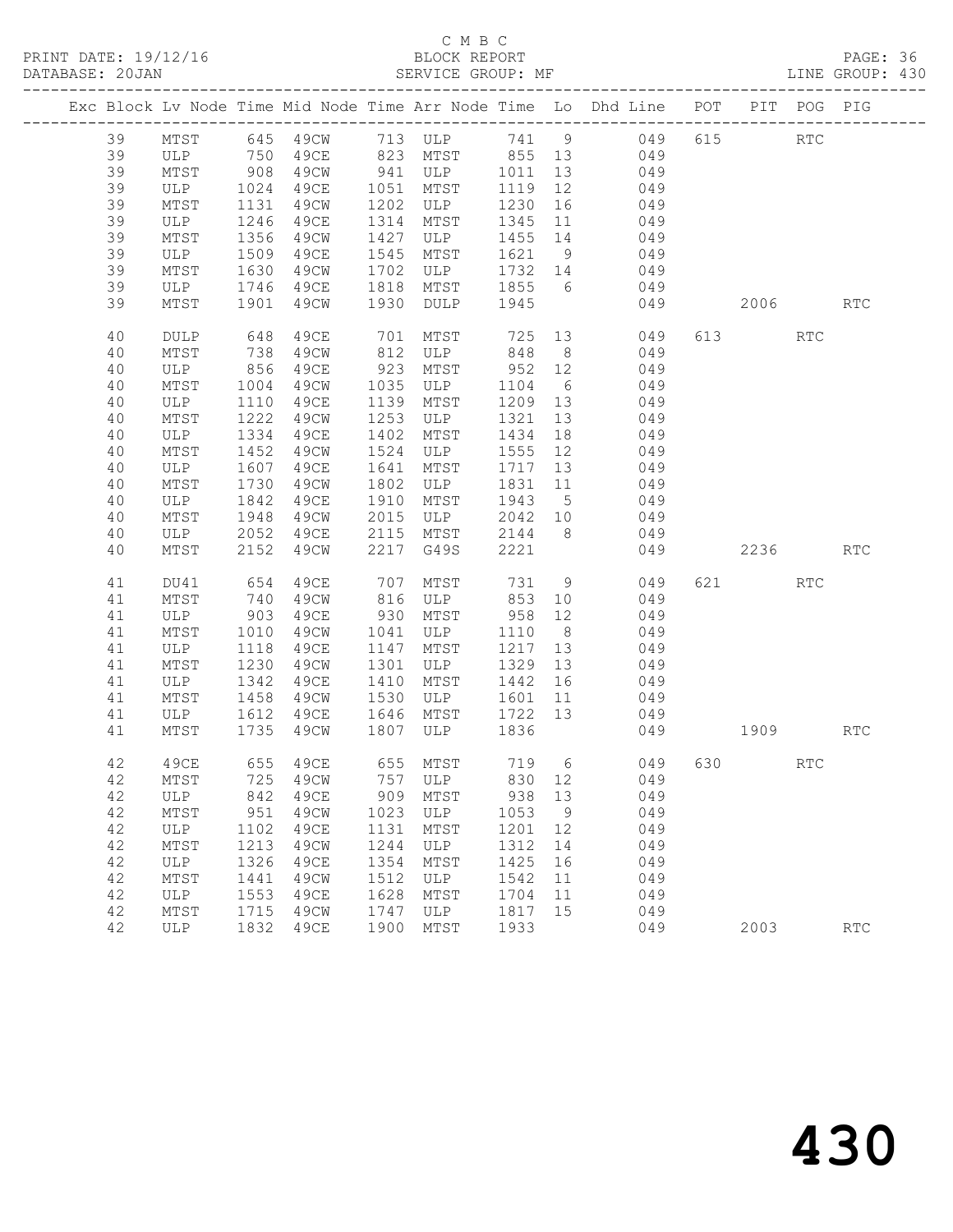PRINT DATE: 19/12/16 BLOCK REPORT BATABASE: 20JAN BLOCK REPORT

# C M B C<br>BLOCK REPORT

PAGE: 37<br>LINE GROUP: 430

|    |             |            |      |            |                                    |            |                | Exc Block Lv Node Time Mid Node Time Arr Node Time Lo Dhd Line POT PIT POG PIG |     |         |            |                      |
|----|-------------|------------|------|------------|------------------------------------|------------|----------------|--------------------------------------------------------------------------------|-----|---------|------------|----------------------|
| 43 | DU41        |            |      |            |                                    |            |                | 700 49CE 713 MTST 737 7 049                                                    |     | 627     | RTC        |                      |
| 43 | MTST        |            | 49CW |            |                                    |            |                | 049                                                                            |     |         |            |                      |
| 43 | ULP         | 744<br>910 | 49CE |            |                                    |            |                | 049                                                                            |     |         |            |                      |
| 43 | MTST        | 1016       | 49CW | 1047       | ULP                                | 1116       | 10             | 049                                                                            |     |         |            |                      |
| 43 | ULP         | 1126       | 49CE | 1155       | MTST                               | 1225       | 14             | 049                                                                            |     |         |            |                      |
| 43 | MTST        | 1239       | 49CW | 1310       | ULP                                | 1338       | 11             | 049                                                                            |     |         |            |                      |
| 43 | ULP         | 1349       | 49CE | 1417       | MTST                               | 1449       | 15             | 049                                                                            |     |         |            |                      |
| 43 | MTST        | 1504       | 49CW | 1536       | ULP                                | 1607       | 14             | 049                                                                            |     |         |            |                      |
| 43 | ULP         | 1621       | 49CE | 1655       | MTST                               | 1731       | 9              | 049                                                                            |     |         |            |                      |
| 43 | MTST        | 1740       | 49CW | 1812       | ULP                                | 1841       | 11             | 049                                                                            |     |         |            |                      |
| 43 | ULP         | 1852       | 49CE | 1920       | MTST                               | 1953       | $\overline{7}$ | 049                                                                            |     |         |            |                      |
| 43 | MTST        | 2000       | 49CW | 2027       | DULP                               | 2041       | 11             | 049                                                                            |     |         |            |                      |
| 43 | <b>DULP</b> | 2052       | 49CE | 2103       | MTST                               | 2132       | $\overline{4}$ | 049                                                                            |     |         |            |                      |
| 43 | MTST        | 2136       | 49CW | 2203       | ULP                                | 2227       | 13             | 049                                                                            |     |         |            |                      |
| 43 | ULP         | 2240       | 49CE | 2303       | MTST                               | 2332       | 10             | 049                                                                            |     |         |            |                      |
| 43 | MTST        | 2342       | 49CW | 2402       | G49S                               | 2405       |                | 049                                                                            |     | 2420    |            | <b>RTC</b>           |
|    |             |            |      |            |                                    |            |                |                                                                                |     |         |            |                      |
| 44 | MTST        | 700        | 49CW | 728        | ULP 757                            |            | 10             | 049                                                                            |     | 630 000 | <b>RTC</b> |                      |
| 44 | ULP         | 807        | 49CE | 837        | MTST                               | 909        | 11             | 049                                                                            |     |         |            |                      |
| 44 | MTST        | 920        | 49CW | 953        | ULP                                | 1023       | 16             | 049                                                                            |     |         |            |                      |
| 44 | ULP         | 1039       | 49CE | 1107       | MTST                               | 1137       | 11             | 049                                                                            |     |         |            |                      |
| 44 | MTST        | 1148       | 49CW | 1219       | ULP                                | 1247       | 15             | 049                                                                            |     |         |            |                      |
| 44 | ULP         | 1302       | 49CE | 1330       | MTST                               | 1401       | 16             | 049                                                                            |     |         |            |                      |
| 44 | MTST        | 1417       | 49CW | 1448       | ULP                                | 1518       | 10             | 049                                                                            |     |         |            |                      |
| 44 | ULP         | 1528       | 49CE | 1605       | MTST                               | 1641       | 9              | 049                                                                            |     |         |            |                      |
| 44 | MTST        | 1650       | 49CW | 1722       | ULP                                | 1752       | 14             | 049                                                                            |     |         |            |                      |
| 44 | ULP         | 1806       | 49CE | 1838       | MTST                               | 1912       | 10             | 049                                                                            |     |         |            |                      |
| 44 | MTST        | 1922       | 49CW | 1951       | ULP                                | 2019       | 5 <sup>5</sup> | 049                                                                            |     |         |            |                      |
| 44 | ULP         | 2024       | 49CE | 2051       | MTST                               | 2119 5     |                | 049                                                                            |     |         |            |                      |
| 44 | MTST        | 2124       | 49CW | 2151       | G49S                               | 2155       |                | 049                                                                            |     | 2210    |            | RTC                  |
|    |             |            |      |            |                                    |            |                |                                                                                |     |         |            |                      |
| 45 | ULP         | 705        | 49CE | 737        | MTST                               | 806        |                | 11<br>049                                                                      |     | 620 000 | RTC        |                      |
| 45 | MTST        | 817        | 49CW | 853        | ULP                                | 928        | 11             | 049                                                                            |     |         |            |                      |
| 45 | ULP         | 939        | 49CE | 1006       | MTST                               | 1034       | 10             | 049                                                                            |     |         |            |                      |
| 45 | MTST        | 1044       | 49CW | 1115       | ULP                                | 1144       | 14             | 049                                                                            |     |         |            |                      |
| 45 | ULP         | 1158       | 49CE | 1226       | MTST                               | 1257       | 16             | 049                                                                            |     |         |            |                      |
| 45 | MTST        | 1313       | 49CW | 1344       | ULP                                | 1412       | 11             | 049                                                                            |     |         |            |                      |
| 45 | ULP         | 1423       | 49CE |            | 1451 MTST                          | 1525       | 11             | 049                                                                            |     |         |            |                      |
| 45 | MTST        | 1536       | 49CW |            | 1608 ULP                           | 1638       | 11             | 049                                                                            |     |         |            |                      |
|    |             |            |      |            | 45 ULP 1649 49CE 1722 MTST 1758 10 |            |                | 049                                                                            |     |         |            |                      |
| 45 | MTST        | 1808       | 49CW | 1840       | ULP                                | 1908       |                | 049                                                                            |     | 1941    |            | $\operatorname{RTC}$ |
|    |             |            |      |            |                                    |            |                |                                                                                |     |         |            |                      |
| 46 | MTST        | 714        | 49CW | 743<br>855 | ULP                                | 815<br>927 | 10<br>12       | 049                                                                            | 644 |         | RTC        |                      |
| 46 | <b>ULP</b>  | 825        | 49CE |            | MTST                               |            |                | 049                                                                            |     |         |            |                      |
| 46 | MTST        | 939        | 49CW | 1011       | ULP                                | 1041       | 6              | 049                                                                            |     |         |            |                      |
| 46 | ULP         | 1047       | 49CE | 1115       | MTST                               | 1145       | 11             | 049                                                                            |     |         |            |                      |
| 46 | MTST        | 1156       | 49CW | 1227       | ULP                                | 1255       | 15             | 049                                                                            |     |         |            |                      |
| 46 | ULP         | 1310       | 49CE | 1338       | MTST                               | 1409       | 14             | 049                                                                            |     |         |            |                      |
| 46 | MTST        | 1423       | 49CW | 1454       | ULP                                | 1524       | 9              | 049                                                                            |     |         |            |                      |
| 46 | ULP         | 1533       | 49CE | 1610       | MTST                               | 1646       | 9              | 049                                                                            |     |         |            |                      |
| 46 | MTST        | 1655       | 49CW | 1727       | ULP                                | 1757       | 15             | 049                                                                            |     |         |            |                      |
| 46 | ULP         | 1812       | 49CE | 1844       | MTST                               | 1918       |                | 049                                                                            |     | 1948    |            | $\operatorname{RTC}$ |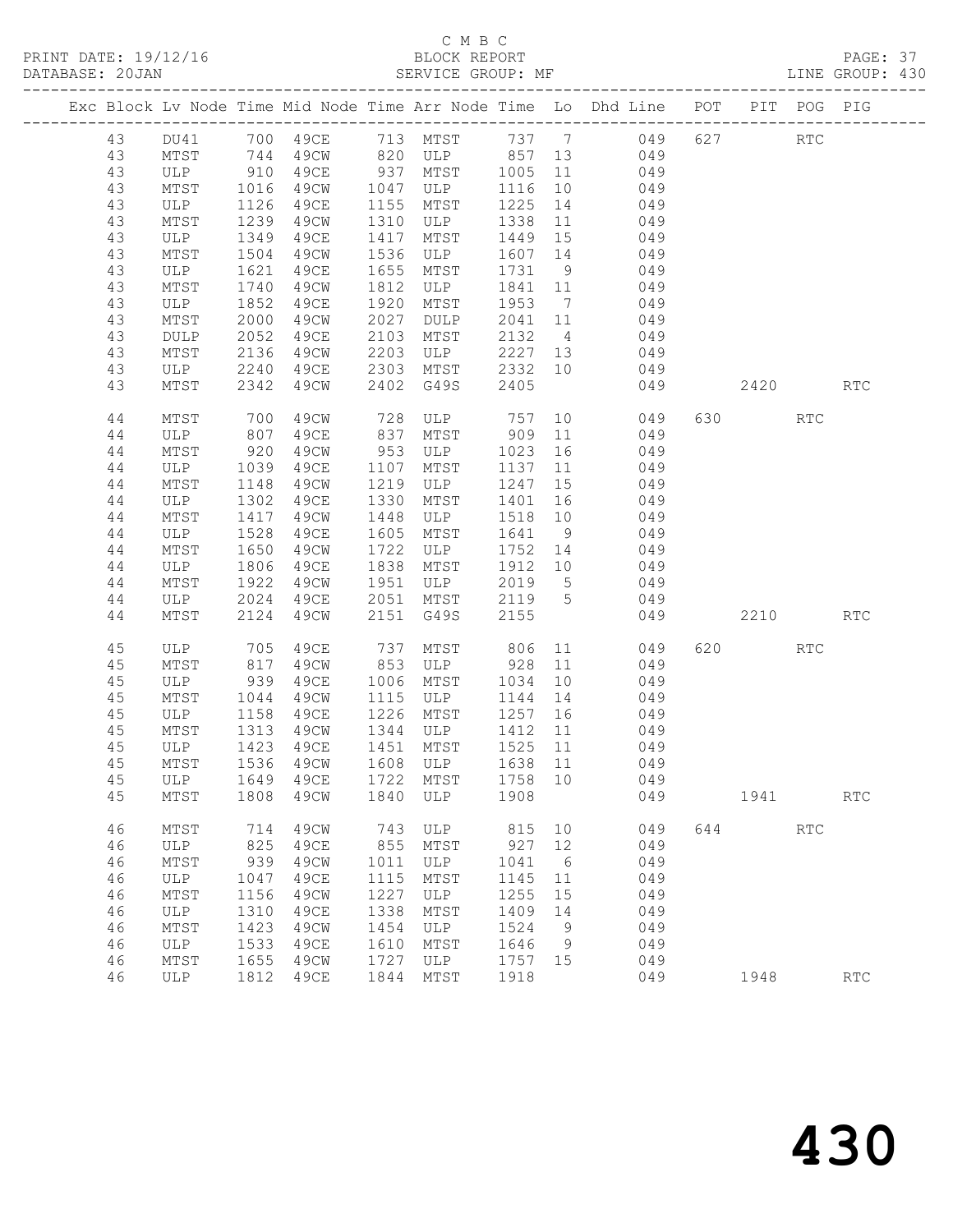PRINT DATE: 19/12/16 BLOCK REPORT BATABASE: 20JAN BLOCK REPORT SERVICE GROUP: MF

# C M B C<br>BLOCK REPORT

PAGE: 38<br>LINE GROUP: 430

|    |      |      | Exc Block Lv Node Time Mid Node Time Arr Node Time Lo Dhd Line POT PIT POG PIG |      |             |         |    |        |      |               |            |            |
|----|------|------|--------------------------------------------------------------------------------|------|-------------|---------|----|--------|------|---------------|------------|------------|
| 47 | 49GR |      | 721 49CE                                                                       |      | 725 MTST    | 750 15  |    | 049    |      | 701           | RTC        |            |
| 47 | MTST | 805  | 49CW                                                                           | 841  | ULP         | 918     | 6  | 049    |      |               |            |            |
| 47 | ULP  | 924  | 49CE                                                                           | 951  | MTST        | 1019    | 10 | 049    |      |               |            |            |
| 47 | MTST | 1029 | 49CW                                                                           | 1100 | ULP         | 1129    | 13 | 049    |      |               |            |            |
| 47 | ULP  | 1142 | 49CE                                                                           | 1210 | MTST        | 1241    | 15 | 049    |      |               |            |            |
| 47 | MTST | 1256 | 49CW                                                                           | 1327 | ULP         | 1355    | 14 | 049    |      |               |            |            |
| 47 | ULP  | 1409 | 49CE                                                                           | 1437 | MTST        | 1511    | 10 | 049    |      |               |            |            |
| 47 | MTST | 1521 | 49CW                                                                           | 1554 | ULP         | 1624    | 11 | 049    |      |               |            |            |
| 47 | ULP  | 1635 | 49CE                                                                           | 1708 | MTST        | 1744    | 12 | 049    |      |               |            |            |
| 47 | MTST | 1756 | 49CW                                                                           | 1828 | ULP         | 1857    |    | 049    |      | 1930 7        |            | <b>RTC</b> |
|    |      |      |                                                                                |      |             |         |    |        |      |               |            |            |
| 48 | MTST | 728  | 49CW                                                                           | 802  | ULP 838 11  |         |    | 049    | 658  | RTC           |            |            |
| 48 | ULP  | 849  | 49CE                                                                           | 916  | MTST 945 12 |         |    | 049    |      |               |            |            |
| 48 | MTST | 957  | 49CW                                                                           | 1029 | ULP         | 1059    |    | 049    |      | 1134          |            | <b>RTC</b> |
|    |      |      |                                                                                |      |             |         |    |        |      |               |            |            |
| 49 | 49GR | 738  | 49CE                                                                           | 743  | MTST        | 810 13  |    | 049    | 708  |               | RTC        |            |
| 49 | MTST | 823  | 49CW                                                                           | 859  | ULP         | 934     |    | 049    |      | 1009          |            | <b>RTC</b> |
|    |      |      |                                                                                |      |             |         |    |        |      |               |            |            |
| 50 | MTST | 632  | 49CW                                                                           | 658  | ULP         | 726     | 9  | 049    |      | 602 700       | RTC        |            |
| 50 | ULP  | 735  | 49CE                                                                           | 807  | MTST        | 836     | 11 | 049    |      |               |            |            |
| 50 | MTST | 847  | 49CW                                                                           | 923  | ULP         | 954     | 15 | 049    |      |               |            |            |
| 50 | ULP  | 1009 | 49CE                                                                           | 1036 | MTST        | 1104    | 10 | 049    |      |               |            |            |
| 50 | MTST | 1114 | 49CW                                                                           | 1145 | ULP         | 1213    | 17 | 049    |      |               |            |            |
| 50 | ULP  | 1230 | 49CE                                                                           | 1258 | MTST        | 1329    | 13 | 049    |      |               |            |            |
| 50 | MTST | 1342 | 49CW                                                                           | 1413 | ULP         | 1441    | 11 | 049    |      |               |            |            |
| 50 | ULP  | 1452 | 49CE                                                                           | 1526 | MTST        | 1602 13 |    | 049    |      |               |            |            |
|    |      |      |                                                                                |      |             |         |    |        |      |               |            |            |
| 50 | MTST | 1615 | 49CW                                                                           | 1647 | ULP         | 1717    |    | 049    |      | 1800          |            | <b>RTC</b> |
| 51 | MTST | 759  | 49CW                                                                           | 835  | ULP         | 912     |    | 049    | 724  | 947           | RTC        | <b>RTC</b> |
| 52 | 49TY | 800  |                                                                                |      | 49CW        | 825 11  |    | 26 049 | 730  |               | RTC        |            |
| 52 | MTST | 902  | 49CW                                                                           | 935  | ULP         | 1005    |    | 049    |      | 1040          |            | <b>RTC</b> |
|    |      |      |                                                                                |      |             |         |    |        |      |               |            |            |
| 53 | ULP  | 813  | 49CE                                                                           | 843  | MTST        | 915 11  |    | 049    | 728  |               | RTC.       |            |
| 53 | MTST | 926  | 49CW                                                                           | 959  | ULP         | 1029    |    | 049    |      | 1104          |            | <b>RTC</b> |
|    |      |      |                                                                                |      |             |         |    |        |      |               |            |            |
| 54 | ULP  | 1403 | 49CE                                                                           | 1431 | MTST        | 1505 10 |    | 049    |      | 1323 and 1323 | RTC        |            |
| 54 | MTST | 1515 | 49CW                                                                           |      | 1548 ULP    | 1618 13 |    | 049    |      |               |            |            |
| 54 | ULP  | 1631 | 49CE                                                                           |      | 1704 MTST   | 1740 10 |    | 049    |      |               |            |            |
|    |      |      | 54 MTST 1750 49CW 1822 ULP 1851 12                                             |      |             |         |    | 049    |      |               |            |            |
| 54 | ULP  | 1903 | 49CE                                                                           | 1930 | MTST        | 1959    | 13 | 049    |      |               |            |            |
| 54 | MTST | 2012 | 49CW                                                                           | 2039 | ULP         | 2105    | 11 | 049    |      |               |            |            |
| 54 | ULP  | 2116 | 49CE                                                                           | 2139 | MTST        | 2208    |    | 049    |      | 2233          |            | <b>RTC</b> |
|    |      |      |                                                                                |      |             |         |    |        |      |               |            |            |
| 55 | MTST | 1410 | 49CW                                                                           | 1441 | ULP         | 1511    | 13 | 049    |      | 1329          | <b>RTC</b> |            |
| 55 | ULP  | 1524 | 49CE                                                                           | 1601 | MTST        | 1637    | 8  | 049    |      |               |            |            |
| 55 | MTST | 1645 | 49CW                                                                           | 1717 | ULP         | 1747    | 12 | 049    |      |               |            |            |
| 55 | ULP  | 1759 | 49CE                                                                           | 1831 | MTST        | 1905    |    | 049    |      | 1935          |            | RTC        |
|    |      |      |                                                                                |      |             |         |    |        |      |               |            |            |
| 56 | MTST | 1435 | 49CW                                                                           | 1506 | ULP         | 1536    | 12 | 049    | 1354 |               | <b>RTC</b> |            |
| 56 | ULP  | 1548 | 49CE                                                                           | 1623 | MTST        | 1659    | 11 | 049    |      |               |            |            |
| 56 | MTST | 1710 | 49CW                                                                           | 1742 | ULP         | 1812    |    | 049    |      | 1849          |            | RTC        |
|    |      |      |                                                                                |      |             |         |    |        |      |               |            |            |
| 57 | MTST | 1446 | 49CW                                                                           | 1518 | ULP         | 1549    | 9  | 049    | 1405 |               | <b>RTC</b> |            |
| 57 | ULP  | 1558 | 49CE                                                                           | 1632 | MTST        | 1708    | 12 | 049    |      |               |            |            |
| 57 | MTST | 1720 | 49CW                                                                           | 1752 | ULP         | 1822    |    | 049    |      | 1859          |            | <b>RTC</b> |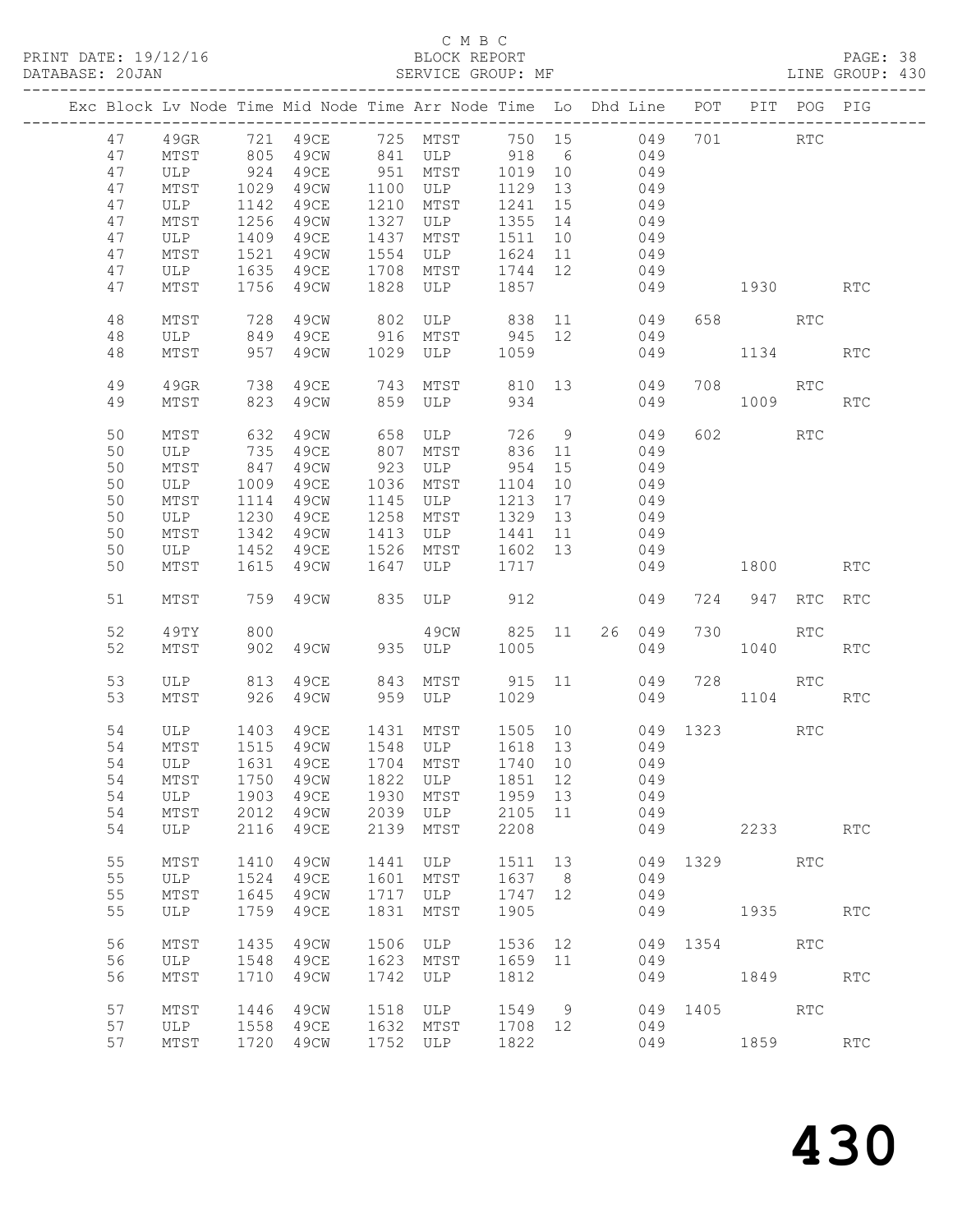PRINT DATE: 19/12/16 BLOCK REPORT BATABASE: 20JAN BLOCK REPORT SERVICE GROUP: MF

# C M B C<br>BLOCK REPORT

PAGE: 39<br>LINE GROUP: 430

|        |    |      |      | ---------------------------- |      | Exc Block Lv Node Time Mid Node Time Arr Node Time Lo Dhd Line POT PIT POG PIG |         |                |     | ---------------- |                        |            |            |
|--------|----|------|------|------------------------------|------|--------------------------------------------------------------------------------|---------|----------------|-----|------------------|------------------------|------------|------------|
| SD 58  |    | 49BL |      |                              |      | 1503  49CE  1512  MTST  1546  14   049  1428                                   |         |                |     |                  |                        | <b>RTC</b> |            |
| SD 58  |    | MTST |      |                              |      | 1600 49CW 1632 ULP 1702 11 049                                                 |         |                |     |                  |                        |            |            |
| #SD 58 |    | MTST |      | 1600 49CW                    |      | 1632 ULP 1702 11                                                               |         |                |     |                  | 049 1525 RTC           |            |            |
|        | 58 | ULP  |      | 1713 49CE                    |      | 1746 MTST                                                                      | 1823    |                |     | 049 1853         |                        |            | <b>RTC</b> |
|        |    |      |      |                              |      |                                                                                |         |                |     |                  |                        |            |            |
|        | 59 | 49CE | 1514 | 49CE                         |      | 1514 MTST                                                                      | 1550 14 |                |     |                  | 049 1447 RTC           |            |            |
|        | 59 | MTST | 1604 | 49CW                         |      | 1636 ULP                                                                       | 1706 13 |                | 049 |                  |                        |            |            |
|        | 59 | ULP  |      | 1719 49CE                    |      | 1752 MTST                                                                      | 1829 10 |                | 049 |                  |                        |            |            |
|        | 59 | MTST |      | 1839 49CW                    |      | 1910 DULP                                                                      | 1925    |                |     |                  | 049 1946 RTC           |            |            |
|        |    |      |      |                              |      |                                                                                |         |                |     |                  |                        |            |            |
| SD 60  |    | 49BD | 1518 | 49CW                         | 1542 | DULP                                                                           |         |                |     |                  | 1556 8 12 049 1444 RTC |            |            |
| SD 60  |    | ULP  |      | 1616 49CE                    |      | 1650 MTST                                                                      | 1726    |                |     | 049              | 1756                   |            | <b>RTC</b> |
| #SD 60 |    | ULP  |      | 1616 49CE                    |      | 1650 MTST 1726                                                                 |         |                |     |                  | 049 1530 1756          | RTC RTC    |            |
|        |    |      |      |                              |      |                                                                                |         |                |     |                  |                        |            |            |
|        | 61 | ULP  |      | 1503 49CE                    |      | 1539 MTST                                                                      | 1615 10 |                |     | 049 1417         | RTC                    |            |            |
|        | 61 | MTST | 1625 | 49CW                         |      | 1657 ULP 1727 12                                                               |         |                | 049 |                  |                        |            |            |
|        | 61 | ULP  |      | 1739 49CE                    |      | 1812 MTST                                                                      | 1849    |                |     |                  | 049 1919 RTC           |            |            |
|        |    |      |      |                              |      |                                                                                |         |                |     |                  |                        |            |            |
|        | 62 | MTST |      | 1531 49CW                    |      | 1603 ULP 1633 11 049 1446 RTC                                                  |         |                |     |                  |                        |            |            |
|        | 62 | ULP  |      | 1644 49CE                    |      | 1717 MTST                                                                      | 1753    |                |     | 049              | 1823 RTC               |            |            |
|        |    |      |      |                              |      |                                                                                |         |                |     |                  |                        |            |            |
|        | 63 | ULP  |      | 1544 49CE                    |      | 1619 MTST                                                                      | 1655 10 |                |     |                  | 049 1458 RTC           |            |            |
|        | 63 | MTST |      | 1705 49CW                    |      | 1737 ULP                                                                       | 1807    |                |     | 049              | 1844                   |            | <b>RTC</b> |
|        |    |      |      |                              |      |                                                                                |         |                |     |                  |                        |            |            |
|        | 64 | MTST | 1545 | 49CW                         |      | 1617 ULP                                                                       | 1647 11 |                |     | 049 1500         |                        | RTC        |            |
|        | 64 | ULP  |      | 1658 49CE                    |      | 1731 MTST                                                                      | 1809    |                |     | 049              | 1839                   |            | <b>RTC</b> |
|        |    |      |      |                              |      |                                                                                |         |                |     |                  |                        |            |            |
|        | 65 | MTST | 1549 | 49CW                         | 1621 | ULP 1651 11                                                                    |         |                |     |                  | 049 1504 RTC           |            |            |
|        | 65 | ULP  |      | 1702 49CE                    |      | 1735 MTST                                                                      | 1813    | 8 <sup>8</sup> | 049 |                  |                        |            |            |
|        | 65 | MTST |      | 1821 49CW                    |      | 1853 ULP                                                                       | 1921    |                |     |                  | 049 1954               |            | <b>RTC</b> |
|        |    |      |      |                              |      |                                                                                |         |                |     |                  |                        |            |            |
|        | 66 | 49CE |      | 1556 49CE                    |      | 1556 MTST 1632 8                                                               |         |                |     |                  | 049 1529 RTC           |            |            |
|        | 66 | MTST |      | 1640 49CW                    |      | 1712 ULP 1742                                                                  |         |                |     | 049              | 1825                   |            | RTC        |
|        |    |      |      |                              |      |                                                                                |         |                |     |                  |                        |            |            |
|        | 67 |      |      |                              |      | ULP 1603 49CE 1637 MTST 1713 12 049 1517 RTC                                   |         |                |     |                  |                        |            |            |
|        | 67 | MTST |      | 1725 49CW                    |      | 1757 ULP 1827                                                                  |         |                |     |                  | 049 1904 RTC           |            |            |
|        |    |      |      |                              |      |                                                                                |         |                |     |                  |                        |            |            |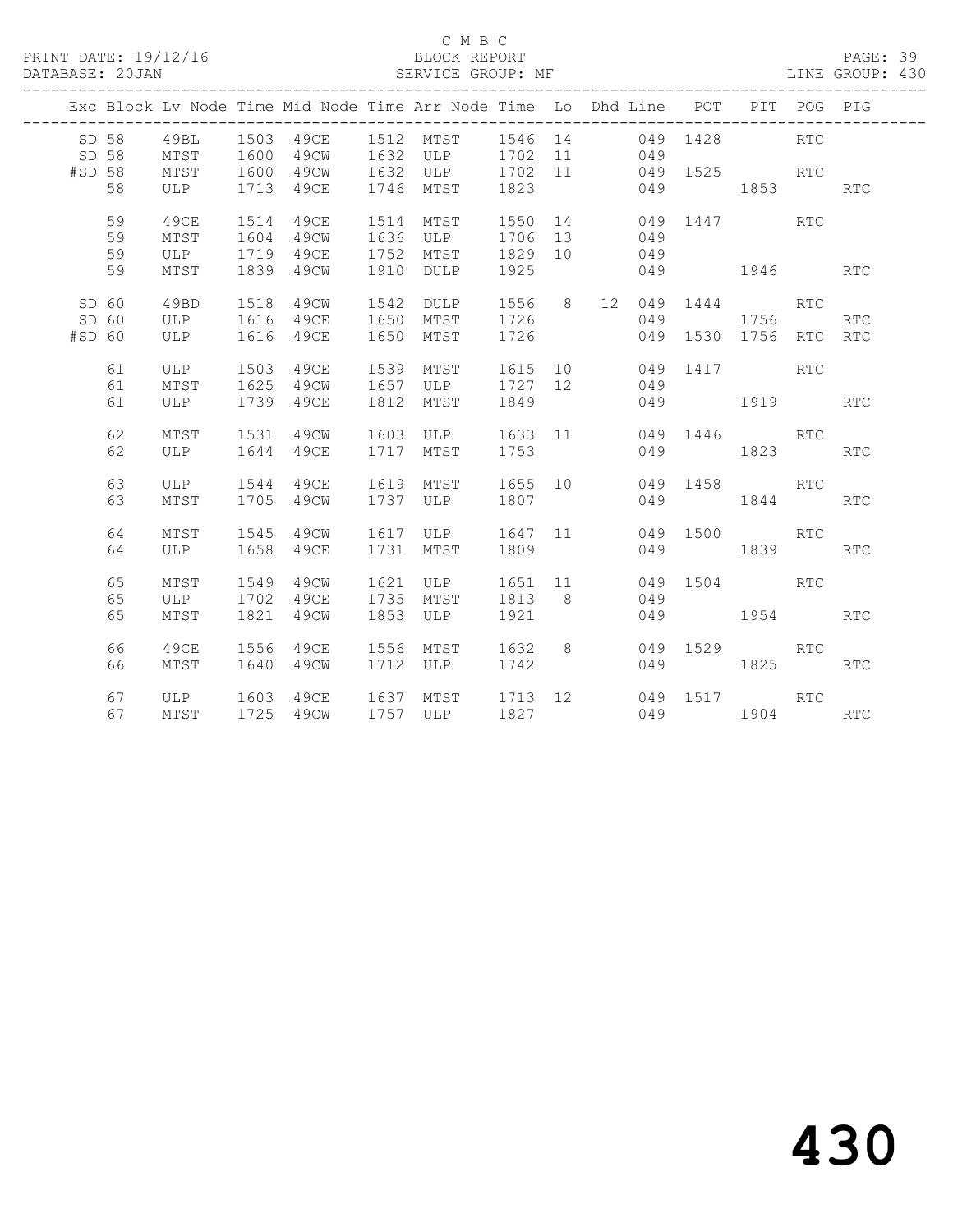|                                      | PRINT DATE: 19/12/16<br>DATABASE: 20JAN    |                                                                                                               |                          |                                                                                                     | C M B C<br>BLOCK REPORT                      |                                                                                                                                                                                      |                       |                                         |              |                           |             | PAGE: 40<br>LINE GROUP: 480 |  |
|--------------------------------------|--------------------------------------------|---------------------------------------------------------------------------------------------------------------|--------------------------|-----------------------------------------------------------------------------------------------------|----------------------------------------------|--------------------------------------------------------------------------------------------------------------------------------------------------------------------------------------|-----------------------|-----------------------------------------|--------------|---------------------------|-------------|-----------------------------|--|
| LADX<br>RRCX<br>SCDL<br>SSPR<br>WR10 |                                            | 1A67 1A AV & 67 ST<br>46RR 46A ST & RIVER RD<br>BHST BRIGHOUSE STATION<br>SCOTTSDALE<br>WHITE ROCK CTR BAY 10 |                          | LADNER EXCHANGE<br>RIVERPORT RECREATION COMPLEX<br>SOUTH SURREY PARK N RIDE THE THE UNIVERSITY LOOP |                                              | 1AEB 1 AV & ENGLISH BLUFF<br>4826 148 ST & 26 AV<br>BPST BRIDGEPORT STN<br>OXVN           OXFORD  ST  FS  VINE  AV<br>RTC             Richmond  Depot<br>SDRC SOUTH DELTA REC CENTRE |                       |                                         |              |                           |             |                             |  |
|                                      |                                            |                                                                                                               |                          | Exc Block Lv Node Time Mid Node Time Arr Node Time Lo Dhd Line POT PIT POG PIG                      |                                              |                                                                                                                                                                                      |                       |                                         |              |                           |             |                             |  |
|                                      | $1 -$<br>1<br>$\mathbf{1}$<br>$\mathbf{1}$ | <b>BPST</b><br><b>BPST</b><br>BPST                                                                            | 800<br>924               |                                                                                                     | ULP<br>ULP 846 5 33 480<br>ULP 1004 480 1039 | 639 12 403 600 RTC                                                                                                                                                                   |                       | 726 4 30 480                            |              |                           |             | <b>RTC</b>                  |  |
|                                      | 2<br>2<br>$\mathbf{2}$                     | SDRC<br>1AEB<br>BPST                                                                                          | 646<br>743               | 656 SDRC 712 BPST                                                                                   | 1AEB 656 0 603<br>ULP                        |                                                                                                                                                                                      |                       | 738 5 603<br>823 12 480                 |              | 630 RTC                   |             |                             |  |
|                                      | $\overline{2}$<br>3<br>3                   | ULP<br>4826<br>BPST                                                                                           | 835<br>752               | 645 SSPR 707 BPST                                                                                   | <b>BPST</b><br>ULP 835 15                    | 911<br>742                                                                                                                                                                           |                       | 10 352<br>480                           | 480 924      | 623 and the set of $\sim$ | RTC         | <b>RTC</b>                  |  |
|                                      | 3<br>3<br>4                                | ULP<br>BPST<br>SDRC                                                                                           | 850<br>941<br>642        |                                                                                                     | BPST 926 15<br>ULP 1021<br>1AEB 655 0 604    |                                                                                                                                                                                      |                       | 480                                     | 480 1056     | 626 RTC                   |             | RTC                         |  |
|                                      | 4<br>4<br>4<br>4                           | 1AEB<br>BPST<br>ULP<br>BPST                                                                                   | 735<br>820<br>907        | 655 SDRC 705 BPST                                                                                   | ULP<br><b>BPST</b><br><b>ULP</b>             | 732 3<br>947                                                                                                                                                                         | 815 5<br>856 11       | 604<br>480<br>480                       | 480 1022     |                           |             | RTC                         |  |
|                                      | 5<br>5<br>5                                | SCDL<br>1A67<br><b>BPST</b>                                                                                   | 916                      |                                                                                                     | ULP                                          | 956                                                                                                                                                                                  | 730 10<br>909 7       | 35 311 622 RTC<br>601                   | 480 1031 RTC |                           |             |                             |  |
|                                      | 6<br>6<br>6<br>6                           | BPST<br><b>BPST</b><br>ULP<br>BPST                                                                            | 700<br>816<br>908<br>950 |                                                                                                     | ULP<br>ULP<br>BPST<br>ULP                    | 903<br>1030                                                                                                                                                                          | $5^{\circ}$           | 737 9 30 480<br>480<br>944 6 480<br>480 |              | 640 640                   | RTC<br>1105 | <b>RTC</b>                  |  |
|                                      | 7<br>7<br>$7\phantom{.0}$                  | <b>OXVN</b><br><b>BPST</b><br><b>BPST</b>                                                                     | 709<br>808<br>933        | SSPR 725 BPST                                                                                       | ULP<br>ULP                                   | 759<br>854<br>1013                                                                                                                                                                   | 9<br>6                | 351<br>33 480<br>480                    |              | 642 RTC                   | 1048 RTC    |                             |  |
|                                      | $\,8\,$<br>8<br>8                          | <b>BPST</b><br>ULP<br><b>BPST</b>                                                                             | 708<br>750<br>842        |                                                                                                     | ULP<br>BPST<br>ULP                           | 745 5<br>929                                                                                                                                                                         | 828 14                | 480<br>480<br>480                       |              | 648 RTC                   | 1004 RTC    |                             |  |
|                                      | 9<br>9<br>9                                | WR10<br><b>BPST</b><br><b>BPST</b>                                                                            | 717<br>833<br>958        | SSPR 749 BPST                                                                                       | ULP<br>ULP                                   | 920<br>1038                                                                                                                                                                          | 823 10<br>$5^{\circ}$ | 354<br>33 480<br>480                    |              | 648 RTC                   | 1113 RTC    |                             |  |
|                                      | 10<br>10<br>10                             | <b>BPST</b><br>ULP<br><b>BPST</b>                                                                             | 717<br>805<br>859        |                                                                                                     | ULP<br>BPST<br>ULP                           | 843 16<br>941                                                                                                                                                                        | 757 8                 | 480<br>480<br>480                       |              | 657 RTC                   | 1016 RTC    |                             |  |
|                                      | 11<br>11                                   | <b>BPST</b><br><b>BPST</b>                                                                                    | 726<br>850               |                                                                                                     | ULP<br>ULP                                   |                                                                                                                                                                                      | 806 11<br>932 12      | 33 480<br>480                           |              | 706 RTC                   |             |                             |  |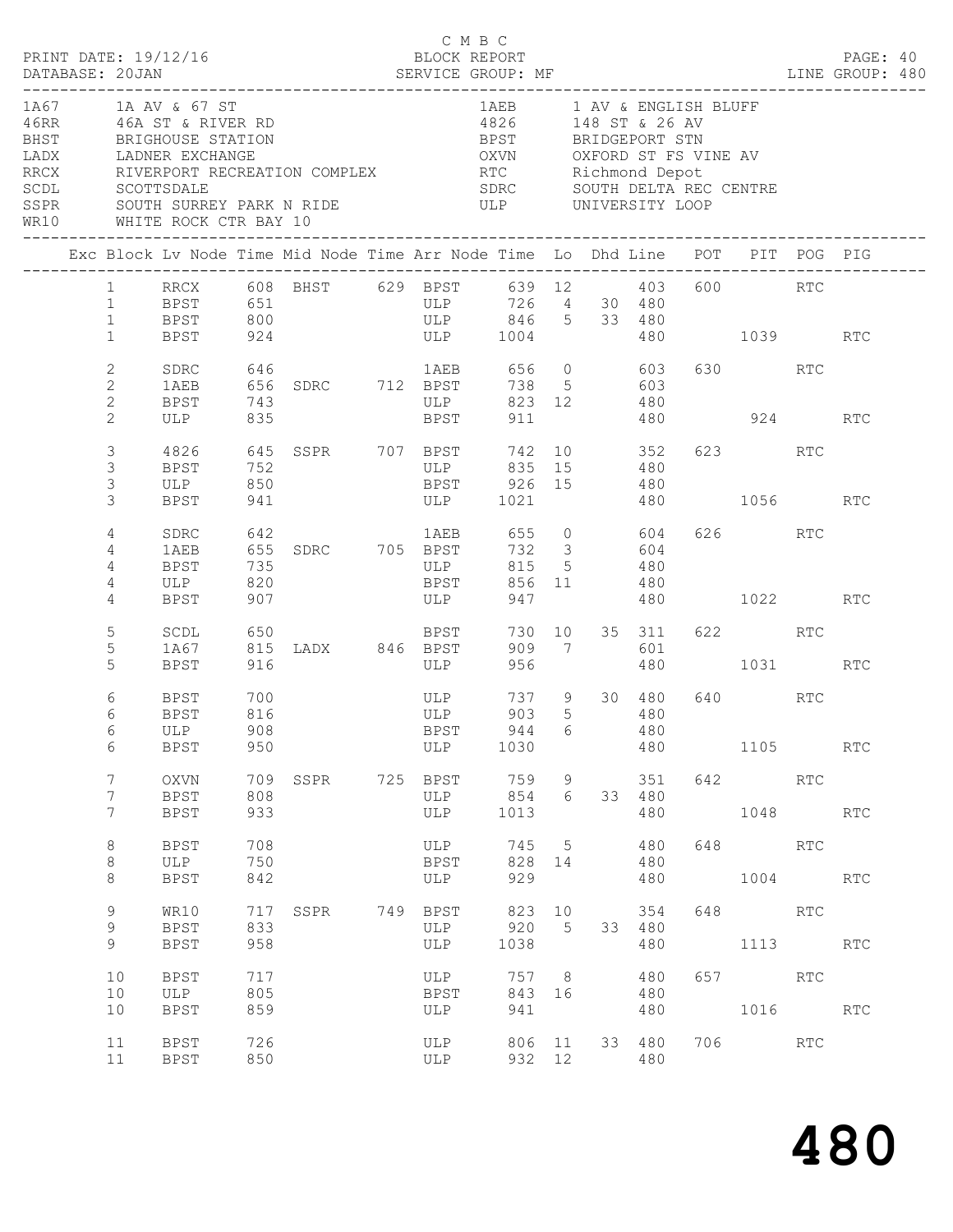### C M B C<br>BLOCK REPORT

#### SERVICE GROUP: MF

|  |          | Exc Block Lv Node Time Mid Node Time Arr Node Time Lo Dhd Line POT PIT POG PIG |                     |  |      |             |                             |                                  |        |                     |                     |            |                      |
|--|----------|--------------------------------------------------------------------------------|---------------------|--|------|-------------|-----------------------------|----------------------------------|--------|---------------------|---------------------|------------|----------------------|
|  | 11       | ULP                                                                            | 944                 |  |      | <b>BPST</b> | 1020                        |                                  |        |                     | 480 1033            |            | $\operatorname{RTC}$ |
|  | 12       | ULP                                                                            | 1458                |  |      |             |                             |                                  |        |                     | 30 480 1418         |            |                      |
|  | 12       | ULP                                                                            | 1615                |  |      |             | BPST 1540 5<br>BPST 1659 14 |                                  | 30 480 |                     |                     | RTC        |                      |
|  | 12       | <b>ULP</b>                                                                     | 1743                |  |      | <b>BPST</b> | 1829                        |                                  |        |                     | 480 1842            |            | <b>RTC</b>           |
|  |          |                                                                                |                     |  |      |             |                             |                                  |        |                     |                     |            |                      |
|  | 13       | ULP                                                                            | 1506                |  |      | BPST        | 1551                        | $\overline{4}$                   |        | 480 1420            |                     | RTC        |                      |
|  | 13       | BPST                                                                           | 1555                |  | ULP  |             | 1640 9                      |                                  | 480    |                     |                     |            |                      |
|  | 13       | ULP                                                                            | 1649                |  |      | <b>BPST</b> | 1735                        |                                  |        |                     | 480 1748 RTC        |            |                      |
|  |          |                                                                                |                     |  |      |             |                             |                                  |        |                     |                     |            |                      |
|  | 14       | ULP                                                                            | 1515                |  |      | BPST        |                             |                                  |        |                     | 1600 11 30 480 1429 | RTC        |                      |
|  | 14       | ULP                                                                            | 1641                |  |      | BPST        | 1725                        | 5                                | 480    |                     |                     |            |                      |
|  | 14       | BPST                                                                           | 1730                |  | 4826 |             | 1826                        |                                  |        |                     | 352 1851            |            | RTC                  |
|  |          |                                                                                |                     |  |      |             |                             |                                  |        |                     |                     |            |                      |
|  | 15<br>15 | ULP<br>BPST                                                                    | 1523<br>1615        |  | BPST |             | 1608<br>ULP 1700            | $\overline{7}$<br>$\overline{7}$ | 480    |                     | 480 1437 RTC        |            |                      |
|  | 15       | ULP                                                                            | 1707                |  |      | BPST        | 1753                        |                                  |        | 480 1806            |                     |            | RTC                  |
|  |          |                                                                                |                     |  |      |             |                             |                                  |        |                     |                     |            |                      |
|  | 16       | ULP                                                                            | 1532                |  | BPST |             |                             |                                  |        | 1617 11 30 480 1446 |                     | <b>RTC</b> |                      |
|  | 16       | ULP                                                                            | 1658                |  |      | <b>BPST</b> | 1744                        |                                  | 480    |                     | 1757                |            | RTC                  |
|  |          |                                                                                |                     |  |      |             |                             |                                  |        |                     |                     |            |                      |
|  | 17       | BPST                                                                           | 1515                |  | ULP  |             | 1600 6                      |                                  |        |                     | 480 1455 RTC        |            |                      |
|  | 17       | ULP                                                                            | 1606                |  |      | <b>BPST</b> | 1650 14 30 480              |                                  |        |                     |                     |            |                      |
|  | 17       | ULP                                                                            | 1734                |  |      | BPST        | 1820                        |                                  |        |                     | 480 1833            |            | <b>RTC</b>           |
|  |          |                                                                                |                     |  |      |             |                             |                                  |        |                     |                     |            |                      |
|  | 18       | ULP                                                                            | 1540                |  | BPST |             | 1625 10                     |                                  |        |                     | 480 1454 RTC        |            |                      |
|  | 18       | BPST                                                                           | 1635                |  |      | ULP         | 1720 5                      |                                  | 480    |                     |                     |            |                      |
|  | 18       | ULP                                                                            | 1725                |  |      | BPST        | 1811                        |                                  |        |                     | 480 1824            |            | <b>RTC</b>           |
|  | 19       | ULP                                                                            | 1549                |  |      | BPST        | 1633 13                     |                                  |        |                     | 30 480 1503         | RTC        |                      |
|  | 19       | ULP                                                                            | 1716                |  |      | BPST        | 1802                        |                                  | 480    |                     | 1815                |            | RTC                  |
|  |          |                                                                                |                     |  |      |             |                             |                                  |        |                     |                     |            |                      |
|  | 20       | BPST                                                                           | 1535                |  | ULP  |             | 1620                        | $\overline{4}$                   |        |                     | 480 1515            | RTC        |                      |
|  | 20       | ULP                                                                            | 1624                |  |      | <b>BPST</b> | 1708                        | $5\overline{)}$                  | 480    |                     |                     |            |                      |
|  | 20       | BPST                                                                           | 1713                |  | ULP  |             | 1758                        | $\mathcal{S}$                    | 480    |                     |                     |            |                      |
|  | 20       | ULP                                                                            | 1801                |  | BPST |             | 1845                        |                                  |        |                     | 480 1858            |            | <b>RTC</b>           |
|  |          |                                                                                |                     |  |      |             |                             |                                  |        |                     |                     |            |                      |
|  | 21       | ULP                                                                            | 1632                |  | BPST |             | 1716                        | 6                                |        |                     | 480 1546            | RTC        |                      |
|  | 21       | <b>BPST</b>                                                                    | 1722 LADX 1744 LADX |  |      |             | 1744                        | 2                                | 601    |                     |                     |            |                      |
|  | 21       | LADX                                                                           | 1746                |  | 46RR |             | 1753                        | $\bigcap$                        | 606    |                     |                     |            |                      |
|  | 21       | 46RR                                                                           | 1753                |  | LADX |             | 1814                        |                                  |        |                     | 606 1826 RTC        |            |                      |
|  | 22       | ULP                                                                            | 1557                |  |      | <b>BPST</b> | 1641 14                     |                                  |        |                     | 480 1511            | RTC        |                      |
|  | 22       | BPST                                                                           | 1655                |  |      | ULP         | 1740 12                     |                                  | 480    |                     |                     |            |                      |
|  | 22       | ULP                                                                            | 1752                |  |      | <b>BPST</b> | 1838                        |                                  |        |                     | 480 1851 RTC        |            |                      |
|  |          |                                                                                |                     |  |      |             |                             |                                  |        |                     |                     |            |                      |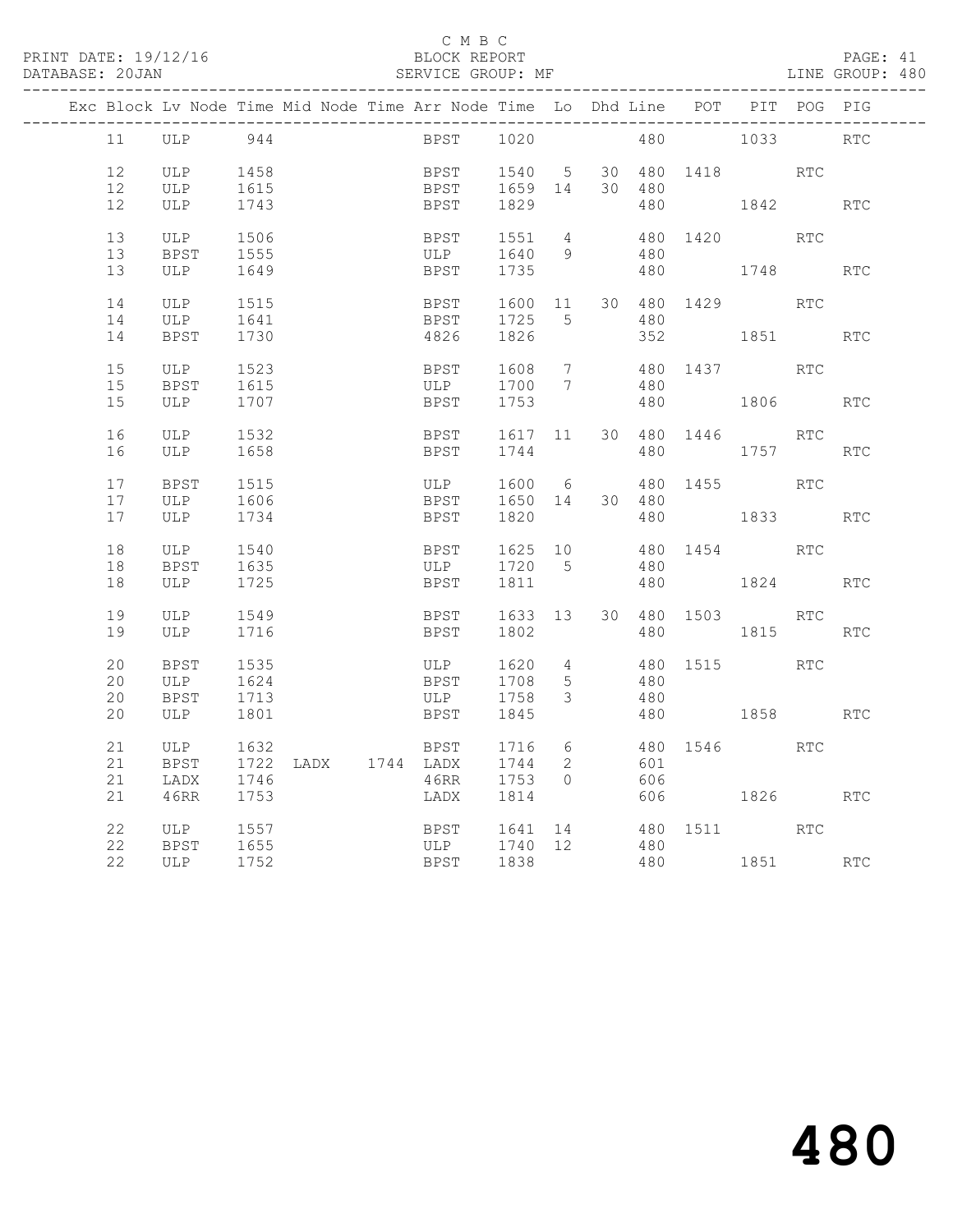|  | PRINT DATE: 19/12/16 | BLOCK REPORT                                                       |      | C M B C |  |      |  |                        |                 | PAGE: 42<br>LINE GROUP: 555                                                    |  |          |  |  |
|--|----------------------|--------------------------------------------------------------------|------|---------|--|------|--|------------------------|-----------------|--------------------------------------------------------------------------------|--|----------|--|--|
|  |                      | CAEX CARVOLTH EXCHANGE<br>RTC Richmond Depot                       |      |         |  |      |  |                        |                 | LOST LOUGHEED STN                                                              |  |          |  |  |
|  |                      |                                                                    |      |         |  |      |  |                        |                 | Exc Block Lv Node Time Mid Node Time Arr Node Time Lo Dhd Line POT PIT POG PIG |  |          |  |  |
|  |                      | 1 CAEX 500<br>1 LOST 526<br>1 LOST 550<br>1 CAEX 550<br>1 LOST 616 |      |         |  |      |  |                        |                 | LOST 522 4 555 410 RTC<br>CAEX 545 5 555<br>LOST 612 4 555                     |  |          |  |  |
|  |                      |                                                                    |      |         |  |      |  |                        |                 |                                                                                |  |          |  |  |
|  |                      |                                                                    |      |         |  |      |  |                        |                 |                                                                                |  |          |  |  |
|  |                      |                                                                    |      |         |  |      |  | CAEX 635               |                 | $\frac{1}{4}$ 555                                                              |  |          |  |  |
|  | $\mathbf 1$          | CAEX                                                               | 639  |         |  | LOST |  | 703                    |                 | 3 555                                                                          |  |          |  |  |
|  | $\mathbf{1}$         | LOST                                                               | 706  |         |  | CAEX |  |                        |                 | 725 9 555                                                                      |  |          |  |  |
|  | $\mathbf 1$          | CAEX                                                               | 734  |         |  | LOST |  |                        |                 | 758 9 555                                                                      |  |          |  |  |
|  | $\mathbf 1$          | LOST                                                               | 807  |         |  |      |  |                        |                 | CAEX 826 6 555                                                                 |  |          |  |  |
|  | $\mathbf 1$          | CAEX                                                               | 832  |         |  |      |  | LOST 854               |                 | 8 555                                                                          |  |          |  |  |
|  | 1                    | LOST                                                               | 902  |         |  |      |  | CAEX 921               |                 | 14 555                                                                         |  |          |  |  |
|  | $\mathbf 1$          | CAEX                                                               | 935  |         |  |      |  | LOST 955               |                 | 5 555                                                                          |  |          |  |  |
|  | $\mathbf{1}$         | LOST                                                               | 1000 |         |  |      |  |                        |                 | CAEX 1019 16 555                                                               |  |          |  |  |
|  | $\mathbf 1$          | CAEX                                                               | 1035 |         |  |      |  | LOST 1055              |                 | 5 555                                                                          |  |          |  |  |
|  | $\mathbf 1$          | LOST                                                               | 1100 |         |  |      |  |                        |                 | CAEX 1119 16 555<br>LOST 1155 5 555<br>CAEX 1219 16 555                        |  |          |  |  |
|  | $\mathbf 1$          | CAEX                                                               | 1135 |         |  |      |  |                        |                 | 555                                                                            |  |          |  |  |
|  | $\mathbf{1}$         | LOST                                                               | 1200 |         |  |      |  |                        |                 |                                                                                |  |          |  |  |
|  | $\mathbf{1}$         | CAEX                                                               | 1235 |         |  |      |  |                        |                 | CAEX 1219 16 555<br>LOST 1254 6 555                                            |  |          |  |  |
|  | $\mathbf{1}$         | LOST                                                               | 1300 |         |  |      |  |                        |                 | CAEX 1319 16 555                                                               |  |          |  |  |
|  | 1                    | CAEX                                                               | 1335 |         |  |      |  | LOST 1354              |                 | 6 555                                                                          |  |          |  |  |
|  | $\mathbf 1$          | LOST                                                               | 1400 |         |  |      |  | CAEX 1419              |                 | 11 555                                                                         |  |          |  |  |
|  | 1                    | CAEX                                                               | 1430 |         |  |      |  |                        |                 | LOST 1449 11 555                                                               |  |          |  |  |
|  | 1                    | LOST                                                               | 1500 |         |  |      |  | CAEX 1519              |                 | 5 555                                                                          |  |          |  |  |
|  | 1                    | CAEX                                                               | 1524 |         |  |      |  | LOST 1543              |                 | 6 555                                                                          |  |          |  |  |
|  | $\mathbf 1$          | LOST                                                               | 1549 |         |  |      |  | CAEX 1609              |                 | 11 555                                                                         |  |          |  |  |
|  | $\mathbf 1$          | CAEX                                                               | 1620 |         |  |      |  | LOST 1639              |                 | 5 555                                                                          |  |          |  |  |
|  | $\mathbf{1}$         | LOST                                                               | 1644 |         |  | CAEX |  | 1706                   |                 | 9 555                                                                          |  |          |  |  |
|  | $\mathbf 1$          | CAEX                                                               | 1715 |         |  | LOST |  | 1734                   |                 | 5 555                                                                          |  |          |  |  |
|  | $\mathbf{1}$         | LOST                                                               | 1739 |         |  |      |  |                        | $6\overline{6}$ | 555                                                                            |  |          |  |  |
|  | 1                    | CAEX                                                               | 1806 |         |  |      |  | CAEX 1800<br>LOST 1825 | $5^{\circ}$     | 555                                                                            |  |          |  |  |
|  | $\mathbf{1}$         | LOST                                                               | 1830 |         |  | CAEX |  | 1849                   |                 | 555                                                                            |  | 1939 RTC |  |  |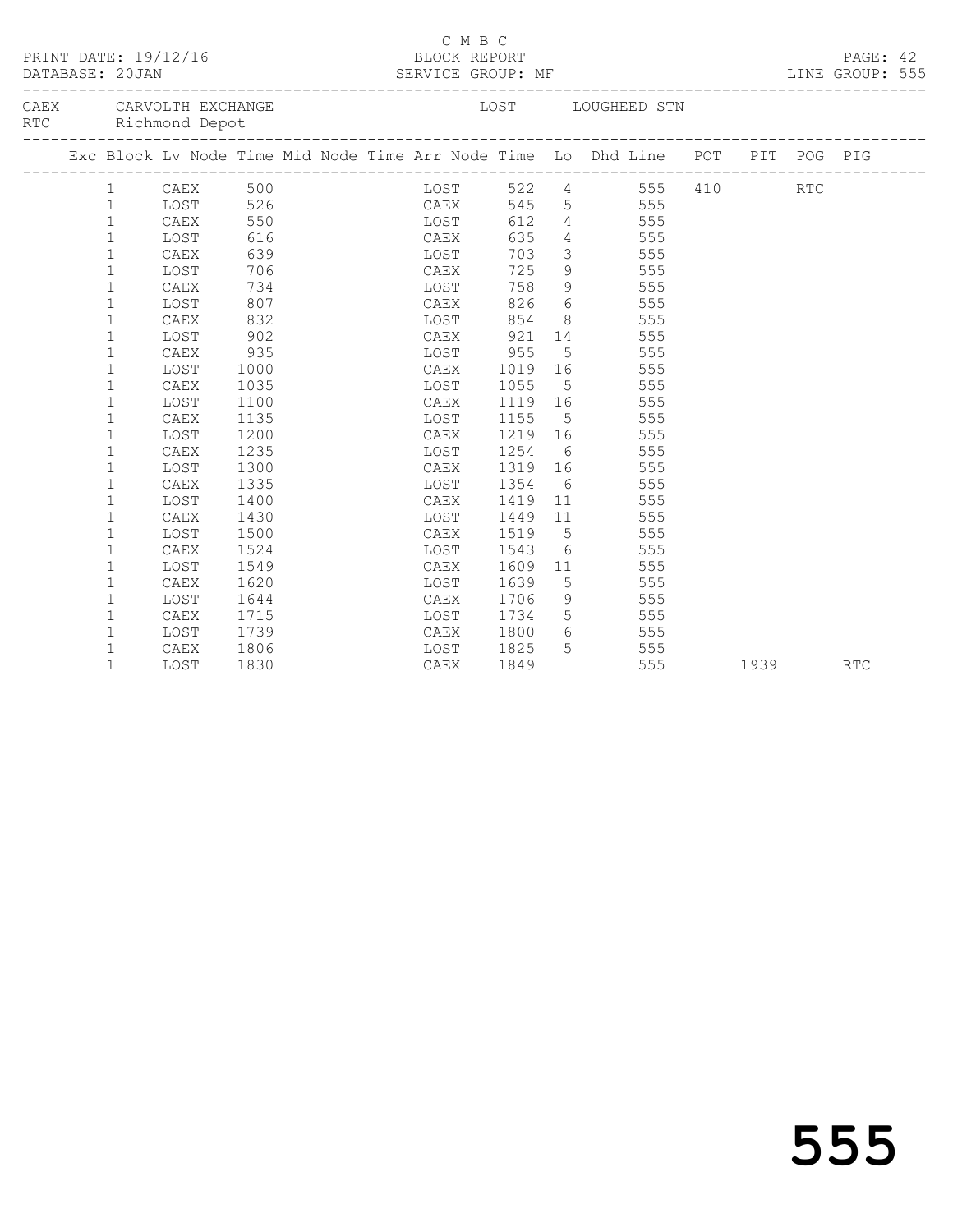# C M B C<br>BLOCK REPORT

| PRINT DATE: 19/12/16<br>DATABASE: 20JAN |                |                 |      |  | $\cup$ M $\cup$ |        |                 |                                                                                |     |          | LINE GROUP: 555 |  |
|-----------------------------------------|----------------|-----------------|------|--|-----------------|--------|-----------------|--------------------------------------------------------------------------------|-----|----------|-----------------|--|
|                                         |                |                 |      |  |                 |        |                 | Exc Block Lv Node Time Mid Node Time Arr Node Time Lo Dhd Line POT PIT POG PIG |     |          |                 |  |
|                                         | 2              | CAEX            | 510  |  | LOST            |        | 532 4           | 555                                                                            |     | 420 RTC  |                 |  |
|                                         | $\mathbf{2}$   | LOST            | 536  |  | CAEX            |        |                 | 555 5<br>555                                                                   |     |          |                 |  |
|                                         | $\overline{c}$ | CAEX            | 600  |  | LOST            | 622    |                 | $4\overline{ }$<br>555                                                         |     |          |                 |  |
|                                         | $\mathbf{2}$   | LOST            | 626  |  | CAEX            | 645    | $4\overline{ }$ | 555                                                                            |     |          |                 |  |
|                                         | $\mathbf{2}$   | CAEX            | 649  |  | LOST            | 713    |                 | $4\overline{ }$<br>555                                                         |     |          |                 |  |
|                                         | $\mathbf{2}$   | LOST            | 717  |  | CAEX            | 736    | 8               | 555                                                                            |     |          |                 |  |
|                                         | $\mathbf{2}$   | CAEX            | 744  |  | LOST            | 808    | 9               | 555                                                                            |     |          |                 |  |
|                                         | $\mathbf{2}$   | LOST            | 817  |  | CAEX            | 836    | $5\overline{)}$ | 555                                                                            |     |          |                 |  |
|                                         | $\mathbf{2}$   | CAEX            | 841  |  | LOST            | 903    | 17              | 555                                                                            |     |          |                 |  |
|                                         | $\mathbf{2}$   | LOST            | 920  |  | CAEX            | 939 16 |                 | 555                                                                            |     |          |                 |  |
|                                         | $\mathbf{2}$   | CAEX            | 955  |  | LOST            | 1015   | 5               | 555                                                                            |     |          |                 |  |
|                                         | $\mathbf{2}$   | LOST            | 1020 |  | CAEX            | 1039   | 16              | 555                                                                            |     |          |                 |  |
|                                         | $\mathbf{2}$   | CAEX            | 1055 |  | LOST            | 1115   | 5               | 555                                                                            |     |          |                 |  |
|                                         | $\mathbf{2}$   | LOST            | 1120 |  | CAEX            | 1139   | 16              | 555                                                                            |     |          |                 |  |
|                                         | $\mathbf{2}$   | CAEX            | 1155 |  | LOST            | 1215   | 5               | 555                                                                            |     |          |                 |  |
|                                         | $\mathbf{2}$   | LOST            | 1220 |  | CAEX            | 1239   | 16              | 555                                                                            |     |          |                 |  |
|                                         | $\mathbf{2}$   | CAEX            | 1255 |  | LOST            | 1314   | 6               | 555                                                                            |     |          |                 |  |
|                                         | $\mathbf{2}$   | LOST            | 1320 |  | CAEX            | 1339   | 15              | 555                                                                            |     |          |                 |  |
|                                         | $\mathbf{2}$   | CAEX            | 1354 |  | LOST            | 1413   | 17              | 555                                                                            |     |          |                 |  |
|                                         | $\mathbf{2}$   | LOST            | 1430 |  | CAEX            | 1449   | 11              | 555                                                                            |     |          |                 |  |
|                                         | $\mathbf{2}$   | CAEX            | 1500 |  | LOST            | 1519   | 10              | 555                                                                            |     |          |                 |  |
|                                         | $\mathbf{2}$   | LOST            | 1529 |  | CAEX            | 1548   | 11              | 555                                                                            |     |          |                 |  |
|                                         | $\mathbf{2}$   | CAEX            | 1559 |  | LOST            | 1618   | 5               | 555                                                                            |     |          |                 |  |
|                                         | 2              | LOST            | 1623 |  | CAEX            | 1645   | 9               | 555                                                                            |     |          |                 |  |
|                                         | $\mathbf{2}$   | CAEX            | 1654 |  | LOST            | 1713   | $5\phantom{.0}$ | 555                                                                            |     |          |                 |  |
|                                         | 2              | LOST            | 1718 |  | CAEX            | 1740   | 6 —             | 555                                                                            |     |          |                 |  |
|                                         | $\mathbf{2}$   | CAEX            | 1746 |  | LOST            | 1805   | 5 <sup>5</sup>  | 555                                                                            |     |          |                 |  |
|                                         | $\mathbf{2}$   | LOST            | 1810 |  | CAEX            | 1829   | $7\phantom{.0}$ | 555                                                                            |     |          |                 |  |
|                                         | $\mathbf{2}$   | CAEX            | 1836 |  | LOST            | 1855   | 5               | 555                                                                            |     |          |                 |  |
|                                         | 2              | LOST            | 1900 |  | CAEX            | 1919   |                 | 555                                                                            |     | 2009 RTC |                 |  |
|                                         | 3              | CAEX            | 520  |  | LOST            | 542    | 4               | 555                                                                            | 430 | RTC      |                 |  |
|                                         | 3              | LOST            | 546  |  | CAEX            | 605    | 10              | 555                                                                            |     |          |                 |  |
|                                         | 3              | CAEX            | 615  |  | LOST            | 637    | $4\overline{ }$ | 555                                                                            |     |          |                 |  |
|                                         | 3              | LOST            | 641  |  | CAEX            | 700    | 9               | 555                                                                            |     |          |                 |  |
|                                         | 3              | CAEX            | 709  |  | LOST            | 733    | 4               | 555                                                                            |     |          |                 |  |
|                                         | 3              | LOST            | 737  |  | CAEX            | 756    | 8               | 555                                                                            |     |          |                 |  |
|                                         | 3              | CAEX            | 804  |  | LOST            | 828    | 19              | 555                                                                            |     |          |                 |  |
|                                         | 3              | LOST            | 847  |  | CAEX            | 906    | 10              | 555                                                                            |     |          |                 |  |
|                                         | 3              | CAEX            | 916  |  | LOST            | 936    | 4               | 555                                                                            |     |          |                 |  |
|                                         | $\mathsf S$    | LOST            | 940  |  | CAEX            | 959    | 16              | 555                                                                            |     |          |                 |  |
|                                         | 3              | CAEX            | 1015 |  | LOST            | 1035   | $\mathsf S$     | 555                                                                            |     |          |                 |  |
|                                         | 3              | LOST            | 1040 |  | ${\tt CAEX}$    | 1059   | 16              | 555                                                                            |     |          |                 |  |
|                                         | 3              | CAEX            | 1115 |  | LOST            | 1135   | 5               | 555                                                                            |     |          |                 |  |
|                                         | 3              | LOST            | 1140 |  | ${\tt CAEX}$    | 1159   | 16              | 555                                                                            |     |          |                 |  |
|                                         | 3              | $\texttt{CAEX}$ | 1215 |  | LOST            | 1234   | 6               | 555                                                                            |     |          |                 |  |
|                                         | 3              | LOST            | 1240 |  | ${\tt CAEX}$    | 1259   | 16              | 555                                                                            |     |          |                 |  |
|                                         | 3              | CAEX            | 1315 |  | LOST            | 1334   | 6               | 555                                                                            |     |          |                 |  |
|                                         | 3              | LOST            | 1340 |  | ${\tt CAEX}$    | 1359   | 16              | 555                                                                            |     |          |                 |  |
|                                         | 3              | CAEX            | 1415 |  | $_{\rm LOST}$   | 1434   | 6               | 555                                                                            |     |          |                 |  |
|                                         | 3              | LOST            | 1440 |  | ${\tt CAEX}$    | 1459   | 9               | 555                                                                            |     |          |                 |  |
|                                         | 3              | CAEX            | 1508 |  | LOST            | 1527   | 9               | 555                                                                            |     |          |                 |  |
|                                         | 3              | LOST            | 1536 |  | ${\tt CAEX}$    | 1555   | 11              | 555                                                                            |     |          |                 |  |
|                                         | 3              | CAEX            | 1606 |  | LOST            | 1625   | 5               | 555                                                                            |     |          |                 |  |

3 1108T 1630<br>
3 LOST 1630 CAEX 1652 9 555<br>
3 CAEX 1701 LOST 1720 5 555<br>
3 LOST 1725 CAEX 1747 555 1837 RTC

 3 LOST 1536 CAEX 1555 11 555 3 CAEX 1606 LOST 1625 5 555 3 LOST 1630 CAEX 1652 9 555 3 CAEX 1701 LOST 1720 5 555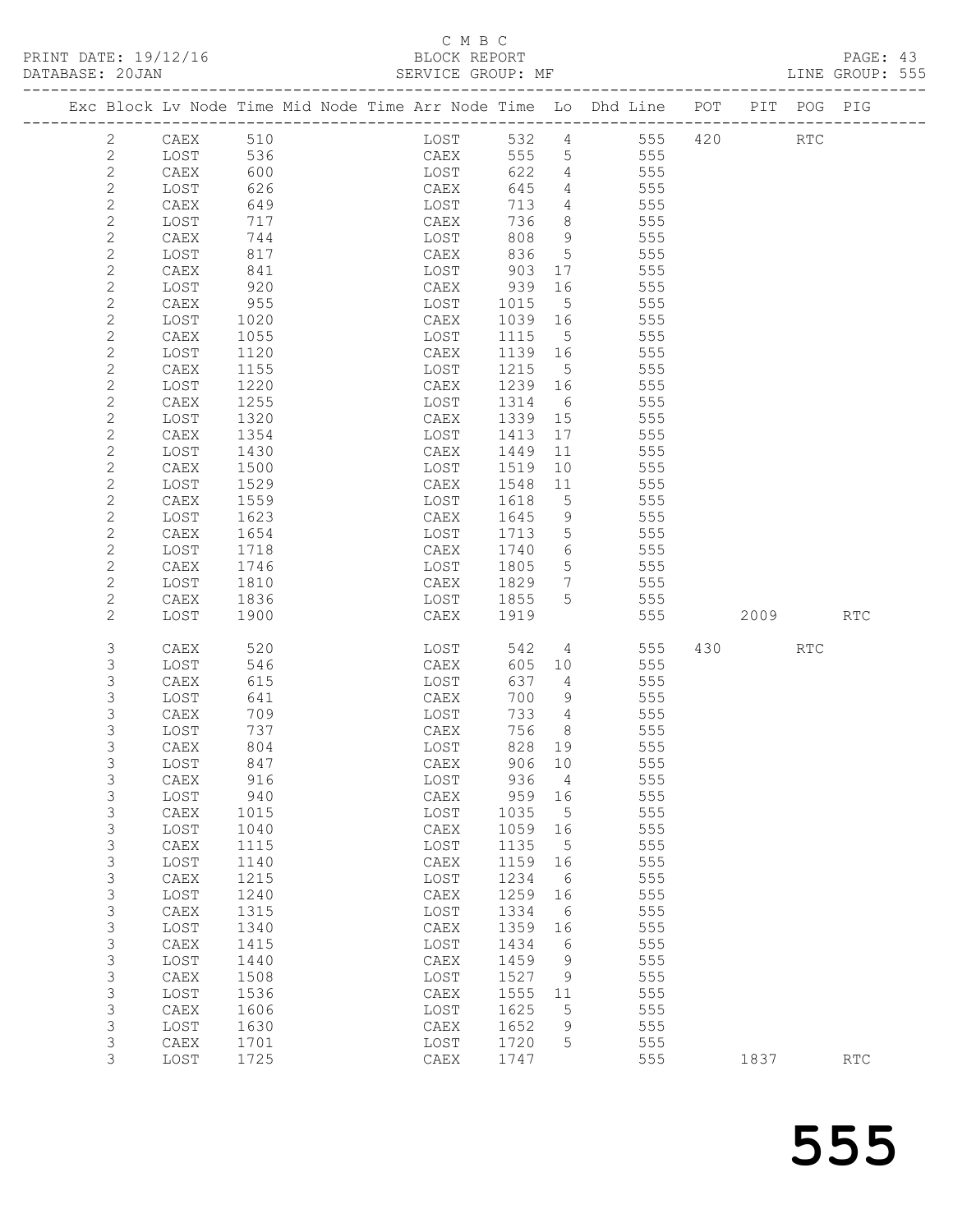PRINT DATE: 19/12/16 BLOCK REPORT BATABASE: 20JAN

# C M B C<br>BLOCK REPORT

PAGE: 44<br>LINE GROUP: 555

| Exc Block Lv Node Time Mid Node Time Arr Node Time Lo Dhd Line POT |              |     |  |      |        |                 |                        |     |                | PIT POG PIG |                      |
|--------------------------------------------------------------------|--------------|-----|--|------|--------|-----------------|------------------------|-----|----------------|-------------|----------------------|
| 4                                                                  | CAEX         | 530 |  | LOST | 552 4  |                 | 555                    | 440 |                | <b>RTC</b>  |                      |
| $\overline{4}$                                                     | LOST         | 556 |  | CAEX | 615    | 6               | 555                    |     |                |             |                      |
| 4                                                                  | CAEX         | 621 |  | LOST | 643    | $\overline{4}$  | 555                    |     |                |             |                      |
| 4                                                                  | LOST         | 647 |  | CAEX | 706    | 8               | 555                    |     |                |             |                      |
| 4                                                                  | CAEX         | 714 |  | LOST | 738    | $\overline{4}$  | 555                    |     |                |             |                      |
| 4                                                                  | LOST         | 742 |  | CAEX | 801    | 8               | 555                    |     |                |             |                      |
| 4                                                                  | ${\tt CAEX}$ | 809 |  | LOST | 833    | $4\overline{ }$ | 555                    |     |                |             |                      |
| 4                                                                  | LOST         | 837 |  | CAEX | 856    | 5               | 555                    |     |                |             |                      |
| 4                                                                  | CAEX         | 901 |  | LOST | 921    |                 | 555                    |     | 1006           |             | RTC                  |
| 5                                                                  | CAEX         | 540 |  | LOST | 602    | $\overline{4}$  |                        | 555 | 450 and $\sim$ | RTC         |                      |
| 5                                                                  | LOST         | 606 |  | CAEX | 625    | 8 <sup>8</sup>  | 555                    |     |                |             |                      |
| $\mathsf S$                                                        | CAEX         | 633 |  | LOST | 657    | $\mathcal{S}$   | 555                    |     |                |             |                      |
| $\mathsf S$                                                        | LOST         | 700 |  | CAEX | 719    | 10              | 555                    |     |                |             |                      |
| 5                                                                  | CAEX         | 729 |  | LOST | 753    | $\overline{4}$  | 555                    |     |                |             |                      |
| 5                                                                  | LOST         | 757 |  | CAEX | 816    | 8 <sup>8</sup>  | 555                    |     |                |             |                      |
| 5                                                                  | CAEX         | 824 |  | LOST | 848    |                 | 555                    |     | 933            |             | <b>RTC</b>           |
| 6                                                                  | CAEX         | 609 |  | LOST |        |                 | 631 4<br>555           |     | 519            | RTC         |                      |
| 6                                                                  | LOST         | 635 |  | CAEX |        | 654 10          | 555                    |     |                |             |                      |
| 6                                                                  | CAEX         | 704 |  | LOST | 728    | $\overline{4}$  | 555                    |     |                |             |                      |
| 6                                                                  | LOST         | 732 |  | CAEX | 751    | 8 <sup>8</sup>  | 555                    |     |                |             |                      |
| 6                                                                  | CAEX         | 759 |  | LOST | 823    | $\overline{4}$  | 555                    |     |                |             |                      |
| 6                                                                  | LOST         | 827 |  | CAEX | 846    | 5               | 555                    |     |                |             |                      |
| 6                                                                  | CAEX         | 851 |  | LOST | 913    |                 | 555                    |     | 958            |             | <b>RTC</b>           |
| 7                                                                  | CAEX         | 627 |  | LOST | 649    |                 | $4\overline{ }$<br>555 |     | 537 — 100      | RTC         |                      |
| 7                                                                  | LOST         | 653 |  | CAEX | 712 12 |                 | 555                    |     |                |             |                      |
| 7                                                                  | CAEX         | 724 |  | LOST | 748    | 4               | 555                    |     |                |             |                      |
| 7                                                                  | LOST         | 752 |  | CAEX | 811    | 8               | 555                    |     |                |             |                      |
| $7\phantom{.}$                                                     | CAEX         | 819 |  | LOST | 843    |                 | 555                    |     | 928            |             | RTC                  |
| 8                                                                  | CAEX         | 644 |  | LOST | 708    | 3               | 555                    |     | 554 7          | RTC         |                      |
| 8                                                                  | LOST         | 711 |  | CAEX | 730    | 9               | 555                    |     |                |             |                      |
| 8                                                                  | CAEX         | 739 |  | LOST | 803    |                 | 555                    |     |                | 848         | RTC                  |
| 9                                                                  | CAEX         | 654 |  | LOST | 718    | 4               | 555                    | 604 |                | RTC         |                      |
| 9                                                                  | LOST         | 722 |  | CAEX | 741    | 8               | 555                    |     |                |             |                      |
| 9                                                                  | CAEX         | 749 |  | LOST | 813    |                 | 555                    |     |                | 858 8       | RTC                  |
| 10                                                                 | CAEX         | 659 |  | LOST | 723    | 4               | 555                    | 609 |                | RTC         |                      |
| 10                                                                 | LOST         | 727 |  | CAEX | 746    | 8               | 555                    |     |                |             |                      |
| 10                                                                 | ${\tt CAEX}$ | 754 |  | LOST | 818    |                 | 555                    |     |                | 903         | $\operatorname{RTC}$ |
| 11                                                                 | CAEX         | 719 |  | LOST | 743    | 4               | 555                    | 629 |                | RTC         |                      |
| 11                                                                 | LOST         | 747 |  | CAEX | 806    | 8               | 555                    |     |                |             |                      |
| 11                                                                 | CAEX         | 814 |  | LOST | 838    |                 | 555                    |     | 923            |             | $\operatorname{RTC}$ |
|                                                                    |              |     |  |      |        |                 |                        |     |                |             |                      |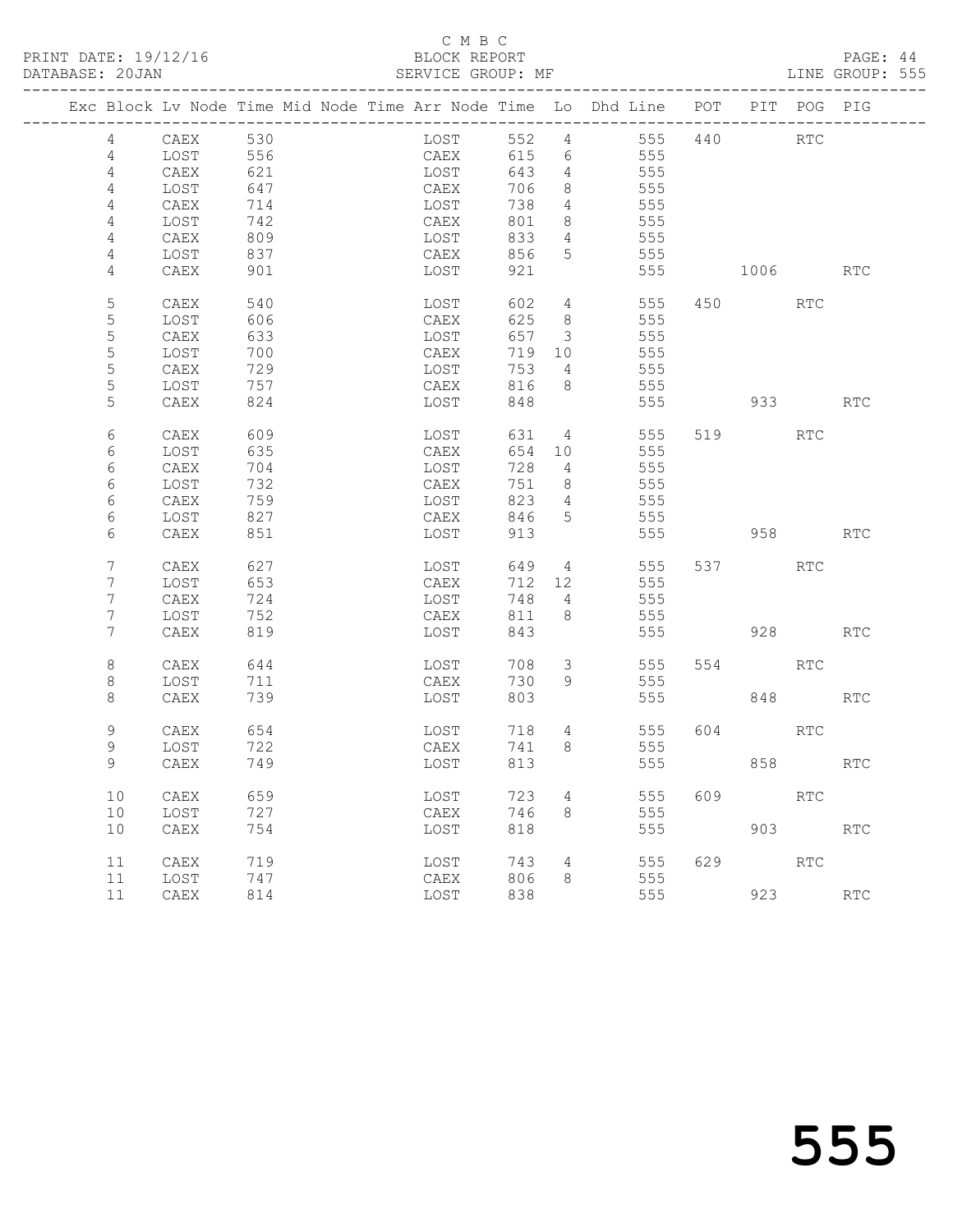#### C M B C<br>BLOCK REPORT SERVICE GROUP: MF

|    |              |              |  | Exc Block Lv Node Time Mid Node Time Arr Node Time Lo Dhd Line POT |         |    |     |     |                  |      | PIT POG PIG |                      |
|----|--------------|--------------|--|--------------------------------------------------------------------|---------|----|-----|-----|------------------|------|-------------|----------------------|
| 12 | LOST 1415    |              |  | CAEX 1434 11 555 1315 RTC                                          |         |    |     |     |                  |      |             |                      |
| 12 | CAEX         | 1445         |  | LOST 1504 11 555                                                   |         |    |     |     |                  |      |             |                      |
| 12 | LOST         | 1515         |  | CAEX 1534 11 555                                                   |         |    |     |     |                  |      |             |                      |
| 12 | CAEX         | 1545         |  | LOST                                                               | 1604 5  |    |     | 555 |                  |      |             |                      |
| 12 | LOST         | 1609         |  | CAEX                                                               | 1630 10 |    |     | 555 |                  |      |             |                      |
| 12 | CAEX         | 1640         |  | LOST                                                               | 1659 5  |    |     | 555 |                  |      |             |                      |
| 12 | LOST         | 1704         |  | CAEX                                                               | 1726 10 |    | 555 |     |                  |      |             |                      |
| 12 | CAEX         | 1736         |  | LOST                                                               | 1755 5  |    |     | 555 |                  |      |             |                      |
| 12 | LOST         | 1800         |  | CAEX                                                               | 1819 7  |    |     | 555 |                  |      |             |                      |
| 12 | CAEX         | 1826         |  | LOST                                                               | 1845 5  |    |     | 555 |                  |      |             |                      |
| 12 | LOST         | 1850         |  | CAEX                                                               | 1909 12 |    | 555 |     |                  |      |             |                      |
| 12 | CAEX         | 1921         |  | LOST                                                               | 1940    | 5  |     | 555 |                  |      |             |                      |
| 12 | LOST         | 1945         |  | CAEX                                                               | 2004    |    |     |     | 555 000          | 2054 |             | <b>RTC</b>           |
| 13 | LOST         | 1450         |  | CAEX                                                               |         |    |     |     | 1509 7 555 1350  |      | RTC         |                      |
| 13 | CAEX         | 1516         |  | LOST                                                               | 1535 8  |    |     | 555 |                  |      |             |                      |
| 13 | LOST         | 1543         |  | CAEX                                                               | 1602 11 |    |     | 555 |                  |      |             |                      |
| 13 | CAEX         | 1613         |  | LOST                                                               | 1632 5  |    |     | 555 |                  |      |             |                      |
| 13 | LOST         | 1637         |  | CAEX                                                               | 1659 9  |    | 555 |     |                  |      |             |                      |
| 13 | CAEX         | 1708         |  | LOST                                                               | 1727 5  |    | 555 |     |                  |      |             |                      |
| 13 | LOST         | 1732         |  | CAEX                                                               | 1753    |    |     |     | 555 1843         |      |             | RTC                  |
| 14 | LOST         | 1508         |  | CAEX                                                               | 1527    |    |     |     | 11 555 1408      |      | RTC         |                      |
| 14 | CAEX         | 1538         |  | LOST                                                               | 1557 5  |    |     | 555 |                  |      |             |                      |
| 14 | LOST         | 1602         |  | CAEX                                                               | 1623 11 |    |     | 555 |                  |      |             |                      |
| 14 | CAEX         | 1634         |  | LOST                                                               | 1653 5  |    |     | 555 |                  |      |             |                      |
| 14 | LOST         | 1658         |  | CAEX                                                               | 1720 9  |    |     | 555 |                  |      |             |                      |
| 14 | CAEX         | 1729         |  | LOST 1748 5                                                        |         |    | 555 |     |                  |      |             |                      |
| 14 | LOST         | 1753         |  | CAEX                                                               | 1813    |    |     |     | 555 1903         |      |             | <b>RTC</b>           |
| 15 | LOST         | 1522         |  | CAEX                                                               |         |    |     |     | 1541 11 555 1422 |      | RTC         |                      |
| 15 | CAEX         | 1552         |  | LOST                                                               | 1611 5  |    |     | 555 |                  |      |             |                      |
| 15 | LOST         | 1616         |  | CAEX                                                               | 1638 9  |    |     | 555 |                  |      |             |                      |
| 15 | CAEX         | 1647         |  | LOST                                                               | 1706 5  |    |     | 555 |                  |      |             |                      |
| 15 | LOST         | 1711         |  | CAEX                                                               | 1733 23 |    |     | 555 |                  |      |             |                      |
| 15 | CAEX         | 1756         |  | LOST                                                               | 1815 5  |    | 555 |     |                  |      |             |                      |
| 15 | LOST         | 1820         |  | CAEX                                                               | 1839 12 |    |     | 555 |                  |      |             |                      |
| 15 | CAEX         | 1851<br>1915 |  | LOST                                                               | 1910 5  |    |     | 555 |                  |      |             |                      |
| 15 | LOST         |              |  | CAEX                                                               | 1934 6  |    |     | 555 |                  |      |             |                      |
|    | 15 CAEX 1940 |              |  | LOST 1959 11                                                       |         |    |     | 555 |                  |      |             |                      |
| 15 | LOST         | 2010         |  | CAEX                                                               | 2029    | 11 |     | 555 |                  |      |             |                      |
| 15 | CAEX         | 2040         |  | LOST                                                               | 2059    | 11 |     | 555 |                  |      |             |                      |
| 15 | LOST         | 2110         |  | CAEX                                                               | 2128    | 12 |     | 555 |                  |      |             |                      |
| 15 | CAEX         | 2140         |  | LOST                                                               | 2159    | 11 |     | 555 |                  |      |             |                      |
| 15 | LOST         | 2210         |  | CAEX                                                               | 2228    | 12 |     | 555 |                  |      |             |                      |
| 15 | CAEX         | 2240         |  | LOST                                                               | 2258    | 12 |     | 555 |                  |      |             |                      |
| 15 | LOST         | 2310         |  | CAEX                                                               | 2328    |    |     | 555 |                  | 2418 |             | $\operatorname{RTC}$ |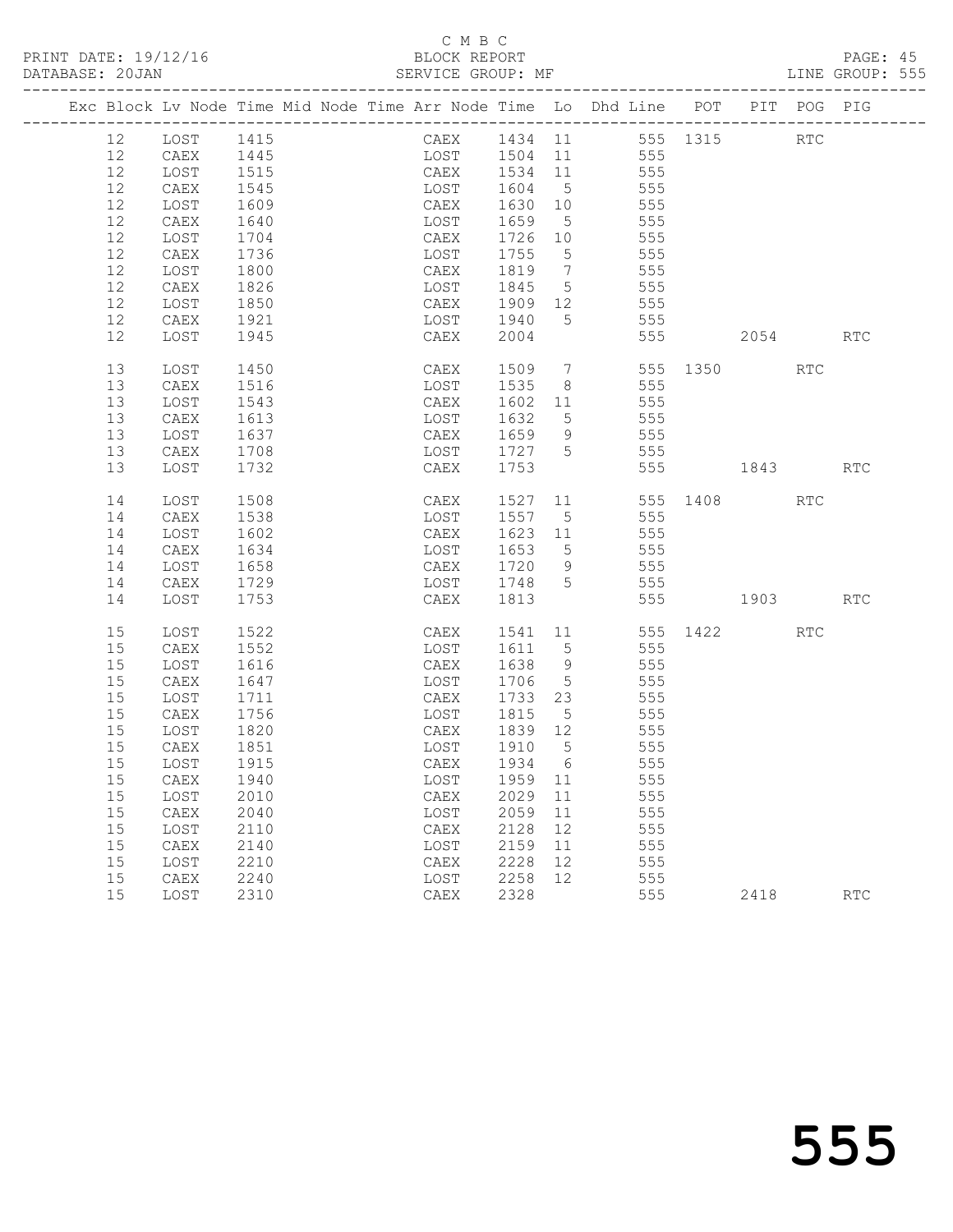# C M B C<br>BLOCK REPORT

PAGE: 46<br>LINE GROUP: 555

|    |      |                                         |  |  |                                                                                                                              |    |                             |                                                                                                       |                                                                    |      | TIME GRAAL. AAA         |
|----|------|-----------------------------------------|--|--|------------------------------------------------------------------------------------------------------------------------------|----|-----------------------------|-------------------------------------------------------------------------------------------------------|--------------------------------------------------------------------|------|-------------------------|
|    |      |                                         |  |  |                                                                                                                              |    |                             |                                                                                                       |                                                                    |      |                         |
| 16 | CAEX | 1532                                    |  |  |                                                                                                                              |    |                             |                                                                                                       |                                                                    | RTC  |                         |
| 16 |      | 1556                                    |  |  | 1616                                                                                                                         | 11 |                             |                                                                                                       |                                                                    |      |                         |
| 16 | CAEX | 1627                                    |  |  | 1646                                                                                                                         | 5  |                             |                                                                                                       |                                                                    |      |                         |
| 16 | LOST | 1651                                    |  |  | 1713                                                                                                                         | 9  |                             |                                                                                                       |                                                                    |      |                         |
| 16 | CAEX | 1722                                    |  |  | 1741                                                                                                                         | 5  |                             |                                                                                                       |                                                                    |      |                         |
| 16 |      | 1746                                    |  |  | 1806                                                                                                                         | 10 |                             |                                                                                                       |                                                                    |      |                         |
| 16 | CAEX | 1816                                    |  |  | 1835                                                                                                                         | 5. |                             |                                                                                                       |                                                                    |      |                         |
| 16 | LOST | 1840                                    |  |  | 1859                                                                                                                         | 7  |                             |                                                                                                       |                                                                    |      |                         |
| 16 | CAEX | 1906                                    |  |  | 1925                                                                                                                         | 5  |                             |                                                                                                       |                                                                    |      |                         |
| 16 | LOST | 1930                                    |  |  | 1949                                                                                                                         | 21 |                             |                                                                                                       |                                                                    |      |                         |
| 16 | CAEX | 2010                                    |  |  | 2029                                                                                                                         | 11 |                             |                                                                                                       |                                                                    |      |                         |
| 16 |      | 2040                                    |  |  | 2059                                                                                                                         | 11 |                             |                                                                                                       |                                                                    |      |                         |
| 16 | CAEX | 2110                                    |  |  | 2129                                                                                                                         | 11 |                             |                                                                                                       |                                                                    |      |                         |
| 16 | LOST | 2140                                    |  |  | 2158                                                                                                                         | 12 |                             |                                                                                                       |                                                                    |      |                         |
| 16 | CAEX | 2210                                    |  |  | 2228                                                                                                                         | 12 |                             |                                                                                                       |                                                                    |      |                         |
| 16 | LOST | 2240                                    |  |  | 2258                                                                                                                         |    |                             |                                                                                                       |                                                                    |      | RTC                     |
|    |      | DAIADAOL. ZUUAN<br>LOST<br>LOST<br>LOST |  |  | LOST<br>CAEX<br>LOST<br>CAEX<br>LOST<br>CAEX<br>LOST<br>CAEX<br>LOST<br>CAEX<br>LOST<br>CAEX<br>LOST<br>CAEX<br>LOST<br>CAEX |    | OLAVIUL UAUUF. MP<br>1551 5 | 555<br>555<br>555<br>555<br>555<br>555<br>555<br>555<br>555<br>555<br>555<br>555<br>555<br>555<br>555 | Exc Block Lv Node Time Mid Node Time Arr Node Time Lo Dhd Line POT | 2348 | PIT POG PIG<br>555 1432 |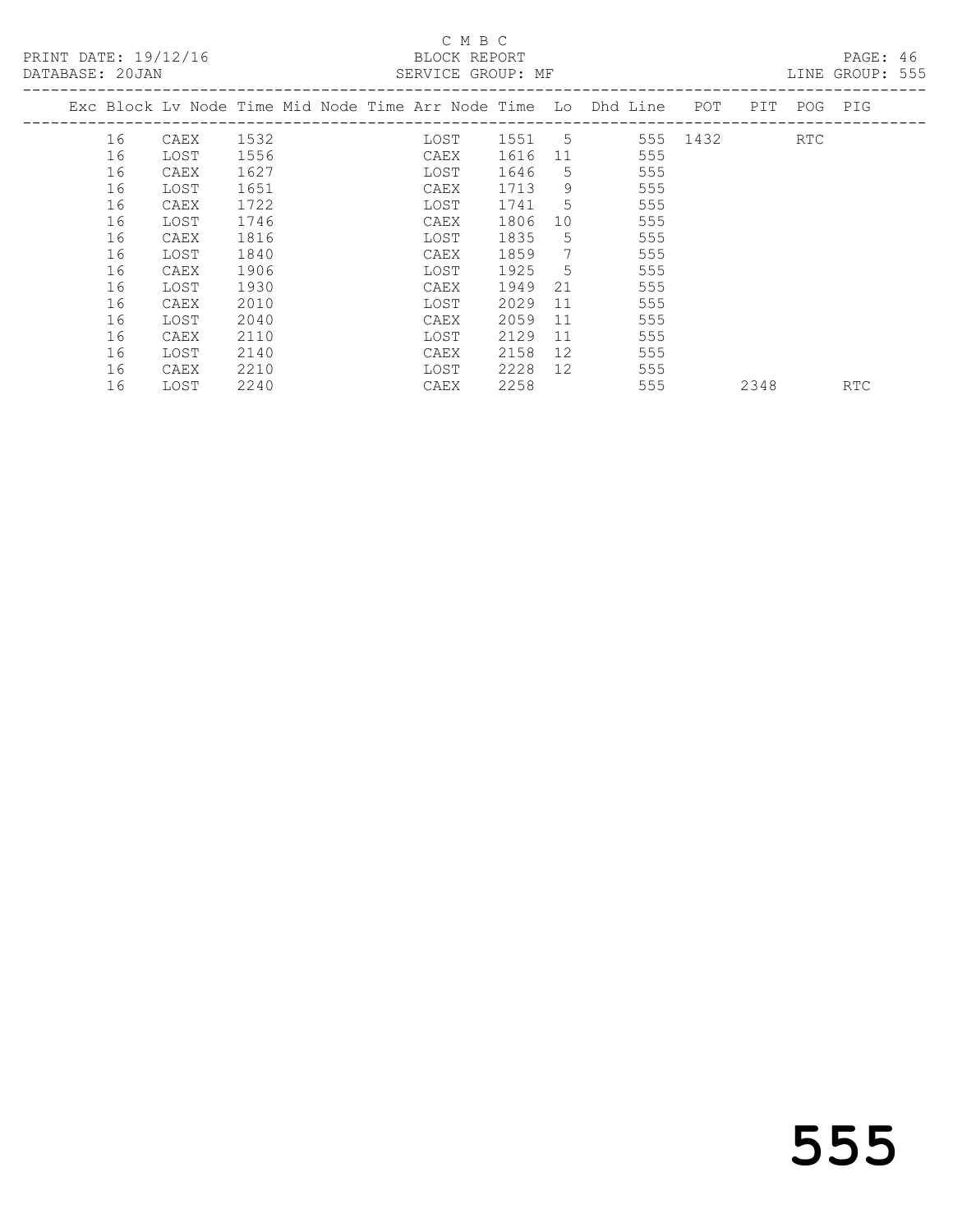|                                                                                                                                                                                                                                                                                                                                                                                                                                                                                                                                                                                                                                                                                                                                                                                                                   | DATABASE: 20JAN                                                                                                                                                                             | PRINT DATE: 19/12/16                                                                                                                                                    |                                                                                | DATABASE: 20JAN SERVICE GROUP: MF LINE GROUP: 601                                                                                                                                                                                                                                                                                                                                                     |                                                                         | C M B C<br>BLOCK REPORT                                                                                           |                                                                                                          |                                                                                                                     |                                                                                                |                                      |     | PAGE: 47 |  |
|-------------------------------------------------------------------------------------------------------------------------------------------------------------------------------------------------------------------------------------------------------------------------------------------------------------------------------------------------------------------------------------------------------------------------------------------------------------------------------------------------------------------------------------------------------------------------------------------------------------------------------------------------------------------------------------------------------------------------------------------------------------------------------------------------------------------|---------------------------------------------------------------------------------------------------------------------------------------------------------------------------------------------|-------------------------------------------------------------------------------------------------------------------------------------------------------------------------|--------------------------------------------------------------------------------|-------------------------------------------------------------------------------------------------------------------------------------------------------------------------------------------------------------------------------------------------------------------------------------------------------------------------------------------------------------------------------------------------------|-------------------------------------------------------------------------|-------------------------------------------------------------------------------------------------------------------|----------------------------------------------------------------------------------------------------------|---------------------------------------------------------------------------------------------------------------------|------------------------------------------------------------------------------------------------|--------------------------------------|-----|----------|--|
| 1A67 1A AV & 67 ST<br>28 CR 128 ST & CRESCENT RD<br>46RR 46A ST & RIVER RD<br>99SN HWY 99 & STEVESTON HWY<br>BRIST BRIGHOUSE STATION<br>CMJA CAMBIE & JACOMBS<br>THE SALE CRESCENT ROUND BRIDGEPORT STN<br>CMJA CAMBIE & JACOMBS<br>THE SALE CRESCENT BRIDGEPORT S<br>CAMBIE & JACUPIDS<br>KG52 KING GEORGE FS 152 ST LADX LADNER EXCHANGE<br>MAEX MATHEWS EXCHANGE OXVN OXFORD ST FS VINE AV<br>RRCX RIVERPORT RECREATION COMPLEX RTC Richmond Depot<br>SCOL SCOTTSDALE SDRC SOUTH DELTA RECCENTRE<br>SCOL SC<br>SSPR SOUTH SURREY PARK N RIDE<br>WR10 WHITE ROCK CTR BAY 10 WRC1 WHITE ROCK CTR BAY 1<br>Exc Block Lv Node Time Mid Node Time Arr Node Time Lo Dhd Line POT PIT POG PIG<br>1 28CR 417 J&N5 BPST 505 10 351 350 RTC<br>1 BPST 515 J&N3 SUKD 606 6 351 350 RTC<br>1 SUKD 612 J&N5 BPST 713 17 351 |                                                                                                                                                                                             |                                                                                                                                                                         |                                                                                |                                                                                                                                                                                                                                                                                                                                                                                                       |                                                                         | 1AEB 1 AV & ENGLISH BLUFF                                                                                         |                                                                                                          |                                                                                                                     |                                                                                                |                                      |     |          |  |
|                                                                                                                                                                                                                                                                                                                                                                                                                                                                                                                                                                                                                                                                                                                                                                                                                   |                                                                                                                                                                                             |                                                                                                                                                                         |                                                                                |                                                                                                                                                                                                                                                                                                                                                                                                       |                                                                         |                                                                                                                   |                                                                                                          |                                                                                                                     |                                                                                                |                                      |     |          |  |
|                                                                                                                                                                                                                                                                                                                                                                                                                                                                                                                                                                                                                                                                                                                                                                                                                   | 1 BPST<br>1<br>$\mathbf{1}$<br>$\mathbf{1}$<br>$\mathbf{1}$<br>$\mathbf{1}$<br>$\mathbf{1}$<br>$\mathbf{1}$<br>$\mathbf{1}$<br>$\mathbf{1}$<br>$\mathbf{1}$                                 | BPST<br>OXVN<br>BPST<br>OXVN<br>BPST<br>2A52<br>BPST                                                                                                                    |                                                                                | 730 J&N3 SUKD 831 4 351<br>SUKD 835 J&N5 BPST 940 5 351<br>BPST 945 MAEX 1004 OXVN 1029 16 351<br>OXVN 1045 SSPR 1105 BPST 1134 11 351<br>1145 MAEX 1204 OXVN 1230 14 351<br>1244 SSPR 1304 BPST 1333 12<br>1345 MAEX 1404 OXVN 1430 15 351<br>1445 SSPR 1505 BPST 1538 7 351<br>1545 2A52 1623 18 602<br>1641 LADX 1713 BPST 1735 15 601<br>1750 4826 1846 10 34 352<br>1930 MAEX 1948 SUKD 2030 351 |                                                                         |                                                                                                                   |                                                                                                          |                                                                                                                     |                                                                                                |                                      |     |          |  |
|                                                                                                                                                                                                                                                                                                                                                                                                                                                                                                                                                                                                                                                                                                                                                                                                                   | $\mathbf{1}$<br>2<br>$\mathbf{2}$<br>2<br>$\mathbf{2}$<br>$\mathbf{2}$<br>$\mathbf{2}$<br>$\mathbf{2}$<br>$\mathbf{2}$<br>$\mathbf{2}$<br>$\mathbf{2}$<br>$\mathbf{2}$<br>$\mathbf{2}$<br>2 | BPST<br>2A52<br>2A52<br>SUKD<br>BPST<br>SUKD<br>BPST<br>SUKD<br>BPST<br>2A52                                                                                            | 1342<br>1500<br>1616<br>1737<br>1832                                           | 2A52 926 LADX 957 BPST 1018 7 601<br>BPST 1025 LADX 1044 2A52 1119 6 601<br>2A52 1125 LADX 1159 BPST 1220 10 601<br>BPST 1230 MAEX 1249 SUKD 1334 8 351<br>J&N5<br>MAEX<br>J&N5<br>LADX<br>LADX                                                                                                                                                                                                       | 1900                                                                    | <b>BPST</b><br>1522 SUKD<br>BPST<br>1757 2A52<br>BPST                                                             | 1449 11<br>1610 6<br>1723<br>1828<br>1918                                                                | 14<br>$\overline{4}$                                                                                                | 27 601<br>351<br>351<br>351<br>601<br>601                                                      | 351 2058 RTC<br>354 354<br>1931 1990 | RTC | RTC      |  |
|                                                                                                                                                                                                                                                                                                                                                                                                                                                                                                                                                                                                                                                                                                                                                                                                                   | $\mathsf 3$<br>$\mathsf 3$<br>3<br>3<br>$\mathsf 3$<br>3<br>$\mathsf 3$<br>$\mathsf 3$<br>$\mathsf 3$<br>3<br>$\mathsf 3$<br>3<br>$\mathsf 3$<br>3                                          | <b>OXVN</b><br>BPST<br>$\mathop{\rm OXVN}\nolimits$<br><b>BPST</b><br>SDRC<br>1AEB<br>SDRC<br><b>BPST</b><br>2A52<br><b>BPST</b><br>SUKD<br>BPST<br>2A52<br><b>BPST</b> | 648<br>750<br>835<br>845<br>907<br>955<br>1057<br>1200<br>1312<br>1423<br>1527 | 442 SSPR<br>545 MAEX<br>SSPR<br>LADX<br>LADX<br>LADX<br>LADX<br>MAEX<br>J&N5<br>LADX<br>LADX<br>1629 LADX                                                                                                                                                                                                                                                                                             | 458<br>602<br>704<br>807<br>927<br>1014<br>1129<br>1219<br>1444<br>1651 | BPST<br>OXVN<br>BPST<br>SDRC<br>1AEB<br>SDRC<br>BPST<br>2A52<br>BPST<br>SUKD<br>BPST<br>2A52<br>1600 BPST<br>2A52 | 524<br>628<br>738<br>826<br>845<br>902<br>949<br>1048<br>1150<br>1304<br>1418<br>1522<br>1623<br>1725 22 | 21<br>20<br>12<br>9<br>$\overline{0}$<br>$\overline{5}$<br>6<br>9<br>10<br>8<br>$5^{\circ}$<br>5<br>$6\overline{6}$ | 351<br>351<br>351<br>601<br>603<br>603<br>601<br>601<br>601<br>351<br>351<br>601<br>601<br>601 | 415                                  | RTC |          |  |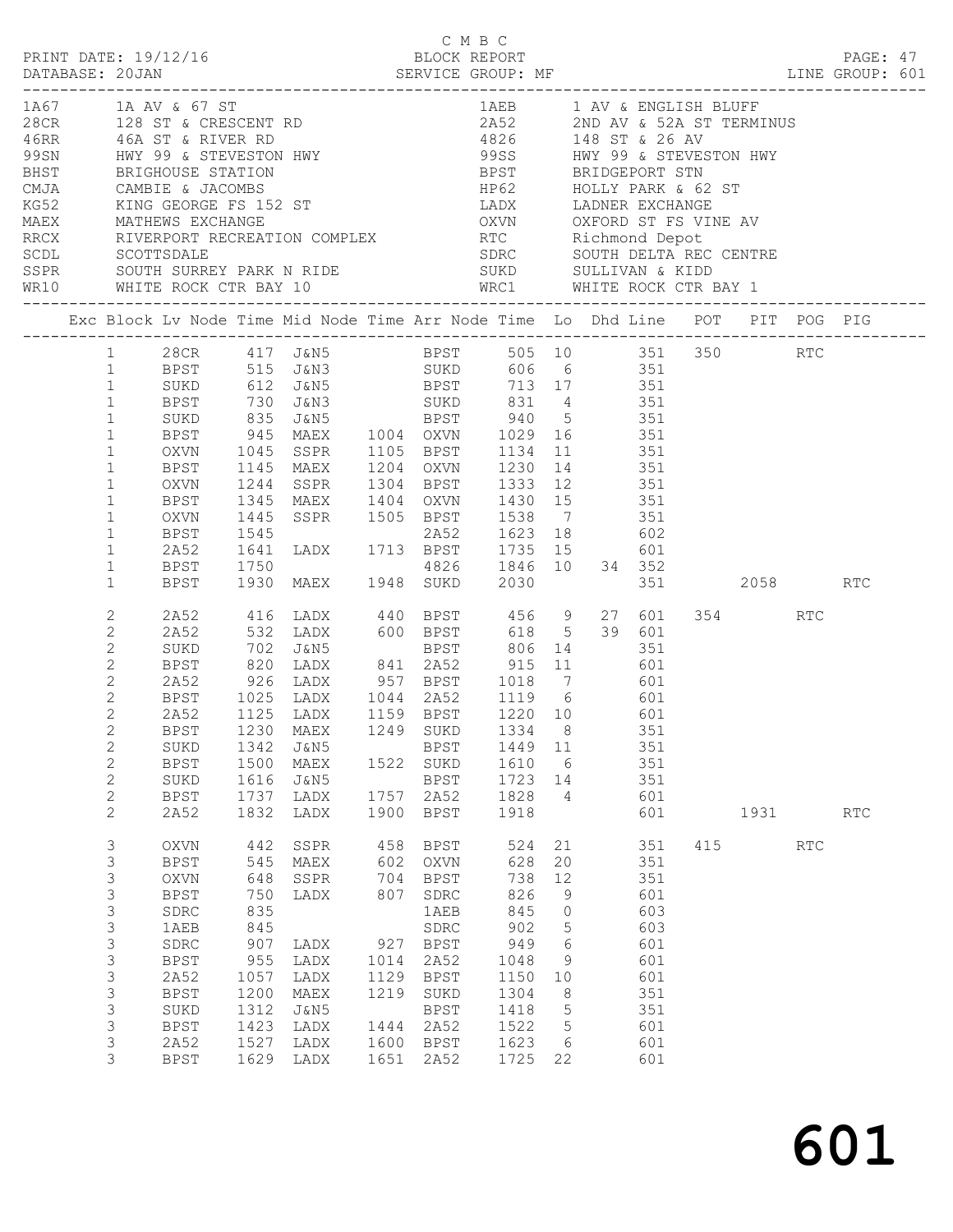#### C M B C<br>BLOCK REPORT SERVICE GROUP: MF

|                 |              |                 | Exc Block Lv Node Time Mid Node Time Arr Node Time Lo Dhd Line POT |      |                           |                  |                              |              |         | PIT POG PIG |            |
|-----------------|--------------|-----------------|--------------------------------------------------------------------|------|---------------------------|------------------|------------------------------|--------------|---------|-------------|------------|
| $3 -$           | 2A52         |                 | 1747 LADX 1815 BPST 1835 17 601                                    |      |                           |                  |                              |              |         |             |            |
| $\mathcal{S}$   | BPST         |                 | 1852 MAEX 1911 SUKD 1954                                           |      |                           |                  |                              | 351          | 2022    |             | <b>RTC</b> |
|                 |              |                 |                                                                    |      |                           |                  |                              |              |         |             |            |
| $\overline{4}$  | 4826         | 439             | SSPR                                                               |      | 500 BPST                  | 523 7            |                              | 352          | 417 RTC |             |            |
| 4               | BPST         | 530             | J&N3                                                               |      | SUKD                      | 623              | 4                            | 351          |         |             |            |
| 4               | SUKD         | 627             | J&N5                                                               |      | BPST                      | 729 16           |                              | 351          |         |             |            |
| 4               | <b>BPST</b>  | 745             | J&N3                                                               |      | SUKD                      | 846              | 16                           | 351          |         |             |            |
| 4               | SUKD         | 902             | J&N5                                                               |      | BPST<br>BPST<br>1035 OXVN | 1007<br>1100     | 8 <sup>8</sup>               | 351          |         |             |            |
| $\sqrt{4}$      | <b>BPST</b>  | 1015            | MAEX                                                               |      |                           |                  | 15                           | 351          |         |             |            |
| 4               | OXVN         | 1115            | SSPR                                                               |      | 1135 BPST                 | 1204             | 11                           | 351          |         |             |            |
| 4               | BPST         | 1215            | MAEX                                                               |      | 1234 OXVN                 | 1300             | 14                           | 351          |         |             |            |
| 4               | OXVN         | 1314            | SSPR                                                               |      | 1334 BPST                 | 1403             | 12                           | 351          |         |             |            |
| 4               | BPST         | 1415            | MAEX                                                               |      | 1436 SUKD                 | 1524             | 10                           | 351          |         |             |            |
| 4               | SUKD         | 1534<br>1655    | J&N5                                                               |      | BPST                      | 1643 12          |                              | 351          |         |             |            |
| $\sqrt{4}$<br>4 | BPST<br>LADX | 1719            | LADX                                                               |      | 1717 LADX<br>46RR         | 1717 2<br>1727 0 |                              | 601<br>606   |         |             |            |
| 4               | 46RR         | 1727            |                                                                    |      | LADX                      | 1746 7           |                              | 17 606       |         |             |            |
| 4               | BPST         | 1810            |                                                                    |      |                           | $1915$ 17        |                              | 351          |         |             |            |
| 4               | SUKD         | 1932            | J&N5                                                               |      |                           |                  | 13                           | 351          |         |             |            |
| $\overline{4}$  | <b>BPST</b>  | 2040            | LADX                                                               |      | BPST<br>2058 2A52         | 2027<br>2126     |                              | 601          | 2146    |             | RTC        |
|                 |              |                 |                                                                    |      |                           |                  |                              |              |         |             |            |
| 5               | SCDL         | 445             |                                                                    |      | BPST                      |                  |                              | 511 7 17 311 | 419     | <b>RTC</b>  |            |
| $\mathsf S$     | LADX         | 535             |                                                                    |      | 46RR                      | 550              | $\overline{0}$               | 608          |         |             |            |
| 5               | 46RR         | 550             |                                                                    |      | LADX                      | 558              | $7\phantom{.0}\phantom{.0}7$ | 608          |         |             |            |
| $\mathsf S$     | LADX         | 605             |                                                                    |      | 46RR                      | 620              | $\overline{0}$               | 608          |         |             |            |
| 5               | 46RR         | 620             |                                                                    |      | LADX                      | 628 11           |                              | 608          |         |             |            |
| $\mathsf S$     | LADX         | 639             |                                                                    |      | 46RR                      | 654              | $\overline{0}$               | 608          |         |             |            |
| 5               | 46RR         | 654             |                                                                    |      | LADX                      | 702              | $\overline{\mathbf{3}}$      | 608          |         |             |            |
| 5               | LADX         | 705             |                                                                    |      | BPST                      | 728              | $\overline{7}$               | 601          |         |             |            |
| 5               | <b>BPST</b>  | $\frac{1}{836}$ | LADX 755 2A52<br>SDRC 849 BPST                                     |      |                           | 829<br>912       | $\overline{7}$               | 601          |         |             |            |
| 5               | 2A52         |                 |                                                                    |      |                           |                  | 18                           | 602          |         |             |            |
| 5               | BPST         | 930             | MAEX                                                               |      | 949 SUKD                  | 1032             | 11                           | 351          |         |             |            |
| 5               | SUKD         | 1043            | J&N5                                                               |      | BPST                      | 1149 6<br>1250   |                              | 351          |         |             |            |
| 5<br>5          | <b>BPST</b>  | 1155<br>1254    | LADX                                                               |      | 1214 2A52<br>1330 BPST    |                  | $\overline{4}$               | 601          |         |             |            |
| 5               | 2A52<br>BPST | 1400            | LADX<br>MAEX                                                       |      | 1421 SUKD                 | 1349 11<br>1509  | $5^{\circ}$                  | 601<br>351   |         |             |            |
| 5               | SUKD         | 1514            | J&N5                                                               |      | BPST                      | 1624             | 17                           | 351          |         |             |            |
| $\mathsf S$     | <b>BPST</b>  | 1641            | LADX                                                               |      | 1703 2A52                 | 1737             | 25                           | 601          |         |             |            |
| 5               | 2A52         | 1802            | LADX                                                               |      | 1830 BPST                 | 1850             | 10                           | 601          |         |             |            |
| 5               | <b>BPST</b>  | 1900            | LADX                                                               |      | 1918 2A52                 | 1947             | 22                           | 601          |         |             |            |
| 5               | 2A52         | 2009            | LADX                                                               | 2035 | BPST                      | 2053             | $7\phantom{0}$               | 601          |         |             |            |
| 5               | BPST         | 2100            | MAEX                                                               |      | 2118 SUKD                 | 2159             | $\overline{4}$               | 351          |         |             |            |
| 5               | SUKD         | 2203            | J&N5                                                               |      | BPST                      | 2256 17          |                              | 351          |         |             |            |
| 5               | BPST         | 2313            | LADX                                                               |      | 2329 2A52                 | 2356 0           |                              | 601          |         |             |            |
| 5               | 2A52         |                 | 2356 LADX                                                          |      | 2419 BPST                 | 2436             |                              | 601          | 2449    |             | <b>RTC</b> |
|                 |              |                 |                                                                    |      |                           |                  |                              |              |         |             |            |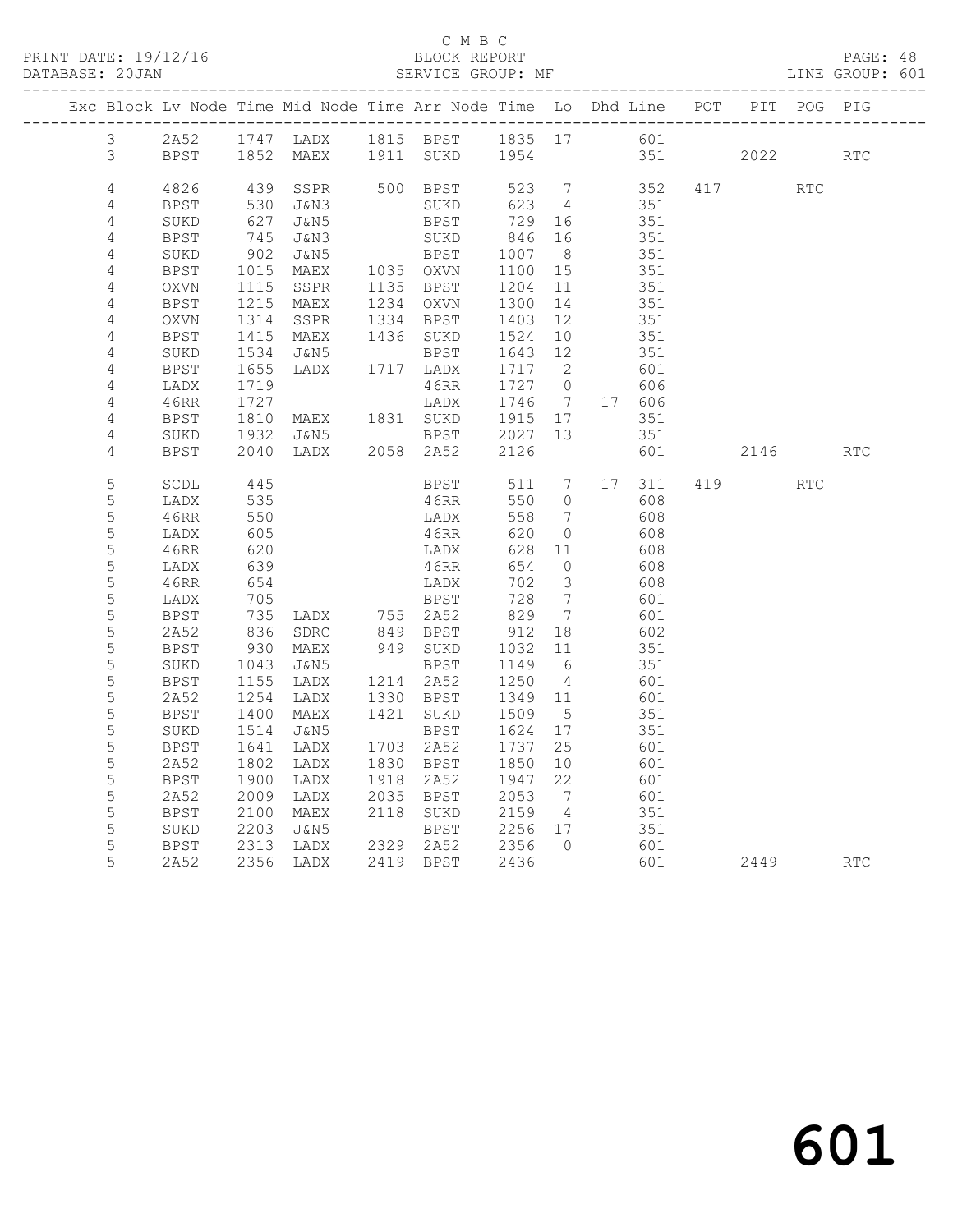PRINT DATE: 19/12/16 BLOCK REPORT<br>DATABASE: 20JAN BATABASE: 20JAN

# C M B C<br>BLOCK REPORT

PAGE: 49<br>LINE GROUP: 601

| Exc Block Lv Node Time Mid Node Time Arr Node Time Lo Dhd Line POT |                     |              |                         |              |              |              |                 |     |               |      | PIT POG PIG |                             |
|--------------------------------------------------------------------|---------------------|--------------|-------------------------|--------------|--------------|--------------|-----------------|-----|---------------|------|-------------|-----------------------------|
| 6                                                                  | 28CR                |              | 451 J&N5                |              | <b>BPST</b>  |              |                 |     | 544 14 30 351 | 424  | <b>RTC</b>  |                             |
| 6                                                                  | 4826                |              | 628 SSPR 650 BPST 720 7 |              |              |              |                 |     | 32 352        |      |             |                             |
| 6                                                                  | 2A52                |              | $759$ LADX              |              | 829 BPST     | 853          | $\overline{7}$  |     | 601           |      |             |                             |
| 6                                                                  | BPST                | 900          | MAEX                    |              | 919 SUKD     | 1001 12      |                 |     | 351           |      |             |                             |
| 6                                                                  | SUKD                | 1013         | J&N5                    |              | BPST         | 1119         | 6               |     | 351           |      |             |                             |
| 6                                                                  | BPST                | 1125         | LADX                    |              | 1144 2A52    | 1220         | $\overline{4}$  |     | 601           |      |             |                             |
| 6                                                                  | 2A52                | 1224         | LADX                    | 1300         | BPST         | 1319         | 11              |     | 601           |      |             |                             |
| 6                                                                  | BPST                | 1330         | MAEX                    |              | 1349 SUKD    | 1436         | 17              |     | 351           |      |             |                             |
| 6                                                                  | SUKD                | 1453         | J&N5                    |              | <b>BPST</b>  | 1604         | 11              |     | 351           |      |             |                             |
| 6                                                                  | <b>BPST</b>         | 1615         | SDRC                    |              | 1641 1AEB    | 1658         | $\overline{0}$  |     | 604           |      |             |                             |
| 6                                                                  | 1AEB                | 1658         | SDRC                    | 1709         | SDRC         | 1709         | 14              |     | 27 604        |      |             |                             |
| 6                                                                  | BPST                | 1750         | MAEX                    |              | 1813 SUKD    | 1857 5       |                 |     | 351           |      |             |                             |
| 6                                                                  | SUKD                | 1902         | J&N5                    |              | BPST         | 1957 18      |                 |     | 351           |      |             |                             |
| 6                                                                  | <b>BPST</b>         | 2015         | MAEX                    |              | 2033 SUKD    | 2114         |                 |     | 351           | 2142 |             | <b>RTC</b>                  |
| 7                                                                  | 2A52                | 448          | LADX                    |              | 513 BPST     | 529          | $7\overline{ }$ |     | 22 601        | 426  | RTC         |                             |
| 7                                                                  | SDRC                | 558          |                         |              | 1AEB         | 611          | $\circ$         |     | 604           |      |             |                             |
| 7                                                                  | 1AEB                | 611          | SDRC                    |              | 621 SDRC     | 621          | 2               |     | 604           |      |             |                             |
| 7                                                                  | SDRC                | 623          | LADX                    |              | 639 BPST     | 658          | $\overline{7}$  |     | 32 601        |      |             |                             |
| 7                                                                  | 2A52                | 737          | SDRC                    |              | 750 BPST     | 818          | 17              |     | 602           |      |             |                             |
| 7                                                                  | <b>BPST</b>         | 835          | LADX                    |              | 854 2A52     | 928          | 14              |     | 601           |      |             |                             |
| 7                                                                  | 2A52                | 942          | LADX                    |              | 1014 BPST    | 1035         | 10              |     | 601           |      |             |                             |
| 7<br>7                                                             | BPST                | 1045         | MAEX                    | 1105<br>1205 | OXVN         | 1131<br>1234 | 14              |     | 351           |      |             |                             |
| 7                                                                  | OXVN<br><b>BPST</b> | 1145<br>1245 | SSPR<br>MAEX            | 1304         | BPST<br>OXVN | 1333         | 11<br>11        |     | 351<br>351    |      |             |                             |
| 7                                                                  | OXVN                | 1344         | SSPR                    | 1404         | BPST         | 1434         | 6               |     | 351           |      |             |                             |
| 7                                                                  | <b>BPST</b>         | 1440         |                         |              | 2A52         | 1518         | 15              |     | 27 602        |      |             |                             |
| 7                                                                  | <b>BPST</b>         | 1600         | MAEX                    |              | 1625 SUKD    | 1713         | 15              |     | 351           |      |             |                             |
| 7                                                                  | SUKD                | 1728         | J&N5                    |              | BPST         | 1830         | 10              |     | 351           |      |             |                             |
| 7                                                                  | BPST                | 1840         | LADX                    |              | 1858 2A52    | 1928         | 20              |     | 601           |      |             |                             |
| 7                                                                  | 2A52                | 1948         | LADX                    | 2015         | BPST         | 2033         | 12              |     | 601           |      |             |                             |
| 7                                                                  | <b>BPST</b>         | 2045         | MAEX                    | 2103         | SUKD         | 2144         |                 |     | 351           | 2212 |             | <b>RTC</b>                  |
| 8                                                                  | <b>99SS</b>         | 440          | SDRC                    | 456          | 2A52         | 508          | $5\overline{)}$ |     | 601           | 436  | RTC         |                             |
| 8                                                                  | 2A52                | 513          | LADX                    |              | 538 BPST     | 554          | 6               |     | 601           |      |             |                             |
| 8                                                                  | <b>BPST</b>         | 600          | J&N3                    |              | SUKD         | 653          | 16              |     | 351           |      |             |                             |
| 8                                                                  | SUKD                | 709          | J&N5                    |              | BPST         | 813          | 17              |     | 351           |      |             |                             |
| 8                                                                  | BPST                | 830          | J&N3                    |              | SUKD         | 931          | 14              |     | 351           |      |             |                             |
| 8                                                                  | SUKD                | 945          | J&N5                    |              | <b>BPST</b>  | 1050 5       |                 | 351 |               |      |             |                             |
| 8                                                                  | BPST                | 1055         | LADX                    | 1114         | 2A52         | 1149         | 6               |     | 601           |      |             |                             |
| 8                                                                  | 2A52                | 1155         | LADX                    | 1229         | <b>BPST</b>  | 1250         | 10              |     | 601           |      |             |                             |
| $\,8\,$                                                            | <b>BPST</b>         | 1300         | MAEX                    | 1319         | SUKD         | 1406         | 7               |     | 351           |      |             |                             |
| $\,8\,$                                                            | SUKD                | 1413         | J&N5                    |              | <b>BPST</b>  | 1520         | 10              |     | 351           |      |             |                             |
| $\,8\,$                                                            | <b>BPST</b>         | 1530         | MAEX                    | 1552         | SUKD         | 1640         | 10              |     | 351           |      |             |                             |
| $\,8\,$                                                            | SUKD                | 1650         | <b>J&amp;N5</b>         |              | <b>BPST</b>  | 1757         | 12              |     | 351           |      |             |                             |
| $\,8\,$                                                            | <b>BPST</b>         | 1809         | LADX                    | 1829         | 2A52         | 1859         | 10              |     | 601           |      |             |                             |
| 8                                                                  | 2A52                | 1909         | LADX                    | 1936         | <b>BPST</b>  | 1954         | 6               |     | 601           |      |             |                             |
| 8                                                                  | <b>BPST</b>         | 2000         | MAEX                    | 2018         | SUKD         | 2059         |                 |     | 351           | 2127 |             | $\mathop{\rm RTC}\nolimits$ |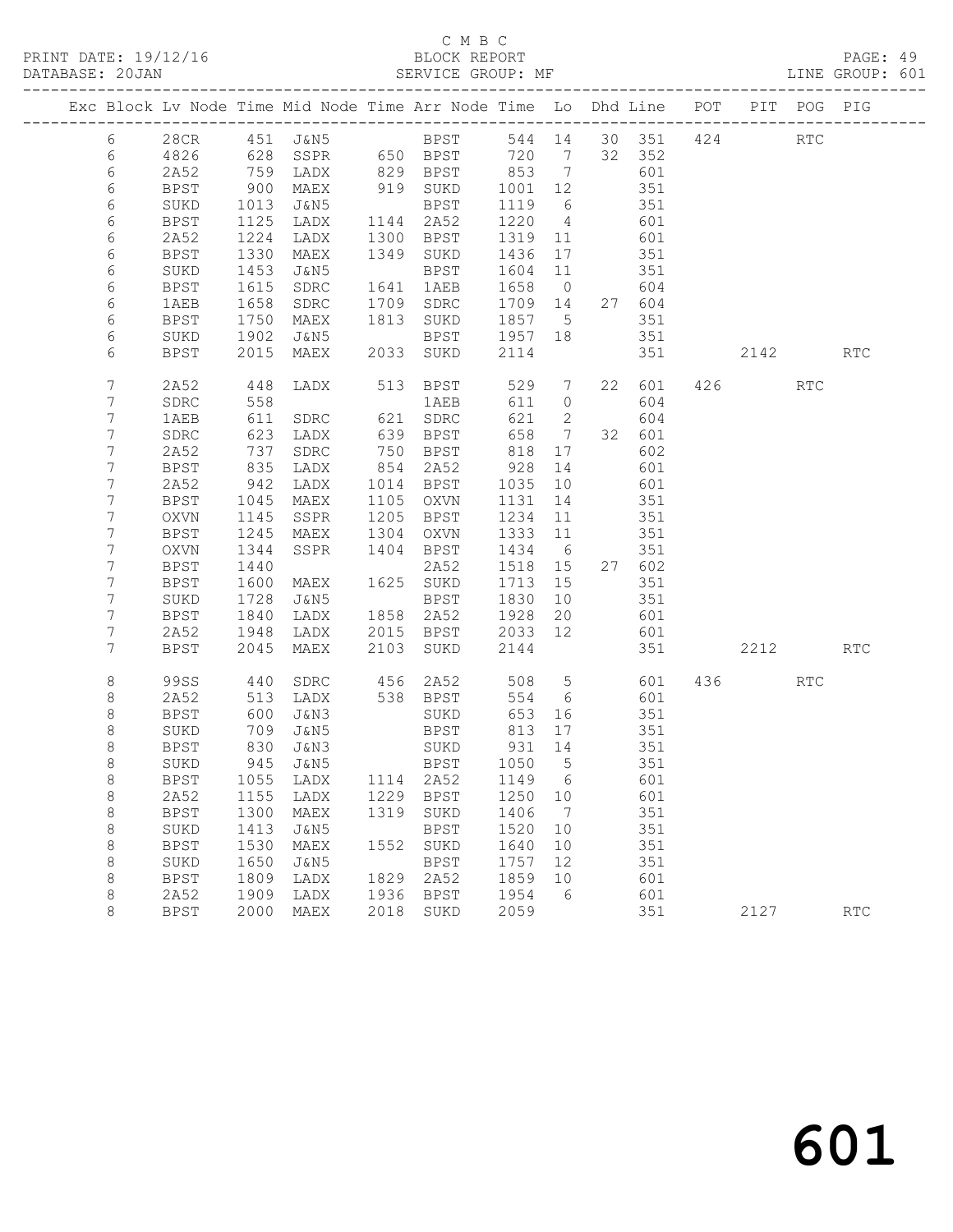# C M B C<br>BLOCK REPORT

PAGE: 50<br>LINE GROUP: 601

|  |             |             |              | Exc Block Lv Node Time Mid Node Time Arr Node Time Lo Dhd Line POT PIT POG PIG |      |                        |                 |                         |       |              |     |          |                      |            |
|--|-------------|-------------|--------------|--------------------------------------------------------------------------------|------|------------------------|-----------------|-------------------------|-------|--------------|-----|----------|----------------------|------------|
|  | 9           | SCDL        | 505          |                                                                                |      | <b>BPST</b>            |                 |                         |       | 533 1 22 311 |     | 439      | $\operatorname{RTC}$ |            |
|  | 9           | SDRC        | 556          |                                                                                |      | 1AEB                   | 606             |                         | 0 603 |              |     |          |                      |            |
|  | $\mathsf 9$ | 1AEB        |              |                                                                                |      |                        | 645 11          |                         |       | 22 603       |     |          |                      |            |
|  | $\mathsf 9$ | SDRC        |              |                                                                                |      |                        | 800             | 8 <sup>8</sup>          |       | 39 601       |     |          |                      |            |
|  | 9           | SUKD        | 847          | J&N5                                                                           |      | BPST                   | 952             | 8 <sup>8</sup>          |       | 351          |     |          |                      |            |
|  | $\mathsf 9$ |             |              |                                                                                |      |                        |                 |                         |       | 351          |     |          |                      |            |
|  | $\mathsf 9$ | BPST        | 1000<br>1113 | MAEX                                                                           |      | 1020 SUKD              | 1102 11<br>1219 | $6\overline{6}$         |       | 351          |     |          |                      |            |
|  |             | SUKD        | 1225         | J&N5<br>LADX                                                                   |      | BPST<br>1245 2A52      | 1321 3          |                         |       |              |     |          |                      |            |
|  | 9           | BPST        |              |                                                                                |      |                        |                 |                         |       | 601<br>601   |     |          |                      |            |
|  | 9           | 2A52        | 1324         | LADX                                                                           |      | 1400 BPST<br>1459 2A52 | 1419 19         |                         |       |              |     |          |                      |            |
|  | 9           | BPST        | 1438         | LADX                                                                           |      |                        | 1537 5          |                         |       | 601          |     |          |                      |            |
|  | 9           | 2A52        | 1542         | LADX                                                                           |      | 1615 BPST              | 1638 22         |                         |       | 601          |     |          |                      |            |
|  | $\mathsf 9$ | BPST        | 1700         | MAEX                                                                           |      | 1725 SUKD              | 1811            | 20                      |       | 351          |     |          |                      |            |
|  | 9           | SUKD        | 1831         | J&N5                                                                           |      | <b>BPST</b>            | 1928 12         |                         |       | 351          |     |          |                      |            |
|  | 9           | <b>BPST</b> | 1940         | LADX                                                                           |      | 1958 2A52              | 2026            |                         |       | 601          |     | 2048 RTC |                      |            |
|  | 10          | WR10        | 516          | SSPR                                                                           |      | 545 BPST               | 611             |                         |       | 4 354        |     | 449      | RTC                  |            |
|  | 10          | BPST        | 615          | J&N3                                                                           |      | SUKD                   | 711             |                         | 12    | 351          |     |          |                      |            |
|  | 10          | SUKD        | 723          | J&N5                                                                           |      | BPST                   | 827             |                         |       | 351          |     | 842      |                      | <b>RTC</b> |
|  |             |             |              |                                                                                |      |                        |                 |                         |       |              |     |          |                      |            |
|  | 11          | 4826        | 514          | SSPR                                                                           |      | 535 BPST               | 559 6           |                         |       | 352          |     | 452 RTC  |                      |            |
|  | 11          | BPST        | 605          |                                                                                |      | 1A67                   | 645             | $\overline{\mathbf{3}}$ |       | 601          |     |          |                      |            |
|  | 11          | 1A67        | 648          | LADX 716 BPST                                                                  |      |                        | 739             | 9                       |       | 30 601       |     |          |                      |            |
|  | 11          | KG52        | 818          |                                                                                |      | BPST                   | 859             |                         |       | 351          |     | 912      |                      | <b>RTC</b> |
|  | 12          | OXVN        | 522          | SSPR                                                                           |      | 538 BPST               | 606 14          |                         |       | 351          |     | 455      | RTC                  |            |
|  | 12          | <b>BPST</b> | 620          | LADX                                                                           |      | 637 SDRC               | 652 5           |                         |       | 601          |     |          |                      |            |
|  | 12          | SDRC        | 657          |                                                                                |      | 1AEB                   | 710             | $\bigcirc$              |       | 604          |     |          |                      |            |
|  | 12          | 1AEB        | 710          | SDRC                                                                           |      | 720 BPST               | 749             |                         |       | 604          |     |          | 804   100            | RTC        |
|  |             |             |              |                                                                                |      |                        |                 |                         |       |              |     |          |                      |            |
|  | 13          | SCDL        | 525          |                                                                                |      | <b>BPST</b>            | 555 15          |                         |       | 33 311       | 459 |          | RTC                  |            |
|  | 13          | WR10        | 643          | SSPR 715 BPST                                                                  |      |                        | 752             |                         |       | 354          |     |          | 807                  | <b>RTC</b> |
|  |             |             |              |                                                                                |      |                        |                 |                         |       |              |     |          |                      |            |
|  | 14          | 28CR        | 531          | J&N5                                                                           |      | BPST                   | 626             | 9                       |       | 30 351       |     | 504      | RTC                  |            |
|  | 14          | SCDL        | 705          |                                                                                |      | BPST                   | 745 15          |                         |       | 311          |     |          |                      |            |
|  | 14          | BPST        | 800          | J&N3                                                                           |      | SUKD                   | 901             | 16                      |       | 351          |     |          |                      |            |
|  | 14          | SUKD        | 917<br>1030  | J&N5                                                                           |      | BPST                   | 1022            | 8 <sup>8</sup>          |       | 351          |     |          |                      |            |
|  | 14          | BPST        |              | MAEX                                                                           |      | 1050 SUKD              | 1134 9          |                         |       | 351          |     |          |                      |            |
|  | 14          | SUKD        | 1143         | J&N5                                                                           |      | BPST 1249 6            |                 |                         |       | 351          |     |          |                      |            |
|  | 14          | BPST        |              | 1255 LADX                                                                      |      | 1315 2A52              | 1351 5          |                         | 601   |              |     |          |                      |            |
|  |             | 14 2A52     |              | 1356 LADX 1430 BPST 1450 10                                                    |      |                        |                 |                         |       | 601          |     |          |                      |            |
|  | 14          | <b>BPST</b> | 1500         |                                                                                |      | 2A52                   | 1538            | 9                       |       | 33 602       |     |          |                      |            |
|  | 14          | <b>BPST</b> | 1620         |                                                                                |      | 2A52                   | 1659            | 16                      |       | 602          |     |          |                      |            |
|  | 14          | 2A52        | 1715         | LADX                                                                           | 1745 | <b>BPST</b>            | 1807            | 17                      |       | 601          |     |          |                      |            |
|  | 14          | <b>BPST</b> | 1824         | LADX                                                                           | 1844 | 2A52                   | 1914            | 14                      |       | 601          |     |          |                      |            |
|  | 14          | 2A52        | 1928         | LADX                                                                           | 1955 | <b>BPST</b>            | 2013            |                         |       | 601          |     | 2026     |                      | <b>RTC</b> |
|  | 15          | SDRC        | 521          |                                                                                |      | 1AEB                   | 531             | 0                       |       | 603          | 505 |          | <b>RTC</b>           |            |
|  | 15          | 1AEB        | 531          |                                                                                |      | SDRC                   | 546             | 4                       | 7     | 603          |     |          |                      |            |
|  | 15          | 2A52        | 557          | LADX                                                                           |      | 625 BPST               | 643             | 7                       | 30    | 601          |     |          |                      |            |
|  | 15          | SCDL        | 720          |                                                                                |      | <b>BPST</b>            | 804             |                         |       | 311          |     | 819      |                      | <b>RTC</b> |
|  | 16          | 4826        | 539          | SSPR                                                                           | 600  | BPST                   | 626             | 13                      | 32    | 352          | 517 |          | RTC                  |            |
|  | 16          | 2A52        | 711          | SDRC                                                                           |      | 724 BPST               | 751             |                         |       | 602          |     | 806      |                      | RTC        |
|  |             |             |              |                                                                                |      |                        |                 |                         |       |              |     |          |                      |            |
|  | 17          | SCDL        | 545          |                                                                                |      | BPST                   | 617             | 13                      |       | 311          | 519 |          | <b>RTC</b>           |            |
|  | 17          | <b>BPST</b> | 630          | J&N3                                                                           |      | SUKD                   | 726             | 12                      |       | 351          |     |          |                      |            |
|  | 17          | SUKD        | 738          | J&N5                                                                           |      | BPST                   | 842             |                         |       | 351          |     | 857      |                      | <b>RTC</b> |
|  |             |             |              |                                                                                |      |                        |                 |                         |       |              |     |          |                      |            |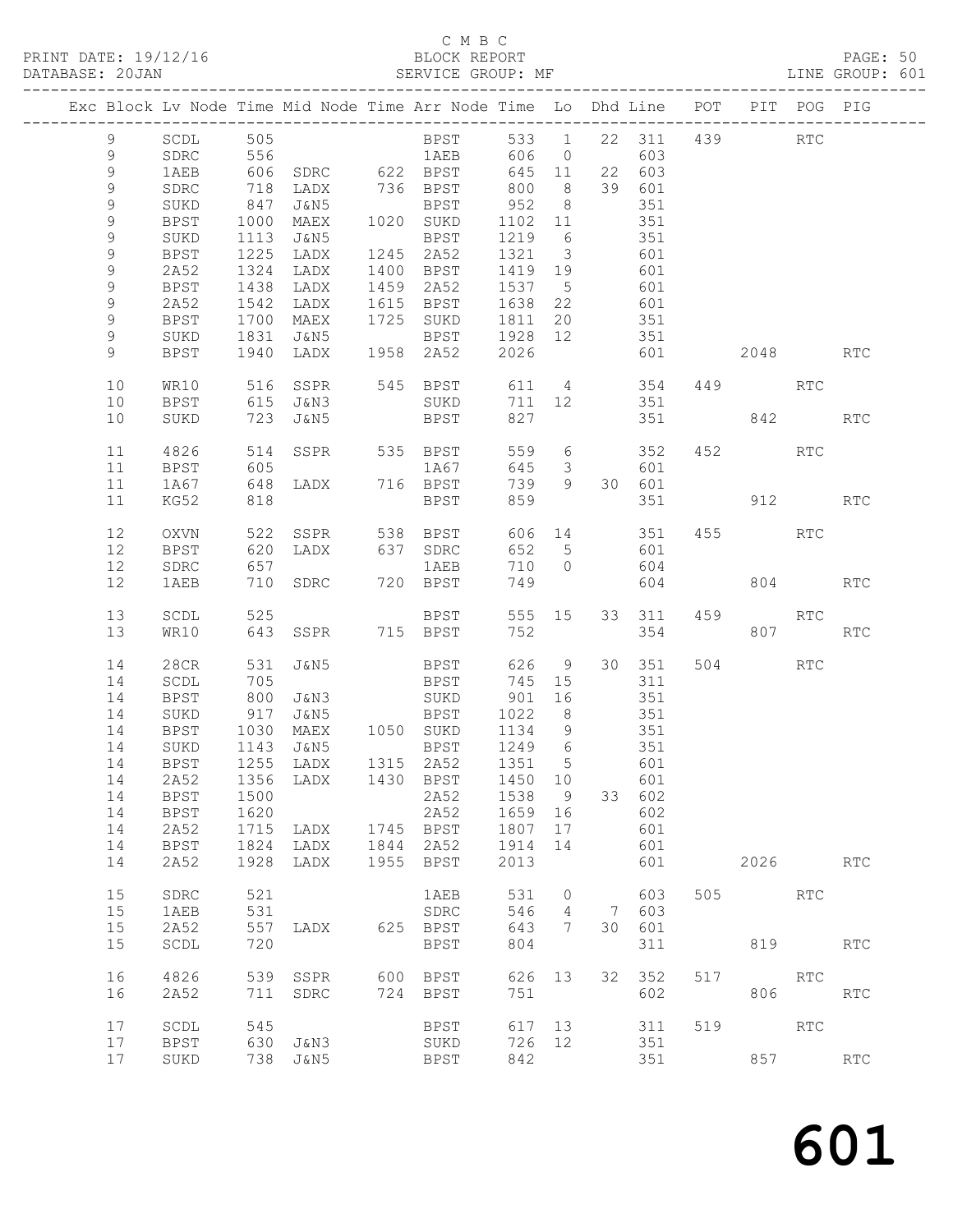# C M B C<br>BLOCK REPORT<br>SERVICE GROUP: MF

| DATABASE: 20JAN |    |              |                          |           |     | SERVICE GROUP: MF                                                                          |         |                |                                           |              |     |         |            | LINE GROUP: 601 |  |
|-----------------|----|--------------|--------------------------|-----------|-----|--------------------------------------------------------------------------------------------|---------|----------------|-------------------------------------------|--------------|-----|---------|------------|-----------------|--|
|                 |    |              |                          |           |     | Exc Block Lv Node Time Mid Node Time Arr Node Time Lo Dhd Line POT PIT POG PIG             |         |                |                                           |              |     |         |            |                 |  |
|                 | 18 |              |                          |           |     | WR10 546 SSPR 615 BPST 641 9 354 519 RTC                                                   |         |                |                                           |              |     |         |            |                 |  |
|                 | 18 |              |                          |           |     | BPST 650 LADX 710 2A52 738 4 601                                                           |         |                |                                           |              |     |         |            |                 |  |
|                 | 18 | 2A52         |                          |           |     |                                                                                            |         |                |                                           |              |     |         |            |                 |  |
|                 |    |              |                          |           |     | 192 LADX 812 BPST 836 9 601<br>1945 MAEX 904 SUKD 946 12 351<br>1958 J&N5 BPST 1104 11 351 |         |                |                                           |              |     |         |            |                 |  |
|                 | 18 | <b>BPST</b>  |                          |           |     |                                                                                            |         |                |                                           |              |     |         |            |                 |  |
|                 | 18 | SUKD         |                          |           |     |                                                                                            |         |                |                                           |              |     |         |            |                 |  |
|                 | 18 | BPST         | 1115                     |           |     | MAEX 1135 OXVN 1201                                                                        |         |                | 14 351                                    |              |     |         |            |                 |  |
|                 | 18 | OXVN         | 1215                     |           |     | SSPR 1235 BPST                                                                             | 1304    | 11             | 351                                       |              |     |         |            |                 |  |
|                 | 18 | BPST         |                          |           |     |                                                                                            |         |                |                                           | 351          |     |         |            |                 |  |
|                 | 18 | OXVN         | 1315<br>1415             |           |     | MAEX 1334 OXVN 1403 12<br>SSPR 1435 BPST 1505 10                                           |         |                |                                           | 351          |     |         |            |                 |  |
|                 | 18 | BPST         | 1515                     |           |     | 2A52 1553 14 33 602                                                                        |         |                |                                           |              |     |         |            |                 |  |
|                 |    |              |                          |           |     | 2A52<br>MAEX 1705 SUKD<br>J&N5 BPST<br>MAEX 1933 SUKD                                      |         |                |                                           |              |     |         |            |                 |  |
|                 | 18 | BPST         | 1640                     |           |     |                                                                                            | 1753 7  |                |                                           | 351          |     |         |            |                 |  |
|                 | 18 | SUKD         | 1800<br>1915             |           |     | BPST 1859 16<br>1933 SUKD 2015 18                                                          |         |                | $\begin{array}{c} 351 \\ 351 \end{array}$ | 351          |     |         |            |                 |  |
|                 | 18 | BPST         |                          |           |     |                                                                                            |         |                |                                           |              |     |         |            |                 |  |
|                 | 18 | SUKD         | 2033                     | J&N5      |     | <b>BPST</b>                                                                                | 2127 13 |                | 351                                       |              |     |         |            |                 |  |
|                 | 18 | BPST         | 2140                     | MAEX      |     | 2158 SUKD                                                                                  | 2239    |                |                                           | 351          |     |         | 2307       | <b>RTC</b>      |  |
|                 | 19 | 2A52         | 543                      |           |     | SDRC 556 BPST 618 17 602                                                                   |         |                |                                           |              |     | 521 RTC |            |                 |  |
|                 | 19 | BPST         | 635                      |           |     | 1A67                                                                                       |         |                | 716 5                                     | 601          |     |         |            |                 |  |
|                 | 19 | 1A67         | 721                      |           |     | LADX 748 BPST                                                                              |         |                | 811 7 34 601                              |              |     |         |            |                 |  |
|                 | 19 | 2A52         |                          |           |     | 852 SDRC 905 BPST                                                                          | 930     |                |                                           |              |     | 602 943 |            | <b>RTC</b>      |  |
|                 | 20 | 28CR         | 551                      |           |     | J&N5 BPST                                                                                  |         | 648 6          |                                           | 22 351       |     | 524 RTC |            |                 |  |
|                 | 20 | SDRC         | 716                      |           |     | 1AEB                                                                                       |         |                | 726 0                                     | 603          |     |         |            |                 |  |
|                 | 20 | 1AEB         |                          |           |     | 726 SDRC 742 BPST                                                                          |         | 811 12         |                                           | 30 603       |     |         |            |                 |  |
|                 | 20 |              | 853                      |           |     | BPST                                                                                       | 932     |                |                                           |              | 351 |         | 945 — 100  | <b>RTC</b>      |  |
|                 |    | KG52         |                          |           |     |                                                                                            |         |                |                                           |              |     |         |            |                 |  |
|                 | 21 | 2A52         |                          |           |     | 547 LADX 615 BPST 633 11 601                                                               |         |                |                                           |              |     | 525 RTC |            |                 |  |
|                 | 21 | BPST         |                          |           |     | 644 J&N3 SUKD                                                                              |         |                | 740 8 351                                 |              |     |         |            |                 |  |
|                 | 21 | SUKD         |                          | 748 J&N5  |     | <b>BPST</b>                                                                                | 854     |                |                                           |              |     |         | 907 — 100  | RTC             |  |
|                 | 22 | 4826         | 558                      |           |     | SSPR 620 BPST                                                                              |         |                |                                           | 648 4 39 352 |     | 536 7   | <b>RTC</b> |                 |  |
|                 | 22 | 28CR         | 731<br>731<br>850<br>957 |           |     |                                                                                            | 832     |                | 18                                        | 351          |     |         |            |                 |  |
|                 | 22 | BPST         |                          |           |     |                                                                                            |         |                |                                           |              |     |         |            |                 |  |
|                 | 22 | 2A52         |                          |           |     |                                                                                            |         |                | $16$ $601$<br>$10$ $601$                  |              |     |         |            |                 |  |
|                 | 22 | BPST         | 1100                     |           |     | MAEX 1120 SUKD 1204 8                                                                      |         |                | 351                                       |              |     |         |            |                 |  |
|                 | 22 | SUKD         | 1212                     | J&N5      |     | BPST 1318 6                                                                                |         |                | 351                                       |              |     |         |            |                 |  |
|                 | 22 | BPST         |                          |           |     |                                                                                            |         |                |                                           |              |     |         |            |                 |  |
|                 | 22 | 2A52         |                          |           |     | 1324 LADX 1344 2A52 1422 3 601<br>1425 LADX 1502 BPST 1524 6 601                           |         |                |                                           |              |     |         |            |                 |  |
|                 |    |              |                          |           |     |                                                                                            |         |                |                                           |              |     |         |            |                 |  |
|                 |    |              |                          |           |     | 22 BPST 1530 2A52 1608 17 602                                                              |         |                |                                           |              |     |         |            |                 |  |
|                 | 22 | 2A52         | 1625                     | LADX      |     | 1657 BPST                                                                                  | 1720    | $5^{\circ}$    |                                           | 601          |     |         |            |                 |  |
|                 | 22 | BPST         | 1725                     |           |     | SCDL                                                                                       | 1807 8  |                |                                           | 30 311       |     |         |            |                 |  |
|                 | 22 | BPST         |                          | 1845 SDRC |     | 1908 1AEB                                                                                  | 1923    | $\circ$        |                                           | 604          |     |         |            |                 |  |
|                 | 22 | 1AEB         | 1923                     | SDRC      |     | 1932 SDRC                                                                                  | 1932    |                |                                           | 604          |     |         | 1947       | <b>RTC</b>      |  |
|                 | 23 | 28CR         | 603                      | J&N5      |     | BPST                                                                                       | 701     | 4              |                                           | 30 351       |     | 536 RTC |            |                 |  |
|                 | 23 | SCDL         | 735                      |           |     | BPST                                                                                       | 819     |                |                                           | 311          |     |         | 834 RTC    |                 |  |
|                 | 24 | WR10         | 609                      | SSPR      |     | 640 BPST                                                                                   | 710     | $\overline{2}$ | 22                                        | 354          | 542 |         | <b>RTC</b> |                 |  |
|                 | 24 | ${\tt SDRC}$ | 734                      |           |     | 1AEB                                                                                       | 747     | $\Omega$       |                                           | 604          |     |         |            |                 |  |
|                 | 24 |              | 747                      |           |     | 757 BPST                                                                                   | 825     |                |                                           | 604          |     |         | 840 RTC    |                 |  |
|                 |    | 1AEB         |                          | SDRC      |     |                                                                                            |         |                |                                           |              |     |         |            |                 |  |
|                 | 25 | 4826         | 608                      | SSPR      |     | 630 BPST                                                                                   |         | 700 5          |                                           | 352          |     | 546     | RTC        |                 |  |
|                 | 25 | BPST         | 705                      | LADX      |     | 725 2A52                                                                                   | 754 13  |                |                                           | 601          |     |         |            |                 |  |
|                 | 25 | 2A52         | 807                      | SDRC      | 820 | BPST                                                                                       | 845     |                |                                           | 602          |     |         | 858 RTC    |                 |  |
|                 | 26 | WR10         | 617                      | SSPR      |     | 648 BPST                                                                                   | 718     | 9              |                                           | 22 354       |     | 550 RTC |            |                 |  |
|                 | 26 | ${\tt SDRC}$ | 749                      |           |     | 1AEB                                                                                       | 802     | $\bigcirc$     |                                           | 604          |     |         |            |                 |  |
|                 |    |              |                          |           |     |                                                                                            |         |                |                                           |              |     |         |            |                 |  |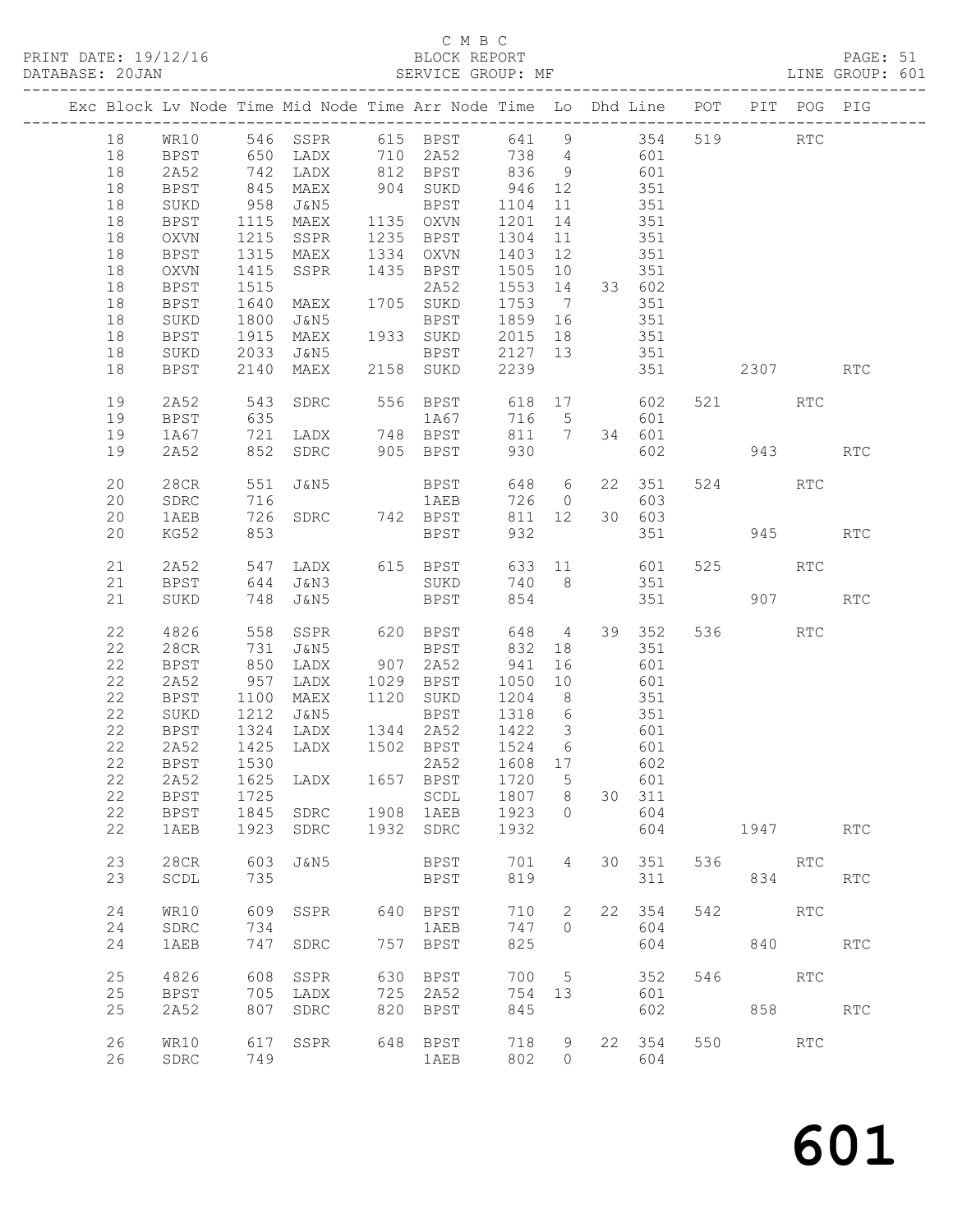PRINT DATE: 19/12/16 BLOCK REPORT BATABASE: 20JAN BLOCK REPORT

### C M B C<br>BLOCK REPORT

PAGE: 52<br>LINE GROUP: 601

|          |              |            |                                        | Exc Block Lv Node Time Mid Node Time Arr Node Time Lo Dhd Line POT PIT POG PIG |                 |                          |                |              |           |                       |         |            |
|----------|--------------|------------|----------------------------------------|--------------------------------------------------------------------------------|-----------------|--------------------------|----------------|--------------|-----------|-----------------------|---------|------------|
| 26       |              |            |                                        | 1AEB 802 SDRC 812 BPST 838                                                     |                 |                          |                |              | 604       |                       | 853 85  | <b>RTC</b> |
| 27       | SCDL         | 620        |                                        | BPST 659 3 33 311                                                              |                 |                          |                |              | 552       | <b>RTC</b>            |         |            |
| 27       | WR10         |            |                                        | 735 SSPR 807 BPST                                                              | 841             |                          |                | 354          |           |                       | 856 8   | RTC        |
| 28       | 28CR         |            | 623 J&N5                               | <b>BPST</b>                                                                    | 721 9           |                          |                | 39 351       |           | 556 700               | RTC     |            |
| 28       | SUKD         |            | 809 J&N5                               | <b>BPST</b>                                                                    | 916             | $\overline{9}$           |                | 351          |           |                       |         |            |
| 28       | BPST         |            | 925 LADX 942 2A52                      |                                                                                | 1016            | 11                       |                | 601          |           |                       |         |            |
| 28<br>28 | 2A52         |            | 1027 LADX<br>1130 MAEX                 | 1059 BPST<br>1149 SUKD                                                         | 1120 10<br>1233 | 9                        |                | 601<br>351   |           |                       |         |            |
| 28       | BPST<br>SUKD |            | 1242 J&N5                              | BPST                                                                           | 1348            | $5\overline{)}$          |                | 351          |           |                       |         |            |
| 28       | BPST         | 1353       | LADX                                   | 1413 2A52                                                                      | 1451            | $\overline{\phantom{a}}$ |                | 601          |           |                       |         |            |
| 28       | 2A52         | 1453       | LADX                                   | 1531 BPST                                                                      | 1555            | 9                        |                | 601          |           |                       |         |            |
| 28       | BPST         | 1604       |                                        | SCDL                                                                           | 1647 21         |                          |                | 36 311       |           |                       |         |            |
| 28       | BPST         | 1744       | SDRC                                   | 1809 1AEB                                                                      | 1820            | $\overline{0}$           |                | 603          |           |                       |         |            |
| 28       | 1AEB         | 1820       |                                        | SDRC                                                                           | 1835            |                          |                | 603          |           | 1852   1900           |         | <b>RTC</b> |
| 29       | WR10         |            |                                        | 624 SSPR 655 BPST 725 10 30 354                                                |                 |                          |                |              |           | 557 RTC               |         |            |
| 29       | SCDL         | 805        |                                        | <b>BPST</b>                                                                    | 845             |                          |                | 311          |           |                       | 858 31  | <b>RTC</b> |
|          |              |            |                                        |                                                                                |                 |                          |                |              |           |                       |         |            |
| 30       | 2A52         |            | 623 SDRC 636 BPST                      |                                                                                |                 |                          |                | 658 17 602   | 601       | <b>RTC</b>            |         |            |
| 30       | <b>BPST</b>  |            | 715 J&N3                               | SUKD                                                                           | 816 5           |                          |                | 351          |           |                       |         |            |
| 30       | SUKD         |            | 821 J&N5                               | BPST                                                                           | 928             |                          |                | 351          |           |                       | 941     | <b>RTC</b> |
|          |              |            |                                        |                                                                                |                 |                          |                |              |           |                       |         |            |
| 31       | SCDL         | 635        |                                        | <b>BPST</b>                                                                    | 715             | 5 <sup>5</sup>           |                | 30 311       |           | 607 RTC               |         |            |
| 31       | SCDL         | 750        |                                        | BPST                                                                           | 834             |                          |                | 311          |           |                       | 849     | RTC        |
| 32       | WR10         | 635        |                                        |                                                                                |                 |                          |                | 739 4 22 354 |           | 608 RTC               |         |            |
| 32       | SDRC         | 805        |                                        | SSPR 706 BPST<br>1 AEB                                                         | 815             |                          | $\overline{O}$ | 603          |           |                       |         |            |
| 32       | 1AEB         | 815        |                                        |                                                                                | 855 10          |                          |                | 603          |           |                       |         |            |
| 32       | BPST         |            | 815 SDRC 830 BPST<br>905 LADX 922 2A52 |                                                                                | 956             |                          |                | 601          |           | 1020                  |         | <b>RTC</b> |
|          |              |            |                                        |                                                                                |                 |                          |                |              |           |                       |         |            |
| 33       | LADX         | 623        |                                        | 46RR                                                                           | 638             | $\circ$                  |                | 608          |           | 608 RTC               |         |            |
| 33       | 46RR         | 638        |                                        | LADX                                                                           | 646             | $6\overline{6}$          |                | 608          |           |                       |         |            |
| 33       | LADX         | 652        |                                        | BPST                                                                           | 711             | 9                        |                | 601          |           |                       |         |            |
| 33       | BPST         |            |                                        | 720 LADX 740 2A52                                                              | 810 17          |                          |                | 601          |           |                       |         |            |
| 33       | 2A52         |            | 827 LADX 859 BPST                      |                                                                                | 923             |                          |                |              |           | 601 936 RTC           |         |            |
|          |              |            |                                        |                                                                                |                 |                          |                |              |           |                       |         |            |
| 34       | SDRC         |            | 630 LADX 646 BPST                      |                                                                                |                 |                          |                |              |           | 705 10 17 601 614 RTC |         |            |
|          | 34 LADX      |            |                                        | 732 46RR                                                                       |                 |                          |                |              | 747 0 608 |                       |         |            |
| 34<br>34 | 46RR         | 747<br>800 |                                        | LADX                                                                           | 755<br>823      | $5^{\circ}$              |                | 608          |           | 601 838               |         | RTC        |
|          | LADX         |            |                                        | BPST                                                                           |                 |                          |                |              |           |                       |         |            |
| 35       | LADX         | 632        |                                        | BPST                                                                           | 651             | 9                        |                | 601          |           | 615 — 10              | RTC     |            |
| 35       | BPST         |            | 700 MAEX                               | 719 OXVN                                                                       | 747 25          |                          |                | 351          |           |                       |         |            |
| 35       | OXVN         |            | 812 SSPR                               | 830 BPST                                                                       | 904             | 11                       |                | 351          |           |                       |         |            |
| 35       | <b>BPST</b>  |            | 915 MAEX                               | 934 WRC1                                                                       | 1001            |                          |                | 351          |           | 1031 RTC              |         |            |
|          |              |            |                                        |                                                                                |                 |                          |                |              |           |                       |         |            |
| 36       | 28CR         |            | 650 J&N5                               | BPST                                                                           | 752 13          |                          |                | 351          |           | 623 RTC               |         |            |
| 36       | BPST         |            | 805 LADX                               | 826 2A52                                                                       | 900 11          |                          |                | 601          |           |                       |         |            |
| 36       | 2A52         |            | 911 LADX                               | 942 BPST                                                                       | 1003            |                          |                | 601          |           | 1016 RTC              |         |            |
| 37       | SDRC         | 643        | LADX                                   | 659 BPST                                                                       | 718             | $6\overline{6}$          | 22             | 601          |           | 627                   | RTC     |            |
| 37       | SDRC         | 746        |                                        | 1AEB                                                                           | 756             | $\circ$                  |                | 603          |           |                       |         |            |
| 37       | 1AEB         |            | 756 SDRC                               | 811 BPST                                                                       | 839             |                          |                | 603          |           |                       | 854 RTC |            |
| 38       | WR10         |            | 657 SSPR                               | 729 BPST                                                                       | 806             | 9                        |                | 354          |           | 630 000               | RTC     |            |
|          |              |            |                                        |                                                                                |                 |                          |                |              |           |                       |         |            |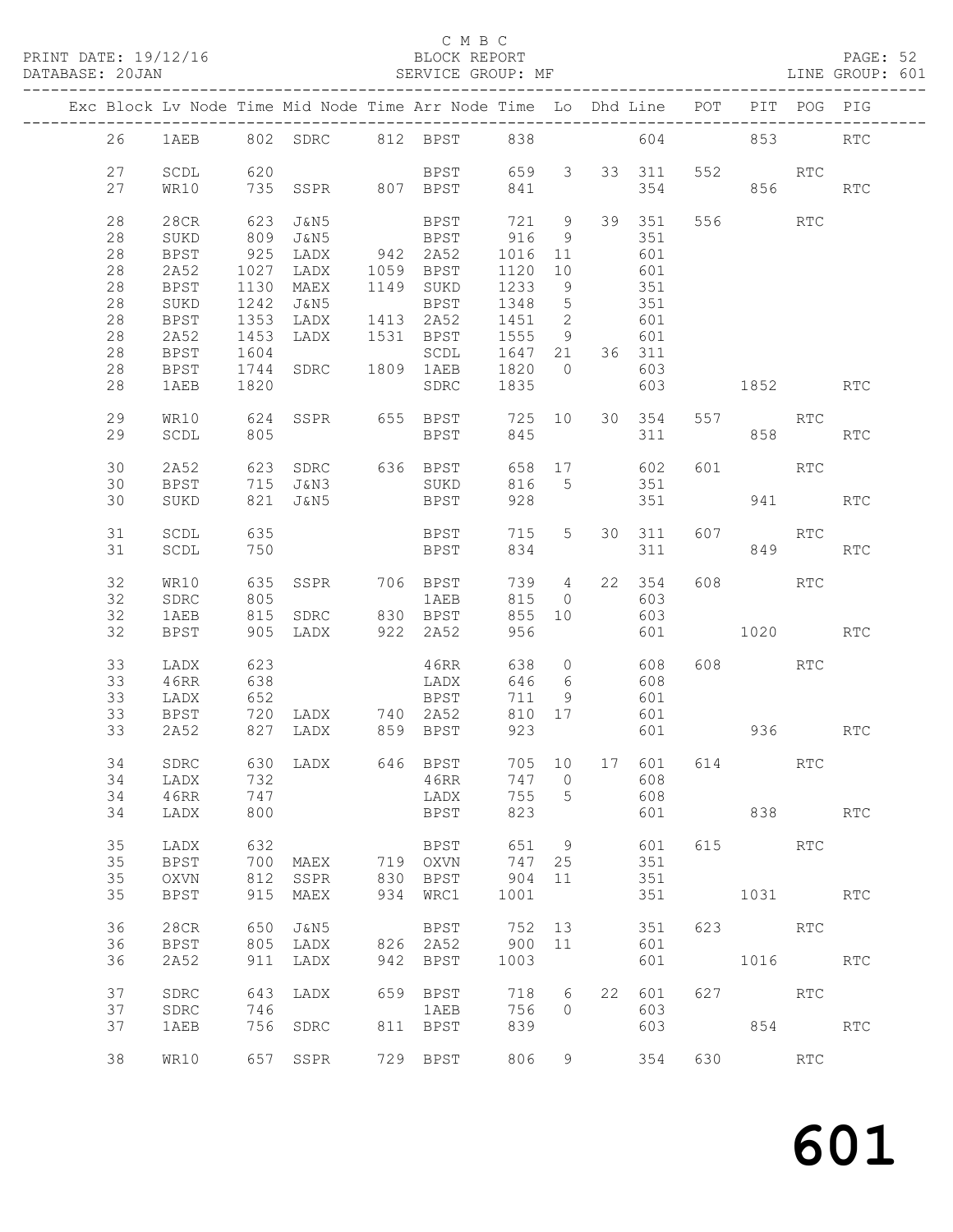# C M B C<br>BLOCK REPORT<br>SERVICE GROUP: MF

| DATABASE: 20JAN |          |              |                          | SERVICE GROUP: MF                                                              |                                               |           |                |     |                  |                 |         |             | LINE GROUP: 601 |
|-----------------|----------|--------------|--------------------------|--------------------------------------------------------------------------------|-----------------------------------------------|-----------|----------------|-----|------------------|-----------------|---------|-------------|-----------------|
|                 |          |              |                          | Exc Block Lv Node Time Mid Node Time Arr Node Time Lo Dhd Line POT PIT POG PIG |                                               |           |                |     |                  |                 |         |             |                 |
|                 |          |              |                          | 38 BPST 815 J&N3 SUKD 916 14 351                                               |                                               |           |                |     |                  |                 |         |             |                 |
|                 | 38       | SUKD         |                          | 930 J&N5 BPST 1035 351 1048 RTC                                                |                                               |           |                |     |                  |                 |         |             |                 |
|                 | 39       | 4826         |                          |                                                                                |                                               |           |                |     |                  |                 | 638 RTC |             |                 |
|                 | 39       | 2A52         |                          |                                                                                |                                               |           |                |     |                  | 601 000         |         | 949         | <b>RTC</b>      |
|                 |          |              |                          |                                                                                |                                               |           |                |     |                  |                 |         |             |                 |
|                 | 40       | LADX         | 659<br>$\frac{105}{714}$ |                                                                                | 46RR                                          |           |                |     | 714 0 608        |                 | 642 RTC |             |                 |
|                 | 40<br>40 | 46RR<br>LADX |                          |                                                                                | LADX<br>LADX<br>BPST                          | 749       | 722 4          |     | 608<br>601       |                 |         | 804   100   | <b>RTC</b>      |
|                 |          |              |                          |                                                                                |                                               |           |                |     |                  |                 |         |             |                 |
|                 | 41       | 28CR         |                          | 643 J&N5 BPST                                                                  |                                               | 745       |                |     | 351              | 616             |         | 800 RTC RTC |                 |
|                 | 42       | 28CR         |                          | 719 J&N5                                                                       | <b>BPST</b>                                   |           |                |     | 820  4  15  351  | 652             |         | RTC         |                 |
|                 | 42       | RRCX         |                          | 839 BHST 905 BPST                                                              |                                               | 918       |                |     | 403              |                 |         | 931 — 10    | <b>RTC</b>      |
|                 | 43       | SDRC         |                          |                                                                                |                                               |           |                |     |                  |                 | 656 RTC |             |                 |
|                 | 43       | 1AEB         |                          |                                                                                |                                               |           |                |     |                  |                 |         | 822         | RTC             |
|                 | 44       | BPST         |                          | 1400 BHST 1418 RRCX 1446 22 403 1340 RTC                                       |                                               |           |                |     |                  |                 |         |             |                 |
|                 | 44       | RRCX         | 1508                     | BHST 1538 BPST                                                                 |                                               | 1555 13   |                |     | 403              |                 |         |             |                 |
|                 | 44       | BPST         | 1608                     |                                                                                | BHST 1625 RRCX 1651 14 15 403                 |           |                |     |                  |                 |         |             |                 |
|                 | 44       | BPST         | 1720                     |                                                                                | WRC1                                          | 1830      |                |     |                  | 354 1900        |         |             | <b>RTC</b>      |
|                 | 45       | 2A52         | 1411                     | 1411 LADX 1445 BPST 1505 15 601 1345 RTC<br>1520 MAEX 1542 SUKD 1630 8 351     |                                               |           |                |     |                  |                 |         |             |                 |
|                 | 45       | BPST         |                          |                                                                                |                                               |           |                |     |                  |                 |         |             |                 |
|                 | 45       | SUKD         | 1638                     | J&N5                                                                           | BPST                                          | 1745 8    |                |     | 351              |                 |         |             |                 |
|                 | 45       | BPST         | 1753                     |                                                                                | LADX 1813 LADX 1813 7                         |           |                | 601 |                  |                 |         |             |                 |
|                 | 45       | LADX         | 1820                     |                                                                                | 46RR                                          | 1827 0    |                |     | 606              |                 |         |             |                 |
|                 | 45       | 46RR         | 1827                     |                                                                                | LADX                                          | $1848$ 12 |                |     | 606<br>606       |                 |         |             |                 |
|                 | 45       | LADX         | 1900                     |                                                                                | 46RR                                          | 1907 0    |                |     |                  |                 |         |             |                 |
|                 | 45       | 46RR         | 1907                     |                                                                                | LADX                                          | 1923      |                |     |                  | 606 1934        |         |             | <b>RTC</b>      |
|                 | 46       | BPST         | 1420                     |                                                                                | 2A52 1458 13 602 1400 RTC                     |           |                |     |                  |                 |         |             |                 |
|                 | 46       | 2A52         | 1511                     | LADX 1545 BPST                                                                 |                                               | 1608 9    |                |     | 601              |                 |         |             |                 |
|                 | 46       | BPST         | 1617                     |                                                                                | 1A67<br>1709 1800 1867<br>1820 1800 1871 1820 | 1709 22   |                |     | 601              |                 |         |             |                 |
|                 | 46       | 1A67         | 1731                     |                                                                                |                                               |           | 16             | 601 |                  |                 |         |             |                 |
|                 | 46       | BPST         |                          |                                                                                |                                               |           |                |     | $\frac{351}{27}$ |                 |         |             |                 |
|                 | 46       | SUKD         |                          |                                                                                |                                               |           |                |     |                  |                 |         |             |                 |
|                 |          |              |                          | 46 BPST 2100 LADX 2117 2A52 2146 14 601                                        |                                               |           |                |     |                  |                 |         |             |                 |
|                 | 46       | 2A52         | 2200                     | LADX                                                                           | 2226 BPST                                     | 2243 19   |                |     | 601              |                 |         |             |                 |
|                 | 46       | BPST         | 2302                     | MAEX                                                                           | 2320 SUKD                                     | 2359      | 6              |     | 351              |                 |         |             |                 |
|                 | 46       | SUKD         | 2405                     | J&N5                                                                           | BPST                                          | 2456 4    |                |     | 351              |                 |         |             |                 |
|                 | 46       | <b>BPST</b>  | 2500                     | J&N3                                                                           | SUKD                                          | 2556      |                |     | 351              |                 |         | 2622        | <b>RTC</b>      |
|                 | 47       | BPST         | 1430                     | MAEX                                                                           | 1451 SUKD                                     | 1539 16   |                |     |                  | 351 1410 RTC    |         |             |                 |
|                 | 47       | SUKD         | 1555                     | J&N5                                                                           | BPST                                          | 1703 7    |                |     | 351              |                 |         |             |                 |
|                 | 47       | BPST         | 1710                     | MAEX                                                                           | 1735 SUKD                                     | 1821      |                |     | 351              |                 |         | 1849 RTC    |                 |
|                 | 48       | 2A52         | 1437                     | LADX                                                                           | 1515 BPST                                     | 1538 7    |                |     |                  | 22 601 1411 RTC |         |             |                 |
|                 | 48       | SDRC         | 1607                     |                                                                                | 1AEB                                          | 1622 0    |                |     | 604              |                 |         |             |                 |
|                 | 48       | 1AEB         | 1622                     | SDRC                                                                           | 1632 SDRC                                     | 1632      | 11             | 27  | 604              |                 |         |             |                 |
|                 | 48       | <b>BPST</b>  | 1710                     |                                                                                | 4826                                          | 1808      |                |     | 352              | 1833            |         |             | <b>RTC</b>      |
|                 | 49       | SUKD         | 1443                     | J&N5                                                                           | BPST                                          | 1554 6    |                |     |                  | 351 1414 RTC    |         |             |                 |
|                 | 49       | BPST         | 1600                     | SDRC                                                                           | 1627 1AEB                                     | 1638 0    |                |     | 603              |                 |         |             |                 |
|                 | 49       | 1AEB         | 1638                     |                                                                                | SDRC<br>1756 1AEB                             | 1655      | 8 <sup>8</sup> |     | 27 603           |                 |         |             |                 |
|                 | 49       | <b>BPST</b>  |                          | 1730 SDRC                                                                      |                                               | 1813      | $\circ$        |     | 604              |                 |         |             |                 |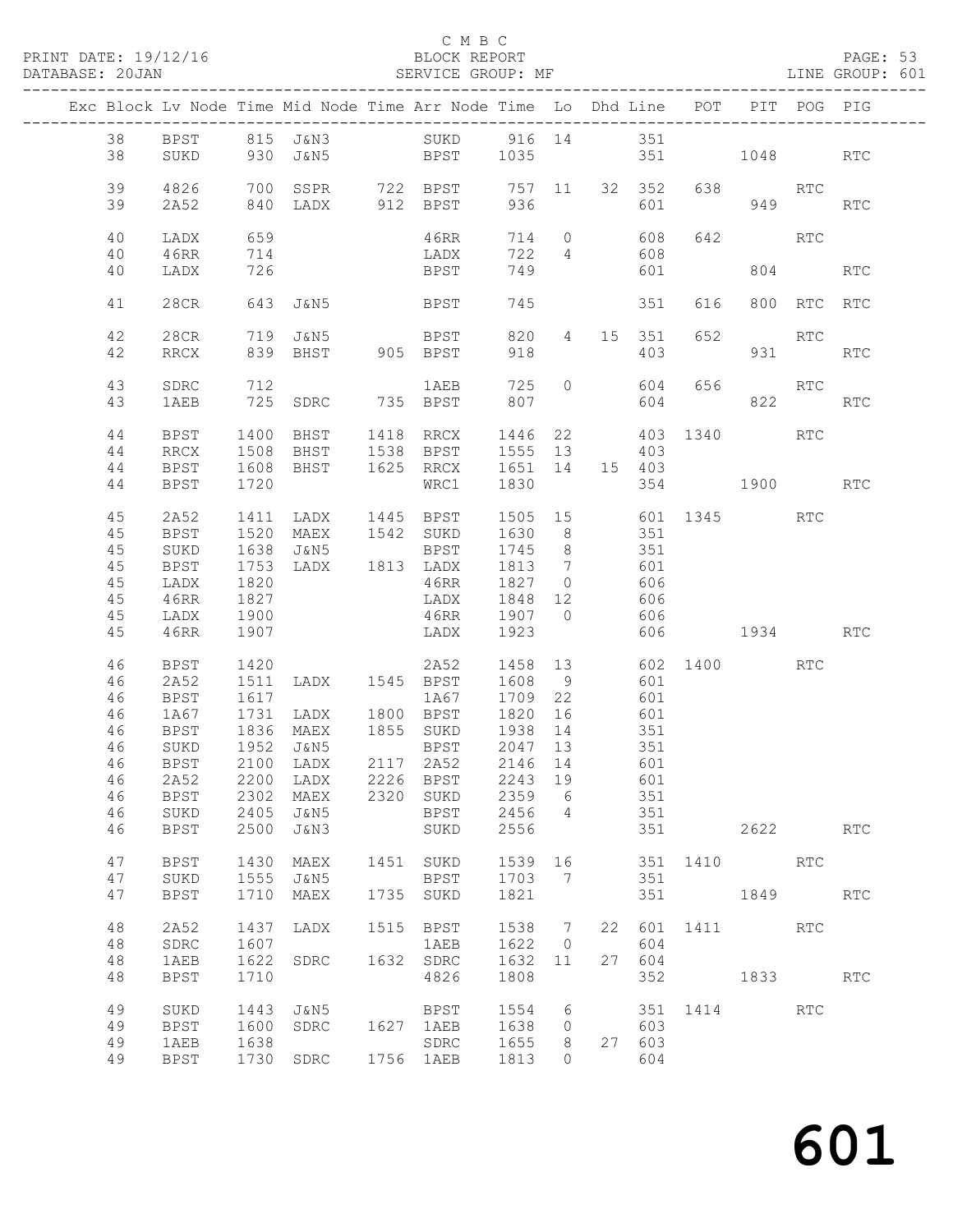PRINT DATE: 19/12/16 BLOCK REPORT BATABASE: 20JAN BLOCK REPORT

### C M B C<br>BLOCK REPORT

PAGE: 54<br>LINE GROUP: 601

|          |          |                     |              | Exc Block Lv Node Time Mid Node Time Arr Node Time Lo Dhd Line POT PIT POG PIG                            |      |                                        |                |                         |     |            |                         |          |            |            |
|----------|----------|---------------------|--------------|-----------------------------------------------------------------------------------------------------------|------|----------------------------------------|----------------|-------------------------|-----|------------|-------------------------|----------|------------|------------|
|          |          |                     |              |                                                                                                           |      |                                        |                |                         |     |            |                         |          |            |            |
|          | 49       |                     |              | 1AEB 1813 SDRC 1824 SDRC 1824 604 1841 RTC                                                                |      |                                        |                |                         |     |            |                         |          |            |            |
|          | 50       | BPST                |              | 1445 MAEX 1506 SUKD 1554 11 351 1425 RTC                                                                  |      |                                        |                |                         |     |            |                         |          |            |            |
|          | 50       | SUKD                | 1605         | J&N5                                                                                                      |      | BPST 1713 7 351                        |                |                         |     |            |                         |          |            |            |
|          | 50       | BPST                | 1720         |                                                                                                           |      | 2A52 1801                              |                |                         |     |            | 602 1827 RTC            |          |            |            |
|          | 51       | BPST                | 1453         |                                                                                                           |      | LADX 1514 2A52 1552 4 601 1433         |                |                         |     |            |                         |          | RTC        |            |
|          | 51       | 2A52                |              | 1556 LADX 1629 BPST 1652 13                                                                               |      |                                        |                |                         | 601 |            |                         |          |            |            |
|          | 51       | BPST                | 1705         | SDRC 1730 1AEB                                                                                            |      | 1AEB 1741 0 603<br>SDRC 1757 20 27 603 |                |                         |     |            |                         |          |            |            |
|          | 51<br>51 | 1AEB<br>BPST        |              |                                                                                                           |      |                                        |                |                         |     | 27 603     | 351 1954 RTC            |          |            |            |
|          |          |                     |              |                                                                                                           |      |                                        |                |                         |     |            |                         |          |            |            |
|          | 52       | SUKD                |              | 1503 J&N5                                                                                                 |      | BPST 1614 16 351 1434 RTC              |                |                         |     |            |                         |          |            |            |
|          | 52       | BPST                |              | 1630 MAEX 1655 SUKD 1743                                                                                  |      |                                        |                |                         |     |            | 351 1816 RTC            |          |            |            |
| SD 53    |          | CMJA                |              | 1457 BPST 1513 BHST 1531 5 14 407 1439                                                                    |      |                                        |                |                         |     |            |                         |          | <b>RTC</b> |            |
| SD 53    |          | <b>BPST</b>         |              |                                                                                                           |      |                                        |                |                         |     |            |                         |          |            |            |
| #SD 53   |          | <b>BPST</b>         |              | 1550 MAEX 1613 SUKD 1701 15 351<br>1550 MAEX 1613 SUKD 1701 15 351 1530 RTC<br>1716 J&N5 BPST 1818 12 351 |      |                                        |                |                         |     |            |                         |          |            |            |
|          | 53       | SUKD                |              | 1830 SDRC 1853 1AEB 1904 0 603                                                                            |      |                                        |                |                         |     |            |                         |          |            |            |
|          | 53<br>53 | BPST<br>1AEB        | 1904         |                                                                                                           |      | SDRC 1917 603 1932 RTC                 |                |                         |     |            |                         |          |            |            |
|          |          |                     |              |                                                                                                           |      |                                        |                |                         |     |            |                         |          |            |            |
|          | SD 54    | LADX                | 1452         |                                                                                                           |      | 46RR                                   |                |                         |     |            | 1501 0 606 1440 RTC     |          |            |            |
| SD 54    | SD 54    | 46RR<br>LADX        | 1501<br>1523 |                                                                                                           |      | LADX 1521 2 606<br>HP62                | 1531 9         |                         |     | 25 617     |                         |          |            |            |
|          | SD 54    | BPST                |              |                                                                                                           |      |                                        |                |                         |     | 33 354     |                         |          |            |            |
| $#SD$ 54 |          | <b>BPST</b>         | 1605<br>1605 |                                                                                                           |      | WRC1 1717 10<br>WRC1 1717 10           |                |                         |     |            | 33 354 1545 RTC         |          |            |            |
|          | 54       | BPST                | 1800         |                                                                                                           |      | WRC1 1901                              |                |                         |     |            | 354 1928                |          |            | RTC        |
|          | 55       | BPST                | 1502         |                                                                                                           |      |                                        |                |                         |     |            | 30 311 1442 RTC         |          |            |            |
|          | 55       | BPST                | 1620         |                                                                                                           |      | SCDL 1544 6<br>WRC1 1732 15            |                |                         |     | 33 354     |                         |          |            |            |
|          | 55       | BPST                |              | 1820 MAEX 1841 WRC1                                                                                       |      |                                        | 1906           |                         |     |            | 351 1933                |          |            | <b>RTC</b> |
|          | 56       | BPST                |              |                                                                                                           |      |                                        |                |                         |     |            |                         |          |            |            |
|          | 56       | 2A52                |              | 1508 LADX 1529 2A52 1605 6 601 1448 RTC<br>1611 LADX 1643 BPST 1706 14 601                                |      |                                        |                |                         |     |            |                         |          |            |            |
|          | 56       | BPST                |              | 1720 MAEX                                                                                                 |      | 1744 WRC1 1811                         |                |                         |     |            | 351 1841 RTC            |          |            |            |
|          | 57       | BPST                |              |                                                                                                           |      |                                        |                |                         |     |            |                         |          |            |            |
|          | 57       | SUKD                |              | 1510 MAEX 1532 SUKD 1620 4 351 1450 RTC<br>1624 J&N5 BPST 1731 9 351                                      |      |                                        |                |                         |     |            |                         |          |            |            |
|          |          |                     |              | 57 BPST 1740 MAEX 1803 SUKD 1847 351 1915 RTC                                                             |      |                                        |                |                         |     |            |                         |          |            |            |
|          |          |                     |              |                                                                                                           |      |                                        |                |                         |     |            |                         |          |            |            |
|          | 58<br>58 | SUKD<br>BPST        | 1640         | 1524 J&N5                                                                                                 |      | BPST<br>4826                           | 1633 7<br>1738 |                         |     |            | 351 1455 RTC<br>352 357 | 1803 RTC |            |            |
|          |          |                     |              |                                                                                                           |      |                                        |                |                         |     |            |                         |          |            |            |
|          | 59       | <b>BPST</b>         | 1522         |                                                                                                           |      | SCDL 1606 14                           |                |                         |     |            | 30 311 1502             |          | RTC        |            |
|          | 59       | <b>BPST</b>         | 1650         | MAEX 1715 SUKD                                                                                            |      |                                        | 1802 13        |                         |     | 351        |                         |          |            |            |
|          | 59       | SUKD                | 1815         | J&N5                                                                                                      |      | BPST                                   | 1914           |                         |     | 351        | 1927 RTC                |          |            |            |
|          | 60       | <b>BPST</b>         | 1523         | LADX                                                                                                      |      | 1544 SDRC                              | 1606 12        |                         |     |            | 22 601 1503 RTC         |          |            |            |
|          | 60       | <b>BPST</b>         | 1640         |                                                                                                           |      | 2A52                                   | 1721           | 14                      |     | 30 602     |                         |          |            |            |
|          | 60       | <b>BPST</b>         | 1805         |                                                                                                           |      | 2A52                                   | 1846<br>1936   | $\overline{4}$          |     | 602        |                         |          |            |            |
|          | 60<br>60 | 2A52<br><b>BPST</b> | 1850<br>1945 | LADX<br>MAEX                                                                                              | 2003 | 1918 BPST<br>SUKD                      | 2045 18        | 9                       |     | 601<br>351 |                         |          |            |            |
|          | 60       | SUKD                | 2103         | J&N5                                                                                                      |      | BPST                                   | 2157           | $-5$                    |     | 351        |                         |          |            |            |
|          | 60       | <b>BPST</b>         | 2202         | MAEX                                                                                                      |      | 2220 SUKD                              | 2301           | $\overline{\mathbf{3}}$ |     | 351        |                         |          |            |            |
|          | 60       | SUKD                | 2304         | J&N5                                                                                                      |      | BPST                                   | 2357 13        |                         |     | 351        |                         |          |            |            |
|          | 60       | BPST                |              | 2410 LADX                                                                                                 |      | 2426 2A52                              | 2450 11        |                         |     | 601        |                         |          |            |            |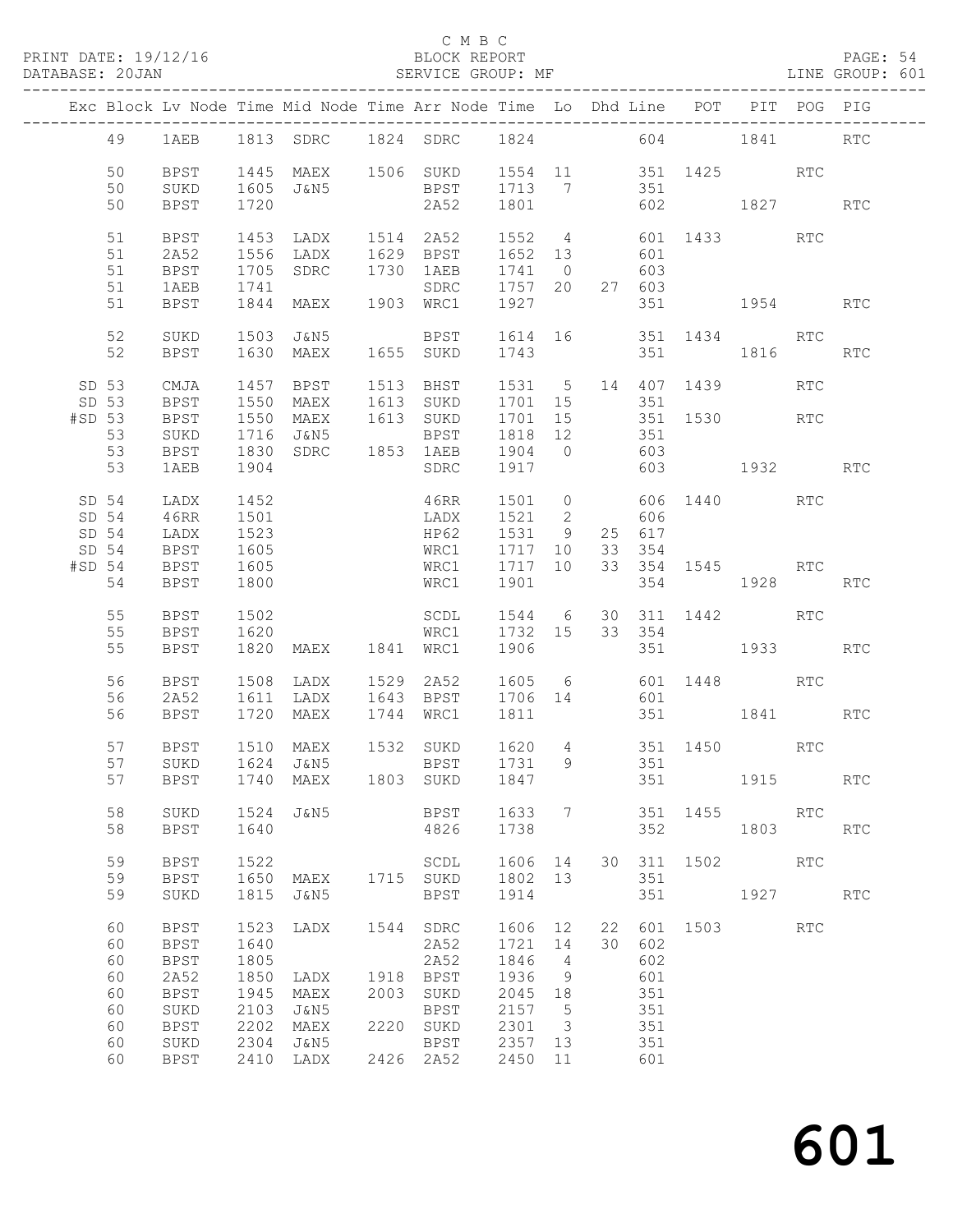PRINT DATE: 19/12/16 BLOCK REPORT<br>DATABASE: 20JAN SERVICE GROUP: MF

### C M B C<br>BLOCK REPORT

PAGE: 55<br>LINE GROUP: 601

|  |    |             |      | Exc Block Lv Node Time Mid Node Time Arr Node Time Lo Dhd Line POT PIT POG PIG                                                                           |      |                                   |         |                |     |        |         |                                                                                                                                                                                                                                 |            |                      |
|--|----|-------------|------|----------------------------------------------------------------------------------------------------------------------------------------------------------|------|-----------------------------------|---------|----------------|-----|--------|---------|---------------------------------------------------------------------------------------------------------------------------------------------------------------------------------------------------------------------------------|------------|----------------------|
|  | 60 | 2A52        |      | 2501 LADX 2524 BPST 2541 18 601                                                                                                                          |      |                                   |         |                |     |        |         |                                                                                                                                                                                                                                 |            |                      |
|  | 60 | BPST        |      | 2559 J&N3 SUKD 2655 351                                                                                                                                  |      |                                   |         |                |     |        |         | 2721                                                                                                                                                                                                                            |            | <b>RTC</b>           |
|  |    |             |      |                                                                                                                                                          |      |                                   |         |                |     |        |         |                                                                                                                                                                                                                                 |            |                      |
|  | 61 | SUKD        |      |                                                                                                                                                          |      |                                   |         |                |     |        |         |                                                                                                                                                                                                                                 |            |                      |
|  | 61 | BPST        | 1704 | $\begin{array}{cccccccc} 1544 & \text{J@N5} & \text{BPST} & 1653 & 11 & 351 & 1515 & \text{RTC} \\ 1704 & \text{SCDL} & 1746 & 311 & 1816 & \end{array}$ |      |                                   |         |                |     |        |         | 311 1816                                                                                                                                                                                                                        |            | RTC                  |
|  |    |             |      |                                                                                                                                                          |      |                                   |         |                |     |        |         |                                                                                                                                                                                                                                 |            |                      |
|  | 62 | <b>BPST</b> | 1538 |                                                                                                                                                          |      | LADX 1559 2A52 1635 2 33 601 1518 |         |                |     |        |         |                                                                                                                                                                                                                                 | RTC        |                      |
|  | 62 | BPST        | 1710 |                                                                                                                                                          |      | 1A67                              | 1802 14 |                |     | 601    |         |                                                                                                                                                                                                                                 |            |                      |
|  | 62 | 1A67        | 1816 | LADX                                                                                                                                                     |      | 1845 BPST 1904 16                 |         |                |     | 601    |         |                                                                                                                                                                                                                                 |            |                      |
|  | 62 | BPST        | 1920 | LADX                                                                                                                                                     |      | 1938 2A52 2007 25                 |         |                |     | 601    |         |                                                                                                                                                                                                                                 |            |                      |
|  | 62 | 2A52        | 2032 | LADX                                                                                                                                                     |      | 2058 BPST 2116 14                 |         |                |     | 601    |         |                                                                                                                                                                                                                                 |            |                      |
|  | 62 | BPST        | 2130 | LADX                                                                                                                                                     |      |                                   |         |                |     | 601    |         |                                                                                                                                                                                                                                 |            |                      |
|  | 62 | 2A52        | 2230 | LADX                                                                                                                                                     |      |                                   |         |                |     |        |         | 601 2326 RTC                                                                                                                                                                                                                    |            |                      |
|  |    |             |      |                                                                                                                                                          |      |                                   |         |                |     |        |         |                                                                                                                                                                                                                                 |            |                      |
|  | 63 | BPST        |      | 1540 MAEX                                                                                                                                                |      | 1602 SUKD 1650 14 351 1520 RTC    |         |                |     |        |         |                                                                                                                                                                                                                                 |            |                      |
|  | 63 | SUKD        |      | 1704 J&N5                                                                                                                                                |      | BPST 1808 20                      |         |                |     | 351    |         |                                                                                                                                                                                                                                 |            |                      |
|  | 63 | BPST        |      | 1828 MAEX 1849 SUKD                                                                                                                                      |      |                                   | 1933    |                |     |        | 351 000 | 2003 — 2003 — 2004 — 2005 — 2006 — 2006 — 2006 — 2006 — 2006 — 2006 — 2006 — 2006 — 2006 — 2006 — 2006 — 2006 — 2006 — 2006 — 2006 — 2006 — 2006 — 2006 — 2006 — 2006 — 2006 — 2006 — 2006 — 2006 — 2006 — 2006 — 2006 — 2006 — |            | <b>RTC</b>           |
|  |    |             |      |                                                                                                                                                          |      |                                   |         |                |     |        |         |                                                                                                                                                                                                                                 |            |                      |
|  | 64 | BPST        | 1542 |                                                                                                                                                          |      | SCDL                              | 1628 1  |                |     |        |         | 36 311 1522                                                                                                                                                                                                                     | RTC        |                      |
|  | 64 | BPST        |      |                                                                                                                                                          |      |                                   |         |                |     | 33 354 |         |                                                                                                                                                                                                                                 |            |                      |
|  | 64 | BPST        |      |                                                                                                                                                          |      |                                   |         |                |     | 351    |         |                                                                                                                                                                                                                                 |            |                      |
|  | 64 | SUKD        | 2012 | J&N5                                                                                                                                                     |      | BPST 2107 13                      |         |                |     | 351    |         |                                                                                                                                                                                                                                 |            |                      |
|  | 64 | BPST        |      | 2120 MAEX 2138 SUKD 2219 14                                                                                                                              |      |                                   |         |                |     | 351    |         |                                                                                                                                                                                                                                 |            |                      |
|  | 64 | SUKD        |      | 2233 J&N5                                                                                                                                                |      | BPST                              | 2326    |                |     |        |         | 351 2339                                                                                                                                                                                                                        |            | <b>RTC</b>           |
|  |    |             |      |                                                                                                                                                          |      |                                   |         |                |     |        |         |                                                                                                                                                                                                                                 |            |                      |
|  | 65 | <b>BPST</b> | 1553 | LADX                                                                                                                                                     |      | 1614 2A52 1650 7 601 1533         |         |                |     |        |         |                                                                                                                                                                                                                                 | RTC        |                      |
|  | 65 | 2A52        | 1657 |                                                                                                                                                          |      | LADX 1729 BPST 1751 24 601        |         |                |     |        |         |                                                                                                                                                                                                                                 |            |                      |
|  | 65 | <b>BPST</b> |      | 1815 SDRC 1839 1AEB 1854 0 604                                                                                                                           |      |                                   |         |                |     |        |         |                                                                                                                                                                                                                                 |            |                      |
|  | 65 | 1AEB        |      | 1854 SDRC                                                                                                                                                |      | 1903 SDRC                         | 1903    |                |     |        |         | 604 1918                                                                                                                                                                                                                        |            | <b>RTC</b>           |
|  |    |             |      |                                                                                                                                                          |      |                                   |         |                |     |        |         |                                                                                                                                                                                                                                 |            |                      |
|  | 66 | BPST        | 1556 |                                                                                                                                                          |      | 4826 1654 12 34 352 1536 RTC      |         |                |     |        |         |                                                                                                                                                                                                                                 |            |                      |
|  | 66 | BPST        | 1740 |                                                                                                                                                          |      | WRC1                              | 1848    |                |     |        | 354     | 1918                                                                                                                                                                                                                            |            | <b>RTC</b>           |
|  |    |             |      |                                                                                                                                                          |      |                                   |         |                |     |        |         |                                                                                                                                                                                                                                 |            |                      |
|  | 67 | BPST        | 1605 | LADX 1627 LADX                                                                                                                                           |      |                                   |         |                |     |        |         | 1627 13 601 1545                                                                                                                                                                                                                | <b>RTC</b> |                      |
|  | 67 | LADX        | 1640 |                                                                                                                                                          |      | 46RR 1648 0                       |         |                |     | 606    |         |                                                                                                                                                                                                                                 |            |                      |
|  | 67 | 46RR        | 1648 |                                                                                                                                                          |      | LADX 1708 5                       |         |                |     | 17 606 |         |                                                                                                                                                                                                                                 |            |                      |
|  | 67 | BPST        |      |                                                                                                                                                          |      |                                   |         |                |     | 351    |         |                                                                                                                                                                                                                                 |            |                      |
|  | 67 | SUKD        |      |                                                                                                                                                          |      |                                   |         |                |     | 351    |         |                                                                                                                                                                                                                                 |            |                      |
|  | 67 | BPST        |      | 2000 LADX 2018 2A52                                                                                                                                      |      |                                   | 2046 16 |                | 601 |        |         |                                                                                                                                                                                                                                 |            |                      |
|  | 67 | 2A52        | 2102 | LADX                                                                                                                                                     | 2128 | <b>BPST</b>                       | 2146    | 24             |     | 601    |         |                                                                                                                                                                                                                                 |            |                      |
|  | 67 | <b>BPST</b> | 2210 | LADX                                                                                                                                                     | 2227 | 2A52                              | 2256    | 6              |     | 601    |         |                                                                                                                                                                                                                                 |            |                      |
|  | 67 | 2A52        | 2302 | LADX                                                                                                                                                     | 2326 | <b>BPST</b>                       | 2343    | 19             |     | 601    |         |                                                                                                                                                                                                                                 |            |                      |
|  | 67 | <b>BPST</b> | 2402 | J&N3                                                                                                                                                     |      | SUKD                              | 2458    | 5              | 40  | 351    |         |                                                                                                                                                                                                                                 |            |                      |
|  | 67 | <b>BPST</b> | 2543 | LADX                                                                                                                                                     | 2559 | 2A52                              | 2623    | $\Omega$       |     | 601    |         |                                                                                                                                                                                                                                 |            |                      |
|  | 67 | 2A52        | 2623 | SDRC                                                                                                                                                     | 2631 | 99SN                              | 2643    |                |     | 601    |         | 2647                                                                                                                                                                                                                            |            | <b>RTC</b>           |
|  |    |             |      |                                                                                                                                                          |      |                                   |         |                |     |        |         |                                                                                                                                                                                                                                 |            |                      |
|  | 68 | <b>BPST</b> | 1610 | MAEX                                                                                                                                                     | 1635 | SUKD                              | 1723    |                |     | 351    | 1550    | 1756                                                                                                                                                                                                                            | <b>RTC</b> | <b>RTC</b>           |
|  |    |             |      |                                                                                                                                                          |      |                                   |         |                |     |        |         |                                                                                                                                                                                                                                 |            |                      |
|  | 69 | <b>BPST</b> | 1610 |                                                                                                                                                          |      | 4826                              | 1708    |                |     | 352    | 1550    | 1733                                                                                                                                                                                                                            | RTC        | RTC                  |
|  |    |             |      |                                                                                                                                                          |      |                                   |         |                |     |        |         |                                                                                                                                                                                                                                 |            |                      |
|  | 70 | <b>BPST</b> | 1620 | MAEX                                                                                                                                                     | 1645 | SUKD                              | 1733    | 10             |     | 351    | 1600    |                                                                                                                                                                                                                                 | RTC        |                      |
|  | 70 | SUKD        | 1743 | J&N5                                                                                                                                                     |      | BPST                              | 1845    | 15             |     | 351    |         |                                                                                                                                                                                                                                 |            |                      |
|  | 70 | <b>BPST</b> | 1900 | SDRC                                                                                                                                                     | 1921 | 1AEB                              | 1932    | $\overline{0}$ |     | 603    |         |                                                                                                                                                                                                                                 |            |                      |
|  | 70 | 1AEB        | 1932 |                                                                                                                                                          |      | SDRC                              | 1945    | 13             | 22  | 603    |         |                                                                                                                                                                                                                                 |            |                      |
|  | 70 | <b>BPST</b> | 2020 | LADX                                                                                                                                                     | 2038 | 2A52                              | 2106    | 26             |     | 601    |         |                                                                                                                                                                                                                                 |            |                      |
|  | 70 | 2A52        | 2132 | LADX                                                                                                                                                     | 2158 | BPST                              | 2216    |                |     | 601    |         | 2229                                                                                                                                                                                                                            |            | $\operatorname{RTC}$ |
|  |    |             |      |                                                                                                                                                          |      |                                   |         |                |     |        |         |                                                                                                                                                                                                                                 |            |                      |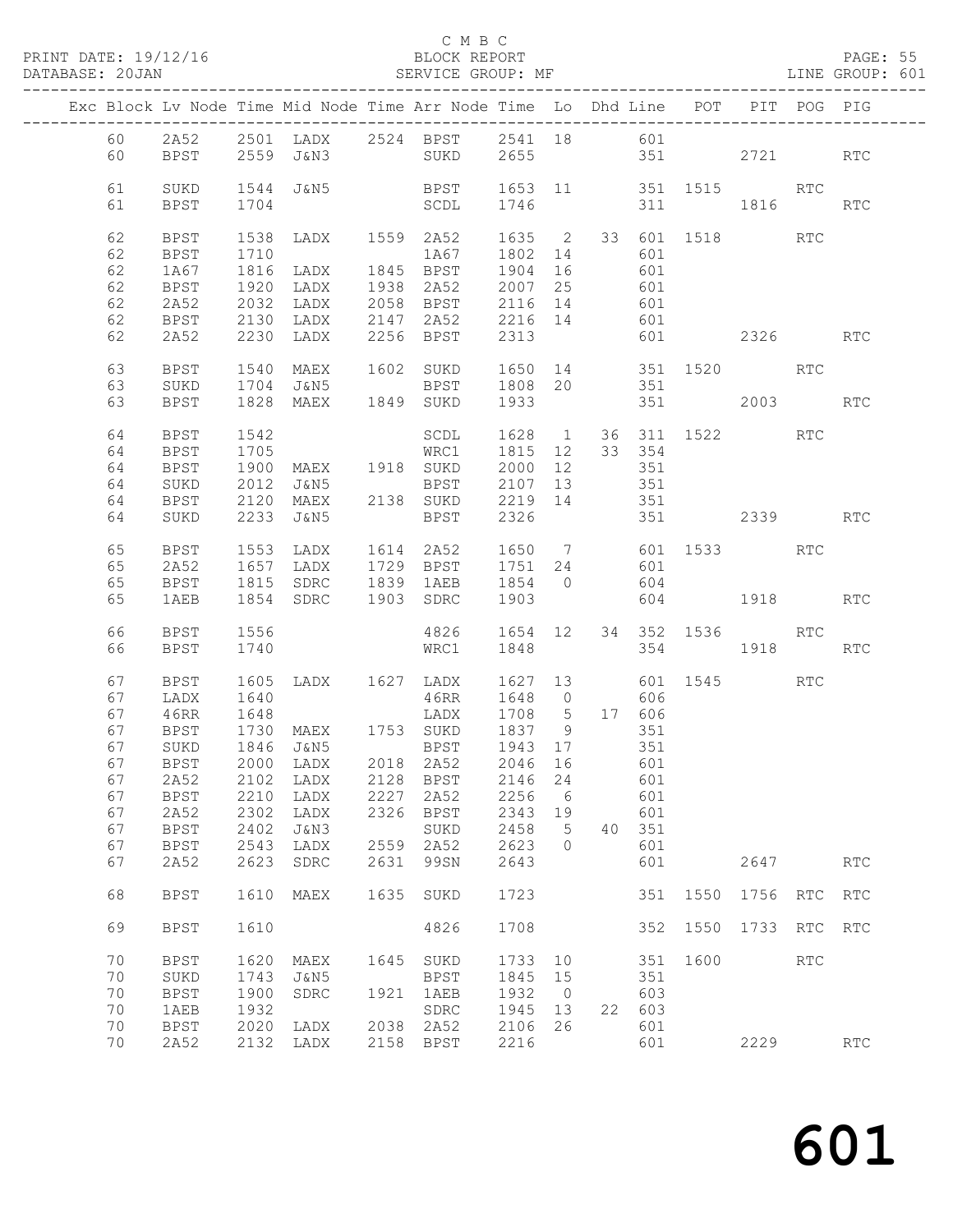#### C M B C<br>BLOCK REPORT SERVICE GROUP: MF

|  |    |             |      |      |      | Exc Block Lv Node Time Mid Node Time Arr Node Time Lo Dhd Line POT |         |                |     |        |               | PIT               | POG PIG    |            |
|--|----|-------------|------|------|------|--------------------------------------------------------------------|---------|----------------|-----|--------|---------------|-------------------|------------|------------|
|  | 71 | BPST        | 1624 |      |      | SCDL                                                               | 1707 6  |                | 36  |        |               | 311 1604          | RTC        |            |
|  | 71 | <b>BPST</b> | 1749 |      |      | <b>SCDL</b>                                                        | 1828    | 6              |     | 30 311 |               |                   |            |            |
|  | 71 | BPST        | 1904 |      |      | SCDL                                                               | 1939    |                |     | 311    |               | 2004              |            | RTC        |
|  | 72 | BPST        | 1625 |      |      | 4826                                                               | 1723 3  |                |     |        |               |                   |            |            |
|  | 72 | BPST        | 1800 | MAEX | 1821 | SUKD                                                               | 1905    | 12             |     | 351    |               |                   |            |            |
|  | 72 | SUKD        | 1917 | J&N5 |      | <b>BPST</b>                                                        | 2012    | 18             |     | 351    |               |                   |            |            |
|  | 72 | <b>BPST</b> | 2030 | MAEX | 2048 | SUKD                                                               | 2129    | $\overline{4}$ |     | 351    |               |                   |            |            |
|  | 72 | SUKD        | 2133 | J&N5 |      | BPST                                                               | 2227    | 5 <sup>5</sup> | 351 |        |               |                   |            |            |
|  | 72 | <b>BPST</b> | 2232 | MAEX | 2250 | SUKD                                                               | 2331    |                |     | 351    |               | 2359              |            | <b>RTC</b> |
|  |    |             |      |      |      |                                                                    |         |                |     |        |               |                   |            |            |
|  | 73 | BPST        | 1630 | SDRC | 1657 | 1AEB                                                               | 1708    | $\overline{O}$ |     |        |               | 603 1610 RTC      |            |            |
|  | 73 | 1AEB        | 1708 |      |      | SDRC                                                               | 1723 15 |                | 27  | 603    |               |                   |            |            |
|  | 73 | <b>BPST</b> | 1805 |      |      | SCDL                                                               | 1844    |                |     | 311    |               | 1909              |            | <b>RTC</b> |
|  |    |             |      |      |      |                                                                    |         |                |     |        |               |                   |            |            |
|  | 74 | <b>BPST</b> | 1635 |      |      | WRC1                                                               | 1746 11 |                |     |        | 33 354 1615   |                   | <b>RTC</b> |            |
|  | 74 | <b>BPST</b> | 1830 |      |      | SCDL                                                               | 1907    |                |     | 311    |               | 1932              |            | <b>RTC</b> |
|  |    |             |      |      |      |                                                                    |         |                |     |        |               |                   |            |            |
|  | 75 | <b>BPST</b> | 1644 |      |      | SCDL                                                               | 1728    |                |     |        |               | 311 1624 1758 RTC |            | RTC        |
|  |    |             |      |      |      |                                                                    |         |                |     |        |               |                   |            |            |
|  | 76 | <b>BPST</b> | 1650 |      |      | WRC1                                                               | 1801    |                |     |        | 354 1630      | 1831              | <b>RTC</b> | RTC        |
|  |    |             |      |      |      |                                                                    |         |                |     |        |               |                   |            |            |
|  | 77 | <b>BPST</b> | 1655 |      |      | 4826                                                               | 1753    |                |     |        | 352 1635 1818 |                   | <b>RTC</b> | RTC        |
|  | 78 | BPST        | 1700 | SDRC | 1726 | 1AEB                                                               | 1743    | $\bigcap$      |     |        | 604 1640      |                   | <b>RTC</b> |            |
|  | 78 |             | 1743 | SDRC | 1754 | SDRC                                                               | 1754    |                |     |        | 604 60        | 1811              |            |            |
|  |    | 1AEB        |      |      |      |                                                                    |         |                |     |        |               |                   |            | RTC        |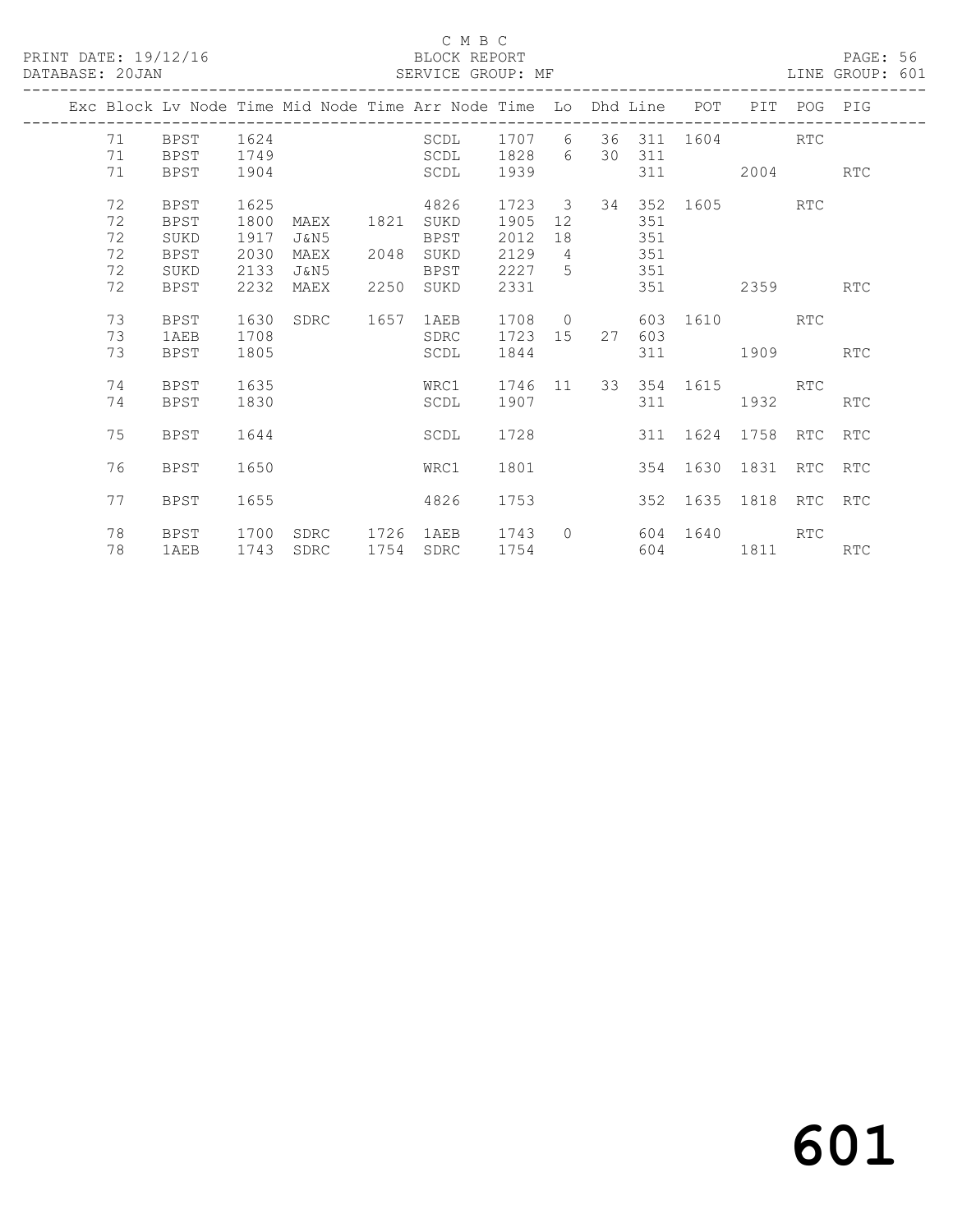|  |                             |              |                                           |                        |      |                                               |              |     | C M B C<br>PRINT DATE: 19/12/16 BLOCK REPORT PAGE: 57<br>DATABASE: 20JAN SERVICE GROUP: MF LINE GROUP: 620 |      |       |            |                      |  |
|--|-----------------------------|--------------|-------------------------------------------|------------------------|------|-----------------------------------------------|--------------|-----|------------------------------------------------------------------------------------------------------------|------|-------|------------|----------------------|--|
|  |                             |              |                                           |                        |      |                                               |              |     |                                                                                                            |      |       |            |                      |  |
|  |                             |              |                                           |                        |      |                                               |              |     | Exc Block Lv Node Time Mid Node Time Arr Node Time Lo Dhd Line POT PIT POG PIG                             |      |       |            |                      |  |
|  |                             |              |                                           |                        |      |                                               |              |     | 1 BPST 700 LADX 717 TSFE 733 27 620 640 RTC<br>1 TSFE 800 LADX 816 BPST 837 23 620                         |      |       |            |                      |  |
|  |                             |              |                                           |                        |      |                                               |              |     |                                                                                                            |      |       |            |                      |  |
|  | $\mathbf{1}$                | <b>BPST</b>  |                                           |                        |      |                                               |              |     | 900 LADX 919 TSFE 936 24 620                                                                               |      |       |            |                      |  |
|  | $\mathbf{1}$                | TSFE         | 1000<br>1100<br>1200                      |                        |      |                                               |              |     | 1991 1992<br>1992 1119 1125 1136 24<br>11216 BPST 1136 24<br>1216 BPST 1236 24                             |      |       |            |                      |  |
|  | $\mathbf{1}$                | BPST         |                                           |                        |      |                                               |              |     |                                                                                                            |      |       |            |                      |  |
|  | $\mathbf{1}$                | TSFE         |                                           |                        |      |                                               |              |     |                                                                                                            |      |       |            |                      |  |
|  | $\mathbf{1}$                | BPST         | 1300                                      | LADX                   |      |                                               |              |     | 1318 TSFE 1335 25 620                                                                                      |      |       |            |                      |  |
|  | $\mathbf{1}$                | TSFE         | 1400                                      | LADX                   |      |                                               |              |     |                                                                                                            |      |       |            |                      |  |
|  | $\mathbf{1}$                | BPST         | 1500<br>1600                              | LADX                   |      |                                               |              |     | 1416 BPST 1437 23 620<br>1519 TSFE 1536 24 620<br>1616 BPST 1638 12 620                                    |      |       |            |                      |  |
|  | $\mathbf{1}$                | TSFE         |                                           | LADX                   |      |                                               |              |     | 30 620                                                                                                     |      |       |            |                      |  |
|  | $\mathbf{1}$                | BPST         | 1650                                      | LADX                   |      | 1710 TSFE 1727                                |              |     |                                                                                                            |      |       |            |                      |  |
|  | $\mathbf{1}$                | TSFE         | 1757                                      | LADX                   |      | 1812 BPST 1832                                |              |     | 28 620                                                                                                     |      |       |            |                      |  |
|  | $\mathbf 1$<br>$\mathbf{1}$ | BPST<br>TSFE |                                           | 1900 LADX<br>2005 LADX |      |                                               |              |     | 1918 TSFE 1934 31 620<br>2020 BPST 2039 620 2052 RTC                                                       |      |       |            |                      |  |
|  |                             |              |                                           |                        |      |                                               |              |     |                                                                                                            |      |       |            |                      |  |
|  | 2                           | BPST         | 600                                       |                        |      | LADX 617 TSFE 633                             |              |     | 27<br>620                                                                                                  |      | 540 6 | RTC        |                      |  |
|  | 2                           | TSFE         |                                           |                        |      |                                               |              |     |                                                                                                            |      |       |            |                      |  |
|  | $\mathbf{2}$                | BPST         | $\begin{array}{c} 700 \\ 800 \end{array}$ |                        |      | LADX 716 BPST 737<br>LADX 817 TSFE 833        |              |     | 23 620<br>27 620                                                                                           |      |       |            |                      |  |
|  | $\mathbf{2}$                | TSFE         | 900                                       | LADX                   |      | 916 BPST 937                                  |              |     | 23 620                                                                                                     |      |       |            |                      |  |
|  | $\mathbf{2}$                | BPST         | 1000                                      | LADX                   |      | 1019 TSFE 1036                                |              |     | 24 620                                                                                                     |      |       |            |                      |  |
|  | $\mathbf{2}$                | TSFE         | 1100                                      | LADX                   |      | 1116 BPST                                     |              |     |                                                                                                            |      |       |            |                      |  |
|  | $\mathbf{2}$                | BPST         | 1200                                      | LADX                   |      | 1218 TSFE                                     | 1136<br>1235 |     | 24 620<br>25 620                                                                                           |      |       |            |                      |  |
|  | $\mathbf{2}$                | TSFE         | 1300                                      | LADX                   |      | 1316 BPST 1337                                |              |     | 23 620                                                                                                     |      |       |            |                      |  |
|  | $\mathbf{2}$                | BPST         | 1400                                      | LADX                   |      | 1419 TSFE 1438                                |              |     | 22<br>620                                                                                                  |      |       |            |                      |  |
|  | $\mathbf{2}$                | TSFE         | 1500                                      | LADX                   |      | 1516 BPST                                     | 1538<br>1637 |     | 22 620                                                                                                     |      |       |            |                      |  |
|  | $\overline{c}$              | BPST         | 1600                                      | LADX                   |      | 1620 TSFE                                     |              | 28  | 620                                                                                                        |      |       |            |                      |  |
|  | $\mathbf{2}$                | TSFE         | 1705                                      | LADX                   |      | 1720 BPST 1741                                |              |     | 19 620                                                                                                     |      |       |            |                      |  |
|  | $\overline{c}$              | BPST         | 1800                                      | LADX                   |      | 1820 TSFE 1837                                |              | 28  | 620                                                                                                        |      |       |            |                      |  |
|  | $\mathbf{2}$                | TSFE         | 1905                                      | LADX                   |      | 1920 BPST<br>1920 BPST 1940<br>2018 TSFE 2034 |              |     | 20 620<br>36 620                                                                                           |      |       |            |                      |  |
|  | $\overline{c}$              | BPST         | 2000<br>2110                              | LADX                   |      |                                               |              |     | 2010 1012 2001 30<br>2124 BPST 2142 13 620                                                                 |      |       |            |                      |  |
|  | $\mathbf{2}$                | TSFE         |                                           | LADX                   |      |                                               |              |     |                                                                                                            |      |       |            |                      |  |
|  | $\mathbf{2}$                | BPST         |                                           |                        |      |                                               |              |     | 2155 LADX 2210 TSFE 2226 34 620                                                                            |      |       |            |                      |  |
|  | $\mathbf{2}^{\prime}$       | TSFE         | 2300                                      | LADX                   |      | 2314 BPST 2332                                |              |     | 620 2345                                                                                                   |      |       |            | <b>RTC</b>           |  |
|  | 3                           | BPST         | 745                                       | LADX                   | 802  | TSFE                                          | 818          | 37  | 620                                                                                                        | 725  |       | <b>RTC</b> |                      |  |
|  | 3                           | TSFE         | 855                                       | LADX                   | 911  | <b>BPST</b>                                   | 932          | 13  | 620                                                                                                        |      |       |            |                      |  |
|  | 3                           | <b>BPST</b>  | 945                                       | LADX                   | 1004 | TSFE                                          | 1021         | 34  | 620                                                                                                        |      |       |            |                      |  |
|  | 3                           | TSFE         | 1055                                      | LADX                   | 1111 | <b>BPST</b>                                   | 1131         | 14  | 620                                                                                                        |      |       |            |                      |  |
|  | 3                           | <b>BPST</b>  | 1145                                      | LADX                   | 1204 | TSFE                                          | 1221         | 34  | 620                                                                                                        |      |       |            |                      |  |
|  | 3                           | TSFE         | 1255                                      | LADX                   | 1311 | <b>BPST</b>                                   | 1332         | 8   | 620                                                                                                        |      |       |            |                      |  |
|  | 3                           | <b>BPST</b>  | 1340                                      | LADX                   | 1358 | TSFE                                          | 1417         | 38  | 620                                                                                                        |      |       |            |                      |  |
|  | 3                           | TSFE         | 1455                                      | LADX                   | 1511 | <b>BPST</b>                                   | 1533         | - 7 | 620                                                                                                        |      |       |            |                      |  |
|  | 3                           | <b>BPST</b>  | 1540                                      | LADX                   | 1559 | TSFE                                          | 1616         | 37  | 620                                                                                                        |      |       |            |                      |  |
|  | 3                           | TSFE         | 1653                                      | LADX                   | 1708 | <b>BPST</b>                                   | 1729         | 11  | 620                                                                                                        |      |       |            |                      |  |
|  | 3                           | <b>BPST</b>  | 1740                                      | LADX                   | 1800 | TSFE                                          | 1817         | 36  | 620                                                                                                        |      |       |            |                      |  |
|  | 3                           | TSFE         | 1853                                      | LADX                   | 1908 | <b>BPST</b>                                   | 1928         |     | 620                                                                                                        |      | 1941  |            | $\operatorname{RTC}$ |  |
|  | 5                           | <b>BPST</b>  | 1555                                      | LADX                   | 1615 | TSFE                                          | 1632         | 28  | 620                                                                                                        | 1535 |       | RTC        |                      |  |
|  | 5                           | TSFE         | 1700                                      | LADX                   | 1715 | <b>BPST</b>                                   | 1736         | 21  | 620                                                                                                        |      |       |            |                      |  |
|  | 5                           | <b>BPST</b>  | 1757                                      | LADX                   | 1817 | TSFE                                          | 1834         | 26  | 620                                                                                                        |      |       |            |                      |  |
|  | 5                           | TSFE         | 1900                                      | LADX                   | 1915 | <b>BPST</b>                                   | 1935         | 25  | 620                                                                                                        |      |       |            |                      |  |
|  | 5                           | <b>BPST</b>  | 2000                                      | LADX                   | 2018 | TSFE                                          | 2034         | 26  | 620                                                                                                        |      |       |            |                      |  |
|  | 5                           | TSFE         | 2100                                      | LADX                   | 2114 | BPST                                          | 2132         |     | 620                                                                                                        |      | 2145  |            | RTC                  |  |
|  |                             |              |                                           |                        |      |                                               |              |     |                                                                                                            |      |       |            |                      |  |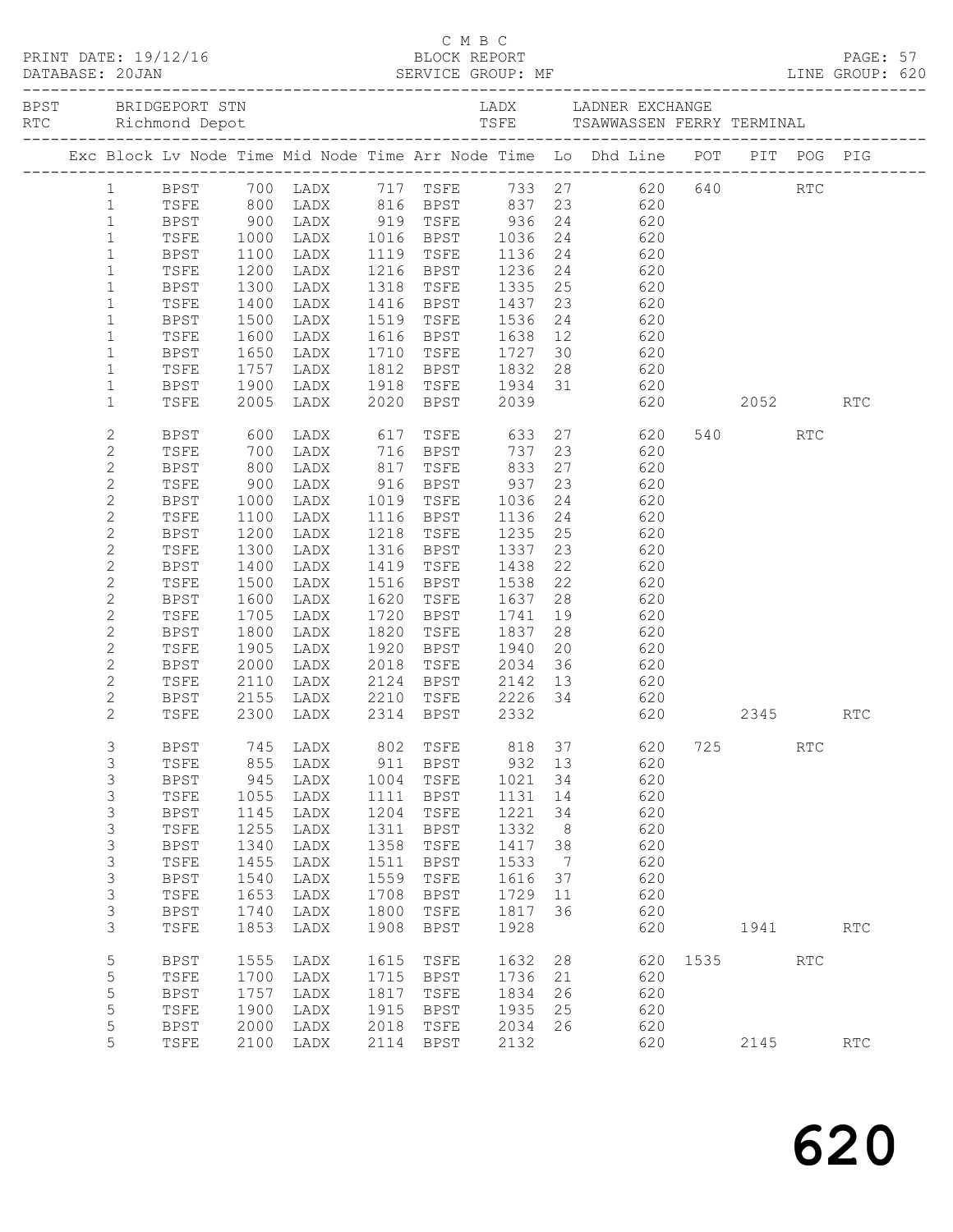PRINT DATE: 19/12/16 BLOCK REPORT<br>DATABASE: 20JAN BATABASE: 20JAN

# C M B C<br>BLOCK REPORT

PAGE: 58<br>LINE GROUP: 620

|       |       |             |      |      |      |             |      |    | Exc Block Lv Node Time Mid Node Time Arr Node Time Lo Dhd Line | POT      | PIT  | POG        | PIG |
|-------|-------|-------------|------|------|------|-------------|------|----|----------------------------------------------------------------|----------|------|------------|-----|
| TS 71 |       | BPST        | 1355 | LADX | 1414 | TSFE        | 1433 | 25 |                                                                | 620 1335 |      | <b>RTC</b> |     |
| TS 71 |       | TSFE        | 1458 | LADX | 1514 | BPST        | 1536 | 14 | 620                                                            |          |      |            |     |
| TS 71 |       | <b>BPST</b> | 1550 | LADX | 1609 | TSFE        | 1626 | 31 | 620                                                            |          |      |            |     |
| TS 71 |       | TSFE        | 1657 | LADX | 1712 | <b>BPST</b> | 1733 | 17 | 620                                                            |          |      |            |     |
| TS 71 |       | BPST        | 1750 | LADX | 1810 | TSFE        | 1827 | 30 | 620                                                            |          |      |            |     |
| TS 71 |       | TSFE        | 1857 | LADX | 1912 | <b>BPST</b> | 1932 | 23 | 620                                                            |          |      |            |     |
| TS 71 |       | BPST        | 1955 | LADX | 2013 | TSFE        | 2029 | 26 | 620                                                            |          |      |            |     |
| TS 71 |       | TSFE        | 2055 | LADX | 2109 | BPST        | 2127 | 3  | 620                                                            |          |      |            |     |
| TS 71 |       | <b>BPST</b> | 2130 | LADX | 2145 | TSFE        | 2201 | 4  | 620                                                            |          |      |            |     |
| TS 71 |       | TSFE        | 2205 | LADX | 2219 | BPST        | 2237 | 23 | 620                                                            |          |      |            |     |
| TS 71 |       | <b>BPST</b> | 2300 | LADX | 2315 | TSFE        | 2331 | 29 | 620                                                            |          |      |            |     |
| TS 71 |       | TSFE        | 2400 | LADX | 2414 | BPST        | 2432 |    | 620                                                            |          | 2445 |            | RTC |
| TS 72 |       | BPST        | 1455 | LADX | 1514 | TSFE        | 1531 | 26 |                                                                | 620 1435 |      | <b>RTC</b> |     |
| TS 72 |       | TSFE        | 1557 | LADX | 1613 | BPST        | 1635 | 25 | 620                                                            |          |      |            |     |
| TS 72 |       | <b>BPST</b> | 1700 | LADX | 1720 | TSFE        | 1737 | 23 | 620                                                            |          |      |            |     |
| TS 72 |       | TSFE        | 1800 | LADX | 1815 | <b>BPST</b> | 1835 | 15 | 620                                                            |          |      |            |     |
| TS 72 |       | BPST        | 1850 | LADX | 1910 | TSFE        | 1927 | 33 | 620                                                            |          |      |            |     |
|       | TS 72 | TSFE        | 2000 | LADX | 2015 | BPST        | 2034 |    | 620                                                            |          | 2047 |            | RTC |
|       |       |             |      |      |      |             |      |    |                                                                |          |      |            |     |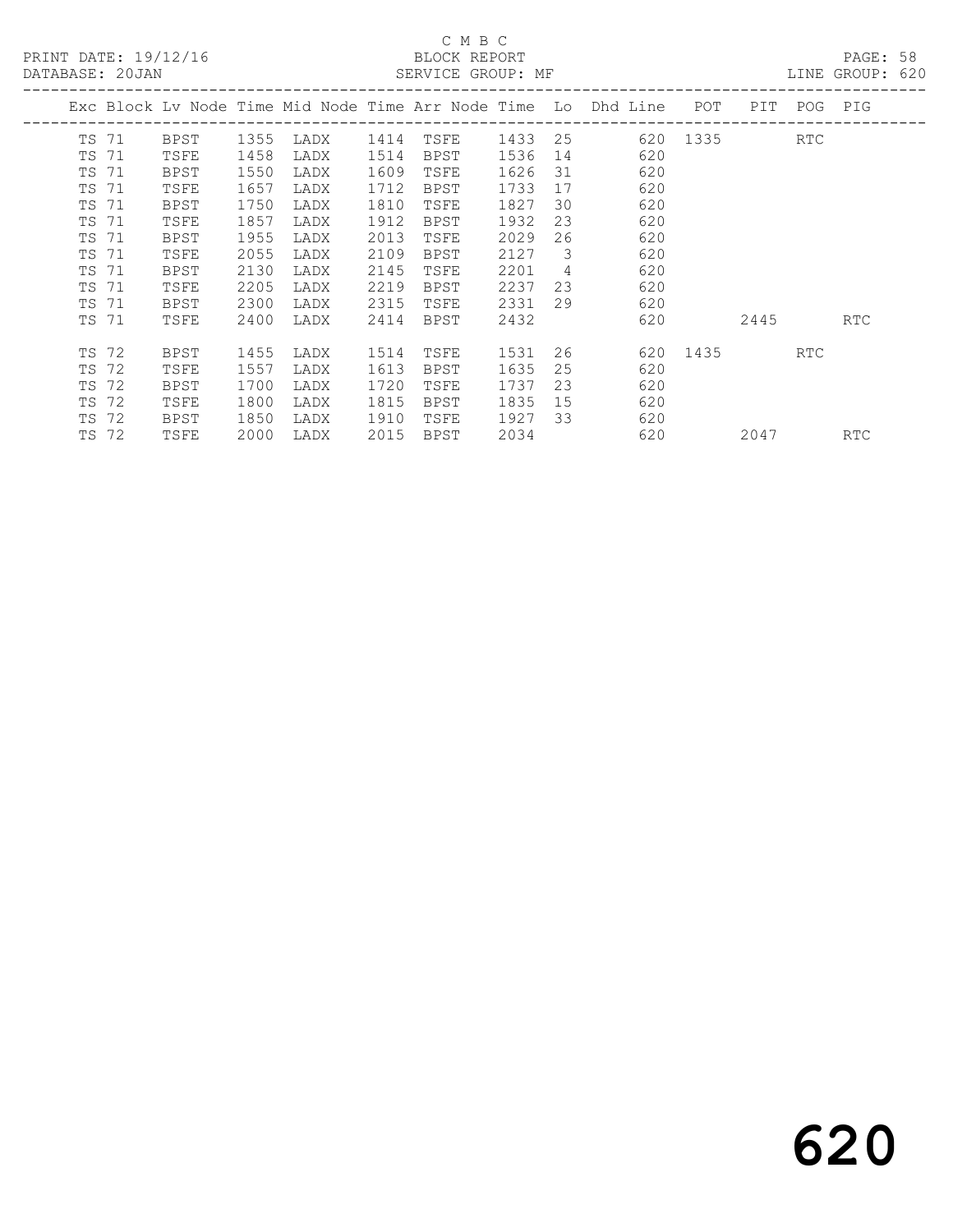|                | BHST BRIGHOUSE STATION           |                     |                                |      |                |         |    | N EX MEWTON EXCHANGE TERMINUS                                                                                    |         |                      |  |
|----------------|----------------------------------|---------------------|--------------------------------|------|----------------|---------|----|------------------------------------------------------------------------------------------------------------------|---------|----------------------|--|
|                |                                  |                     |                                |      |                |         |    | Exc Block Lv Node Time Mid Node Time Arr Node Time Lo Dhd Line POT PIT POG PIG                                   |         |                      |  |
| $\mathbf{1}$   |                                  |                     |                                |      |                |         |    | NEX 600 SCDL 610 BHST 642 21 301 524 RTC<br>BHST 703 SCDL 736 NEX 746 14 301<br>NEX 800 SCDL 810 BHST 844 14 301 |         |                      |  |
| $\mathbf{1}$   |                                  |                     |                                |      |                |         |    |                                                                                                                  |         |                      |  |
| $\mathbf{1}$   |                                  |                     |                                |      |                |         |    |                                                                                                                  |         |                      |  |
| $\mathbf{1}$   | BHST                             |                     |                                |      |                |         |    |                                                                                                                  |         |                      |  |
| $\mathbf{1}$   | N EX                             |                     |                                |      |                |         |    | 858 SCDL 934 NEX 944 16 301<br>1000 SCDL 1011 BHST 1049 12 301<br>1101 SCDL 1138 NEX 1149 11 301                 |         |                      |  |
| $1\,$          | BHST                             |                     |                                |      |                |         |    |                                                                                                                  |         |                      |  |
| $\mathbf{1}$   | N EX                             | 1200                | SCDL                           |      |                |         |    | 1212 BHST 1251 12 301                                                                                            |         |                      |  |
| $\mathbf{1}$   | BHST                             | 1303                | SCDL                           |      | 1342 N EX 1353 |         |    | 7 301                                                                                                            |         |                      |  |
| $\mathbf{1}$   | N EX                             |                     | SCDL                           |      |                |         |    |                                                                                                                  |         |                      |  |
| $\mathbf{1}$   | BHST                             | 1400<br>1501        | SCDL                           |      |                |         |    | 1412 BHST 1451 10 301<br>1542 N EX 1554 6 301                                                                    |         |                      |  |
| $\mathbf{1}$   | N EX                             | 1600                | SCDL                           |      |                |         |    | 1612 BHST 1651 6 301                                                                                             |         |                      |  |
| $1\,$          | BHST                             | 1657                | SCDL                           |      |                |         |    | 1739 N EX 1751 9 301                                                                                             |         |                      |  |
| $\mathbf{1}$   | N EX                             | 1800                | SCDL                           |      |                |         |    |                                                                                                                  |         |                      |  |
| $\mathbf{1}$   | BHST                             | 1900                | SCDL                           |      |                |         |    | 1811 BHST 1848 12 301<br>1939 NEX 1951 301<br>301 2024                                                           |         | RTC                  |  |
|                |                                  |                     |                                |      |                |         |    |                                                                                                                  |         |                      |  |
| $\overline{c}$ | N EX                             | 630                 |                                |      |                |         |    | SCDL 640 BHST 712 19 301                                                                                         | 554 RTC |                      |  |
| 2              | BHST                             |                     | SCDL                           |      |                |         |    |                                                                                                                  |         |                      |  |
| $\mathbf{2}$   | N EX                             | 731<br>830<br>930   | SCDL                           |      |                |         |    | 804 N EX 814 16 301<br>840 BHST 916 14 301<br>1006 N EX 1016 14 301                                              |         |                      |  |
| $\mathbf{2}$   | BHST                             |                     | SCDL                           |      | 1006 N EX      |         |    |                                                                                                                  |         |                      |  |
| $\mathbf{2}$   | N EX                             | 1030                | SCDL                           |      | 1041 BHST      |         |    | 1119 13 301                                                                                                      |         |                      |  |
| $\mathbf{2}$   | BHST                             | 1132                | SCDL                           |      | 1210 N EX      | 1221 9  |    | 301                                                                                                              |         |                      |  |
| $\mathbf{2}$   | N EX                             | 1230                | SCDL                           |      | 1242 BHST      | 1321 12 |    | 301                                                                                                              |         |                      |  |
| $\mathbf{2}$   | BHST                             |                     | 1333 SCDL                      |      | 1412 N EX      |         |    | 1921 12 901<br>1423 7 301                                                                                        |         |                      |  |
| $\mathbf{2}$   | N EX                             | 1430                | SCDL                           |      |                |         |    | 1442 BHST 1521 10 301                                                                                            |         |                      |  |
| 2              | BHST                             | 1531                | SCDL                           |      | 1612 N EX      |         |    | 1624 6 301                                                                                                       |         |                      |  |
| $\mathbf{2}$   | N EX                             |                     | SCDL                           |      |                |         |    |                                                                                                                  |         |                      |  |
| $\mathbf{2}$   | BHST                             | $\frac{1630}{1728}$ | SCDL                           |      |                |         |    | 1642 BHST 1721 7 301<br>1809 NEX 1821 9 301                                                                      |         |                      |  |
| $\mathbf{2}$   | N EX                             |                     | 1830 SCDL                      |      |                |         |    | 1841 BHST 1918 14 301                                                                                            |         |                      |  |
| $\overline{2}$ | BHST                             |                     | 1932 SCDL                      |      | 2010 N EX      | 2021    |    | 301 2054                                                                                                         |         | <b>RTC</b>           |  |
|                |                                  |                     |                                |      |                |         |    |                                                                                                                  |         |                      |  |
| 3              | N EX                             |                     |                                |      |                |         |    | 700 SCDL 710 BHST 744 17 301<br>801 SCDL 834 NEX 844 16 301                                                      | 624 RTC |                      |  |
| 3              | BHST                             |                     |                                |      |                |         |    |                                                                                                                  |         |                      |  |
| 3              | N EX                             | 900                 | SCDL                           |      | 910 BHST       | 948 12  |    | 301                                                                                                              |         |                      |  |
| $\mathfrak{Z}$ | BHST 1000 SCDL 1036 N EX 1046 14 |                     |                                |      |                |         |    | 301                                                                                                              |         |                      |  |
| 3              | N EX                             | 1100                | SCDL                           | 1111 | BHST           | 1149    | 13 | 301                                                                                                              |         |                      |  |
| 3              | BHST                             | 1202                | $\operatorname{\mathsf{SCDL}}$ | 1240 | N EX           | 1251    | 9  | 301                                                                                                              |         |                      |  |
| 3              | N EX                             | 1300                | $\operatorname{\mathsf{SCDL}}$ | 1312 | BHST           | 1352    | 9  | 301                                                                                                              |         |                      |  |
| 3              | <b>BHST</b>                      | 1401                | $\operatorname{\mathsf{SCDL}}$ | 1442 | N EX           | 1454    | 6  | 301                                                                                                              |         |                      |  |
| 3              | N EX                             | 1500                | $\operatorname{\mathsf{SCDL}}$ | 1512 | <b>BHST</b>    | 1551    | 10 | 301                                                                                                              |         |                      |  |
| 3              | BHST                             | 1601                | $\operatorname{\mathsf{SCDL}}$ | 1642 | N EX           | 1654    | 6  | 301                                                                                                              |         |                      |  |
| 3              | N EX                             | 1700                | $\operatorname{\mathsf{SCDL}}$ | 1712 | BHST           | 1752    | 6  | 301                                                                                                              |         |                      |  |
| 3              | <b>BHST</b>                      | 1758                | $\operatorname{\mathsf{SCDL}}$ | 1839 | N EX           | 1851    | 9  | 301                                                                                                              |         |                      |  |
| 3              | N EX                             | 1900                | SCDL                           | 1910 | BHST           | 1945    | 17 | 301                                                                                                              |         |                      |  |
| 3              | BHST                             | 2002                | $\operatorname{\mathsf{SCDL}}$ | 2037 | N EX           | 2048    |    | 301                                                                                                              | 2121    | $\operatorname{RTC}$ |  |
|                |                                  |                     |                                |      |                |         |    |                                                                                                                  |         |                      |  |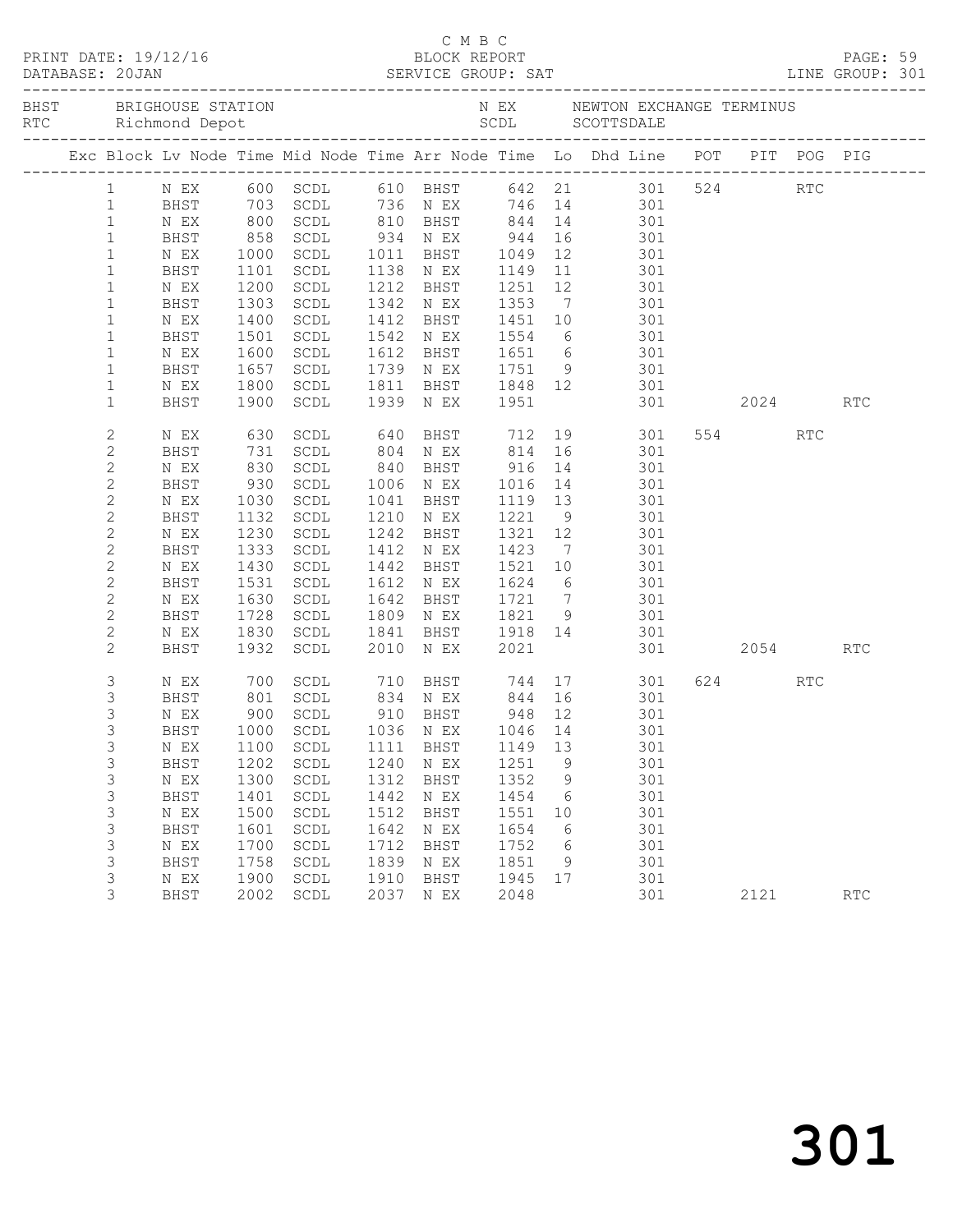PRINT DATE: 19/12/16 BLOCK REPORT<br>DATABASE: 20JAN SERVICE GROUP: SAT

# C M B C<br>BLOCK REPORT

PAGE: 60<br>LINE GROUP: 301

|   |      |      |      |      |      |      |    | Exc Block Ly Node Time Mid Node Time Arr Node Time Lo Dhd Line | POT | PIT  | POG | PIG        |
|---|------|------|------|------|------|------|----|----------------------------------------------------------------|-----|------|-----|------------|
| 4 | N EX | 730  | SCDL | 740  | BHST | 814  | 14 | 301                                                            | 654 |      | RTC |            |
| 4 | BHST | 828  | SCDL | 904  | N EX | 914  | 16 | 301                                                            |     |      |     |            |
| 4 | N EX | 930  | SCDL | 940  | BHST | 1018 | 13 | 301                                                            |     |      |     |            |
| 4 | BHST | 1031 | SCDL | 1108 | N EX | 1119 | 11 | 301                                                            |     |      |     |            |
| 4 | N EX | 1130 | SCDL | 1141 | BHST | 1219 | 14 | 301                                                            |     |      |     |            |
| 4 | BHST | 1233 | SCDL | 1312 | N EX | 1323 | 7  | 301                                                            |     |      |     |            |
| 4 | N EX | 1330 | SCDL | 1342 | BHST | 1422 | 9  | 301                                                            |     |      |     |            |
| 4 | BHST | 1431 | SCDL | 1512 | N EX | 1524 | 6  | 301                                                            |     |      |     |            |
| 4 | N EX | 1530 | SCDL | 1542 | BHST | 1621 | 9  | 301                                                            |     |      |     |            |
| 4 | BHST | 1630 | SCDL | 1712 | N EX | 1724 | 6  | 301                                                            |     |      |     |            |
| 4 | N EX | 1730 | SCDL | 1742 | BHST | 1822 | 8  | 301                                                            |     |      |     |            |
| 4 | BHST | 1830 | SCDL | 1909 | N EX | 1921 | 9  | 301                                                            |     |      |     |            |
| 4 | N EX | 1930 | SCDL | 1940 | BHST | 2015 | 17 | 301                                                            |     |      |     |            |
| 4 | BHST | 2032 | SCDL | 2107 | N EX | 2118 |    | 301                                                            |     | 2151 |     | <b>RTC</b> |
|   |      |      |      |      |      |      |    |                                                                |     |      |     |            |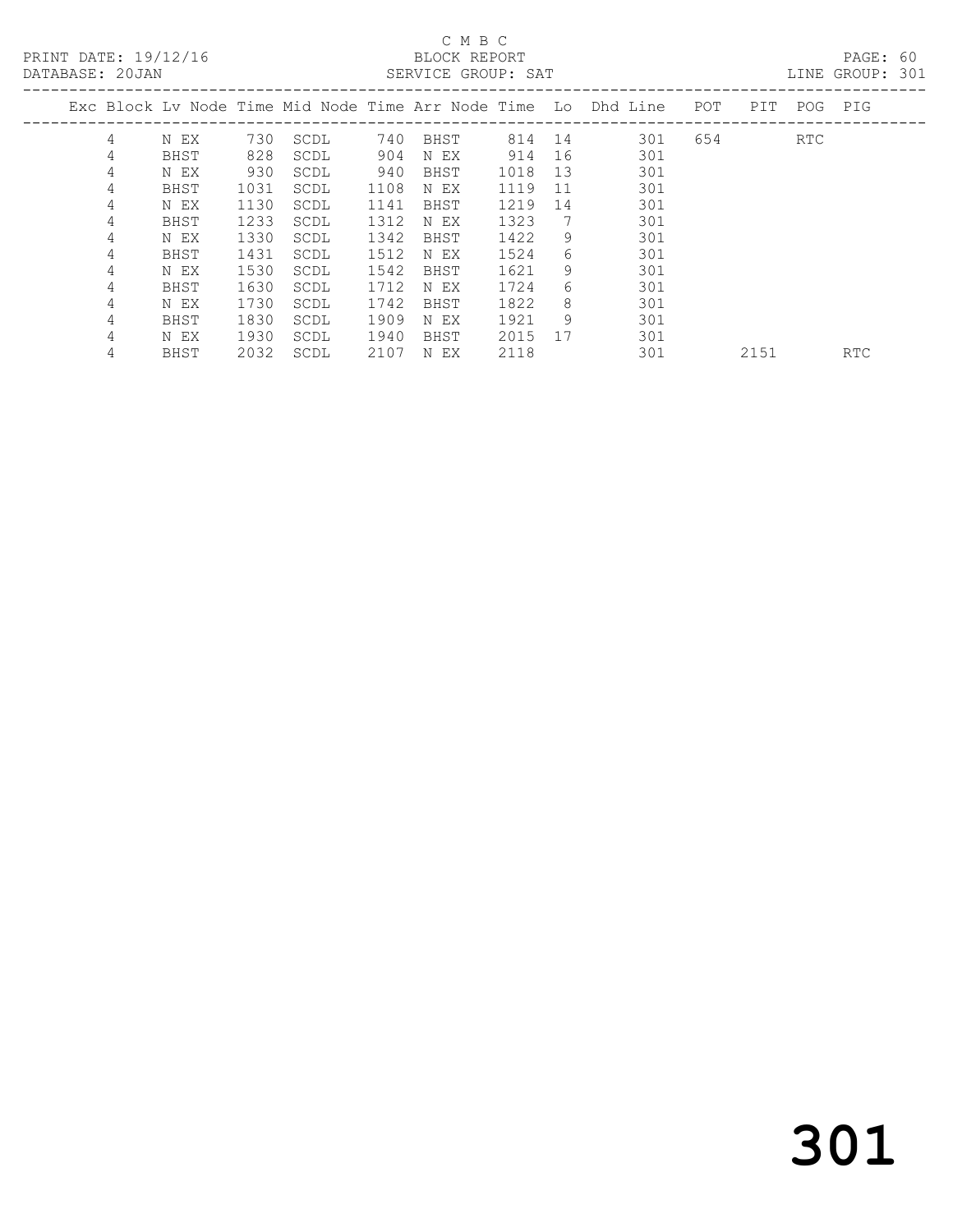|                                                                                                                                        | PRINT DATE: 19/12/16                                                                                                                                                                                                                                             |                                                                                                                                                                                                                                                                                                                                | BLOCK REPORT | C M B C                                                                                                                                                      |                                                                                                                                                           |                                                                                                                                                                                                                                                                        |                                                                                                                                                                                                                                                                                                                                                                                     |                 | PAGE: 61   |  |
|----------------------------------------------------------------------------------------------------------------------------------------|------------------------------------------------------------------------------------------------------------------------------------------------------------------------------------------------------------------------------------------------------------------|--------------------------------------------------------------------------------------------------------------------------------------------------------------------------------------------------------------------------------------------------------------------------------------------------------------------------------|--------------|--------------------------------------------------------------------------------------------------------------------------------------------------------------|-----------------------------------------------------------------------------------------------------------------------------------------------------------|------------------------------------------------------------------------------------------------------------------------------------------------------------------------------------------------------------------------------------------------------------------------|-------------------------------------------------------------------------------------------------------------------------------------------------------------------------------------------------------------------------------------------------------------------------------------------------------------------------------------------------------------------------------------|-----------------|------------|--|
|                                                                                                                                        |                                                                                                                                                                                                                                                                  | DATABASE: 20JAN SERVICE GROUP: SAT LINE GROUP: 401                                                                                                                                                                                                                                                                             |              |                                                                                                                                                              |                                                                                                                                                           |                                                                                                                                                                                                                                                                        |                                                                                                                                                                                                                                                                                                                                                                                     |                 |            |  |
|                                                                                                                                        |                                                                                                                                                                                                                                                                  | AC#3<br>ACKROYD RD FS NO. 3 RD<br>BHST BRIGHOUSE STATION BPST BRIDGEPORT STN<br>CH2E CHATHAM & 2 AV EB CH2W CHATHAM & 2 AV WB<br>GR41 GRANVILLE & 41 AV HW#5 HORSESHOE WAY & NO.5 RD<br>MAKN MARINE & KNIGHT RC09 RICHMOND CENTRE BAY 9<br>RRCX RIVERPORT RECREATION COMPLEX RTC Richmond Depot<br>SERO SEYMOUR ST & ROBSON ST |              |                                                                                                                                                              |                                                                                                                                                           |                                                                                                                                                                                                                                                                        |                                                                                                                                                                                                                                                                                                                                                                                     |                 |            |  |
|                                                                                                                                        |                                                                                                                                                                                                                                                                  | Exc Block Lv Node Time Mid Node Time Arr Node Time Lo Dhd Line POT PIT POG PIG                                                                                                                                                                                                                                                 |              |                                                                                                                                                              |                                                                                                                                                           |                                                                                                                                                                                                                                                                        |                                                                                                                                                                                                                                                                                                                                                                                     |                 |            |  |
| 55<br>55<br>55<br>55<br>55<br>55<br>55<br>55<br>55<br>55<br>55<br>55<br>55<br>55<br>55<br>55<br>55<br>55<br>55<br>55<br>55             | AC#3<br>CH2W<br>AC#3<br>CH2W<br>AC#3<br>CH2W<br>AC#3<br>CH2W<br>AC#3<br>CH2W<br>AC#3<br>CH2W<br>AC#3<br>CH2W<br>AC#3<br>CH2W<br>AC#3<br>CH2W<br>AC#3<br>CH2W<br>AC#3                                                                                             | 99 55 CH2W 440<br>55 AC#3 517 CH2W 540 1 406<br>55 CH2W 541 AC#3 602 5 406<br>607 CH2W<br>638<br>$707$<br>735<br>807<br>838<br>912<br>956<br>1027<br>1105<br>1139<br>1217<br>1251<br>1328<br>1403<br>1443<br>1515<br>1556<br>1627<br>1708<br>1739                                                                              |              | AC#3 1733 6<br>CH2W 1808                                                                                                                                     |                                                                                                                                                           |                                                                                                                                                                                                                                                                        | 630 8 406<br>AC#3 702 5 406<br>CH2W 731 4 406<br>AC#3 801 6 406<br>CH2W 833 5 406<br>AC#3 906 6 406<br>CH2W 940 16 406<br>AC#3 1022 5 406<br>CH2W 1058 7 406<br>AC#3 1134 5 406<br>CH2W 1210 7 406<br>AC#3 1246 5 406<br>CH2W 1322 6 406<br>AC#3 1357 6 406<br>CH2W 1434 9 406<br>AC#3 1509 6 406<br>CH2W 1546 10 406<br>AC#3 1621 6 406<br>CH2W 1657 11 406<br>406<br>406 1819 RTC |                 |            |  |
| 56<br>56<br>56<br>56<br>56<br>56<br>56<br>56<br>56<br>56<br>56<br>56<br>56<br>56<br>56<br>56<br>56<br>56<br>56<br>56<br>56<br>56<br>56 | CH2W<br>AC#3<br>RRCX<br>56 AC#3 620<br>RRCX<br>AC#3<br>$\mathop{\mathrm{RRCX}}$<br>AC#3<br>RRCX<br>AC#3<br>RRCX<br>AC#3<br><b>RRCX</b><br>AC#3<br>$\mathop{\mathrm{RRCX}}$<br>AC#3<br>RRCX<br>AC#3<br><b>RRCX</b><br>AC#3<br>RRCX<br>AC#3<br><b>RRCX</b><br>AC#3 | 500<br>523<br>550<br>648<br>720<br>747<br>820<br>858<br>930<br>1016<br>1050<br>1129<br>1210<br>1249<br>1330<br>1409<br>1450<br>1530<br>1610<br>1654<br>1730<br>1816<br>1850                                                                                                                                                    | RRCX 643     | AC#3<br>RRCX<br>AC#3<br>RRCX<br>AC#3<br>RRCX<br>AC#3<br>RRCX<br>AC#3<br>RRCX<br>AC#3<br>RRCX<br>AC#3<br>RRCX<br>AC#3<br>RRCX<br>AC#3<br>RRCX<br>AC#3<br>RRCX | 711<br>744<br>811<br>846<br>923<br>959<br>1043<br>1121<br>1200<br>1242<br>1320<br>1402<br>1440<br>1524<br>1602<br>1644 10<br>1722<br>1804<br>1842<br>1918 | $\mathsf 9$<br>$\overline{3}$<br>9<br>12<br>$7\phantom{.0}\phantom{.0}7$<br>17<br>$\overline{7}$<br>8 <sup>8</sup><br>10<br>$7\phantom{.0}\phantom{.0}7$<br>10<br>$7\phantom{.0}\phantom{.0}7$<br>10<br>$6\overline{6}$<br>8 <sup>8</sup><br>8 <sup>8</sup><br>12<br>8 | AC#3 521 2 406<br>RRCX 546 4 408<br>AC#3 613 7 408<br>5 408<br>408<br>408<br>408<br>408<br>408<br>408<br>408<br>408<br>408<br>408<br>408<br>408<br>408<br>408<br>408<br>408<br>408<br>408<br>408<br>408                                                                                                                                                                             | 446 RTC<br>1924 | <b>RTC</b> |  |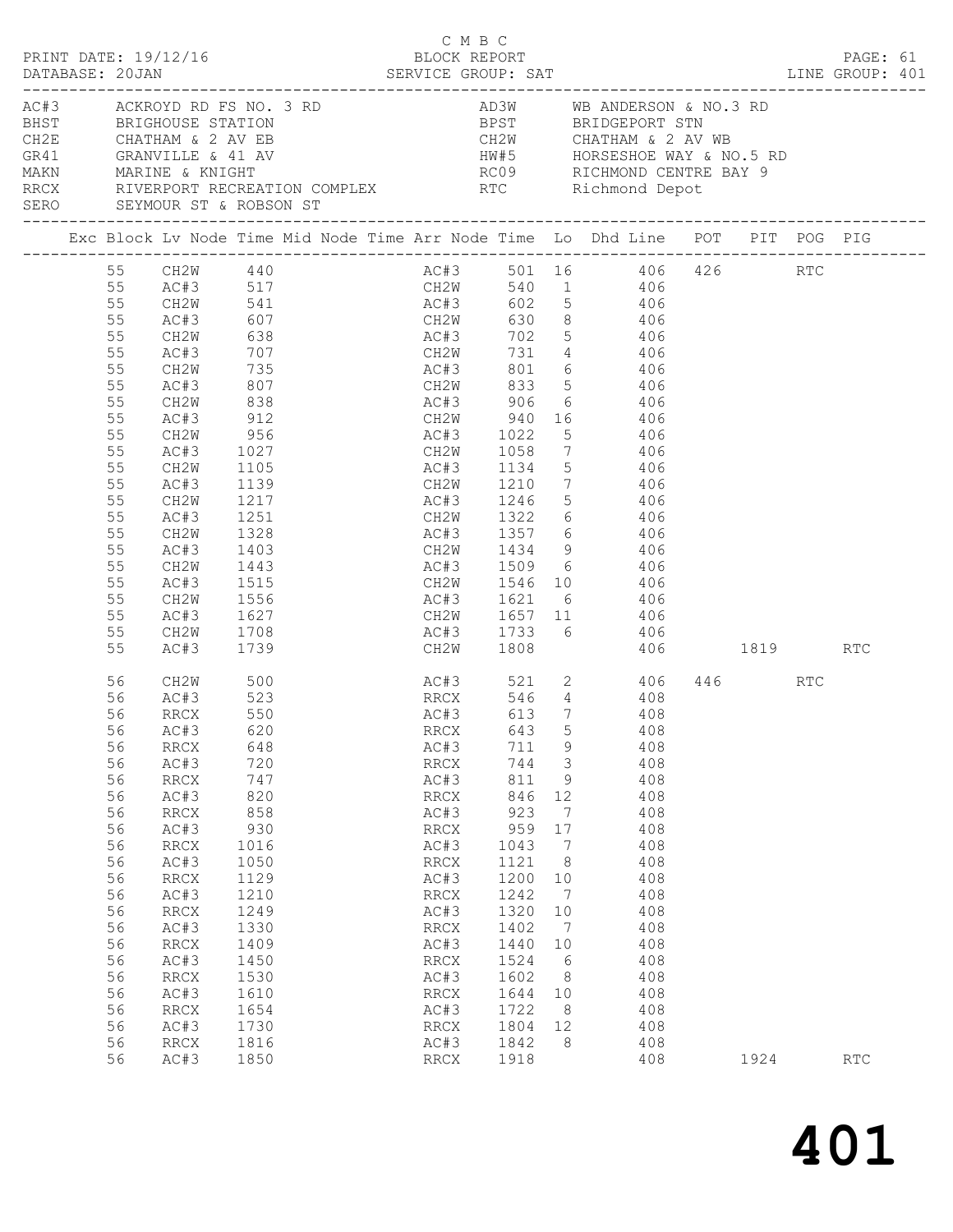PRINT DATE: 19/12/16 BLOCK REPORT<br>DATABASE: 20JAN BERVICE GROUP: SAT

# C M B C<br>BLOCK REPORT

PAGE: 62<br>LINE GROUP: 401

|    |      |      |  |                                                                                      |        |                         | Exc Block Lv Node Time Mid Node Time Arr Node Time Lo Dhd Line POT |     |          | PIT POG PIG          |            |
|----|------|------|--|--------------------------------------------------------------------------------------|--------|-------------------------|--------------------------------------------------------------------|-----|----------|----------------------|------------|
| 57 | CH2E | 504  |  | <b>BHST</b>                                                                          |        |                         | 523 15 401                                                         | 450 |          | $\operatorname{RTC}$ |            |
| 57 | BHST | 538  |  | CH2E                                                                                 |        |                         | 556 8 401                                                          |     |          |                      |            |
| 57 | CH2E | 604  |  | BHST                                                                                 | 623 15 |                         | 401                                                                |     |          |                      |            |
| 57 | BHST | 638  |  |                                                                                      | 657 6  |                         | 401                                                                |     |          |                      |            |
| 57 | CH2E | 703  |  | $\begin{array}{c}\n 1.4 \text{ m} \\  \text{BHST} \\  0.0 \text{ m} \\  \end{array}$ | 723    | $5\overline{)}$         | 401                                                                |     |          |                      |            |
| 57 | BHST | 728  |  | CH2E                                                                                 | 748 14 |                         | 401                                                                |     |          |                      |            |
| 57 | CH2E | 802  |  | BHST                                                                                 | 823    | 10                      | 401                                                                |     |          |                      |            |
| 57 | BHST | 833  |  | CH2E                                                                                 | 856    | $\overline{\mathbf{3}}$ | 401                                                                |     |          |                      |            |
| 57 | CH2E | 859  |  | ∪n∠E<br>BHST                                                                         | 923    | 10                      | 401                                                                |     |          |                      |            |
| 57 | BHST | 933  |  | CH2E                                                                                 | 957    | 14                      | 401                                                                |     |          |                      |            |
| 57 | CH2E | 1011 |  | BHST                                                                                 | 1038   | 10                      | 401                                                                |     |          |                      |            |
| 57 | BHST | 1048 |  | CH2E                                                                                 | 1112   | 15                      | 401                                                                |     |          |                      |            |
| 57 | CH2E | 1127 |  | BHST                                                                                 | 1153   | 10                      | 401                                                                |     |          |                      |            |
| 57 | BHST | 1203 |  | CH2E                                                                                 | 1229   | 13                      | 401                                                                |     |          |                      |            |
| 57 | CH2E | 1242 |  | BHST                                                                                 | 1308   | 10                      | 401                                                                |     |          |                      |            |
| 57 | BHST | 1318 |  | CH2E                                                                                 | 1344   | 11                      | 401                                                                |     |          |                      |            |
| 57 | CH2E | 1355 |  | BHST                                                                                 | 1423   | 10                      | 401                                                                |     |          |                      |            |
| 57 | BHST | 1433 |  | CH2E                                                                                 | 1459   | 12                      | 401                                                                |     |          |                      |            |
| 57 | CH2E | 1511 |  | BHST                                                                                 | 1538   | 10                      | 401                                                                |     |          |                      |            |
| 57 | BHST | 1548 |  | CH2E                                                                                 | 1615   | 12                      | 401                                                                |     |          |                      |            |
| 57 | CH2E | 1627 |  | BHST                                                                                 | 1653   | 10                      | 401                                                                |     |          |                      |            |
| 57 | BHST | 1703 |  | CH2E                                                                                 | 1730   | 13                      | 401                                                                |     |          |                      |            |
| 57 | CH2E | 1743 |  | BHST                                                                                 | 1808   | 10                      | 401                                                                |     |          |                      |            |
| 57 | BHST | 1818 |  | CH2E                                                                                 | 1844   |                         | 401                                                                |     | 1855 700 |                      | <b>RTC</b> |
|    |      |      |  |                                                                                      |        |                         |                                                                    |     |          |                      |            |
| 58 | CH2W | 520  |  | AC#3                                                                                 | 541    |                         | $6\overline{6}$<br>406                                             |     | 506 700  | RTC                  |            |
| 58 | AC#3 | 547  |  | CH2W                                                                                 | 610 11 |                         | 406                                                                |     |          |                      |            |
| 58 | CH2W | 621  |  | AC#3                                                                                 | 642    | 5                       | 406                                                                |     |          |                      |            |
| 58 | AC#3 | 647  |  | CH2W                                                                                 | 711    |                         | 406                                                                |     |          |                      |            |
| 58 | CH2W | 718  |  | AC#3                                                                                 | 742    | 5                       | 406                                                                |     |          |                      |            |
| 58 | AC#3 | 747  |  | CH2W                                                                                 | 812 13 |                         | 406                                                                |     |          |                      |            |
| 58 | CH2W | 825  |  | AC#3                                                                                 | 851    | 6                       | 406                                                                |     |          |                      |            |
| 58 | AC#3 | 857  |  | CH2W                                                                                 | 924    | 17                      | 406                                                                |     |          |                      |            |
| 58 | CH2W | 941  |  | AC#3                                                                                 | 1007   | $5\overline{)}$         | 406                                                                |     |          |                      |            |
| 58 | AC#3 | 1012 |  | CH2W                                                                                 | 1043   | 10                      | 406                                                                |     |          |                      |            |
| 58 | CH2W | 1053 |  | AC#3                                                                                 | 1122   | $5^{\circ}$             | 406                                                                |     |          |                      |            |
| 58 | AC#3 | 1127 |  | CH2W                                                                                 | 1158   | $\overline{7}$          | 406                                                                |     |          |                      |            |
| 58 | CH2W | 1205 |  | AC#3                                                                                 | 1234   | 5 <sup>5</sup>          | 406                                                                |     |          |                      |            |
| 58 | AC#3 | 1239 |  | CH2W                                                                                 | 1310   | 6                       | 406                                                                |     |          |                      |            |
| 58 | CH2W | 1316 |  | AC#3                                                                                 | 1345   | 6                       | 406                                                                |     |          |                      |            |
| 58 | AC#3 | 1351 |  | CH2W                                                                                 | 1422   | 9                       | 406                                                                |     |          |                      |            |
| 58 | CH2W | 1431 |  | AC#3                                                                                 | 1457   | 6                       | 406                                                                |     |          |                      |            |
| 58 | AC#3 | 1503 |  | CH2W                                                                                 | 1534   | 10                      | 406                                                                |     |          |                      |            |
| 58 | CH2W | 1544 |  | AC#3                                                                                 | 1609   | 6                       | 406                                                                |     |          |                      |            |
| 58 | AC#3 | 1615 |  | CH2W                                                                                 | 1645   | 11                      | 406                                                                |     |          |                      |            |
| 58 | CH2W | 1656 |  | AC#3                                                                                 | 1721   | 6                       | 406                                                                |     |          |                      |            |
| 58 | AC#3 | 1727 |  | CH2W                                                                                 | 1756   | 17                      | 406                                                                |     |          |                      |            |
| 58 | CH2W | 1813 |  | AC#3                                                                                 | 1836   | 6                       | 406                                                                |     |          |                      |            |
| 58 | AC#3 | 1842 |  | CH2W                                                                                 | 1912   | 17                      | 406                                                                |     |          |                      |            |
| 58 | CH2W | 1929 |  | AC#3                                                                                 | 1951   | 6                       | 406                                                                |     |          |                      |            |
| 58 | AC#3 | 1957 |  | CH2W                                                                                 | 2027   | 4                       | 406                                                                |     |          |                      |            |
| 58 | CH2W | 2031 |  | AC#3                                                                                 | 2051   | 6                       | 406                                                                |     |          |                      |            |
| 58 | AC#3 | 2057 |  | CH2W                                                                                 | 2125   |                         | 406                                                                |     | 2136     |                      | <b>RTC</b> |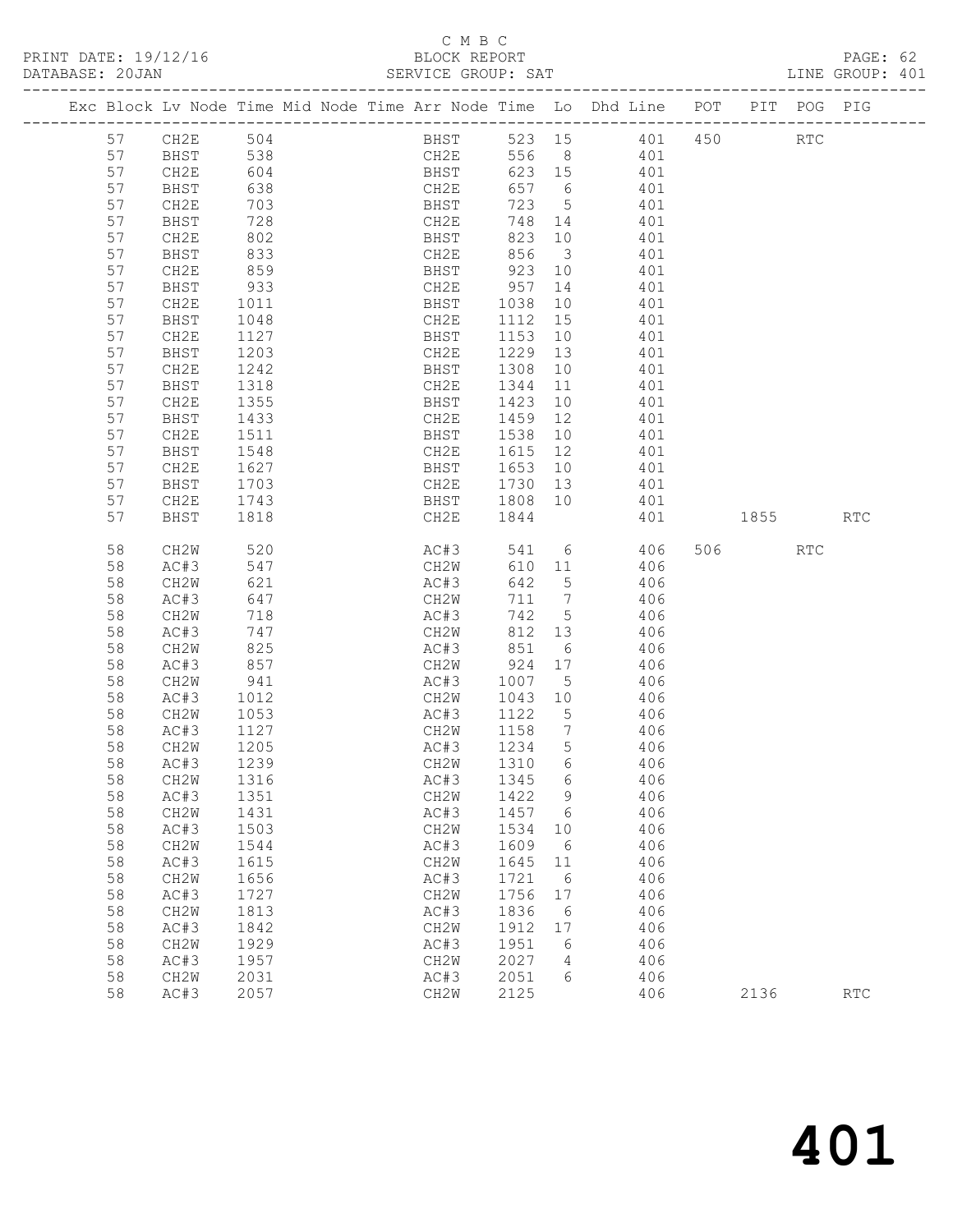#### C M B C<br>BLOCK REPORT SERVICE GROUP: SAT

| PRINT DATE: 19/12/16<br>DATABASE: 20JAN |    |                           |      |  | BLOCK REPORT<br>SERVICE GROUP: SAT |      |                 |                                                                    |         |             | PAGE: 63<br>LINE GROUP: 401 |  |
|-----------------------------------------|----|---------------------------|------|--|------------------------------------|------|-----------------|--------------------------------------------------------------------|---------|-------------|-----------------------------|--|
|                                         |    | ------------------------- |      |  |                                    |      |                 | Exc Block Lv Node Time Mid Node Time Arr Node Time Lo Dhd Line POT |         | PIT POG PIG |                             |  |
|                                         | 59 | RRCX                      | 518  |  | AC#3                               | 541  |                 | $9 \left( \frac{1}{2} \right)$<br>408                              | 510 310 | <b>RTC</b>  |                             |  |
|                                         | 59 | AC#3                      | 550  |  | RRCX                               | 613  | 5 <sup>5</sup>  | 408                                                                |         |             |                             |  |
|                                         | 59 | RRCX                      | 618  |  | AC#3                               | 641  | $9^{\circ}$     | 408                                                                |         |             |                             |  |
|                                         | 59 | AC#3                      | 650  |  | RRCX                               | 713  | 5               | 408                                                                |         |             |                             |  |
|                                         | 59 | RRCX                      | 718  |  | AC#3                               | 741  | 9               | 408                                                                |         |             |                             |  |
|                                         | 59 | AC#3                      | 750  |  | RRCX                               | 814  | $\overline{4}$  | 408                                                                |         |             |                             |  |
|                                         | 59 | RRCX                      | 818  |  | AC#3                               | 843  | 7               | 408                                                                |         |             |                             |  |
|                                         | 59 | AC#3                      | 850  |  | RRCX                               | 916  | $4\overline{ }$ | 408                                                                |         |             |                             |  |
|                                         | 59 | RRCX                      | 920  |  | AC#3                               | 945  | .5              | 408                                                                |         |             |                             |  |
|                                         | 59 | AC#3                      | 950  |  | RRCX                               | 1019 | 15              | 408                                                                |         |             |                             |  |
|                                         | 59 | RRCX                      | 1034 |  | AC#3                               | 1101 | - 9             | 408                                                                |         |             |                             |  |
|                                         | 59 | AC#3                      | 1110 |  | RRCX                               | 1141 | - 8             | 408                                                                |         |             |                             |  |
|                                         | 59 | RRCX                      | 1149 |  | AC#3                               | 1220 | 10 <sup>°</sup> | 408                                                                |         |             |                             |  |
|                                         | 59 | AC#3                      | 1230 |  | RRCX                               | 1302 | $\overline{7}$  | 408                                                                |         |             |                             |  |
|                                         | 59 | RRCX                      | 1309 |  | AC#3                               | 1340 | 10 <sup>°</sup> | 408                                                                |         |             |                             |  |
|                                         | 59 | AC#3                      | 1350 |  | RRCX                               | 1422 | $\overline{7}$  | 408                                                                |         |             |                             |  |
|                                         | 59 | RRCX                      | 1429 |  | AC#3                               | 1500 | 10              | 408                                                                |         |             |                             |  |
|                                         | 59 | AC#3                      | 1510 |  | RRCX                               | 1544 | 10              | 408                                                                |         |             |                             |  |
|                                         | 59 | RRCX                      | 1554 |  | AC#3                               | 1622 | 8               | 408                                                                |         |             |                             |  |
|                                         | 59 | AC#3                      | 1630 |  | RRCX                               | 1703 | 11              | 408                                                                |         |             |                             |  |
|                                         | 59 | RRCX                      | 1714 |  | AC#3                               | 1742 | - 8             | 408                                                                |         |             |                             |  |
|                                         | 59 | AC#3                      | 1750 |  | RRCX                               | 1824 |                 | 408                                                                |         | 1830 1890   | <b>RTC</b>                  |  |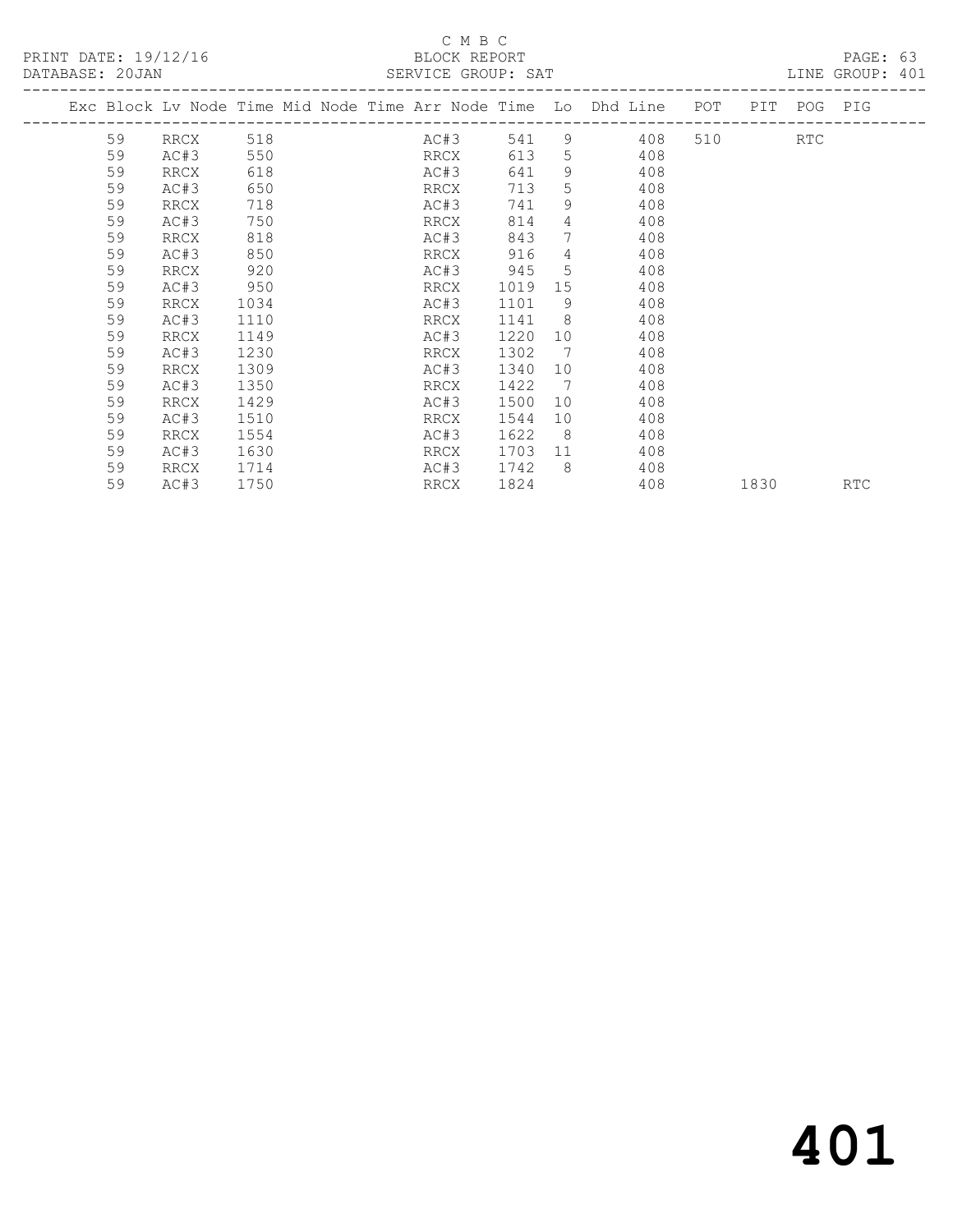# C M B C<br>BLOCK REPORT

| DATABASE: 20JAN |    | ------------------ |             |                                            | SERVICE GROUP: SAT |         |                 |                                                                                |     |         |                             | LINE GROUP: 401             |  |
|-----------------|----|--------------------|-------------|--------------------------------------------|--------------------|---------|-----------------|--------------------------------------------------------------------------------|-----|---------|-----------------------------|-----------------------------|--|
|                 |    |                    |             |                                            |                    |         |                 | Exc Block Lv Node Time Mid Node Time Arr Node Time Lo Dhd Line POT PIT POG PIG |     |         |                             |                             |  |
|                 | 60 | CH2W 601           |             |                                            |                    |         |                 | AC#3 622 5 406                                                                 |     | 547 RTC |                             |                             |  |
|                 | 60 | AC#3               | 627         |                                            |                    |         |                 | CH2W 650 8 406                                                                 |     |         |                             |                             |  |
|                 | 60 | CH2W               | 658         |                                            | AC#3               |         |                 | 722 5 406                                                                      |     |         |                             |                             |  |
|                 | 60 | AC#3               | 727         |                                            |                    | 752 3   |                 | 406                                                                            |     |         |                             |                             |  |
|                 | 60 | CH2W               | 755         |                                            | CH2W<br>AC#3       | 821 6   |                 | 406                                                                            |     |         |                             |                             |  |
|                 | 60 | AC#3               | 827         |                                            | CH2W 853           |         | 17              | 406                                                                            |     |         |                             |                             |  |
|                 | 60 | CH2W               | 910         |                                            | AC#3 936           |         | 6               | 406                                                                            |     |         |                             |                             |  |
|                 | 60 | AC#3               |             |                                            | CH2W               | 1011    | 8 <sup>8</sup>  | 406                                                                            |     |         |                             |                             |  |
|                 | 60 | CH2W               | 942<br>1019 |                                            | AC#3               | 1046    | $5\overline{)}$ | 406                                                                            |     |         |                             |                             |  |
|                 | 60 | AC#3               | 1051        |                                            | CH2W               | 1122 7  |                 | 406                                                                            |     |         |                             |                             |  |
|                 | 60 | CH2W               | 1129        |                                            | AC#3               | 1158    | $5\overline{)}$ | 406                                                                            |     |         |                             |                             |  |
|                 | 60 | AC#3               | 1203        |                                            | CH2W               | 1234    | $6\overline{6}$ | 406                                                                            |     |         |                             |                             |  |
|                 | 60 | CH2W               | 1240        |                                            | AC#3               | 1309    | $6\overline{6}$ | 406                                                                            |     |         |                             |                             |  |
|                 | 60 | AC#3               | 1315        |                                            | CH2W               | 1346    |                 | 8 406                                                                          |     |         |                             |                             |  |
|                 | 60 | CH2W               | 1354        |                                            | AC#3               |         |                 | 1421 6 406                                                                     |     |         |                             |                             |  |
|                 | 60 | AC#3               | 1427        |                                            | CH2W               | 1458 10 |                 | 406                                                                            |     |         |                             |                             |  |
|                 | 60 | CH2W               | 1508        |                                            | AC#3               | 1533 6  |                 | 406                                                                            |     |         |                             |                             |  |
|                 | 60 | AC#3               | 1539        |                                            | CH2W               | 1610 10 |                 | 406                                                                            |     |         |                             |                             |  |
|                 | 60 | CH2W               | 1620        |                                            | AC#3               | 1645 6  |                 | 406                                                                            |     |         |                             |                             |  |
|                 | 60 | AC#3               | 1651        |                                            | CH2W               | 1720 12 |                 | 406                                                                            |     |         |                             |                             |  |
|                 | 60 | CH <sub>2</sub> W  | 1732        |                                            | AC#3               | 1757 6  |                 | 406                                                                            |     |         |                             |                             |  |
|                 | 60 | AC#3               | 1803        |                                            | CH2W               | 1833 11 |                 | 406                                                                            |     |         |                             |                             |  |
|                 | 60 | CH2W               | 1844        |                                            | AC#3               | 1906    | 6               | 406                                                                            |     |         |                             |                             |  |
|                 | 60 | AC#3               | 1912        |                                            | CH2W               | 1942    | 19              | 406                                                                            |     |         |                             |                             |  |
|                 | 60 | CH2W               | 2001        |                                            | AC#3               | 2021    | 6               | 406                                                                            |     |         |                             |                             |  |
|                 | 60 | AC#3               | 2027        |                                            | CH2W               | 2055 6  |                 | 406                                                                            |     |         |                             |                             |  |
|                 | 60 | CH2W               | 2101        |                                            | AC#3               | 2121 6  |                 | 406                                                                            |     |         |                             |                             |  |
|                 | 60 | AC#3               | 2127        |                                            | CH2W               | 2155 7  |                 | 406                                                                            |     |         |                             |                             |  |
|                 | 60 | CH2W               | 2202        |                                            | AC#3               | 2222    | $5\overline{)}$ | 406                                                                            |     |         |                             |                             |  |
|                 | 60 | AC#3               | 2227        |                                            | CH2W               | 2255    | $\overline{7}$  | 406                                                                            |     |         |                             |                             |  |
|                 | 60 | CH2W               | 2302        |                                            | AC#3               | 2322 5  |                 | 406                                                                            |     |         |                             |                             |  |
|                 | 60 | AC#3               | 2327        |                                            | CH2W               | 2352    | 10              | 406                                                                            |     |         |                             |                             |  |
|                 | 60 | CH2W               | 2402        |                                            | AC#3               | 2422 5  |                 | 406                                                                            |     |         |                             |                             |  |
|                 | 60 | AC#3               | 2427        |                                            | CH2W               | 2452 10 |                 | 406                                                                            |     |         |                             |                             |  |
|                 | 60 | CH2W               | 2502        |                                            | AC#3               | 2521 6  |                 | 406                                                                            |     |         |                             |                             |  |
|                 | 60 | AC#3               | 2527        |                                            | CH2W               | 2551 10 |                 | 15 406                                                                         |     |         |                             |                             |  |
|                 | 60 | AD3W               |             |                                            |                    | 2702 7  |                 | N10                                                                            |     |         |                             |                             |  |
|                 | 60 | SERO               |             | 2616 GR41 2647 SERO<br>2709 GR41 2724 AD3W |                    | 2801    |                 | N10                                                                            |     | 2812    |                             | RTC                         |  |
|                 |    |                    |             |                                            |                    |         |                 |                                                                                |     |         |                             |                             |  |
|                 | 61 | CH2E               | 723         |                                            | BHST               | 743     | 5               | 401                                                                            | 709 |         | $\mathop{\rm RTC}\nolimits$ |                             |  |
|                 | 61 | BHST               | 748         |                                            | CH <sub>2</sub> E  | 808     | 9               | 401                                                                            |     |         |                             |                             |  |
|                 | 61 | CH2E               | 817         |                                            | <b>BHST</b>        | 838     | 10              | 401                                                                            |     |         |                             |                             |  |
|                 | 61 | BHST               | 848         |                                            | CH2E               | 911     | 2               | 401                                                                            |     |         |                             |                             |  |
|                 | 61 | CH2E               | 913         |                                            | <b>BHST</b>        | 938     | 10              | 401                                                                            |     |         |                             |                             |  |
|                 | 61 | BHST               | 948         |                                            | CH <sub>2</sub> E  | 1012    | 14              | 401                                                                            |     |         |                             |                             |  |
|                 | 61 | CH2E               | 1026        |                                            | <b>BHST</b>        | 1053    | 10              | 401                                                                            |     |         |                             |                             |  |
|                 | 61 | BHST               | 1103        |                                            | CH <sub>2</sub> E  | 1127    | 15              | 401                                                                            |     |         |                             |                             |  |
|                 | 61 | CH2E               | 1142        |                                            | BHST               | 1208    | 10              | 401                                                                            |     |         |                             |                             |  |
|                 | 61 | BHST               | 1218        |                                            | CH <sub>2</sub> E  | 1244    | 13              | 401                                                                            |     |         |                             |                             |  |
|                 | 61 | CH2E               | 1257        |                                            | <b>BHST</b>        | 1323    | 10              | 401                                                                            |     |         |                             |                             |  |
|                 | 61 | BHST               | 1333        |                                            | CH2E               | 1359    | 12              | 401                                                                            |     |         |                             |                             |  |
|                 | 61 | CH2E               | 1411        |                                            | <b>BHST</b>        | 1438    | 10              | 401                                                                            |     |         |                             |                             |  |
|                 | 61 | BHST               | 1448        |                                            | CH <sub>2</sub> E  | 1514    | 12              | 401                                                                            |     |         |                             |                             |  |
|                 | 61 | CH2E               | 1526        |                                            | BHST               | 1553    | 10              | 401                                                                            |     |         |                             |                             |  |
|                 | 61 | BHST               | 1603        |                                            | CH <sub>2</sub> E  | 1630    | 13              | 401                                                                            |     |         |                             |                             |  |
|                 | 61 | CH2E               | 1643        |                                            | BHST               | 1708    | 10              | 401                                                                            |     |         |                             |                             |  |
|                 | 61 | BHST               | 1718        |                                            | CH <sub>2</sub> E  | 1745    |                 | 401                                                                            |     | 1756    |                             | $\mathop{\rm RTC}\nolimits$ |  |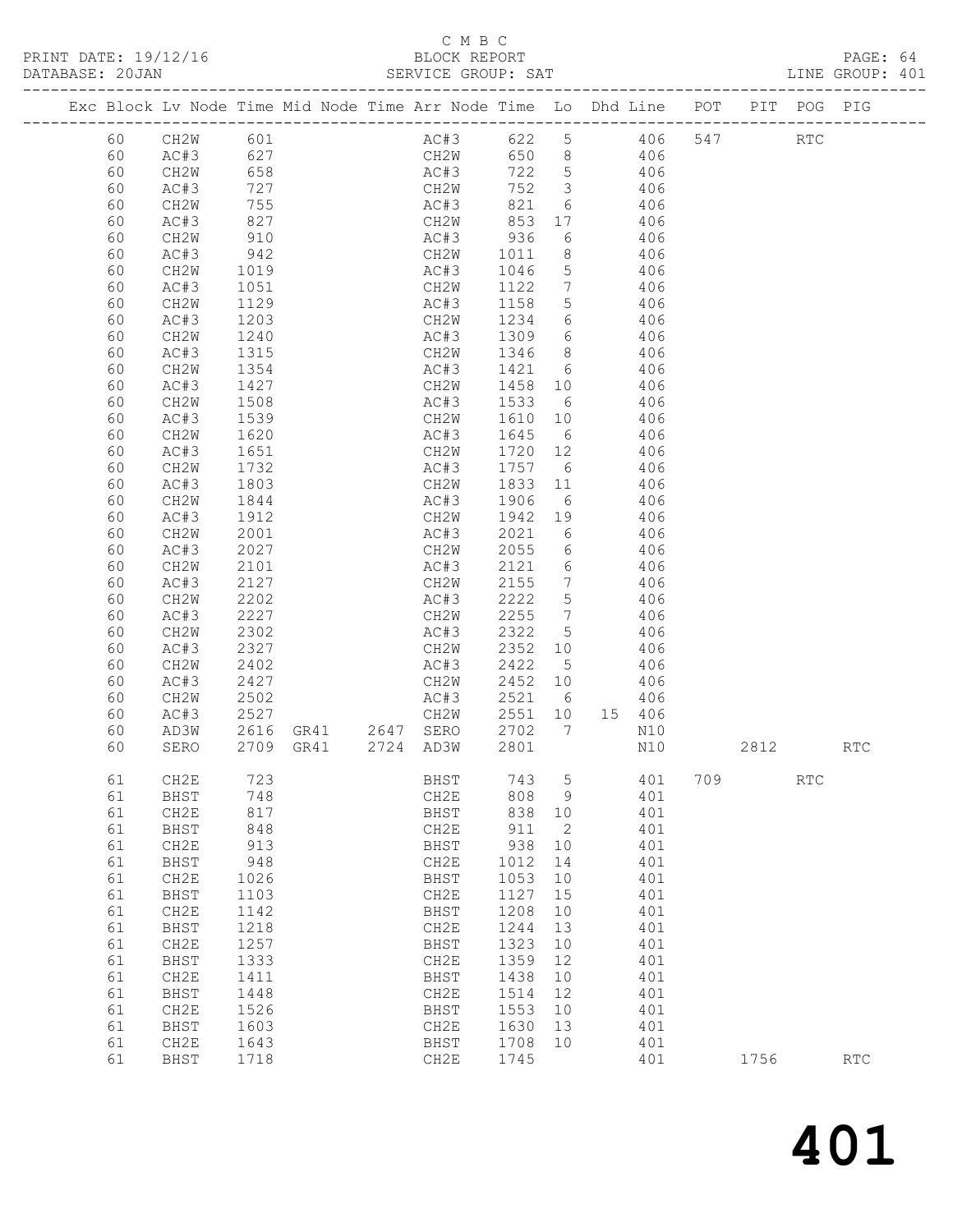#### C M B C<br>BLOCK REPORT SERVICE GROUP: SAT

|  |    | Exc Block Lv Node Time Mid Node Time Arr Node Time Lo Dhd Line POT |           |      |                |      |      |                 |                         |     |        |     | PIT  | POG PIG    |            |
|--|----|--------------------------------------------------------------------|-----------|------|----------------|------|------|-----------------|-------------------------|-----|--------|-----|------|------------|------------|
|  | 62 | CH2E 743                                                           |           |      |                |      |      | BHST 803 15 401 |                         |     |        | 729 |      | <b>RTC</b> |            |
|  | 62 | BHST                                                               | 818       |      |                |      |      | CH2E 839 5 401  |                         |     |        |     |      |            |            |
|  | 62 | CH2E                                                               | 844       |      |                |      |      | BHST 908 10     |                         | 401 |        |     |      |            |            |
|  | 62 | BHST                                                               | 918       |      |                | CH2E |      | 941             | 15                      |     | 401    |     |      |            |            |
|  | 62 | CH2E                                                               | 956       |      |                | BHST |      | 1023 10         |                         |     | 401    |     |      |            |            |
|  | 62 | BHST                                                               | 1033      |      |                | CH2E |      | 1057 15         |                         |     | 401    |     |      |            |            |
|  | 62 | CH2E                                                               | 1112      |      |                | BHST |      | 1138 10         |                         |     | 401    |     |      |            |            |
|  | 62 | BHST                                                               | 1148      |      |                | CH2E |      | 1212 15         |                         |     | 401    |     |      |            |            |
|  | 62 | CH2E                                                               | 1227      |      |                | BHST |      | 1253 10         |                         |     | 401    |     |      |            |            |
|  | 62 | BHST                                                               | 1303      |      |                | CH2E |      | 1329 11         |                         |     | 401    |     |      |            |            |
|  | 62 | CH2E                                                               | 1340      |      |                | BHST |      | 1408            | 10                      |     | 401    |     |      |            |            |
|  | 62 | BHST                                                               | 1418      |      |                | CH2E |      | 1444            | 12                      |     | 401    |     |      |            |            |
|  | 62 | CH2E                                                               | 1456      |      |                | BHST |      | 1523            | 10                      |     | 401    |     |      |            |            |
|  | 62 | BHST                                                               | 1533      |      |                | CH2E |      | 1600            | 12                      |     | 401    |     |      |            |            |
|  | 62 | CH2E                                                               | 1612      |      |                | BHST |      | 1638            | 10                      |     | 401    |     |      |            |            |
|  | 62 | BHST                                                               | 1648      |      |                | CH2E |      | 1715            | 13                      |     | 401    |     |      |            |            |
|  | 62 | CH2E                                                               | 1728      |      |                | BHST |      | 1753            | 10                      |     | 401    |     |      |            |            |
|  | 62 | BHST                                                               | 1803      |      |                | CH2E |      | 1829 16         |                         |     | 401    |     |      |            |            |
|  | 62 | CH2E                                                               | 1845      |      |                | BHST |      | 1908            | 8 <sup>8</sup>          |     | 401    |     |      |            |            |
|  | 62 | BHST                                                               | 1916      |      |                | CH2E |      | 1942            | $6\overline{6}$         |     | 401    |     |      |            |            |
|  | 62 | CH2E                                                               | 1948      |      |                | BHST |      | 2008            | 8 <sup>8</sup>          |     | 401    |     |      |            |            |
|  | 62 | BHST                                                               | 2016      |      |                | CH2E |      | 2039 11         |                         |     | 401    |     |      |            |            |
|  | 62 | CH2E                                                               | 2050      |      |                | BHST |      | 2108 11         |                         |     | 401    |     |      |            |            |
|  | 62 | BHST                                                               | 2119      |      |                | CH2E |      | 2142            | 8 <sup>8</sup>          |     | 401    |     |      |            |            |
|  | 62 | CH2E                                                               | 2150      |      |                |      | BHST | 2208 15         |                         |     | 401    |     |      |            |            |
|  | 62 | BHST                                                               | 2223      |      |                | CH2E |      | 2246            | 16                      |     | 401    |     |      |            |            |
|  | 62 | CH2E                                                               | 2302      |      |                | RC09 |      | 2319            | 17                      |     | 402    |     |      |            |            |
|  | 62 | RC09                                                               | 2336      |      |                | CH2E |      | 2358            | $\overline{\mathbf{3}}$ |     | 402    |     |      |            |            |
|  | 62 | CH2E                                                               | 2401      |      |                | RC09 |      | 2419            | $4\overline{4}$         |     | 402    |     |      |            |            |
|  | 62 | RC09                                                               | 2423      |      |                | CH2W |      | 2443            | $7\phantom{0}$          |     | 402    |     |      |            |            |
|  | 62 | CH <sub>2</sub> W                                                  | 2450      |      | BHST 2508 MAKN |      |      | 2532            | 10                      |     | 407    |     |      |            |            |
|  | 62 | MAKN                                                               | 2542      | BPST | 2553 BHST      |      |      | 2604            | 26                      |     | 407    |     |      |            |            |
|  | 62 | BHST                                                               | 2630      | BHST | 2630 CH2W      |      |      | $2647$ 18       |                         |     | 15 401 |     |      |            |            |
|  | 62 | AD3W                                                               | 2720      | GR41 | 2739 SERO      |      |      | 2754 15         |                         |     | N10    |     |      |            |            |
|  | 62 | SERO                                                               | 2809 GR41 |      | 2824 AD3W      |      |      | 2850 5          |                         |     | N10    |     |      |            |            |
|  | 62 | AD3W                                                               | 2855      | GR41 | 2914           | SERO |      | 2929            |                         |     | N10    |     | 2959 |            | <b>RTC</b> |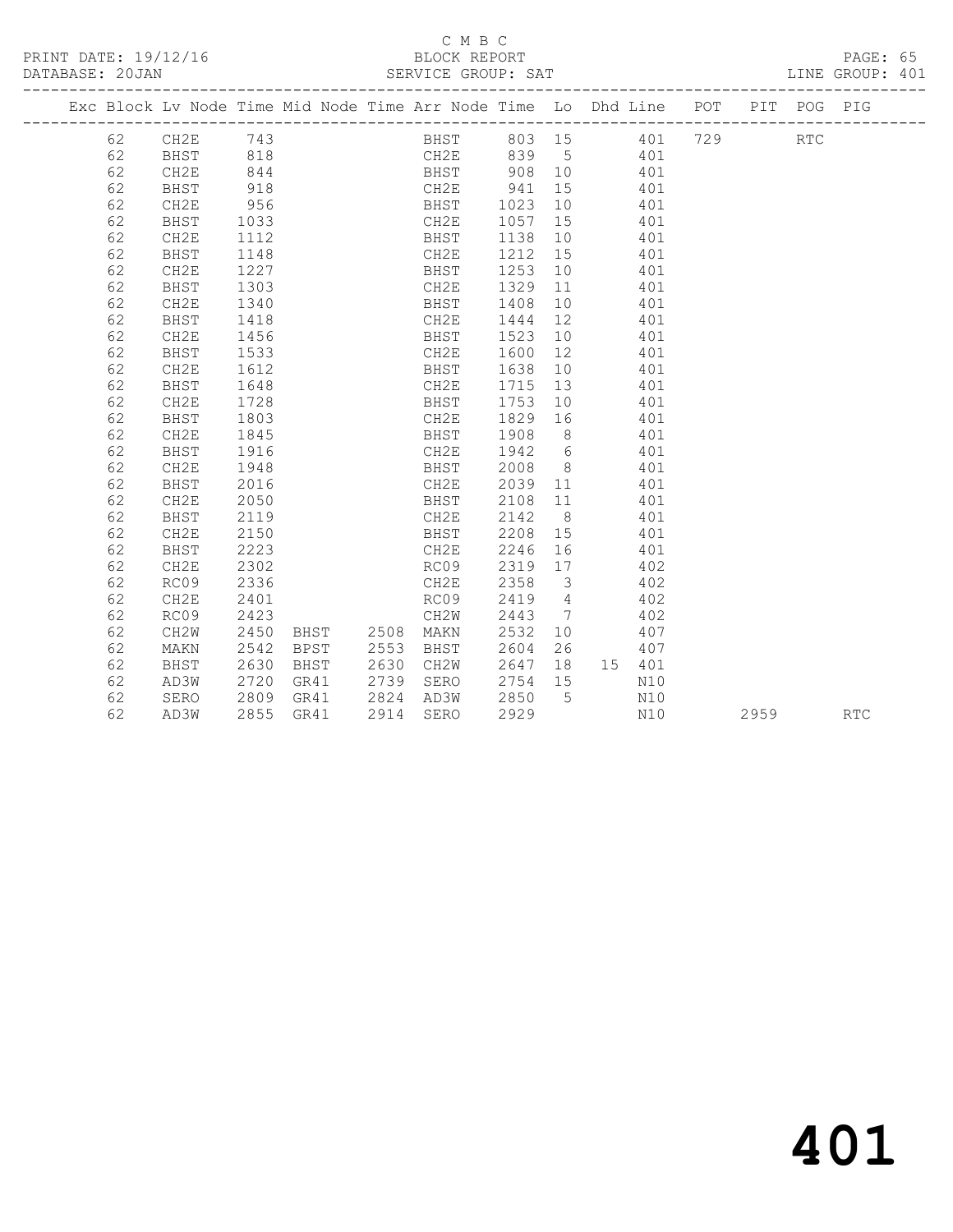PRINT DATE: 19/12/16 BLOCK REPORT BATABASE: 20JAN BLOCK REPORT

# C M B C<br>BLOCK REPORT

PAGE: 66<br>LINE GROUP: 401

|  |    |             |                  | Exc Block Lv Node Time Mid Node Time Arr Node Time Lo Dhd Line POT |      |      |                        |                 |            |      | PIT POG PIG |            |
|--|----|-------------|------------------|--------------------------------------------------------------------|------|------|------------------------|-----------------|------------|------|-------------|------------|
|  | 63 | BHST 803    |                  |                                                                    |      |      | CH2E 824 8 401 748     |                 |            | RTC  |             |            |
|  | 63 | CH2E        |                  |                                                                    |      |      | BHST 853 10 401        |                 |            |      |             |            |
|  | 63 | <b>BHST</b> | 832<br>903       |                                                                    | CH2E |      | 926 15                 |                 | 401        |      |             |            |
|  | 63 | CH2E        | 941              |                                                                    |      |      | BHST 1008 10           |                 | 401        |      |             |            |
|  | 63 | BHST        | 1018             |                                                                    | CH2E |      | 1042 15                |                 | 401        |      |             |            |
|  | 63 | CH2E        | 1057             |                                                                    |      |      | BHST 1123              | 10              | 401        |      |             |            |
|  | 63 | BHST        | 1133             |                                                                    | CH2E |      |                        | 15              | 401        |      |             |            |
|  | 63 | CH2E        | 1212             |                                                                    |      |      | CH2E 1157<br>BHST 1238 | 10              | 401        |      |             |            |
|  | 63 | BHST        | 1248             |                                                                    |      |      | CH2E 1314              | 11              | 401        |      |             |            |
|  | 63 | CH2E        | 1325             |                                                                    |      | BHST | 1353                   | 10              | 401        |      |             |            |
|  | 63 | BHST        | 1403             |                                                                    | CH2E |      | 1429                   | 12              | 401        |      |             |            |
|  | 63 | CH2E        | 1441             |                                                                    | BHST |      | 1508                   | 10              | 401        |      |             |            |
|  | 63 | BHST        | 1518             |                                                                    | CH2E |      | 1545                   | 11              | 401        |      |             |            |
|  | 63 | CH2E        | 1556             |                                                                    |      | BHST | 1623                   | 10              | 401        |      |             |            |
|  | 63 | BHST        | 1633             |                                                                    | CH2E |      | 1700 13                |                 | 401        |      |             |            |
|  | 63 | CH2E        | 1713             |                                                                    |      |      | BHST 1738              | 10              | 401        |      |             |            |
|  | 63 | BHST        | 1748             |                                                                    | CH2E |      | 1814 11                |                 | 401        |      |             |            |
|  | 63 | CH2E        | $\frac{1}{1825}$ |                                                                    | BHST |      | 1848 8                 |                 | 401        |      |             |            |
|  | 63 | BHST        | 1856             |                                                                    | CH2E |      | 1922 6                 |                 | 401        |      |             |            |
|  | 63 | CH2E        | 1928             |                                                                    |      |      | BHST 1948 8            |                 | 401        |      |             |            |
|  | 63 | BHST        | 1956             |                                                                    |      |      | CH2E 2020 10           |                 | 401        |      |             |            |
|  | 63 | CH2E        | 2030             |                                                                    |      | BHST | 2048 11                |                 | 401        |      |             |            |
|  | 63 | BHST        | 2059             |                                                                    |      | CH2E | 2122                   |                 | 401        | 2133 |             | <b>RTC</b> |
|  |    |             |                  |                                                                    |      |      |                        |                 |            |      |             |            |
|  | 64 | CH2W        | 810              |                                                                    |      |      | AC#3 836 6 406         |                 |            |      | RTC         |            |
|  | 64 | AC#3        | 842              |                                                                    |      |      | CH2W 909               | 16              | 406        |      |             |            |
|  | 64 | CH2W        | 925              |                                                                    | AC#3 |      | 951                    | $6\overline{6}$ | 406        |      |             |            |
|  | 64 | AC#3        | 957              |                                                                    | CH2W |      | 1026 15                |                 | 406        |      |             |            |
|  | 64 | CH2W        | 1041             |                                                                    | AC#3 |      | 1110                   | $5^{\circ}$     | 406        |      |             |            |
|  | 64 | AC#3        | 1115             |                                                                    | CH2W |      | 1146                   | $\overline{7}$  | 406        |      |             |            |
|  | 64 | CH2W        | 1153             |                                                                    | AC#3 |      | 1222                   | $5^{\circ}$     | 406        |      |             |            |
|  | 64 | AC#3        | 1227             |                                                                    | CH2W |      | 1258 6                 |                 | 406        |      |             |            |
|  | 64 | CH2W        | 1304             |                                                                    |      |      | AC#3 1333              | 6               | 406        |      |             |            |
|  | 64 | AC#3        | 1339             |                                                                    | CH2W |      | 1410 9                 |                 | 406        |      |             |            |
|  | 64 | CH2W        | 1419             |                                                                    | AC#3 |      | 1445                   | 6               | 406        |      |             |            |
|  | 64 | AC#3        | 1451             |                                                                    | CH2W |      | 1522                   | 10              | 406        |      |             |            |
|  | 64 | CH2W        | 1532             |                                                                    | AC#3 |      | 1557 6                 |                 | 406        |      |             |            |
|  | 64 | AC#3        | 1603             |                                                                    | CH2W |      | 1633                   | 11              | 406        |      |             |            |
|  | 64 | CH2W        | 1644             |                                                                    |      | AC#3 | 1709 6                 |                 | 406        |      |             |            |
|  | 64 | AC#3        | 1715             |                                                                    |      | CH2W | 1744 12                |                 | 406        |      |             |            |
|  | 64 | CH2W        | 1756<br>1827     |                                                                    |      | AC#3 | 1821                   | 6               | 406<br>406 |      |             |            |
|  | 64 | AC#3        |                  |                                                                    | CH2W |      | 1857 17                |                 |            |      |             |            |
|  | 64 | CH2W        | 1914             |                                                                    | AC#3 |      | 1936 6                 |                 | 406        |      |             |            |
|  | 64 | AC#3        | 1942             |                                                                    | CH2W |      | 2012                   |                 | 406        | 2023 |             | <b>RTC</b> |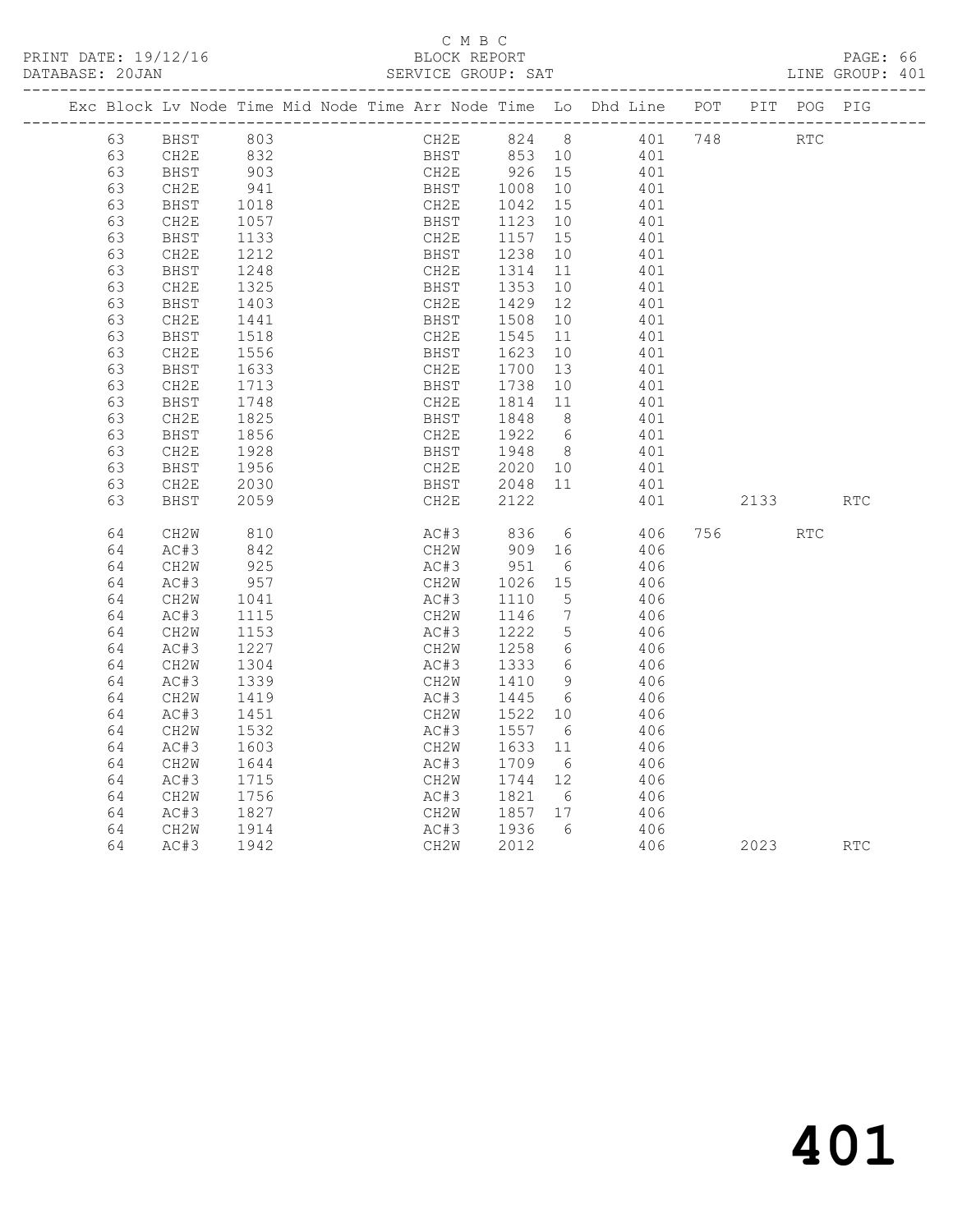PRINT DATE: 19/12/16 BLOCK REPORT<br>
DATABASE: 20JAN SERVICE GROUP: SAT

# C M B C<br>BLOCK REPORT

PAGE: 67<br>LINE GROUP: 401

|    | Exc Block Lv Node Time Mid Node Time Arr Node Time Lo Dhd Line POT |      |  |      |          |                         |                  |                |        |      | PIT POG PIG |            |
|----|--------------------------------------------------------------------|------|--|------|----------|-------------------------|------------------|----------------|--------|------|-------------|------------|
| 65 | RRCX                                                               | 838  |  |      |          |                         |                  | AC#3 903 7 408 | 830 30 |      | <b>RTC</b>  |            |
| 65 | AC#3                                                               | 910  |  |      | RRCX 939 |                         | 20               | 408            |        |      |             |            |
| 65 | RRCX                                                               | 959  |  | AC#3 | 1025     | $5^{\circ}$             |                  | 408            |        |      |             |            |
| 65 | AC#3                                                               | 1030 |  | RRCX | 1101     | 8 <sup>8</sup>          |                  | 408            |        |      |             |            |
| 65 | RRCX                                                               | 1109 |  | AC#3 | 1140     |                         | 10               | 408            |        |      |             |            |
| 65 | AC#3                                                               | 1150 |  | RRCX | 1221     |                         | $8 \overline{)}$ | 408            |        |      |             |            |
| 65 | RRCX                                                               | 1229 |  | AC#3 | 1300     |                         | 10               | 408            |        |      |             |            |
| 65 | AC#3                                                               | 1310 |  | RRCX | 1342     | $\overline{7}$          |                  | 408            |        |      |             |            |
| 65 | RRCX                                                               | 1349 |  | AC#3 | 1420     | 10                      |                  | 408            |        |      |             |            |
| 65 | AC#3                                                               | 1430 |  | RRCX | 1504     | $5^{\circ}$             |                  | 408            |        |      |             |            |
| 65 | RRCX                                                               | 1509 |  | AC#3 | 1542     | 8 <sup>8</sup>          |                  | 408            |        |      |             |            |
| 65 | AC#3                                                               | 1550 |  | RRCX | 1624     | 10                      |                  | 408            |        |      |             |            |
| 65 | RRCX                                                               | 1634 |  | AC#3 | 1702     | 8 <sup>8</sup>          |                  | 408            |        |      |             |            |
| 65 | AC#3                                                               | 1710 |  | RRCX | 1744     |                         | 10               | 408            |        |      |             |            |
| 65 | RRCX                                                               | 1754 |  | AC#3 | 1822     | 8 <sup>8</sup>          |                  | 408            |        |      |             |            |
| 65 | AC#3                                                               | 1830 |  | RRCX | 1902     | 13                      |                  | 408            |        |      |             |            |
| 65 | RRCX                                                               | 1915 |  | AC#3 | 1942     | 5                       |                  | 408            |        |      |             |            |
| 65 | AC#3                                                               | 1947 |  | RRCX | 2015     | 2                       |                  | 408            |        |      |             |            |
| 65 | RRCX                                                               | 2017 |  | AC#3 | 2042     | 5                       |                  | 408            |        |      |             |            |
| 65 | AC#3                                                               | 2047 |  | RRCX | 2114     | 5                       |                  | 408            |        |      |             |            |
| 65 | RRCX                                                               | 2119 |  | AC#3 | 2142     | 5 <sup>5</sup>          |                  | 408            |        |      |             |            |
| 65 | AC#3                                                               | 2147 |  | RRCX | 2214     |                         | $7\overline{ }$  | 408            |        |      |             |            |
| 65 | RRCX                                                               | 2221 |  | AC#3 | 2244     | $\overline{\mathbf{3}}$ |                  | 408            |        |      |             |            |
| 65 | AC#3                                                               | 2247 |  | RRCX | 2312     | 10                      |                  | 408            |        |      |             |            |
| 65 | RRCX                                                               | 2322 |  | AC#3 | 2344     | $\overline{3}$          |                  | 408            |        |      |             |            |
| 65 | AC#3                                                               | 2347 |  | RRCX | 2412     | 10                      |                  | 408            |        |      |             |            |
| 65 | RRCX                                                               | 2422 |  | AC#3 | 2444     | $\overline{\mathbf{3}}$ |                  | 408            |        |      |             |            |
| 65 | AC#3                                                               | 2447 |  | HW#5 | 2507 17  |                         |                  | 408            |        |      |             |            |
| 65 | HW#5                                                               | 2524 |  | AC#3 | 2542     | $\overline{2}$          |                  | 408            |        |      |             |            |
| 65 | AC#3                                                               | 2544 |  | HW#5 | 2604     |                         |                  | 408            |        | 2607 |             | <b>RTC</b> |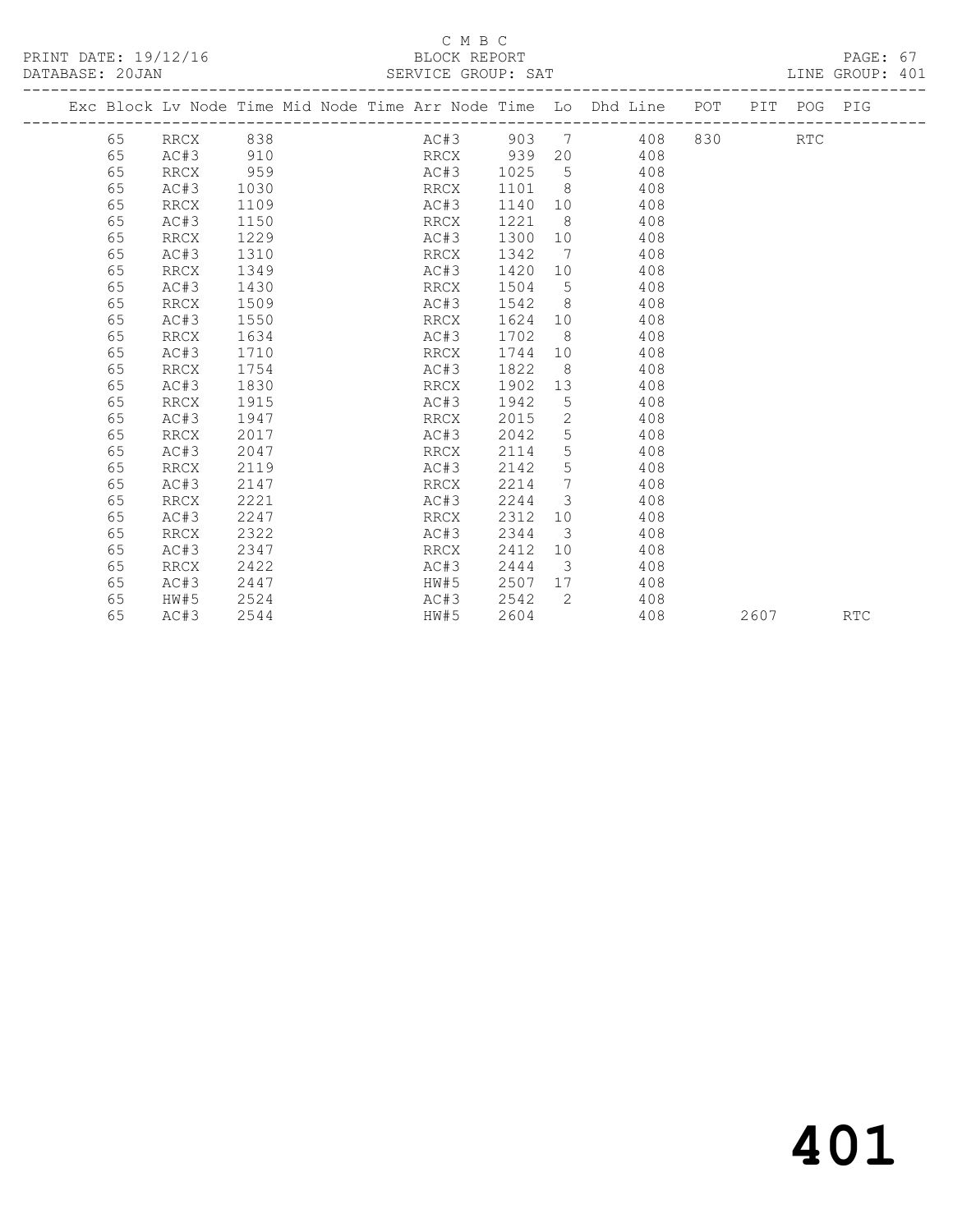PRINT DATE: 19/12/16 BLOCK REPORT<br>DATABASE: 20JAN SERVICE GROUP: SAT

# C M B C<br>BLOCK REPORT

PAGE: 68<br>LINE GROUP: 401

|  |    | ----------------------- |      |      |  |                                                                    |         |                 |       |        | ---------------------- |      |             |            |
|--|----|-------------------------|------|------|--|--------------------------------------------------------------------|---------|-----------------|-------|--------|------------------------|------|-------------|------------|
|  |    |                         |      |      |  | Exc Block Lv Node Time Mid Node Time Arr Node Time Lo Dhd Line POT |         |                 |       |        |                        |      | PIT POG PIG |            |
|  | 66 | CH2W 853                |      |      |  | AC#3 921 6 406 839 RTC                                             |         |                 |       |        |                        |      |             |            |
|  | 66 | AC#3                    | 927  |      |  | CH2W 955 12 406                                                    |         |                 |       |        |                        |      |             |            |
|  | 66 | CH2W                    | 1007 |      |  | AC#3 1034                                                          |         |                 | 5 406 |        |                        |      |             |            |
|  | 66 | AC#3                    | 1039 |      |  | CH2W                                                               | 1110    |                 | 7 406 |        |                        |      |             |            |
|  | 66 | CH2W                    | 1117 |      |  | AC#3                                                               | 1146    | $5\overline{)}$ | 406   |        |                        |      |             |            |
|  | 66 | AC#3                    | 1151 |      |  | CH2W                                                               | 1222    | $\overline{7}$  | 406   |        |                        |      |             |            |
|  | 66 | CH2W                    | 1229 |      |  | AC#3                                                               | 1258    | 5 <sup>5</sup>  |       | 406    |                        |      |             |            |
|  | 66 | AC#3                    | 1303 |      |  | CH2W                                                               | 1334    | 8 <sup>8</sup>  |       | 406    |                        |      |             |            |
|  | 66 | CH2W                    | 1342 |      |  | AC#3                                                               | 1409    | 6               |       | 406    |                        |      |             |            |
|  | 66 | AC#3                    | 1415 |      |  | CH2W                                                               | 1446    | - 9             |       | 406    |                        |      |             |            |
|  | 66 | CH2W                    | 1455 |      |  | AC#3                                                               | 1521 6  |                 |       | 406    |                        |      |             |            |
|  | 66 | AC#3                    | 1527 |      |  | CH2W                                                               | 1558 10 |                 |       | 406    |                        |      |             |            |
|  | 66 | CH2W                    | 1608 |      |  | AC#3                                                               | 1633    | 6               |       | 406    |                        |      |             |            |
|  | 66 | AC#3                    | 1639 |      |  | CH2W                                                               | 1708 12 |                 |       | 406    |                        |      |             |            |
|  | 66 | CH2W                    | 1720 |      |  | AC#3                                                               | 1745 6  |                 |       | 406    |                        |      |             |            |
|  | 66 | AC#3                    | 1751 |      |  | CH2W                                                               | 1820 8  |                 |       | 406    |                        |      |             |            |
|  | 66 | CH2W                    | 1828 |      |  | AC#3                                                               | 1851 6  |                 |       | 406    |                        |      |             |            |
|  | 66 | AC#3                    | 1857 |      |  | CH2W                                                               | 1927 19 |                 |       | 406    |                        |      |             |            |
|  | 66 | CH2W                    | 1946 |      |  | AC#3                                                               | 2006    | 6               |       | 406    |                        |      |             |            |
|  | 66 | AC#3                    | 2012 |      |  | CH2W                                                               | 2040    | 6               |       | 406    |                        |      |             |            |
|  | 66 | CH2W                    | 2046 |      |  | AC#3                                                               | 2106    | 6               |       | 406    |                        |      |             |            |
|  | 66 | AC#3                    | 2112 |      |  | CH2W                                                               | 2140    | $\overline{2}$  |       | 406    |                        |      |             |            |
|  | 66 | CH2W                    | 2142 |      |  | AC#3                                                               | 2202    | $5\overline{)}$ |       | 406    |                        |      |             |            |
|  | 66 | AC#3                    | 2207 |      |  | CH2W                                                               | 2235    | $\overline{7}$  |       | 406    |                        |      |             |            |
|  | 66 | CH2W                    | 2242 |      |  | AC#3                                                               | 2302    | 5               |       | 406    |                        |      |             |            |
|  | 66 | AC#3                    | 2307 |      |  | CH2W                                                               | 2332    | 10              |       | 406    |                        |      |             |            |
|  | 66 | CH2W                    | 2342 |      |  | AC#3                                                               | 2402    | $5\phantom{0}$  |       | 406    |                        |      |             |            |
|  | 66 | AC#3                    | 2407 |      |  | CH2W                                                               | 2432 10 |                 |       | 406    |                        |      |             |            |
|  | 66 | CH2W                    | 2442 |      |  | AC#3                                                               | 2501    | 6               |       | 406    |                        |      |             |            |
|  | 66 | AC#3                    | 2507 |      |  | CH2W                                                               | 2531    | $\overline{0}$  |       | 15 406 |                        |      |             |            |
|  | 66 | AD3W                    | 2546 |      |  | GR41  2617  SERO                                                   | 2632    | $7\phantom{0}$  |       | N10    |                        |      |             |            |
|  | 66 | SERO                    | 2639 | GR41 |  | 2654 AD3W                                                          | 2731    | 22              |       | N10    |                        |      |             |            |
|  | 66 | AD3W                    | 2753 | GR41 |  | 2812 SERO                                                          | 2827    | 12              |       | N10    |                        |      |             |            |
|  | 66 | SERO                    | 2839 | GR41 |  | 2854 AD3W                                                          | 2920    |                 |       | N10    |                        | 2931 |             | <b>RTC</b> |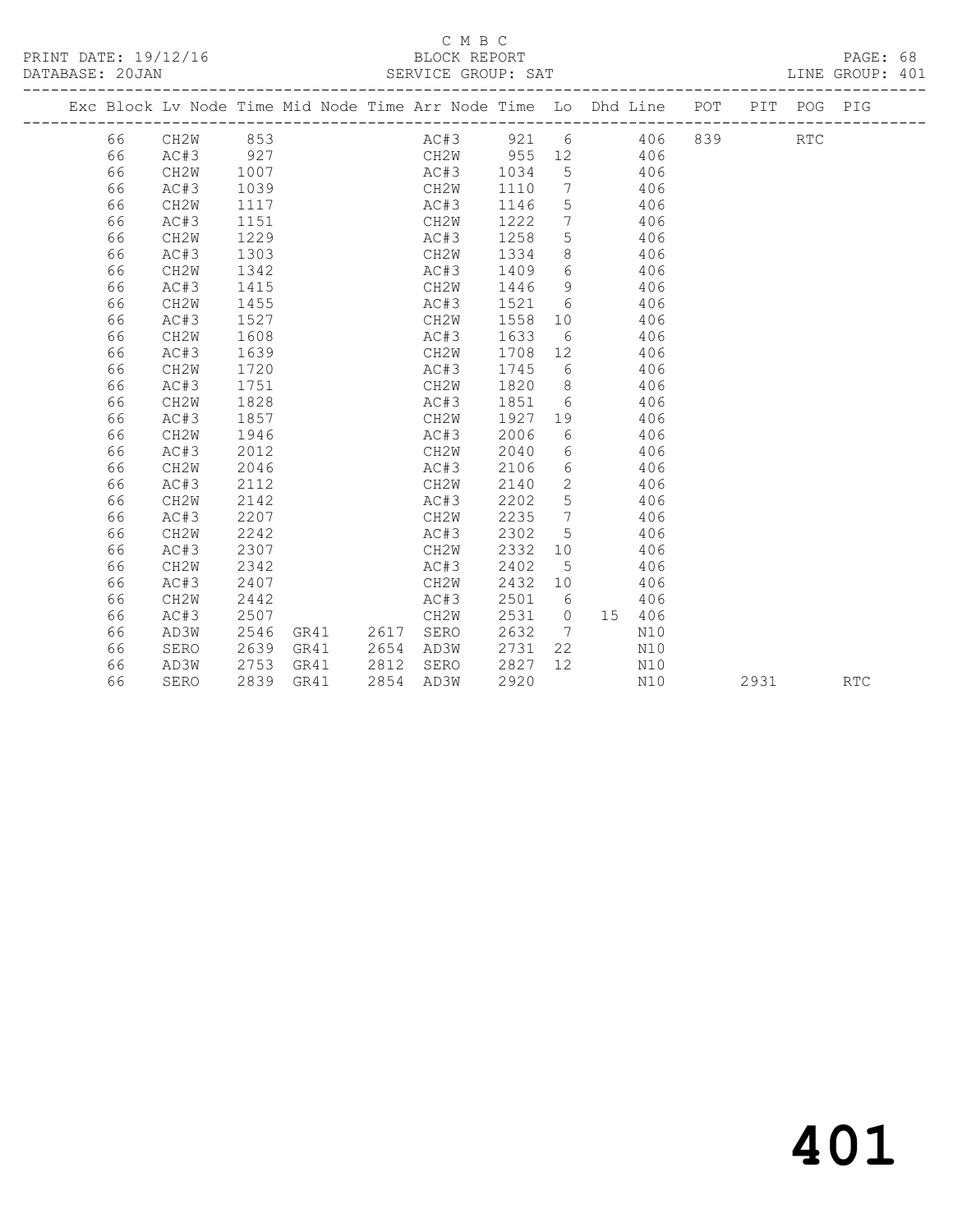PRINT DATE: 19/12/16 BLOCK REPORT BLOCK REPORT

# C M B C<br>BLOCK REPORT

| DATABASE: 20JAN |          |                          |              |                                                                                | SERVICE GROUP: SAT                   |                   |                 |                 |            |           |     | LINE GROUP: 401             |  |
|-----------------|----------|--------------------------|--------------|--------------------------------------------------------------------------------|--------------------------------------|-------------------|-----------------|-----------------|------------|-----------|-----|-----------------------------|--|
|                 |          |                          |              | Exc Block Lv Node Time Mid Node Time Arr Node Time Lo Dhd Line POT PIT POG PIG |                                      |                   |                 |                 |            |           |     |                             |  |
|                 | 67       | CH2E 928                 |              |                                                                                | BHST 953 10 401 914 RTC              |                   |                 |                 |            |           |     |                             |  |
|                 | 67       | BHST                     | 1003         |                                                                                | CH2E 1027 15 401                     |                   |                 |                 |            |           |     |                             |  |
|                 | 67       | CH2E                     | 1042         |                                                                                | BHST 1108 10 401<br>CH2E 1142 15 401 |                   |                 |                 |            |           |     |                             |  |
|                 | 67       | BHST                     | 1118         |                                                                                |                                      |                   |                 |                 |            |           |     |                             |  |
|                 | 67       | CH2E                     | 1157         |                                                                                | BHST 1223 10                         |                   |                 | $\frac{1}{401}$ |            |           |     |                             |  |
|                 | 67       | BHST                     | 1233         |                                                                                | CH2E                                 | 1259              |                 | 11 401          |            |           |     |                             |  |
|                 | 67       | CH2E                     | 1310         |                                                                                | BHST                                 | 1338              | 10              |                 | 401        |           |     |                             |  |
|                 | 67       | BHST                     | 1348         |                                                                                | CH2E                                 | 1414 12           |                 |                 | 401        |           |     |                             |  |
|                 | 67       | CH2E                     | 1426         |                                                                                | <b>BHST</b>                          | 1453              | 10              |                 | 401        |           |     |                             |  |
|                 | 67       | BHST                     | 1503         |                                                                                | CH2E                                 | 1530              |                 | 11 401          |            |           |     |                             |  |
|                 | 67       | CH2E                     | 1541         |                                                                                | BHST                                 | 1608              | 10              | 401             |            |           |     |                             |  |
|                 | 67       | BHST                     | 1618         |                                                                                | CH2E                                 | 1645              | 13              |                 | 401        |           |     |                             |  |
|                 | 67       | CH2E                     | 1658         |                                                                                | BHST                                 | 1723              | 10              |                 | 401        |           |     |                             |  |
|                 | 67       | BHST                     | 1733         |                                                                                | CH2E                                 | 1759              |                 | 4 4 0 1         |            |           |     |                             |  |
|                 | 67       | CH2E                     | 1803         |                                                                                | BHST                                 | 1828              | 8 <sup>8</sup>  | 401             |            |           |     |                             |  |
|                 | 67       | BHST                     | 1836         |                                                                                | CH2E                                 | 1902 3            |                 |                 | 401        |           |     |                             |  |
|                 | 67<br>67 | CH2E                     | 1905<br>1936 |                                                                                | BHST                                 | 1928 8            | 8 <sup>8</sup>  | 401             | 401        |           |     |                             |  |
|                 | 67       | BHST<br>CH2E             | 2008         |                                                                                | CH2E<br>BHST                         | 2000<br>2028      |                 | 11 401          |            |           |     |                             |  |
|                 | 67       | BHST                     | 2039         |                                                                                | CH2E                                 | 2102              | 18              |                 | 401        |           |     |                             |  |
|                 | 67       | CH2E                     | 2120         |                                                                                | BHST                                 | 2138 15           |                 |                 | 401        |           |     |                             |  |
|                 | 67       | BHST                     | 2153         |                                                                                | CH2E                                 | 2216              | 9               | 401             |            |           |     |                             |  |
|                 | 67       | CH2E                     | 2225         |                                                                                | BHST                                 | 2243 11           |                 | 401             |            |           |     |                             |  |
|                 | 67       | BHST                     | 2254         |                                                                                | CH2E                                 | 2317 8            |                 |                 | 401        |           |     |                             |  |
|                 | 67       | CH2E                     | 2325         |                                                                                | BHST                                 | 2343              | $\overline{1}$  |                 | 401        |           |     |                             |  |
|                 | 67       | BHST                     | 2344         |                                                                                | CH2E                                 | 2407 18           |                 |                 | 401        |           |     |                             |  |
|                 | 67       | CH2E                     | 2425         |                                                                                | BHST                                 | 2443              | $\sim$ 1        |                 | 401        |           |     |                             |  |
|                 | 67       | BHST                     | 2444         | BHST 2444 CH2W                                                                 |                                      | 2501              | $\overline{0}$  | 15 401          |            |           |     |                             |  |
|                 | 67       | AD3W                     | 2516         | GR41 2547 SERO                                                                 |                                      | 2602              | $7\overline{ }$ |                 | N10        |           |     |                             |  |
|                 | 67       | SERO                     | 2609         | GR41  2624  AD3W                                                               |                                      | 2701 6            |                 |                 | 32 N10     |           |     |                             |  |
|                 | 67       | SERO                     | 2739         | GR41                                                                           | 2754 AD3W                            | 2820              | $\overline{2}$  |                 | N10        |           |     |                             |  |
|                 | 67       | AD3W                     | 2822         | GR41                                                                           | 2841 SERO                            | 2856              |                 |                 | N10        | 2926 7    |     | <b>RTC</b>                  |  |
|                 | 68       | RRCX                     | 941          |                                                                                | AC#3                                 |                   |                 |                 | 1007 3 408 | 933 — 100 | RTC |                             |  |
|                 | 68       | AC#3                     | 1010         |                                                                                | RRCX                                 | 1040 13 408       |                 |                 |            |           |     |                             |  |
|                 | 68       | RRCX                     | 1053         |                                                                                | AC#3                                 | 1120              |                 | 10 408          |            |           |     |                             |  |
|                 | 68<br>68 | AC#3<br>RRCX             | 1130<br>1209 |                                                                                | RRCX<br>AC#3                         | 1201 8<br>1240 10 |                 |                 | 408<br>408 |           |     |                             |  |
|                 | 68       | AC#3 1250                |              |                                                                                | RRCX 1322 7 408                      |                   |                 |                 |            |           |     |                             |  |
|                 | 68       | RRCX                     | 1329         |                                                                                | AC#3                                 | 1400              | 10              |                 | 408        |           |     |                             |  |
|                 | 68       | AC#3                     | 1410         |                                                                                | RRCX                                 | 1443              | 6               |                 | 408        |           |     |                             |  |
|                 | 68       | RRCX                     | 1449         |                                                                                | AC#3                                 | 1520              | 10              |                 | 408        |           |     |                             |  |
|                 | 68       | AC#3                     | 1530         |                                                                                | RRCX                                 | 1604              | 10              |                 | 408        |           |     |                             |  |
|                 | 68       | RRCX                     | 1614         |                                                                                | AC#3                                 | 1642              | 8 <sup>8</sup>  |                 | 408        |           |     |                             |  |
|                 | 68       | AC#3                     | 1650         |                                                                                | RRCX                                 | 1724              | 10              |                 | 408        |           |     |                             |  |
|                 | 68       | $\mathop{\mathrm{RRCX}}$ | 1734         |                                                                                | AC#3                                 | 1802              | 8               |                 | 408        |           |     |                             |  |
|                 | 68       | AC#3                     | 1810         |                                                                                | RRCX                                 | 1842              | 5               |                 | 408        |           |     |                             |  |
|                 | 68       | RRCX                     | 1847         |                                                                                | AC#3                                 | 1912              | 5               |                 | 408        |           |     |                             |  |
|                 | 68       | AC#3                     | 1917         |                                                                                | RRCX                                 | 1945              | 2               |                 | 408        |           |     |                             |  |
|                 | 68       | $\mathop{\mathrm{RRCX}}$ | 1947         |                                                                                | AC#3                                 | 2012              | 5               |                 | 408        |           |     |                             |  |
|                 | 68       | AC#3                     | 2017         |                                                                                | RRCX                                 | 2044              | 5               |                 | 408        |           |     |                             |  |
|                 | 68       | <b>RRCX</b>              | 2049         |                                                                                | AC#3                                 | 2112              | 5               |                 | 408        |           |     |                             |  |
|                 | 68       | AC#3                     | 2117         |                                                                                | RRCX                                 | 2144              | 5               |                 | 408        |           |     |                             |  |
|                 | 68       | RRCX                     | 2149         |                                                                                | AC#3                                 | 2212              | 5               |                 | 408        |           |     |                             |  |
|                 | 68       | AC#3                     | 2217         |                                                                                | RRCX                                 | 2242              |                 |                 | 408        | 2248      |     | $\mathop{\rm RTC}\nolimits$ |  |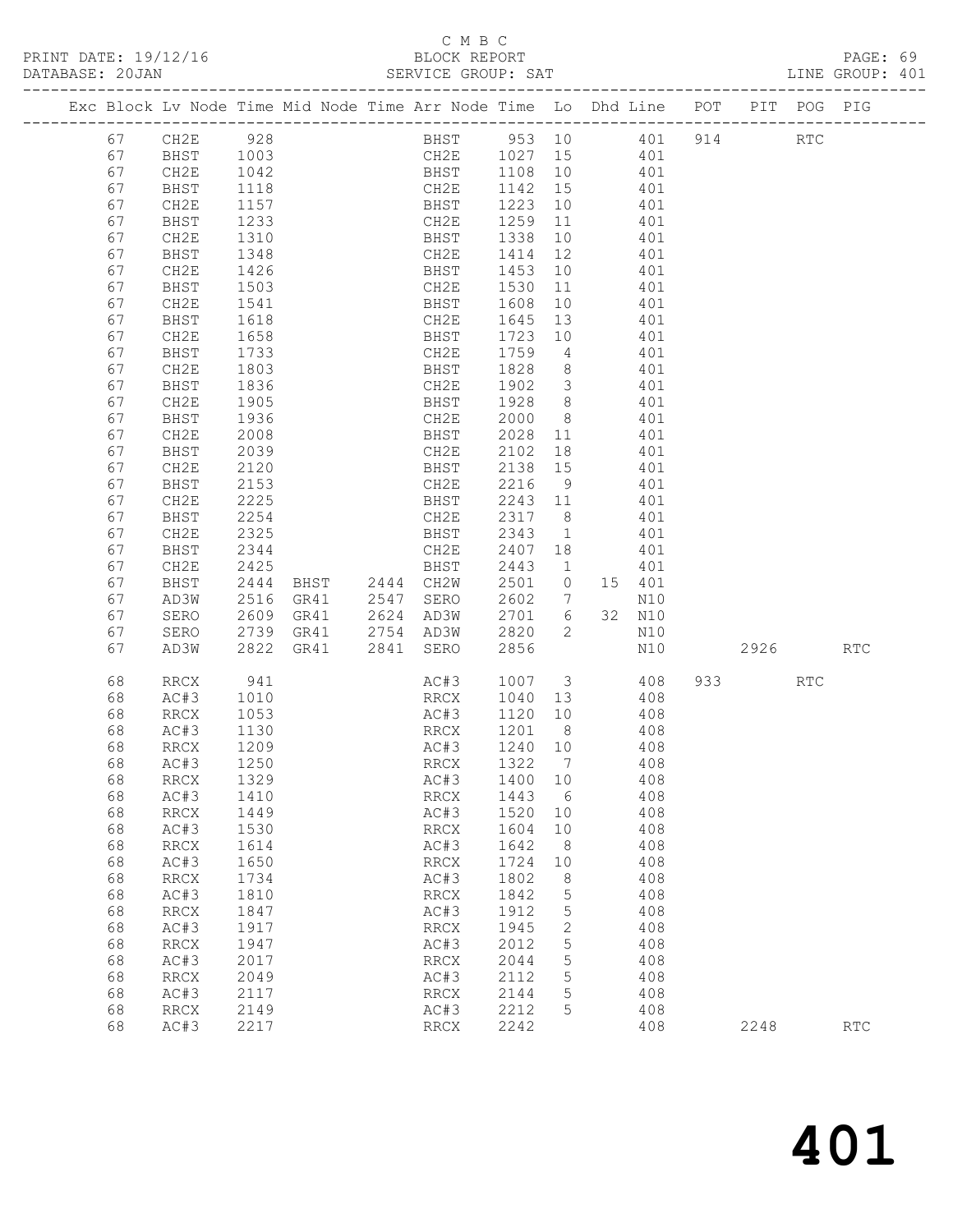# C M B C<br>BLOCK REPORT

LINE GROUP: 401

|  |    |                   |      |  | Exc Block Lv Node Time Mid Node Time Arr Node Time Lo Dhd Line POT |      |                 |    |     |            |      | PIT POG PIG |            |
|--|----|-------------------|------|--|--------------------------------------------------------------------|------|-----------------|----|-----|------------|------|-------------|------------|
|  | 69 | CH2W              | 1031 |  | AC#3 1058                                                          |      |                 |    |     | 5 406 1017 |      | <b>RTC</b>  |            |
|  | 69 | AC#3              | 1103 |  | CH2W                                                               | 1134 |                 | 7  | 406 |            |      |             |            |
|  | 69 | CH <sub>2</sub> W | 1141 |  | AC#3                                                               | 1210 | 5               |    | 406 |            |      |             |            |
|  | 69 | AC#3              | 1215 |  | CH2W                                                               | 1246 | 6               |    | 406 |            |      |             |            |
|  | 69 | CH <sub>2</sub> W | 1252 |  | AC#3                                                               | 1321 | 6               |    | 406 |            |      |             |            |
|  | 69 | AC#3              | 1327 |  | CH2W                                                               | 1358 | 9               |    | 406 |            |      |             |            |
|  | 69 | CH <sub>2</sub> W | 1407 |  | AC#3                                                               | 1433 | 6               |    | 406 |            |      |             |            |
|  | 69 | AC#3              | 1439 |  | CH2W                                                               | 1510 | 10              |    | 406 |            |      |             |            |
|  | 69 | CH <sub>2</sub> W | 1520 |  | AC#3                                                               | 1545 | 6               |    | 406 |            |      |             |            |
|  | 69 | AC#3              | 1551 |  | CH2W                                                               | 1622 | 10              |    | 406 |            |      |             |            |
|  | 69 | CH <sub>2</sub> W | 1632 |  | AC#3                                                               | 1657 | 6               |    | 406 |            |      |             |            |
|  | 69 | AC#3              | 1703 |  | CH2W                                                               | 1732 | 12              |    | 406 |            |      |             |            |
|  | 69 | CH <sub>2</sub> W | 1744 |  | AC#3                                                               | 1809 | 6               |    | 406 |            |      |             |            |
|  | 69 | AC#3              | 1815 |  | CH2W                                                               | 1845 | 14              |    | 406 |            |      |             |            |
|  | 69 | CH <sub>2</sub> W | 1859 |  | AC#3                                                               | 1921 | 6               |    | 406 |            |      |             |            |
|  | 69 | AC#3              | 1927 |  | CH2W                                                               | 1957 | 19              |    | 406 |            |      |             |            |
|  | 69 | CH <sub>2</sub> W | 2016 |  | AC#3                                                               | 2036 | 6               |    | 406 |            |      |             |            |
|  | 69 | AC#3              | 2042 |  | CH2W                                                               | 2110 | 11              |    | 406 |            |      |             |            |
|  | 69 | CH2W              | 2121 |  | AC#3                                                               | 2141 | 6               |    | 406 |            |      |             |            |
|  | 69 | AC#3              | 2147 |  | CH2W                                                               | 2215 | $7\overline{ }$ |    | 406 |            |      |             |            |
|  | 69 | CH <sub>2</sub> W | 2222 |  | AC#3                                                               | 2242 | 5               |    | 406 |            |      |             |            |
|  | 69 | AC#3              | 2247 |  | CH2W                                                               | 2315 | $7\overline{ }$ |    | 406 |            |      |             |            |
|  | 69 | CH2W              | 2322 |  | AC#3                                                               | 2342 | 5               |    | 406 |            |      |             |            |
|  | 69 | AC#3              | 2347 |  | CH2W                                                               | 2412 | 10              |    | 406 |            |      |             |            |
|  | 69 | CH2W              | 2422 |  | AC#3                                                               | 2442 | $5^{\circ}$     |    | 406 |            |      |             |            |
|  | 69 | AC#3              | 2447 |  | CH2W                                                               | 2512 | 17              | 18 | 406 |            |      |             |            |
|  | 69 | AC#3              | 2547 |  | CH2W                                                               | 2611 |                 |    | 406 |            | 2622 |             | <b>RTC</b> |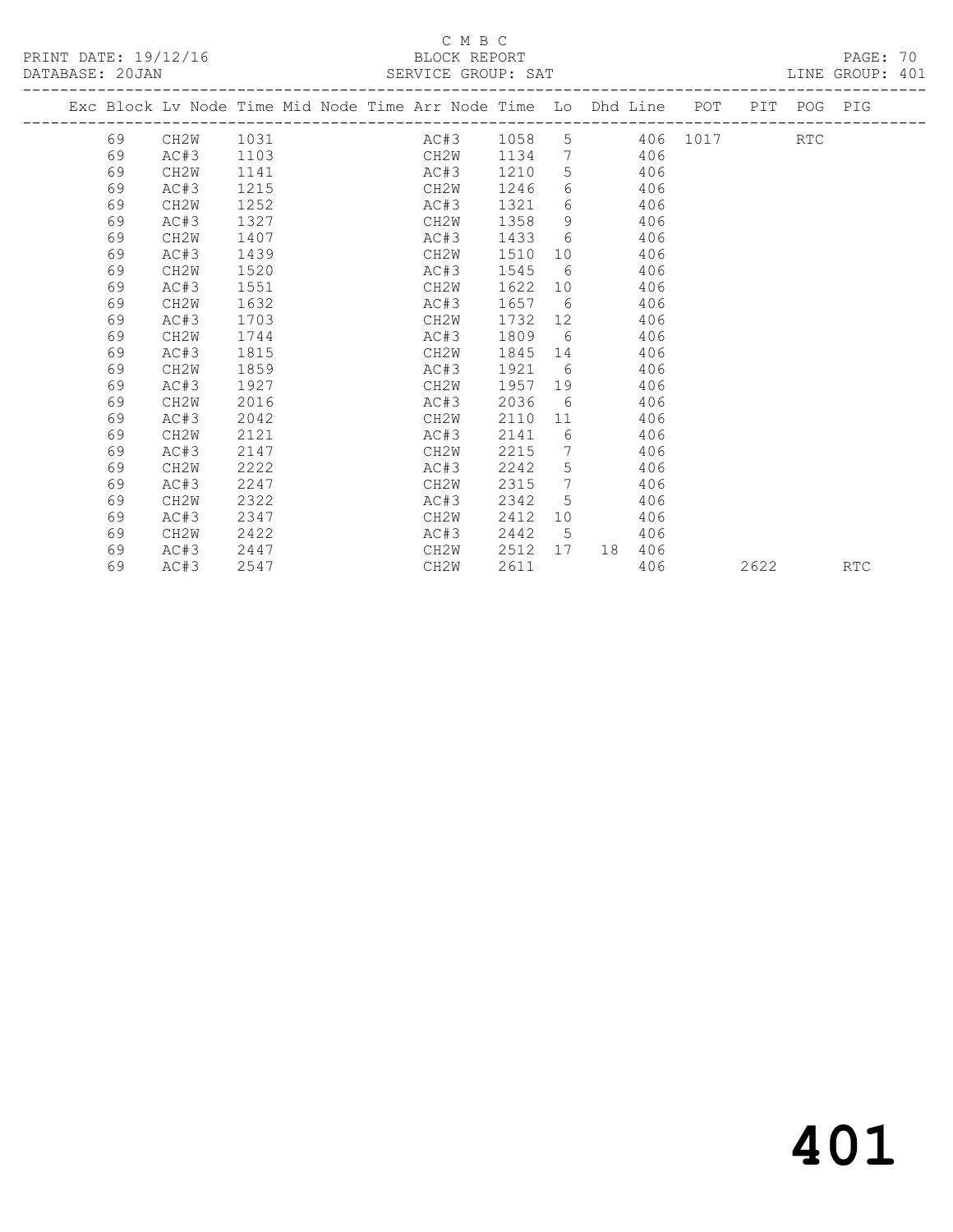| SUKD<br>------------------------------- |                                                                                                                            | SULLIVAN & KIDD                                                                                                                                                 |                                                                                                                                                |                                                                                                                                |                                                                            |                                                                                                                                                                | ___________________________________                                                                                                                     |                                                                                                                                                                                      | ERE E 49 AV FS KNIGHT ST BEIGHOUSE STATION (HERE E 49 AV FS KNIGHT ST BEIGHOUSE STATION BERT BEIGHOUSE STATION<br>CHATHAM & 2 AV EB CHATHAM & 2 AV ER<br>KBMI KNIGHT BRIDGE MITCHELL ISLAND LADX LADNER EXCHANGE<br>MASE MACHRINA &<br>ROOS RICHMOND CENTRE BAY 9<br>RICOS RICHMOND CENTRE BAY 9<br>RIC Richmond Depot 5H#5 STEVESTON HIGHWAY & NO.5 RD<br>SHSE STEVESTON HWY & SEAWARD EB SHSW STEVESTON & SEAWARD WB                                                                                                                                                                        |      |     |  |
|-----------------------------------------|----------------------------------------------------------------------------------------------------------------------------|-----------------------------------------------------------------------------------------------------------------------------------------------------------------|------------------------------------------------------------------------------------------------------------------------------------------------|--------------------------------------------------------------------------------------------------------------------------------|----------------------------------------------------------------------------|----------------------------------------------------------------------------------------------------------------------------------------------------------------|---------------------------------------------------------------------------------------------------------------------------------------------------------|--------------------------------------------------------------------------------------------------------------------------------------------------------------------------------------|-----------------------------------------------------------------------------------------------------------------------------------------------------------------------------------------------------------------------------------------------------------------------------------------------------------------------------------------------------------------------------------------------------------------------------------------------------------------------------------------------------------------------------------------------------------------------------------------------|------|-----|--|
|                                         |                                                                                                                            |                                                                                                                                                                 |                                                                                                                                                |                                                                                                                                |                                                                            |                                                                                                                                                                |                                                                                                                                                         |                                                                                                                                                                                      | Exc Block Lv Node Time Mid Node Time Arr Node Time Lo Dhd Line POT PIT POG PIG                                                                                                                                                                                                                                                                                                                                                                                                                                                                                                                |      |     |  |
|                                         | 20<br>20<br>20<br>20<br>20<br>20<br>20<br>20<br>20<br>20<br>20<br>20<br>20<br>20<br>20<br>20<br>20<br>20<br>20<br>20       | <b>RRCX</b><br>BPST<br>RRCX<br>RC09<br>CH2E<br>RC09<br>CH2W<br>MAKN<br>MA5E<br>MAKN<br>CH2E<br>RC09<br>CH2W<br>RC09<br>CH2E<br>RC09<br>CH2W<br>MAKN             | 900<br>1430<br>1514<br>1548<br>1700                                                                                                            |                                                                                                                                |                                                                            |                                                                                                                                                                |                                                                                                                                                         |                                                                                                                                                                                      | 20 RRCX 430 BHST 449 BPST 457 8 403 422 RTC<br>20 BPST 505 BHST 516 RRCX 531 2 403<br>RRCX 533 BHST 552 BPST 601 4 403<br>BPST 605 BHST 616 RRCX 631 2 403<br>RRCX 633 BHST 653 BPST 703 2 403<br>705 BHST 716 RRCX 732 7<br>739 SHSW 745 RC09 801 13 404<br>814 CH2E 838 22 402<br>RC09 926 18 402<br>944 CH2W 1008 10 402<br>1018 BHST 1044 MAKN 1118 19<br>1137 BHST 1201 MA5E 1221 11 405<br>1232 BHST 1252 MAKN 1317 5 405<br>1322 BHST 1358 CH2E 1421 9 407<br>RC09 1457 17 402<br>CH2W 1541 7 402<br>RC09 1617 8 407<br>1625 CH2E 1650 10 407<br>1941 BHST 2001 MA5W 2017 405 2021 RTC |      |     |  |
|                                         | 21<br>21<br>21<br>21<br>21<br>21<br>21<br>21<br>21<br>21<br>21<br>21<br>21<br>21<br>21<br>21<br>21<br>21<br>21<br>21<br>21 | BPST<br>RRCX<br>RC09<br>RRCX<br>RC09<br>CH2E<br>RC09<br>RRCX<br>RC09<br>CH2W<br>RC09<br>RRCX<br>RC09<br>$\mathtt{MTST}$<br>RC09<br>RRCX<br>BPST<br>RRCX<br>BPST | 635<br>710<br>742<br>809<br>844<br>930<br>1010<br>1039<br>1114<br>1148<br>1239<br>1309<br>1350<br>1500<br>1607<br>1640<br>1732<br>1817<br>1901 | BHST<br>SHSW<br>SHSE<br>SHSW<br>SHSE 1025 RRCX<br>SHSW<br>SHSE<br>SHSW<br>49KN<br>KBMI<br>SHSE<br>BHST<br>BHST<br>BHST<br>BHST | 755<br>815<br>1045<br>1315<br>1433<br>1523<br>1625<br>1703<br>1748<br>1838 | 646 RRCX<br>715 RC09<br>RRCX<br>RC09<br>CH2E<br>RC09<br>RC09<br>CH2W<br>RC09<br>1255 RRCX<br>RC09<br>MTST<br>RC09<br>RRCX<br>BPST<br>RRCX<br>BPST<br>1916 RRCX | 702<br>731 11<br>800<br>831<br>908<br>957<br>1031<br>1103 11<br>1140<br>1216<br>1302<br>1336<br>1454<br>1552<br>1633<br>1719 13<br>1812<br>1856<br>1938 | 8 <sup>8</sup><br>9<br>13<br>22<br>13<br>8 <sup>8</sup><br>8 <sup>8</sup><br>23<br>$\overline{7}$<br>14<br>$6\overline{6}$<br>15<br>$\overline{7}$<br>$5^{\circ}$<br>$5\overline{)}$ | RRCX 502 BHST 521 BPST 529 6 403 454 RTC<br>BPST 535 BHST 546 RRCX 601 4 403<br>21 RRCX 605 BHST 624 BPST 633 2 403<br>403<br>404<br>404<br>404<br>402<br>402<br>404<br>404<br>402<br>407<br>404<br>404<br>430<br>430<br>404<br>403<br>403<br>403<br>403                                                                                                                                                                                                                                                                                                                                      | 1944 | RTC |  |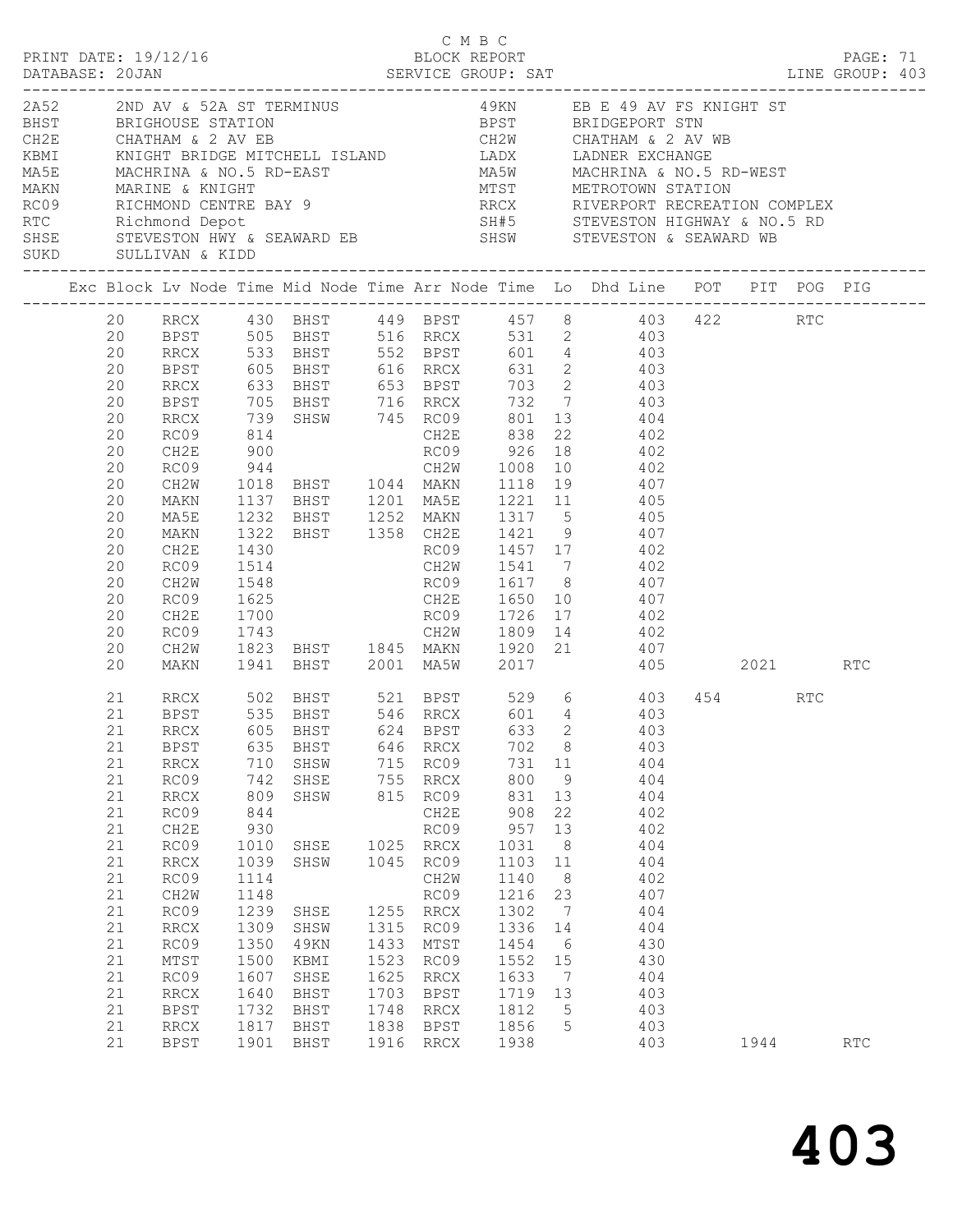#### C M B C DATABASE: 20JAN SERVICE GROUP: SAT LINE GROUP: 403

|    |               |                                                |                                                                                          |                                                  |                                                                                               |                | Exc Block Lv Node Time Mid Node Time Arr Node Time Lo Dhd Line POT PIT POG PIG |     |            |            |            |
|----|---------------|------------------------------------------------|------------------------------------------------------------------------------------------|--------------------------------------------------|-----------------------------------------------------------------------------------------------|----------------|--------------------------------------------------------------------------------|-----|------------|------------|------------|
| 22 |               |                                                |                                                                                          |                                                  |                                                                                               |                |                                                                                | 510 | <b>RTC</b> |            |            |
| 22 |               |                                                |                                                                                          |                                                  |                                                                                               |                |                                                                                |     |            |            |            |
| 22 | RRCX          |                                                |                                                                                          | 615 RC09                                         | 631 11                                                                                        |                | 404                                                                            |     |            |            |            |
| 22 | RC09          |                                                |                                                                                          | 655 RRCX<br>723 BPST                             | 700 3                                                                                         |                | 404                                                                            |     |            |            |            |
| 22 | RRCX          |                                                |                                                                                          |                                                  | 733                                                                                           | $\overline{2}$ | 403                                                                            |     |            |            |            |
| 22 | BPST          |                                                |                                                                                          |                                                  |                                                                                               |                | 403<br>403                                                                     |     |            |            |            |
| 22 | RRCX          |                                                | 610 SHSW<br>642 SHSE<br>703 BHST<br>735 BHST<br>825 BHST<br>826 BHST                     | 747 RRCX<br>847 BPST                             | $\begin{array}{cc} 804 & 21 \\ 858 & 4 \end{array}$                                           |                |                                                                                |     |            |            |            |
| 22 | BPST          | 902<br>950                                     |                                                                                          |                                                  | 935 15<br>1028 19                                                                             |                | 403                                                                            |     |            |            |            |
| 22 | RRCX          |                                                | BHST 915 RRCX<br>BHST 1014 BPST<br>BHST 1102 RRCX                                        |                                                  |                                                                                               |                | 403                                                                            |     |            |            |            |
| 22 | BPST          | $\frac{1047}{1135}$<br>1232                    |                                                                                          |                                                  | $1124$ 11                                                                                     |                | 403                                                                            |     |            |            |            |
| 22 | RRCX          |                                                | BHST 1159 BPST<br>BHST 1249 RRCX                                                         |                                                  | $\begin{array}{rrrr} 1215 & 17 \\ 1215 & 17 \\ 1313 & 5 \\ 1404 & 13 \\ 1500 & 6 \end{array}$ |                | 403                                                                            |     |            |            |            |
| 22 | BPST          |                                                |                                                                                          |                                                  |                                                                                               |                | 403                                                                            |     |            |            |            |
| 22 | RRCX          | 1318<br>1417                                   | BHST 1342 BPST<br>BHST 1437 RRCX                                                         |                                                  |                                                                                               |                | 403<br>403                                                                     |     |            |            |            |
| 22 | BPST          |                                                |                                                                                          |                                                  |                                                                                               |                |                                                                                |     |            |            |            |
| 22 | RRCX          |                                                | SHSW 1515 RC09                                                                           |                                                  | 1534 15<br>1654 6                                                                             |                | 404                                                                            |     |            |            |            |
| 22 | RC09          |                                                | 49KN                                                                                     | 1633 MTST                                        |                                                                                               |                | 430                                                                            |     |            |            |            |
| 22 | MTST          |                                                | KBMI                                                                                     | 1723 RC09                                        | 1752 15                                                                                       |                | 430                                                                            |     |            |            |            |
| 22 | RC09          | $1506$<br>$1549$<br>$1700$<br>$1807$<br>$1840$ | SHSE 1825 RRCX<br>BHST 1900 BPST                                                         |                                                  | 1831 9<br>1916 7                                                                              |                | 404                                                                            |     |            |            |            |
| 22 | RRCX          |                                                |                                                                                          |                                                  |                                                                                               |                | 403                                                                            |     |            |            |            |
| 22 | BPST          |                                                |                                                                                          |                                                  |                                                                                               |                | 403                                                                            |     |            |            |            |
| 22 | $\verb!RRCX!$ | 1923<br>2010                                   |                                                                                          | BHST 1938 RRCX 2000 10<br>BHST 2030 BPST 2046 17 |                                                                                               |                | 403                                                                            |     |            |            |            |
| 22 | <b>BPST</b>   | 2103                                           | BHST                                                                                     | 2116 RRCX                                        | 2137                                                                                          |                | 403                                                                            |     | 2143       |            | <b>RTC</b> |
|    |               |                                                |                                                                                          |                                                  |                                                                                               |                |                                                                                |     |            |            |            |
| 23 | CH2E          | 534                                            |                                                                                          | BHST 553 15                                      |                                                                                               |                | 401                                                                            |     | 520 000    | <b>RTC</b> |            |
| 23 | BHST          | 608                                            |                                                                                          | CH2E                                             | 627 7                                                                                         |                | 401                                                                            |     |            |            |            |
| 23 | CH2E          | 634                                            |                                                                                          | BHST                                             | 653 15                                                                                        |                | 401                                                                            |     |            |            |            |
| 23 | BHST          | 708<br>708<br>732                              |                                                                                          | CH2E                                             | 728                                                                                           | $\overline{4}$ | 401                                                                            |     |            |            |            |
| 23 | CH2E          |                                                |                                                                                          | RC09                                             | 753 19                                                                                        |                | 402                                                                            |     |            |            |            |
| 23 | RC09          |                                                |                                                                                          |                                                  |                                                                                               |                | 404                                                                            |     |            |            |            |
| 23 | RRCX          | 812<br>839                                     |                                                                                          |                                                  | 830 9<br>901 9                                                                                |                | 404                                                                            |     |            |            |            |
| 23 | RC09          |                                                | SHSE 825 RRCX<br>SHSW 845 RC09<br>SHSE 925 RRCX<br>910 SHSE                              |                                                  | 931                                                                                           | $\overline{4}$ | 404                                                                            |     |            |            |            |
| 23 | RRCX          | 935<br>1032                                    | BHST 959 BPST<br>BHST 1047 RRCX                                                          |                                                  | 1013  19<br>1109  11                                                                          |                | 403                                                                            |     |            |            |            |
| 23 | BPST          |                                                |                                                                                          |                                                  |                                                                                               |                | 403                                                                            |     |            |            |            |
| 23 | RRCX          | 1120<br>1217                                   | BHST 1144 BPST<br>BHST 1233 RRCX                                                         |                                                  | 1200 17<br>1256 5                                                                             |                | 403                                                                            |     |            |            |            |
| 23 | <b>BPST</b>   |                                                |                                                                                          |                                                  |                                                                                               |                | 403                                                                            |     |            |            |            |
| 23 | RRCX          |                                                | 1301 BHST 1325 BPST 1347 15<br>1402 BHST 1422 RRCX 1445 6<br>1451 BHST 1516 BPST 1534 13 |                                                  |                                                                                               |                | 403                                                                            |     |            |            |            |
| 23 | <b>BPST</b>   |                                                |                                                                                          |                                                  |                                                                                               |                | 403                                                                            |     |            |            |            |
| 23 | RRCX          |                                                |                                                                                          |                                                  |                                                                                               |                | 403                                                                            |     |            |            |            |
| 23 | <b>BPST</b>   | 1547<br>1637                                   | BHST                                                                                     | 1607 RRCX 1632 5<br>1645 RC09 1703 16            |                                                                                               |                | 403                                                                            |     |            |            |            |
| 23 | RRCX          |                                                | SHSW                                                                                     |                                                  |                                                                                               |                | 404                                                                            |     |            |            |            |
| 23 | RC09          |                                                | 1719 49KN<br>1830 KBMI                                                                   | 49KN 1758 MTST 1815 15<br>KBMI 1850 RC09 1915 5  |                                                                                               |                | 430                                                                            |     |            |            |            |
| 23 | MTST          |                                                |                                                                                          |                                                  |                                                                                               |                | 430                                                                            |     |            |            |            |
| 23 | RC09          | 1920                                           |                                                                                          | 49KN 1955 MTST 2009 19                           |                                                                                               |                | 430                                                                            |     |            |            |            |
| 23 | MTST          |                                                | 2028 KBMI                                                                                | 2045 RC09 2107                                   |                                                                                               |                | 430                                                                            |     | 2119       |            | RTC        |
|    |               |                                                |                                                                                          |                                                  |                                                                                               |                |                                                                                |     |            |            |            |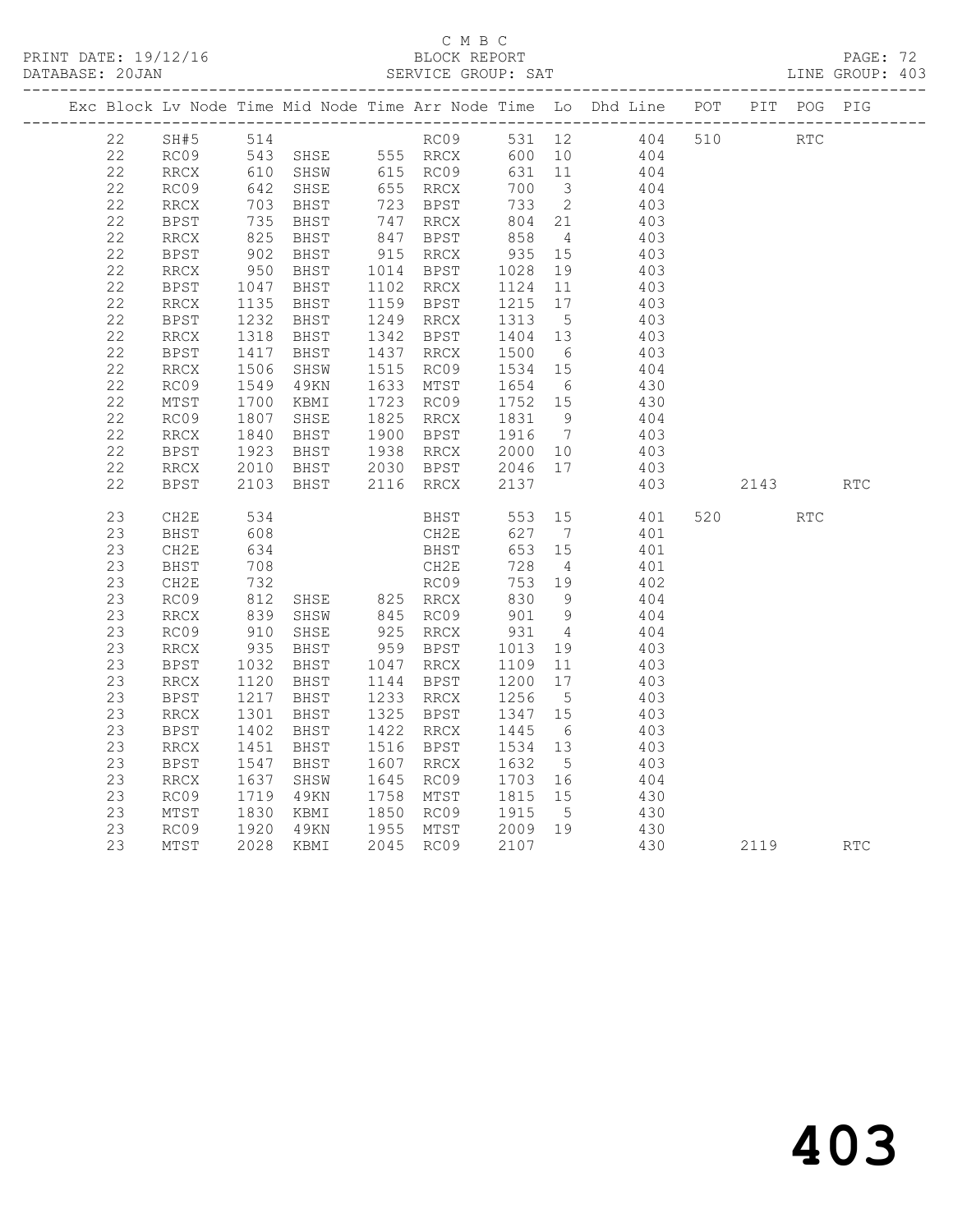## C M B C<br>BLOCK REPORT

| DATABASE: 20JAN |          |              |                           |                                                |      |                                                                          |                  |                 | SERVICE GROUP: SAT                                                             |      |     | LINE GROUP: 403 |
|-----------------|----------|--------------|---------------------------|------------------------------------------------|------|--------------------------------------------------------------------------|------------------|-----------------|--------------------------------------------------------------------------------|------|-----|-----------------|
|                 |          |              |                           |                                                |      |                                                                          |                  |                 | Exc Block Lv Node Time Mid Node Time Arr Node Time Lo Dhd Line POT PIT POG PIG |      |     |                 |
|                 | 24       |              |                           |                                                |      |                                                                          |                  |                 | SH#5 544 RC09 601 9 404 540 RTC                                                |      |     |                 |
|                 | 24       | RC09         | 610                       |                                                |      |                                                                          |                  |                 | CH2E 630 2 402                                                                 |      |     |                 |
|                 | 24       | CH2E         |                           |                                                |      |                                                                          |                  |                 |                                                                                |      |     |                 |
|                 | 24       | RC09         |                           |                                                |      |                                                                          |                  |                 |                                                                                |      |     |                 |
|                 | 24       | RRCX         |                           |                                                |      |                                                                          |                  |                 |                                                                                |      |     |                 |
|                 | 24       | BPST         | 825                       | BHST                                           |      |                                                                          |                  |                 | 837 RRCX 856 12 403                                                            |      |     |                 |
|                 | 24       | RRCX         | $908$<br>$1002$<br>$1050$ |                                                |      | BHST 931 BPST 943 19<br>BHST 1015 RRCX 1037 13<br>BHST 1114 BPST 1129 18 |                  |                 | 403                                                                            |      |     |                 |
|                 | 24       | BPST         |                           |                                                |      |                                                                          |                  |                 | 403                                                                            |      |     |                 |
|                 | 24       | RRCX         |                           |                                                |      |                                                                          |                  |                 | 403                                                                            |      |     |                 |
|                 | 24       | BPST         | 1147                      | BHST                                           |      | 1203 RRCX                                                                |                  |                 | 1226 7 403                                                                     |      |     |                 |
|                 | 24       | RRCX         | 1233                      | BHST                                           |      | 1257 BPST                                                                | 1317 15          |                 | 403                                                                            |      |     |                 |
|                 | 24       | BPST         | 1332                      | BHST                                           |      | 1349 RRCX                                                                | 1413 6           |                 | 403<br>1949 KKCA 1419 0 409<br>1444 BPST 1504 13 403                           |      |     |                 |
|                 | 24       | RRCX         | 1419                      | BHST                                           |      |                                                                          |                  |                 |                                                                                |      |     |                 |
|                 | 24       | BPST         | 1517                      | BHST                                           |      | 1537 RRCX 1602                                                           |                  | 8 <sup>8</sup>  | 403                                                                            |      |     |                 |
|                 | 24       | RRCX         | 1610                      | BHST                                           |      |                                                                          |                  |                 | 1633 BPST 1649 13 403                                                          |      |     |                 |
|                 | 24<br>24 | BPST<br>RRCX | 1702<br>1757              | BHST                                           |      | 1720 RRCX 1744 13<br>1818 BPST 1836 3                                    |                  |                 | 403<br>403                                                                     |      |     |                 |
|                 | 24       | BPST         | 1757<br>1839              | BHST<br>BHST                                   |      | 1855 RRCX                                                                | 1919 20          |                 | 403                                                                            |      |     |                 |
|                 | 24       | RRCX         | 1939                      |                                                |      | SHSW 1945 RC09                                                           | 2001             | 13              | 404                                                                            |      |     |                 |
|                 | 24       | RC09         | 2014                      |                                                |      | CH2W                                                                     | 2038 15          |                 |                                                                                |      |     |                 |
|                 | 24       | CH2W         | 2053                      | BHST 2112 MAKN                                 |      |                                                                          | 2140 22          |                 | 402<br>407                                                                     |      |     |                 |
|                 | 24       | MAKN         | 2202                      | BHST                                           |      |                                                                          |                  |                 | 2228 CH2W 2247 5 407                                                           |      |     |                 |
|                 | 24       | CH2W         | 2252                      |                                                |      |                                                                          |                  |                 | BHST 2311 MAKN 2335 9 407                                                      |      |     |                 |
|                 | 24       | MAKN         | 2344                      | BHST 2410 CH2E                                 |      |                                                                          |                  |                 | 2430 15 407                                                                    |      |     |                 |
|                 | 24       | CH2E         | 2445                      |                                                |      | RC09                                                                     | 2503             |                 | 402                                                                            | 2515 |     | RTC             |
|                 |          |              |                           |                                                |      |                                                                          |                  |                 |                                                                                |      |     |                 |
|                 | 25<br>25 | RC09<br>RRCX |                           |                                                |      | SHSW 645 RC09                                                            | 701 9            |                 | 612 SHSE 625 RRCX 630 10 404<br>404                                            | 557  | RTC |                 |
|                 | 25       | RC09         | 640<br>710                |                                                |      |                                                                          | 728 20           |                 | 402                                                                            |      |     |                 |
|                 | 25       | CH2W         | 748                       |                                                |      | CH2W<br>RC09                                                             |                  |                 | $811 \t 4 \t 407$                                                              |      |     |                 |
|                 | 25       | RC09         | 815                       |                                                |      | CH2W                                                                     |                  |                 | 836 12 407                                                                     |      |     |                 |
|                 | 25       | CH2W         | 848                       |                                                |      | RC09 913                                                                 |                  | 12              | 407                                                                            |      |     |                 |
|                 | 25       | RC09         | 925                       |                                                |      |                                                                          |                  |                 | 407                                                                            |      |     |                 |
|                 | 25       | CH2E         | 1000                      |                                                |      |                                                                          |                  |                 | 17<br>402                                                                      |      |     |                 |
|                 | 25       | RC09         | 1044                      |                                                |      | CH2W 1108 10                                                             |                  |                 | 402                                                                            |      |     |                 |
|                 | 25       | CH2W         | 1118                      |                                                |      |                                                                          |                  |                 | BHST 1144 MAKN 1221 14 407                                                     |      |     |                 |
|                 | 25       | MAKN         |                           | 1235 BHST   1301 MA5E<br>1331 BHST   1351 MAKN |      |                                                                          | 1323 8<br>1418 4 |                 |                                                                                |      |     |                 |
|                 | 25       | MA5E         |                           |                                                |      |                                                                          |                  |                 | $405$<br>$405$                                                                 |      |     |                 |
|                 | 25       |              |                           |                                                |      |                                                                          |                  |                 | MAKN 1422 BHST 1458 CH2E 1521 9 407                                            |      |     |                 |
|                 | 25       | CH2E         | 1530                      |                                                |      | RC09                                                                     | 1557 17          |                 | 402                                                                            |      |     |                 |
|                 | 25       | RC09         | 1614                      |                                                |      | CH2W                                                                     | 1642             | 8 <sup>8</sup>  | 402                                                                            |      |     |                 |
|                 | 25       | CH2W         | 1650                      |                                                |      | RC09                                                                     | 1716             | $\overline{9}$  | 407                                                                            |      |     |                 |
|                 | 25       | RC09         | 1725                      |                                                |      | CH2E                                                                     | 1750             | 12              | 407                                                                            |      |     |                 |
|                 | 25       | CH2E         | 1802                      |                                                |      | RC09                                                                     | 1828             | 15              | 402                                                                            |      |     |                 |
|                 | 25       | RC09         | 1843                      |                                                |      | CH2E                                                                     | 1911             | 21              | 402                                                                            |      |     |                 |
|                 | 25       | CH2E         | 1932                      |                                                |      | RC09                                                                     | 1954             | 14              | 402                                                                            |      |     |                 |
|                 | 25       | RC09         | 2008                      | SHSE                                           | 2102 | 2025 RRCX                                                                | 2030             | 12              | 404                                                                            |      |     |                 |
|                 | 25<br>25 | RRCX         | 2042<br>2133              | BHST                                           | 2146 | BPST                                                                     | 2116             | 17              | 403<br>403                                                                     |      |     |                 |
|                 | 25       | BPST<br>RRCX | 2216                      | BHST<br>BHST                                   | 2236 | $\rm RRCX$<br>BPST                                                       | 2207<br>2246     | 9<br>14         | 403                                                                            |      |     |                 |
|                 | 25       | BPST         | 2300                      | BHST                                           | 2312 | $\rm RRCX$                                                               | 2331             | 6               | 403                                                                            |      |     |                 |
|                 | 25       | RRCX         | 2337                      | BHST                                           | 2356 | BPST                                                                     | 2406             | 3               | 403                                                                            |      |     |                 |
|                 | 25       | <b>BPST</b>  | 2409                      | BHST                                           | 2420 | RRCX                                                                     | 2438             | 4               | 403                                                                            |      |     |                 |
|                 | 25       | RRCX         | 2442                      | BHST                                           | 2459 | BPST                                                                     | 2508             | $4\overline{ }$ | 403                                                                            |      |     |                 |
|                 | 25       | BPST         | 2512                      | BHST                                           | 2522 | RRCX                                                                     | 2539             | 4               | 403                                                                            |      |     |                 |
|                 | 25       | RRCX         | 2543                      |                                                |      | SH#5                                                                     | 2547             |                 | 403                                                                            | 2550 |     | <b>RTC</b>      |
|                 |          |              |                           |                                                |      |                                                                          |                  |                 |                                                                                |      |     |                 |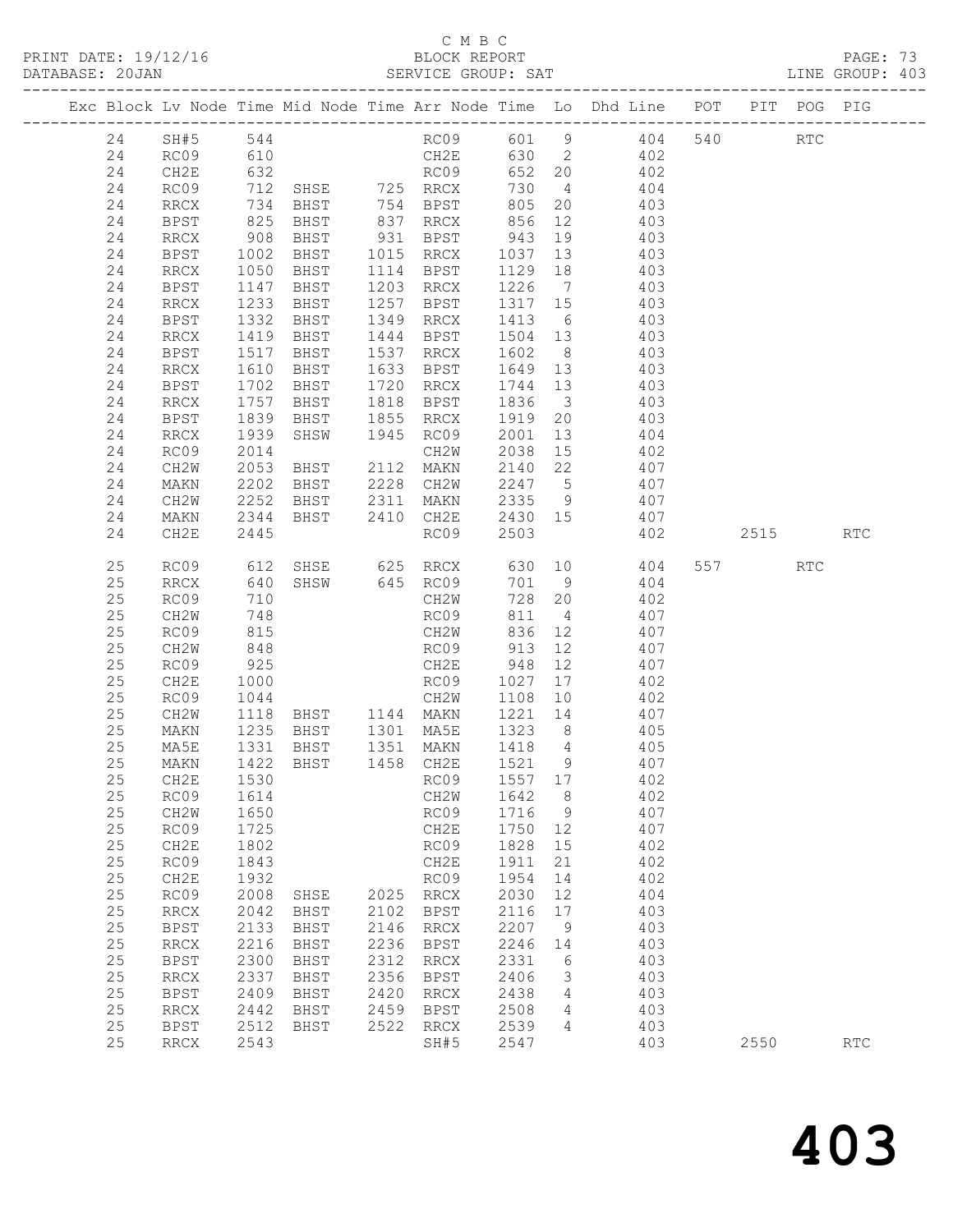PRINT DATE: 19/12/16 BLOCK REPORT BATABASE: 20JAN BLOCK REPORT

# C M B C<br>BLOCK REPORT

PAGE: 74<br>LINE GROUP: 403

|  |    |      |      |                   |      |           |         |                 | Exc Block Lv Node Time Mid Node Time Arr Node Time Lo Dhd Line POT PIT POG PIG |           |                      |            |
|--|----|------|------|-------------------|------|-----------|---------|-----------------|--------------------------------------------------------------------------------|-----------|----------------------|------------|
|  | 26 | BHST |      | 621 BHST 621 MAKN |      |           |         |                 | 641 2 405 606                                                                  |           | $\operatorname{RTC}$ |            |
|  | 26 | MAKN |      | 643 BHST          |      | 702 MA5E  |         |                 | 720 21 405                                                                     |           |                      |            |
|  | 26 | MA5E | 741  | BHST              | 756  | MAKN      | 814     |                 | 8 405                                                                          |           |                      |            |
|  | 26 | MAKN | 822  | BHST              | 848  | CH2W      | 907 11  |                 | 407                                                                            |           |                      |            |
|  | 26 | CH2W | 918  | BHST              | 942  | MAKN      | 1015    | 22              | 407                                                                            |           |                      |            |
|  | 26 | MAKN | 1037 | BHST              | 1101 | MA5E      | 1121    | 12              | 405                                                                            |           |                      |            |
|  | 26 | MA5E | 1133 | BHST              |      | 1153 MAKN | 1216    | 8 <sup>8</sup>  | 405                                                                            |           |                      |            |
|  | 26 | MAKN | 1224 | BHST              |      | 1258 CH2E | 1321    | 9               | 407                                                                            |           |                      |            |
|  | 26 | CH2E | 1330 |                   |      | RC09      | 1357 17 |                 | 402                                                                            |           |                      |            |
|  | 26 | RC09 | 1414 |                   |      | CH2W      | 1441    | 7               | 402                                                                            |           |                      |            |
|  | 26 | CH2W | 1448 |                   |      | RC09      | 1517    | 8 <sup>8</sup>  | 407                                                                            |           |                      |            |
|  | 26 | RC09 | 1525 |                   |      | CH2E      | 1551    | 9               | 407                                                                            |           |                      |            |
|  | 26 | CH2E | 1600 |                   |      | RC09      | 1628 16 |                 | 402                                                                            |           |                      |            |
|  | 26 | RC09 | 1644 |                   |      | CH2W      | 1712    | 9               | 402                                                                            |           |                      |            |
|  | 26 | CH2W | 1721 | BHST 1745 MAKN    |      |           |         |                 | 1823 14 407                                                                    |           |                      |            |
|  | 26 | MAKN | 1837 | BHST 1901 MA5W    |      |           | 1917 12 |                 | 405                                                                            |           |                      |            |
|  | 26 | MA5W |      | 1929 BHST         |      | 1951 MAKN | 2012    |                 | 405                                                                            | 2025      |                      | <b>RTC</b> |
|  |    |      |      |                   |      |           |         |                 |                                                                                |           |                      |            |
|  | 27 | RC09 | 622  |                   |      | CH2W      | 642     |                 | 8 407                                                                          | 607 — 100 | <b>RTC</b>           |            |
|  | 27 | CH2W | 650  |                   |      | RC09      | 713     | 8 <sup>8</sup>  | 407                                                                            |           |                      |            |
|  | 27 | RC09 | 721  | 49KN 749 MTST     |      |           | 802     | 24              | 430                                                                            |           |                      |            |
|  | 27 | MTST | 826  | KBMI              |      | 845 RC09  | 908     | 13              | 430                                                                            |           |                      |            |
|  | 27 | RC09 | 921  | 49KN              |      | 954 MTST  | 1008    | 17              | 430                                                                            |           |                      |            |
|  | 27 | MTST | 1025 | KBMI              |      | 1047 RC09 | 1112    | 9               | 430                                                                            |           |                      |            |
|  | 27 | RC09 | 1121 | 49KN              | 1156 | MTST      | 1215    | $6\overline{6}$ | 430                                                                            |           |                      |            |
|  | 27 | MTST | 1221 | KBMI              |      | 1244 RC09 | 1316    | 9               | 430                                                                            |           |                      |            |
|  | 27 | RC09 | 1325 |                   |      | CH2E      | 1351    | 9               | 407                                                                            |           |                      |            |
|  | 27 | CH2E | 1400 |                   |      | RC09      | 1427 17 |                 | 402                                                                            |           |                      |            |
|  | 27 | RC09 | 1444 |                   |      | CH2W      | 1511    | $\overline{7}$  | 402                                                                            |           |                      |            |
|  | 27 | CH2W | 1518 | BHST 1542 MAKN    |      |           | 1621    | 14              | 407                                                                            |           |                      |            |
|  | 27 | MAKN | 1635 | BHST              | 1701 | MA5W      | 1719    | $\overline{7}$  | 405                                                                            |           |                      |            |
|  | 27 | MA5W | 1726 | BHST              | 1751 | MAKN      | 1814    | 14              | 405                                                                            |           |                      |            |
|  | 27 | MAKN | 1828 | BHST              | 1858 | CH2W      | 1919    | $\overline{4}$  | 407                                                                            |           |                      |            |
|  | 27 | CH2W | 1923 | BHST              | 1943 | MAKN      | 2014 17 |                 | 407                                                                            |           |                      |            |
|  | 27 | MAKN | 2031 | BHST              | 2058 | CH2E      | 2119 13 |                 | 407                                                                            |           |                      |            |
|  | 27 | CH2E | 2132 |                   |      | RC09      | 2152    |                 | 402                                                                            | 2204      |                      | <b>RTC</b> |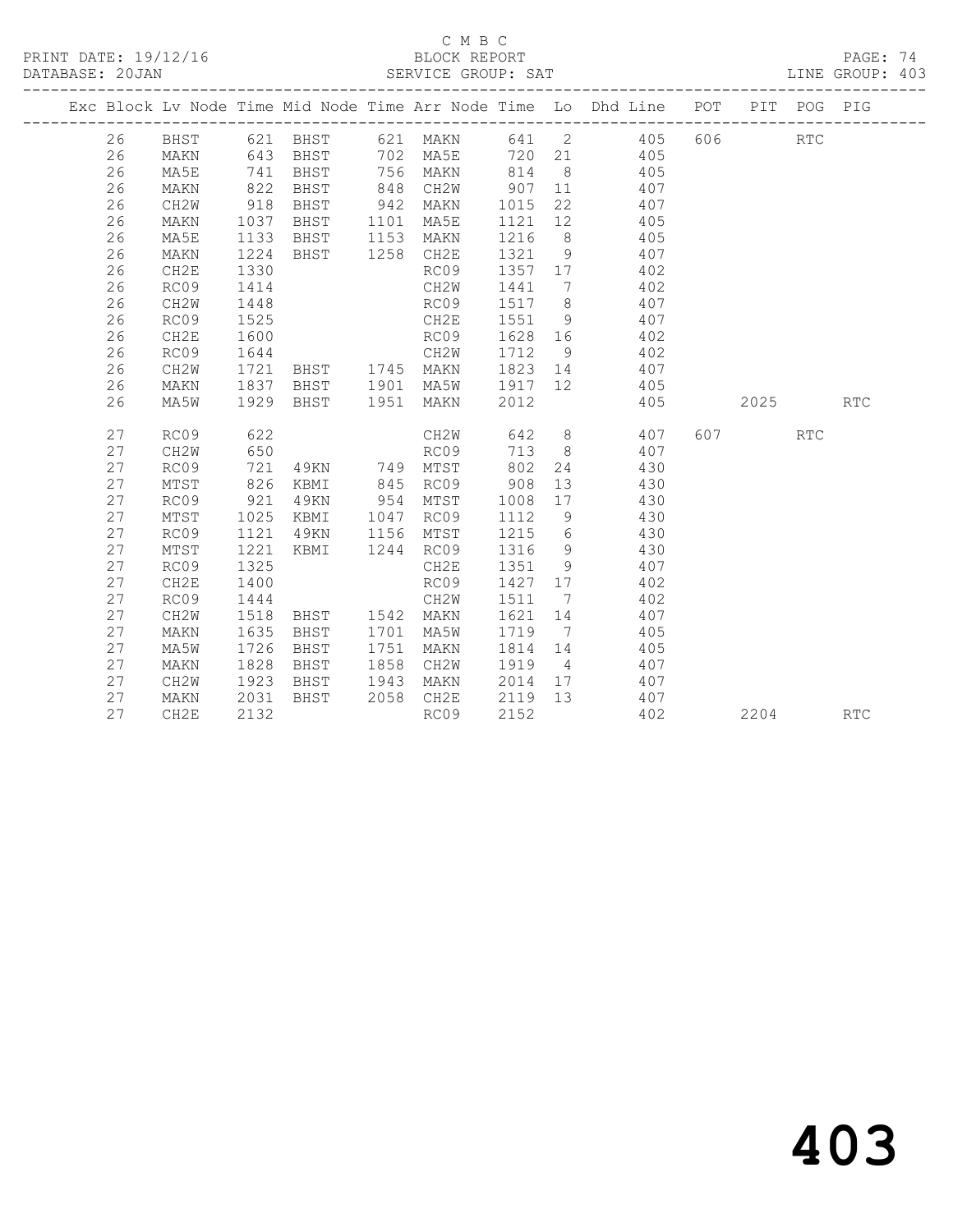# $\begin{tabular}{lllll} \multicolumn{2}{c}{\multicolumn{2}{c}{\textbf{C} M B C}}\\ \multicolumn{2}{c}{\multicolumn{2}{c}{\textbf{P R INT} \textbf{DATE: }} 19/12/16} & & & & & & \multicolumn{2}{c}{\textbf{C} M B C}\\ \multicolumn{2}{c}{\multicolumn{2}{c}{\textbf{P R INT} \textbf{DATE: }} 19/12/16} & & & & & & \multicolumn{2}{c}{\textbf{D} M B C} & & & & \multicolumn{2}{c}{\textbf{D} M B C} & & & & \multicolumn{2}{c}{\textbf{D} M$

PRINT DATE: 19/12/16 BLOCK REPORT PAGE: 75 DATABASE: 20JAN SERVICE GROUP: SAT LINE GROUP: 403 -------------------------------------------------------------------------------------------------

|  |          |                          |              | Exc Block Lv Node Time Mid Node Time Arr Node Time Lo |              |                              |              |                         | Dhd Line   | POT | PIT  | POG                         | PIG                  |
|--|----------|--------------------------|--------------|-------------------------------------------------------|--------------|------------------------------|--------------|-------------------------|------------|-----|------|-----------------------------|----------------------|
|  | 28       | $\mathtt{MTST}$          | 655          | KBMI                                                  | 713          | RC09                         | 736          | $6\overline{6}$         | 430        | 625 |      | RTC                         |                      |
|  | 28       | RC09                     | 742          |                                                       |              | CH2W                         | 800          | 18                      | 402        |     |      |                             |                      |
|  | 28       | CH2W                     | 818          | BHST                                                  | 838          | MAKN                         | 905          | $\overline{\mathbf{3}}$ | 407        |     |      |                             |                      |
|  | 28       | MAKN                     | 908          | BHST                                                  | 931          | MA5E                         | 951          | 13                      | 405        |     |      |                             |                      |
|  | 28       | MA5E                     | 1004         | BHST                                                  | 1023         | MAKN                         | 1046         | 21                      | 405        |     |      |                             |                      |
|  | 28       | MAKN                     | 1107         | BHST                                                  | 1131         | MA5E                         | 1151         | 12                      | 405        |     |      |                             |                      |
|  | $28$     | MA5E                     | 1203         | BHST                                                  | 1223         | MAKN                         | 1248         | 17                      | 405        |     |      |                             |                      |
|  | 28       | MAKN                     | 1305         | BHST                                                  | 1331         | MA5E                         | 1353         | $\overline{7}$          | 405        |     |      |                             |                      |
|  | 28       | MA5E                     | 1400         | BHST                                                  | 1421         | MAKN                         | 1448         | 17                      | 405        |     |      |                             |                      |
|  | 28       | MAKN                     | 1505         | BHST                                                  | 1531         | MA5W                         | 1549         | 6                       | 405        |     |      |                             |                      |
|  | 28       | MA5W                     | 1555         | BHST                                                  | 1621         | MAKN                         | 1646         | 19                      | 405        |     |      |                             |                      |
|  | 28       | MAKN                     | 1705         | BHST                                                  | 1731         | MA5W                         | 1749         | $\overline{7}$          | 405        |     |      |                             |                      |
|  | 28       | MA5W                     | 1756         | BHST                                                  | 1821         | MAKN                         | 1844         | 25                      | 405        |     |      |                             |                      |
|  | 28       | MAKN                     | 1909         | BHST                                                  | 1931         | MA5W                         | 1947         | $\overline{7}$          | 405        |     |      |                             |                      |
|  | 28       | MA5W                     | 1954         | BHST                                                  | 2016         | MAKN                         | 2037         | $\overline{\mathbf{3}}$ | 405        |     |      |                             |                      |
|  | 28       | MAKN                     | 2040         |                                                       |              | BHST                         | 2100         | 10                      | 405        |     |      |                             |                      |
|  | 28       | BHST                     | 2110         | BHST                                                  | 2110         | MAKN                         | 2129         | 13                      | 405        |     |      |                             |                      |
|  | 28       | MAKN                     | 2142         |                                                       |              | BHST                         | 2200         | 10                      | 405        |     |      |                             |                      |
|  | 28       | BHST                     | 2210         | BHST                                                  | 2210         | MAKN                         | 2229         | 16                      | 405        |     |      |                             |                      |
|  | 28       | MAKN                     | 2245         |                                                       |              | BHST                         | 2303         | $\overline{7}$          | 405        |     |      |                             |                      |
|  | 28       | BHST                     | 2310         | BHST                                                  | 2310         | MAKN                         | 2329         | 21                      | 405        |     |      |                             |                      |
|  | 28       | MAKN                     | 2350         |                                                       |              | BHST                         | 2408         | 2                       | 10 405     |     |      |                             |                      |
|  | 28       | <b>BPST</b>              | 2420         | LADX                                                  | 2437         | 2A52                         | 2504         | $\overline{0}$          | 601        |     |      |                             |                      |
|  | 28       | 2A52                     | 2504         | LADX                                                  | 2529         | BPST                         | 2547         | 2                       | 601        |     |      |                             |                      |
|  | 28       | <b>BPST</b>              | 2549         | J&N3                                                  |              | SUKD                         | 2644         |                         | 351        |     | 2710 |                             | <b>RTC</b>           |
|  | 29       | RC09                     | 651          | 49KN                                                  | 719          | MTST                         | 732          | 25                      | 430        | 636 |      | $\mathop{\rm RTC}\nolimits$ |                      |
|  | 29       | $\mathtt{MTST}$          | 757          | KBMI                                                  | 815          | RC09                         | 838          | 13                      | 430        |     |      |                             |                      |
|  | 29       | RC09                     | 851          | 49KN                                                  | 924          | MTST                         | 937          | 18                      | 430        |     |      |                             |                      |
|  | 29       | MTST                     | 955          | KBMI                                                  | 1015         | RC09                         | 1040         | 11                      | 430        |     |      |                             |                      |
|  | 29       | RC09                     | 1051         | 49KN                                                  | 1125         | MTST                         | 1142         | 11                      | 430        |     |      |                             |                      |
|  | 29       | MTST                     | 1153         | KBMI                                                  | 1216         | RC09                         | 1244         | 25                      | 430        |     |      |                             |                      |
|  | 29       | RC09                     | 1309         | SHSE                                                  | 1325         | $\rm RRCX$                   | 1332         | 7                       | 404        |     |      |                             |                      |
|  | 29       | $\mathop{\mathrm{RRCX}}$ | 1339         | SHSW                                                  | 1345         | RC09                         | 1406         | 14                      | 404        |     |      |                             |                      |
|  | 29       | RC09                     | 1420         | 49KN                                                  | 1503         | MTST                         | 1524         | 6                       | 430        |     |      |                             |                      |
|  | 29       | MTST                     | 1530         | KBMI                                                  | 1553         | RC09                         | 1622         | 15                      | 430        |     |      |                             |                      |
|  | 29       | RC09                     | 1637         | SHSE                                                  | 1655         | $\rm RRCX$                   | 1703         | $\overline{4}$          | 404        |     |      |                             |                      |
|  | 29<br>29 | RRCX<br>RC09             | 1707<br>1749 | SHSW<br>49KN                                          | 1715<br>1826 | RC09<br>MTST                 | 1733<br>1843 | 16<br>17                | 404<br>430 |     |      |                             |                      |
|  | 29       | MTST                     | 1900         | KBMI                                                  | 1920         | RC09                         | 1943         | 8                       | 430        |     |      |                             |                      |
|  | 29       | RC09                     | 1951         | 49KN                                                  | 2024         |                              | 2037         | 19                      |            |     |      |                             |                      |
|  | 29       | $\mathtt{MTST}$          | 2056         | KBMI                                                  | 2113         | MTST<br>RC09                 | 2135         |                         | 430<br>430 |     | 2147 |                             | $\operatorname{RTC}$ |
|  |          |                          |              |                                                       |              |                              |              |                         |            |     |      |                             |                      |
|  | 30       | MA5E                     | 651          | BHST                                                  | 706          | MAKN                         | 724          | 17                      | 405        | 647 |      | RTC                         |                      |
|  | 30       | MAKN                     | 741          | <b>BHST</b>                                           | 801          | MA5E                         | 821          | 5                       | 405        |     |      |                             |                      |
|  | 30       | MA5E                     | 826          | BHST                                                  | 843          | MAKN                         | 904          | 26                      | 405        |     |      |                             |                      |
|  | 30       | MAKN                     | 930          | <b>BHST</b>                                           | 958          | CH2E                         | 1018         | 12                      | 407        |     |      |                             |                      |
|  | 30       | CH2E                     | 1030         |                                                       |              | RC09                         | 1058         | 12                      | 402        |     |      |                             |                      |
|  | 30       | RC09                     | 1110         | SHSE                                                  | 1125         | RRCX                         | 1131         | 8                       | 404        |     |      |                             |                      |
|  | 30       | RRCX                     | 1139         | SHSW                                                  | 1145         | RC09                         | 1203         | 11                      | 404        |     |      |                             |                      |
|  | 30       | RC09                     | 1214         |                                                       |              | CH2W                         | 1240         | 8                       | 402        |     |      |                             |                      |
|  | 30       | CH2W                     | 1248         |                                                       |              | RC09                         | 1317         | 21                      | 407        |     |      |                             |                      |
|  | 30<br>30 | RC09                     | 1338         | SHSE                                                  | 1355<br>1415 | RRCX                         | 1402         | 7<br>13                 | 404<br>404 |     |      |                             |                      |
|  | 30       | <b>RRCX</b>              | 1409<br>1449 | SHSW                                                  | 1533         | RC09<br>MTST                 | 1436<br>1554 | 6                       | 430        |     |      |                             |                      |
|  | 30       | RC09<br>MTST             | 1600         | 49KN<br>KBMI                                          | 1623         | RC09                         | 1652         | 15                      | 430        |     |      |                             |                      |
|  | 30       | RC09                     | 1707         | SHSE                                                  | 1725         | $\mathop{\rm RRCX}\nolimits$ | 1733         | 9                       | 404        |     |      |                             |                      |
|  |          |                          |              |                                                       |              |                              |              |                         |            |     |      |                             |                      |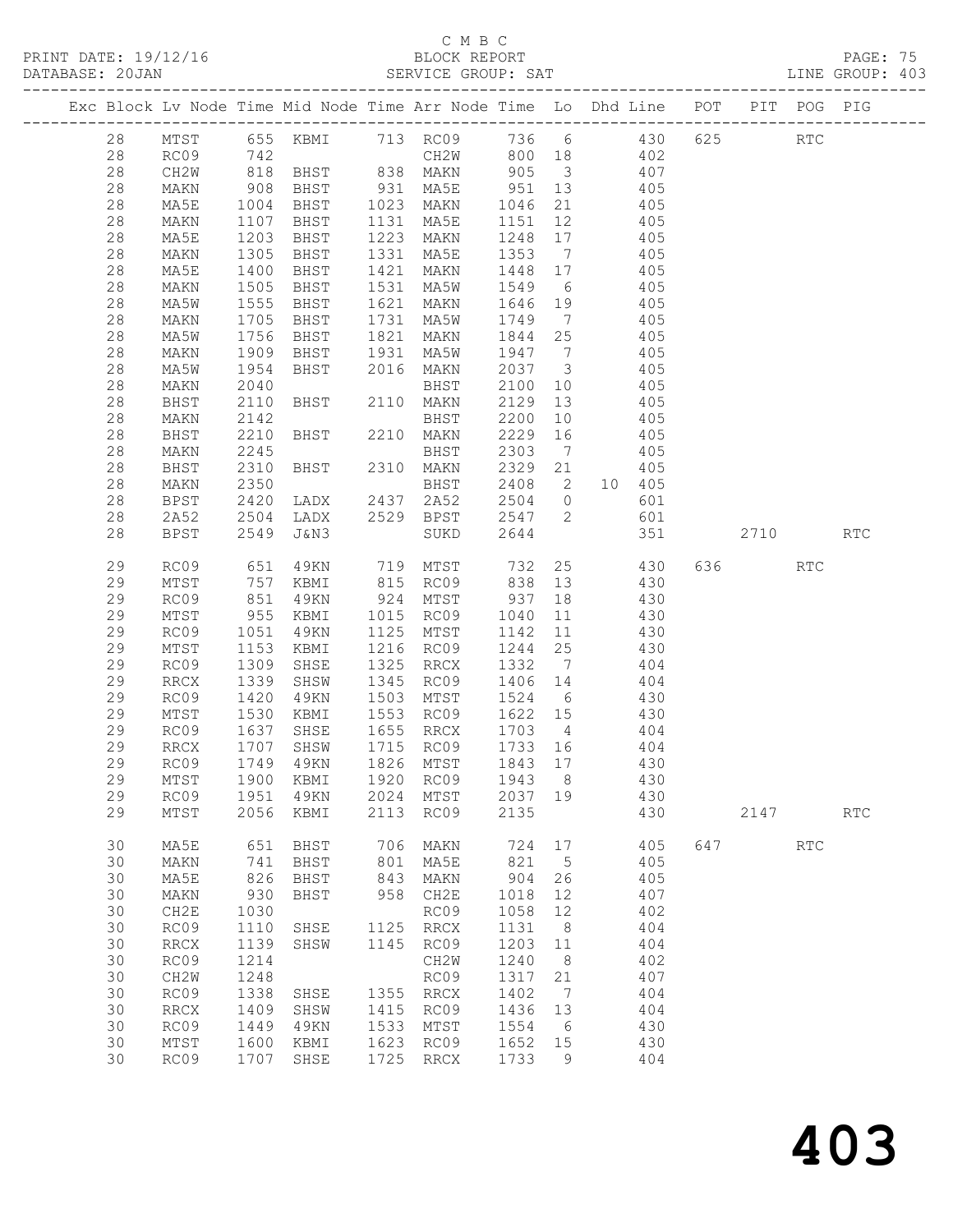PRINT DATE: 19/12/16 BLOCK REPORT PAGE: 76 DATABASE: 20JAN

### C M B C<br>BLOCK REPORT

| $\pm 1$ $\pm 1$ $\pm 1$ $\pm 1$ $\pm 1$ $\pm 1$ $\pm 1$ $\pm 1$ $\pm 1$ $\pm 1$ $\pm 1$ $\pm 1$ $\pm 1$ $\pm 1$ $\pm 1$ $\pm 1$ $\pm 1$ $\pm 1$ $\pm 1$ $\pm 1$ $\pm 1$ $\pm 1$ $\pm 1$ $\pm 1$ $\pm 1$ $\pm 1$ $\pm 1$ $\pm 1$ $\pm 1$ $\pm 1$ $\pm 1$ $\pm $<br>DATABASE: 20JAN |                                  |  |  |  | PPOCITI IN SITE | SERVICE GROUP: SAT |  |                                                                                |  | LINE GROUP: 403 |  |
|-----------------------------------------------------------------------------------------------------------------------------------------------------------------------------------------------------------------------------------------------------------------------------------|----------------------------------|--|--|--|-----------------|--------------------|--|--------------------------------------------------------------------------------|--|-----------------|--|
|                                                                                                                                                                                                                                                                                   |                                  |  |  |  |                 |                    |  | Exc Block Lv Node Time Mid Node Time Arr Node Time Lo Dhd Line POT PIT POG PIG |  |                 |  |
|                                                                                                                                                                                                                                                                                   | 30 RRCX 1742 BHST 1803 BPST 1819 |  |  |  |                 |                    |  | 403 1832 RTC                                                                   |  |                 |  |

| 30 |                          |                      |                                          |              |           |              |                | RRCX 1742 BHST 1803 BPST 1819 403 1832                                                      |          | <b>RTC</b> |
|----|--------------------------|----------------------|------------------------------------------|--------------|-----------|--------------|----------------|---------------------------------------------------------------------------------------------|----------|------------|
| 31 | MTST                     |                      |                                          |              |           |              |                |                                                                                             |          |            |
| 31 | RC09                     |                      |                                          |              |           |              |                | 725 KBMI 743 RC09 806 15 430 655 RTC<br>821 49KN 849 MTST 902 21 430                        |          |            |
| 31 | MTST                     | 923                  | KBMI                                     |              | 943 RC09  | 1008 13      |                | 430                                                                                         |          |            |
| 31 | RC09                     |                      |                                          |              |           | 1111 14      |                | 430                                                                                         |          |            |
| 31 | MTST                     | 1021<br>1125<br>1125 | 49KN 1055 MTST<br>KBMI 1147 RC09         |              |           | 1214 11      |                |                                                                                             |          |            |
| 31 | RC09                     | 1225                 |                                          |              | CH2E      | 1251 9       |                | $430$<br>$407$                                                                              |          |            |
| 31 | CH2E                     | 1300                 |                                          |              | RC09      | 1327 17      |                | 402                                                                                         |          |            |
| 31 | RC09                     | 1344                 |                                          |              |           |              |                |                                                                                             |          |            |
| 31 | CH2W                     |                      | CH2W<br>BHST 1444 MAKN<br>BHST 1601 MA5W |              |           |              |                | $\begin{array}{cccc} 1411 & 7 & & 402 \\ 1523 & 12 & & 407 \\ 1619 & 6 & & 405 \end{array}$ |          |            |
| 31 | MAKN                     | 1418<br>1535         |                                          |              |           |              |                |                                                                                             |          |            |
| 31 | MA5W                     | 1625                 | BHST 1651 MAKN                           |              |           |              |                | 1716 8 405                                                                                  |          |            |
| 31 | MAKN                     | 1724                 | BHST 1758 CH2E                           |              |           | 1820 12      |                | 407                                                                                         |          |            |
| 31 | CH2E                     | 1832                 |                                          |              |           | 1856 17      |                |                                                                                             |          |            |
| 31 | RC09                     | 1913                 |                                          | RCU5<br>CH2E |           | 1940         | 22             | 402<br>402                                                                                  |          |            |
| 31 | CH2E                     | 2002                 | RC09                                     |              |           | 2024 16      |                | 402                                                                                         |          |            |
| 31 | RC09                     | 2040                 |                                          |              |           | 2100         | 10             | 404                                                                                         |          |            |
| 31 | RRCX                     | 2110                 |                                          |              |           |              |                |                                                                                             |          |            |
| 31 | RC09                     | 2144                 | SHSE 2055 RRCX<br>SHSW 2115 RC09<br>CH2W |              |           |              |                | 2131 13 404<br>2206 14 402                                                                  |          |            |
| 31 | CH2W                     | 2220                 | BHST 2239 MAKN                           |              |           |              |                | 2303 4 407                                                                                  |          |            |
| 31 | MAKN                     | 2307                 | BHST                                     | 2333 CH2W    |           |              |                | 2352 3 407                                                                                  |          |            |
| 31 | CH2W                     | 2355                 |                                          |              |           |              |                |                                                                                             |          |            |
| 31 | MAKN                     | 2442                 | BHST 2413 MAKN<br>BHST 2506 CH2E         |              |           | 2437<br>2524 |                | 2437 5 407<br>2524 2 407                                                                    |          |            |
| 31 | CH2E                     | 2526                 |                                          |              |           |              |                | BHST 2544 1 401                                                                             |          |            |
| 31 | BHST                     | 2545                 |                                          |              | CH2E      | 2605         |                | 401                                                                                         | 2616 RTC |            |
|    |                          |                      |                                          |              |           |              |                |                                                                                             |          |            |
| 32 | MAKN                     |                      |                                          |              |           |              |                | 713 BHST 738 CH2E 757 3 407<br>800 RC09 823 17 402                                          | 657 RTC  |            |
| 32 | CH2E                     |                      |                                          |              |           |              |                |                                                                                             |          |            |
| 32 | RC09                     | 840                  | SHSE 855 RRCX                            |              |           | 901          | 8 <sup>8</sup> | 404                                                                                         |          |            |
| 32 | RRCX                     | 909<br>940           | SHSW                                     | 915 RC09     |           | 933          |                | $\begin{array}{ccc} 7 & \phantom{000} & 404 \\ 8 & \phantom{000} & 404 \end{array}$         |          |            |
| 32 | RC09                     |                      | SHSE                                     | 955 RRCX     |           | 1001 8       |                |                                                                                             |          |            |
| 32 | RRCX                     | 1009                 | SHSW                                     |              | 1015 RC09 |              |                | $1033$ 7 $404$                                                                              |          |            |
| 32 | RC09                     | 1040                 | SHSE                                     | 1055 RRCX    |           | 1101 8       |                | 404                                                                                         |          |            |
| 32 | RRCX                     | 1109                 | SHSW                                     |              | 1115 RC09 |              |                | 1133 11 404                                                                                 |          |            |
| 32 | RC09                     | 1144                 |                                          |              | CH2W      | 1210 8       |                | $\frac{402}{407}$                                                                           |          |            |
| 32 | CH2W                     | 1218                 | <b>BHST</b>                              | 1244 MAKN    |           | 1321 14      |                |                                                                                             |          |            |
| 32 | MAKN                     | 1335                 | BHST 1401 MA5E                           |              |           |              |                | 1423 7 405                                                                                  |          |            |
| 32 | MA5E                     | 1430                 | BHST                                     | 1451 MAKN    |           | 1518 5       |                | 405                                                                                         |          |            |
| 32 | MAKN                     | 1523<br>1630         | BHST 1558 CH2E                           |              |           | 1620 10      |                | 407<br>402                                                                                  |          |            |
| 32 | CH2E                     |                      |                                          |              | RC09      | 1658 16      |                |                                                                                             |          |            |
|    | 32 RC09 1714             |                      |                                          |              |           | CH2W 1741 11 |                | 402                                                                                         |          |            |
| 32 | CH2W                     | 1752                 |                                          |              | RC09      | 1817         | 8 <sup>8</sup> | 407                                                                                         |          |            |
| 32 | RC09                     | 1825                 |                                          |              | CH2W      | 1849         | $\overline{4}$ | 407                                                                                         |          |            |
| 32 | CH2W                     | 1853                 |                                          |              | RC09      | 1918         | $\overline{7}$ | 407                                                                                         |          |            |
| 32 | RC09                     | 1925                 |                                          |              | CH2W      | 1949         | $\overline{4}$ | 407                                                                                         |          |            |
| 32 | CH2W                     | 1953                 | BHST                                     | 2013         | MAKN      | 2043         | 19             | 407                                                                                         |          |            |
| 32 | MAKN                     | 2102                 | BHST                                     |              | 2128 CH2E | 2149         | 13             | 407                                                                                         |          |            |
| 32 | CH2E                     | 2202                 |                                          |              | RC09      | 2221         | $\overline{4}$ | 402                                                                                         |          |            |
| 32 | RC09                     | 2225                 | SHSE                                     |              | 2240 RRCX | 2245         | 15             | 404                                                                                         |          |            |
| 32 | RRCX                     | 2300                 | SHSW                                     | 2305         | RC09      | 2319         | 6              | 404                                                                                         |          |            |
| 32 | RC09                     | 2325                 | SHSE                                     | 2340         | RRCX      | 2345         | 15             | 404                                                                                         |          |            |
| 32 | $\mathop{\mathrm{RRCX}}$ | 2400                 | SHSW                                     |              | 2405 RC09 | 2419         | - 6            | 404                                                                                         |          |            |
| 32 | RC09                     |                      | 2425 SHSE                                |              | 2438 RRCX | 2443         |                | 404                                                                                         | 2449     | RTC        |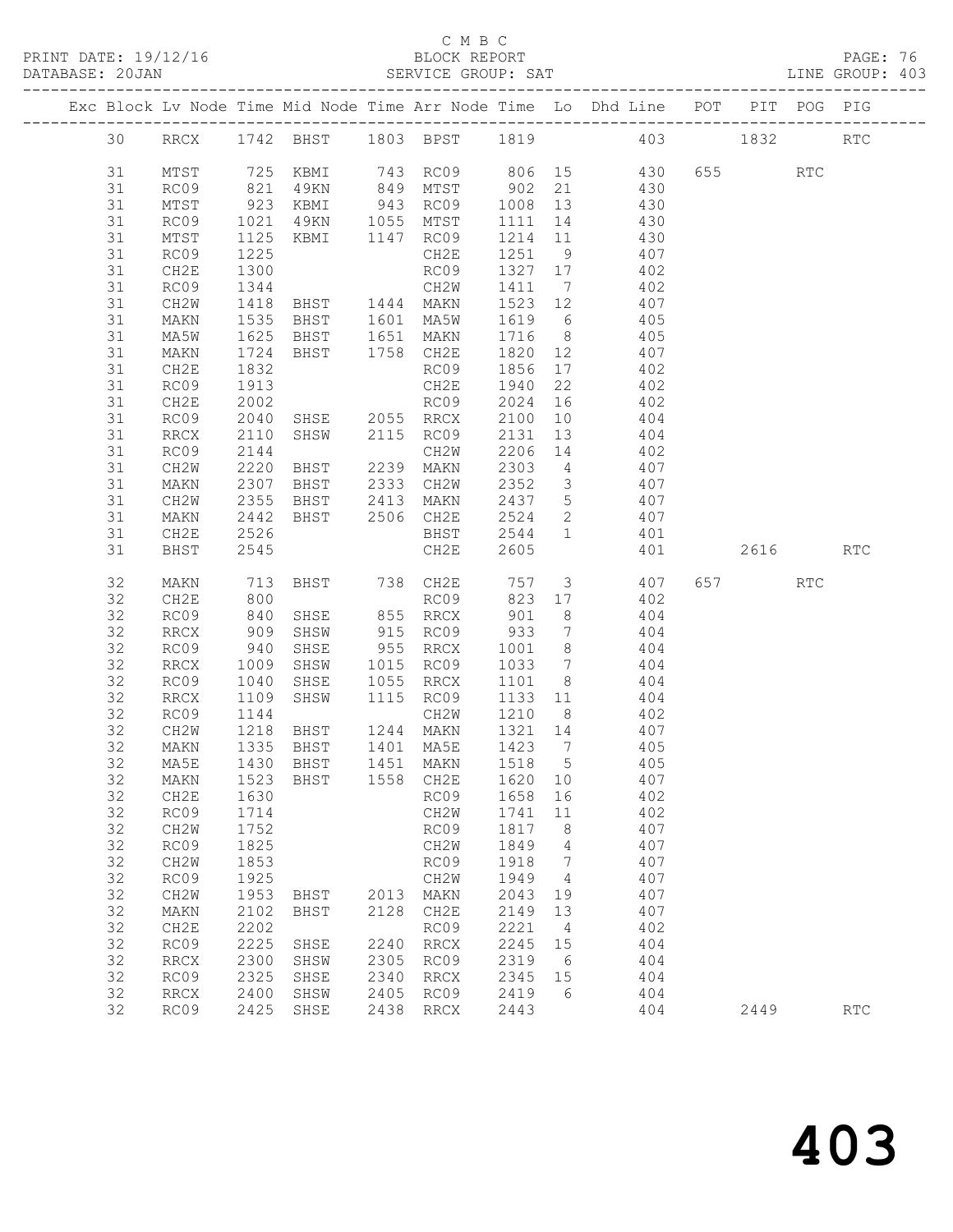PRINT DATE: 19/12/16 BLOCK REPORT<br>DATABASE: 20JAN BERVICE GROUP: SAT

# C M B C<br>BLOCK REPORT

PAGE: 77<br>LINE GROUP: 403

|  |          |              |                       |                            |      |                                                        |         |    | Exc Block Lv Node Time Mid Node Time Arr Node Time Lo Dhd Line POT PIT POG PIG |      |                             |                             |
|--|----------|--------------|-----------------------|----------------------------|------|--------------------------------------------------------|---------|----|--------------------------------------------------------------------------------|------|-----------------------------|-----------------------------|
|  | 33       | CH2W         |                       |                            |      |                                                        |         |    | 720 BHST 740 MAKN 805 6 407 706                                                |      | $\mathop{\rm RTC}\nolimits$ |                             |
|  | 33       | MAKN         |                       | 811 BHST                   |      |                                                        |         |    | 831 MA5E 853 11 405                                                            |      |                             |                             |
|  | 33       | MA5E         | $904$<br>$1007$       | BHST                       |      |                                                        |         |    | 923 MAKN 944 23 405<br>1031 MA5E 1051 12 405                                   |      |                             |                             |
|  | 33       | MAKN         |                       | BHST                       |      |                                                        |         |    |                                                                                |      |                             |                             |
|  | 33       | MA5E         | 1103                  | BHST                       |      | 1123 MAKN                                              |         |    | 1146 19 405                                                                    |      |                             |                             |
|  | 33       | MAKN         | 1205                  | BHST                       | 1231 | MA5E                                                   | 1253 8  |    | 405                                                                            |      |                             |                             |
|  | 33       | MA5E         | 1301                  | BHST                       | 1321 | MAKN                                                   |         |    | 1346 19 405<br>1455 5 405                                                      |      |                             |                             |
|  | 33       | MAKN         | 1405                  | BHST                       |      | 1431 MA5E                                              |         |    |                                                                                |      |                             |                             |
|  | 33       | MA5E         | 1500                  | BHST                       | 1521 | MAKN                                                   | 1548 17 |    | 405                                                                            |      |                             |                             |
|  | 33       | MAKN         | 1605                  | BHST                       |      | 1631 MA5W                                              | 1649 6  |    | 405                                                                            |      |                             |                             |
|  | 33       | MA5W         | $1655$<br>$1807$      | BHST                       | 1721 | MAKN                                                   | 1746 21 |    | 405                                                                            |      |                             |                             |
|  | 33       | MAKN         |                       | BHST                       |      | 1831 MA5W                                              | 1848 10 |    | 405                                                                            |      |                             |                             |
|  | 33       | MA5W         | 1858                  | BHST                       | 1921 | MAKN                                                   | 1942    | 19 | 405                                                                            |      |                             |                             |
|  | 33       | MAKN         | 2001                  | BHST                       |      | 2028 CH2E                                              | 2049 13 |    | 407                                                                            |      |                             |                             |
|  | 33       | CH2E         | 2102                  |                            |      | RC09                                                   | 2122    | 18 | 402                                                                            |      |                             |                             |
|  | 33       | RC09         | 2140                  | SHSE 2155 RRCX             |      |                                                        | 2200 10 |    | 404<br>404                                                                     |      |                             |                             |
|  | 33       | RRCX         | 2210                  | SHSW                       |      | 2215 RC09                                              | 2231 13 |    |                                                                                |      |                             |                             |
|  | 33       | RC09         | 2244                  |                            |      | CH2E                                                   | 2306    |    | 402                                                                            | 2317 |                             | $\mathop{\rm RTC}\nolimits$ |
|  | 34       | RC09         | 751                   | 49KN                       |      |                                                        |         |    | 819 MTST 832 23 430 736 RTC                                                    |      |                             |                             |
|  | 34       | MTST         |                       | 855 KBMI                   |      |                                                        |         |    | 915 RC09 938 13 430                                                            |      |                             |                             |
|  | 34       | RC09         | 951                   | 49KN                       |      | 1024 MTST                                              | 1039 17 |    | 430                                                                            |      |                             |                             |
|  | 34       | MTST         | 1056                  | KBMI                       |      | 1118 RC09                                              | 1144 7  |    | 430                                                                            |      |                             |                             |
|  | 34       | RC09         | 1151                  | 49KN                       |      | 1229 MTST                                              | 1248 5  |    | 430                                                                            |      |                             |                             |
|  | 34       | MTST         | 1253                  | KBMI                       |      | 1316 RC09                                              |         |    | $1240$ $348$ $20$ $430$                                                        |      |                             |                             |
|  | 34       | RC09         | 1408                  | SHSE                       |      | 1425 RRCX                                              |         |    | 1432 4 404                                                                     |      |                             |                             |
|  | 34       | RRCX         | 1436                  | SHSW                       | 1445 | RC09                                                   |         |    | 1506 13 404                                                                    |      |                             |                             |
|  | 34       | RC09         | 1519                  | 49KN                       |      | 1603 MTST                                              | 1624 6  |    | 430<br>430                                                                     |      |                             |                             |
|  | 34       | MTST         | 1630                  | KBMI                       |      | 1653 RC09 1722 15                                      |         |    |                                                                                |      |                             |                             |
|  | 34       | RC09         | 1737                  | SHSE                       |      | 1755 RRCX                                              | 1801    |    | 404 1807 RTC                                                                   |      |                             |                             |
|  | 35       | BPST         | 805                   | BHST                       |      |                                                        |         |    | 817 RRCX 834 5 403<br>901 BPST 913 4 403                                       | 745  | RTC                         |                             |
|  | 35       | RRCX         | 839                   | BHST                       |      |                                                        |         |    |                                                                                |      |                             |                             |
|  | 35       | BPST         | 917                   | BHST                       |      | 930 RRCX                                               | 950 15  |    | 403                                                                            |      |                             |                             |
|  | 35       | RRCX         | 1005                  | BHST                       |      | 1029 BPST                                              | 1043    | 19 | 403                                                                            |      |                             |                             |
|  | 35       | <b>BPST</b>  | $112$<br>1148<br>1247 | BHST                       |      | 1117 RRCX<br>$1117$ RRCA $1139$ 9<br>1212 BPST 1230 17 | 1139 9  |    | 403                                                                            |      |                             |                             |
|  | 35       | RRCX         | 1247                  | BHST                       |      | 1304 RRCX 1328 5                                       |         |    | 403<br>403                                                                     |      |                             |                             |
|  | 35<br>35 | BPST<br>RRCX |                       | BHST<br>1333 BHST          |      | 1357 BPST                                              | 1419 13 |    | 403                                                                            |      |                             |                             |
|  | 35       | <b>BPST</b>  |                       | 1432 BHST 1452 RRCX 1515 6 |      |                                                        |         |    | 403                                                                            |      |                             |                             |
|  | 35       | <b>RRCX</b>  | 1521                  | BHST                       | 1546 | <b>BPST</b>                                            | 1604    | 13 | 403                                                                            |      |                             |                             |
|  | 35       | <b>BPST</b>  | 1617                  | <b>BHST</b>                | 1635 | <b>RRCX</b>                                            | 1700    | 11 | 403                                                                            |      |                             |                             |
|  | 35       | <b>RRCX</b>  | 1711                  | BHST                       | 1733 | <b>BPST</b>                                            | 1749    | 13 | 403                                                                            |      |                             |                             |
|  | 35       | <b>BPST</b>  | 1802                  | <b>BHST</b>                | 1818 | <b>RRCX</b>                                            | 1842    | 18 | 403                                                                            |      |                             |                             |
|  | 35       | <b>RRCX</b>  | 1900                  | BHST                       | 1920 | <b>BPST</b>                                            | 1936    | 7  | 403                                                                            |      |                             |                             |
|  | 35       | <b>BPST</b>  | 1943                  | BHST                       | 1957 | <b>RRCX</b>                                            | 2018    | 21 | 403                                                                            |      |                             |                             |
|  | 35       | <b>RRCX</b>  | 2039                  | SHSW                       | 2045 | RC09                                                   | 2101    | 13 | 404                                                                            |      |                             |                             |
|  | 35       | RC09         | 2114                  |                            |      | CH2W                                                   | 2136    | 17 | 402                                                                            |      |                             |                             |
|  | 35       | CH2W         | 2153                  | BHST                       | 2212 | MAKN                                                   | 2240    |    | 407                                                                            | 2253 |                             | <b>RTC</b>                  |
|  |          |              |                       |                            |      |                                                        |         |    |                                                                                |      |                             |                             |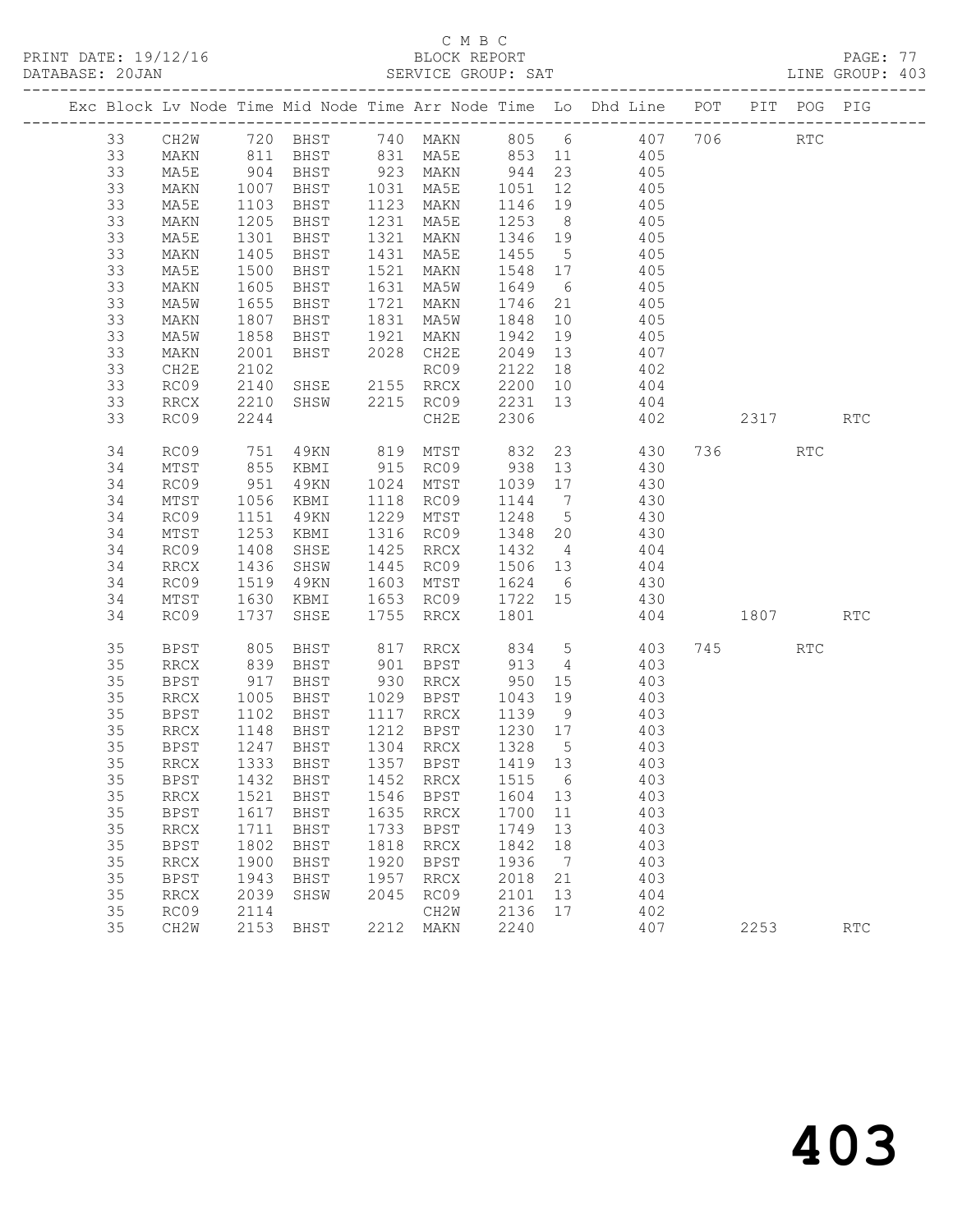# C M B C<br>
C M B C<br>
ELOCK REPORT

| DATABASE: 20JAN |          |                     |              |                              |              | SERVICE GROUP: SAT            |              |                              | LINE GROUP: 403                                                                                    |          |     |            |  |
|-----------------|----------|---------------------|--------------|------------------------------|--------------|-------------------------------|--------------|------------------------------|----------------------------------------------------------------------------------------------------|----------|-----|------------|--|
|                 |          |                     |              |                              |              |                               |              |                              | Exc Block Lv Node Time Mid Node Time Arr Node Time Lo Dhd Line POT PIT POG PIG                     |          |     |            |  |
|                 | 36       |                     |              |                              |              |                               |              |                              | RRCX 804 BHST 826 BPST 837 8 403 756 RTC                                                           |          |     |            |  |
|                 | 36       |                     |              |                              |              |                               |              |                              | BPST 845 BHST 857 RRCX 916 7 403                                                                   |          |     |            |  |
|                 | 36       | RRCX                |              |                              |              |                               |              |                              | 923 BHST 946 BPST 958 19 403<br>1017 BHST 1030 RRCX 1052 12 403<br>1104 BHST 1128 BPST 1144 18 403 |          |     |            |  |
|                 | 36       | BPST                |              |                              |              |                               |              |                              |                                                                                                    |          |     |            |  |
|                 | 36       | RRCX                |              |                              |              |                               |              |                              |                                                                                                    |          |     |            |  |
|                 | 36       | BPST                | 1202         | <b>BHST</b>                  |              | 1218 RRCX 1241 5              |              |                              | 403                                                                                                |          |     |            |  |
|                 | 36       | RRCX                | 1246         | BHST                         |              | 1310 BPST 1332 15             |              |                              | 403                                                                                                |          |     |            |  |
|                 | 36       | BPST                | 1347<br>1434 | BHST                         |              | 1404 RRCX                     | 1428 6       |                              | 403                                                                                                |          |     |            |  |
|                 | 36       | RRCX                |              | BHST                         |              |                               |              |                              | 1459 BPST 1519 13 403                                                                              |          |     |            |  |
|                 | 36       | BPST                | 1532         | <b>BHST</b>                  |              | 1552 RRCX                     | 1617 8       |                              | 403                                                                                                |          |     |            |  |
|                 | 36       | RRCX                | 1625         | BHST                         |              | 1648 BPST 1704 13             |              |                              | 403                                                                                                |          |     |            |  |
|                 | 36       | BPST                | 1717<br>1807 | BHST                         |              | 1735 RRCX                     | 1759 8       |                              | 403<br>$1733$ 0 $103$<br>1833 16 404                                                               |          |     |            |  |
|                 | 36       | RRCX                |              | SHSW                         |              | $1815$ RC09                   |              |                              |                                                                                                    |          |     |            |  |
|                 | 36       | RC09                | 1849         |                              |              |                               |              |                              | 49KN 1926 MTST 1941 17 430                                                                         |          |     |            |  |
|                 | 36       | MTST                | 1958         |                              |              |                               |              |                              | KBMI 2016 RC09 2039 14 430                                                                         |          |     |            |  |
|                 | 36       | RC09                | 2053         |                              |              | 49KN 2126 MTST                | 2139         |                              | 430                                                                                                | 2209     |     | <b>RTC</b> |  |
|                 | 37       | CH2E                | 830          |                              |              |                               |              |                              | RC09 855 19 402                                                                                    | 816 7    | RTC |            |  |
|                 | 37       | RC09                | 914          | CH2W<br>RC09<br>CH2E<br>RC09 |              |                               |              |                              | CH2W 936 12 402                                                                                    |          |     |            |  |
|                 | 37       | CH2W                | 948<br>1025  |                              |              |                               |              |                              | RC09 1013 12 407                                                                                   |          |     |            |  |
|                 | 37       | RC09                |              |                              |              |                               | 1048 12      |                              | 407                                                                                                |          |     |            |  |
|                 | 37       | CH2E                | 1100         |                              |              |                               |              |                              | 1128 12 402                                                                                        |          |     |            |  |
|                 | 37       | RC09                | 1140         | SHSE 1155 RRCX               |              |                               |              |                              | 1201 8 404                                                                                         |          |     |            |  |
|                 | 37       | RRCX                | 1209         | SHSW 1215 RC09               |              |                               |              |                              | 1233 17 404                                                                                        |          |     |            |  |
|                 | 37       | RC09                | 1250<br>1357 | 49KN                         |              | 1330 MTST 1351 6              |              |                              | 430<br>1420 RC09 1450 17 430                                                                       |          |     |            |  |
|                 | 37       | MTST                |              | KBMI                         |              |                               |              |                              |                                                                                                    |          |     |            |  |
|                 | 37       | RC09                | 1507         | SHSE                         |              | 1525 RRCX 1533 6              |              |                              | 404                                                                                                |          |     |            |  |
|                 | 37       | RRCX                | 1539         | <b>BHST</b><br><b>BHST</b>   |              | 1603 BPST                     | 1619 13      |                              | 403                                                                                                |          |     |            |  |
|                 | 37<br>37 | BPST                | 1632<br>1727 | <b>BHST</b>                  |              | 1650 RRCX<br>1748 BPST        | 1714 13      |                              | 403<br>$\frac{1}{1804}$ $\frac{15}{13}$ $\frac{403}{403}$                                          |          |     |            |  |
|                 | 37       | RRCX                | 1817         |                              |              | BHST 1833 RRCX                | 1857 12      |                              | 403                                                                                                |          |     |            |  |
|                 | 37       | BPST                |              | SHSW                         |              | 1915 RC09                     | 1931         |                              |                                                                                                    |          |     |            |  |
|                 | 37       | RRCX<br>RC09        | 1909         |                              |              |                               |              |                              | 12 404<br>402                                                                                      |          |     |            |  |
|                 | 37       | CH2W                |              |                              |              |                               |              |                              | 407                                                                                                |          |     |            |  |
|                 | 37       | MAKN                |              | 2132 BHST 2158 CH2E          |              |                               | 2219         |                              | 407                                                                                                | 2230 RTC |     |            |  |
|                 |          |                     |              |                              |              |                               |              |                              |                                                                                                    |          |     |            |  |
|                 | 38       | MAKN                |              |                              |              |                               |              |                              |                                                                                                    | 825 82   | RTC |            |  |
|                 | 38       | MA5E                |              |                              |              |                               |              |                              |                                                                                                    |          |     |            |  |
|                 |          |                     |              |                              |              |                               |              |                              | 38 MAKN 1028 BHST 1058 CH2E 1120 10 407                                                            |          |     |            |  |
|                 | 38       | CH2E                | 1130         |                              |              | RC09                          | 1157         | 12                           | 402                                                                                                |          |     |            |  |
|                 | 38       | RC09                | 1209         | SHSE                         |              | 1225 RRCX                     | 1232         | $7\phantom{.0}\phantom{.0}7$ | 404                                                                                                |          |     |            |  |
|                 | 38       | <b>RRCX</b>         | 1239         | SHSW                         | 1245         | RC09                          | 1303         | 17                           | 404<br>430                                                                                         |          |     |            |  |
|                 | 38       | RC09                | 1320         | 49KN                         | 1400         | MTST                          | 1421         | 6                            |                                                                                                    |          |     |            |  |
|                 | 38       | MTST                | 1427         | KBMI                         | 1450         | RC09                          | 1520         | 17<br>$\overline{4}$         | 430                                                                                                |          |     |            |  |
|                 | 38<br>38 | RC09                | 1537<br>1607 | SHSE                         | 1555<br>1615 | $\operatorname{RRCX}$<br>RC09 | 1603<br>1633 | 16                           | 404<br>404                                                                                         |          |     |            |  |
|                 | 38       | <b>RRCX</b><br>RC09 |              | SHSW                         | 1730         |                               | 1751         | 7                            |                                                                                                    |          |     |            |  |
|                 | 38       |                     | 1649         | 49KN                         | 1820         | MTST<br>RC09                  |              |                              | 430                                                                                                |          |     | <b>RTC</b> |  |
|                 |          | MTST                | 1758         | KBMI                         |              |                               | 1847         |                              | 430                                                                                                | 1901     |     |            |  |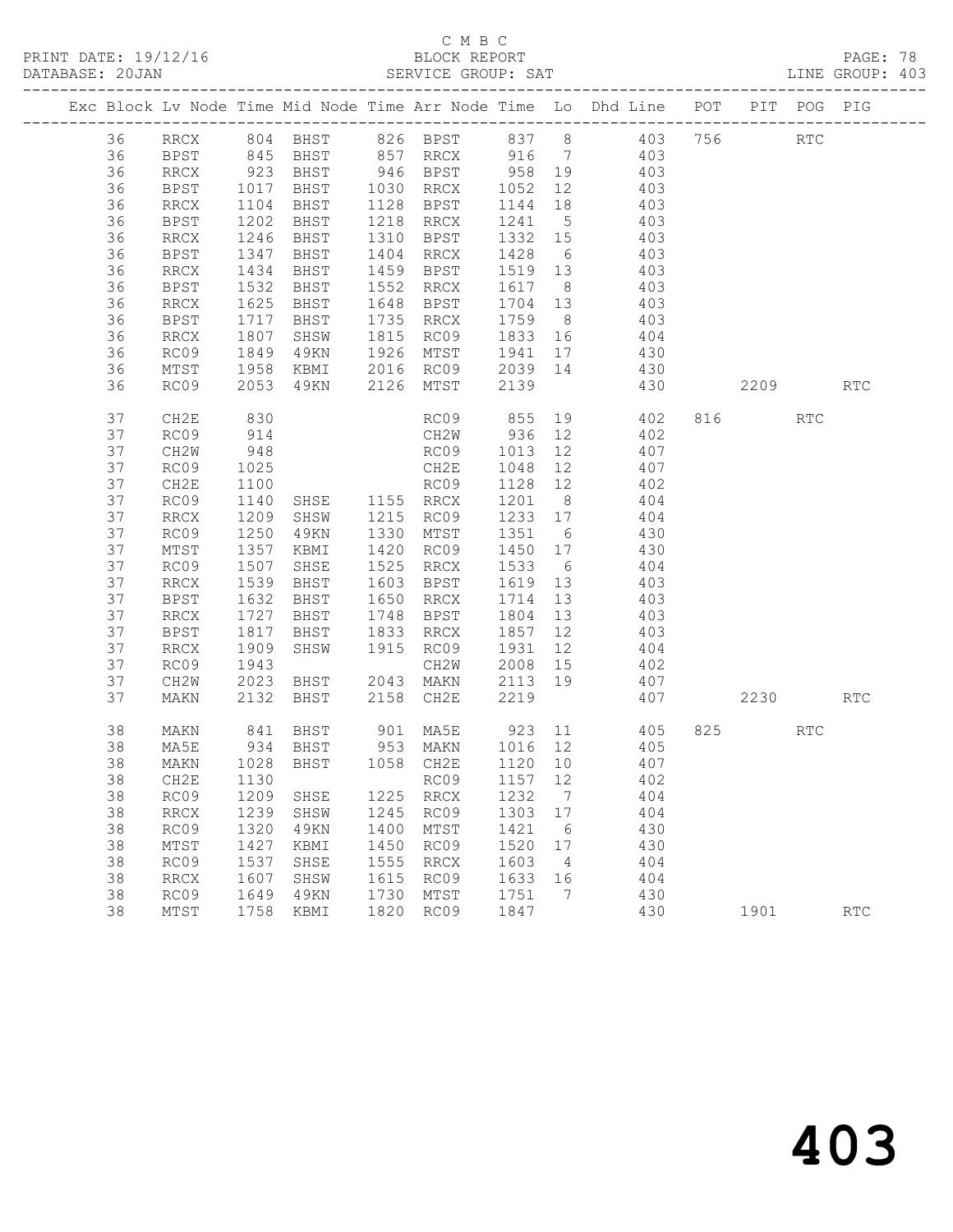PRINT DATE: 19/12/16 BLOCK REPORT BATABASE: 20JAN BLOCK REPORT

# C M B C<br>BLOCK REPORT

PAGE: 79<br>LINE GROUP: 403

|  |    |             |                   |                                  |      |                        |                   |                | Exc Block Lv Node Time Mid Node Time Arr Node Time Lo Dhd Line POT                                                 |                          | PIT POG PIG          |            |
|--|----|-------------|-------------------|----------------------------------|------|------------------------|-------------------|----------------|--------------------------------------------------------------------------------------------------------------------|--------------------------|----------------------|------------|
|  | 39 |             |                   |                                  |      |                        |                   |                | RRCX 854 BHST 916 BPST 928 4 403 846<br>BPST 932 BHST 945 RRCX 1006 14 403<br>RRCX 1020 BHST 1044 BPST 1058 19 403 |                          | $\operatorname{RTC}$ |            |
|  | 39 |             |                   |                                  |      |                        |                   |                |                                                                                                                    |                          |                      |            |
|  | 39 | <b>RRCX</b> |                   |                                  |      |                        |                   |                |                                                                                                                    |                          |                      |            |
|  | 39 | BPST        | 1117              | BHST 1132 RRCX                   |      |                        | 1154 9            |                | 403                                                                                                                |                          |                      |            |
|  | 39 | RRCX        | 1203<br>1302      | BHST                             |      | 1227 BPST              | 1245 17<br>1343 5 |                | 403                                                                                                                |                          |                      |            |
|  | 39 | BPST        |                   | BHST                             |      | 1319 RRCX              |                   |                | 403                                                                                                                |                          |                      |            |
|  | 39 | RRCX        | 1348              | BHST                             |      | 1412 BPST              | 1434 13           |                | 403                                                                                                                |                          |                      |            |
|  | 39 | BPST        | 1447              | BHST                             |      | 1507 RRCX              |                   |                | 1530 6 403                                                                                                         |                          |                      |            |
|  | 39 | RRCX        | 1536              | SHSW                             |      | 1545 RC09              | 1603 16           |                | 404                                                                                                                |                          |                      |            |
|  | 39 | RC09        | 1619<br>1729      | 49KN                             |      | 1700 MTST              | 1721 8            |                | 430<br>$1721$ 0 $130$<br>1819 19 430                                                                               |                          |                      |            |
|  | 39 | MTST        |                   | KBMI                             |      | 1752 RC09              |                   |                |                                                                                                                    |                          |                      |            |
|  | 39 | RC09        | 1838              | SHSE 1855 RRCX                   |      |                        | 1901 19           |                | 404                                                                                                                |                          |                      |            |
|  | 39 | RRCX        | 1920              | BHST 1940 BPST                   |      | 2016 RRCX              | 1956 7<br>2037 5  |                | 403                                                                                                                |                          |                      |            |
|  | 39 | BPST        | 2003              | BHST                             |      |                        | 2046              |                | 403                                                                                                                |                          |                      |            |
|  | 39 | RRCX        | 2042              |                                  |      | SH#5                   |                   |                | 403                                                                                                                | 2049                     |                      | <b>RTC</b> |
|  | 40 | MAKN        | 938               | BHST 1001 MA5E                   |      |                        | 1021              |                | 13 405                                                                                                             | 922 and $\overline{922}$ | RTC                  |            |
|  | 40 | MA5E        | 1034<br>1128      | BHST 1053 MAKN<br>BHST 1158 CH2E |      |                        | 1116 12           |                | 405                                                                                                                |                          |                      |            |
|  | 40 | MAKN        |                   |                                  |      |                        |                   |                | $1220$ 10 $407$                                                                                                    |                          |                      |            |
|  | 40 | CH2E        | 1230              |                                  |      | RC09                   |                   |                | 1257 17 402                                                                                                        |                          |                      |            |
|  | 40 | RC09        | 1314              |                                  |      | CH2W                   | 1340 8            |                | 402                                                                                                                |                          |                      |            |
|  | 40 | CH2W        | 1348              |                                  |      | RC09                   | 1415 10           |                | $\frac{407}{407}$                                                                                                  |                          |                      |            |
|  | 40 | RC09        | $\frac{1}{1}$ 425 |                                  |      | CH2E                   | 1451 9            |                |                                                                                                                    |                          |                      |            |
|  | 40 | CH2E        | 1500              | RC09                             |      |                        | 1527 17           |                | 402                                                                                                                |                          |                      |            |
|  | 40 | RC09        | 1544              |                                  |      | CH2W                   | 1611 8            |                | 402                                                                                                                |                          |                      |            |
|  | 40 | CH2W        | $1615$<br>$1736$  | BHST 1643 MAKN<br>BHST 1801 MA5W |      |                        | 1721 15           |                | 407                                                                                                                |                          |                      |            |
|  | 40 | MAKN        |                   |                                  |      |                        | 1818 10           |                | 405                                                                                                                |                          |                      |            |
|  | 40 | MA5W        | 1828              | BHST 1851 MAKN                   |      |                        |                   |                | 1912 19 405                                                                                                        |                          |                      |            |
|  | 40 | MAKN        | 1931              | BHST                             |      | 1958 CH2E              | 2019 13           |                | 407                                                                                                                |                          |                      |            |
|  | 40 | CH2E        | 2032              |                                  |      | RC09                   | 2052 18           |                | 402                                                                                                                |                          |                      |            |
|  | 40 | RC09        | 2110              | SHSE 2125 RRCX                   |      |                        | 2130 16           |                | 404                                                                                                                |                          |                      |            |
|  | 40 | RRCX        | 2146              | BHST                             |      | 2206 BPST              |                   |                | $2216$ 17 $403$                                                                                                    |                          |                      |            |
|  | 40 | BPST        | 2233              | BHST                             |      | 2245 RRCX              | 2306 6            |                | 403                                                                                                                |                          |                      |            |
|  | 40 | RRCX        | 2312              | BHST                             | 2331 | BPST                   | 2341              |                | 403                                                                                                                | 2354                     |                      | <b>RTC</b> |
|  | 41 | BPST        | 947               | BHST                             |      |                        |                   |                | 1000 RRCX 1021 13 403                                                                                              | 927                      | RTC                  |            |
|  | 41 | RRCX        | 1034              |                                  |      | BHST 1058 BPST 1113 19 |                   |                | 403                                                                                                                |                          |                      |            |
|  | 41 | <b>BPST</b> | 1132              | BHST                             |      | 1148 RRCX              | 1211 7            |                | 403                                                                                                                |                          |                      |            |
|  | 41 | RRCX        | 1218              | BHST                             |      | 1242 BPST              | 1302 15           |                | 403                                                                                                                |                          |                      |            |
|  |    |             |                   |                                  |      |                        |                   |                | 41 BPST 1317 BHST 1334 RRCX 1358 5 403                                                                             |                          |                      |            |
|  | 41 | RRCX        | 1403              | BHST                             | 1427 | BPST                   | 1449              | 13             | 403                                                                                                                |                          |                      |            |
|  | 41 | <b>BPST</b> | 1502              | BHST                             | 1522 | RRCX                   | 1545              | 9              | 403                                                                                                                |                          |                      |            |
|  | 41 | <b>RRCX</b> | 1554              | BHST                             | 1618 | BPST                   | 1634              | 13             | 403                                                                                                                |                          |                      |            |
|  | 41 | <b>BPST</b> | 1647              | BHST                             | 1705 | RRCX                   | 1729              | 8 <sup>8</sup> | 403                                                                                                                |                          |                      |            |
|  | 41 | <b>RRCX</b> | 1737              | SHSW                             | 1745 | RC09                   | 1803              | 16             | 404                                                                                                                |                          |                      |            |
|  | 41 | RC09        | 1819              | 49KN                             | 1856 | MTST                   | 1911              | 19             | 430                                                                                                                |                          |                      |            |
|  | 41 | MTST        | 1930              | KBMI                             | 1948 | RC09                   | 2011              | 12             | 430                                                                                                                |                          |                      |            |
|  | 41 | RC09        | 2023              | 49KN                             | 2056 | MTST                   | 2109              | 18             | 430                                                                                                                |                          |                      |            |
|  | 41 | MTST        | 2127              | KBMI                             | 2144 | RC09                   | 2205              |                | 430                                                                                                                | 2217                     |                      | <b>RTC</b> |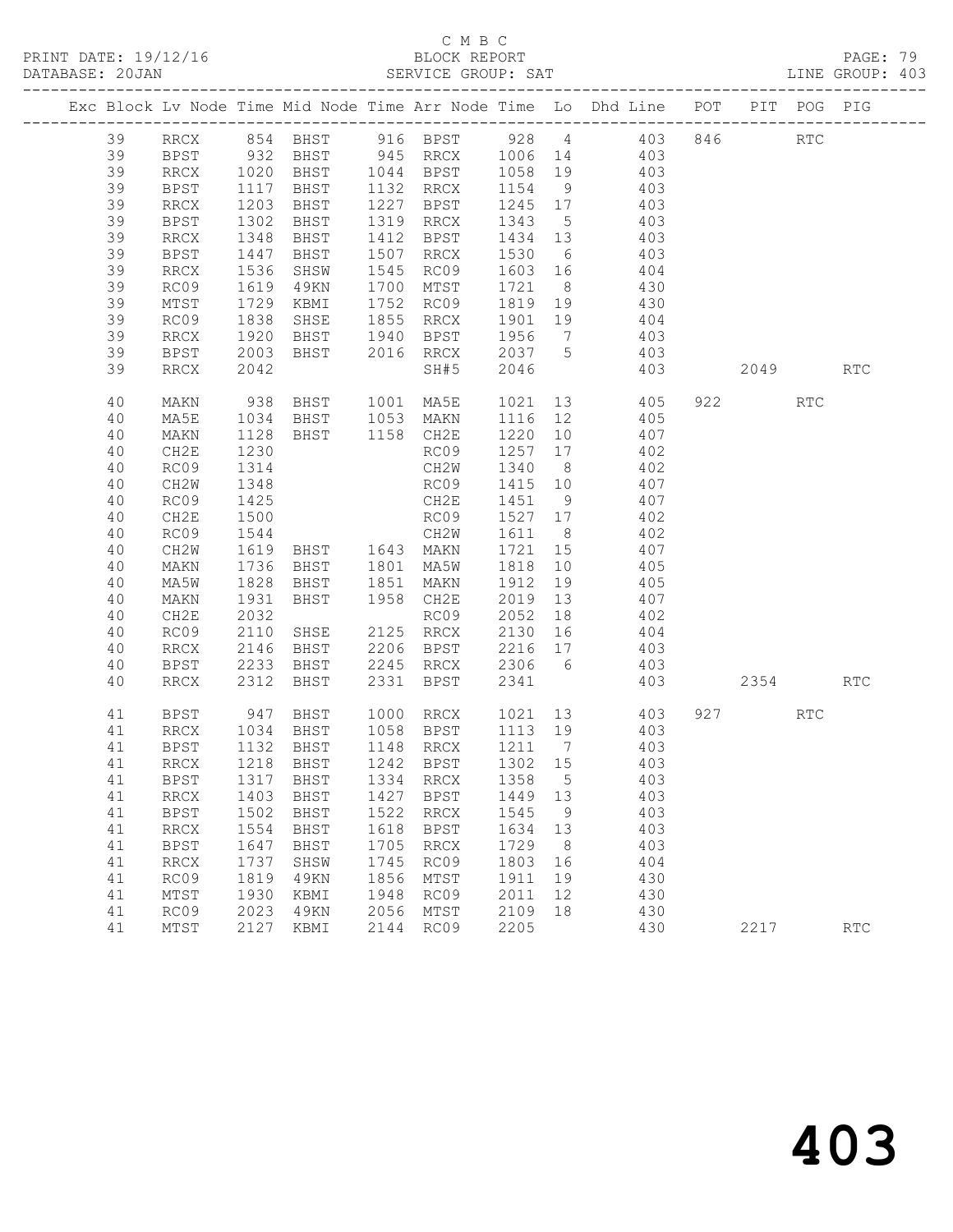### C M B C<br>
C M B C<br>
ELOCK REPORT

| DATABASE: 20JAN |             |                      |              |                        |         |                                                                                                                     |      | LINE GROUP: 403 |
|-----------------|-------------|----------------------|--------------|------------------------|---------|---------------------------------------------------------------------------------------------------------------------|------|-----------------|
|                 |             |                      |              |                        |         | Exc Block Lv Node Time Mid Node Time Arr Node Time Lo Dhd Line POT PIT POG PIG                                      |      |                 |
|                 |             |                      |              |                        |         | 42 RRCX 939 SHSW 945 RC09 1003 11 404 931 RTC                                                                       |      |                 |
| 42              | RC09 1014   |                      |              |                        |         | CH2W 1038 10 402                                                                                                    |      |                 |
| 42              | CH2W        | 1048                 |              |                        |         | RC09 1115 10 407                                                                                                    |      |                 |
| 42              | RC09        | 1125                 |              |                        |         | CH2E 1150 10 407<br>RC09 1227 17 402<br>CH2W 1310 8 402                                                             |      |                 |
| 42              | CH2E        | 1200                 |              |                        |         |                                                                                                                     |      |                 |
| 42              | RC09        | 1244                 |              |                        |         |                                                                                                                     |      |                 |
| 42              | CH2W        | 1318                 |              |                        |         | BHST 1344 MAKN 1421 14 407                                                                                          |      |                 |
| 42              | MAKN        | 1435                 |              |                        |         | BHST 1501 MA5W 1519 6 405                                                                                           |      |                 |
| 42              | MA5W        | 1525<br>1623<br>1732 |              |                        |         | BHST 1551 MAKN 1616 7 405<br>BHST 1658 CH2E 1720 12 407                                                             |      |                 |
| 42              | MAKN        |                      |              |                        |         |                                                                                                                     |      |                 |
| 42              | CH2E        |                      |              | RC09                   |         | $1758$ 15 402                                                                                                       |      |                 |
| 42              | RC09        | 1813                 |              | CH2E                   |         | 1841 21 402                                                                                                         |      |                 |
| 42              | CH2E        | 1902                 |              |                        |         | RCO9 1926 12 402<br>RCO9 1926 12 402<br>SHSE 1955 RRCX 2000 9 404<br>SHSW 2015 RCO9 2031 13 404<br>CH2W 2106 17 402 |      |                 |
| 42              | RC09        | 1938<br>2009         |              |                        |         |                                                                                                                     |      |                 |
| 42              | RRCX        | 2009                 |              |                        |         |                                                                                                                     |      |                 |
| 42              | RC09        | 2044                 |              |                        |         |                                                                                                                     |      |                 |
| 42              | CH2W        |                      |              | 2123 BHST 2142 MAKN    | 2210    | 407                                                                                                                 | 2223 | <b>RTC</b>      |
| 43              | RC09        | 1220                 |              |                        |         | 49KN 1258 MTST 1317 10 430 1205 RTC<br>KBMI 1350 RC09 1420 18 430                                                   |      |                 |
| 43              | MTST        | 1327                 |              |                        |         |                                                                                                                     |      |                 |
| 43              | RC09        | 1438                 |              |                        |         | SHSE 1455 RRCX 1502 4 404                                                                                           |      |                 |
| 43              | RRCX        | 1506                 |              |                        |         | BHST 1531 BPST 1549 13 403                                                                                          |      |                 |
| 43              | <b>BPST</b> | 1602<br>1656<br>1747 | BHST<br>BHST |                        |         | 1620 RRCX 1645 11 403<br>1718 BPST 1734 13 403                                                                      |      |                 |
| 43              | RRCX        |                      |              |                        |         | 1734 13 403<br>1827 12 403                                                                                          |      |                 |
| 43              | BPST        |                      | BHST         | 1803 RRCX              |         |                                                                                                                     |      |                 |
| 43              | RRCX        | 1839                 | SHSW         | 1845 RC09 1901 7 404   |         |                                                                                                                     |      |                 |
| 43              | RC09        | 1908                 | SHSE         | 1925 RRCX 1931 9 404   |         |                                                                                                                     |      |                 |
| 43              | RRCX        | 1940<br>2033         | BHST         |                        |         |                                                                                                                     |      |                 |
| 43              | BPST        | 2033                 | BHST         |                        |         |                                                                                                                     |      |                 |
| 43              | RRCX        | 2112                 | BHST         |                        |         | 2132 BPST 2146 17 403                                                                                               |      |                 |
| 43              | BPST        | 2203                 |              | BHST 2215 RRCX 2236 11 |         | 403                                                                                                                 |      |                 |
| 43              | RRCX        | 2247                 | BHST         | 2306 BPST              | 2316 13 | 403                                                                                                                 |      |                 |
| 43              | <b>BPST</b> | 2329                 | BHST         |                        |         | $403$<br>$403$                                                                                                      |      |                 |
| 43              | RRCX        | 2405                 | BHST         |                        |         |                                                                                                                     |      |                 |
| 43              | BPST        | 2435                 | BHST         | 2446 RRCX 2504         |         | 4 4 4 0 3                                                                                                           |      |                 |
| 43              | RRCX        | 2508                 |              | BHST 2525 BPST         |         | 2534 4 403                                                                                                          |      |                 |
| 43              | BPST        | 2538                 | BHST         | 2548 RRCX              |         | 2605 3 403                                                                                                          |      |                 |
| 43              | RRCX        | 2608                 |              | SH#5                   | 2612    | 403                                                                                                                 | 2615 | <b>RTC</b>      |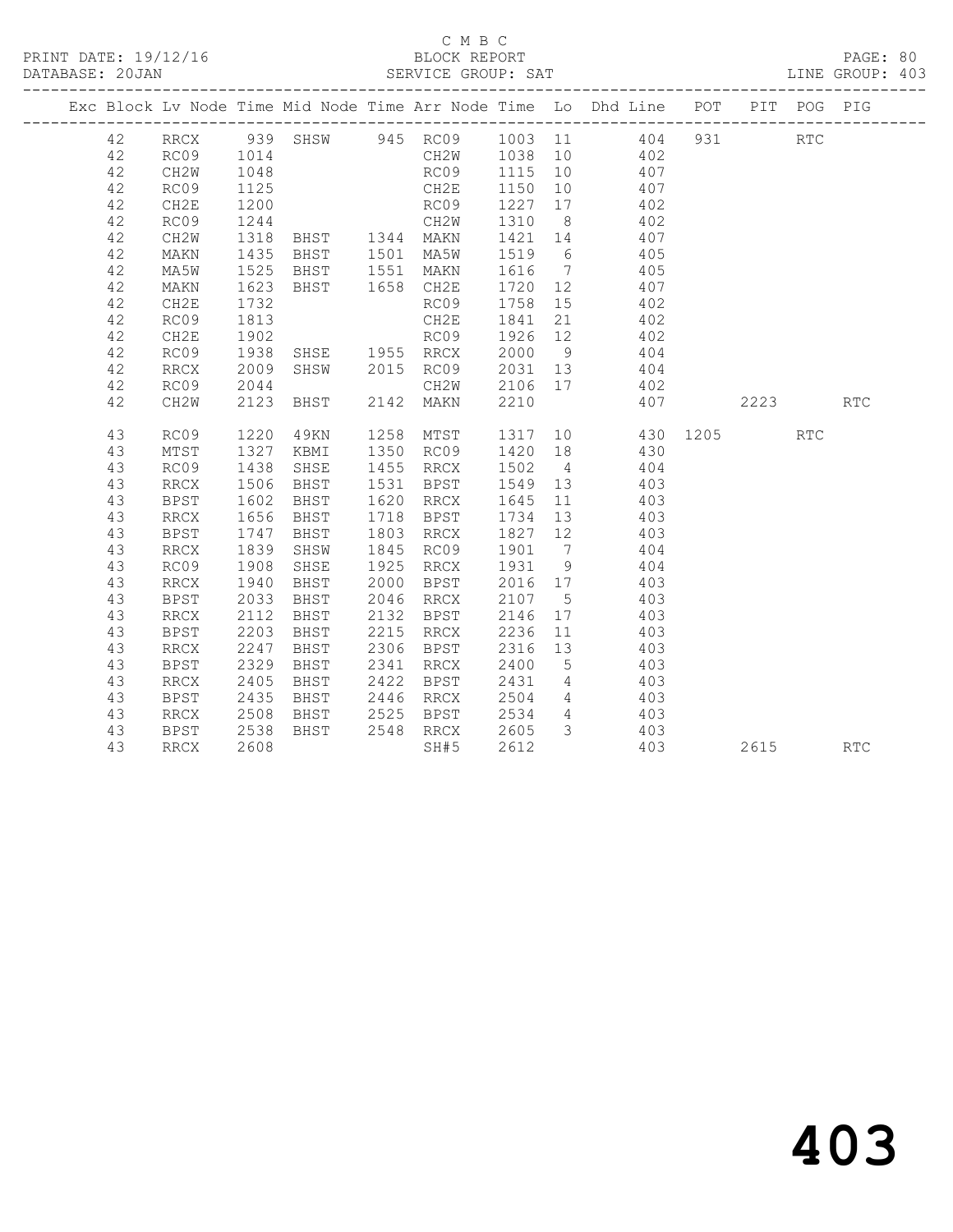|  |                                                                                                                            | PRINT DATE: 19/12/16                                                               |                                                                          |                                                                                             |                                                                           | C M B C<br>BLOCK REPORT                                                 |                                                                                 |                                                                            | DATABASE: 20JAN SERVICE GROUP: SAT LINE GROUP: 430                                                                                                                                                                                                                                                                                                                                                                                                                                                                                                                                                                      |     |         |                      | PAGE: 81   |  |
|--|----------------------------------------------------------------------------------------------------------------------------|------------------------------------------------------------------------------------|--------------------------------------------------------------------------|---------------------------------------------------------------------------------------------|---------------------------------------------------------------------------|-------------------------------------------------------------------------|---------------------------------------------------------------------------------|----------------------------------------------------------------------------|-------------------------------------------------------------------------------------------------------------------------------------------------------------------------------------------------------------------------------------------------------------------------------------------------------------------------------------------------------------------------------------------------------------------------------------------------------------------------------------------------------------------------------------------------------------------------------------------------------------------------|-----|---------|----------------------|------------|--|
|  |                                                                                                                            | 49CE 49 AV & CAMBIE<br>MTST METROTOWN STATION<br>ULP UNIVERSITY LOOP               |                                                                          |                                                                                             |                                                                           |                                                                         |                                                                                 |                                                                            | 49CW 49 AV & CAMBIE<br>RTC Richmond Depot                                                                                                                                                                                                                                                                                                                                                                                                                                                                                                                                                                               |     |         |                      |            |  |
|  |                                                                                                                            |                                                                                    |                                                                          |                                                                                             |                                                                           |                                                                         |                                                                                 |                                                                            | Exc Block Lv Node Time Mid Node Time Arr Node Time Lo Dhd Line POT PIT POG PIG                                                                                                                                                                                                                                                                                                                                                                                                                                                                                                                                          |     |         |                      |            |  |
|  | 60<br>60<br>60<br>60<br>60<br>60<br>60<br>60<br>60<br>60<br>60<br>60<br>60<br>60<br>61<br>61<br>61<br>61<br>61<br>61<br>61 | ULP<br>MTST<br>ULP 1701 49CE<br>MTST<br>ULP<br>MTST<br>MTST<br>MTST<br>ULP<br>MTST | 1314<br>1816<br>1018<br>1131<br>1250                                     | 1155 49CE<br>49CW<br>ULP 1430 49CE 1500<br>MTST 1548 49CW 1620<br>49CW 1848<br>49CE<br>49CW | 1730<br>1200                                                              | 1348 ULP 1418 12<br>MTST 1235<br>1324 ULP 1354                          |                                                                                 |                                                                            | 49GR 609 49CE 613 MTST 633 5 049 549 RTC<br>MTST 638 49CW 702 ULP 727 10 049<br>ULP 737 49CE 802 MTST 824 7 049<br>MTST 831 49CW 900 ULP 928 4 049<br>ULP 932 49CE 1000 MTST 1028 14 049<br>MTST 1042 49CW 1112 ULP 1140 15 049<br>1224 MTST 1259 15 049<br>049<br>1500 MTST 1537 11 049<br>1620 ULP 1651 10 049<br>MTST 1804 12 049<br>ULP 1917 5 049<br>1922 49CE 1948 MTST 2015 8 049<br>2023 49CW 2048 ULP 2116 049<br>049 2145 RTC<br>622 49CW 646 ULP 711 6 049<br>ULP 717 49CE 742 MTST 804 6 049<br>MTST 810 49CW 836 ULP 902 6 049<br>ULP 908 49CE 936 MTST 1003 15 049<br>49CW 1048 ULP 1116 15 049<br>15 049 |     | 552     | RTC                  |            |  |
|  | 61<br>61<br>61<br>61<br>61<br>62                                                                                           | ULP<br>MTST<br>ULP<br>MTST 1752 49CW<br>ULP 1858 49CE                              | 1528<br>1640                                                             | 1405 49CE<br>49CW<br>49CE<br>1752 49CW<br>49GR 624 49CE 628 MTST 648                        |                                                                           | 1600 ULP 1631<br>1710 MTST 1745 7<br>1824 ULP 1853 5<br>1924 MTST 1954  |                                                                                 |                                                                            | 9 049<br>7 049<br>6 049                                                                                                                                                                                                                                                                                                                                                                                                                                                                                                                                                                                                 |     | 604 RTC |                      |            |  |
|  | 62<br>62<br>62<br>62<br>62<br>62<br>62<br>62<br>62<br>62                                                                   | ULP<br>MTST<br>ULP<br>MTST<br>ULP<br>MTST<br>ULP                                   | 944<br>1054<br>1205<br>1327<br>1440<br>1558<br>1711                      | MTST 843 49CW<br>49CE<br>49CW<br>49CE<br>49CW<br>49CE<br>49CW<br>49CE                       | 1236<br>1400<br>1510<br>1630<br>1740                                      | 912 ULP<br>1012 MTST<br>1124 ULP<br>MTST<br>ULP<br>MTST<br>ULP<br>MTST  | 1040 14<br>1152 13<br>1313<br>1431<br>1547<br>1701<br>1814                      | 14<br>9<br>11<br>10                                                        | MTST 654 49CW 718 ULP 743 4 049<br>ULP 747 49CE 812 MTST 834 9 049<br>940 4 049<br>049<br>049<br>049<br>049<br>049<br>049<br>049                                                                                                                                                                                                                                                                                                                                                                                                                                                                                        |     |         | 1844                 | <b>RTC</b> |  |
|  | 63<br>63<br>63<br>63<br>63<br>63<br>63<br>63<br>63<br>63                                                                   | ULP<br>MTST<br>ULP<br>MTST<br>ULP<br>MTST<br>ULP<br>MTST<br>ULP<br>MTST            | 653<br>747<br>845<br>954<br>1107<br>1215<br>1329<br>1447<br>1600<br>1718 | 49CE<br>49CW<br>49CE<br>49CW<br>49CE<br>49CW<br>49CE<br>49CW<br>49CE<br>49CW                | 718<br>812<br>912<br>1024<br>1136<br>1248<br>1400<br>1520<br>1630<br>1750 | MTST<br>ULP<br>MTST<br>ULP<br>MTST<br>ULP<br>MTST<br>ULP<br>MTST<br>ULP | 740<br>838<br>939<br>1052<br>1208<br>1316<br>1437 10<br>1551<br>1707 11<br>1822 | $\overline{7}$<br>$7\overline{)}$<br>15<br>15<br>$\overline{7}$<br>13<br>9 | 049<br>049<br>049<br>049<br>049<br>049<br>049<br>049<br>049<br>049                                                                                                                                                                                                                                                                                                                                                                                                                                                                                                                                                      | 608 | 1851    | $\operatorname{RTC}$ | <b>RTC</b> |  |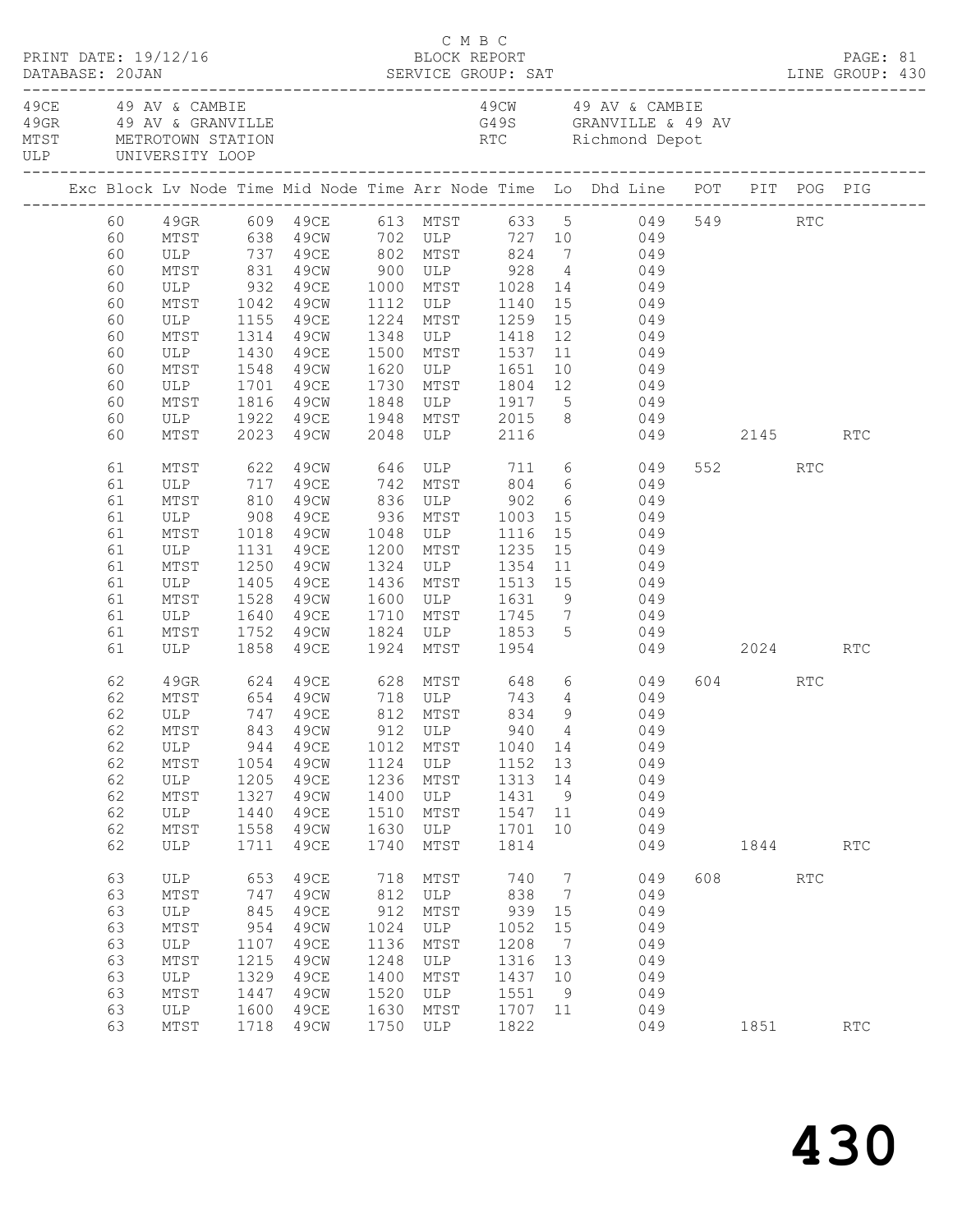|    |      |      |          |      | C M B C      |         |                 | -----------------------------                                                  |     |      |                      | PAGE: 82<br>LINE GROUP: 430 |  |
|----|------|------|----------|------|--------------|---------|-----------------|--------------------------------------------------------------------------------|-----|------|----------------------|-----------------------------|--|
|    |      |      |          |      |              |         |                 | Exc Block Lv Node Time Mid Node Time Arr Node Time Lo Dhd Line POT PIT POG PIG |     |      |                      |                             |  |
| 64 | 49GR |      | 639 49CE |      | 643 MTST     | 703 5   |                 | 049                                                                            |     | 619  | <b>RTC</b>           |                             |  |
| 64 | MTST | 708  | 49CW     |      | 733 ULP      | 759 12  |                 | 049                                                                            |     |      |                      |                             |  |
| 64 | ULP  | 811  | 49CE     |      | 836 MTST     | 901     | 6               | 049                                                                            |     |      |                      |                             |  |
| 64 | MTST | 907  | 49CW     | 936  | ULP          | 1004    | $4\overline{4}$ | 049                                                                            |     |      |                      |                             |  |
| 64 | ULP  | 1008 | 49CE     |      | 1036 MTST    | 1105 12 |                 | 049                                                                            |     |      |                      |                             |  |
| 64 | MTST | 1117 | 49CW     | 1148 | ULP          | 1216 13 |                 | 049                                                                            |     |      |                      |                             |  |
| 64 | ULP  | 1229 | 49CE     | 1300 | MTST         | 1337 14 |                 | 049                                                                            |     |      |                      |                             |  |
| 64 | MTST | 1351 | 49CW     | 1424 | ULP          | 1455    | 15              | 049                                                                            |     |      |                      |                             |  |
| 64 | ULP  | 1510 | 49CE     | 1540 | MTST         | 1617    | 11              | 049                                                                            |     |      |                      |                             |  |
| 64 | MTST | 1628 | 49CW     | 1700 | ULP          | 1732    | 11              | 049                                                                            |     |      |                      |                             |  |
| 64 | ULP  | 1743 | 49CE     | 1812 | MTST         | 1844    | 10              | 049                                                                            |     |      |                      |                             |  |
| 64 | MTST | 1854 | 49CW     | 1924 | ULP          | 1953    | $5\overline{)}$ | 049                                                                            |     |      |                      |                             |  |
| 64 | ULP  | 1958 | 49CE     | 2024 | MTST         | 2050    | 9               | 049                                                                            |     |      |                      |                             |  |
| 64 | MTST | 2059 | 49CW     | 2124 | ULP          | 2152    |                 | 049                                                                            |     |      | 2221                 | <b>RTC</b>                  |  |
| 65 | ULP  | 705  | 49CE     | 730  | MTST         | 752     | $7\phantom{.0}$ | 049                                                                            | 620 |      | <b>RTC</b>           |                             |  |
| 65 | MTST | 759  | 49CW     | 824  | ULP          | 850     | $7\phantom{.0}$ | 049                                                                            |     |      |                      |                             |  |
| 65 | ULP  | 857  | 49CE     | 924  | MTST         | 951     | 15              | 049                                                                            |     |      |                      |                             |  |
| 65 | MTST | 1006 | 49CW     | 1036 | ULP          | 1104 15 |                 | 049                                                                            |     |      |                      |                             |  |
| 65 | ULP  | 1119 | 49CE     | 1148 | MTST         | 1220    | 6               | 049                                                                            |     |      |                      |                             |  |
| 65 | MTST | 1226 | 49CW     | 1300 | ULP          | 1330 11 |                 | 049                                                                            |     |      |                      |                             |  |
| 65 | ULP  | 1341 | 49CE     | 1412 | MTST         | 1449    | 8 <sup>8</sup>  | 049                                                                            |     |      |                      |                             |  |
| 65 | MTST | 1457 | 49CW     | 1530 | ULP          | 1601    | 9               | 049                                                                            |     |      |                      |                             |  |
| 65 | ULP  | 1610 | 49CE     | 1640 | MTST         | 1717 11 |                 | 049                                                                            |     |      |                      |                             |  |
| 65 | MTST | 1728 | 49CW     | 1800 | ULP          | 1829    | $5\overline{)}$ | 049                                                                            |     |      |                      |                             |  |
| 65 | ULP  | 1834 | 49CE     | 1900 | MTST         | 1930    | 17              | 049                                                                            |     |      |                      |                             |  |
| 65 | MTST | 1947 | 49CW     | 2012 | ULP          | 2040    | 14              | 049                                                                            |     |      |                      |                             |  |
| 65 | ULP  | 2054 | 49CE     | 2120 | MTST         | 2146    | 9               | 049                                                                            |     |      |                      |                             |  |
| 65 | MTST | 2155 | 49CW     | 2220 | ULP          | 2248    | $7\overline{ }$ | 049                                                                            |     |      |                      |                             |  |
| 65 | ULP  | 2255 | 49CE     | 2320 | MTST         | 2344    | 12              | 049                                                                            |     |      |                      |                             |  |
| 65 | MTST | 2356 | 49CW     | 2420 | G49S         | 2424    |                 | 049                                                                            |     |      | 2439                 | <b>RTC</b>                  |  |
| 66 | 49GR | 654  | 49CE     | 658  | MTST         | 718     | 5 <sup>5</sup>  | 049                                                                            | 634 |      | RTC                  |                             |  |
| 66 | MTST | 723  | 49CW     | 748  | ULP          | 814     | 9               | 049                                                                            |     |      |                      |                             |  |
| 66 | ULP  | 823  | 49CE     | 848  | MTST         | 913     | 6               | 049                                                                            |     |      |                      |                             |  |
| 66 | MTST | 919  | 49CW     | 948  | ULP          | 1016    | 15              | 049                                                                            |     |      |                      |                             |  |
| 66 | ULP  | 1031 | 49CE     | 1100 | MTST         | 1130    | 9               | 049                                                                            |     |      |                      |                             |  |
| 66 | MTST | 1139 | 49CW     | 1212 | ULP          | 1240    | 13              | 049                                                                            |     |      |                      |                             |  |
| 66 | ULP  | 1253 | 49CE     | 1324 | MTST         | 1401    | 14              | 049                                                                            |     |      |                      |                             |  |
| 66 | MTST | 1415 | 49CW     | 1448 | ULP          | 1519    | 11              | 049                                                                            |     |      |                      |                             |  |
| 66 | ULP  | 1530 | 49CE     | 1600 | MTST         | 1637    | 11              | 049                                                                            |     |      |                      |                             |  |
| 66 | MTST | 1648 | 49CW     | 1720 | ULP          | 1752    |                 | 049                                                                            |     | 1821 |                      | $\mathop{\rm RTC}\nolimits$ |  |
| 67 | 49GR | 704  | 49CE     | 708  | MTST         | 730     | 5               | 049                                                                            | 644 |      | $\operatorname{RTC}$ |                             |  |
| 67 | MTST | 735  | 49CW     | 800  | $_{\rm ULP}$ | 826     | 7               | 049                                                                            |     |      |                      |                             |  |
| 67 | ULP  | 833  | 49CE     | 900  | MTST         | 927     | 15              | 049                                                                            |     |      |                      |                             |  |
| 67 | MTST | 942  | 49CW     | 1012 | $_{\rm ULP}$ | 1040    | 15              | 049                                                                            |     |      |                      |                             |  |
| 67 | ULP  | 1055 | 49CE     | 1124 | MTST         | 1154    | 9               | 049                                                                            |     |      |                      |                             |  |
| 67 | MTST | 1203 | 49CW     | 1236 | ULP          | 1304    | 13              | 049                                                                            |     |      |                      |                             |  |
| 67 | ULP  | 1317 | 49CE     | 1348 | MTST         | 1425    | 12              | 049                                                                            |     |      |                      |                             |  |
| 67 | MTST | 1437 | 49CW     | 1510 | $_{\rm ULP}$ | 1541    | 9               | 049                                                                            |     |      |                      |                             |  |
| 67 | ULP  | 1550 | 49CE     | 1620 | MTST         | 1657    | 11              | 049                                                                            |     |      |                      |                             |  |
| 67 | MTST | 1708 | 49CW     | 1740 | $_{\rm ULP}$ | 1812    | 8               | 049                                                                            |     |      |                      |                             |  |
| 67 | ULP  | 1820 | 49CE     | 1848 | MTST         | 1920    | 15              | 049                                                                            |     |      |                      |                             |  |
| 67 | MTST | 1935 | 49CW     | 2000 | ULP          | 2028    | 6               | 049                                                                            |     |      |                      |                             |  |
| 67 | ULP  | 2034 | 49CE     | 2100 | MTST         | 2126    | 9               | 049                                                                            |     |      |                      |                             |  |
| 67 | MTST | 2135 | 49CW     | 2200 | ULP          | 2228    | 7               | 049                                                                            |     |      |                      |                             |  |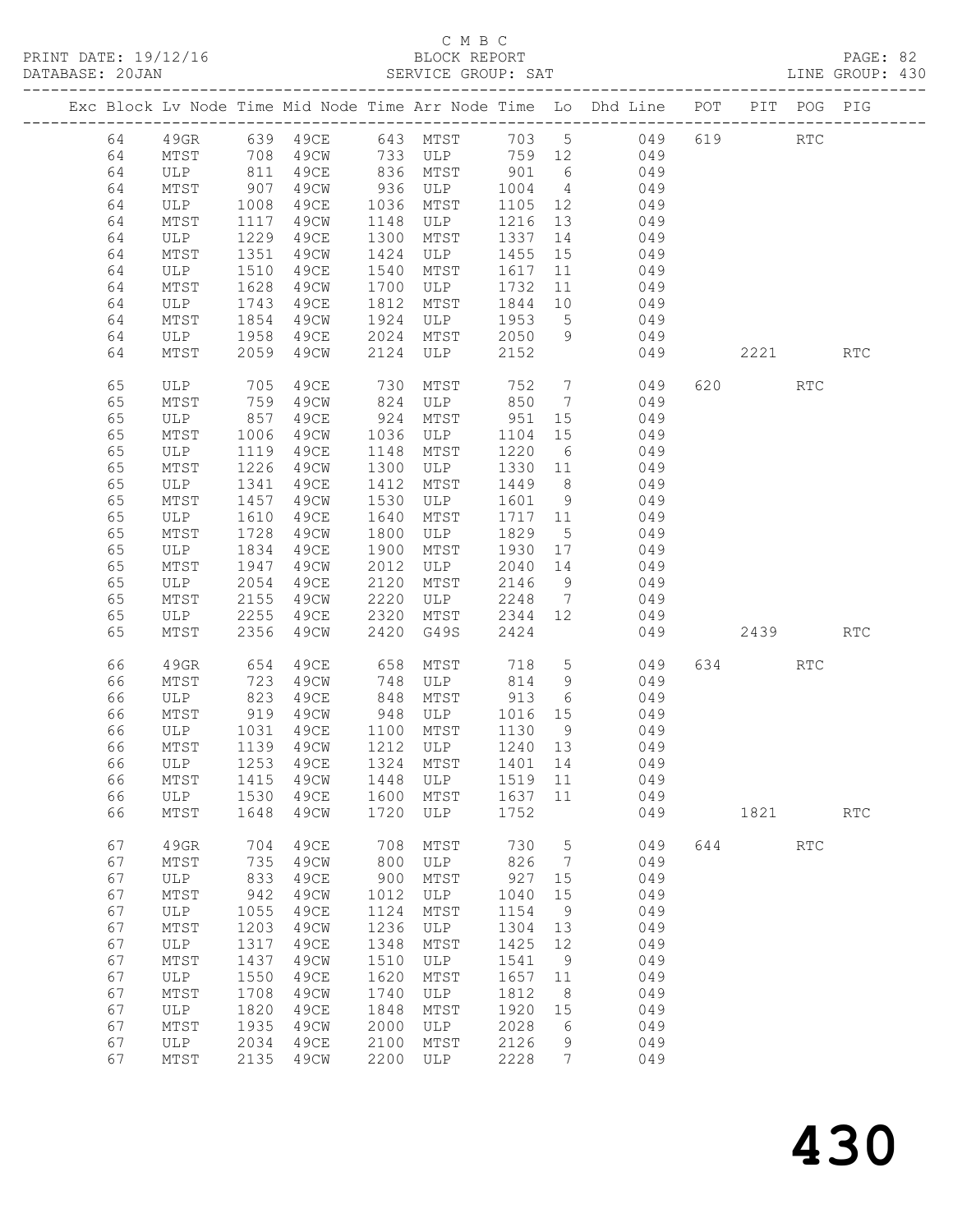|  |    |      |                              |                      |              |                                              |                |                 | Exc Block Lv Node Time Mid Node Time Arr Node Time Lo Dhd Line POT PIT POG PIG |     |           |                      |            |
|--|----|------|------------------------------|----------------------|--------------|----------------------------------------------|----------------|-----------------|--------------------------------------------------------------------------------|-----|-----------|----------------------|------------|
|  | 67 |      |                              |                      |              |                                              |                |                 | ULP 2235 49CE 2300 MTST 2324 12 049<br>MTST 2336 49CW 2400 G49S 2404 049       |     |           |                      |            |
|  | 67 |      |                              |                      |              |                                              |                |                 |                                                                                | 049 | 2419      |                      | <b>RTC</b> |
|  | 68 | ULP  |                              | 759 49CE             |              | 824 MTST                                     |                |                 | 846 9 049                                                                      |     | 714       | $\operatorname{RTC}$ |            |
|  | 68 | MTST |                              |                      |              |                                              |                | $4\overline{4}$ | 049                                                                            |     |           |                      |            |
|  | 68 | ULP  |                              | 855 49CW<br>956 49CE |              | 924 ULP 952<br>1024 MTST 1052<br>1024 MTST   | 1052 13        |                 | 049                                                                            |     |           |                      |            |
|  | 68 | MTST |                              | 49CW                 |              |                                              |                | 13              | 049                                                                            |     |           |                      |            |
|  | 68 | ULP  | $111$<br>1217<br>239         | 49CE                 |              | 1024 mill<br>1136 ULP 1204<br>1210 MTST 1325 |                | 14              | 049                                                                            |     |           |                      |            |
|  | 68 | MTST |                              | 49CW                 | 1412         | ULP                                          | 1443           | $\overline{7}$  | 049                                                                            |     |           |                      |            |
|  | 68 | ULP  | 1339<br>1450                 | 49CE                 |              | 1520 MTST                                    | 1557 11        |                 | 049                                                                            |     |           |                      |            |
|  | 68 | MTST |                              | 49CW                 | 1640         | ULP<br>MTST                                  | 1711           | 10              | 049                                                                            |     |           |                      |            |
|  | 68 | ULP  | 1608<br>1721                 | 49CE                 | 1750         | MTST                                         | 1824 6         |                 | 049                                                                            |     |           |                      |            |
|  | 68 | MTST |                              | 49CW                 | 1900         | ULP                                          | 1929 5         |                 | 049                                                                            |     |           |                      |            |
|  | 68 | ULP  | 1830<br>1934                 | 49CE                 | 2000         | MTST                                         | $1929$<br>2026 | 9               | 049                                                                            |     |           |                      |            |
|  | 68 | MTST | 2035                         | 49CW                 |              | 2100 ULP<br>2200 MTST                        |                |                 | 049                                                                            |     |           |                      |            |
|  | 68 | ULP  | 2134                         | 49CE                 |              | ULP 2128 6<br>MTST 2226 10                   |                |                 | 049                                                                            |     |           |                      |            |
|  | 68 | MTST | 2236                         | 49CW                 | 2300         | ULP 2324 11                                  |                |                 | 049                                                                            |     |           |                      |            |
|  | 68 | ULP  | 2335                         | 49CE                 | 2400         | MTST                                         | 2424           |                 | 049                                                                            |     | 2454      |                      | RTC        |
|  | 69 | 49GR | 748                          | 49CE                 |              | 752 MTST                                     | 814            | 8 <sup>8</sup>  | 049                                                                            |     | 718       | <b>RTC</b>           |            |
|  | 69 | MTST | 822                          | 49CW                 |              | 848 ULP                                      | 915            | $5\overline{)}$ | 049                                                                            |     |           |                      |            |
|  | 69 | ULP  | 920                          | 49CE                 |              | 948 MTST                                     | 1015 15        |                 | 049                                                                            |     |           |                      |            |
|  | 69 | MTST | 1030                         | 49CW                 |              | 1100 ULP                                     | 1128 15        |                 | 049                                                                            |     |           |                      |            |
|  | 69 | ULP  | 1143                         | 49CE                 |              | 1212 MTST                                    | 1247           | 15              | 049                                                                            |     |           |                      |            |
|  | 69 | MTST | $\frac{1110}{1302}$<br>1417  | 49CW                 |              | 1336 ULP 1406 11                             |                |                 | 049                                                                            |     |           |                      |            |
|  | 69 | ULP  | 1417                         | 49CE                 |              | 1448 MTST                                    | 1525 13        |                 | 049                                                                            |     |           |                      |            |
|  | 69 | MTST | 1538                         | 49CW                 |              | 1610 ULP                                     | 1641           | 9               | 049                                                                            |     |           |                      |            |
|  | 69 | ULP  | 1650<br>1804<br>1910<br>2011 | 49CE                 |              | 1720 MTST                                    | 1755           | 9               | 049                                                                            |     |           |                      |            |
|  | 69 | MTST |                              | 49CW                 |              | 1836 ULP                                     | 1905           | $5\overline{)}$ | 049                                                                            |     |           |                      |            |
|  | 69 | ULP  |                              | 49CE                 |              | 1936 MTST                                    | 2003           | 8 <sup>8</sup>  | 049                                                                            |     |           |                      |            |
|  | 69 | MTST |                              | 49CW                 |              | 2036 ULP 2104 10                             |                |                 | 049                                                                            |     |           |                      |            |
|  | 69 | ULP  |                              | 49CE                 | 2140<br>2240 | MTST 2206<br>ULP 2308                        |                | 9               | 049                                                                            |     |           |                      |            |
|  | 69 | MTST | 2114<br>2215                 | 49CW                 |              |                                              |                | $7\overline{)}$ | 049                                                                            |     |           |                      |            |
|  | 69 | ULP  | 2315                         | 49CE                 | 2340         | MTST                                         | 2404           |                 | 049                                                                            |     | 2434      |                      | RTC        |
|  | 70 | MTST | 930                          | 49CW                 |              | 1000 ULP 1028<br>1112 MTST 1142              |                | 15              | 049                                                                            |     | 900 — 100 | <b>RTC</b>           |            |
|  | 70 | ULP  | 1043                         | 49CE                 |              |                                              |                | 9               | 049                                                                            |     |           |                      |            |
|  | 70 | MTST | 1151                         | 49CW                 |              | 1224 ULP                                     | 1252 13        |                 | 049                                                                            |     |           |                      |            |
|  | 70 | ULP  | 1305                         | 49CE                 |              | 1336 MTST                                    | 1413 14        |                 | 049                                                                            |     |           |                      |            |
|  | 70 | MTST | 1427                         | 49CW                 | 1500         |                                              |                |                 | 049                                                                            |     |           |                      |            |
|  | 70 | ULP  | 1540                         | 49CE                 | 1610         | ULP $1531$ ><br>MTST $1647$ $11$             |                |                 | 049                                                                            |     |           |                      |            |
|  | 70 | MTST | 1658                         | 49CW                 | 1730         | ULP 1802 6<br>MTST 1908 11                   |                |                 | 049                                                                            |     |           |                      |            |
|  | 70 | ULP  | $102$<br>1808<br>1919        | 49CE                 |              | 1836 MTST                                    |                |                 | 049                                                                            |     |           |                      |            |
|  | 70 | MTST | 1919<br>2022                 | 49CW                 |              | 1948 ULP 2016 6<br>2048 MTST 2114 9          |                |                 | 049                                                                            |     |           |                      |            |
|  | 70 | ULP  | 2022                         | 49CE                 | 1948<br>2048 |                                              |                |                 | 049                                                                            |     |           |                      |            |
|  | 70 | MTST | 2123                         | 49CW                 |              | 2148 ULP                                     | 2216           |                 |                                                                                | 049 | 2245      |                      | <b>RTC</b> |
|  |    |      |                              |                      |              |                                              |                |                 |                                                                                |     |           |                      |            |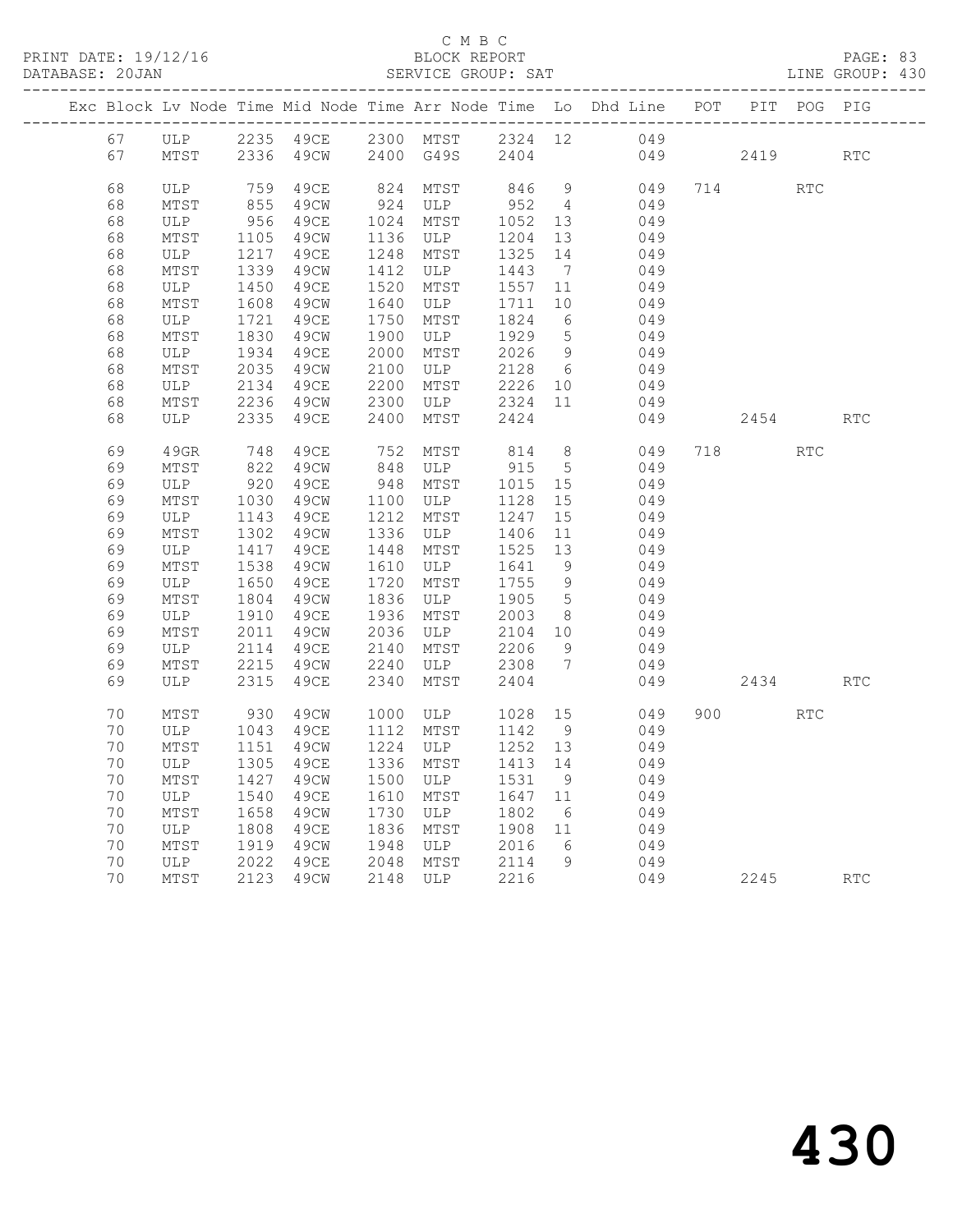|  |    |      |      |           |      |            |         |             | Exc Block Lv Node Time Mid Node Time Arr Node Time Lo Dhd Line POT PIT POG PIG<br>------------------------------- |          |      |                             |            |
|--|----|------|------|-----------|------|------------|---------|-------------|-------------------------------------------------------------------------------------------------------------------|----------|------|-----------------------------|------------|
|  | 71 | ULP  |      | 1020 49CE |      | 1048 MTST  | 1117 10 |             | 049                                                                                                               | 935      |      | <b>RTC</b>                  |            |
|  | 71 | MTST | 1127 | 49CW      | 1200 | ULP        | 1228    | 13          | 049                                                                                                               |          |      |                             |            |
|  | 71 | ULP  | 1241 | 49CE      | 1312 | MTST       | 1349    | 14          | 049                                                                                                               |          |      |                             |            |
|  | 71 | MTST | 1403 | 49CW      | 1436 | ULP        | 1507    | 13          | 049                                                                                                               |          |      |                             |            |
|  | 71 | ULP  | 1520 | 49CE      | 1550 | MTST       | 1627    | 11          | 049                                                                                                               |          |      |                             |            |
|  | 71 | MTST | 1638 | 49CW      | 1710 | ULP        | 1742    | 13          | 049                                                                                                               |          |      |                             |            |
|  | 71 | ULP  | 1755 | 49CE      | 1824 | MTST       | 1856    | 11          | 049                                                                                                               |          |      |                             |            |
|  | 71 | MTST | 1907 | 49CW      | 1936 | ULP        | 2004    | 6           | 049                                                                                                               |          |      |                             |            |
|  | 71 | ULP  | 2010 | 49CE      | 2036 | MTST       | 2102    | -9          | 049                                                                                                               |          |      |                             |            |
|  | 71 | MTST | 2111 | 49CW      | 2136 | ULP        | 2204    | 10          | 049                                                                                                               |          |      |                             |            |
|  | 71 | ULP  | 2214 | 49CE      | 2240 | MTST       | 2306    | 10          | 049                                                                                                               |          |      |                             |            |
|  | 71 | MTST | 2316 | 49CW      | 2340 | ULP        | 2404    | 11          | 049                                                                                                               |          |      |                             |            |
|  | 71 | ULP  | 2415 | 49CE      | 2440 | MTST       | 2504    |             | 049                                                                                                               |          | 2534 |                             | <b>RTC</b> |
|  |    |      |      |           |      |            |         |             |                                                                                                                   |          |      |                             |            |
|  | 72 | MTST | 1238 | 49CW      | 1312 | ULP        | 1342    | 11          | 049                                                                                                               | 1208     |      | $\mathop{\rm RTC}\nolimits$ |            |
|  | 72 | ULP  | 1353 | 49CE      | 1424 | MTST       | 1501    | 6           | 049                                                                                                               |          |      |                             |            |
|  | 72 | MTST | 1507 | 49CW      | 1540 | ULP        | 1611    | 9           | 049                                                                                                               |          |      |                             |            |
|  | 72 | ULP  | 1620 | 49CE      | 1650 | MTST       | 1727    | 13          | 049                                                                                                               |          |      |                             |            |
|  | 72 | MTST | 1740 | 49CW      | 1812 | ULP        | 1841    | 5           | 049                                                                                                               |          |      |                             |            |
|  | 72 | ULP  | 1846 | 49CE      | 1912 | MTST       | 1942    | 17          | 049                                                                                                               |          |      |                             |            |
|  | 72 | MTST | 1959 | 49CW      | 2024 | ULP        | 2052    |             | 049                                                                                                               |          | 2121 |                             | <b>RTC</b> |
|  | 73 | ULP  | 1500 | 49CE      | 1530 | MTST       | 1607    | 11          |                                                                                                                   | 049 1415 |      | <b>RTC</b>                  |            |
|  | 73 | MTST | 1618 | 49CW      | 1650 | ULP        | 1721    | 10          | 049                                                                                                               |          |      |                             |            |
|  | 73 | ULP  | 1731 | 49CE      | 1800 | MTST       | 1832    | 10          | 049                                                                                                               |          |      |                             |            |
|  | 73 | MTST | 1842 | 49CW      | 1912 | ULP        | 1941    | $5^{\circ}$ | 049                                                                                                               |          |      |                             |            |
|  | 73 | ULP  | 1946 | 49CE      | 2012 | MTST       | 2038    | 9           | 049                                                                                                               |          |      |                             |            |
|  | 73 | MTST | 2047 | 49CW      | 2112 | <b>ULP</b> | 2140    | 14          | 049                                                                                                               |          |      |                             |            |
|  | 73 | ULP  | 2154 | 49CE      | 2220 | MTST       | 2246    | 10          | 049                                                                                                               |          |      |                             |            |
|  | 73 | MTST | 2256 | 49CW      | 2320 | ULP        | 2344    | 11          | 049                                                                                                               |          |      |                             |            |
|  | 73 | ULP  | 2355 | 49CE      | 2420 | MTST       | 2444    |             | 049                                                                                                               |          | 2514 |                             | <b>RTC</b> |
|  |    |      |      |           |      |            |         |             |                                                                                                                   |          |      |                             |            |
|  | 74 | MTST | 1517 | 49CW      | 1550 | ULP        | 1621    | 9           |                                                                                                                   | 049 1437 |      | <b>RTC</b>                  |            |
|  | 74 | ULP  | 1630 | 49CE      |      | 1700 MTST  | 1735    |             |                                                                                                                   | 049      | 1805 |                             | RTC        |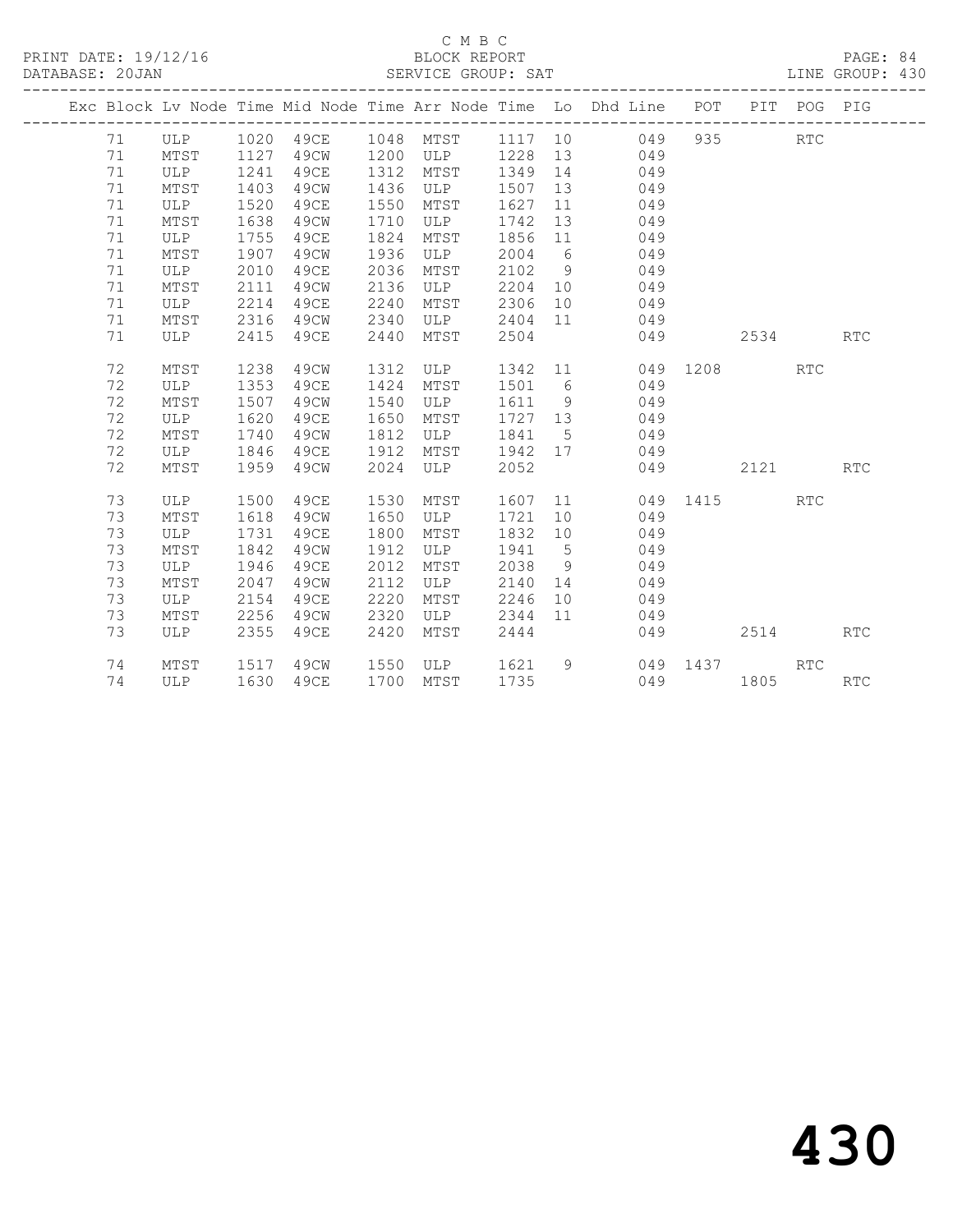| PRINT DATE: 19/12/16<br>DATABASE: 20JAN SERVICE GROUP: SAT LINE GROUP: 555<br>CAEX CARVOLTH EXCHANGE<br>RTC Richmond Depot |    |                                  |      |  |  | C M B C<br>BLOCK REPORT             |                   |    |                                                                                |      |            | PAGE: 85   |  |
|----------------------------------------------------------------------------------------------------------------------------|----|----------------------------------|------|--|--|-------------------------------------|-------------------|----|--------------------------------------------------------------------------------|------|------------|------------|--|
|                                                                                                                            |    | _______________________________  |      |  |  |                                     |                   |    | LOST LOUGHEED STN                                                              |      |            |            |  |
|                                                                                                                            |    |                                  |      |  |  |                                     |                   |    | Exc Block Lv Node Time Mid Node Time Arr Node Time Lo Dhd Line POT PIT POG PIG |      |            |            |  |
|                                                                                                                            | 20 | CAEX 644                         |      |  |  |                                     |                   |    | LOST 702 6 555 554                                                             |      | <b>RTC</b> |            |  |
|                                                                                                                            | 20 |                                  |      |  |  |                                     |                   |    |                                                                                |      |            |            |  |
|                                                                                                                            | 20 | LOST 708<br>CAEX 744<br>LOST 808 |      |  |  |                                     |                   |    |                                                                                |      |            |            |  |
|                                                                                                                            | 20 |                                  |      |  |  |                                     |                   |    | CAEX 826 18 555                                                                |      |            |            |  |
|                                                                                                                            | 20 | CAEX                             | 844  |  |  | LOST 902                            |                   |    | 6 555                                                                          |      |            |            |  |
|                                                                                                                            | 20 | LOST                             | 908  |  |  |                                     |                   |    | CAEX 926 18 555<br>LOST 1002 6 555                                             |      |            |            |  |
|                                                                                                                            | 20 | CAEX                             | 944  |  |  |                                     |                   |    |                                                                                |      |            |            |  |
|                                                                                                                            | 20 | LOST                             | 1008 |  |  | CAEX 1026                           |                   |    | 8 555                                                                          |      |            |            |  |
|                                                                                                                            | 20 | CAEX                             | 1034 |  |  | LOST 1052                           |                   |    | 6 555                                                                          |      |            |            |  |
|                                                                                                                            | 20 | LOST                             | 1058 |  |  | CAEX 1116 18<br>LOST 1152 6<br>CAEX |                   |    | 555                                                                            |      |            |            |  |
|                                                                                                                            | 20 | CAEX                             | 1134 |  |  |                                     |                   |    | 555                                                                            |      |            |            |  |
|                                                                                                                            | 20 | LOST                             | 1158 |  |  |                                     |                   |    | CAEX 1216 18 555                                                               |      |            |            |  |
|                                                                                                                            | 20 | CAEX                             | 1234 |  |  | LOST 1252                           |                   |    | 6 555                                                                          |      |            |            |  |
|                                                                                                                            | 20 | LOST                             | 1258 |  |  | CAEX 1316 18<br>LOST 1352 6<br>CAEX |                   |    | 555                                                                            |      |            |            |  |
|                                                                                                                            | 20 | CAEX                             | 1334 |  |  |                                     |                   |    | 555                                                                            |      |            |            |  |
|                                                                                                                            | 20 | LOST                             | 1358 |  |  |                                     |                   |    | CAEX 1416 18 555                                                               |      |            |            |  |
|                                                                                                                            | 20 | CAEX                             | 1434 |  |  | LOST 1452                           |                   |    | 6 555                                                                          |      |            |            |  |
|                                                                                                                            | 20 | LOST                             | 1458 |  |  | CAEX 1516 18<br>LOST 1552 6<br>CAEX |                   |    | 555                                                                            |      |            |            |  |
|                                                                                                                            | 20 | CAEX                             | 1534 |  |  |                                     |                   |    | 555                                                                            |      |            |            |  |
|                                                                                                                            | 20 | LOST                             | 1558 |  |  |                                     |                   |    | CAEX 1616 18 555                                                               |      |            |            |  |
|                                                                                                                            | 20 | CAEX                             | 1634 |  |  | LOST                                | 1652              |    | 6 555                                                                          |      |            |            |  |
|                                                                                                                            | 20 | LOST                             | 1658 |  |  | CAEX 1716 28<br>LOST 1802 6<br>CAEX |                   |    | 555                                                                            |      |            |            |  |
|                                                                                                                            | 20 | CAEX                             | 1744 |  |  |                                     |                   |    | 555                                                                            |      |            |            |  |
|                                                                                                                            | 20 | LOST                             | 1808 |  |  |                                     |                   |    | CAEX 1826 18 555                                                               |      |            |            |  |
|                                                                                                                            | 20 | CAEX                             | 1844 |  |  | LOST                                | 1902              |    | 6 555                                                                          |      |            |            |  |
|                                                                                                                            | 20 | LOST                             | 1908 |  |  | CAEX 1926<br>LOST 2002<br>CAEX      |                   | 18 | 555                                                                            |      |            |            |  |
|                                                                                                                            | 20 | CAEX                             | 1944 |  |  |                                     |                   |    | 6<br>555                                                                       |      |            |            |  |
|                                                                                                                            | 20 | LOST                             | 2008 |  |  | CAEX                                |                   |    | 2026 18 555                                                                    |      |            |            |  |
|                                                                                                                            | 20 | CAEX                             | 2044 |  |  | LOST                                | 2102              |    | 6 555                                                                          |      |            |            |  |
|                                                                                                                            | 20 | LOST                             | 2108 |  |  | CAEX                                | 2126 18<br>2202 6 |    | 555                                                                            |      |            |            |  |
|                                                                                                                            | 20 | CAEX                             | 2144 |  |  | LOST                                | -<br>2202         |    | 555                                                                            |      |            |            |  |
|                                                                                                                            | 20 | LOST                             | 2208 |  |  |                                     |                   |    | CAEX 2226 18 555                                                               |      |            |            |  |
|                                                                                                                            | 20 | CAEX                             | 2244 |  |  | LOST                                |                   |    | 2302 6 555                                                                     |      |            |            |  |
|                                                                                                                            | 20 | LOST                             | 2308 |  |  | CAEX                                | 2326              |    | 555                                                                            | 2416 |            | <b>RTC</b> |  |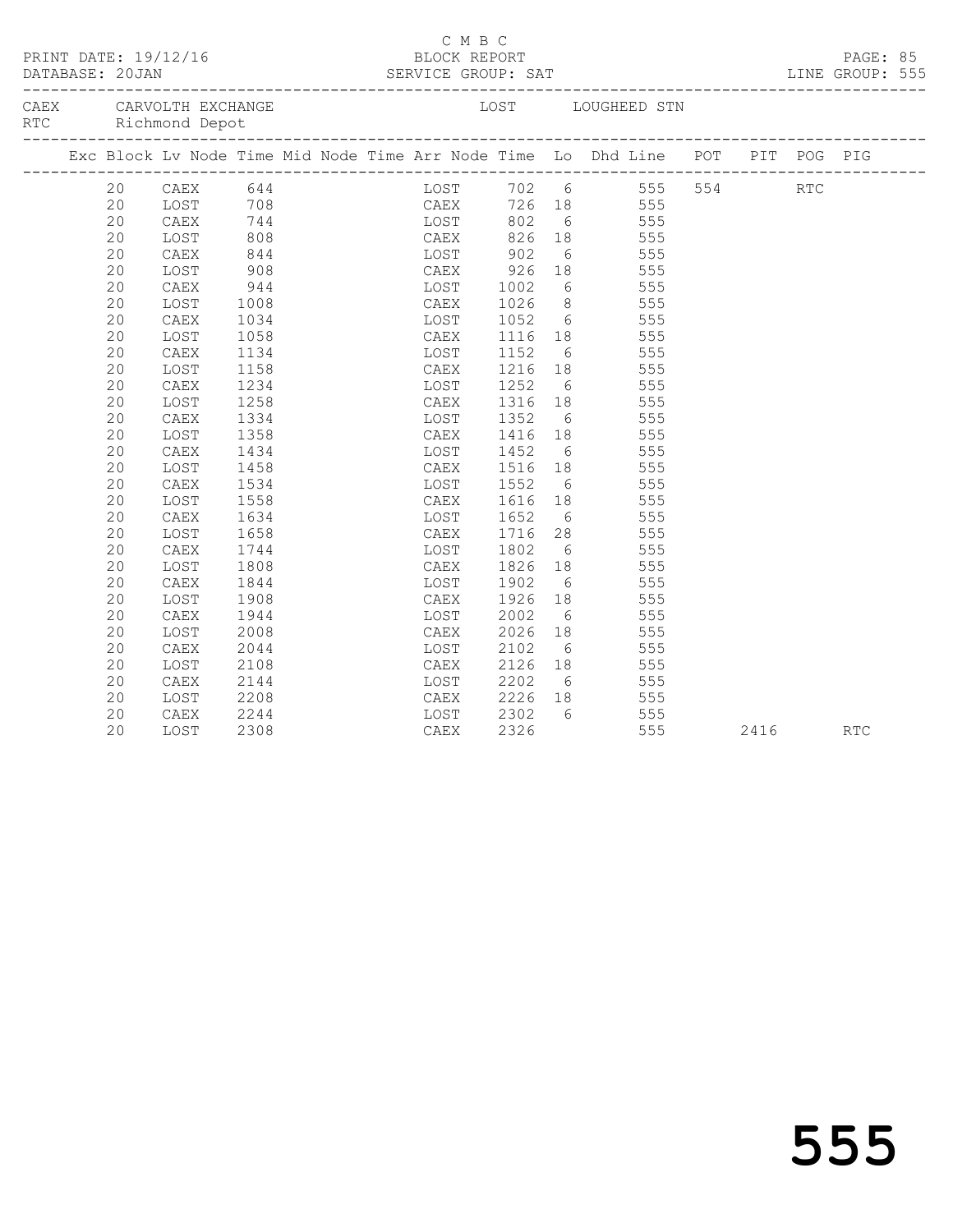|          | Exc Block Lv Node Time Mid Node Time Arr Node Time Lo Dhd Line POT PIT POG PIG |              |  |                    |              |                 |     |            |          |      |            |     |
|----------|--------------------------------------------------------------------------------|--------------|--|--------------------|--------------|-----------------|-----|------------|----------|------|------------|-----|
| 21       | CAEX                                                                           | 714          |  | LOST 732 6 555 624 |              |                 |     |            |          |      | <b>RTC</b> |     |
| 21       | LOST                                                                           | 738          |  | CAEX               | 756 18       |                 | 555 |            |          |      |            |     |
| 21       | CAEX                                                                           | 814          |  | LOST               | 832          | 6               |     | 555        |          |      |            |     |
| 21       | LOST                                                                           | 838          |  | CAEX               | 856 18       |                 |     | 555        |          |      |            |     |
| 21       | CAEX                                                                           | 914          |  | LOST               | 932          | 6               |     | 555        |          |      |            |     |
| 21       | LOST                                                                           | 938          |  | CAEX               | 956          | 18              |     | 555        |          |      |            |     |
| 21       | CAEX                                                                           | 1014         |  | LOST               | 1032         | 6               |     | 555        |          |      |            |     |
| 21       | LOST                                                                           | 1038         |  | CAEX               | 1056         | 18              |     | 555        |          |      |            |     |
| 21       | CAEX                                                                           | 1114         |  | LOST               | 1132         | 6               |     | 555        |          |      |            |     |
| 21       | LOST                                                                           | 1138         |  | CAEX               | 1156 18      |                 |     | 555        |          |      |            |     |
| 21       | CAEX                                                                           | 1214         |  | LOST               | 1232         | 6               |     | 555        |          |      |            |     |
| 21       | LOST                                                                           | 1238         |  | CAEX               | 1256         | 18              |     | 555        |          |      |            |     |
| 21       | CAEX                                                                           | 1314         |  | LOST               | 1332         | 6               |     | 555        |          |      |            |     |
| 21       | LOST                                                                           | 1338         |  | CAEX               | 1356         | 18              |     | 555        |          |      |            |     |
| 21<br>21 | CAEX                                                                           | 1414         |  | LOST               | 1432         | 6               |     | 555<br>555 |          |      |            |     |
| 21       | LOST<br>CAEX                                                                   | 1438<br>1514 |  | CAEX<br>LOST       | 1456<br>1532 | 18<br>6         |     | 555        |          |      |            |     |
| 21       | LOST                                                                           | 1538         |  | CAEX               | 1556 18      |                 |     | 555        |          |      |            |     |
| 21       | CAEX                                                                           | 1614         |  | LOST               | 1632         | 6               |     | 555        |          |      |            |     |
| 21       | LOST                                                                           | 1638         |  | CAEX               | 1656         | 18              |     | 555        |          |      |            |     |
| 21       | CAEX                                                                           | 1714         |  | LOST               | 1732         | 6               |     | 555        |          |      |            |     |
| 21       | LOST                                                                           | 1738         |  | CAEX               | 1756 18      |                 |     | 555        |          |      |            |     |
| 21       | CAEX                                                                           | 1814         |  | LOST               | 1832         | 6               |     | 555        |          |      |            |     |
| 21       | LOST                                                                           | 1838         |  | CAEX               | 1856         | 18              |     | 555        |          |      |            |     |
| 21       | CAEX                                                                           | 1914         |  | LOST               | 1932         | 6               |     | 555        |          |      |            |     |
| 21       | LOST                                                                           | 1938         |  | CAEX               | 1956 18      |                 |     | 555        |          |      |            |     |
| 21       | CAEX                                                                           | 2014         |  | LOST               | 2032         | 6               |     | 555        |          |      |            |     |
| 21       | LOST                                                                           | 2038         |  | CAEX               | 2056 18      |                 |     | 555        |          |      |            |     |
| 21       | CAEX                                                                           | 2114         |  | LOST               | 2132         | $6\overline{6}$ |     | 555        |          |      |            |     |
| 21       | LOST                                                                           | 2138         |  | CAEX               | 2156 18      |                 |     | 555        |          |      |            |     |
| 21       | CAEX                                                                           | 2214         |  | LOST               | 2232         | $6\overline{6}$ |     | 555        |          |      |            |     |
| 21       | LOST                                                                           | 2238         |  | CAEX               | 2256         |                 |     | 555        |          | 2346 |            | RTC |
| 22       | CAEX                                                                           | 1054         |  | LOST               | 1112         | $6\overline{6}$ |     |            | 555 1004 |      | RTC        |     |
| 22       | LOST                                                                           | 1118         |  | CAEX               | 1136 18      |                 |     | 555        |          |      |            |     |
| 22       | CAEX                                                                           | 1154         |  | LOST               | 1212         | 6               |     | 555        |          |      |            |     |
| 22       | LOST                                                                           | 1218         |  | CAEX               | 1236 18      |                 |     | 555        |          |      |            |     |
| 22       | CAEX                                                                           | 1254         |  | LOST               | 1312         | 6               |     | 555        |          |      |            |     |
| 22       | LOST                                                                           | 1318         |  | CAEX               | 1336 18      |                 |     | 555        |          |      |            |     |
| 22       | CAEX 1354                                                                      |              |  | LOST 1412 6        |              |                 |     | 555        |          |      |            |     |
| 22       | LOST                                                                           | 1418         |  | CAEX               | 1436 18      |                 |     | 555        |          |      |            |     |
| 22       | CAEX                                                                           | 1454         |  | LOST               | 1512         | 6               |     | 555        |          |      |            |     |
| 22       | LOST                                                                           | 1518         |  | CAEX               | 1536         | 18              |     | 555        |          |      |            |     |
| 22       | CAEX                                                                           | 1554         |  | LOST               | 1612         | 6               |     | 555        |          |      |            |     |
| 22       | LOST                                                                           | 1618         |  | CAEX               | 1636         | 18              |     | 555        |          |      |            |     |
| 22       | CAEX                                                                           | 1654         |  | LOST               | 1712         | 6               |     | 555        |          |      |            |     |
| 22       | LOST                                                                           | 1718         |  | CAEX               | 1736         |                 |     | 555        |          | 1826 |            | RTC |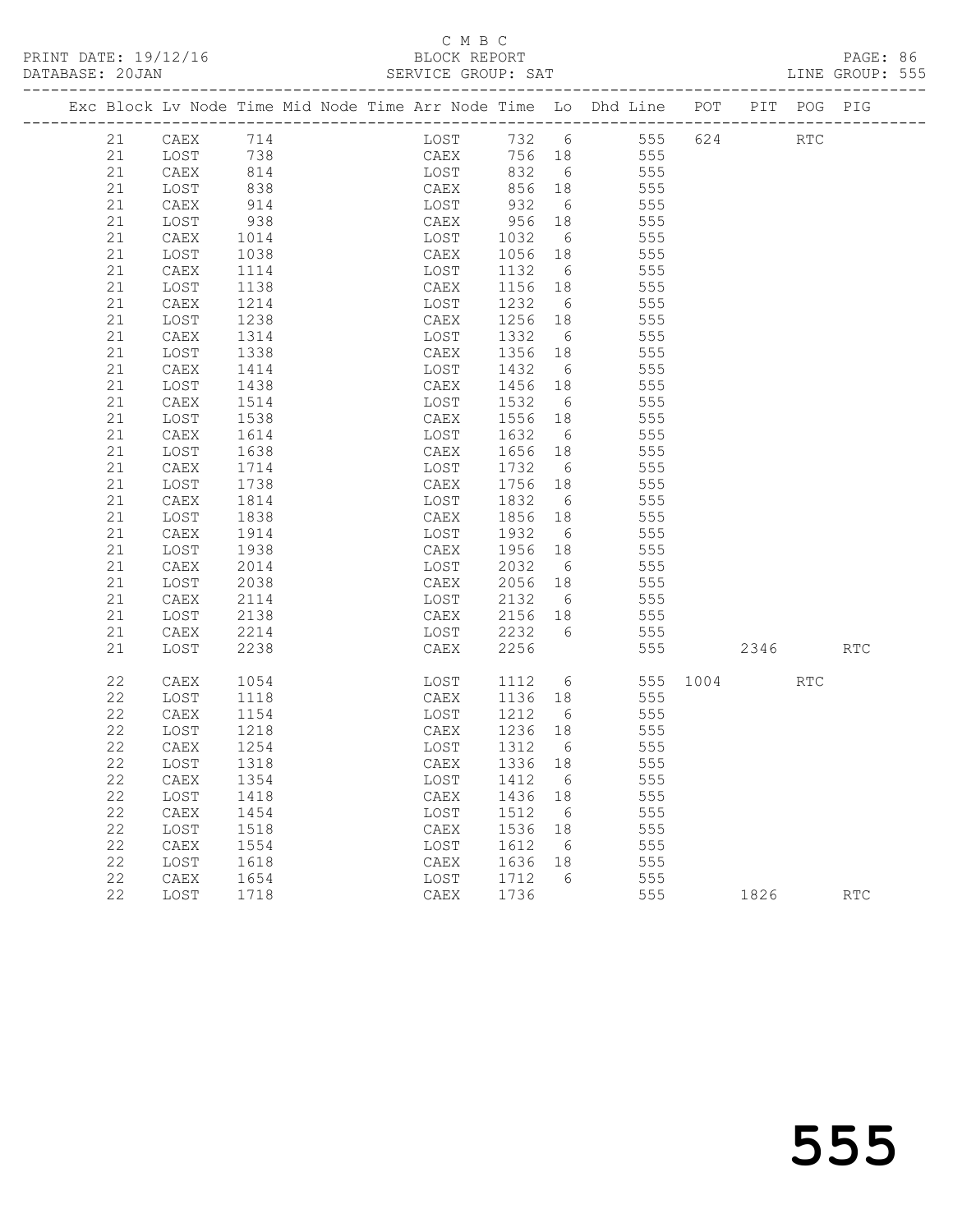|                                                                                                                                                                                                                                                                                                                                                       | PRINT DATE: 19/12/16                                                                             |                                                      |                                                                                                                    |                                              | C M B C                                                   | BLOCK REPORT                                               |                      | DATABASE: 20JAN SERVICE GROUP: SAT LINE GROUP: 601                                                                                                                                                                                                                                                                                                                                                                                                                                                                                                                                                                                                                                                                                                                                                                                                                                                                                                                                                                                                                           |      | PAGE: 87             |  |
|-------------------------------------------------------------------------------------------------------------------------------------------------------------------------------------------------------------------------------------------------------------------------------------------------------------------------------------------------------|--------------------------------------------------------------------------------------------------|------------------------------------------------------|--------------------------------------------------------------------------------------------------------------------|----------------------------------------------|-----------------------------------------------------------|------------------------------------------------------------|----------------------|------------------------------------------------------------------------------------------------------------------------------------------------------------------------------------------------------------------------------------------------------------------------------------------------------------------------------------------------------------------------------------------------------------------------------------------------------------------------------------------------------------------------------------------------------------------------------------------------------------------------------------------------------------------------------------------------------------------------------------------------------------------------------------------------------------------------------------------------------------------------------------------------------------------------------------------------------------------------------------------------------------------------------------------------------------------------------|------|----------------------|--|
|                                                                                                                                                                                                                                                                                                                                                       |                                                                                                  |                                                      |                                                                                                                    |                                              |                                                           |                                                            |                      | 28 CR 128 ST & CRESCENT RD 2852 2ND AV & 52A ST TERMINUS<br>BPST BRIDGEPORT STN LADX LADNER EXCHANGE<br>MAEX MATHEWS EXCHANGE OXVN OXFORD ST FS VINE AV<br>RTC Richmond Depot SURD SULLIVAN & KIDD SURD SULLIVAN & KIDD                                                                                                                                                                                                                                                                                                                                                                                                                                                                                                                                                                                                                                                                                                                                                                                                                                                      |      |                      |  |
|                                                                                                                                                                                                                                                                                                                                                       |                                                                                                  |                                                      |                                                                                                                    |                                              |                                                           |                                                            |                      | Exc Block Lv Node Time Mid Node Time Arr Node Time Lo Dhd Line POT PIT POG PIG                                                                                                                                                                                                                                                                                                                                                                                                                                                                                                                                                                                                                                                                                                                                                                                                                                                                                                                                                                                               |      |                      |  |
| $\mathbf{1}$<br>$\mathbf{1}$<br>$\mathbf{1}$<br>$\mathbf{1}$<br>$\mathbf{1}$<br>$\mathbf{1}$<br>$\mathbf{1}$<br>$\mathbf{1}$<br>$\mathbf{1}$<br>$\mathbf{1}$<br>$\mathbf{1}$<br>$\mathbf{1}$<br>$\mathbf{1}$<br>$\mathbf{1}$<br>$\mathbf{1}$<br>$\mathbf{1}$<br>$\mathbf{1}$<br>$\mathbf{2}$<br>2<br>2<br>2<br>$\mathbf{2}$<br>$\mathbf{2}$<br>2<br>2 | 2A52<br>BPST<br>2A52<br>2A52<br>BPST<br>2A52<br>2A52<br>2A52<br>BPST<br>SUKD<br>BPST<br>BPST     |                                                      | 625 LADX 650 BPST                                                                                                  |                                              |                                                           | 821                                                        |                      | 1 28CR 417 J&N5 BPST 505 15 351 353 RTC<br>1 BPST 520 MAEX 536 SUKD 609 21 351<br>SUKD 630 J&N5 BPST 725 5 351<br>BPST 730 LADX 748 2A52 816 11 601<br>2A52 827 LADX 855 BPST 913 17 601<br>BPST 930 LADX 948 2A52 1019 4 601<br>1023 LADX 1055 BPST 1116 9 601<br>1125 LADX 1143 2A52 1215 7 601<br>1222 LADX 1255 BPST 1315 10 601<br>BPST 1325 LADX 1343 2A52 1417 5 601<br>1422 LADX 1455 BPST 1515 10 601<br>1525 LADX     1543   2A52       1617     4               601<br>1621   LADX       1655   BPST       1717     8               601<br>BPST 1725 LADX 1743 2A52 1817 7 601<br>1824 LADX 1855 BPST 1916 11 601<br>BPST 1927 LADX 1945 2A52 2016 6 601<br>2A52 2022 LADX 2053 BPST 2111 21 601<br>BPST 2132 LADX 2150 2A52 2219 5 601<br>2A52 2224 LADX 2253 BPST 2311 601 2324 RTC<br>2A52 420 LADX 445 BPST 502 18 601 354 RTC<br>BPST 520 LADX 538 2A52 606 19 601<br>707 23 601<br>130 MAEX 147 SUKD 821 10 351<br>131 J&N5 BPST 931 14 351<br>14 351 MAEX 1002 OXVN 1028 14 351<br>OXVN 1042 SSPR 1102 BPST 1132 13 351<br>1145 MAEX 1204 OXVN 1231 12 351 |      |                      |  |
| $\mathbf{2}$<br>$\mathbf{2}$<br>$\overline{2}$<br>2<br>$\mathbf{2}$<br>$\mathbf{2}$<br>$\mathbf{2}$<br>2<br>$\mathbf{2}$<br>2                                                                                                                                                                                                                         | OXVN<br>BPST<br>BPST<br>OXVN<br><b>BPST</b><br><b>OXVN</b><br><b>BPST</b><br>OXVN<br><b>BPST</b> | 1544<br>1646<br>1744<br>1847<br>1945<br>2047<br>2140 | 1243 SSPR 1303 BPST 1333 11<br>1344 MAEX 1404 OXVN 1431 12<br>MAEX<br>SSPR<br>MAEX<br>SSPR<br>MAEX<br>SSPR<br>MAEX | 1703<br>1805<br>1902<br>2004<br>2102<br>2158 | 1605 OXVN<br>BPST<br>OXVN<br>BPST<br>OXVN<br>BPST<br>SUKD | 1632 14<br>1733 11<br>1831<br>1931<br>2029<br>2129<br>2236 | 16<br>14<br>18<br>11 | $351$<br>$351$<br>OXVN 1443 SSPR 1503 BPST 1533 11 351<br>351<br>351<br>351<br>351<br>351<br>351<br>351                                                                                                                                                                                                                                                                                                                                                                                                                                                                                                                                                                                                                                                                                                                                                                                                                                                                                                                                                                      | 2304 | $\operatorname{RTC}$ |  |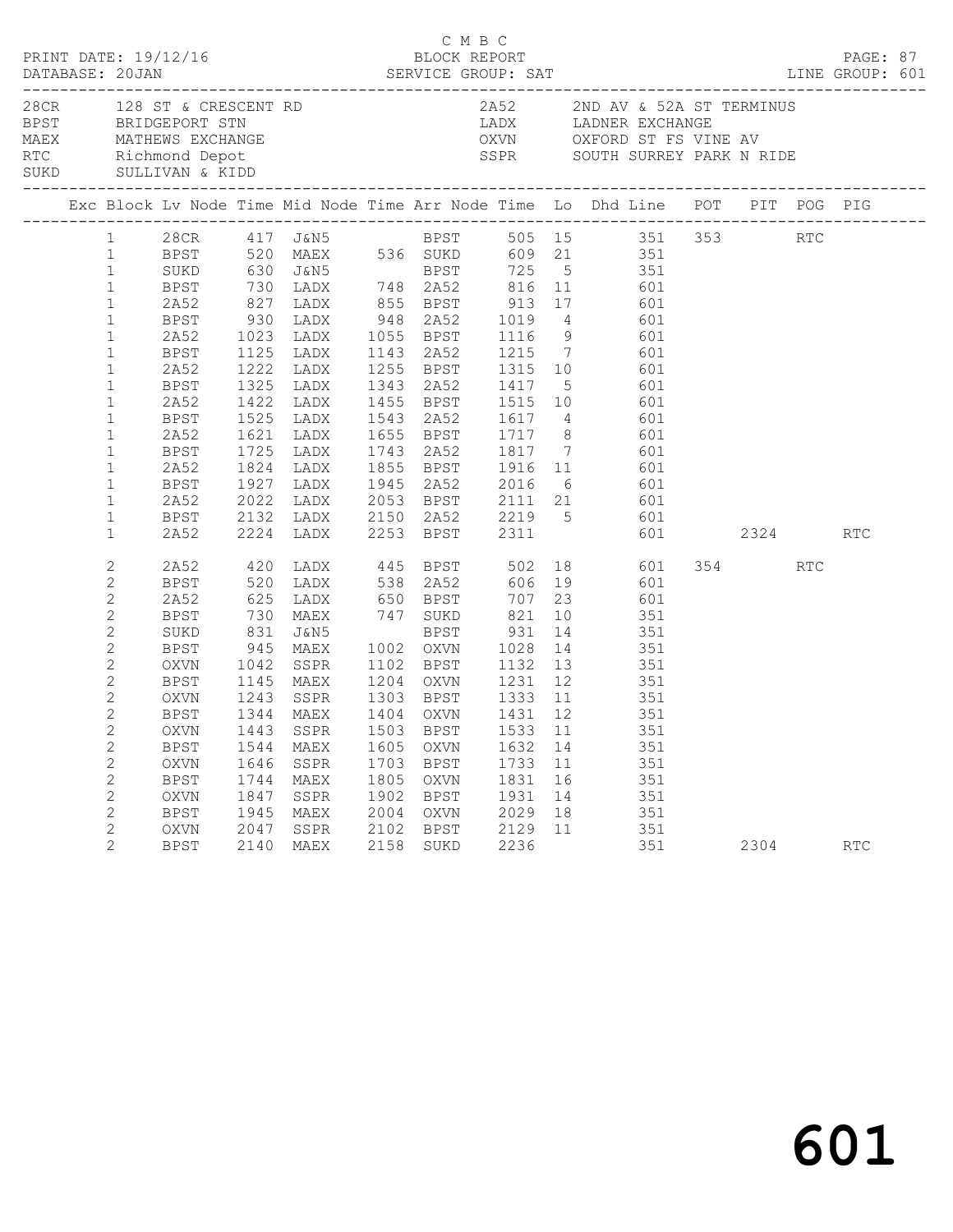|  |                |             |            |                            |      |              |         |                         | Exc Block Lv Node Time Mid Node Time Arr Node Time Lo Dhd Line POT                                        |      | PIT POG PIG |            |
|--|----------------|-------------|------------|----------------------------|------|--------------|---------|-------------------------|-----------------------------------------------------------------------------------------------------------|------|-------------|------------|
|  | $\mathcal{E}$  |             |            |                            |      |              |         |                         | 28CR 516 J&N5 BPST 605 10 351 452<br>BPST 615 MAEX 632 OXVN 654 4 351<br>OXVN 658 SSPR 713 BPST 740 5 351 |      | RTC         |            |
|  | $\mathfrak{Z}$ |             |            |                            |      |              |         |                         |                                                                                                           |      |             |            |
|  | $\mathsf 3$    |             |            |                            |      | 713 BPST     |         |                         | $\frac{1}{351}$                                                                                           |      |             |            |
|  | 3              | BPST        | 745        | MAEX                       |      | 802 OXVN     | 824     | $\overline{7}$          | 351                                                                                                       |      |             |            |
|  | $\mathsf 3$    | OXVN        | 831        | SSPR                       |      | 846 BPST     | 914     | 16                      | 351                                                                                                       |      |             |            |
|  | 3              | BPST        | 930        | MAEX                       |      | 947 SUKD     | 1029    | 11                      | 351                                                                                                       |      |             |            |
|  | 3              | SUKD        | 1040       | J&N5                       |      | BPST         | 1148    | 12                      | 351                                                                                                       |      |             |            |
|  | 3              | BPST        | 1200       | MAEX                       |      | 1220 SUKD    | 1306    | $\overline{4}$          | 351                                                                                                       |      |             |            |
|  | 3              | SUKD        | 1310       | J&N5                       |      | BPST         | 1418 11 |                         | 351                                                                                                       |      |             |            |
|  | $\mathsf 3$    | BPST        | 1429       | MAEX                       |      | 1449 SUKD    | 1536    | 6                       | 351                                                                                                       |      |             |            |
|  | 3              | SUKD        | 1542       | J&N5                       |      | BPST         | 1648    | 11                      | $351$                                                                                                     |      |             |            |
|  | 3              | BPST        | 1659       | MAEX                       |      | 1720 SUKD    | 1805    | 11                      | 351                                                                                                       |      |             |            |
|  | 3              | SUKD        | 1816       | J&N5                       |      | BPST         | 1916    | 14                      | 351                                                                                                       |      |             |            |
|  | 3              | BPST        | 1930       | MAEX                       |      | 1949 SUKD    | 2028    | 20                      | 351                                                                                                       |      |             |            |
|  | 3              | SUKD        | 2048       | J&N5                       |      | BPST         | 2144    |                         | 351                                                                                                       | 2157 |             | <b>RTC</b> |
|  | 4              | 2A52        | 525        | LADX                       |      | 550 BPST     | 607     | $\overline{\mathbf{3}}$ | 601                                                                                                       | 459  | RTC         |            |
|  | 4              | BPST        | 610<br>659 | LADX                       | 628  | 2A52         | 656     | $\overline{\mathbf{3}}$ | 601                                                                                                       |      |             |            |
|  | $\overline{4}$ | 2A52        |            | LADX                       | 725  | BPST         | 742 18  |                         | 601                                                                                                       |      |             |            |
|  | $\overline{4}$ | BPST        | 800        | LADX                       | 818  | 2A52         | 847     | 9                       | 601                                                                                                       |      |             |            |
|  | 4              | 2A52        | 856        | LADX                       | 925  | BPST         | 943     | 17                      | 601                                                                                                       |      |             |            |
|  | $\overline{4}$ | BPST        | 1000       | LADX                       | 1018 | 2A52         | 1049    | $\overline{4}$          | 601                                                                                                       |      |             |            |
|  | 4              | 2A52        | 1053       | LADX                       |      | 1125 BPST    | 1146    | 19                      | 601                                                                                                       |      |             |            |
|  | $\overline{4}$ | BPST        | 1205       | LADX                       | 1223 | 2A52         | 1255    | $\overline{7}$          | 601                                                                                                       |      |             |            |
|  | 4              | 2A52        | 1302       | LADX                       | 1335 | BPST         | 1355    | 10                      | 601                                                                                                       |      |             |            |
|  | $\sqrt{4}$     | BPST        | 1405       | LADX                       | 1423 | 2A52         | 1457    | $\overline{\mathbf{3}}$ | 601                                                                                                       |      |             |            |
|  | $\overline{4}$ | 2A52        | 1500       | LADX                       |      | 1535 BPST    | 1555 10 |                         | 601                                                                                                       |      |             |            |
|  | 4              | BPST        | 1605       | LADX                       | 1623 | 2A52         | 1657 6  |                         | 601                                                                                                       |      |             |            |
|  | 4              | 2A52        | 1703       | LADX                       |      | 1735 BPST    | 1757    | 8 <sup>8</sup>          | 601                                                                                                       |      |             |            |
|  | 4              | BPST        | 1805       | LADX                       | 1823 | 2A52         | 1856    |                         | 601                                                                                                       | 1916 |             | RTC        |
|  | 5              | BPST        | 545        | MAEX                       | 601  | OXVN         | 623     | $5\overline{)}$         | 351                                                                                                       | 525  | <b>RTC</b>  |            |
|  | 5              | OXVN        | 628        | SSPR                       |      | 643 BPST     | 710     | $5\overline{)}$         | 351                                                                                                       |      |             |            |
|  | 5              | <b>BPST</b> | 715        | MAEX                       | 732  | OXVN         | 754     | $\overline{7}$          | 351                                                                                                       |      |             |            |
|  | 5              | OXVN        | 801        | SSPR                       | 816  | BPST         | 844     | 16                      | 351                                                                                                       |      |             |            |
|  | 5              | BPST        | 900        | MAEX                       |      | 917 SUKD     | 957     | 12                      | 351                                                                                                       |      |             |            |
|  | 5              | SUKD        | 1009       | J&N5                       |      | BPST 1116 14 |         |                         | 351                                                                                                       |      |             |            |
|  | 5              | BPST        | 1130       | MAEX                       |      | 1149 SUKD    | 1235    | $5^{\circ}$             | 351                                                                                                       |      |             |            |
|  | 5              | SUKD        | 1240       | J&N5                       |      | BPST         | 1348 11 |                         | 351                                                                                                       |      |             |            |
|  | 5              | BPST        |            | 1359 MAEX 1419 SUKD 1506 4 |      |              |         |                         | 351                                                                                                       |      |             |            |
|  | 5              | SUKD        | 1510       | J&N5                       |      | BPST         | 1618 11 |                         | 351                                                                                                       |      |             |            |
|  | 5              | BPST        | 1629       | MAEX                       |      | 1650 SUKD    | 1735    | 8                       | 351                                                                                                       |      |             |            |
|  | 5              | SUKD        | 1743       | J&N5                       |      | BPST         | 1845    | 15                      | 351                                                                                                       |      |             |            |
|  | 5              | <b>BPST</b> | 1900       | MAEX                       |      | 1919 SUKD    | 2001    | 17                      | 351                                                                                                       |      |             |            |
|  | 5              | SUKD        | 2018       | J&N5                       |      | <b>BPST</b>  | 2114    | $6\overline{6}$         | 351                                                                                                       |      |             |            |
|  | 5              | <b>BPST</b> | 2120       | MAEX                       | 2138 | SUKD         | 2216    | 14                      | 351                                                                                                       |      |             |            |
|  | 5              | SUKD        | 2230       | J&N5                       |      | BPST         | 2323    |                         | 351                                                                                                       | 2336 |             | RTC        |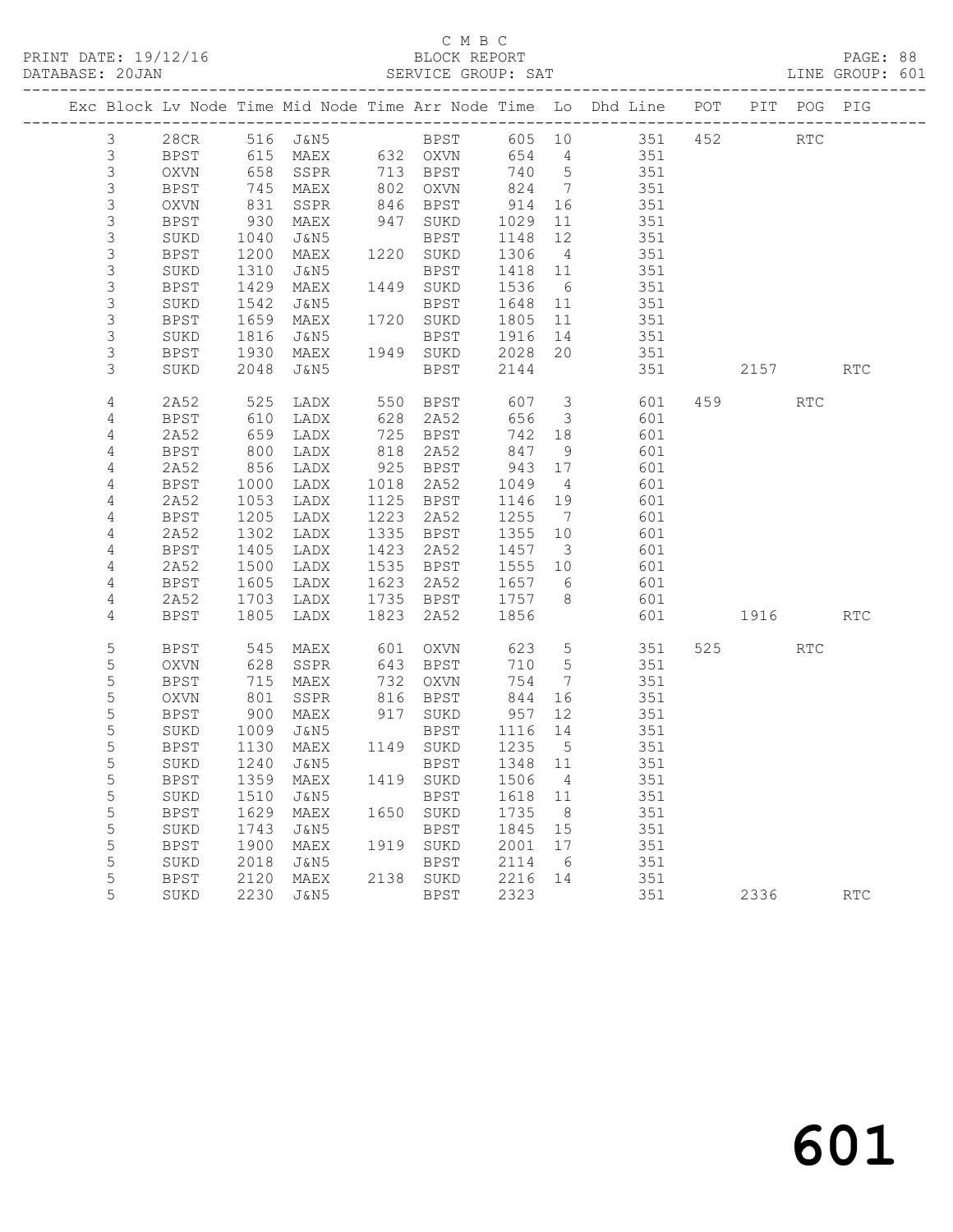PRINT DATE: 19/12/16 BLOCK REPORT<br>
DATABASE: 20JAN SERVICE GROUP: SAT

# C M B C<br>BLOCK REPORT

PAGE: 89<br>LINE GROUP: 601

|                    |                     |              |                              |              |                     |              |                         | Exc Block Lv Node Time Mid Node Time Arr Node Time Lo Dhd Line POT PIT POG PIG |         |                      |            |
|--------------------|---------------------|--------------|------------------------------|--------------|---------------------|--------------|-------------------------|--------------------------------------------------------------------------------|---------|----------------------|------------|
| 6                  | SUKD                |              | 557 J&N5                     |              |                     |              |                         | BPST 652 8 351                                                                 | 528 32  | $\operatorname{RTC}$ |            |
| $6\,$              | BPST                | 700          | MAEX                         |              | 717 SUKD            |              |                         | 751 11 351                                                                     |         |                      |            |
| $\epsilon$         | SUKD                | 802<br>915   | J&N5                         |              | BPST                | 859<br>956   | 16                      | 351                                                                            |         |                      |            |
| 6                  | BPST                |              | MAEX                         |              | 932 OXVN            |              | 15                      | 351                                                                            |         |                      |            |
| 6                  | OXVN                | 1011         | SSPR                         |              | 1028 BPST           | 1058         | 17                      | 351                                                                            |         |                      |            |
| 6                  | <b>BPST</b>         | 1115         | MAEX                         |              | 1134 OXVN           | 1200         | 13                      | 351                                                                            |         |                      |            |
| $\epsilon$         | OXVN                | 1213         | SSPR                         | 1233         | BPST                | 1303         | 11                      | 351                                                                            |         |                      |            |
| 6                  | BPST                | 1314         | MAEX                         | 1334         | OXVN                | 1401         | 12                      | 351                                                                            |         |                      |            |
| 6                  | <b>OXVN</b>         | 1413         | SSPR                         | 1433         | BPST                | 1503         | 11                      | 351                                                                            |         |                      |            |
| 6                  | <b>BPST</b>         | 1514         | MAEX                         | 1534         | OXVN                | 1601         | 15                      | 351                                                                            |         |                      |            |
| $\epsilon$         | OXVN                | 1616         | SSPR                         | 1633         | BPST                | 1703         | 11                      | 351                                                                            |         |                      |            |
| 6                  | <b>BPST</b>         | 1714         | MAEX                         | 1735<br>1832 | OXVN                | 1801         | 15                      | 351<br>351                                                                     |         |                      |            |
| 6<br>6             | OXVN<br><b>BPST</b> | 1816<br>1915 | SSPR<br>MAEX                 | 1934         | BPST<br>OXVN        | 1901<br>1959 | 14<br>18                | 351                                                                            |         |                      |            |
| 6                  | <b>OXVN</b>         | 2017         | SSPR                         | 2032         | BPST                | 2059         |                         | 351                                                                            | 2112    |                      | <b>RTC</b> |
|                    |                     |              |                              |              |                     |              |                         |                                                                                |         |                      |            |
| 7                  | <b>BPST</b>         | 600          | MAEX                         | 617          | SUKD                |              |                         | 651 9 351                                                                      | 540 540 | <b>RTC</b>           |            |
| 7                  | SUKD                | 700          | J&N5                         |              | BPST                | 755 5        |                         | 351                                                                            |         |                      |            |
| 7                  | <b>BPST</b>         | 800          | MAEX                         |              | 817 SUKD            | 851          | 10                      | 351                                                                            |         |                      |            |
| 7                  | SUKD                | 901          | J&N5                         |              | BPST                | 1004         | 11                      | 351                                                                            |         |                      |            |
| 7                  | <b>BPST</b>         | 1015         | MAEX                         |              | 1033 OXVN           | 1059         | 14                      | 351                                                                            |         |                      |            |
| 7                  | <b>OXVN</b>         | 1113         | SSPR                         | 1133         | BPST                | 1203         | 12                      | 351                                                                            |         |                      |            |
| 7                  | <b>BPST</b>         | 1215         | MAEX                         | 1235         | OXVN                | 1302         | 11                      | 351                                                                            |         |                      |            |
| 7                  | <b>OXVN</b>         | 1313         | SSPR                         | 1333         | BPST                | 1403         | 11                      | 351                                                                            |         |                      |            |
| 7                  | <b>BPST</b>         | 1414         | MAEX                         | 1434         | OXVN                | 1501         | 12                      | 351                                                                            |         |                      |            |
| 7                  | <b>OXVN</b>         | 1513         | SSPR                         | 1533         | BPST                | 1603         | 11                      | 351                                                                            |         |                      |            |
| 7                  | <b>BPST</b>         | 1614         | MAEX                         | 1635         | OXVN                | 1702         | 14                      | 351                                                                            |         |                      |            |
| 7                  | OXVN                | 1716         | SSPR                         | 1733         | BPST                | 1803         | 11                      | 351                                                                            |         |                      |            |
| 7<br>7             | <b>BPST</b>         | 1814         | MAEX                         | 1834         | OXVN                | 1900         | 17                      | 351                                                                            |         |                      |            |
| 7                  | OXVN<br><b>BPST</b> | 1917<br>2015 | SSPR<br>MAEX                 | 1932<br>2034 | BPST<br>OXVN        | 2001<br>2059 | 14<br>18                | 351<br>351                                                                     |         |                      |            |
| 7                  | OXVN                | 2117         | SSPR                         | 2132         | BPST                | 2159 11      |                         | 351                                                                            |         |                      |            |
| 7                  | BPST                | 2210         | LADX                         | 2227         | 2A52                | 2256         | $\overline{\mathbf{3}}$ | 601                                                                            |         |                      |            |
| 7                  | 2A52                | 2259         | LADX                         | 2327         | BPST                | 2345         |                         | 601                                                                            | 2358    |                      | <b>RTC</b> |
|                    |                     |              |                              |              |                     |              |                         |                                                                                |         |                      |            |
| 8                  | BPST                | 630          | MAEX                         |              | 647 SUKD            | 721          |                         | 11 351                                                                         | 610 000 | RTC                  |            |
| 8                  | SUKD                | 732          | J&N5                         |              | BPST                | 829 16       |                         | 351                                                                            |         |                      |            |
| 8                  | BPST                | 845          | MAEX                         |              | 902 OXVN            | 926          | 9                       | 351                                                                            |         |                      |            |
| 8                  | <b>OXVN</b>         |              | 935 SSPR                     |              | 952 BPST            | 1022 8       |                         | 351                                                                            |         |                      |            |
| $\,8\,$            | BPST                |              | 1030 MAEX 1048 SUKD          |              |                     | 1133 7       |                         | 351                                                                            |         |                      |            |
| 8                  | SUKD                | 1140<br>1259 | J&N5                         | 1319         | <b>BPST</b>         | 1248<br>1405 | 11                      | 351<br>351                                                                     |         |                      |            |
| $\,8\,$<br>$\,8\,$ | <b>BPST</b><br>SUKD | 1410         | MAEX<br>J&N5                 |              | SUKD<br><b>BPST</b> | 1518         | 5<br>11                 | 351                                                                            |         |                      |            |
| $\,8\,$            | <b>BPST</b>         | 1529         | $\ensuremath{\mathsf{MAEX}}$ | 1550         | SUKD                | 1637         | 6                       | 351                                                                            |         |                      |            |
| $\,8\,$            | $\rm SUKD$          | 1643         | J&N5                         |              | <b>BPST</b>         | 1748         | 11                      | 351                                                                            |         |                      |            |
| $\,8\,$            | <b>BPST</b>         | 1759         | MAEX                         | 1820         | SUKD                | 1903         | 15                      | 351                                                                            |         |                      |            |
| 8                  | SUKD                | 1918         | J&N5                         |              | <b>BPST</b>         | 2016         | 14                      | 351                                                                            |         |                      |            |
| 8                  | <b>BPST</b>         | 2030         | $\ensuremath{\mathsf{MAEX}}$ | 2049         | SUKD                | 2127         | 8                       | 351                                                                            |         |                      |            |
| $\,8\,$            | SUKD                | 2135         | J&N5                         |              | <b>BPST</b>         | 2228         |                         | 351                                                                            | 2241    |                      | <b>RTC</b> |
|                    |                     |              |                              |              |                     |              |                         |                                                                                |         |                      |            |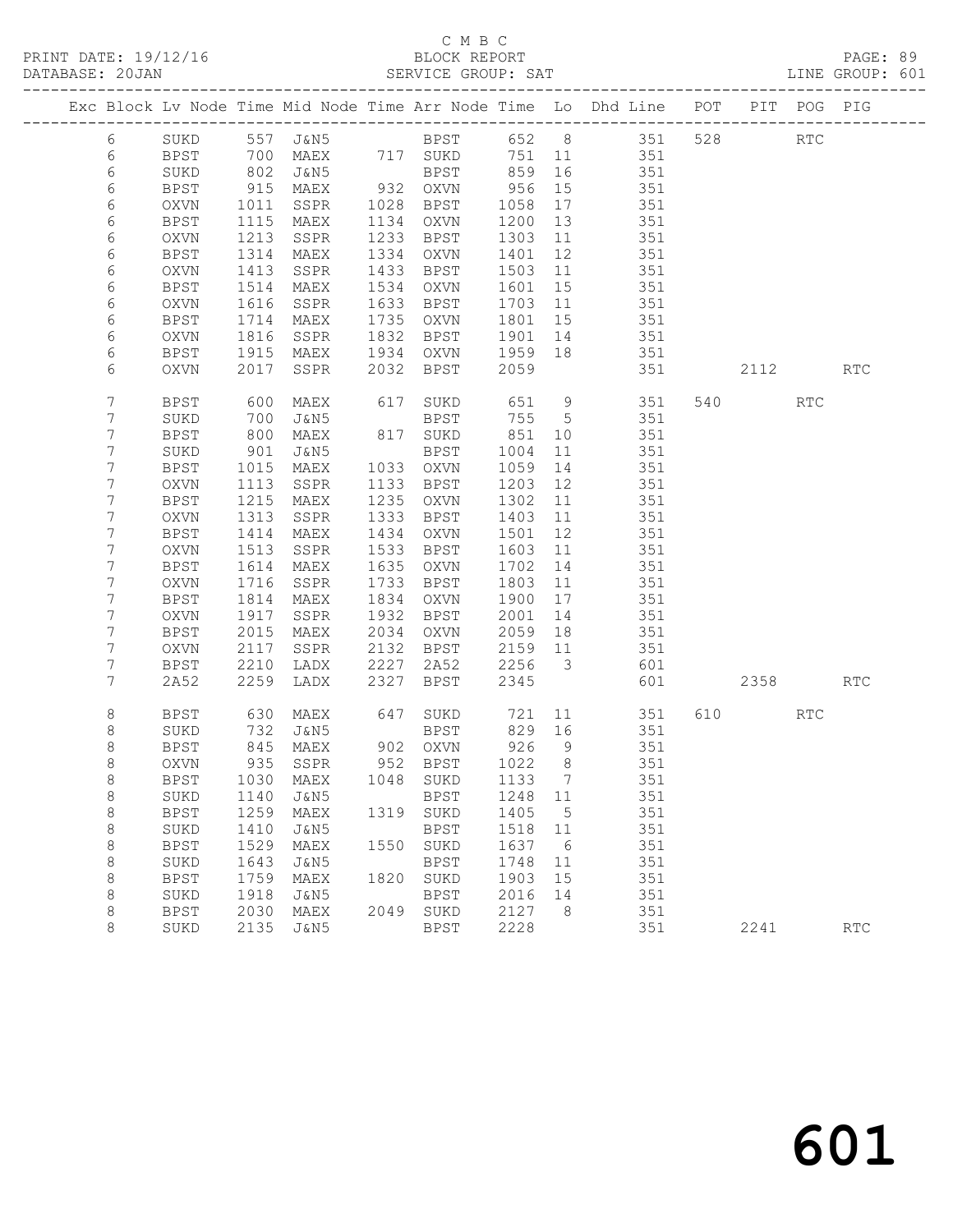|                |                     |                              |                                      |      | ب ہت ہے ب              |              |                | PRINT DATE: 19/12/16<br>BLOCK REPORT BLOCK PERT BLOCK PRESSE: 20JAN SERVICE GROUP: SAT LINE GROUP: 601 |     |          |            |                      |  |
|----------------|---------------------|------------------------------|--------------------------------------|------|------------------------|--------------|----------------|--------------------------------------------------------------------------------------------------------|-----|----------|------------|----------------------|--|
|                |                     |                              |                                      |      |                        |              |                | Exc Block Lv Node Time Mid Node Time Arr Node Time Lo Dhd Line POT PIT POG PIG                         |     |          |            |                      |  |
| 9              | BPST                |                              |                                      |      |                        |              |                | 645 MAEX 702 OXVN 724 4 351 625                                                                        |     |          | <b>RTC</b> |                      |  |
| 9              | OXVN                |                              |                                      |      |                        |              |                |                                                                                                        |     |          |            |                      |  |
| $\mathsf 9$    | BPST                |                              |                                      |      |                        |              |                |                                                                                                        |     |          |            |                      |  |
| 9              | SUKD                |                              |                                      |      |                        |              |                | 128 SSPR 143 BPST 810 20<br>1350 MAEX 847 SUKD 926 9 351<br>1040 20 351 935 J&N5 BPST 1040 20 351      |     |          |            |                      |  |
| $\overline{9}$ | BPST                | 1100                         |                                      |      |                        |              |                | MAEX 1119 SUKD 1205 5 351                                                                              |     |          |            |                      |  |
| 9              | SUKD                | 1210                         | J&N5                                 |      | BPST                   |              |                |                                                                                                        |     |          |            |                      |  |
| $\mathsf 9$    | <b>BPST</b>         | 1329                         | MAEX 1349 SUKD                       |      |                        |              |                | $\begin{array}{cccc} 1318 & 11 & & 351 \\ 1436 & 4 & & 351 \end{array}$                                |     |          |            |                      |  |
| 9              | SUKD                | 1440                         | J&N5                                 |      | BPST                   |              |                | 1436 4 351<br>1548 11 351                                                                              |     |          |            |                      |  |
| $\mathcal{G}$  | BPST                | 1559                         | MAEX                                 |      | 1620 SUKD              |              |                | 1707 6 351                                                                                             |     |          |            |                      |  |
| 9              | SUKD                | 1713                         | J&N5                                 |      | <b>BPST</b>            |              |                | 1818 12 351                                                                                            |     |          |            |                      |  |
| $\mathsf 9$    | BPST                |                              |                                      |      | MAEX 1849 SUKD         |              |                |                                                                                                        |     |          |            |                      |  |
| 9              | SUKD                | 1830<br>1948                 | J&N5                                 |      |                        |              |                | SUKD 1932 16 351<br>BPST 2044 16 351                                                                   |     |          |            |                      |  |
| 9              | BPST                |                              | 2100 MAEX 2118 SUKD                  |      |                        | 2156         |                | 351 2224 RTC                                                                                           |     |          |            |                      |  |
| 10             | BPST                | 700<br>757                   | LADX                                 |      |                        |              |                |                                                                                                        |     | 640 RTC  |            |                      |  |
| 10             | 2A52                | 757                          | LADX                                 |      |                        |              |                |                                                                                                        |     |          |            |                      |  |
| 10             | BPST                | 900                          | LADX                                 |      |                        |              |                | 918 2A52 947 7 601                                                                                     |     |          |            |                      |  |
| 10             | 2A52                | 954                          | LADX                                 |      | 1025 BPST              | 1046 19      |                | 601                                                                                                    |     |          |            |                      |  |
| 10<br>10       | BPST                | 1105<br>1202                 | LADX                                 |      | 1123 2A52<br>1235 BPST |              |                | 1155 7 601<br>1255 10 601                                                                              |     |          |            |                      |  |
| 10             | 2A52                | 1305                         | LADX                                 | 1323 |                        |              |                | 1357 5 601                                                                                             |     |          |            |                      |  |
| 10             | BPST<br>2A52        | 1402                         | LADX<br>LADX                         |      | 2A52<br>1435 BPST      |              |                | 1455 10 601                                                                                            |     |          |            |                      |  |
| 10             | BPST                | 1505                         | LADX                                 |      |                        |              |                |                                                                                                        |     |          |            |                      |  |
| 10             | 2A52                | 1601                         | LADX                                 |      |                        |              |                |                                                                                                        |     |          |            |                      |  |
| 10             | BPST                | 1705                         | LADX                                 |      |                        |              |                | 1523 2A52 1557 4 601<br>1635 BPST 1657 8 601<br>1723 2A52 1757 7 601                                   |     |          |            |                      |  |
| 10             | 2A52                | 1804                         | LADX                                 |      | 1835 BPST              | 1856         |                |                                                                                                        |     | 601 1909 |            | <b>RTC</b>           |  |
| 11             | 2A52                | 728<br>830                   | LADX                                 |      |                        |              |                |                                                                                                        |     | 702 RTC  |            |                      |  |
| 11             | BPST                |                              | LADX                                 |      |                        |              |                |                                                                                                        |     |          |            |                      |  |
| 11             | 2A52                | 924                          | LADX                                 |      | 955 BPST               |              |                | 1015 10 601                                                                                            |     |          |            |                      |  |
| 11             | BPST                | 1025                         | LADX                                 |      | 1043 2A52              |              |                | $\begin{array}{cccc} 1114 & 7 & 601 \\ 1216 & 9 & 601 \end{array}$                                     |     |          |            |                      |  |
| 11             | 2A52                | 1121                         | LADX                                 |      | 1155 BPST              | 1216 9       |                |                                                                                                        |     |          |            |                      |  |
| 11             | BPST                | 1225                         | LADX                                 |      | 1243 2A52              |              |                | $1315$ 7 601                                                                                           |     |          |            |                      |  |
| 11             | 2A52                | 1322                         | LADX                                 |      | 1355 BPST              |              |                | 1415 10 601                                                                                            |     |          |            |                      |  |
| 11<br>11       | BPST                | 1425<br>1425<br>1520<br>1625 | LADX                                 |      | 1443 2A52              |              |                | 1517 3 601                                                                                             |     |          |            |                      |  |
| 11             | 2A52<br>BPST        |                              | LADX<br>1625 LADX                    |      |                        |              |                | 1555 BPST 1615 10 601<br>1643 2A52 1717 6 601                                                          |     |          |            |                      |  |
| $11$           | 2A52                | 1723                         | ${\rm LADX}$                         | 1755 | BPST                   | 1817         | 8              | 601                                                                                                    |     |          |            |                      |  |
| 11             | <b>BPST</b>         | 1825                         | LADX                                 | 1843 | 2A52                   | 1916         | 6              | 601                                                                                                    |     |          |            |                      |  |
| 11             | 2A52                | 1922                         | LADX                                 | 1953 | <b>BPST</b>            | 2012         | 15             | 601                                                                                                    |     |          |            |                      |  |
| 11             | BPST                | 2027                         | LADX                                 | 2045 | 2A52                   | 2116         | 6              | 601                                                                                                    |     |          |            |                      |  |
| 11             | 2A52                | 2122                         | LADX                                 | 2153 | <b>BPST</b>            | 2211         |                | 601                                                                                                    |     | 2224     |            | $\operatorname{RTC}$ |  |
| 12             | BPST                | 815                          | MAEX                                 | 832  | <b>OXVN</b>            | 854          | $\overline{9}$ | 351                                                                                                    | 755 |          | RTC        |                      |  |
| 12             | <b>OXVN</b>         | 903                          | SSPR                                 | 919  | <b>BPST</b>            | 949          | 11             | 351                                                                                                    |     |          |            |                      |  |
| 12             | <b>BPST</b>         | 1000                         | MAEX                                 | 1018 | SUKD                   | 1100         | 10             | 351                                                                                                    |     |          |            |                      |  |
| 12             | SUKD                | 1110                         | J&N5                                 |      | <b>BPST</b>            | 1218         | 11             | 351                                                                                                    |     |          |            |                      |  |
| $12\,$         | <b>BPST</b>         | 1229                         | $\ensuremath{\mathsf{MAEX}}$         | 1249 | SUKD                   | 1335         | 5              | 351                                                                                                    |     |          |            |                      |  |
| 12             | SUKD                | 1340                         | J&N5                                 |      | <b>BPST</b>            | 1448         | 11             | 351                                                                                                    |     |          |            |                      |  |
| 12             | <b>BPST</b>         | 1459                         | MAEX                                 | 1519 | SUKD                   | 1606         | 7              | 351                                                                                                    |     |          |            |                      |  |
| 12             | SUKD                | 1613                         | J&N5                                 |      | <b>BPST</b>            | 1718         | 11             | 351                                                                                                    |     |          |            |                      |  |
| $12\,$         | <b>BPST</b>         | 1729                         | MAEX                                 | 1750 | SUKD                   | 1833         | 14             | 351                                                                                                    |     |          |            |                      |  |
| 12             | SUKD                | 1847                         | J&N5                                 |      | <b>BPST</b>            | 1946         | 14             | 351                                                                                                    |     |          |            |                      |  |
| 12             | <b>BPST</b>         | 2000                         | MAEX                                 | 2019 | SUKD                   | 2058<br>2214 | 20             | 351<br>351                                                                                             |     |          |            |                      |  |
| $12$<br>$12$   | SUKD<br><b>BPST</b> | 2118<br>2230                 | J&N5<br>$\ensuremath{\mathsf{MAEX}}$ | 2248 | <b>BPST</b><br>SUKD    | 2326         | 16<br>19       | 351                                                                                                    |     |          |            |                      |  |
| 12             | SUKD                | 2345                         | J&N5                                 |      | <b>BPST</b>            | 2437         | 8              | 351                                                                                                    |     |          |            |                      |  |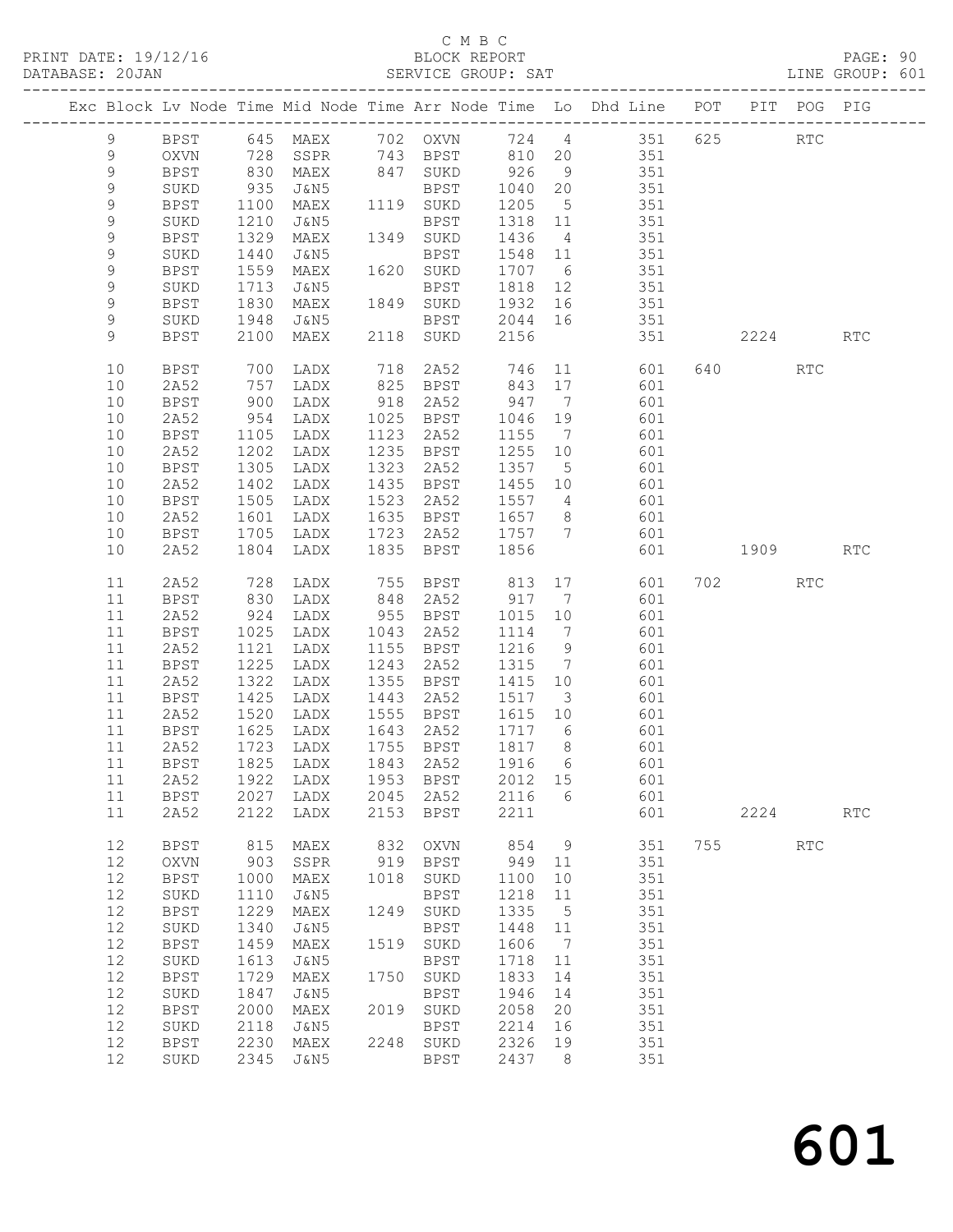### C M B C

|    |             |      |                                                                                |      | C M B C   |         |                 |                                                |        |                  |      |            |            |  |
|----|-------------|------|--------------------------------------------------------------------------------|------|-----------|---------|-----------------|------------------------------------------------|--------|------------------|------|------------|------------|--|
|    |             |      | Exc Block Lv Node Time Mid Node Time Arr Node Time Lo Dhd Line POT PIT POG PIG |      |           |         |                 |                                                |        |                  |      |            |            |  |
| 12 | BPST        |      | 2445 J&N3                                                                      |      | SUKD      |         |                 |                                                |        | 2540 351         | 2606 |            | <b>RTC</b> |  |
| 13 | BPST        | 1045 | MAEX                                                                           |      | 1103 OXVN |         |                 |                                                |        | 1129 14 351 1025 |      | <b>RTC</b> |            |  |
| 13 | OXVN        | 1143 | SSPR                                                                           |      | 1203 BPST | 1233 11 |                 |                                                | 351    |                  |      |            |            |  |
| 13 | <b>BPST</b> | 1244 | MAEX                                                                           |      | 1304 OXVN | 1331    | 12              |                                                | 351    |                  |      |            |            |  |
| 13 | OXVN        | 1343 | SSPR                                                                           | 1403 | BPST      | 1433 11 |                 |                                                | 351    |                  |      |            |            |  |
| 13 | <b>BPST</b> | 1444 | MAEX                                                                           |      | 1504 OXVN | 1531    |                 | 14 351                                         |        |                  |      |            |            |  |
| 13 | OXVN        | 1545 | SSPR                                                                           | 1603 | BPST      | 1633    |                 | $\begin{array}{ccc} 11 & & \\ & & \end{array}$ | 351    |                  |      |            |            |  |
| 13 | BPST        | 1644 | MAEX                                                                           |      | 1705 OXVN | 1731    | 14              |                                                | 351    |                  |      |            |            |  |
| 13 | OXVN        | 1745 | SSPR                                                                           | 1802 | BPST      | 1830    |                 | 15                                             | 351    |                  |      |            |            |  |
| 13 | <b>BPST</b> | 1845 | MAEX                                                                           |      | 1904 OXVN | 1929    | 18              | 351                                            |        |                  |      |            |            |  |
| 13 | <b>OXVN</b> | 1947 | SSPR                                                                           | 2002 | BPST      | 2029    | 16              |                                                | 351    |                  |      |            |            |  |
| 13 | BPST        | 2045 | MAEX                                                                           |      | 2104 SUKD | 2142    | 18              |                                                | 351    |                  |      |            |            |  |
| 13 | SUKD        | 2200 | J&N5                                                                           |      | BPST      | 2253 17 |                 |                                                | 351    |                  |      |            |            |  |
| 13 | BPST        | 2310 | LADX                                                                           | 2327 | 2A52      | 2356    |                 | 3 601                                          |        |                  |      |            |            |  |
| 13 | 2A52        | 2359 | LADX                                                                           | 2427 | BPST      | 2445    |                 |                                                | 601    |                  |      | 2458 RTC   |            |  |
| 14 | BPST        | 1045 | LADX                                                                           | 1103 | 2A52      | 1134    |                 | $8 - 8$                                        | 601    | 1025 000         |      | RTC        |            |  |
| 14 | 2A52        | 1142 | LADX                                                                           |      | 1215 BPST | 1236    | 9               |                                                | 601    |                  |      |            |            |  |
| 14 | BPST        | 1245 | LADX                                                                           | 1303 | 2A52      | 1335    | $\overline{7}$  |                                                | 601    |                  |      |            |            |  |
| 14 | 2A52        | 1342 | LADX                                                                           | 1415 | BPST      | 1435    | 10              |                                                | 601    |                  |      |            |            |  |
| 14 | BPST        | 1445 | LADX                                                                           | 1503 | 2A52      | 1537 4  |                 |                                                | 601    |                  |      |            |            |  |
| 14 | 2A52        | 1541 | LADX                                                                           | 1615 | BPST      | 1637    | 8 <sup>8</sup>  |                                                | 601    |                  |      |            |            |  |
| 14 | BPST        | 1645 | LADX                                                                           | 1703 | 2A52      | 1737    | $7\overline{ }$ |                                                | 601    |                  |      |            |            |  |
| 14 | 2A52        | 1744 | LADX                                                                           |      | 1815 BPST | 1837    | 20              |                                                | 601    |                  |      |            |            |  |
| 14 | BPST        | 1857 | LADX                                                                           | 1915 | 2A52      | 1946    | $6\overline{6}$ |                                                | 601    |                  |      |            |            |  |
| 14 | 2A52        | 1952 | LADX                                                                           |      | 2023 BPST | 2041    | 16              | 601                                            |        |                  |      |            |            |  |
| 14 | BPST        | 2057 | LADX                                                                           | 2115 | 2A52      | 2146    | 8 <sup>8</sup>  | 601                                            |        |                  |      |            |            |  |
| 14 | 2A52        | 2154 | LADX                                                                           | 2223 | BPST      | 2241 19 |                 |                                                | 601    |                  |      |            |            |  |
| 14 | <b>BPST</b> | 2300 | MAEX                                                                           | 2318 | SUKD      | 2356    |                 |                                                | 351    |                  |      | 2424       | RTC        |  |
| 15 | BPST        | 1145 | LADX                                                                           |      | 1203 2A52 | 1235 7  |                 |                                                |        | 601 1125         |      | <b>RTC</b> |            |  |
| 15 | 2A52        | 1242 | LADX                                                                           |      | 1315 BPST | 1335 10 |                 |                                                | 601    |                  |      |            |            |  |
| 15 | <b>BPST</b> | 1345 | LADX                                                                           |      | 1403 2A52 | 1437 3  |                 |                                                | 601    |                  |      |            |            |  |
| 15 | 2A52        | 1440 | LADX                                                                           |      | 1515 BPST | 1535 10 |                 |                                                | 601    |                  |      |            |            |  |
| 15 | <b>BPST</b> |      | 1545 LADX 1603 2A52 1637 4 601                                                 |      |           |         |                 |                                                |        |                  |      |            |            |  |
| 15 | 2A52        | 1641 | LADX                                                                           |      | 1715 BPST | 1737 8  |                 |                                                | 601    |                  |      |            |            |  |
| 15 | BPST        | 1745 | LADX                                                                           | 1803 | 2A52      | 1837 15 |                 |                                                | 601    |                  |      |            |            |  |
| 15 | 2A52        | 1852 | LADX                                                                           | 1923 | BPST      | 1944    | 13              |                                                | 601    |                  |      |            |            |  |
| 15 | <b>BPST</b> | 1957 | LADX                                                                           | 2015 | 2A52      | 2046    | 6               |                                                | 601    |                  |      |            |            |  |
| 15 | 2A52        | 2052 | LADX                                                                           | 2123 | BPST      | 2141    | 19              |                                                | 601    |                  |      |            |            |  |
| 15 | <b>BPST</b> | 2200 | MAEX                                                                           | 2218 | SUKD      | 2256    | $\overline{4}$  |                                                | 351    |                  |      |            |            |  |
| 15 | SUKD        | 2300 | J&N5                                                                           |      | BPST      | 2353    | $\overline{7}$  |                                                | 351    |                  |      |            |            |  |
| 15 | BPST        | 2400 | J&N3                                                                           |      | SUKD      | 2455    | $5\overline{)}$ |                                                | 40 351 |                  |      |            |            |  |
| 15 | BPST        | 2540 | LADX                                                                           |      | 2557 2A52 | 2624    | $\Omega$        |                                                | 601    |                  |      |            |            |  |
| 15 | 2A52        | 2624 | LADX                                                                           |      | 2649 BPST | 2707    |                 |                                                | 601    |                  |      | 2720       | RTC        |  |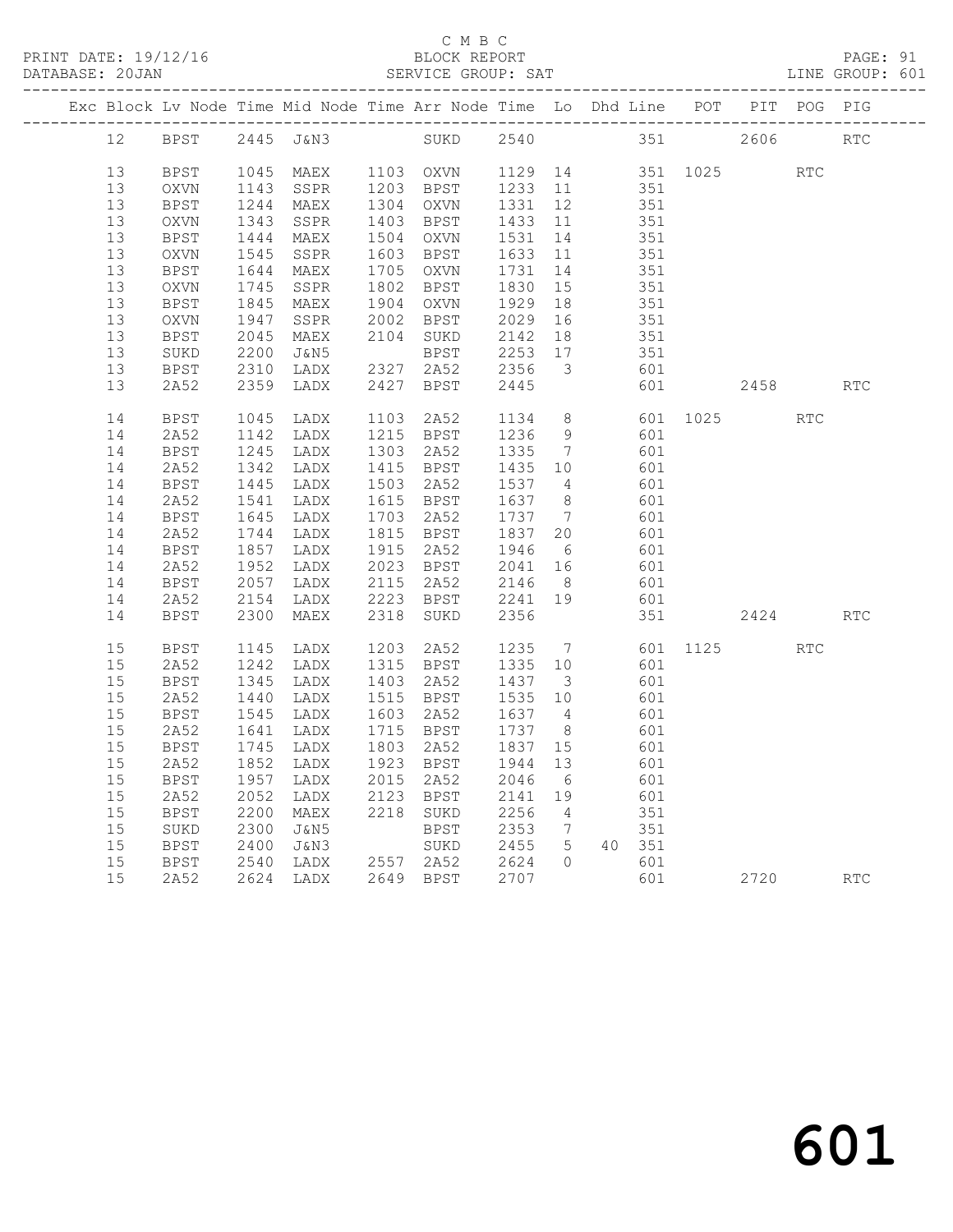|  |    |             |               |                        |      |                 |      |    | Exc Block Lv Node Time Mid Node Time Arr Node Time Lo Dhd Line POT PIT POG PIG                                                    |     |         |                             |                      |  |
|--|----|-------------|---------------|------------------------|------|-----------------|------|----|-----------------------------------------------------------------------------------------------------------------------------------|-----|---------|-----------------------------|----------------------|--|
|  | 40 |             |               |                        |      |                 |      |    | BPST 600 LADX 617 TSFE 632 28 620 540 RTC<br>TSFE 700 LADX 715 BPST 734 11 620                                                    |     |         |                             |                      |  |
|  | 40 |             |               |                        |      |                 |      |    |                                                                                                                                   |     |         |                             |                      |  |
|  | 40 | <b>BPST</b> |               |                        |      |                 |      |    | 745 LADX 802 TSFE 818 37 620<br>855 LADX 910 BPST 929 16 620<br>945 LADX 1003 TSFE 1020 35 620<br>1055 LADX 1111 BPST 1131 14 620 |     |         |                             |                      |  |
|  | 40 | TSFE        |               |                        |      |                 |      |    |                                                                                                                                   |     |         |                             |                      |  |
|  | 40 | BPST        |               |                        |      |                 |      |    |                                                                                                                                   |     |         |                             |                      |  |
|  | 40 | TSFE        |               |                        |      |                 |      |    |                                                                                                                                   |     |         |                             |                      |  |
|  | 40 | BPST        |               | 1145 LADX              |      |                 |      |    | 1203 TSFE 1220 35 620                                                                                                             |     |         |                             |                      |  |
|  | 40 | TSFE        | 1255          | LADX                   |      |                 |      |    |                                                                                                                                   |     |         |                             |                      |  |
|  | 40 | <b>BPST</b> | 1345<br>1455  | LADX                   |      |                 |      |    | 1311 BPST 1331 14 620<br>1403 TSFE 1421 34 620<br>1511 BPST 1531 14 620                                                           |     |         |                             |                      |  |
|  | 40 | TSFE        |               | LADX                   |      |                 |      |    |                                                                                                                                   |     |         |                             |                      |  |
|  | 40 | BPST        | 1545          | LADX                   |      |                 |      |    | 1603 TSFE 1620 35 620                                                                                                             |     |         |                             |                      |  |
|  | 40 | TSFE        | 1655          | LADX                   |      | 1711 BPST 1731  |      |    | 14 620                                                                                                                            |     |         |                             |                      |  |
|  | 40 | BPST        |               | 1745 LADX<br>1855 LADX |      |                 |      |    |                                                                                                                                   |     |         |                             |                      |  |
|  | 40 | TSFE        |               |                        |      |                 |      |    |                                                                                                                                   |     |         |                             |                      |  |
|  | 40 | BPST        |               | 1945 LADX              |      |                 |      |    | 2003 TSFE 2019 36 620                                                                                                             |     |         |                             |                      |  |
|  | 40 | TSFE        | 2055          | LADX                   |      | 2109 BPST 2127  |      |    | 620 2140 RTC                                                                                                                      |     |         |                             |                      |  |
|  | 41 | BPST        | 700           |                        |      |                 |      |    | LADX 717 TSFE 732 28 620                                                                                                          |     | 640 640 | RTC                         |                      |  |
|  | 41 | TSFE        | 800           |                        |      |                 |      |    | LADX 815 BPST 834 21 620                                                                                                          |     |         |                             |                      |  |
|  | 41 | BPST        |               |                        |      |                 |      |    | 855 LADX 913 TSFE 929 36 620                                                                                                      |     |         |                             |                      |  |
|  | 41 | TSFE        |               |                        |      |                 |      |    |                                                                                                                                   |     |         |                             |                      |  |
|  | 41 | BPST        | 1005<br>1055  |                        |      |                 |      |    | LADX 1021 BPST 1041 14 620<br>LADX 1113 TSFE 1130 35 620                                                                          |     |         |                             |                      |  |
|  | 41 | TSFE        |               | 1205 LADX              |      |                 |      |    | 1221 BPST 1241 14 620                                                                                                             |     |         |                             |                      |  |
|  | 41 | BPST        | 1255          | LADX                   |      |                 |      |    | 1313 TSFE 1330 35 620                                                                                                             |     |         |                             |                      |  |
|  | 41 | TSFE        | 1405          | LADX                   |      | 1421 BPST 1441  |      |    | 620 1454                                                                                                                          |     |         |                             | RTC                  |  |
|  | 42 | BPST        |               | 755 LADX               |      | 812 TSFE 828 37 |      |    | 620                                                                                                                               |     | 735     | <b>RTC</b>                  |                      |  |
|  | 42 | TSFE        | 905           |                        |      |                 |      |    | LADX 920 BPST 939 16 620                                                                                                          |     |         |                             |                      |  |
|  | 42 | BPST        |               |                        |      |                 |      |    |                                                                                                                                   |     |         |                             |                      |  |
|  | 42 | TSFE        | $955$<br>1105 |                        |      |                 |      |    | LADX 1013 TSFE 1030 35 620<br>LADX 1121 BPST 1141 14 620                                                                          |     |         |                             |                      |  |
|  | 42 | BPST        |               |                        |      |                 |      |    | 1155 LADX 1213 TSFE 1230 35 620                                                                                                   |     |         |                             |                      |  |
|  | 42 | TSFE        |               |                        |      |                 |      |    | 1305 LADX 1321 BPST 1341 14 620                                                                                                   |     |         |                             |                      |  |
|  | 42 | BPST        |               | 1355 LADX              |      | 1413 TSFE       |      |    | 1431 34 620                                                                                                                       |     |         |                             |                      |  |
|  |    |             |               |                        |      |                 |      |    | 42 TSFE 1505 LADX 1521 BPST 1541 620 1554 RTC                                                                                     |     |         |                             |                      |  |
|  | 43 | <b>BPST</b> | 800           | LADX                   | 817  | TSFE            | 833  | 27 | 620                                                                                                                               | 740 |         | $\mathop{\rm RTC}\nolimits$ |                      |  |
|  | 43 | TSFE        | 900           | LADX                   | 915  | <b>BPST</b>     | 934  | 26 | 620                                                                                                                               |     |         |                             |                      |  |
|  | 43 | <b>BPST</b> | 1000          | LADX                   | 1018 | TSFE            | 1035 | 25 | 620                                                                                                                               |     |         |                             |                      |  |
|  | 43 | TSFE        | 1100          | LADX                   | 1116 | <b>BPST</b>     | 1136 | 24 | 620                                                                                                                               |     |         |                             |                      |  |
|  | 43 | <b>BPST</b> | 1200          | LADX                   | 1218 | TSFE            | 1235 | 25 | 620                                                                                                                               |     |         |                             |                      |  |
|  | 43 | TSFE        | 1300          | LADX                   | 1316 | <b>BPST</b>     | 1336 | 24 | 620                                                                                                                               |     |         |                             |                      |  |
|  | 43 | <b>BPST</b> | 1400          | LADX                   | 1418 | TSFE            | 1436 | 24 | 620                                                                                                                               |     |         |                             |                      |  |
|  | 43 | TSFE        | 1500          | LADX                   | 1516 | <b>BPST</b>     | 1536 | 24 | 620                                                                                                                               |     |         |                             |                      |  |
|  | 43 | <b>BPST</b> | 1600          | LADX                   | 1618 | TSFE            | 1635 | 25 | 620                                                                                                                               |     |         |                             |                      |  |
|  | 43 | TSFE        | 1700          | LADX                   | 1716 | <b>BPST</b>     | 1736 | 24 | 620                                                                                                                               |     |         |                             |                      |  |
|  | 43 | <b>BPST</b> | 1800          | ${\rm LADX}$           | 1818 | TSFE            | 1835 | 25 | 620                                                                                                                               |     |         |                             |                      |  |
|  | 43 | TSFE        | 1900          | LADX                   | 1915 | <b>BPST</b>     | 1934 | 26 | 620                                                                                                                               |     |         |                             |                      |  |
|  | 43 | <b>BPST</b> | 2000          | LADX                   | 2018 | TSFE            | 2034 | 26 | 620                                                                                                                               |     |         |                             |                      |  |
|  | 43 | TSFE        | 2100          | LADX                   | 2114 | <b>BPST</b>     | 2132 | 33 | 620                                                                                                                               |     |         |                             |                      |  |
|  | 43 | <b>BPST</b> | 2205          | LADX                   | 2219 | TSFE            | 2235 | 25 | 620                                                                                                                               |     |         |                             |                      |  |
|  | 43 | TSFE        | 2300          | LADX                   | 2314 | <b>BPST</b>     | 2332 |    | 620                                                                                                                               |     | 2345    |                             | $\operatorname{RTC}$ |  |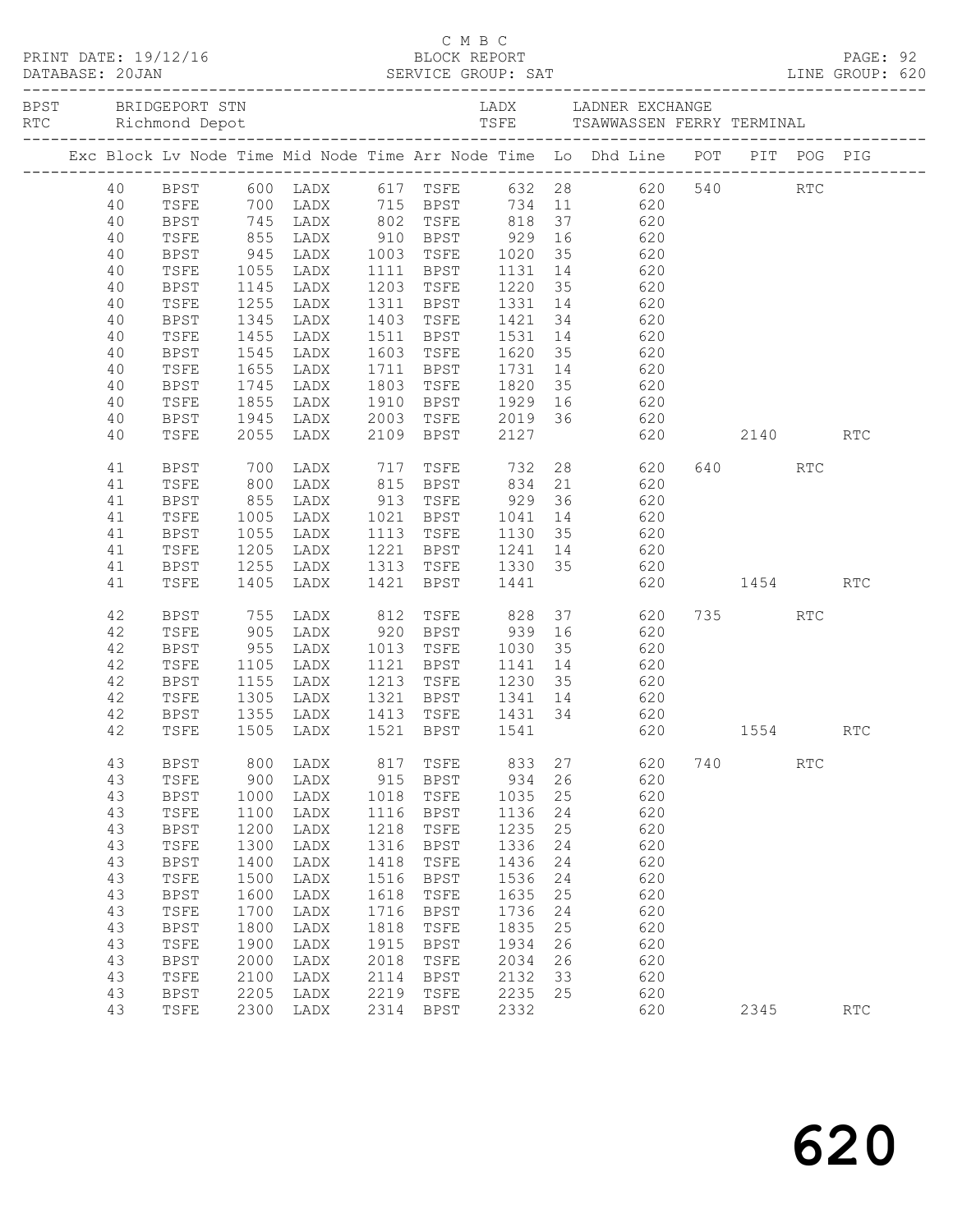|  |    |             |      |          |      |             |         |    | Exc Block Lv Node Time Mid Node Time Arr Node Time Lo Dhd Line POT |     |         | PIT POG PIG |            |
|--|----|-------------|------|----------|------|-------------|---------|----|--------------------------------------------------------------------|-----|---------|-------------|------------|
|  | 44 | BPST        | 845  | LADX 903 |      | TSFE 919 36 |         |    |                                                                    |     | 620 825 | <b>RTC</b>  |            |
|  | 44 | TSFE        | 955  | LADX     | 1011 | BPST        | 1031    |    | 620                                                                |     |         |             |            |
|  | 44 | <b>BPST</b> | 1045 | LADX     | 1103 | TSFE        | 1120    |    | 35<br>620                                                          |     |         |             |            |
|  | 44 | TSFE        | 1155 | LADX     | 1211 | BPST        | 1231    | 14 | 620                                                                |     |         |             |            |
|  | 44 | <b>BPST</b> | 1245 | LADX     | 1303 | TSFE        | 1320    | 35 | 620                                                                |     |         |             |            |
|  | 44 | TSFE        | 1355 | LADX     | 1411 | BPST        | 1431    | 14 | 620                                                                |     |         |             |            |
|  | 44 | BPST        | 1445 | LADX     | 1503 | TSFE        | 1522    |    | 33<br>620                                                          |     |         |             |            |
|  | 44 | TSFE        | 1555 | LADX     | 1611 | BPST        | 1631    | 14 | 620                                                                |     |         |             |            |
|  | 44 | <b>BPST</b> | 1645 | LADX     | 1703 | TSFE        | 1720    | 35 | 620                                                                |     |         |             |            |
|  | 44 | TSFE        | 1755 | LADX     | 1810 | BPST        | 1830    |    | 620<br>15                                                          |     |         |             |            |
|  | 44 | <b>BPST</b> | 1845 | LADX     | 1903 | TSFE        | 1919 36 |    | 620                                                                |     |         |             |            |
|  | 44 | TSFE        | 1955 | LADX     | 2010 | BPST        | 2029    |    | 620                                                                |     | 2042    |             | <b>RTC</b> |
|  |    |             |      |          |      |             |         |    |                                                                    |     |         |             |            |
|  | 45 | BPST        | 900  | LADX     | 918  | TSFE        | 934     |    | 26<br>620                                                          | 840 |         | RTC         |            |
|  | 45 | TSFE        | 1000 | LADX     | 1016 | BPST        | 1036    |    | 24<br>620                                                          |     |         |             |            |
|  | 45 | <b>BPST</b> | 1100 | LADX     | 1118 | TSFE        | 1135    | 25 | 620                                                                |     |         |             |            |
|  | 45 | TSFE        | 1200 | LADX     | 1216 | BPST        | 1236    | 24 | 620                                                                |     |         |             |            |
|  | 45 | BPST        | 1300 | LADX     | 1318 | TSFE        | 1335    | 25 | 620                                                                |     |         |             |            |
|  | 45 | TSFE        | 1400 | LADX     | 1416 | BPST        | 1436    | 24 | 620                                                                |     |         |             |            |
|  | 45 | BPST        | 1500 | LADX     | 1518 | TSFE        | 1537    | 23 | 620                                                                |     |         |             |            |
|  | 45 | TSFE        | 1600 | LADX     | 1616 | BPST        | 1636    | 24 | 620                                                                |     |         |             |            |
|  | 45 | <b>BPST</b> | 1700 | LADX     | 1718 | TSFE        | 1735    | 25 | 620                                                                |     |         |             |            |
|  | 45 | TSFE        | 1800 | LADX     | 1815 | BPST        | 1835    | 25 | 620                                                                |     |         |             |            |
|  | 45 | BPST        | 1900 | LADX     | 1918 | TSFE        | 1934    | 26 | 620                                                                |     |         |             |            |
|  | 45 | TSFE        | 2000 | LADX     | 2015 | BPST        | 2034    | 26 | 620                                                                |     |         |             |            |
|  | 45 | BPST        | 2100 | LADX     | 2118 | TSFE        | 2134    | 26 | 620                                                                |     |         |             |            |
|  | 45 | TSFE        | 2200 | LADX     | 2214 | BPST        | 2232    |    | 620                                                                |     | 2245    |             | <b>RTC</b> |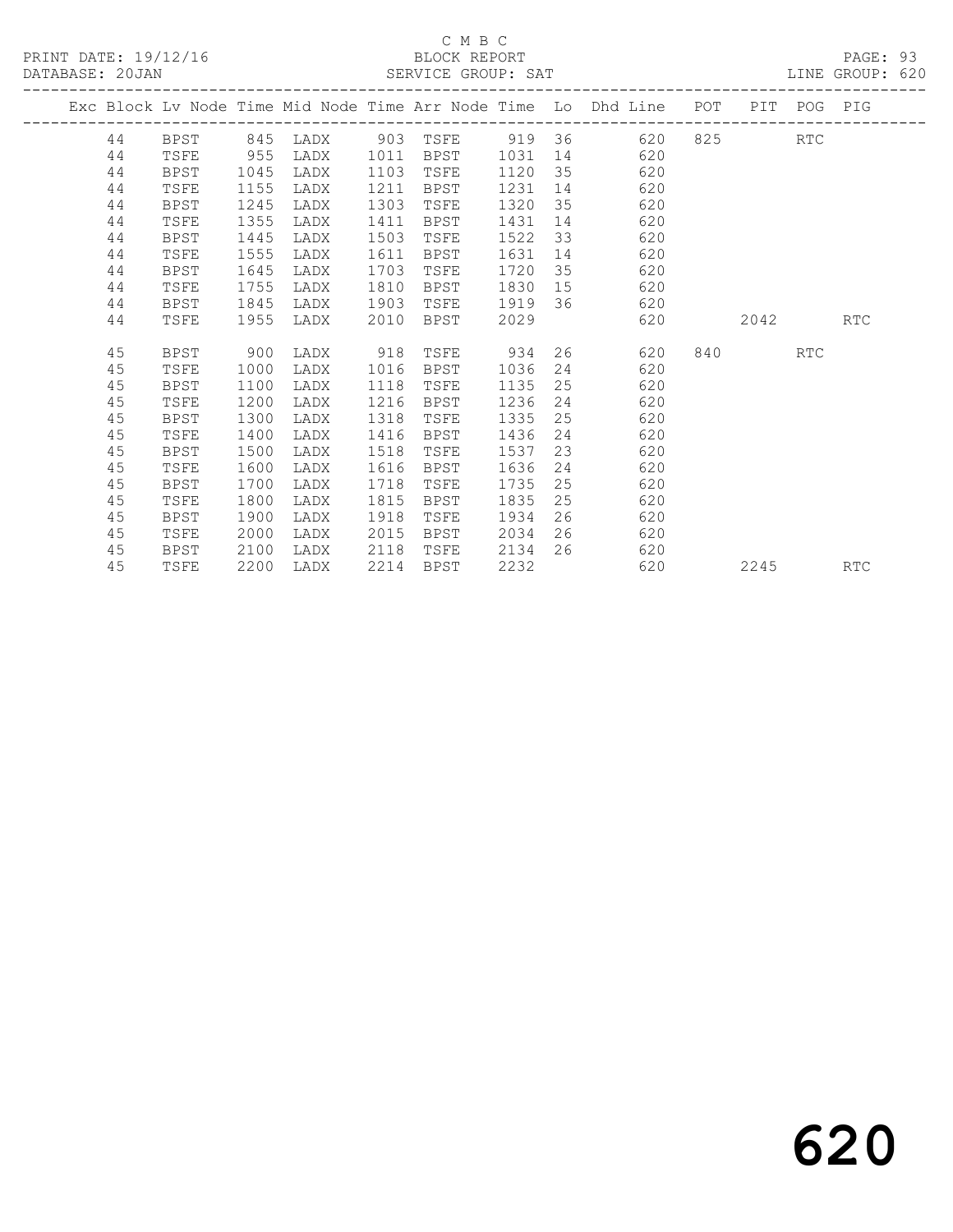|              |             |              |                                  |      |                                    |                      |    | Exc Block Lv Node Time Mid Node Time Arr Node Time Lo Dhd Line POT PIT POG PIG                     |      |     |            |  |
|--------------|-------------|--------------|----------------------------------|------|------------------------------------|----------------------|----|----------------------------------------------------------------------------------------------------|------|-----|------------|--|
| $\mathbf{1}$ |             |              |                                  |      |                                    |                      |    | N EX 600 SCDL 609 BHST 640 25 301 524 RTC                                                          |      |     |            |  |
| $\mathbf{1}$ | BHST        |              |                                  |      |                                    |                      |    | 705 SCDL 737 N EX 746 14 301                                                                       |      |     |            |  |
| $\mathbf{1}$ | N EX        |              | 800 SCDL                         |      |                                    |                      |    | 809 BHST 842 21 301                                                                                |      |     |            |  |
| $\mathbf{1}$ | BHST        |              |                                  |      |                                    |                      |    | 903 SCDL 936 N EX 946 14 301<br>1000 SCDL 1010 BHST 1044 17 301<br>1101 SCDL 1135 N EX 1146 14 301 |      |     |            |  |
| $\mathbf{1}$ | N EX        |              |                                  |      |                                    |                      |    |                                                                                                    |      |     |            |  |
| $\mathbf{1}$ | BHST        |              |                                  |      |                                    |                      |    |                                                                                                    |      |     |            |  |
| $\mathbf{1}$ | N EX        | 1200         | SCDL                             |      |                                    |                      |    | 1210 BHST 1244 19 301                                                                              |      |     |            |  |
| $\mathbf{1}$ | BHST        | 1303         | SCDL                             |      |                                    |                      |    |                                                                                                    |      |     |            |  |
| $\mathbf{1}$ | N EX        |              | SCDL                             |      |                                    |                      |    | 1341 N EX 1352 8 301<br>1411 BHST 1448 15 301<br>1541 N EX 1552 8 301                              |      |     |            |  |
| $\mathbf{1}$ | BHST        | 1400<br>1503 | SCDL                             |      |                                    |                      |    |                                                                                                    |      |     |            |  |
| $\mathbf{1}$ | N EX        | 1600         | SCDL                             |      |                                    |                      |    | 1611 BHST 1647 15 301                                                                              |      |     |            |  |
| $\mathbf{1}$ | BHST        | 1702         | SCDL                             |      |                                    |                      |    | 1741 N EX 1752 8 301                                                                               |      |     |            |  |
| $\mathbf{1}$ | N EX        |              |                                  |      |                                    |                      |    | 301                                                                                                |      |     |            |  |
| $\mathbf{1}$ | BHST        |              | 1800 SCDL<br>1910 SCDL           |      | 1810 BHST 1844 26<br>1946 NEX 1956 |                      |    | 301 2029 RTC                                                                                       |      |     |            |  |
|              |             |              |                                  |      |                                    |                      |    |                                                                                                    |      |     |            |  |
| $\mathbf{2}$ | N EX        | 630          | SCDL                             |      |                                    |                      |    | 639 BHST 710 25 301                                                                                | 554  | RTC |            |  |
| $\mathbf{2}$ | BHST        |              | SCDL                             |      |                                    |                      |    | 301                                                                                                |      |     |            |  |
| $\mathbf{2}$ | N EX        | 735<br>830   | SCDL                             |      |                                    |                      |    |                                                                                                    |      |     |            |  |
| $\mathbf{2}$ | BHST        | 932          | SCDL                             |      | 1006 N EX                          |                      |    | 1016 14 301                                                                                        |      |     |            |  |
| $\mathbf{2}$ | N EX        | 1030         | SCDL                             |      | 1040 BHST                          | 1114                 | 15 | 301                                                                                                |      |     |            |  |
| $\mathbf{2}$ | BHST        |              | 1129 SCDL                        |      | 1205 N EX                          |                      |    | 301                                                                                                |      |     |            |  |
| $\mathbf{2}$ | N EX        | 1230         | SCDL                             |      | 1242 BHST                          | 1216  14<br>1319  14 |    | 301                                                                                                |      |     |            |  |
| $\mathbf{2}$ | BHST        | 1333         | SCDL                             |      | 1411 N EX                          |                      |    | 1422 8 301                                                                                         |      |     |            |  |
| $\mathbf{2}$ | N EX        | 1430         | SCDL                             |      |                                    |                      |    | 1441 BHST 1517 15 301                                                                              |      |     |            |  |
| 2            | BHST        |              | SCDL                             |      | 1611 N EX                          |                      |    |                                                                                                    |      |     |            |  |
| $\mathbf{2}$ | N EX        | 1532<br>1630 | SCDL                             |      | 1641 BHST                          |                      |    |                                                                                                    |      |     |            |  |
| 2            | BHST        | 1733         | SCDL                             |      | 1812 N EX                          |                      |    |                                                                                                    |      |     |            |  |
| $\mathbf{2}$ | N EX        | 1830         | SCDL                             |      |                                    |                      |    | 1840 BHST 1914 26 301                                                                              |      |     |            |  |
| $\mathbf{2}$ | BHST        | 1940         | SCDL                             |      | 2016 N EX                          | 2026                 |    | 151,<br>1622 8<br>1717 16 301<br>1922 8 301<br>1901<br>1901<br>301 2059                            |      |     | <b>RTC</b> |  |
|              |             |              |                                  |      |                                    |                      |    |                                                                                                    |      |     |            |  |
| 3            | N EX        |              |                                  |      |                                    |                      |    | 700 SCDL 709 BHST 742 23 301                                                                       | 624  | RTC |            |  |
| 3            | BHST        |              |                                  |      |                                    |                      |    | 805 SCDL 837 N EX 846 14 301                                                                       |      |     |            |  |
| 3            | N EX        | 900          | SCDL                             |      | 910 BHST                           | 943 19               |    | 301                                                                                                |      |     |            |  |
| 3            |             |              | BHST 1002 SCDL 1036 N EX 1046 14 |      |                                    |                      |    | 301                                                                                                |      |     |            |  |
| 3            | N EX        | 1100         | SCDL                             | 1110 | BHST                               | 1144                 | 15 | 301                                                                                                |      |     |            |  |
| 3            | <b>BHST</b> | 1159         | $\operatorname{\mathsf{SCDL}}$   | 1235 | N EX                               | 1246                 | 14 | 301                                                                                                |      |     |            |  |
| 3            | N EX        | 1300         | SCDL                             | 1312 | BHST                               | 1349                 | 14 | 301                                                                                                |      |     |            |  |
| 3            | BHST        | 1403         | $\operatorname{\mathsf{SCDL}}$   | 1441 | N EX                               | 1452                 | 8  | 301                                                                                                |      |     |            |  |
| 3            | N EX        | 1500         | SCDL                             | 1511 | BHST                               | 1547                 | 15 | 301                                                                                                |      |     |            |  |
| 3            | BHST        | 1602         | $\operatorname{\mathsf{SCDL}}$   | 1641 | N EX                               | 1652                 | 8  | 301                                                                                                |      |     |            |  |
| 3            | N EX        | 1700         | SCDL                             | 1711 | BHST                               | 1747                 | 16 | 301                                                                                                |      |     |            |  |
| 3            | BHST        | 1803         | $\operatorname{\mathsf{SCDL}}$   | 1842 | N EX                               | 1852                 | 8  | 301                                                                                                |      |     |            |  |
| 3            | N EX        | 1900         | SCDL                             | 1910 | BHST                               | 1944                 | 17 | 301                                                                                                |      |     |            |  |
| 3            | <b>BHST</b> | 2001         | SCDL                             | 2036 | N EX                               | 2046                 |    | 301                                                                                                | 2119 |     | RTC        |  |
|              |             |              |                                  |      |                                    |                      |    |                                                                                                    |      |     |            |  |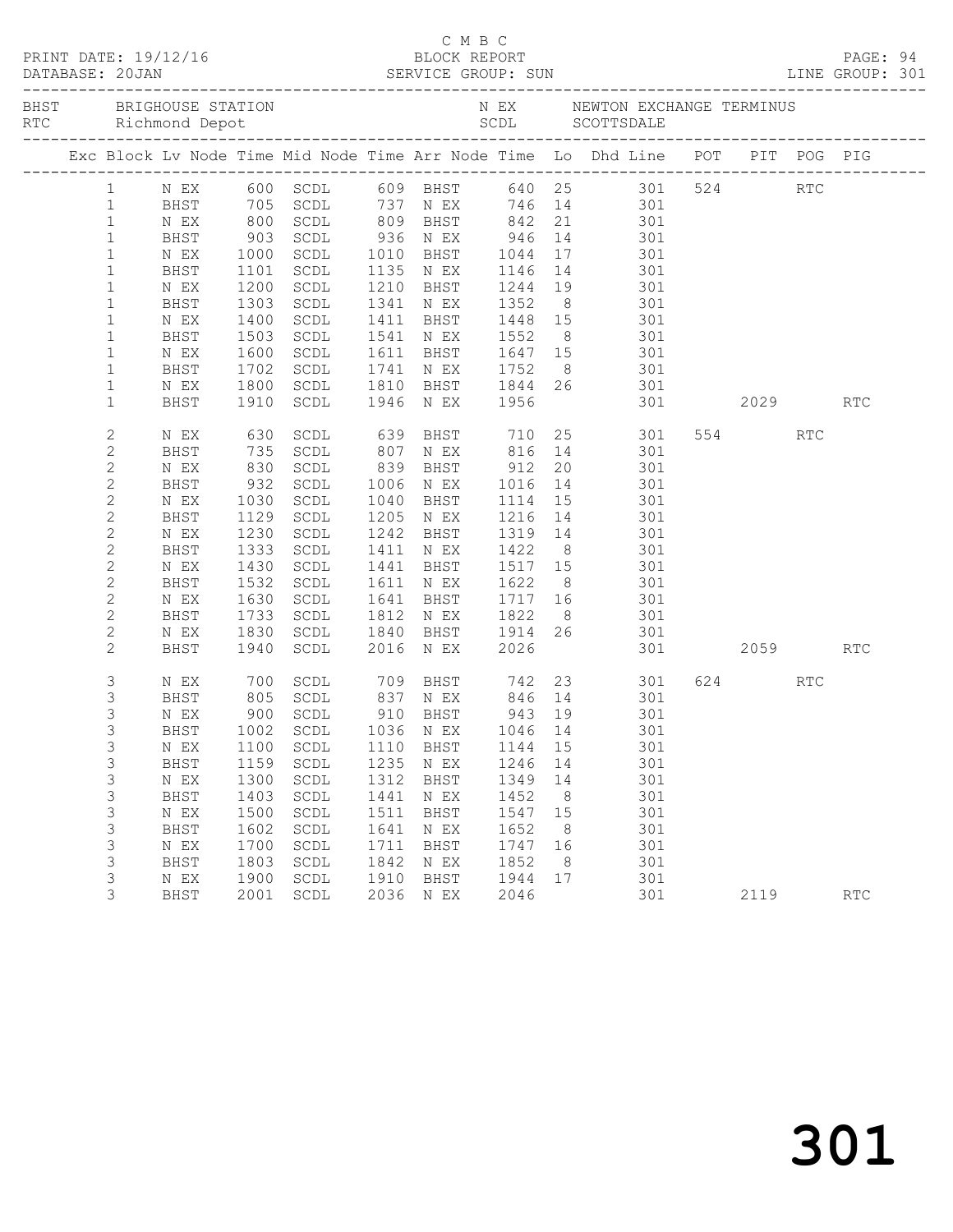# C M B C<br>BLOCK REPORT

| 4 | N EX | 730             | SCDL |      | BHST |            |     | 301                                                            | 654 |                                                                        | RTC |                                |
|---|------|-----------------|------|------|------|------------|-----|----------------------------------------------------------------|-----|------------------------------------------------------------------------|-----|--------------------------------|
| 4 | BHST | 833             | SCDL |      | N EX | 916        |     | 301                                                            |     |                                                                        |     |                                |
| 4 | N EX | 930             | SCDL | 940  | BHST | 1013       | 19  | 301                                                            |     |                                                                        |     |                                |
| 4 | BHST | 1032            | SCDL | 1106 | N EX | 1116       |     | 301                                                            |     |                                                                        |     |                                |
| 4 | N EX | 1130            | SCDL | 1140 | BHST | 1214       | 21  | 301                                                            |     |                                                                        |     |                                |
| 4 | BHST | 1235            | SCDL | 1311 | N EX | 1322       | - 8 | 301                                                            |     |                                                                        |     |                                |
| 4 | N EX | 1330            | SCDL | 1342 | BHST | 1419       | 14  | 301                                                            |     |                                                                        |     |                                |
| 4 | BHST | 1433            | SCDL | 1511 | N EX | 1522       | - 8 | 301                                                            |     |                                                                        |     |                                |
| 4 | N EX | 1530            | SCDL | 1541 | BHST |            |     | 301                                                            |     |                                                                        |     |                                |
| 4 | BHST | 1632            | SCDL | 1711 | N EX | 1722       | - 8 | 301                                                            |     |                                                                        |     |                                |
| 4 | N EX | 1730            | SCDL | 1741 | BHST | 1817       | 18  | 301                                                            |     |                                                                        |     |                                |
| 4 | BHST | 1835            | SCDL | 1912 | N EX | 1922       | - 8 | 301                                                            |     |                                                                        |     |                                |
| 4 | N EX | 1930            | SCDL | 1940 | BHST |            |     | 301                                                            |     |                                                                        |     |                                |
|   |      | DATABASE: 20JAN |      |      |      | 739<br>906 |     | SERVICE GROUP: SUN<br>812 21<br>14<br>14<br>1617 15<br>2014 19 |     | Exc Block Ly Node Time Mid Node Time Arr Node Time  Lo  Dhd Line   POT |     | LINE GROUP: 301<br>PIT POG PIG |

4 BHST 2033 SCDL 2106 N EX 2116 301 2149 RTC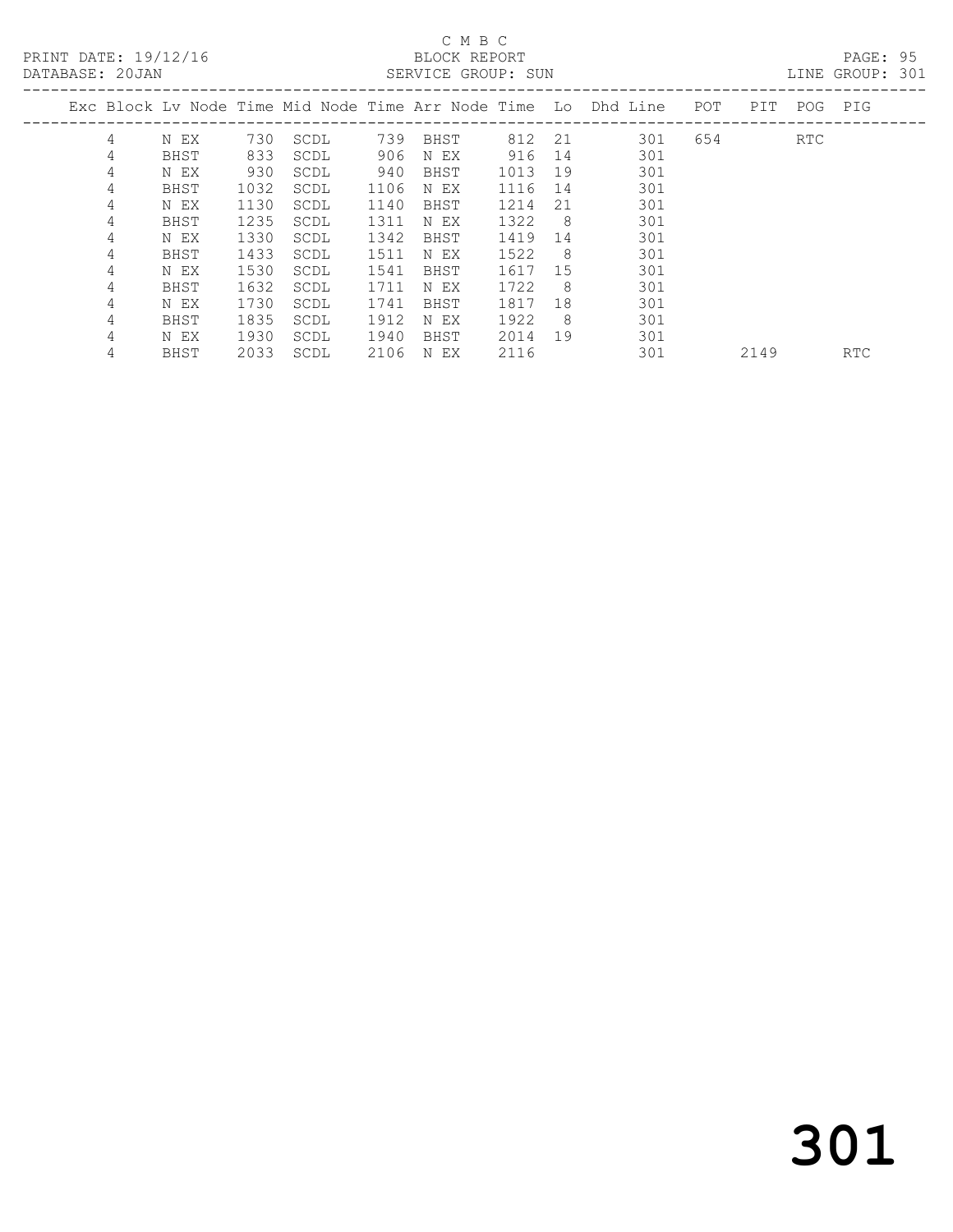| PRINT DATE: 19/12/16<br>DATABASE: 20JAN SERVICE GROUP: SUN LINE GROUP: 401 |                                                                                                                                                                                  |                                                                                                                                                                                                                                                      |                                                                                                                             |                                                               |  | C M B C<br>BLOCK REPORT                                      |                                                                    |                                       |                                                                                                                                                                                                                                                                                                                                                                                                                                                                                                                                                                                               |      | PAGE: 96 |  |
|----------------------------------------------------------------------------|----------------------------------------------------------------------------------------------------------------------------------------------------------------------------------|------------------------------------------------------------------------------------------------------------------------------------------------------------------------------------------------------------------------------------------------------|-----------------------------------------------------------------------------------------------------------------------------|---------------------------------------------------------------|--|--------------------------------------------------------------|--------------------------------------------------------------------|---------------------------------------|-----------------------------------------------------------------------------------------------------------------------------------------------------------------------------------------------------------------------------------------------------------------------------------------------------------------------------------------------------------------------------------------------------------------------------------------------------------------------------------------------------------------------------------------------------------------------------------------------|------|----------|--|
|                                                                            |                                                                                                                                                                                  | SERO SEYMOUR ST & ROBSON ST                                                                                                                                                                                                                          |                                                                                                                             |                                                               |  |                                                              |                                                                    |                                       | AC#3<br>ACKROYD RD FS NO. 3 RD<br>BHST<br>BRIGHOUSE STATION<br>CH2W<br>CHATHAM & 2 AV WB<br>HW#5<br>HORSESHOE WAY & NO.5 RD<br>RRCX<br>RRCX<br>RRCX<br>RRCX<br>RRCX<br>RRCX<br>RRCX<br>RRCX<br>RRCX<br>RRCX<br>RRCX<br>RRCX<br>RRCX<br>RRCX<br>RRCX<br>RRCX<br>RRCX<br>RRCX<br>RRC                                                                                                                                                                                                                                                                                                            |      |          |  |
|                                                                            |                                                                                                                                                                                  |                                                                                                                                                                                                                                                      |                                                                                                                             |                                                               |  |                                                              |                                                                    |                                       | Exc Block Lv Node Time Mid Node Time Arr Node Time Lo Dhd Line POT PIT POG PIG                                                                                                                                                                                                                                                                                                                                                                                                                                                                                                                |      |          |  |
|                                                                            | 70<br>70<br>70<br>70<br>70<br>70<br>70<br>70<br>70<br>70<br>70<br>70<br>70<br>70<br>70<br>70<br>70<br>70<br>70<br>70<br>70<br>70<br>70<br>70<br>70<br>70<br>70<br>70<br>70<br>70 | CH2E<br>BHST<br>CH2E<br>BHST<br>CH2E<br>BHST<br>CH2E<br>BHST<br>CH2E<br>BHST<br>CH2E<br>BHST<br>CH2E<br>BHST<br>CH2E<br>BHST<br>CH2E<br>BHST<br>CH2E<br>BHST<br>CH2E<br>BHST<br>CH2E<br>BHST<br>CH2E<br>BHST<br>CH2E<br>70 BHST 2056<br>CH2E<br>BHST | 712<br>$741$<br>$812$<br>842<br>912<br>1112<br>1336<br>1419<br>1456<br>1540<br>1701<br>1956<br>2028<br>2028<br>2126<br>2156 | $941$<br>1012<br>1040<br>1139<br>1216<br>1259<br>1736<br>1825 |  | BHST<br>CH2E                                                 | 2146 10<br>2219                                                    | $\overline{7}$                        | 70 CH2W 440 AC#3 501 16 406 426 RTC<br>AC#3 517 CH2E 541 3 406<br>CH2E 733 8 401<br>BHST 802 10 401<br>CH2E 833 9 401<br>BHST 904 8 401<br>CH2E 934 7 401<br>BHST 1004 8 401<br>CH2E 1036 4 401<br>BHST 1105 7 401<br>CH2E 1136 3 401<br>BHST 1205 11 401<br>CH2E 1241 18 401<br>BHST 1325 11 401<br>CH2E 1403 16 401<br>BHST 1445 11 401<br>CH2E 1522 18 401<br>BHST 1605 11 401<br>1616 CH2E 1642 19 401<br>BHST 1725 11 401<br>CH2E 1802 23 401<br>BHST 1845 11 401<br>1856 CH2E 1922 6 401<br>1928 BHST 1948 8 401<br>CH2E 2020 8 401<br>BHST 2048 8 401<br>CH2E 2119 7 401<br>401<br>401 |      |          |  |
|                                                                            | 70<br>70<br>70<br>70<br>70<br>70<br>70<br>70                                                                                                                                     | CH2E<br>BHST<br>CH2E<br>BHST<br>CH2E<br>BHST<br>CH2E<br>BHST                                                                                                                                                                                         | 2226<br>2257<br>2325<br>2357<br>2425<br>2457<br>2525<br>2557                                                                |                                                               |  | BHST<br>CH2E<br>BHST<br>CH2E<br>BHST<br>CH2E<br>BHST<br>CH2E | 2245<br>2319<br>2342<br>2419<br>2442 15<br>2517<br>2542 15<br>2616 | 12<br>$6\overline{6}$<br>15<br>6<br>8 | 401<br>401<br>401<br>401<br>401<br>401<br>401<br>401                                                                                                                                                                                                                                                                                                                                                                                                                                                                                                                                          | 2627 | RTC      |  |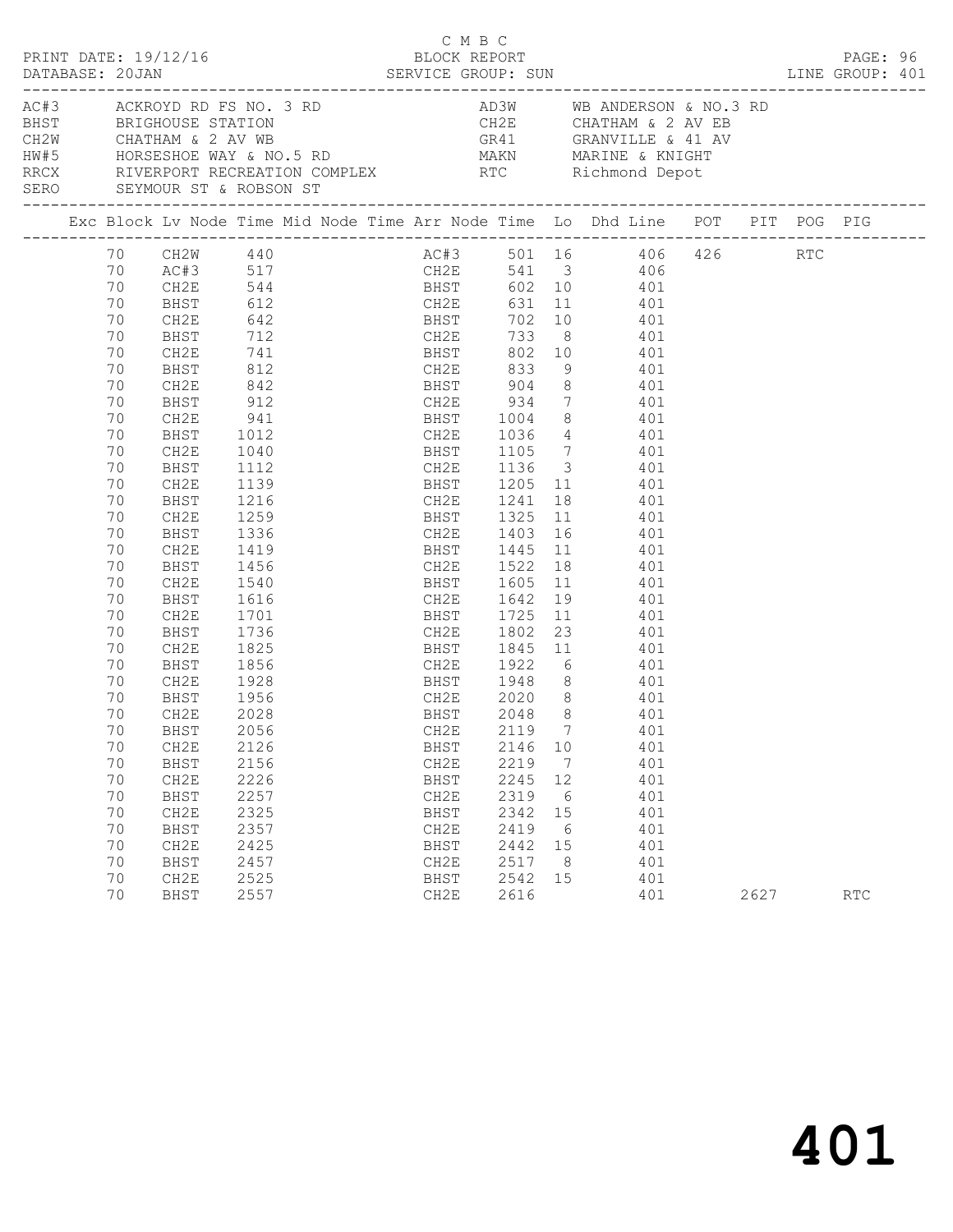PRINT DATE: 19/12/16 BLOCK REPORT BATABASE: 20JAN BLOCK REPORT

# C M B C<br>BLOCK REPORT

PAGE: 97<br>LINE GROUP: 401

|  |          | Exc Block Lv Node Time Mid Node Time Arr Node Time Lo Dhd Line POT |              |  |               |              |      |                           |                         |                |     |         | PIT POG PIG |            |
|--|----------|--------------------------------------------------------------------|--------------|--|---------------|--------------|------|---------------------------|-------------------------|----------------|-----|---------|-------------|------------|
|  | 71       | CH2W                                                               | 500          |  |               |              | AC#3 |                           |                         | 521 11 406 446 |     |         | <b>RTC</b>  |            |
|  | 71       | AC#3                                                               | 532          |  |               |              | RRCX | 555 2                     |                         | 408            |     |         |             |            |
|  | 71       | RRCX                                                               | 557          |  |               |              | AC#3 | 620                       | 9                       | 408            |     |         |             |            |
|  | 71       | AC#3                                                               | 629          |  |               | RRCX         |      | 652                       | $5\overline{)}$         | 408            |     |         |             |            |
|  | 71       | RRCX                                                               | 657          |  |               | AC#3         |      | 720                       | - 9                     | 408            |     |         |             |            |
|  | 71       | AC#3                                                               | 729          |  |               | RRCX         |      | 753                       | $\overline{4}$          | 408            |     |         |             |            |
|  | 71       | RRCX                                                               | 757          |  |               | AC#3         |      | 820                       | 9                       | 408            |     |         |             |            |
|  | 71       | AC#3                                                               | 829          |  |               | RRCX         |      | 853                       | $\overline{\mathbf{3}}$ | 408            |     |         |             |            |
|  | 71       | RRCX                                                               | 856          |  |               | AC#3         |      | 921                       | $\overline{4}$          | 408            |     |         |             |            |
|  | 71       | AC#3                                                               | 925          |  |               | RRCX         |      | 951 6                     |                         | 408            |     |         |             |            |
|  | 71<br>71 | RRCX<br>AC#3                                                       | 957          |  |               | AC#3<br>RRCX |      | 1023<br>1059 13           | 8 <sup>8</sup>          | 408<br>408     |     |         |             |            |
|  | 71       | RRCX                                                               | 1031<br>1112 |  |               | AC#3         |      | 1138                      | 13                      | 408            |     |         |             |            |
|  | 71       | AC#3                                                               | 1151         |  |               | RRCX         |      | 1220                      | - 9                     |                | 408 |         |             |            |
|  | 71       | RRCX                                                               | 1229         |  |               | AC#3         |      | 1258 13                   |                         | 408            |     |         |             |            |
|  | 71       | AC#3                                                               | 1311         |  |               | RRCX         |      | 1340                      | - 9                     |                | 408 |         |             |            |
|  | 71       | RRCX                                                               | 1349         |  |               | AC#3         |      | 1418 13                   |                         | 408            |     |         |             |            |
|  | 71       | AC#3                                                               | 1431         |  |               | RRCX         |      | 1500                      | $\overline{7}$          |                | 408 |         |             |            |
|  | 71       | RRCX                                                               | 1507         |  |               |              |      | AC#3 1538 13              |                         | 408            |     |         |             |            |
|  | 71       | AC#3                                                               | 1551         |  |               |              |      |                           |                         |                | 408 |         |             |            |
|  | 71       | RRCX                                                               | 1632         |  |               |              |      | RRCX 1621 11<br>AC#3 1700 |                         |                | 408 | 1716    |             | <b>RTC</b> |
|  |          |                                                                    |              |  |               |              |      |                           |                         |                |     |         |             |            |
|  | 72       | CH2E                                                               | 514          |  |               |              | BHST |                           |                         | 532 10 401     |     | 500 000 | <b>RTC</b>  |            |
|  | 72       | BHST                                                               | 542          |  |               | CH2E         |      | 601 13                    |                         |                | 401 |         |             |            |
|  | 72       | CH2E                                                               | 614          |  |               | BHST         |      | 632 10                    |                         |                | 401 |         |             |            |
|  | 72       | BHST                                                               | 642          |  |               | CH2E         |      | 701                       | 10                      |                | 401 |         |             |            |
|  | 72       | CH2E                                                               | 711          |  |               | BHST         |      | 732 10                    |                         | 401            |     |         |             |            |
|  | 72       | BHST                                                               | 742          |  | BHST 742 CH2W |              |      | 801                       | $\overline{7}$          |                | 401 |         |             |            |
|  | 72       | CH2W                                                               | 808          |  |               | AC#3         |      | 831                       | $6\overline{6}$         | 406            |     |         |             |            |
|  | 72       | AC#3                                                               | 837          |  |               | CH2W         |      | 903                       | $\overline{4}$          | 406            |     |         |             |            |
|  | 72       | CH2W                                                               | 907          |  |               | AC#3         |      | 931                       | 6                       | 406            |     |         |             |            |
|  | 72<br>72 | AC#3                                                               | 937<br>1013  |  |               | CH2W<br>AC#3 |      | 1004<br>1038 10           | - 9                     | 406            | 406 |         |             |            |
|  | 72       | CH2W<br>AC#3                                                       | 1048         |  |               | CH2W         |      | 1117                      | 8 <sup>8</sup>          | 406            |     |         |             |            |
|  | 72       | CH2W                                                               | 1125         |  |               | AC#3         |      | 1150                      | 10                      |                | 406 |         |             |            |
|  | 72       | AC#3                                                               | 1200         |  |               | CH2W         |      | 1229                      | 8 <sup>8</sup>          | 406            |     |         |             |            |
|  | 72       | CH2W                                                               | 1237         |  |               | AC#3         |      | 1302                      | 10                      |                | 406 |         |             |            |
|  | 72       | AC#3                                                               | 1312         |  |               | CH2W         |      | 1343                      | 6                       |                | 406 |         |             |            |
|  | 72       | CH2W                                                               | 1349         |  |               | AC#3         |      | 1414                      | 10                      |                | 406 |         |             |            |
|  | 72       | AC#3                                                               | 1424         |  |               | CH2W         |      | 1456                      | 6                       | 406            |     |         |             |            |
|  | 72       | CH2W                                                               | 1502         |  |               | AC#3         |      | 1526                      | 10                      |                | 406 |         |             |            |
|  | 72       | AC#3                                                               | 1536         |  |               | CH2W         |      | 1607                      | 8 <sup>8</sup>          | 406            |     |         |             |            |
|  | 72       | CH2W                                                               | 1615         |  |               | AC#3         |      | 1638 10                   |                         | 406            |     |         |             |            |
|  | 72       | AC#3                                                               | 1648         |  |               | CH2W         |      | 1719                      | - 9                     | 406            |     |         |             |            |
|  | 72       | CH2W                                                               | 1728         |  |               | AC#3         |      | 1750 10                   |                         | 406            |     |         |             |            |
|  | 72       | AC#3                                                               | 1800         |  |               | CH2W         |      | 1828                      |                         |                | 406 |         |             | RTC        |
|  |          |                                                                    |              |  |               |              |      |                           |                         |                |     |         |             |            |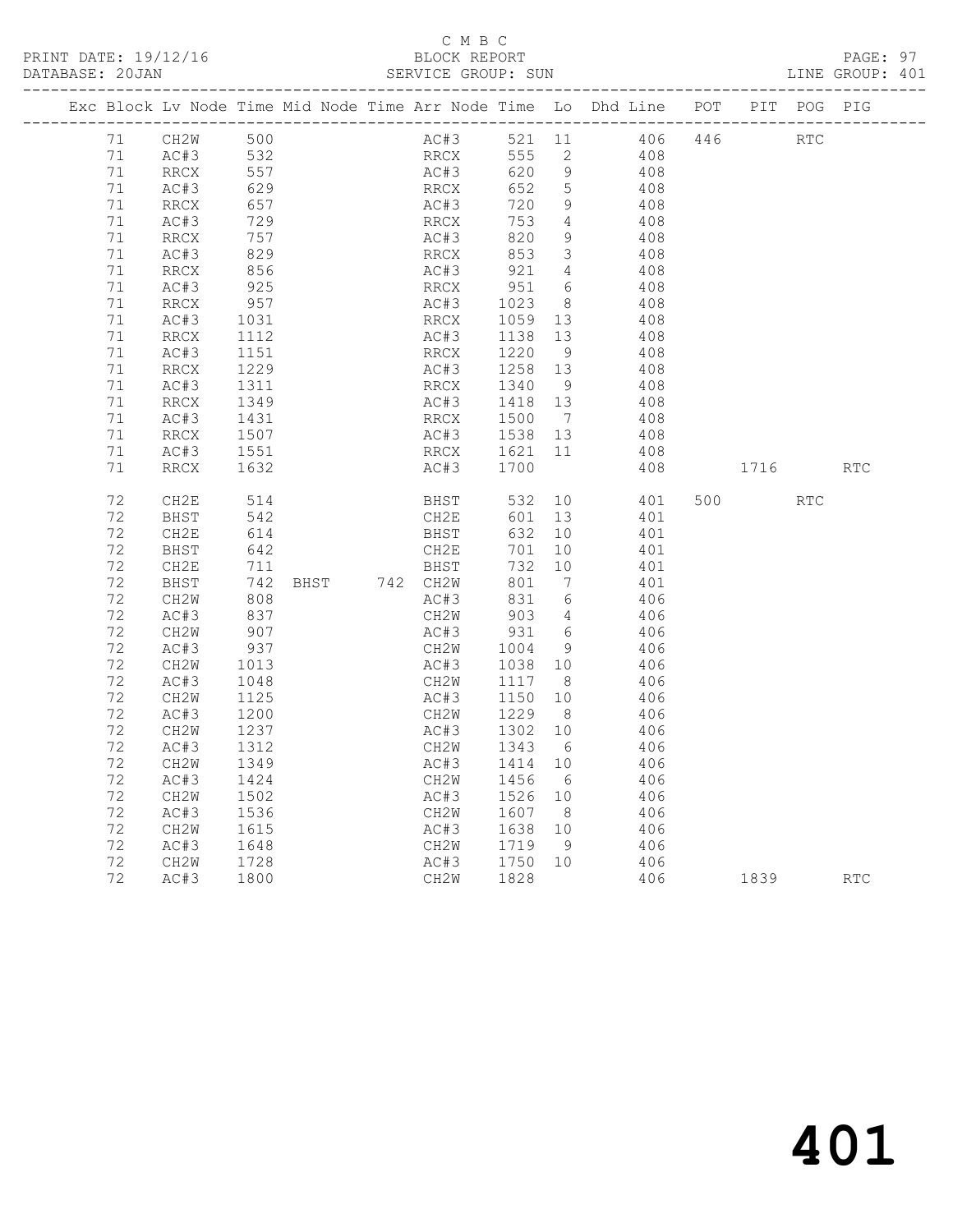PRINT DATE: 19/12/16 BLOCK REPORT BLOCK REPORT

## C M B C<br>BLOCK REPORT

| DATABASE: 20JAN |    |                   |                   |          | SERVICE GROUP: SUN                                                             |         |                              |                         |         | LINE GROUP: 401 |  |
|-----------------|----|-------------------|-------------------|----------|--------------------------------------------------------------------------------|---------|------------------------------|-------------------------|---------|-----------------|--|
|                 |    |                   |                   |          | Exc Block Lv Node Time Mid Node Time Arr Node Time Lo Dhd Line POT PIT POG PIG |         |                              |                         |         |                 |  |
|                 |    | 73 CH2W 520       |                   |          |                                                                                |         |                              | AC#3 541 18 406 506 RTC |         |                 |  |
|                 | 73 |                   |                   | AC#3 559 | RRCX                                                                           |         |                              | 622 5 408               |         |                 |  |
|                 | 73 | RRCX              | 627               |          | AC#3                                                                           |         |                              | 650 9 408               |         |                 |  |
|                 | 73 | AC#3              |                   |          |                                                                                | 722 5   |                              | 408                     |         |                 |  |
|                 | 73 | RRCX              | 659<br>727<br>727 |          | RRCX<br>AC#3                                                                   | 750     | 9                            | $\frac{1}{408}$         |         |                 |  |
|                 |    |                   |                   |          |                                                                                |         |                              |                         |         |                 |  |
|                 | 73 | AC#3              | 759               |          | RRCX                                                                           | 823     |                              | 4 4 4 0 8               |         |                 |  |
|                 | 73 | RRCX              | 827               |          | AC#3                                                                           | 850     | 9                            | 408                     |         |                 |  |
|                 | 73 | AC#3              | 859<br>928        |          |                                                                                |         |                              | 408                     |         |                 |  |
|                 | 73 | RRCX              |                   |          |                                                                                |         |                              | 408                     |         |                 |  |
|                 | 73 | AC#3              | 1011              |          | RRCX 1039 13                                                                   |         |                              | 408                     |         |                 |  |
|                 | 73 | RRCX              | 1052              |          | AC#3                                                                           | 1118    | 13                           | 408                     |         |                 |  |
|                 | 73 | AC#3              |                   |          | RRCX                                                                           | 1200 9  |                              | 408                     |         |                 |  |
|                 | 73 | RRCX              | 1131<br>1209      |          | AC#3                                                                           | 1238 13 |                              | 408                     |         |                 |  |
|                 | 73 | AC#3              | 1251              |          | RRCX                                                                           | 1320    | 9                            | 408                     |         |                 |  |
|                 |    |                   |                   |          |                                                                                |         |                              |                         |         |                 |  |
|                 | 73 | RRCX              | 1329              |          | AC#3                                                                           | 1358 13 |                              | 408                     |         |                 |  |
|                 | 73 | AC#3              | 1411              |          | RRCX                                                                           | 1440 7  |                              | 408                     |         |                 |  |
|                 | 73 | RRCX              | 1447              |          | AC#3                                                                           | 1518 13 |                              | 408                     |         |                 |  |
|                 | 73 | AC#3              | 1531              |          | RRCX                                                                           |         |                              | 1601 11 408             |         |                 |  |
|                 | 73 | RRCX              | 1612              |          | AC#3                                                                           | 1640    |                              | 21 408                  |         |                 |  |
|                 | 73 | AC#3              | 1701              |          | RRCX                                                                           | 1731    | 6                            | 408                     |         |                 |  |
|                 | 73 | RRCX              | 1737              |          | AC#3                                                                           | 1805 24 |                              | 408                     |         |                 |  |
|                 | 73 | AC#3              | 1829              |          | RRCX                                                                           | 1855    |                              | $\frac{1}{5}$ 408       |         |                 |  |
|                 | 73 | RRCX              | 1900              |          | AC#3                                                                           | 1924 7  |                              | 408                     |         |                 |  |
|                 |    |                   |                   |          |                                                                                |         |                              |                         |         |                 |  |
|                 | 73 | AC#3              | 1931              |          | RRCX                                                                           | 1957 4  |                              | 408                     |         |                 |  |
|                 | 73 | RRCX              | 2001              |          | AC#3                                                                           | 2024    | $7\overline{ }$              | 408                     |         |                 |  |
|                 | 73 | AC#3              | 2031              |          | RRCX                                                                           | 2057 5  |                              | 408                     |         |                 |  |
|                 | 73 | RRCX              | 2102              |          | AC#3                                                                           | 2124    |                              | 7 408                   |         |                 |  |
|                 | 73 | AC#3              | 2131              |          | RRCX                                                                           | 2157 4  |                              | 408                     |         |                 |  |
|                 | 73 | RRCX              | $2201$<br>2231    |          | AC#3                                                                           | 2223    | 8 <sup>1</sup>               | 408                     |         |                 |  |
|                 | 73 | AC#3              |                   |          | RRCX                                                                           | 2257 13 |                              | 408                     |         |                 |  |
|                 | 73 | RRCX              | 2310              |          | AC#3                                                                           | 2332    |                              | 3 408                   |         |                 |  |
|                 | 73 | AC#3              | 2335              |          | RRCX                                                                           | 2359    |                              | 21 408                  |         |                 |  |
|                 |    |                   |                   |          |                                                                                |         |                              |                         |         |                 |  |
|                 | 73 | RRCX              | 2420              |          | AC#3                                                                           | 2442 2  |                              | 408                     |         |                 |  |
|                 | 73 | AC#3              | 2444              |          | HW#5 2502 22                                                                   |         |                              | 408                     |         |                 |  |
|                 | 73 | HW#5              | 2524              |          |                                                                                |         |                              | AC#3 2542 2 408         |         |                 |  |
|                 | 73 | AC#3              | 2544              |          | HW#5                                                                           | 2602    |                              | 408                     | 2605    | <b>RTC</b>      |  |
|                 | 74 | RRCX              | 522               |          | AC#3                                                                           |         |                              | 545 2 408               | 514 RTC |                 |  |
|                 | 74 | AC#3 547          |                   |          |                                                                                |         |                              | CH2W 609 11 406         |         |                 |  |
|                 | 74 | CH2W              | 620               |          | AC#3                                                                           | 641     | 6                            | 406                     |         |                 |  |
|                 | 74 | AC#3              | 647               |          | CH2W                                                                           | 710 10  |                              | 406                     |         |                 |  |
|                 | 74 | CH2W              | 720               |          | AC#3                                                                           | 741     | 6                            | 406                     |         |                 |  |
|                 |    |                   |                   |          |                                                                                |         |                              |                         |         |                 |  |
|                 | 74 | AC#3              | 747               |          | CH2W                                                                           | 811     | 12                           | 406                     |         |                 |  |
|                 | 74 | CH2W              | 823               |          | AC#3                                                                           | 846     | 6                            | 406                     |         |                 |  |
|                 | 74 | AC#3              | 852               |          | CH2W                                                                           | 918     | 19                           | 406                     |         |                 |  |
|                 | 74 | CH <sub>2</sub> W | 937               |          | AC#3                                                                           | 1001    | 6                            | 406                     |         |                 |  |
|                 | 74 | AC#3              | 1007              |          | CH2W                                                                           | 1035    | 14                           | 406                     |         |                 |  |
|                 | 74 | CH2W              | 1049              |          | AC#3                                                                           | 1114    | 10                           | 406                     |         |                 |  |
|                 | 74 | AC#3              | 1124              |          | CH2W                                                                           | 1153    | 8 <sup>8</sup>               | 406                     |         |                 |  |
|                 | 74 | CH2W              | 1201              |          | AC#3                                                                           | 1226    | 10                           | 406                     |         |                 |  |
|                 |    |                   |                   |          |                                                                                |         |                              |                         |         |                 |  |
|                 | 74 | AC#3              | 1236              |          | CH2W                                                                           | 1306    | $7\phantom{.0}\phantom{.0}7$ | 406                     |         |                 |  |
|                 | 74 | CH <sub>2</sub> W | 1313              |          | AC#3                                                                           | 1338    | 10                           | 406                     |         |                 |  |
|                 | 74 | AC#3              | 1348              |          | CH2W                                                                           | 1419    | 6                            | 406                     |         |                 |  |
|                 | 74 | CH2W              | 1425              |          | AC#3                                                                           | 1450    | 10                           | 406                     |         |                 |  |
|                 | 74 | AC#3              | 1500              |          | CH2W                                                                           | 1531    | $7\phantom{.0}\phantom{.0}7$ | 406                     |         |                 |  |
|                 | 74 | CH2W              | 1538              |          | AC#3                                                                           | 1602    | 10                           | 406                     |         |                 |  |
|                 | 74 | AC#3              | 1612              |          | CH2W                                                                           | 1643    | 8                            | 406                     |         |                 |  |
|                 |    |                   |                   |          |                                                                                |         |                              |                         |         |                 |  |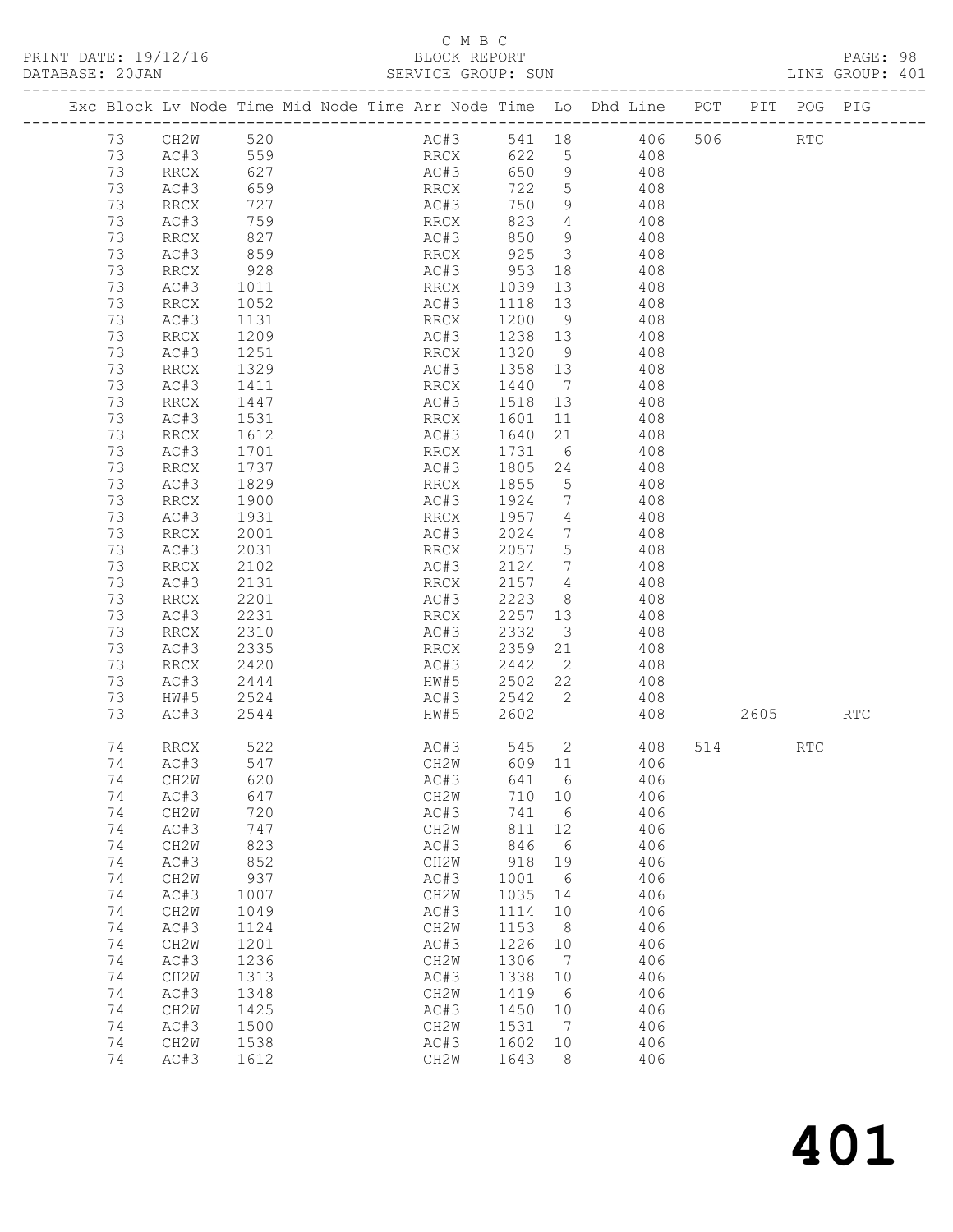PRINT DATE: 19/12/16 BLOCK REPORT BATABASE: 20JAN BLOCK REPORT

### C M B C<br>BLOCK REPORT

PAGE: 99<br>LINE GROUP: 401

|    | Exc Block Lv Node Time Mid Node Time Arr Node Time Lo Dhd Line POT |            |  |      |      |                             |                         |                                   |          |         | PIT POG PIG |            |
|----|--------------------------------------------------------------------|------------|--|------|------|-----------------------------|-------------------------|-----------------------------------|----------|---------|-------------|------------|
|    | 74 CH2W 1651                                                       |            |  |      |      |                             |                         | AC#3 1714 10 406<br>CH2W 1755 406 |          |         |             |            |
| 74 | AC#3 1724                                                          |            |  |      |      |                             |                         |                                   | 406 1806 |         |             | <b>RTC</b> |
| 75 | CH <sub>2</sub> W                                                  | 540        |  |      | AC#3 |                             |                         | 601 6 406                         |          | 526 RTC |             |            |
| 75 | AC#3                                                               | 607        |  |      | CH2W | 629 11                      |                         | 406                               |          |         |             |            |
| 75 | CH2W                                                               | 640        |  |      | AC#3 | 701                         | $6\overline{6}$         | 406                               |          |         |             |            |
| 75 | AC#3                                                               | 707        |  | CH2W |      | 730                         | 8 <sup>1</sup>          | 406                               |          |         |             |            |
| 75 | CH2W                                                               | 738        |  | AC#3 |      |                             |                         | 801 6 406                         |          |         |             |            |
| 75 | AC#3                                                               | 807        |  | CH2W |      | 833                         | $4\overline{4}$         | 406                               |          |         |             |            |
| 75 | CH2W                                                               |            |  | AC#3 |      | 901                         | 6                       | 406                               |          |         |             |            |
| 75 | AC#3                                                               | 837<br>907 |  |      |      |                             |                         | 406                               |          |         |             |            |
| 75 | CH2W                                                               | 949        |  |      |      | CH2W 934 15<br>AC#3 1013 9  |                         |                                   | 406      |         |             |            |
| 75 | AC#3                                                               | 1022       |  |      |      | CH2W 1050 11                |                         |                                   | 406      |         |             |            |
| 75 | CH2W                                                               | 1101       |  | AC#3 |      | 1126 10                     |                         |                                   | 406      |         |             |            |
| 75 | AC#3                                                               | 1136       |  | CH2W |      | 1205                        | 8 <sup>8</sup>          |                                   | 406      |         |             |            |
| 75 | CH2W                                                               | 1213       |  | AC#3 |      | $\frac{1}{1238}$ 10         |                         | 406                               |          |         |             |            |
| 75 | AC#3                                                               | 1248       |  | CH2W |      | 1318                        | $\overline{7}$          |                                   | 406      |         |             |            |
| 75 | CH2W                                                               | 1325       |  | AC#3 |      | 1350 10                     |                         |                                   | 406      |         |             |            |
| 75 | AC#3                                                               | 1400       |  | CH2W |      | 1432 6                      |                         |                                   | 406      |         |             |            |
| 75 | CH2W                                                               | 1438       |  |      |      |                             |                         | 406                               |          |         |             |            |
| 75 | AC#3                                                               | 1512       |  |      |      | AC#3 1502 10<br>CH2W 1543 7 |                         |                                   | 406      |         |             |            |
| 75 | CH2W                                                               | 1550       |  |      |      | AC#3 1614 10                |                         |                                   | 406      |         |             |            |
| 75 | AC#3                                                               | 1624       |  | CH2W |      | 1655                        | 8 <sup>1</sup>          |                                   | 406      |         |             |            |
| 75 | CH2W                                                               | 1703       |  | AC#3 |      | 1726                        | 10                      |                                   | 406      |         |             |            |
| 75 | AC#3                                                               | 1736       |  | CH2W |      | 1804                        | 8 <sup>8</sup>          | 406                               |          |         |             |            |
| 75 | CH2W                                                               | 1812       |  | AC#3 |      | 1833                        | 9                       | 406                               |          |         |             |            |
| 75 | AC#3                                                               | 1842       |  | CH2W |      | 1909                        | $\overline{\mathbf{3}}$ |                                   | 406      |         |             |            |
| 75 | CH2W                                                               | 1912       |  | AC#3 |      | 1933                        | 9                       | 406                               |          |         |             |            |
| 75 | AC#3                                                               | 1942       |  | CH2W |      | 2009<br>2033                | $4\overline{ }$         | 406                               |          |         |             |            |
| 75 | CH2W                                                               | 2013       |  | AC#3 |      |                             | 9                       | 406                               |          |         |             |            |
| 75 | AC#3                                                               | 2042       |  | CH2W |      | 2109                        | 9                       |                                   | 406      |         |             |            |
| 75 | CH2W                                                               | 2118       |  | AC#3 |      | 2138                        | 9                       |                                   | 406      |         |             |            |
| 75 | AC#3                                                               | 2147       |  | CH2W |      | 2214                        | $\overline{4}$          |                                   | 406      |         |             |            |
| 75 | CH2W                                                               | 2218       |  | AC#3 |      | 2238<br>2314                | 9                       | 406                               |          |         |             |            |
| 75 | AC#3                                                               | 2247       |  | CH2W |      |                             | $\overline{4}$          | 406                               |          |         |             |            |
| 75 | CH2W                                                               | 2318       |  | AC#3 |      | 2338                        | - 9                     | 406                               |          |         |             |            |
| 75 | AC#3                                                               | 2347       |  | CH2W |      | 2414                        | $\overline{4}$          | 406                               |          |         |             |            |
| 75 | CH2W                                                               | 2418       |  | AC#3 |      | 2438                        | 9                       | 406                               |          |         |             |            |
| 75 | AC#3                                                               | 2447       |  | CH2W |      | 2512                        |                         |                                   | 406      | 2523    |             | <b>RTC</b> |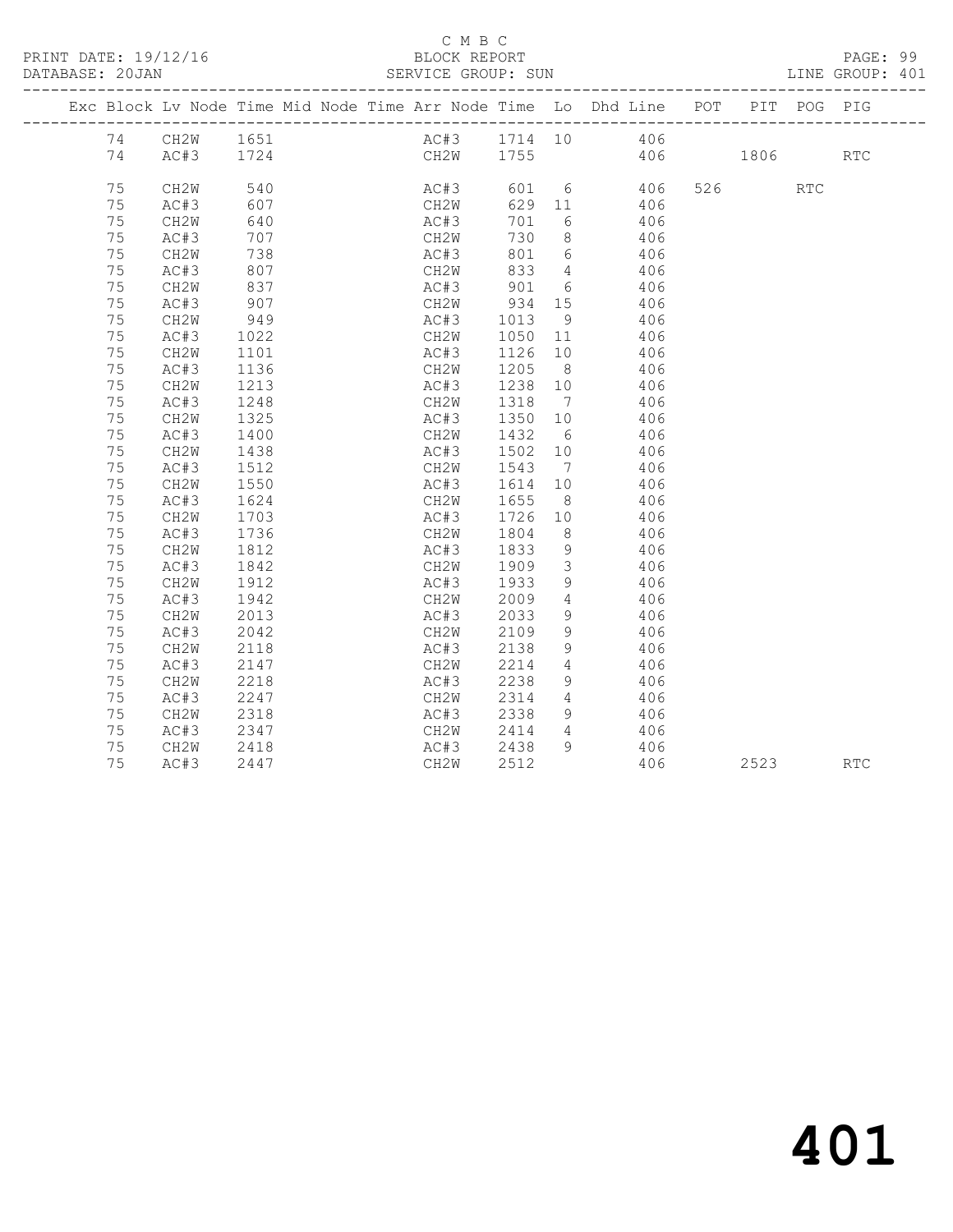#### C M B C<br>BLOCK REPORT SERVICE GROUP: SUN

|  |    | Exc Block Lv Node Time Mid Node Time Arr Node Time Lo Dhd Line POT |      |  |      |      |                 |                 |     |     |      | PIT POG PIG |            |
|--|----|--------------------------------------------------------------------|------|--|------|------|-----------------|-----------------|-----|-----|------|-------------|------------|
|  | 76 | CH2W                                                               | 600  |  | AC#3 |      |                 | 621 6 406       |     | 546 |      | <b>RTC</b>  |            |
|  | 76 | AC#3                                                               | 627  |  | CH2W |      |                 | 649 11 406      |     |     |      |             |            |
|  | 76 | CH2W                                                               | 700  |  | AC#3 | 721  | 6               |                 | 406 |     |      |             |            |
|  | 76 | AC#3                                                               | 727  |  | CH2E | 753  | 10              |                 | 406 |     |      |             |            |
|  | 76 | CH2E                                                               | 803  |  | BHST | 824  | 8               |                 | 401 |     |      |             |            |
|  | 76 | BHST                                                               | 832  |  | CH2E | 853  | 9               |                 | 401 |     |      |             |            |
|  | 76 | CH2E                                                               | 902  |  | BHST | 924  | 8               |                 | 401 |     |      |             |            |
|  | 76 | BHST                                                               | 932  |  | CH2E | 954  | $7\phantom{.0}$ |                 | 401 |     |      |             |            |
|  | 76 | CH2E                                                               | 1001 |  | BHST | 1024 | 8               |                 | 401 |     |      |             |            |
|  | 76 | BHST                                                               | 1032 |  | CH2E | 1056 | $\overline{4}$  |                 | 401 |     |      |             |            |
|  | 76 | CH2E                                                               | 1100 |  | BHST | 1125 | 9               |                 | 401 |     |      |             |            |
|  | 76 | BHST                                                               | 1134 |  | CH2E | 1159 | 20              |                 | 401 |     |      |             |            |
|  | 76 | CH2E                                                               | 1219 |  | BHST | 1245 | 11              |                 | 401 |     |      |             |            |
|  | 76 | BHST                                                               | 1256 |  | CH2E | 1321 |                 |                 | 401 |     |      |             |            |
|  | 76 | CH2E                                                               | 1339 |  | BHST | 1405 | 11              |                 | 401 |     |      |             |            |
|  | 76 | BHST                                                               | 1416 |  | CH2E | 1443 | 17              |                 | 401 |     |      |             |            |
|  | 76 | CH2E                                                               | 1500 |  | BHST | 1525 | 11              |                 | 401 |     |      |             |            |
|  | 76 | BHST                                                               | 1536 |  | CH2E | 1602 | 18              |                 | 401 |     |      |             |            |
|  | 76 | CH2E                                                               | 1620 |  | BHST | 1645 | 11              |                 | 401 |     |      |             |            |
|  | 76 | BHST                                                               | 1656 |  | CH2E | 1722 | 21              |                 | 401 |     |      |             |            |
|  | 76 | CH2E                                                               | 1743 |  | BHST | 1805 | 11              |                 | 401 |     |      |             |            |
|  | 76 | BHST                                                               | 1816 |  | CH2E | 1842 |                 | $4\overline{ }$ | 401 |     |      |             |            |
|  | 76 | CH2E                                                               | 1846 |  | BHST | 1906 | 10              |                 | 401 |     |      |             |            |
|  | 76 | BHST                                                               | 1916 |  | CH2E | 1941 | $\overline{7}$  |                 | 401 |     |      |             |            |
|  | 76 | CH2E                                                               | 1948 |  | BHST | 2008 | 8               |                 | 401 |     |      |             |            |
|  | 76 | BHST                                                               | 2016 |  | CH2E | 2039 | 18              |                 | 401 |     |      |             |            |
|  | 76 | CH2E                                                               | 2057 |  | BHST | 2117 | $\overline{9}$  |                 | 401 |     |      |             |            |
|  | 76 | BHST                                                               | 2126 |  | CH2E | 2149 | $\overline{7}$  |                 | 401 |     |      |             |            |
|  | 76 | CH2E                                                               | 2156 |  | BHST | 2215 | 11              |                 | 401 |     |      |             |            |
|  | 76 | BHST                                                               | 2226 |  | CH2E | 2248 |                 |                 | 401 |     | 2259 |             | <b>RTC</b> |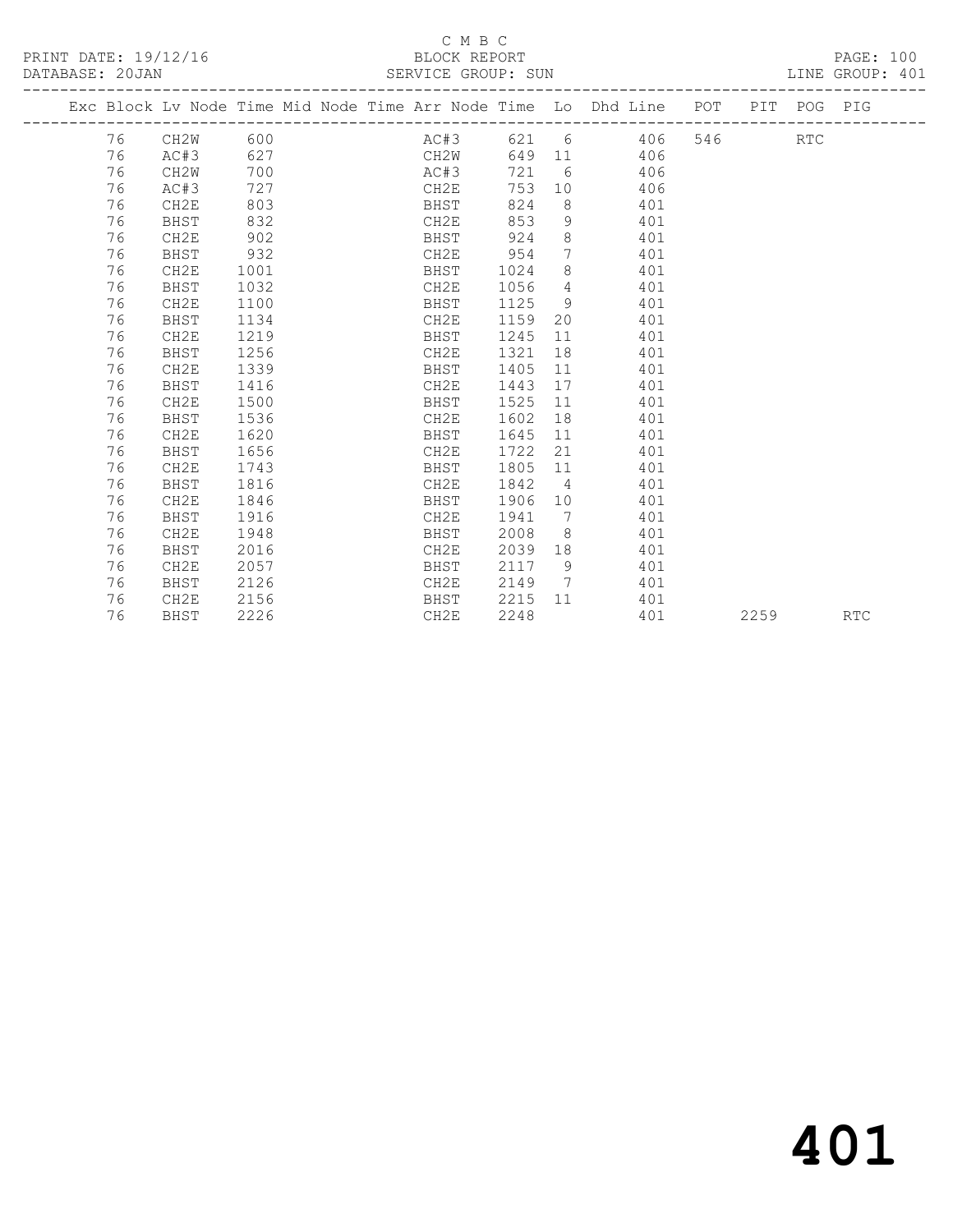PRINT DATE: 19/12/16<br>DATABASE: 20JAN

|    |              |              |      |      |             |        |                 |                                                                                             |           |     | PAGE: 101<br>LINE GROUP: 401 |
|----|--------------|--------------|------|------|-------------|--------|-----------------|---------------------------------------------------------------------------------------------|-----------|-----|------------------------------|
|    |              |              |      |      |             |        |                 | Exc Block Lv Node Time Mid Node Time Arr Node Time Lo Dhd Line POT PIT POG PIG              |           |     |                              |
|    | 77 CH2W 753  |              |      |      |             |        |                 | AC#3 816 6 406 739 RTC                                                                      |           |     |                              |
| 77 | AC#3 822     |              |      |      |             |        |                 | CH2W 848 4 406                                                                              |           |     |                              |
| 77 | CH2W         | 852          |      |      |             |        |                 | AC#3 916 6 406                                                                              |           |     |                              |
| 77 | AC#3         |              |      |      |             |        |                 |                                                                                             |           |     |                              |
| 77 | CH2W         | 922<br>1001  |      |      |             |        |                 | CH2W 949 12 406<br>AC#3 1025 11 406<br>CH2W 1105 8 406                                      |           |     |                              |
| 77 | AC#3         | 1036         |      |      | CH2W        |        |                 |                                                                                             |           |     |                              |
| 77 | CH2W         | 1113         |      |      | AC#3        |        |                 | 1138 10 406                                                                                 |           |     |                              |
| 77 | AC#3         | 1148         |      |      | CH2W        |        |                 |                                                                                             |           |     |                              |
| 77 | CH2W         | 1225         |      |      | AC#3        |        |                 | $\begin{array}{cccc} 1217 & 8 & & 406 \\ 1250 & 10 & & 406 \\ 1331 & 6 & & 406 \end{array}$ |           |     |                              |
| 77 | AC#3         | 1300         |      |      | CH2W        |        |                 |                                                                                             |           |     |                              |
| 77 | CH2W         | 1337         |      |      | AC#3        |        |                 | 1402 10 406                                                                                 |           |     |                              |
|    |              |              |      |      |             |        |                 |                                                                                             |           |     |                              |
| 77 | AC#3         | 1412         |      |      | CH2W        |        |                 | 1444 6 406                                                                                  |           |     |                              |
| 77 | CH2W         | 1450         |      |      | AC#3        |        |                 | 1514 10 406<br>1555 7 406                                                                   |           |     |                              |
| 77 | AC#3         | 1524         |      |      | CH2W        |        |                 |                                                                                             |           |     |                              |
| 77 | CH2W         | 1602         |      |      | AC#3        |        |                 | 1626 10 406                                                                                 |           |     |                              |
| 77 | AC#3         | 1636         |      |      | CH2W        |        |                 | 1707 9 406                                                                                  |           |     |                              |
| 77 | CH2W         | 1716<br>1748 |      |      | AC#3        |        |                 | $\begin{array}{cccc} 1738 & 10 & & 406 \\ 1816 & 11 & & 406 \end{array}$                    |           |     |                              |
| 77 | AC#3         |              |      |      | CH2W        |        |                 |                                                                                             |           |     |                              |
| 77 | CH2W         | 1827         |      |      | AC#3        |        |                 | 1848 9 406                                                                                  |           |     |                              |
| 77 | AC#3         | 1857         |      |      | CH2W        |        |                 |                                                                                             |           |     |                              |
| 77 | CH2W         |              |      |      | AC#3        |        |                 |                                                                                             |           |     |                              |
| 77 | AC#3         | 1927<br>1957 |      |      | CH2W        |        |                 | $\begin{array}{cccc} 1924 & 3 & 406 \\ 1948 & 9 & 406 \\ 2024 & 4 & 406 \end{array}$        |           |     |                              |
| 77 | CH2W         | 2028         |      |      | AC#3        | 2048   |                 | 9 406                                                                                       |           |     |                              |
| 77 | AC#3         | 2057         |      |      | CH2W        |        |                 | 2124 14 406                                                                                 |           |     |                              |
| 77 | CH2W         |              |      |      | AC#3        |        |                 |                                                                                             |           |     |                              |
| 77 | AC#3         | 2138<br>2207 |      |      | CH2W        |        |                 | 2158 9 406<br>2234 4 406                                                                    |           |     |                              |
| 77 | CH2W         | 2238         |      |      | AC#3        |        |                 | $2258$ 9 406                                                                                |           |     |                              |
| 77 | AC#3         | 2307         |      |      | CH2W        |        |                 | 2334 4 406                                                                                  |           |     |                              |
| 77 | CH2W         | 2338         |      |      | AC#3        |        |                 |                                                                                             |           |     |                              |
| 77 | AC#3         | 2407         |      |      | CH2W        | 2432 6 |                 | 2358 9 406<br>2432 6 406                                                                    |           |     |                              |
| 77 | CH2W         | 2438         |      |      |             |        |                 | $AC#3$ $2458$ 9 $406$                                                                       |           |     |                              |
| 77 | AC#3         | 2507         |      |      | CH2W        | 2531   |                 |                                                                                             | 406 2542  |     | $\mathop{\rm RTC}\nolimits$  |
|    |              |              |      |      |             |        |                 |                                                                                             |           |     |                              |
| 78 | CH2E         | 823<br>852   |      |      |             |        |                 | BHST 844 8 401<br>CH2E 913 8 401                                                            | 809 — 100 | RTC |                              |
| 78 | BHST         |              |      |      |             |        |                 |                                                                                             |           |     |                              |
| 78 | CH2E         | 921          |      |      | BHST        |        |                 | 944 8 401                                                                                   |           |     |                              |
| 78 | BHST         | 952          |      |      | CH2E        | 1014   | $7\overline{ }$ | 401                                                                                         |           |     |                              |
|    | 78 CH2E 1021 |              |      |      | BHST 1044 8 |        |                 | 401                                                                                         |           |     |                              |
| 78 | BHST         | 1052         |      |      | CH2E        | 1116   | $\mathcal{S}$   | 401                                                                                         |           |     |                              |
| 78 | CH2E         | 1119         |      |      | <b>BHST</b> | 1145   | 11              | 401                                                                                         |           |     |                              |
| 78 | BHST         | 1156         |      |      | CH2E        | 1221   | 18              | 401                                                                                         |           |     |                              |
| 78 | CH2E         | 1239         |      |      | BHST        | 1305   | 11              | 401                                                                                         |           |     |                              |
| 78 | BHST         | 1316         |      |      | CH2E        | 1341   | 18              | 401                                                                                         |           |     |                              |
| 78 | CH2E         | 1359         |      |      | BHST        | 1425   | 11              | 401                                                                                         |           |     |                              |
| 78 | BHST         | 1436         |      |      | CH2E        | 1502   | 18              | 401                                                                                         |           |     |                              |
| 78 | CH2E         | 1520         |      |      | BHST        | 1545   | 11              | 401                                                                                         |           |     |                              |
| 78 | BHST         | 1556         |      |      | CH2E        | 1622   | 19              | 401                                                                                         |           |     |                              |
| 78 | CH2E         | 1641         |      |      | BHST        | 1705   | 11              | 401                                                                                         |           |     |                              |
| 78 | BHST         | 1716         |      |      | CH2E        | 1742   | 21              | 401                                                                                         |           |     |                              |
| 78 | CH2E         | 1803         |      |      | BHST        | 1825   | $11$            | 401                                                                                         |           |     |                              |
| 78 | BHST         | 1836         |      |      | CH2E        | 1902   | 6               | 401                                                                                         |           |     |                              |
| 78 | CH2E         | 1908         |      |      | <b>BHST</b> | 1928   |                 | 401                                                                                         |           |     |                              |
| 78 |              | 1936         |      |      | CH2E        | 2000   | 8               | 401                                                                                         |           |     |                              |
|    | BHST         |              |      |      |             |        | 8               |                                                                                             |           |     |                              |
| 78 | CH2E         | 2008         |      |      | BHST        | 2028   | 8               | 401                                                                                         |           |     |                              |
| 78 | <b>BHST</b>  | 2036         | BHST | 2036 | CH2W        | 2057   |                 | 401                                                                                         | 2108      |     | $\mathop{\rm RTC}\nolimits$  |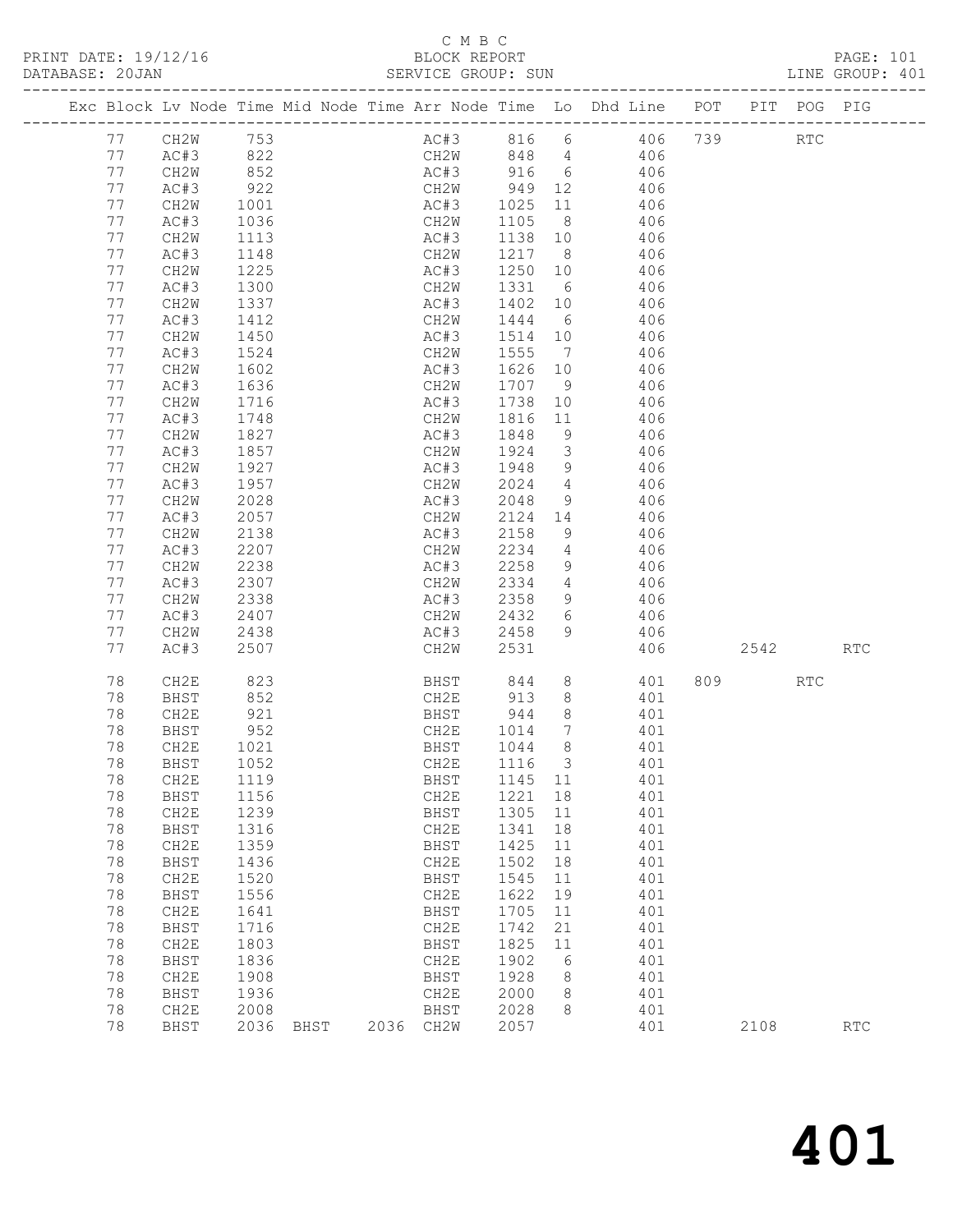## C M B C<br>BLOCK REPORT

| DATABASE: 20JAN |    |                          |                  |                                                                                | SERVICE GROUP: SUN           |         |                 |                          |           |        | LINE GROUP: 401 |  |
|-----------------|----|--------------------------|------------------|--------------------------------------------------------------------------------|------------------------------|---------|-----------------|--------------------------|-----------|--------|-----------------|--|
|                 |    |                          |                  | Exc Block Lv Node Time Mid Node Time Arr Node Time Lo Dhd Line POT PIT POG PIG |                              |         |                 |                          |           |        |                 |  |
|                 | 79 | CH2W 922                 |                  |                                                                                |                              |         |                 | AC#3 946 6 406 908 RTC   |           |        |                 |  |
|                 | 79 | AC#3                     | 952              |                                                                                |                              |         |                 | CH2W 1019 18 406         |           |        |                 |  |
|                 | 79 | CH2W                     | 1037<br>1112     |                                                                                |                              |         |                 | AC#3 1102 10 406         |           |        |                 |  |
|                 | 79 | AC#3                     |                  |                                                                                | CH2W                         | 1141 8  |                 | 406                      |           |        |                 |  |
|                 | 79 | CH2W                     | 1149             |                                                                                |                              |         |                 | $AC#3$ $1214$ $10$ $406$ |           |        |                 |  |
|                 | 79 | AC#3                     | 1224             |                                                                                |                              |         |                 | CH2W 1253 8 406          |           |        |                 |  |
|                 | 79 | CH2W                     | 1301             |                                                                                | AC#3                         | 1326 10 |                 | 406                      |           |        |                 |  |
|                 | 79 | AC#3                     | 1336             |                                                                                | CH2W                         | 1407 6  |                 | 406                      |           |        |                 |  |
|                 | 79 | CH2W                     | 1413             |                                                                                | AC#3                         | 1438 10 |                 | 406                      |           |        |                 |  |
|                 | 79 | AC#3                     | 1448             |                                                                                | CH2W                         |         |                 | 1519 7 406               |           |        |                 |  |
|                 | 79 | CH2W                     | 1526             |                                                                                | AC#3                         | 1550    | 10              | 406                      |           |        |                 |  |
|                 | 79 | AC#3                     | 1600             |                                                                                | CH2W                         | 1631    | 8 <sup>1</sup>  | 406                      |           |        |                 |  |
|                 | 79 | CH2W                     | $\frac{1}{1639}$ |                                                                                | AC#3                         | 1702    | 10              | 406                      |           |        |                 |  |
|                 | 79 | AC#3                     | 1712             |                                                                                | CH2W                         |         |                 | 1743 13 406              |           |        |                 |  |
|                 | 79 | CH2W                     | 1756             |                                                                                | AC#3                         | 1818    | 9               | 406                      |           |        |                 |  |
|                 | 79 | AC#3                     | 1827<br>1857     |                                                                                | CH2W                         | 1855    | $\overline{2}$  | 406                      |           |        |                 |  |
|                 | 79 | CH2W                     |                  |                                                                                | AC#3                         | 1918    | 9               | 406                      |           |        |                 |  |
|                 | 79 | AC#3                     | 1927             |                                                                                | CH2W 1954                    |         | $4\overline{4}$ | 406                      |           |        |                 |  |
|                 | 79 | CH2W                     | 1958             |                                                                                | AC#3                         | 2018    |                 | 9<br>406                 |           |        |                 |  |
|                 | 79 | AC#3                     | 2027             |                                                                                | CH2W                         | 2054    | $4\overline{4}$ | 406                      |           |        |                 |  |
|                 | 79 | CH2W                     | 2058             |                                                                                | AC#3                         | 2118    | 9               | 406                      |           |        |                 |  |
|                 | 79 | AC#3                     | 2127             |                                                                                | CH2W                         | 2154    |                 | 4 4 0 6                  |           |        |                 |  |
|                 | 79 | CH2W                     | 2158             |                                                                                | AC#3                         | 2218    |                 | 9 406                    |           |        |                 |  |
|                 | 79 | AC#3                     | 2227             |                                                                                | CH2W                         | 2254    | $4\overline{4}$ | 406                      |           |        |                 |  |
|                 | 79 | CH2W                     | 2258             |                                                                                | AC#3                         | 2318    | 9               | 406                      |           |        |                 |  |
|                 | 79 | AC#3                     | 2327             |                                                                                | CH2W                         | 2354    |                 | 4 4 4 0 6                |           |        |                 |  |
|                 | 79 | CH2W                     | 2358             |                                                                                | AC#3                         | 2418    | 9               | 406                      |           |        |                 |  |
|                 | 79 | AC#3                     | 2427             |                                                                                | CH2W                         | 2452    | $7\overline{ }$ | 406                      |           |        |                 |  |
|                 | 79 | CH2W                     | 2459             |                                                                                | AC#3                         | 2518    | 9               | 406                      |           |        |                 |  |
|                 | 79 | AC#3                     | 2527             |                                                                                | CH2W 2551                    |         | 2               | 406                      |           |        |                 |  |
|                 | 79 | CH2W                     | 2553             |                                                                                | AC#3                         | 2610    |                 | 406                      |           | 2626 7 | <b>RTC</b>      |  |
|                 | 80 | AC#3                     | 951              |                                                                                | RRCX 1018 9                  |         |                 | 408                      | 936 — 100 | RTC    |                 |  |
|                 | 80 | RRCX                     | 1027             |                                                                                | AC#3                         | 1053 18 |                 | 408                      |           |        |                 |  |
|                 | 80 | AC#3                     | 1111             |                                                                                | RRCX                         |         |                 | 1139 13 408              |           |        |                 |  |
|                 | 80 | RRCX                     | 1152             |                                                                                | AC#3                         | 1218 13 |                 | 408                      |           |        |                 |  |
|                 | 80 | AC#3                     | 1231             |                                                                                | RRCX                         | 1300 9  |                 | 408                      |           |        |                 |  |
|                 | 80 | RRCX                     | $\frac{1}{1309}$ |                                                                                | AC#3                         | 1338 13 |                 | 408                      |           |        |                 |  |
|                 | 80 | AC#3 1351                |                  |                                                                                | RRCX 1420 7                  |         |                 | 408                      |           |        |                 |  |
|                 | 80 | RRCX                     | 1427             |                                                                                | AC#3                         | 1458    | 13              | 408                      |           |        |                 |  |
|                 | 80 | AC#3                     | 1511             |                                                                                | RRCX                         | 1540    | 10              | 408                      |           |        |                 |  |
|                 | 80 | <b>RRCX</b>              | 1550             |                                                                                | AC#3                         | 1618    | 13              | 408                      |           |        |                 |  |
|                 | 80 | AC#3                     | 1631             |                                                                                | RRCX                         | 1701    | 11              | 408                      |           |        |                 |  |
|                 | 80 | <b>RRCX</b>              | 1712             |                                                                                | AC#3                         | 1740    | 19              | 408                      |           |        |                 |  |
|                 | 80 | AC#3                     | 1759             |                                                                                | RRCX                         | 1829    | 4               | 408                      |           |        |                 |  |
|                 | 80 | <b>RRCX</b>              | 1833             |                                                                                | AC#3                         | 1857    | $\overline{4}$  | 408                      |           |        |                 |  |
|                 | 80 | AC#3                     | 1901             |                                                                                | RRCX                         | 1927    | 4               | 408                      |           |        |                 |  |
|                 | 80 | <b>RRCX</b>              | 1931             |                                                                                | AC#3                         | 1954    | 7               | 408                      |           |        |                 |  |
|                 | 80 | AC#3                     | 2001             |                                                                                | RRCX                         | 2027    | 5               | 408                      |           |        |                 |  |
|                 | 80 | $\mathop{\mathrm{RRCX}}$ | 2032             |                                                                                | AC#3                         | 2054    | 7               | 408                      |           |        |                 |  |
|                 | 80 | AC#3                     | 2101             |                                                                                | $\mathop{\rm RRCX}\nolimits$ | 2127    | $\overline{4}$  | 408                      |           |        |                 |  |

 80 RRCX 2131 AC#3 2153 8 408 80 AC#3 2201 RRCX 2227 4 408

80 RRCX 2231 AC#3 2253 408 2309 RTC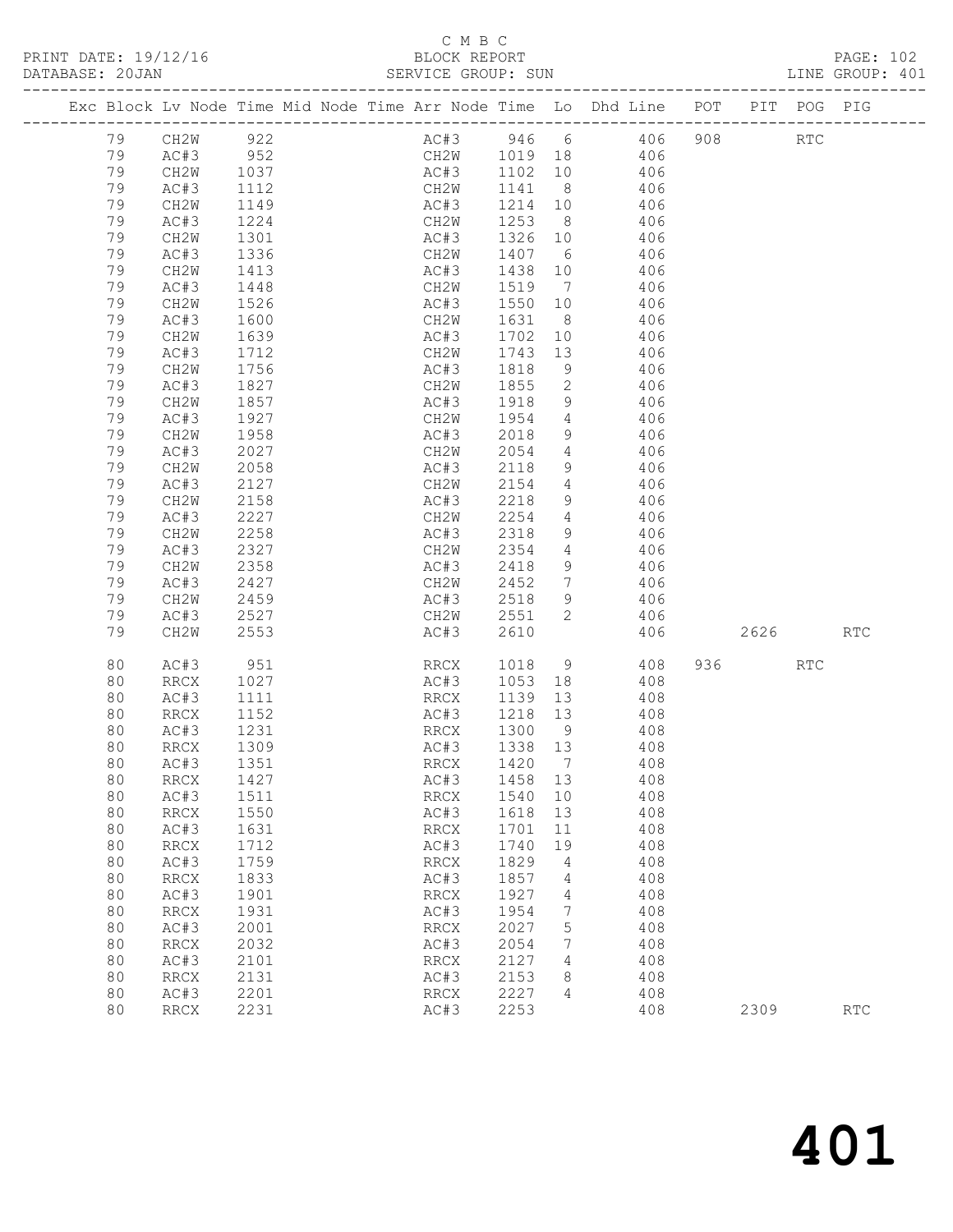## C M B C<br>BLOCK REPORT

| PRINT DATE: 19/12/16<br>DATABASE: 20JAN |    |                   |      |      |      | BLOCK REPORT<br>SERVICE GROUP: SUN                                             |      |                 |                                |     |          |            | PAGE: 103<br>LINE GROUP: 401 |  |
|-----------------------------------------|----|-------------------|------|------|------|--------------------------------------------------------------------------------|------|-----------------|--------------------------------|-----|----------|------------|------------------------------|--|
|                                         |    |                   |      |      |      | Exc Block Lv Node Time Mid Node Time Arr Node Time Lo Dhd Line POT PIT POG PIG |      |                 |                                |     |          |            |                              |  |
|                                         |    | 81 CH2W 1025      |      |      |      | AC#3 1050 10                                                                   |      |                 |                                |     | 406 1011 | <b>RTC</b> |                              |  |
|                                         | 81 | AC#3              | 1100 |      |      | CH2W                                                                           | 1129 |                 | $8 \overline{8}$               | 406 |          |            |                              |  |
|                                         | 81 | CH2W              | 1137 |      |      | AC#3                                                                           | 1202 |                 | 10                             | 406 |          |            |                              |  |
|                                         | 81 | AC#3              | 1212 |      |      | CH2W                                                                           | 1241 |                 | $8 \overline{)}$               | 406 |          |            |                              |  |
|                                         | 81 | CH2W              | 1249 |      |      | AC#3                                                                           | 1314 |                 | 10                             | 406 |          |            |                              |  |
|                                         | 81 | AC#3              | 1324 |      |      | CH2W                                                                           | 1355 | $6\overline{6}$ |                                | 406 |          |            |                              |  |
|                                         | 81 | CH2W              | 1401 |      |      | AC#3                                                                           | 1426 | 10              |                                | 406 |          |            |                              |  |
|                                         | 81 | AC#3              | 1436 |      |      | CH2W                                                                           | 1507 | 7               |                                | 406 |          |            |                              |  |
|                                         | 81 | CH <sub>2</sub> W | 1514 |      |      | AC#3                                                                           | 1538 | 10              |                                | 406 |          |            |                              |  |
|                                         | 81 | AC#3              | 1548 |      |      | CH2W                                                                           | 1619 |                 | $8 \overline{)}$               | 406 |          |            |                              |  |
|                                         | 81 | CH <sub>2</sub> W | 1627 |      |      | AC#3                                                                           | 1650 | 10              |                                | 406 |          |            |                              |  |
|                                         | 81 | AC#3              | 1700 |      |      | CH2W                                                                           | 1731 | 9               |                                | 406 |          |            |                              |  |
|                                         | 81 | CH <sub>2</sub> W | 1740 |      |      | AC#3                                                                           | 1802 | 10              |                                | 406 |          |            |                              |  |
|                                         | 81 | AC#3              | 1812 |      |      | CH <sub>2</sub> W                                                              | 1840 | 2               |                                | 406 |          |            |                              |  |
|                                         | 81 | CH <sub>2</sub> W | 1842 |      |      | AC#3                                                                           | 1903 | 9               |                                | 406 |          |            |                              |  |
|                                         | 81 | AC#3              | 1912 |      |      | CH2W                                                                           | 1939 |                 | $4\degree$                     | 406 |          |            |                              |  |
|                                         | 81 | CH <sub>2</sub> W | 1943 |      |      | AC#3                                                                           | 2003 | 9               |                                | 406 |          |            |                              |  |
|                                         | 81 | AC#3              | 2012 |      |      | CH2W                                                                           | 2039 | $4\degree$      |                                | 406 |          |            |                              |  |
|                                         | 81 | CH <sub>2</sub> W | 2043 |      |      | AC#3                                                                           | 2103 |                 | $9 \left( \frac{1}{2} \right)$ | 406 |          |            |                              |  |
|                                         | 81 | AC#3              | 2112 |      |      | CH2W                                                                           | 2139 |                 | 17                             | 406 |          |            |                              |  |
|                                         | 81 | CH <sub>2</sub> W | 2156 | BHST | 2214 | MAKN                                                                           | 2238 | 10              |                                | 407 |          |            |                              |  |
|                                         | 81 | MAKN              | 2248 | BHST | 2311 | CH2W                                                                           | 2329 | 17              |                                | 407 |          |            |                              |  |
|                                         | 81 | CH2W              | 2346 | BHST | 2402 | MAKN                                                                           | 2425 | 17              |                                | 407 |          |            |                              |  |
|                                         | 81 | MAKN              | 2442 | BHST | 2504 | CH <sub>2</sub> W                                                              | 2520 |                 | 11 15                          | 407 |          |            |                              |  |
|                                         | 81 | AD3W              | 2546 | GR41 | 2617 | SERO                                                                           | 2632 | $\overline{7}$  |                                | N10 |          |            |                              |  |

| 81<br>81<br>81<br>81<br>81 | MAKN<br>CH <sub>2</sub> W<br>MAKN<br>AD3W<br>SERO | 2248<br>2346<br>2442<br>2546<br>2639 | <b>BHST</b><br>BHST<br><b>BHST</b><br>GR41<br>GR41 | 2311<br>2402<br>2504<br>2617<br>2654 | CH <sub>2</sub> W<br><b>MAKN</b><br>CH2W<br>SERO<br>AD3W | 2329<br>2425<br>2520<br>2632<br>2731 | 17<br>17<br>11<br>7<br>22 | 15 | 407<br>407<br>407<br>N10<br>N10 |      |      |            |            |
|----------------------------|---------------------------------------------------|--------------------------------------|----------------------------------------------------|--------------------------------------|----------------------------------------------------------|--------------------------------------|---------------------------|----|---------------------------------|------|------|------------|------------|
| 81                         | AD3W                                              | 2753                                 | GR41                                               | 2812                                 | SERO                                                     | 2827                                 | 12                        |    | N10                             |      |      |            |            |
| 81                         | SERO                                              | 2839                                 | GR41                                               | 2854                                 | AD3W                                                     | 2920                                 |                           |    | N10                             |      | 2931 |            | <b>RTC</b> |
| 82                         | AC#3                                              | 1051                                 |                                                    |                                      | <b>RRCX</b>                                              | 1119                                 | 13                        |    | 408                             | 1036 |      | <b>RTC</b> |            |
| 82                         | <b>RRCX</b>                                       | 1132                                 |                                                    |                                      | AC#3                                                     | 1158                                 | 13                        |    | 408                             |      |      |            |            |
| 82                         | AC#3                                              | 1211                                 |                                                    |                                      | RRCX                                                     | 1240                                 | 9                         |    | 408                             |      |      |            |            |
| 82                         | RRCX                                              | 1249                                 |                                                    |                                      | AC#3                                                     | 1318                                 | 13<br>7                   |    | 408                             |      |      |            |            |
| 82<br>82                   | AC#3<br><b>RRCX</b>                               | 1331<br>1407                         |                                                    |                                      | <b>RRCX</b><br>AC#3                                      | 1400<br>1438                         | 13                        |    | 408<br>408                      |      |      |            |            |
| 82                         | AC#3                                              | 1451                                 |                                                    |                                      | RRCX                                                     | 1520                                 | 10                        |    | 408                             |      |      |            |            |
| 82                         | <b>RRCX</b>                                       | 1530                                 |                                                    |                                      | AC#3                                                     | 1558                                 | 13                        |    | 408                             |      |      |            |            |
| 82                         | AC#3                                              | 1611                                 |                                                    |                                      | RRCX                                                     | 1641                                 | 11                        |    | 408                             |      |      |            |            |
| 82                         | RRCX                                              | 1652                                 |                                                    |                                      | AC#3                                                     | 1720                                 | 9                         |    | 408                             |      |      |            |            |
| 82                         | AC#3                                              | 1729                                 |                                                    |                                      | RRCX                                                     | 1759                                 | 7                         |    | 408                             |      |      |            |            |
| 82                         | <b>RRCX</b>                                       | 1806                                 |                                                    |                                      | AC#3                                                     | 1830                                 |                           |    | 408                             |      | 1846 |            | <b>RTC</b> |
| 83                         | CH2E                                              | 1159                                 |                                                    |                                      | BHST                                                     | 1225                                 | 11                        |    | 401                             | 1145 |      | <b>RTC</b> |            |
| 83                         | <b>BHST</b>                                       | 1236                                 |                                                    |                                      | CH2E                                                     | 1301                                 | 18                        |    | 401                             |      |      |            |            |
| 83                         | CH2E                                              | 1319                                 |                                                    |                                      | BHST                                                     | 1345                                 | 11                        |    | 401                             |      |      |            |            |
| 83                         | <b>BHST</b>                                       | 1356                                 |                                                    |                                      | CH2E                                                     | 1423                                 | 17                        |    | 401                             |      |      |            |            |
| 83                         | CH2E                                              | 1440                                 |                                                    |                                      | <b>BHST</b>                                              | 1505                                 | 11                        |    | 401                             |      |      |            |            |
| 83                         | <b>BHST</b>                                       | 1516                                 |                                                    |                                      | CH2E                                                     | 1542                                 | 18                        |    | 401                             |      |      |            |            |
| 83                         | CH2E                                              | 1600                                 |                                                    |                                      | BHST                                                     | 1625                                 | 11                        |    | 401                             |      |      |            |            |
| 83                         | BHST                                              | 1636                                 |                                                    |                                      | CH2E                                                     | 1702                                 | 19                        |    | 401                             |      |      |            |            |
| 83                         | CH <sub>2E</sub>                                  | 1721                                 |                                                    |                                      | BHST                                                     | 1745                                 | 11                        |    | 401                             |      |      |            |            |
| 83                         | BHST                                              | 1756                                 |                                                    |                                      | CH <sub>2</sub> E                                        | 1822                                 |                           |    | 401                             |      | 1833 |            | <b>RTC</b> |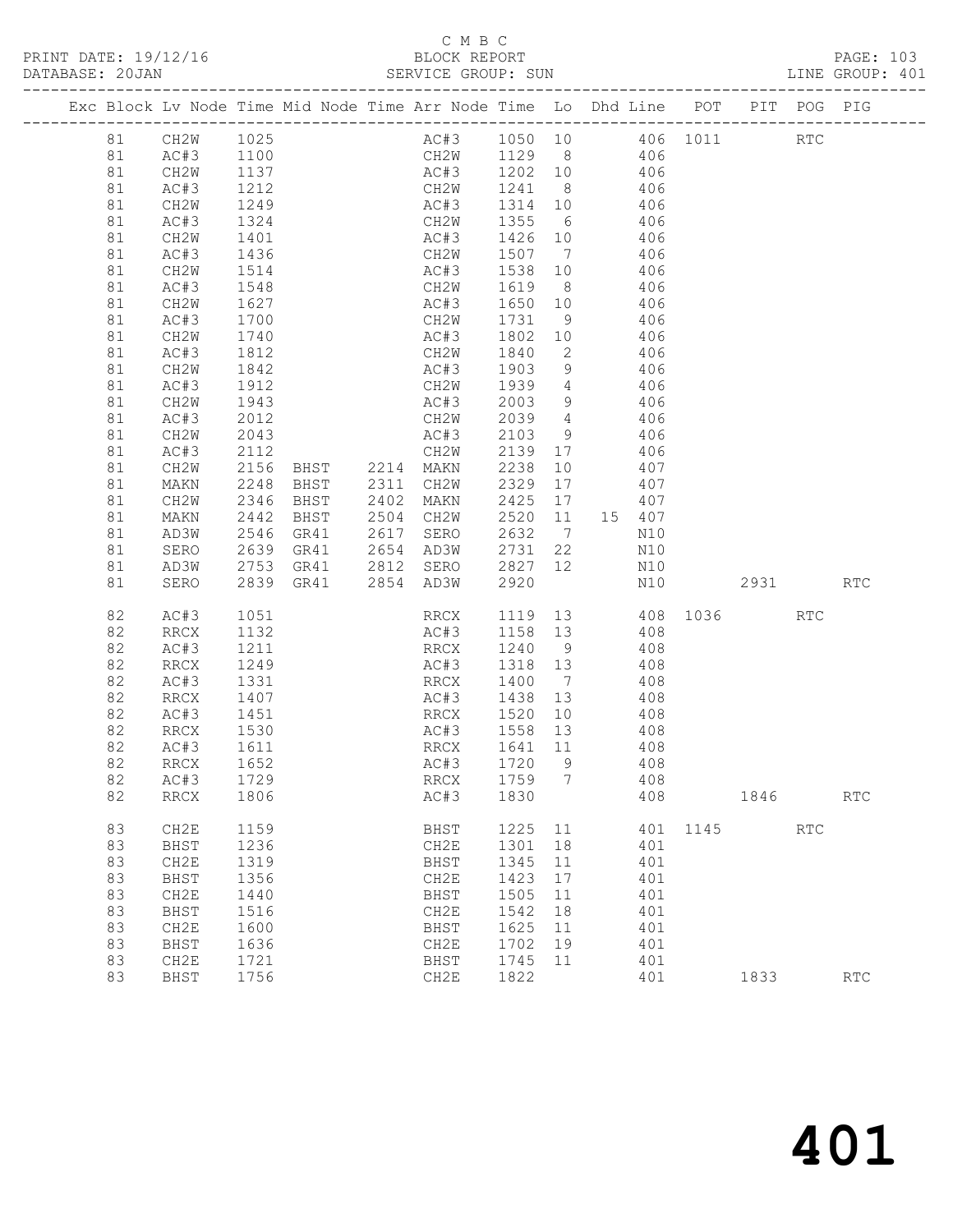|  |    | PRINT DATE: 19/12/16         |              |             |      | C M B C<br>BLOCK REPORT |      |    |                                                                                                                                                                                                                                          |     |      |     | <b>PAGE: 104</b> |  |
|--|----|------------------------------|--------------|-------------|------|-------------------------|------|----|------------------------------------------------------------------------------------------------------------------------------------------------------------------------------------------------------------------------------------------|-----|------|-----|------------------|--|
|  |    |                              |              |             |      |                         |      |    | 2A52 2ND AV & 52A ST TERMINUS<br>BHST BRIGHOUSE STATION<br>CH2E CHATHAM & 2 AV EB CH2W CHATHAM & 2 AV EB CR41<br>GRANVILLE & 41 AV GR71 GRANVILLE & 71 AV<br>LADX LADNER EXCHANGE MASE MACHRINA & NO.5 RD-WEST<br>MASW MACHRINA & NO.5 R |     |      |     |                  |  |
|  |    |                              |              |             |      |                         |      |    |                                                                                                                                                                                                                                          |     |      |     |                  |  |
|  |    |                              |              |             |      |                         |      |    |                                                                                                                                                                                                                                          |     |      |     |                  |  |
|  |    |                              |              |             |      |                         |      |    |                                                                                                                                                                                                                                          |     |      |     |                  |  |
|  |    |                              |              |             |      |                         |      |    |                                                                                                                                                                                                                                          |     |      |     |                  |  |
|  |    |                              |              |             |      |                         |      |    |                                                                                                                                                                                                                                          |     |      |     |                  |  |
|  |    |                              |              |             |      |                         |      |    |                                                                                                                                                                                                                                          |     |      |     |                  |  |
|  |    |                              |              |             |      |                         |      |    |                                                                                                                                                                                                                                          |     |      |     |                  |  |
|  |    |                              |              |             |      |                         |      |    |                                                                                                                                                                                                                                          |     |      |     |                  |  |
|  |    |                              |              |             |      |                         |      |    | ROS RICHMOND CENTRE BAY 9<br>ROS RICHMOND CENTRE BAY 9<br>ROS RICHMOND CENTRE BAY 9<br>ROS SEYMOUR ST & ROBSON ST<br>SHEW STEVESTON HIGHWAY & NO.5 RD SHSE STEVESTON HWY & SEAWARD EB<br>SHSW STEVESTON & SEAWARD WB SULD SULLIVAN & KID |     |      |     |                  |  |
|  |    |                              |              |             |      |                         |      |    |                                                                                                                                                                                                                                          |     |      |     |                  |  |
|  |    |                              |              |             |      |                         |      |    | 50 RRCX 453 BHST 512 BPST 521 14 403 445 RTC                                                                                                                                                                                             |     |      |     |                  |  |
|  | 50 |                              |              |             |      |                         |      |    |                                                                                                                                                                                                                                          |     |      |     |                  |  |
|  | 50 |                              |              |             |      |                         |      |    | BPST 535 BHST 546 RRCX 601 20 403<br>RRCX 621 BHST 640 BPST 650 15 403<br>BPST 705 BHST 716 RRCX 732 8 403<br>RRCX 740 BHST 759 BPST 809 16 403                                                                                          |     |      |     |                  |  |
|  | 50 |                              |              |             |      |                         |      |    |                                                                                                                                                                                                                                          |     |      |     |                  |  |
|  | 50 |                              |              |             |      |                         |      |    |                                                                                                                                                                                                                                          |     |      |     |                  |  |
|  | 50 | <b>BPST</b>                  |              |             |      |                         |      |    | 825 BHST 836 RRCX 852 4 403                                                                                                                                                                                                              |     |      |     |                  |  |
|  | 50 | RRCX                         |              |             |      |                         |      |    |                                                                                                                                                                                                                                          |     |      |     |                  |  |
|  | 50 | BPST                         |              |             |      |                         |      |    |                                                                                                                                                                                                                                          |     |      |     |                  |  |
|  | 50 | RRCX                         | 1033         |             |      |                         |      |    | BHST 1055 BPST 1111 14 403                                                                                                                                                                                                               |     |      |     |                  |  |
|  | 50 | BPST                         |              |             |      |                         |      |    | 1125 BHST 1139 RRCX 1202 8 403                                                                                                                                                                                                           |     |      |     |                  |  |
|  | 50 | RRCX                         |              |             |      |                         |      |    |                                                                                                                                                                                                                                          |     |      |     |                  |  |
|  | 50 | BPST                         |              |             |      |                         |      |    |                                                                                                                                                                                                                                          |     |      |     |                  |  |
|  | 50 |                              |              |             |      |                         |      |    | 1210 BHST 1233 BPST 1251 14 403<br>1305 BHST 1321 RRCX 1345 2 403<br>1347 SHSW 1354 RC09 1412 13 404<br>1425 CH2W 1454 4 402<br>1458 BHST 1522 MAKN 1557 18 407<br>1615 BHST 1648 CH2E 1710 7 407<br>1717 RC09 1740 7 402                |     |      |     |                  |  |
|  |    | RRCX                         |              |             |      |                         |      |    |                                                                                                                                                                                                                                          |     |      |     |                  |  |
|  | 50 | RC09                         |              |             |      |                         |      |    |                                                                                                                                                                                                                                          |     |      |     |                  |  |
|  | 50 | CH2W                         |              |             |      |                         |      |    |                                                                                                                                                                                                                                          |     |      |     |                  |  |
|  | 50 | MAKN                         |              |             |      |                         |      |    |                                                                                                                                                                                                                                          |     |      |     |                  |  |
|  | 50 | CH2E                         |              |             |      |                         |      |    |                                                                                                                                                                                                                                          |     |      |     |                  |  |
|  | 50 | RC09                         | 1747         |             |      |                         |      |    | SHSE 1805 RRCX 1811 8 404                                                                                                                                                                                                                |     |      |     |                  |  |
|  | 50 | RRCX                         | 1819         |             |      |                         |      |    | SHSW 1824 RC09 1840 8 404                                                                                                                                                                                                                |     |      |     |                  |  |
|  | 50 | RC09                         | 1848         |             |      |                         |      |    | CH2E 1916 4 402<br>RC09 1941 8 402                                                                                                                                                                                                       |     |      |     |                  |  |
|  | 50 | CH2E                         | 1920         |             |      |                         |      |    |                                                                                                                                                                                                                                          |     |      |     |                  |  |
|  | 50 | RC09                         |              |             |      |                         |      |    | 1949 SHSE 2005 RRCX 2010 9 404                                                                                                                                                                                                           |     |      |     |                  |  |
|  | 50 | RRCX                         | 2019         |             |      |                         |      |    | SHSW 2024 RC09 2040 9 404                                                                                                                                                                                                                |     |      |     |                  |  |
|  | 50 | RC09                         | 2049<br>2118 |             |      |                         |      |    | CH2E 2113 5 402<br>RC09 2138 12 402                                                                                                                                                                                                      |     |      |     |                  |  |
|  | 50 | CH2E                         |              |             |      |                         |      |    |                                                                                                                                                                                                                                          |     |      |     |                  |  |
|  |    |                              |              |             |      |                         |      |    | 50 RC09 2150 SHSE 2205 RRCX 2210 404                                                                                                                                                                                                     |     | 2216 |     | RTC              |  |
|  | 51 | BPST                         | 505          | BHST        | 516  | RRCX                    | 531  | 19 | 403                                                                                                                                                                                                                                      | 445 |      | RTC |                  |  |
|  | 51 | <b>RRCX</b>                  | 550          | BHST        | 609  | BPST                    | 618  | 17 | 403                                                                                                                                                                                                                                      |     |      |     |                  |  |
|  | 51 | <b>BPST</b>                  | 635          | <b>BHST</b> | 646  | $\operatorname{RRCX}$   | 702  | 14 | 403                                                                                                                                                                                                                                      |     |      |     |                  |  |
|  | 51 | <b>RRCX</b>                  | 716          | BHST        | 735  | <b>BPST</b>             | 745  | 20 | 403                                                                                                                                                                                                                                      |     |      |     |                  |  |
|  | 51 | <b>BPST</b>                  | 805          | <b>BHST</b> | 816  | $\operatorname{RRCX}$   | 832  | 5  | 403                                                                                                                                                                                                                                      |     |      |     |                  |  |
|  | 51 | $\mathop{\rm RRCX}\nolimits$ | 837          | <b>BHST</b> | 858  | <b>BPST</b>             | 909  | 16 | 403                                                                                                                                                                                                                                      |     |      |     |                  |  |
|  | 51 | <b>BPST</b>                  | 925          | <b>BHST</b> | 937  | $\operatorname{RRCX}$   | 956  | 19 | 403                                                                                                                                                                                                                                      |     |      |     |                  |  |
|  | 51 | <b>RRCX</b>                  | 1015         | BHST        | 1037 | BPST                    | 1051 | 14 | 403                                                                                                                                                                                                                                      |     |      |     |                  |  |
|  | 51 | <b>BPST</b>                  | 1105         | <b>BHST</b> | 1119 | RRCX                    | 1142 | 7  | 403                                                                                                                                                                                                                                      |     |      |     |                  |  |
|  | 51 | <b>RRCX</b>                  | 1149         | SHSW        | 1154 | RC09                    | 1214 | 11 | 404                                                                                                                                                                                                                                      |     |      |     |                  |  |
|  | 51 | RC09                         | 1225         |             |      | CH2W                    | 1251 | 7  | 402                                                                                                                                                                                                                                      |     |      |     |                  |  |
|  | 51 | CH <sub>2</sub> M            | 1258         | BHST        | 1321 | MAKN                    | 1354 | 19 | 407                                                                                                                                                                                                                                      |     |      |     |                  |  |
|  | 51 | MAKN                         | 1413         | BHST        | 1438 | MA5E                    | 1459 | 12 | 405                                                                                                                                                                                                                                      |     |      |     |                  |  |
|  | 51 | MA5E                         | 1511         | BHST        | 1529 | MAKN                    | 1551 | 19 | 405                                                                                                                                                                                                                                      |     |      |     |                  |  |
|  | 51 | MAKN                         | 1610         | BHST        | 1633 | MA5W                    | 1652 | 8  | 405                                                                                                                                                                                                                                      |     |      |     |                  |  |
|  | 51 | MA5W                         | 1700         | BHST        | 1723 | MAKN                    | 1745 |    | 405                                                                                                                                                                                                                                      |     | 1759 |     | <b>RTC</b>       |  |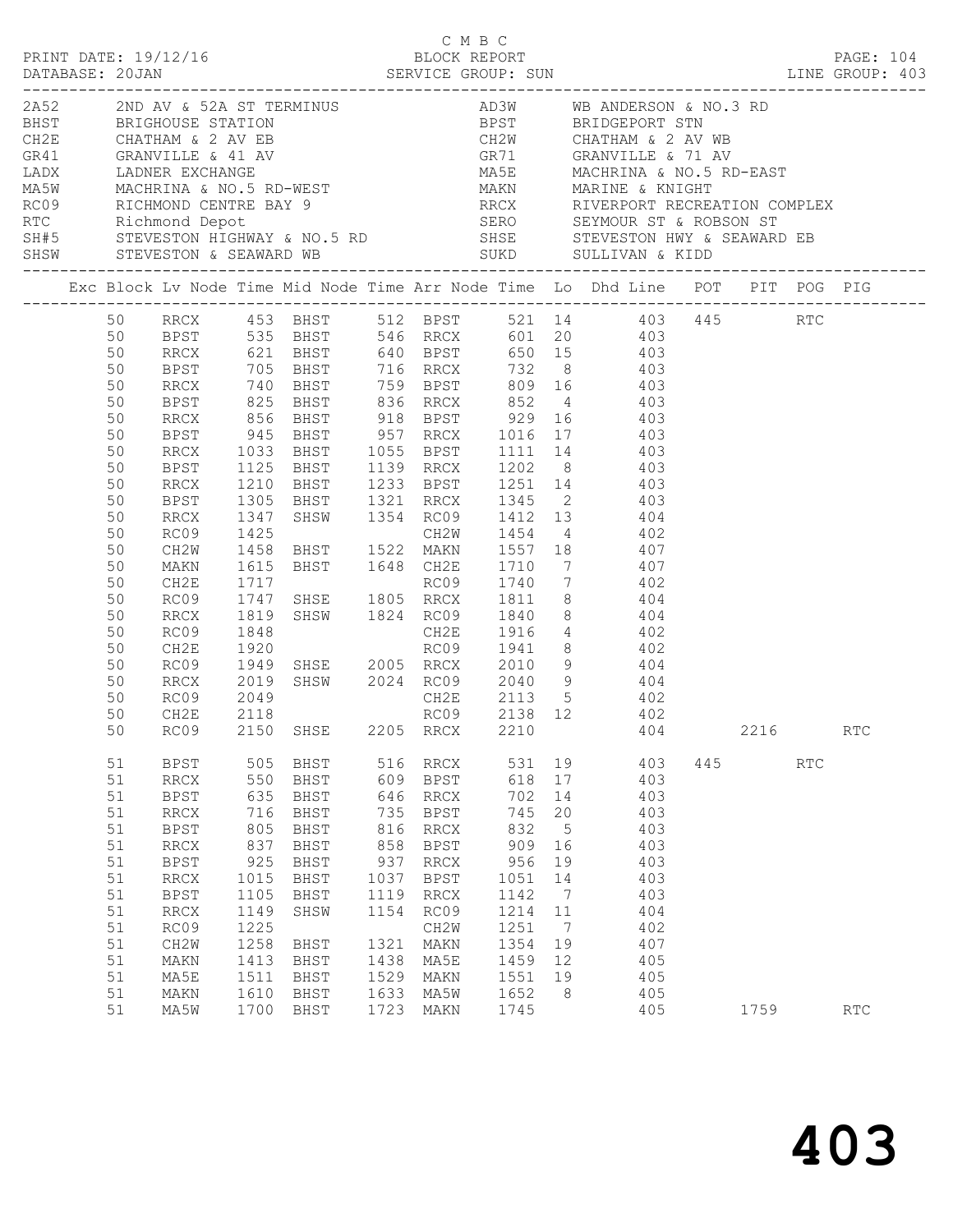# C M B C<br>BLOCK REPORT

|  | DATABASE: 20JAN |             |                          |                                  | SERVICE GROUP: SUN                                                               |                   |                         |                                                                                |        |     | LINE GROUP: 403 |
|--|-----------------|-------------|--------------------------|----------------------------------|----------------------------------------------------------------------------------|-------------------|-------------------------|--------------------------------------------------------------------------------|--------|-----|-----------------|
|  |                 |             |                          |                                  |                                                                                  |                   |                         | Exc Block Lv Node Time Mid Node Time Arr Node Time Lo Dhd Line POT PIT POG PIG |        |     |                 |
|  | 52              | RRCX        |                          | 518 BHST                         | 537 BPST                                                                         |                   | 546 19                  | 403 510 RTC                                                                    |        |     |                 |
|  | 52              | BPST        | 605                      | <b>BHST</b>                      | 616 RRCX                                                                         | 631 20            |                         | 403                                                                            |        |     |                 |
|  | 52              | RRCX        | 651<br>735<br>817<br>905 |                                  |                                                                                  | 720               | 15                      | 403                                                                            |        |     |                 |
|  | 52              | BPST        |                          |                                  |                                                                                  | 802               | 15                      | 403                                                                            |        |     |                 |
|  | 52              | <b>RRCX</b> |                          |                                  | BHST 740 NNOA --<br>BHST 838 BPST 849<br>BHST 917 RRCX 936<br>PHST 954 RC09 1012 |                   | 16                      | 403                                                                            |        |     |                 |
|  | 52              | BPST        |                          |                                  |                                                                                  |                   | 13                      | 403                                                                            |        |     |                 |
|  | 52              | RRCX        | 949                      |                                  |                                                                                  |                   | 7                       | 404                                                                            |        |     |                 |
|  | 52              | RC09        | 1019                     |                                  | CH2E                                                                             | 1045              | $\overline{\mathbf{3}}$ | 402                                                                            |        |     |                 |
|  | 52              | CH2E        | 1048                     | SHSE<br>BHST                     | RC09                                                                             | 1112 7            |                         | 402                                                                            |        |     |                 |
|  | 52              | RC09        | 1119                     |                                  | 1135 RRCX                                                                        | 1141 9            |                         | 404                                                                            |        |     |                 |
|  | 52              | RRCX        | 1150                     |                                  | 1213 BPST                                                                        | 1231 14           |                         | 403                                                                            |        |     |                 |
|  | 52              | BPST        | 1245                     | BHST                             | 1259 RRCX                                                                        | 1323 5            |                         | 403                                                                            |        |     |                 |
|  | 52              | RRCX        | 1328<br>$1320$<br>$1415$ | BHST                             | 1353 BPST                                                                        | 1411 4<br>1456 10 |                         | 403                                                                            |        |     |                 |
|  | 52              | <b>BPST</b> |                          | BHST                             | 1432 RRCX                                                                        |                   |                         | 403                                                                            |        |     |                 |
|  | 52              | <b>RRCX</b> | 1506<br>1600             | BHST                             | 1531 BPST                                                                        | 1549              | 11                      | 403                                                                            |        |     |                 |
|  | 52              | <b>BPST</b> | 1600                     | BHST                             | 1617 RRCX                                                                        | 1640 7            |                         | 403                                                                            |        |     |                 |
|  | 52              | RRCX        | 1647                     | SHSW                             | 1654 RC09                                                                        | 1712 11           |                         | 404                                                                            |        |     |                 |
|  | 52              | RC09        | 1723                     |                                  | CH2W                                                                             | 1751              | $5^{\circ}$             | 402                                                                            |        |     |                 |
|  | 52              | CH2W        | 1756                     | <b>BHST</b>                      | 1817 MAKN                                                                        | 1846 10           |                         | 407                                                                            |        |     |                 |
|  | 52              | MAKN        | 1856<br>1956             | BHST                             | 1922 CH2W                                                                        | 1943              | 13                      | 407                                                                            |        |     |                 |
|  | 52              | CH2W        |                          | BHST                             | 2015 MAKN                                                                        | 2043 14           |                         | 407                                                                            |        |     |                 |
|  | 52              | MAKN        | 2057                     | BHST                             | 2122 CH2E                                                                        | 2141              |                         | 407                                                                            | 2152   |     | <b>RTC</b>      |
|  | 53              | CH2E        | 618                      |                                  | RC09                                                                             | 640               |                         | $6\overline{6}$<br>402                                                         | 604 60 | RTC |                 |
|  | 53              | RC09        | 646                      | SHSE 659 RRCX                    |                                                                                  | 704               | 15                      | 404                                                                            |        |     |                 |
|  | 53              | RRCX        | 719                      | SHSW 724 RC09                    |                                                                                  | 740               | 9                       | 404                                                                            |        |     |                 |
|  | 53              | RC09        | 749                      |                                  | CH2E                                                                             | 813               | 5 <sup>5</sup>          | 402                                                                            |        |     |                 |
|  | 53              | CH2E        |                          | RCO9<br>SHSE 905 RRCX            |                                                                                  | 840               | 11                      | 402                                                                            |        |     |                 |
|  | 53              | RC09        | $810$<br>$851$           |                                  |                                                                                  | 910               | 9                       | 404                                                                            |        |     |                 |
|  | 53              | RRCX        | 919                      | SHSW 924 RC09                    |                                                                                  | 941               | 8 <sup>8</sup>          | 404                                                                            |        |     |                 |
|  | 53              | RC09        | 949                      |                                  | CH2E                                                                             | 1015              | $\overline{\mathbf{3}}$ | 402                                                                            |        |     |                 |
|  | 53              | CH2E        | 1018                     |                                  | RC09                                                                             | 1042              | 8 <sup>8</sup>          | 402                                                                            |        |     |                 |
|  | 53              | RC09        | 1050                     | SHSE 1105 RRCX<br>SHSW 1124 RC09 |                                                                                  | 1111              | 8 <sup>8</sup>          | 404                                                                            |        |     |                 |
|  | 53              | RRCX        | 1119                     |                                  |                                                                                  | 1144 11           |                         | 404                                                                            |        |     |                 |
|  | 53              | RC09        | 1155                     |                                  | CH2W                                                                             | 1221              | $\overline{7}$          | 402                                                                            |        |     |                 |
|  | 53              | CH2W        | 1228                     |                                  | RC09                                                                             | 1253              | 22                      | 407                                                                            |        |     |                 |
|  | 53              | RC09        | 1315                     | CH2E<br>RC09<br>SHSE 1435 RRCX   |                                                                                  | 1340              | $7\overline{ }$         | 407                                                                            |        |     |                 |
|  | 53              | CH2E        | 1347                     |                                  |                                                                                  | 1411              | $\overline{7}$          | 402                                                                            |        |     |                 |
|  | 53              | RC09        | 1418                     |                                  |                                                                                  | 1441              | 10                      | 404                                                                            |        |     |                 |
|  | 53              | RRCX        | 1451<br>1545             | BHST 1516 BPST                   |                                                                                  | 1534              | 11                      | 403                                                                            |        |     |                 |
|  | 53              | BPST        |                          | BHST                             | 1602 RRCX                                                                        | 1625              | 16                      | 403                                                                            |        |     |                 |
|  | 53              | RRCX        | 1641                     | BHST                             | 1705 BPST                                                                        | 1719 11           |                         | 403                                                                            |        |     |                 |
|  | 53              | <b>BPST</b> | 1730                     | BHST                             | 1745 RRCX                                                                        | 1807              |                         | 403                                                                            | 1813   |     | <b>RTC</b>      |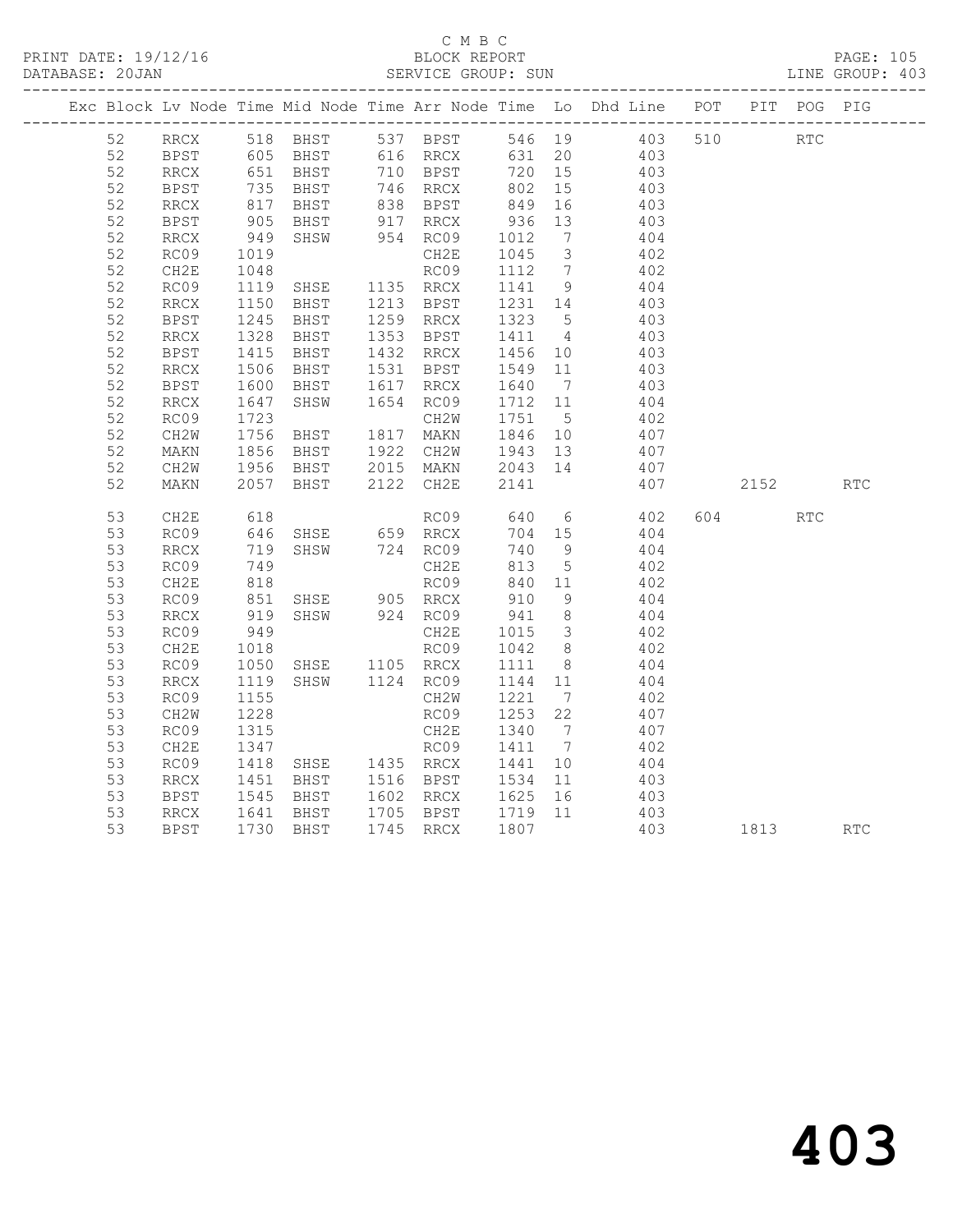|  |    |                   |                   |                                                    |                   |         | Exc Block Lv Node Time Mid Node Time Arr Node Time Lo Dhd Line POT |         | PIT POG PIG |            |
|--|----|-------------------|-------------------|----------------------------------------------------|-------------------|---------|--------------------------------------------------------------------|---------|-------------|------------|
|  | 54 | SH#5 631          |                   |                                                    |                   |         | RC09 647 2 404 627                                                 |         | <b>RTC</b>  |            |
|  | 54 | RC09              |                   |                                                    |                   |         |                                                                    |         |             |            |
|  | 54 | CH2E              |                   |                                                    |                   |         |                                                                    |         |             |            |
|  | 54 | RC09              |                   |                                                    |                   |         |                                                                    |         |             |            |
|  | 54 | RRCX              | 819               |                                                    |                   |         | SHSW 824 RC09 841 8 404                                            |         |             |            |
|  | 54 | RC09              | 849               |                                                    | CH2E              |         | 915 3 402                                                          |         |             |            |
|  | 54 | CH2E              | 918<br>950        |                                                    |                   |         | RC09 940 10 402<br>RRCX 1011 8 404                                 |         |             |            |
|  | 54 | RC09              |                   |                                                    |                   |         |                                                                    |         |             |            |
|  | 54 | RRCX              | 1019              |                                                    |                   |         | SHSW 1024 RC09 1044 11 404                                         |         |             |            |
|  | 54 | RC09              | 1055              |                                                    | CH2W              |         | 1119 13 402                                                        |         |             |            |
|  | 54 | CH2W              | 1132              |                                                    | RC09              |         | 1157 18 407                                                        |         |             |            |
|  | 54 | RC09              | 1215              |                                                    |                   |         | CH2E 1237 10 407<br>RC09 1311 7 402                                |         |             |            |
|  | 54 | CH2E              | 1247              |                                                    |                   |         |                                                                    |         |             |            |
|  | 54 | RC09              | 1318              | SHSE 1335 RRCX                                     |                   |         | 1341 7 404                                                         |         |             |            |
|  | 54 | RRCX              | 1348              |                                                    |                   |         | BHST 1413 BPST 1431 14 403                                         |         |             |            |
|  | 54 | BPST              | 1445<br>1539      | <b>BHST</b>                                        | 1502 RRCX         |         | 1502 RRCX 1525 14 403<br>1603 BPST 1619 11 403                     |         |             |            |
|  | 54 | RRCX              |                   | BHST                                               |                   |         |                                                                    |         |             |            |
|  | 54 | <b>BPST</b>       | 1630              |                                                    |                   |         | BHST 1647 RRCX 1708 11 403                                         |         |             |            |
|  | 54 | RRCX              | 1719              |                                                    |                   |         | SHSW 1724 RC09 1742 11 404                                         |         |             |            |
|  | 54 | RC09              | 1753              |                                                    |                   |         | CH2W 1821 5 402                                                    |         |             |            |
|  | 54 | CH <sub>2</sub> W | 1826              |                                                    |                   | 1914    | 407 1928                                                           |         |             | <b>RTC</b> |
|  | 55 | RC09              | 652               |                                                    |                   |         | CH2W 712 20 407                                                    | 637 RTC |             |            |
|  | 55 | CH2W              | 732<br>841<br>932 |                                                    | BHST 751 MAKN 817 |         | 24 407                                                             |         |             |            |
|  | 55 | MAKN              |                   | BHST 904 CH2W<br>BHST 954 MAKN                     |                   |         | 922 10 407<br>1024 5 407                                           |         |             |            |
|  | 55 | CH2W              |                   |                                                    |                   |         |                                                                    |         |             |            |
|  | 55 | MAKN              | 1029              | BHST 1057 CH2E                                     |                   |         | 1116 2 407                                                         |         |             |            |
|  | 55 | CH2E              | 1118              | 1118<br>1149 SHSE 1205 RRCX<br>1219 SHSW 1224 RC09 |                   |         | RC09 1142 7 402                                                    |         |             |            |
|  | 55 | RC09              | 1149              |                                                    |                   |         | 1211 8 404                                                         |         |             |            |
|  | 55 | <b>RRCX</b>       |                   |                                                    |                   | 1244 11 | 404<br>1244 11 404<br>1321 7 402                                   |         |             |            |
|  | 55 | RC09              | 1255              |                                                    | CH2W              |         |                                                                    |         |             |            |
|  | 55 | CH2W              | 1328              |                                                    | RC09              | 1353 22 | 407                                                                |         |             |            |
|  | 55 | RC09              | 1415              |                                                    | CH2E              |         | 1440 7 407                                                         |         |             |            |
|  | 55 | CH2E              | 1447<br>1518      | RC09<br>SHSE 1535 RRCX                             | RC09              |         | 1511 7 402<br>1541 15 404                                          |         |             |            |
|  | 55 | RC09              |                   |                                                    |                   |         |                                                                    |         |             |            |
|  | 55 | RRCX              | 1556              |                                                    |                   |         | BHST 1620 BPST 1634 11 403                                         |         |             |            |
|  | 55 | BPST              | 1645              |                                                    |                   |         | BHST 1702 RRCX 1723 19 403                                         |         |             |            |
|  | 55 | RRCX              | 1742              | BHST                                               |                   |         | 1805 BPST 1819 11 403<br>1843 RRCX 1904 403                        |         |             |            |
|  | 55 | BPST              |                   | 1830 BHST                                          | 1843 RRCX         | 1904    | 403                                                                | 1910    |             | <b>RTC</b> |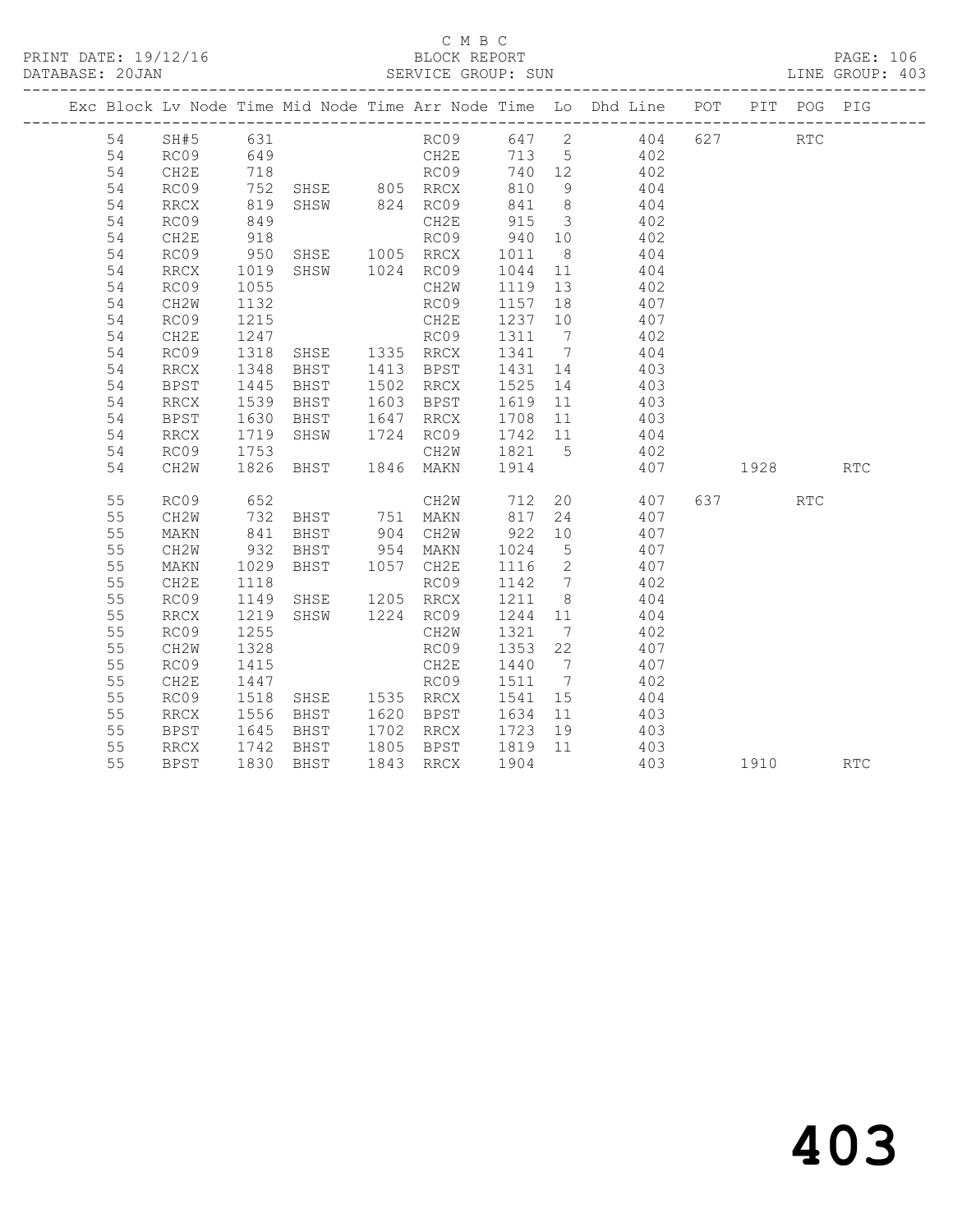PRINT DATE: 19/12/16 BLOCK REPORT BATABASE: 20JAN

# C M B C<br>BLOCK REPORT

PAGE: 107<br>LINE GROUP: 403

|          |                                                                                         |              |                                                            |      |        | Exc Block Lv Node Time Mid Node Time Arr Node Time Lo Dhd Line POT PIT POG PIG                                                                                                                               |          |            |  |
|----------|-----------------------------------------------------------------------------------------|--------------|------------------------------------------------------------|------|--------|--------------------------------------------------------------------------------------------------------------------------------------------------------------------------------------------------------------|----------|------------|--|
|          |                                                                                         |              |                                                            |      |        | 56 RC09 722 SHSE 735 RRCX 740 9 404 707 RTC                                                                                                                                                                  |          |            |  |
| 56       |                                                                                         |              |                                                            |      |        |                                                                                                                                                                                                              |          |            |  |
| 56       | RRCX 749 SHSW 754 RC09 810 9 404<br>RC09 819 CH2E 845 3 402<br>CH2E 848 RC09 910 10 402 |              |                                                            |      |        |                                                                                                                                                                                                              |          |            |  |
| 56       | CH2E                                                                                    |              |                                                            |      |        |                                                                                                                                                                                                              |          |            |  |
| 56       | RC09                                                                                    |              |                                                            |      |        |                                                                                                                                                                                                              |          |            |  |
| 56       | RRCX                                                                                    |              |                                                            |      |        |                                                                                                                                                                                                              |          |            |  |
| 56       | BPST                                                                                    |              |                                                            |      |        |                                                                                                                                                                                                              |          |            |  |
| 56       | RRCX                                                                                    |              |                                                            |      |        | 1045 BHST 1059 RRCX 1121 10 403<br>1131 BHST 1153 BPST 1211 14 403<br>1225 BHST 1239 RRCX 1303 5 403                                                                                                         |          |            |  |
| 56       | <b>BPST</b>                                                                             |              |                                                            |      |        |                                                                                                                                                                                                              |          |            |  |
| 56       | RRCX                                                                                    |              |                                                            |      |        | BHST 1333 BPST 1351 9 403<br>BHST 1417 RRCX 1441 6 403                                                                                                                                                       |          |            |  |
| 56       | BPST                                                                                    | 1308<br>1400 |                                                            |      |        |                                                                                                                                                                                                              |          |            |  |
| 56       | RRCX                                                                                    |              | SHSW                                                       |      |        | 1454 RC09 1512 12 404                                                                                                                                                                                        |          |            |  |
| 56       | RC09                                                                                    | 1447<br>1524 |                                                            | CH2W | 1552 6 | 402                                                                                                                                                                                                          |          |            |  |
| 56       | CH2W                                                                                    | 1558         |                                                            |      |        | BHST 1622 MAKN 1656 23 407                                                                                                                                                                                   |          |            |  |
| 56       | MAKN                                                                                    | 1719<br>1817 | BHST 1750 CH2E                                             |      |        | CH2E 1812 5 407<br>RC09 1840 9 402                                                                                                                                                                           |          |            |  |
| 56       | CH2E                                                                                    |              |                                                            |      |        |                                                                                                                                                                                                              |          |            |  |
| 56       | RC09                                                                                    | 1849<br>1919 |                                                            |      |        | RC09 1840 9 402<br>SHSE 1905 RRCX 1910 9 404<br>SHSW 1924 RC09 1940 8 404                                                                                                                                    |          |            |  |
| 56       | RRCX                                                                                    |              |                                                            |      |        |                                                                                                                                                                                                              |          |            |  |
| 56       | RC09                                                                                    |              |                                                            |      |        |                                                                                                                                                                                                              |          |            |  |
| 56       | CH2E                                                                                    |              |                                                            |      |        |                                                                                                                                                                                                              |          |            |  |
| 56       | RC09                                                                                    |              |                                                            |      |        |                                                                                                                                                                                                              |          |            |  |
| 56       | RRCX                                                                                    |              |                                                            |      |        | $\frac{404}{402}$                                                                                                                                                                                            |          |            |  |
| 56       | RC09                                                                                    |              |                                                            |      |        |                                                                                                                                                                                                              |          |            |  |
| 56       | CH2E                                                                                    | 2215         |                                                            |      |        | RC09 2234 15 402                                                                                                                                                                                             |          |            |  |
| 56       | RC09                                                                                    | 2249         |                                                            | CH2E | 2311   | 402                                                                                                                                                                                                          | 2322 RTC |            |  |
| 57       | MAKN                                                                                    |              |                                                            |      |        | 739 BHST 801 CH2W 817 15 407<br>832 BHST 852 MAKN 920 21 407<br>941 BHST 1005 CH2W 1023 19 407<br>1042 RCC9 1107 17 407                                                                                      | 723      | <b>RTC</b> |  |
| 57       | CH2W                                                                                    |              |                                                            |      |        |                                                                                                                                                                                                              |          |            |  |
| 57       | MAKN                                                                                    |              |                                                            |      |        |                                                                                                                                                                                                              |          |            |  |
| 57       | CH2W                                                                                    |              | RC09<br>CH2E                                               |      |        |                                                                                                                                                                                                              |          |            |  |
| 57       | RC09                                                                                    |              |                                                            |      |        |                                                                                                                                                                                                              |          |            |  |
| 57       | CH2E                                                                                    |              |                                                            |      |        | 1042<br>1124<br>1148 RC09 1215<br>1218 SHSE 1235 RRCX 1241 7<br>1248 BHST 1313 BPST 1331 14 403<br>1345 BHST 1401 RRCX 1425 11 403<br>29 PHST 1501 BPST 1519 11 403<br>29 PHST 1501 BPST 1519 11 403<br>2013 |          |            |  |
| 57       | RC09                                                                                    |              |                                                            |      |        |                                                                                                                                                                                                              |          |            |  |
| 57       | RRCX                                                                                    |              |                                                            |      |        |                                                                                                                                                                                                              |          |            |  |
| 57       | BPST                                                                                    |              |                                                            |      |        |                                                                                                                                                                                                              |          |            |  |
| 57       | RRCX                                                                                    |              |                                                            |      |        |                                                                                                                                                                                                              |          |            |  |
| 57       | BPST                                                                                    |              |                                                            |      |        |                                                                                                                                                                                                              |          |            |  |
| 57<br>57 | RRCX<br>RC09                                                                            |              |                                                            |      |        |                                                                                                                                                                                                              |          |            |  |
| 57       | CH2W                                                                                    |              | 1617 SHSW 1624<br>1653<br>1726 BHST 1747                   |      |        | CH2W 1721 5 402<br>1747 MAKN 1816 7 407                                                                                                                                                                      |          |            |  |
| 57       | MAKN                                                                                    |              |                                                            |      |        |                                                                                                                                                                                                              |          |            |  |
| 57       | CH2W                                                                                    |              | 1823 BHST 1852 CH2W 1913 13<br>1926 BHST 1945 MAKN 2013 14 |      |        | 407<br>407                                                                                                                                                                                                   |          |            |  |
| 57       | MAKN                                                                                    |              |                                                            |      |        |                                                                                                                                                                                                              |          |            |  |
| 57       | CH2W                                                                                    |              | 2027 BHST<br>2027 BHST<br>2126 BHST<br>2126 BHST           |      |        | 2052 CH2W 2110 16 407<br>2144 MAKN 2208 407<br>407                                                                                                                                                           | 2221 RTC |            |  |
|          |                                                                                         |              |                                                            |      |        |                                                                                                                                                                                                              |          |            |  |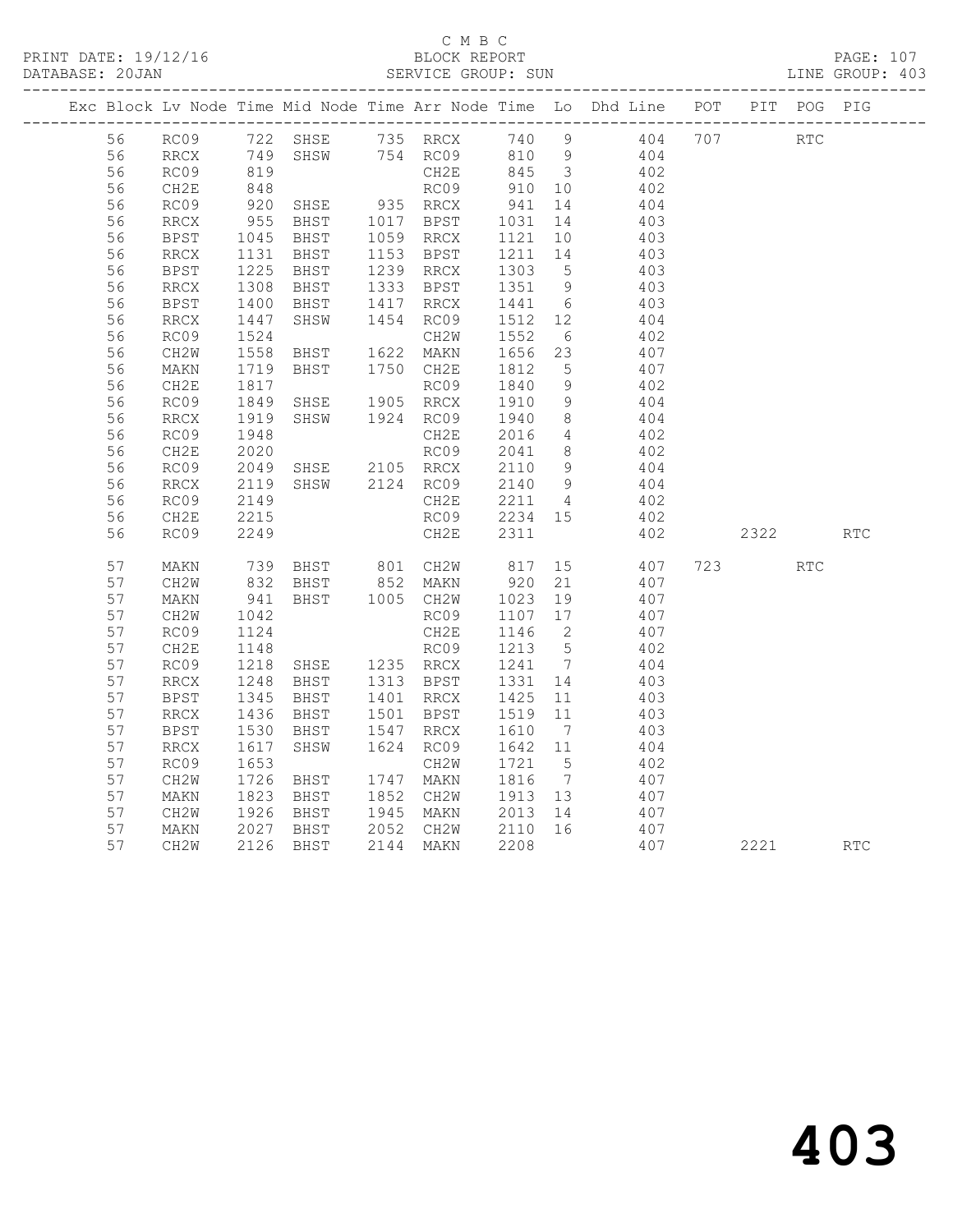|  |    |                   |            |                      |      |                  |         |                         | Exc Block Lv Node Time Mid Node Time Arr Node Time Lo Dhd Line POT PIT POG PIG |                                                                                                                                                                                                                                 |                      |                             |
|--|----|-------------------|------------|----------------------|------|------------------|---------|-------------------------|--------------------------------------------------------------------------------|---------------------------------------------------------------------------------------------------------------------------------------------------------------------------------------------------------------------------------|----------------------|-----------------------------|
|  | 58 | MA5E              |            |                      |      |                  |         |                         | 748 BHST 803 MAKN 822 16 405 744                                               |                                                                                                                                                                                                                                 | $\operatorname{RTC}$ |                             |
|  | 58 | MAKN              |            |                      |      |                  |         |                         | 405<br>405                                                                     |                                                                                                                                                                                                                                 |                      |                             |
|  | 58 | MA5E              |            |                      |      |                  |         |                         |                                                                                |                                                                                                                                                                                                                                 |                      |                             |
|  | 58 | MAKN              | 1017       | BHST                 |      | 1039 MA5E        | 1101    | $\overline{\mathbf{3}}$ | 405                                                                            |                                                                                                                                                                                                                                 |                      |                             |
|  | 58 | MA5E              | 1104       | BHST                 |      | 1123 MAKN        | 1143    | $\overline{\mathbf{3}}$ | 405                                                                            |                                                                                                                                                                                                                                 |                      |                             |
|  | 58 | MAKN              | 1146       | BHST                 |      | 1209 MA5E        | 1231    | $5\overline{)}$         | 405                                                                            |                                                                                                                                                                                                                                 |                      |                             |
|  | 58 | MA5E              | 1236       | BHST                 |      | 1256 MAKN        | 1317    | 28                      | 405                                                                            |                                                                                                                                                                                                                                 |                      |                             |
|  | 58 | MAKN              | 1345       | BHST                 | 1410 | MA5E             | 1431    | 9                       | 405                                                                            |                                                                                                                                                                                                                                 |                      |                             |
|  | 58 | MA5E              | 1440       | BHST                 | 1459 | MAKN             | 1523 15 |                         | 405                                                                            |                                                                                                                                                                                                                                 |                      |                             |
|  | 58 | MAKN              | 1538       | BHST                 | 1603 | MA5W             | 1622    | 8 <sup>8</sup>          | 405<br>405                                                                     |                                                                                                                                                                                                                                 |                      |                             |
|  | 58 | MA5W              | 1630       | BHST                 |      | 1654 MAKN        | 1716 24 |                         |                                                                                |                                                                                                                                                                                                                                 |                      |                             |
|  | 58 | MAKN              | 1740       | BHST                 |      | 1803 MA5W        | 1822    |                         | 8 405                                                                          |                                                                                                                                                                                                                                 |                      |                             |
|  | 58 | MA5W              | 1830       | BHST                 |      | 1852 MAKN        | 1912 14 |                         | 405                                                                            |                                                                                                                                                                                                                                 |                      |                             |
|  | 58 | MAKN              | 1926       | BHST                 |      | 1952 CH2W        | 2013 13 |                         | 407                                                                            |                                                                                                                                                                                                                                 |                      |                             |
|  | 58 | CH2W              | 2026       | BHST                 |      | 2044 MAKN        | 2110 17 |                         | 407<br>407                                                                     |                                                                                                                                                                                                                                 |                      |                             |
|  | 58 | MAKN              |            | 2127 BHST            |      | 2152 CH2W        | 2210 16 |                         |                                                                                |                                                                                                                                                                                                                                 |                      |                             |
|  | 58 | CH2W              | 2226       | BHST                 | 2242 | MAKN             | 2306    |                         | 407                                                                            | 2319                                                                                                                                                                                                                            |                      | $\mathop{\rm RTC}\nolimits$ |
|  | 59 | RRCX              |            |                      |      |                  |         |                         |                                                                                |                                                                                                                                                                                                                                 | RTC                  |                             |
|  | 59 | BPST              |            | 757 BHST<br>845 BHST |      |                  |         |                         |                                                                                |                                                                                                                                                                                                                                 |                      |                             |
|  | 59 | RRCX              | 916        | BHST                 |      | 938 BPST 951 14  |         |                         | 403                                                                            |                                                                                                                                                                                                                                 |                      |                             |
|  | 59 | BPST              | 1005       | BHST                 |      | 1019 RRCX        | 1039    | 10                      | 403                                                                            |                                                                                                                                                                                                                                 |                      |                             |
|  | 59 | <b>RRCX</b>       | 1049       | SHSW                 |      | 1054 RC09        | 1114 11 |                         | 404                                                                            |                                                                                                                                                                                                                                 |                      |                             |
|  | 59 | RC09              | 1125       |                      |      | CH2W             | 1151    | $7\overline{ }$         | $\frac{1}{402}$                                                                |                                                                                                                                                                                                                                 |                      |                             |
|  | 59 | CH2W              | 1158       | BHST                 |      | 1221 MAKN        | 1253 24 |                         | 407                                                                            |                                                                                                                                                                                                                                 |                      |                             |
|  | 59 | MAKN              | 1317       | BHST                 |      | 1342 MA5E        | 1403    | $7\overline{ }$         | 405                                                                            |                                                                                                                                                                                                                                 |                      |                             |
|  | 59 | MA5E              | 1410       | BHST                 |      | 1429 MAKN        | 1453 16 |                         | 405                                                                            |                                                                                                                                                                                                                                 |                      |                             |
|  | 59 | MAKN              |            | 1509 BHST            |      | 1534 MA5W        | 1553    | 8 <sup>8</sup>          | 405                                                                            |                                                                                                                                                                                                                                 |                      |                             |
|  | 59 | MA5W              | 1601       | BHST                 |      | 1625 MAKN        | 1647 23 |                         | 405                                                                            |                                                                                                                                                                                                                                 |                      |                             |
|  | 59 | MAKN              | 1710       | BHST                 | 1733 | MA5W             | 1752    | $\overline{7}$          | 405                                                                            |                                                                                                                                                                                                                                 |                      |                             |
|  | 59 | MA5W              | 1759       | BHST                 |      | 1822 MAKN        | 1844    | $\overline{\mathbf{3}}$ | 405                                                                            |                                                                                                                                                                                                                                 |                      |                             |
|  | 59 | MAKN              | 1847       |                      |      | BHST             | 1908    |                         | 405                                                                            | 1921 — 1921 — 1921 — 1922 — 1923 — 1923 — 1924 — 1925 — 1925 — 1925 — 1927 — 1928 — 1928 — 1928 — 1928 — 1928 — 1928 — 1928 — 1928 — 1928 — 1928 — 1928 — 1928 — 1928 — 1928 — 1928 — 1928 — 1928 — 1928 — 1928 — 1928 — 1928 — |                      | <b>RTC</b>                  |
|  | 60 | MAKN              | 808        | BHST                 |      | 828 MA5E         | 848     |                         | $0 \qquad \qquad 405$                                                          | 752                                                                                                                                                                                                                             | <b>RTC</b>           |                             |
|  | 60 | MA5E              | 848<br>944 | BHST                 |      | 903 MAKN         | 922     | 22                      | 405                                                                            |                                                                                                                                                                                                                                 |                      |                             |
|  | 60 | MAKN              |            | BHST                 |      | 1006 MA5E        | 1028    | 8 <sup>8</sup>          | 405                                                                            |                                                                                                                                                                                                                                 |                      |                             |
|  | 60 | MA5E              | 1036       | BHST                 |      | 1053 MAKN 1113   |         | $5\overline{)}$         | 405                                                                            |                                                                                                                                                                                                                                 |                      |                             |
|  | 60 | MAKN              |            | 1118 BHST            |      | 1148 CH2E        | 1207 10 |                         | 407                                                                            |                                                                                                                                                                                                                                 |                      |                             |
|  | 60 | CH2E              | 1217       |                      |      | RC09             | 1242    | 6                       | 402                                                                            |                                                                                                                                                                                                                                 |                      |                             |
|  |    | 60 RC09 1248 SHSE |            |                      |      | 1305 RRCX 1311 8 |         |                         | 404                                                                            |                                                                                                                                                                                                                                 |                      |                             |
|  | 60 | RRCX              | 1319       | SHSW                 | 1324 | RC09             | 1344    | 11                      | 404                                                                            |                                                                                                                                                                                                                                 |                      |                             |
|  | 60 | RC09              | 1355       |                      |      | CH2W             | 1424    | 4                       | 402                                                                            |                                                                                                                                                                                                                                 |                      |                             |
|  | 60 | CH <sub>2</sub> M | 1428       |                      |      | RC09             | 1452    | 23                      | 407                                                                            |                                                                                                                                                                                                                                 |                      |                             |
|  | 60 | RC09              | 1515       |                      |      | CH2E             | 1540    | 7                       | 407                                                                            |                                                                                                                                                                                                                                 |                      |                             |
|  | 60 | CH2E              | 1547       |                      |      | RC09             | 1611    | 6                       | 402                                                                            |                                                                                                                                                                                                                                 |                      |                             |
|  | 60 | RC09              | 1617       | SHSE                 | 1635 | RRCX             | 1641    | 16                      | 404                                                                            |                                                                                                                                                                                                                                 |                      |                             |
|  | 60 | <b>RRCX</b>       | 1657       | BHST                 | 1720 | BPST             | 1734    | 11                      | 403                                                                            |                                                                                                                                                                                                                                 |                      |                             |
|  | 60 | <b>BPST</b>       | 1745       | BHST                 | 1800 | RRCX             | 1822    | 12                      | 403                                                                            |                                                                                                                                                                                                                                 |                      |                             |
|  | 60 | RRCX              | 1834       | BHST                 | 1853 | <b>BPST</b>      | 1904    |                         | 403                                                                            | 1917                                                                                                                                                                                                                            |                      | $\operatorname{RTC}$        |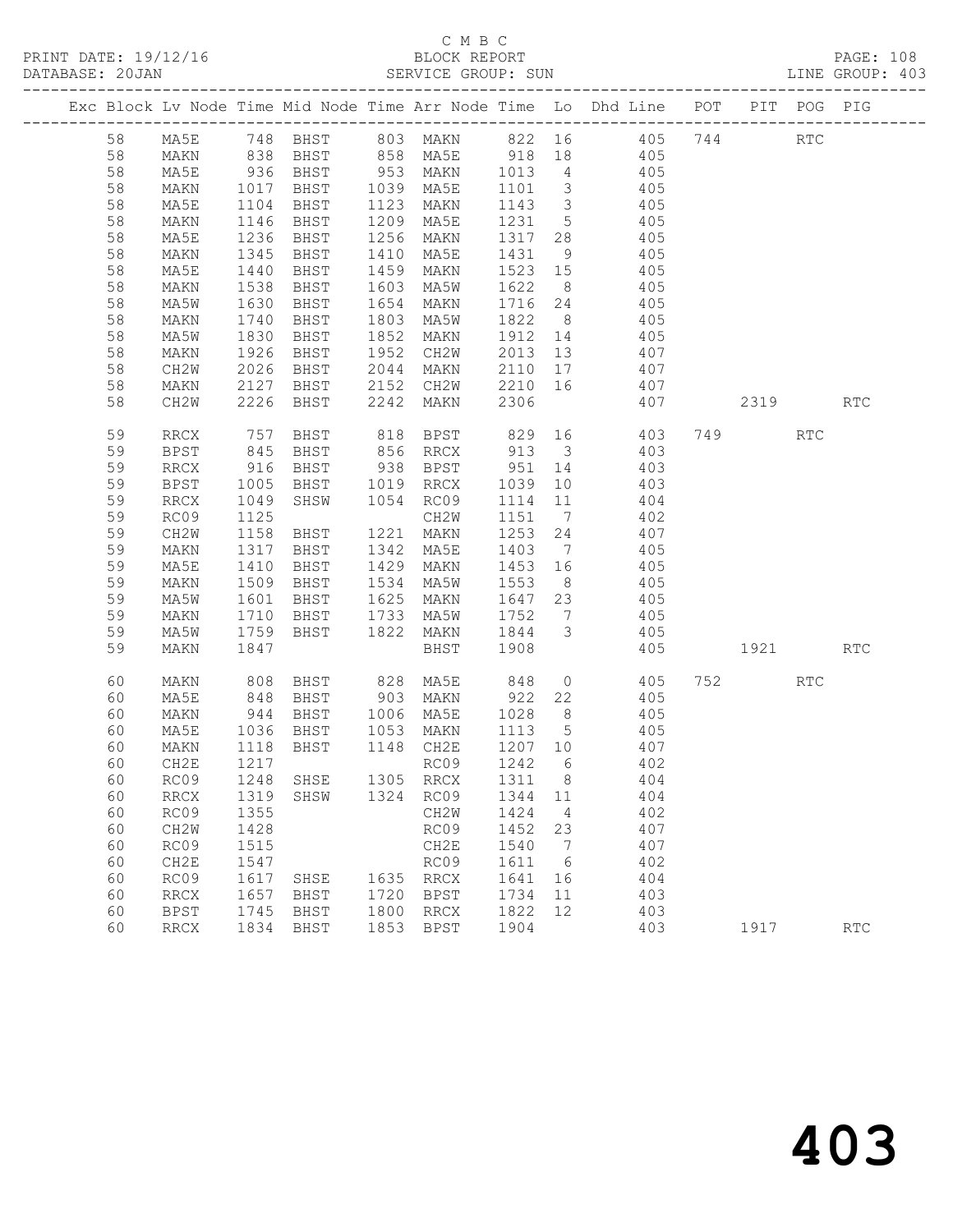|                      | смвс         |                   |
|----------------------|--------------|-------------------|
| PRINT DATE: 19/12/16 | BLOCK REPORT | 1 N N<br>$PACF$ . |

DATABASE: 20JAN SERVICE GROUP: SUN LINE GROUP: 403

|    |             |      | Exc Block Lv Node Time Mid Node Time Arr Node Time Lo Dhd Line POT |      |               |      |                         |              |     |      | PIT POG PIG |            |
|----|-------------|------|--------------------------------------------------------------------|------|---------------|------|-------------------------|--------------|-----|------|-------------|------------|
| 61 |             |      | RC09 821 SHSE 835 RRCX                                             |      |               | 840  | 9                       | 404          | 806 |      | <b>RTC</b>  |            |
| 61 | RRCX        | 849  |                                                                    |      | SHSW 854 RC09 |      |                         | 911 8<br>404 |     |      |             |            |
| 61 | RC09        | 919  |                                                                    |      | CH2E          | 945  | $\overline{\mathbf{3}}$ | 402          |     |      |             |            |
| 61 | CH2E        | 948  |                                                                    |      | RC09          | 1010 | 10                      | 402          |     |      |             |            |
| 61 | RC09        | 1020 | SHSE 1035 RRCX                                                     |      |               | 1041 | 10                      | 404          |     |      |             |            |
| 61 | <b>RRCX</b> | 1051 | BHST                                                               | 1113 | BPST          | 1131 | 14                      | 403          |     |      |             |            |
| 61 | BPST        | 1145 | BHST                                                               | 1159 | RRCX          | 1222 | $\overline{7}$          | 403          |     |      |             |            |
| 61 | RRCX        | 1229 | BHST                                                               | 1253 | BPST          | 1311 | 14                      | 403          |     |      |             |            |
| 61 | BPST        | 1325 | BHST                                                               | 1341 | RRCX          | 1405 | 12 <sup>°</sup>         | 403          |     |      |             |            |
| 61 | <b>RRCX</b> | 1417 | SHSW                                                               | 1424 | RC09          | 1442 | 13                      | 404          |     |      |             |            |
| 61 | RC09        | 1455 |                                                                    |      | CH2W          | 1524 | $\overline{4}$          | 402          |     |      |             |            |
| 61 | CH2W        | 1528 |                                                                    |      | RC09          | 1552 | 23                      | 407          |     |      |             |            |
| 61 | RC09        | 1615 |                                                                    |      | CH2E          | 1640 | $\overline{7}$          | 407          |     |      |             |            |
| 61 | CH2E        | 1647 |                                                                    |      | RC09          | 1711 | 6                       | 402          |     |      |             |            |
| 61 | RC09        | 1717 | SHSE                                                               |      | 1735 RRCX     | 1741 | 22                      | 404          |     |      |             |            |
| 61 | <b>RRCX</b> | 1803 | BHST                                                               | 1822 | BPST          | 1834 | 11                      | 403          |     |      |             |            |
| 61 | <b>BPST</b> | 1845 | BHST                                                               | 1858 | RRCX          | 1919 | $5^{\circ}$             | 403          |     |      |             |            |
| 61 | RRCX        | 1924 | BHST                                                               | 1943 | BPST          | 1954 | 15                      | 403          |     |      |             |            |
| 61 | BPST        | 2009 | BHST                                                               | 2021 | RRCX          | 2042 | $\overline{7}$          | 403          |     |      |             |            |
| 61 | RRCX        | 2049 | SHSW                                                               | 2054 | RC09          | 2110 | 9                       | 404          |     |      |             |            |
| 61 | RC09        | 2119 |                                                                    |      | CH2E          | 2141 | $\overline{4}$          | 402          |     |      |             |            |
| 61 | CH2E        | 2145 |                                                                    |      | RC09          | 2205 | 14                      | 402          |     |      |             |            |
| 61 | RC09        | 2219 |                                                                    |      | CH2E          | 2241 | $\overline{4}$          | 402          |     |      |             |            |
| 61 | CH2E        | 2245 |                                                                    |      | RC09          | 2304 | $\overline{1}$          | 402          |     |      |             |            |
| 61 | RC09        | 2305 | SHSE                                                               | 2318 | RRCX          | 2323 | $\overline{7}$          | 404          |     |      |             |            |
| 61 | <b>RRCX</b> | 2330 | SHSW                                                               | 2335 | RC09          | 2347 | $5^{\circ}$             | 404          |     |      |             |            |
| 61 | RC09        | 2352 | SHSE                                                               | 2405 | RRCX          | 2410 | 20                      | 404          |     |      |             |            |
| 61 | RRCX        | 2430 | SHSW                                                               | 2435 | RC09          | 2447 | 13                      | 404          |     |      |             |            |
| 61 | RC09        | 2500 | SHSE                                                               | 2513 | RRCX          | 2518 | 15                      | 404          |     |      |             |            |
| 61 | RRCX        | 2533 |                                                                    |      | SH#5          | 2538 | 28                      | 10 404       |     |      |             |            |
| 61 | AD3W        | 2616 | GR41                                                               | 2647 | SERO          | 2702 | $\overline{7}$          | N10          |     |      |             |            |
| 61 | SERO        | 2709 | GR41                                                               |      | 2724 AD3W     | 2801 |                         | N10          |     | 2812 |             | <b>RTC</b> |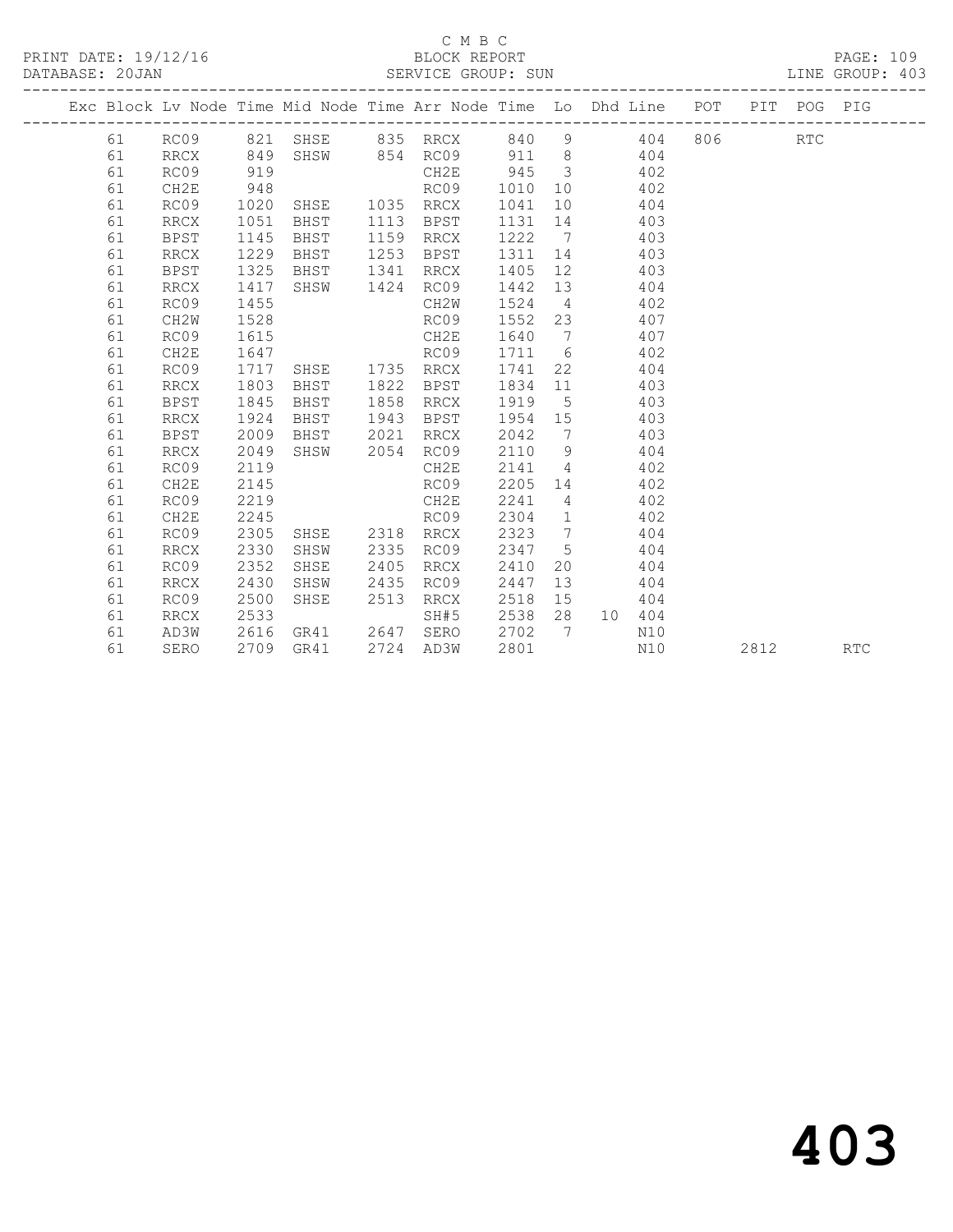|          |                              |                      |                                                                                                                      |      |                        |                                |                         | Exc Block Lv Node Time Mid Node Time Arr Node Time Lo Dhd Line POT |      |            | PIT POG PIG |
|----------|------------------------------|----------------------|----------------------------------------------------------------------------------------------------------------------|------|------------------------|--------------------------------|-------------------------|--------------------------------------------------------------------|------|------------|-------------|
| 62       | MAKN                         |                      |                                                                                                                      |      |                        |                                |                         | 910 BHST 932 MA5E 952 14 405 854                                   |      | <b>RTC</b> |             |
| 62       | MA5E                         |                      |                                                                                                                      |      |                        |                                |                         | 405<br>405                                                         |      |            |             |
| 62       | MAKN                         |                      | 1006 BHST 1023 MAKN 1043 4<br>1047 BHST 1109 MA5E 1131 2<br>1133 BHST 1153 MAKN 1213 5<br>1218 BHST 1248 CH2E 1310 7 |      |                        |                                |                         |                                                                    |      |            |             |
| 62       | MA5E                         |                      |                                                                                                                      |      |                        |                                |                         | $405$<br>$407$                                                     |      |            |             |
| 62       | MAKN                         |                      |                                                                                                                      |      |                        |                                |                         |                                                                    |      |            |             |
| 62       | CH2E                         |                      |                                                                                                                      |      | RC09                   | 1341                           | $7\overline{ }$         | 402                                                                |      |            |             |
| 62       | RC09                         | $1317$<br>$1348$     | SHSE                                                                                                                 |      | 1405 RRCX              | 1411                           | 10                      | 404                                                                |      |            |             |
| 62       | RRCX                         | 1421<br>1515         | BHST                                                                                                                 |      | 1446 BPST              | 1504<br>1555                   | 11                      | 403                                                                |      |            |             |
| 62       | BPST                         |                      | BHST                                                                                                                 |      | 1532 RRCX              |                                | 16                      | 403                                                                |      |            |             |
| 62       | RRCX                         | 1611<br>1700         | BHST                                                                                                                 |      | 1635 BPST              | 1649<br>1737                   | 11                      | 403<br>403                                                         |      |            |             |
| 62       | <b>BPST</b>                  |                      | BHST                                                                                                                 |      | 1715 RRCX              |                                | 12                      |                                                                    |      |            |             |
| 62       | RRCX                         | 1749<br>1818         | SHSW                                                                                                                 |      | 1754 RC09              | 1812                           | 6                       | 404                                                                |      |            |             |
| 62       | RC09                         |                      |                                                                                                                      |      | CH2E                   | 1846                           | $\overline{4}$          | 402                                                                |      |            |             |
| 62       | CH2E                         | 1850<br>1919         |                                                                                                                      |      | RC09                   | 1912                           | $\overline{7}$          | 402                                                                |      |            |             |
| 62       | RC09                         |                      | SHSE                                                                                                                 |      | 1935 RRCX              | 1940 9                         |                         | 404                                                                |      |            |             |
| 62       | RRCX                         | 1949                 | SHSW 1954 RC09                                                                                                       |      |                        | 2010                           | 9                       | 404                                                                |      |            |             |
| 62       | RC09                         | 2019                 |                                                                                                                      |      | CH2E                   | 2047 4                         |                         | 402                                                                |      |            |             |
| 62       | CH2E                         | 2051                 |                                                                                                                      |      | RC09                   | 2111                           | 8 <sup>8</sup>          | 402                                                                |      |            |             |
| 62       | RC09                         | 2119                 | SHSE                                                                                                                 |      | 2135 RRCX              | 2140 28                        |                         | 404                                                                |      |            |             |
| 62       | RRCX                         | 2208                 | BHST 2226 BPST                                                                                                       |      |                        | 2236                           | $\overline{\mathbf{3}}$ | 403                                                                |      |            |             |
| 62       | BPST                         | 2239<br>2309         | BHST                                                                                                                 |      | 2251 RRCX              | 2309<br>2336                   | $\overline{0}$          | 403                                                                |      |            |             |
| 62       | RRCX                         |                      | BHST                                                                                                                 |      | 2327 BPST              |                                | $\overline{\mathbf{3}}$ | 403                                                                |      |            |             |
| 62       | <b>BPST</b>                  | $\frac{2339}{2409}$  | BHST                                                                                                                 |      | 2349 RRCX              | 2406<br>2436                   | $\overline{\mathbf{3}}$ | 403<br>403                                                         |      |            |             |
| 62       | RRCX                         |                      | BHST                                                                                                                 |      | 2427 BPST              |                                | $\overline{\mathbf{3}}$ |                                                                    |      |            |             |
| 62       | BPST                         | 2439<br>2508<br>2439 | BHST                                                                                                                 |      | 2449 RRCX<br>2525 BPST | 2504<br>2534                   | $4\overline{4}$         | 403<br>403                                                         |      |            |             |
| 62<br>62 | RRCX                         |                      | BHST                                                                                                                 | 2550 |                        |                                | $6\overline{6}$         |                                                                    |      |            |             |
| 62       | <b>BPST</b>                  | 2540<br>2608         | BHST                                                                                                                 |      | RRCX                   | 2605<br>2612                   | $\overline{\mathbf{3}}$ | 403<br>403                                                         | 2615 |            | <b>RTC</b>  |
|          | RRCX                         |                      |                                                                                                                      |      | SH#5                   |                                |                         |                                                                    |      |            |             |
| 63       | RRCX                         | 936                  |                                                                                                                      |      | BHST 957 BPST 1011     |                                |                         | 14 403                                                             | 928  | RTC        |             |
| 63       | BPST                         | 1025<br>1111         | BHST                                                                                                                 |      | 1039 RRCX              | 1059<br>1151<br>1059 12        |                         | 403                                                                |      |            |             |
| 63       | RRCX                         |                      | BHST                                                                                                                 |      | 1133 BPST              |                                | 14                      | 403                                                                |      |            |             |
| 63       | BPST                         | 1205                 | BHST                                                                                                                 |      | 1219 RRCX              | 1243                           | 6                       | 403                                                                |      |            |             |
| 63       | RRCX                         | 1249                 | SHSW                                                                                                                 |      | 1254 RC09              | 1314 11                        |                         | 404                                                                |      |            |             |
| 63       | RC09                         | 1325                 |                                                                                                                      |      | CH2W                   | 1353                           | $5\overline{)}$         | 402                                                                |      |            |             |
| 63       | CH2W                         | 1358                 | BHST                                                                                                                 |      | 1420 MAKN              | 1455 20                        |                         | 407                                                                |      |            |             |
| 63       | $\texttt{MAKN}$              | 1515                 | BHST                                                                                                                 |      | 1548 CH2E              | 1610 7                         |                         | 407                                                                |      |            |             |
| 63       | CH2E                         | 1617                 |                                                                                                                      |      | RC09                   | 1641 6                         |                         | 402                                                                |      |            |             |
| 63       | RC09                         | 1647                 | SHSE                                                                                                                 |      | 1705 RRCX              | 1711                           | 16                      | 404                                                                |      |            |             |
| 63       | $\mathop{\rm RRCX}\nolimits$ | 1727                 | BHST                                                                                                                 |      | 1750 BPST              | 1804                           | 11                      | 403                                                                |      |            |             |
| 63       | BPST                         | 1815                 | BHST                                                                                                                 |      | 1830 RRCX              | 1852                           | 12                      | 403                                                                |      |            |             |
| 63       | RRCX                         |                      | 1904 BHST<br>1949 BHST<br>2038 BHST<br>2109 BHST                                                                     |      | 1923 BPST              | 1934                           | 15                      | 403                                                                |      |            |             |
| 63       | BPST                         |                      |                                                                                                                      |      | 2001 RRCX              | $2022$ 16<br>2106 3<br>2139 10 |                         | 403                                                                |      |            |             |
| 63       | RRCX                         |                      |                                                                                                                      |      | 2056 BPST              |                                |                         | 403<br>403                                                         |      |            |             |
| 63       | BPST                         |                      |                                                                                                                      |      | 2121 RRCX              |                                |                         |                                                                    |      |            |             |
| 63       | RRCX                         |                      | 2149 SHSW                                                                                                            |      | 2154 RC09              | 2210                           |                         | 404                                                                | 2222 |            | RTC         |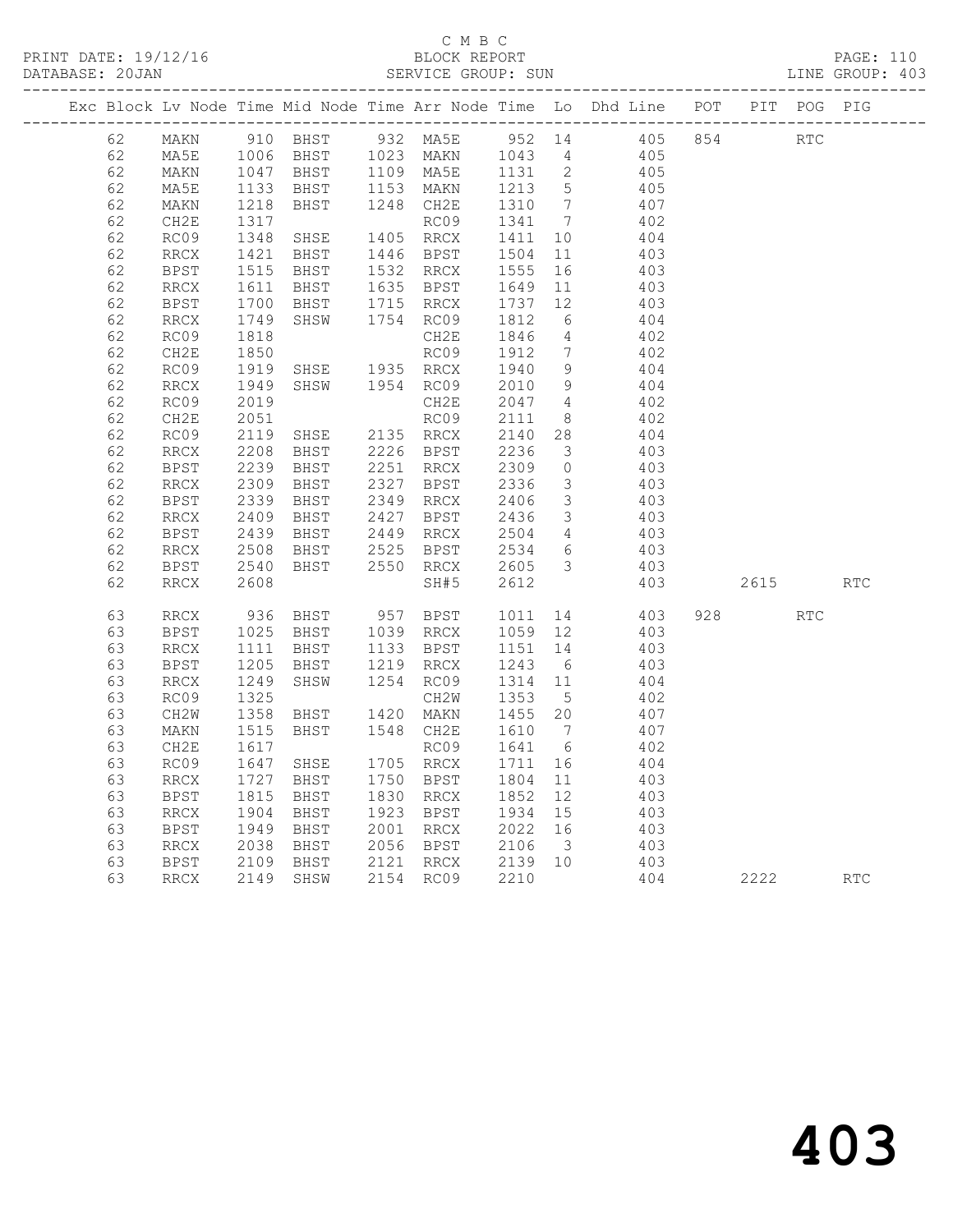## C M B C<br>BLOCK REPORT

| 19/1<br>PRINT DATE:<br>エム/エリ | REPORT<br>BLOCK | PAGE:<br>- - - |
|------------------------------|-----------------|----------------|

| DATABASE: 20JAN |    |                              |                  |                                                                                                     |      | SERVICE GROUP: SUN        |         |                         |                  |     |     |             |     | LINE GROUP: 403 |  |
|-----------------|----|------------------------------|------------------|-----------------------------------------------------------------------------------------------------|------|---------------------------|---------|-------------------------|------------------|-----|-----|-------------|-----|-----------------|--|
|                 |    |                              |                  | Exc Block Lv Node Time Mid Node Time Arr Node Time Lo Dhd Line POT PIT POG PIG                      |      |                           |         |                         |                  |     |     |             |     |                 |  |
|                 | 64 | CH2W                         |                  | 1012 BHST 1034 MAKN 1105 11 407 958 RTC                                                             |      |                           |         |                         |                  |     |     |             |     |                 |  |
|                 | 64 | MAKN                         |                  | 1116 BHST 1138 MA5E 1200 3 405                                                                      |      |                           |         |                         |                  |     |     |             |     |                 |  |
|                 | 64 | MA5E                         |                  |                                                                                                     |      |                           |         |                         |                  |     |     |             |     |                 |  |
|                 | 64 | MAKN                         |                  | 1203 BHST 1223 MAKN 1244 3 405<br>1247 BHST 1312 MA5E 1334 6 405<br>1340 BHST 1359 MAKN 1423 18 405 |      |                           |         |                         |                  |     |     |             |     |                 |  |
|                 | 64 | MA5E                         |                  |                                                                                                     |      |                           | 1423 18 |                         |                  |     |     |             |     |                 |  |
|                 | 64 | MAKN                         | 1441             | <b>BHST</b>                                                                                         |      | 1506 MA5W                 | 1525    |                         | 7 405            |     |     |             |     |                 |  |
|                 | 64 | MA5W                         | 1532             | BHST                                                                                                |      | 1556 MAKN                 | 1618    | 22                      | 405              |     |     |             |     |                 |  |
|                 | 64 | MAKN                         |                  | BHST                                                                                                |      | 1703 MA5W                 | 1722    | $7\overline{ }$         |                  | 405 |     |             |     |                 |  |
|                 | 64 | MA5W                         | 1640<br>1729     | BHST                                                                                                |      | 1752 MAKN                 | 1814    | $\overline{\mathbf{3}}$ | 405              |     |     |             |     |                 |  |
|                 | 64 | MAKN                         | 1817             | BHST                                                                                                | 1840 | MA5W                      | 1859    | $\overline{2}$          | 405              |     |     |             |     |                 |  |
|                 | 64 | MA5W                         | 1901             | BHST                                                                                                | 1923 | MAKN                      | 1943    | $\overline{\mathbf{3}}$ | 405              |     |     |             |     |                 |  |
|                 | 64 | MAKN                         | 1946             |                                                                                                     |      | BHST                      | 2007 3  |                         |                  | 405 |     |             |     |                 |  |
|                 | 64 | BHST                         | 2010             | BHST 2010 MAKN                                                                                      |      |                           | 2032    | 15                      | 405              |     |     |             |     |                 |  |
|                 | 64 | MAKN                         | 2047             |                                                                                                     |      | BHST                      | 2107    | $\overline{\mathbf{3}}$ | 405              |     |     |             |     |                 |  |
|                 | 64 | BHST                         | 2110             | BHST 2110 MAKN                                                                                      |      |                           | 2132 15 |                         | 405              |     |     |             |     |                 |  |
|                 | 64 | MAKN                         | 2147             |                                                                                                     |      |                           | 2207 3  |                         |                  | 405 |     |             |     |                 |  |
|                 | 64 | BHST                         | 2210             |                                                                                                     |      |                           | 2230 14 |                         |                  | 405 |     |             |     |                 |  |
|                 | 64 | MAKN                         | 2244             |                                                                                                     |      | BHST                      | 2302 8  |                         | 405              |     |     |             |     |                 |  |
|                 | 64 | BHST                         | 2310             |                                                                                                     |      | BHST 2310 MAKN            | 2330 20 |                         |                  | 405 |     |             |     |                 |  |
|                 | 64 | MAKN                         | 2350             |                                                                                                     |      | BHST                      |         |                         | 2408  2  10  405 |     |     |             |     |                 |  |
|                 | 64 | <b>BPST</b>                  | 2420             | LADX 2437 2A52                                                                                      |      |                           | 2502 0  |                         |                  | 601 |     |             |     |                 |  |
|                 | 64 | 2A52                         | 2502             |                                                                                                     |      | LADX 2525 BPST            | 2543 2  |                         |                  | 601 |     |             |     |                 |  |
|                 | 64 | BPST                         | 2545             | J&N3                                                                                                |      | SUKD                      | 2640    |                         |                  | 351 |     | 2706        |     | <b>RTC</b>      |  |
|                 |    |                              |                  |                                                                                                     |      |                           |         |                         |                  |     |     |             |     |                 |  |
|                 | 65 | RC09                         | 1024             |                                                                                                     |      |                           | 1045    |                         | 22 407 1009 RTC  |     |     |             |     |                 |  |
|                 | 65 | CH2W                         | 1107             |                                                                                                     |      | CH2W<br>BHST 1130 MAKN    |         |                         | 1202 14 407      |     |     |             |     |                 |  |
|                 | 65 | MAKN                         | 1216             | BHST 1239 MA5E                                                                                      |      |                           | 1301 5  |                         | 405              |     |     |             |     |                 |  |
|                 | 65 | MA5E                         | 1306             | BHST                                                                                                |      | 1326 MAKN                 | 1349 26 |                         | 405              |     |     |             |     |                 |  |
|                 | 65 | MAKN                         | 1415             | <b>BHST</b>                                                                                         |      | 1448 CH2E                 | 1510 7  |                         |                  | 407 |     |             |     |                 |  |
|                 | 65 | CH2E                         | 1517             |                                                                                                     |      | RC09                      | 1541 6  |                         | 402              |     |     |             |     |                 |  |
|                 | 65 | RC09                         | 1547             | SHSE                                                                                                |      | 1605 RRCX                 | 1611 15 |                         | 404              |     |     |             |     |                 |  |
|                 | 65 | RRCX                         | 1626             | <b>BHST</b>                                                                                         |      | 1650 BPST                 | 1704    | 11                      | 403              |     |     |             |     |                 |  |
|                 | 65 | BPST                         |                  | BHST                                                                                                |      | 1730 RRCX                 | 1752    | 26                      |                  | 403 |     |             |     |                 |  |
|                 | 65 | RRCX                         | $1715$<br>$1818$ | BHST                                                                                                |      | 1837 BPST                 | 1849 18 |                         | 403              |     |     |             |     |                 |  |
|                 | 65 | BPST                         | 1907             | BHST                                                                                                |      | 1920 RRCX 1941 4          |         |                         | 403              |     |     |             |     |                 |  |
|                 | 65 | RRCX                         | 1945             | BHST                                                                                                |      | 2003 BPST                 | 2014    |                         |                  |     | 403 | 2027 — 2027 |     | <b>RTC</b>      |  |
|                 |    |                              |                  |                                                                                                     |      |                           |         |                         |                  |     |     |             |     |                 |  |
|                 | 66 | MAKN                         |                  | 1318 BHST                                                                                           |      | 1348 CH2E 1410 7 407 1302 |         |                         |                  |     |     |             | RTC |                 |  |
|                 |    |                              |                  |                                                                                                     |      |                           |         |                         |                  |     |     |             |     |                 |  |
|                 | 66 | RC09                         | 1448             | SHSE                                                                                                | 1505 | RRCX                      | 1511 13 |                         |                  | 404 |     |             |     |                 |  |
|                 | 66 | RRCX                         | 1524             | BHST                                                                                                | 1548 | BPST                      | 1604 11 |                         |                  | 403 |     |             |     |                 |  |
|                 | 66 | <b>BPST</b>                  | 1615             | BHST                                                                                                | 1632 | RRCX                      | 1655    | 17                      |                  | 403 |     |             |     |                 |  |
|                 | 66 | RRCX                         | 1712             | BHST                                                                                                | 1735 | BPST                      | 1749    | 11                      |                  | 403 |     |             |     |                 |  |
|                 | 66 | <b>BPST</b>                  | 1800             | BHST                                                                                                | 1815 | RRCX                      | 1837    | 12                      |                  | 403 |     |             |     |                 |  |
|                 | 66 | $\operatorname{RRCX}$        | 1849             | SHSW                                                                                                | 1854 | RC09                      | 1910    | 8 <sup>8</sup>          |                  | 404 |     |             |     |                 |  |
|                 | 66 | RC09                         | 1918             |                                                                                                     |      | CH2E                      | 1946    | $\overline{4}$          |                  | 402 |     |             |     |                 |  |
|                 | 66 | CH2E                         | 1950             |                                                                                                     |      | RC09                      | 2011    | 8 <sup>8</sup>          |                  | 402 |     |             |     |                 |  |
|                 | 66 | RC09                         | 2019             | SHSE                                                                                                |      | 2035 RRCX                 | 2040    | 28                      |                  | 404 |     |             |     |                 |  |
|                 | 66 | $\mathop{\rm RRCX}\nolimits$ | 2108             | BHST                                                                                                |      | 2126 BPST                 | 2136    | $\overline{\mathbf{3}}$ |                  | 403 |     |             |     |                 |  |
|                 | 66 | <b>BPST</b>                  | 2139             | BHST                                                                                                | 2151 | RRCX                      | 2209    | 30                      |                  | 403 |     |             |     |                 |  |
|                 | 66 | $\operatorname{RRCX}$        | 2239             | BHST                                                                                                | 2257 | BPST                      | 2306    | $\overline{\mathbf{3}}$ |                  | 403 |     |             |     |                 |  |
|                 | 66 | <b>BPST</b>                  | 2309             | BHST                                                                                                | 2319 | RRCX                      | 2336    | $\overline{\mathbf{3}}$ |                  | 403 |     |             |     |                 |  |
|                 | 66 | RRCX                         | 2339             | BHST                                                                                                | 2357 | BPST                      | 2406    | $\mathcal{S}$           |                  | 403 |     |             |     |                 |  |
|                 | 66 | BPST                         | 2409             | BHST                                                                                                | 2419 | RRCX                      | 2434    | $\overline{4}$          |                  | 403 |     |             |     |                 |  |
|                 | 66 | RRCX                         | 2438             | BHST                                                                                                | 2455 | BPST                      | 2504    | 5                       |                  | 403 |     |             |     |                 |  |
|                 | 66 | <b>BPST</b>                  |                  | 2509 BHST                                                                                           | 2519 | RRCX                      | 2534    | $\overline{4}$          |                  | 403 |     |             |     |                 |  |
|                 |    |                              |                  |                                                                                                     |      |                           |         |                         |                  |     |     |             |     |                 |  |

66 RRCX 2538 SH#5 2542 403 2545 RTC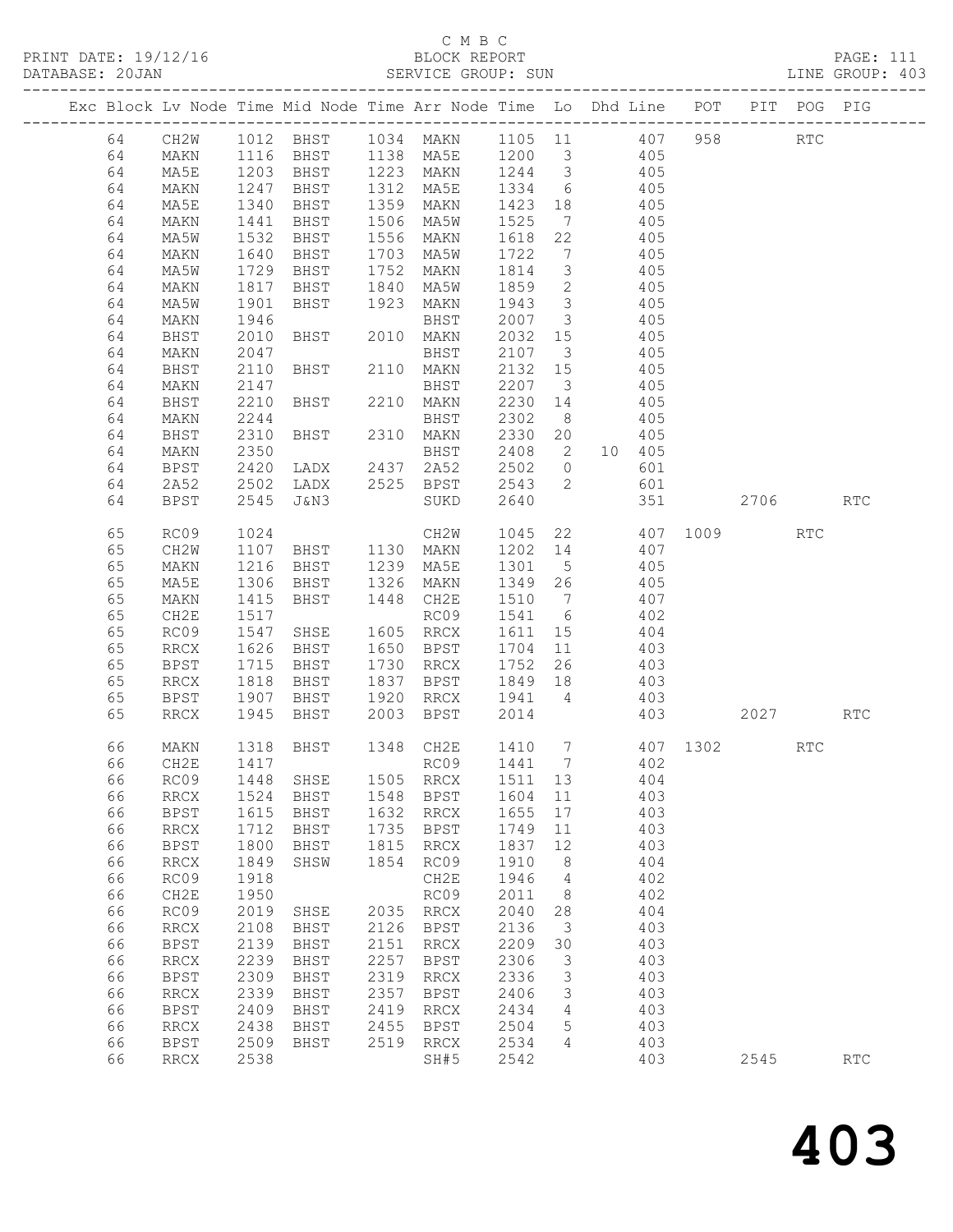### C M B C<br>BLOCK REPORT SERVICE GROUP: SUN

| Exc Block Lv Node Time Mid Node Time Arr Node Time Lo Dhd Line POT PIT POG PIG |                          |              |                |                                                                                                                         |                             |                                    |                 |                   |                 |      |                      |            |
|--------------------------------------------------------------------------------|--------------------------|--------------|----------------|-------------------------------------------------------------------------------------------------------------------------|-----------------------------|------------------------------------|-----------------|-------------------|-----------------|------|----------------------|------------|
| 67                                                                             |                          |              |                | RRCX 1408 BHST 1433 BPST 1451 9 403 1400<br>BPST 1500 BHST 1517 RRCX 1540 7 403<br>RRCX 1547 SHSW 1554 RC09 1612 11 404 |                             |                                    |                 |                   |                 |      | $\operatorname{RTC}$ |            |
| 67                                                                             |                          |              |                |                                                                                                                         |                             |                                    |                 |                   |                 |      |                      |            |
| 67                                                                             |                          |              |                |                                                                                                                         |                             |                                    |                 |                   |                 |      |                      |            |
| 67                                                                             | RC09                     | 1623         |                | CH2W                                                                                                                    |                             |                                    | 402             |                   |                 |      |                      |            |
| 67                                                                             | CH2W                     | 1656         | BHST 1719 MAKN |                                                                                                                         | 1651 5<br>1750 3<br>1843 13 |                                    |                 | 407               |                 |      |                      |            |
| 67                                                                             | MAKN                     | .<br>1753    | BHST           | 1822 CH2W                                                                                                               |                             |                                    | $\frac{1}{407}$ |                   |                 |      |                      |            |
| 67                                                                             | CH2W                     | 1856         | BHST           | 1915 MAKN                                                                                                               | 1943 13                     |                                    | 407             |                   |                 |      |                      |            |
| 67                                                                             | MAKN                     | 1956         | BHST           | 2022 CH2W 2042 14 407<br>2114 MAKN 2140 17 407                                                                          |                             |                                    |                 |                   |                 |      |                      |            |
| 67                                                                             | CH2W                     | 2056         | BHST           |                                                                                                                         |                             |                                    |                 |                   |                 |      |                      |            |
| 67                                                                             | MAKN                     | 2157         | BHST           | 2222 CH2W                                                                                                               | 2240                        | $6\overline{6}$                    | 407             |                   |                 |      |                      |            |
| 67                                                                             | CH2W                     | 2246         | BHST           | 2302 MAKN                                                                                                               | 2326 17<br>2423 27          |                                    |                 | 407               |                 |      |                      |            |
| 67                                                                             | MAKN                     | 2343         | BHST           | 2406 CH2W                                                                                                               |                             |                                    |                 | 407               |                 |      |                      |            |
| 67                                                                             | CH2W                     | 2450         | BHST           | 2506 MAKN                                                                                                               | 2529 13                     |                                    | 407             |                   |                 |      |                      |            |
| 67                                                                             | MAKN                     | 2542         | BPST           |                                                                                                                         |                             |                                    |                 |                   |                 |      |                      |            |
| 67                                                                             | BHST                     | 2630         | BHST           | 2553 BHST 2604 26 407<br>2630 CH2W 2647 18 15 401<br>2739 SERO 2754 15 N10                                              |                             |                                    |                 |                   |                 |      |                      |            |
| 67                                                                             | AD3W                     | 2720         | GR41           |                                                                                                                         |                             |                                    |                 |                   |                 |      |                      |            |
| 67                                                                             | SERO                     | 2809         |                | GR41 2824 AD3W 2850                                                                                                     |                             | 5 <sup>5</sup>                     | N10             |                   |                 |      |                      |            |
| 67                                                                             | AD3W                     | 2855         |                | GR71                                                                                                                    | 2912                        |                                    |                 | N10               |                 | 2924 |                      | <b>RTC</b> |
|                                                                                |                          |              |                |                                                                                                                         |                             |                                    |                 |                   |                 |      |                      |            |
| 68                                                                             | <b>BPST</b>              | 1430         | BHST 1447 RRCX |                                                                                                                         |                             |                                    |                 |                   | 1510 7 403 1410 |      | <b>RTC</b>           |            |
| 68                                                                             | $\mathop{\mathrm{RRCX}}$ | 1517         |                | SHSW 1524 RC09 1542 12<br>CH2W 1622 6                                                                                   |                             |                                    |                 | $\frac{404}{402}$ |                 |      |                      |            |
| 68                                                                             | RC09                     | 1554         |                |                                                                                                                         |                             |                                    |                 |                   |                 |      |                      |            |
| 68                                                                             | CH2W                     | 1628         |                | RC09 1651 24 407                                                                                                        |                             |                                    |                 |                   |                 |      |                      |            |
| 68                                                                             | RC09                     | 1715         |                | CH2E                                                                                                                    | 1740<br>1810                | $7\overline{ }$<br>$7\overline{)}$ |                 | 407               |                 |      |                      |            |
| 68<br>68                                                                       | CH2E<br>RC09             | 1747<br>1817 | SHSE 1835 RRCX | RC09                                                                                                                    | 1840                        | 9                                  | 404             | 402               |                 |      |                      |            |
| 68                                                                             |                          |              |                | 1908 BPST                                                                                                               |                             |                                    |                 |                   |                 |      |                      |            |
| 68                                                                             | $\mathop{\mathrm{RRCX}}$ | 1849<br>1929 | BHST<br>BHST   |                                                                                                                         |                             |                                    | 403             | 403               |                 |      |                      |            |
| 68                                                                             | BPST<br>RRCX             | 2008         | BHST           | 1908 BPST 1919 10<br>1942 RRCX 2003 5<br>2026 BPST 2036 3                                                               |                             |                                    | 403             |                   |                 |      |                      |            |
| 68                                                                             | <b>BPST</b>              | 2039         | BHST           | 2051 RRCX                                                                                                               | 2109 29                     |                                    | 403             |                   |                 |      |                      |            |
| 68                                                                             | $\mathop{\mathrm{RRCX}}$ | 2138         | BHST           | 2156 BPST                                                                                                               |                             |                                    |                 | 403               |                 |      |                      |            |
| 68                                                                             | <b>BPST</b>              | 2209         | BHST           | 2221 RRCX                                                                                                               | 2206 3<br>2239 10           |                                    | $\frac{1}{403}$ |                   |                 |      |                      |            |
| 68                                                                             | $\mathop{\mathrm{RRCX}}$ | 2249         | SHSW           | 2254 RC09                                                                                                               | 2309 10                     |                                    | 404             |                   |                 |      |                      |            |
| 68                                                                             | RC09                     | 2319         |                | CH2E                                                                                                                    | 2341                        | $\overline{4}$                     |                 | 402               |                 |      |                      |            |
| 68                                                                             | CH2E                     | 2345         |                | RC09                                                                                                                    | 2404 15                     |                                    |                 | 402               |                 |      |                      |            |
| 68                                                                             | RC09                     | 2419         |                | CH2E                                                                                                                    | 2441                        | $\overline{4}$                     |                 | 402               |                 |      |                      |            |
| 68                                                                             | CH2E                     | 2445         |                | RC09                                                                                                                    | 2504                        | 10                                 | 2 402           |                   |                 |      |                      |            |
| 68                                                                             | AD3W                     | 2516         | GR41 2547 SERO |                                                                                                                         | 2602                        | $\overline{7}$                     |                 | N10               |                 |      |                      |            |
| 68                                                                             | SERO                     | 2609         |                | GR41  2624  AD3W  2701                                                                                                  |                             | 6                                  |                 | 32 N10            |                 |      |                      |            |
| 68                                                                             | SERO                     | 2739         | GR41 2754 AD3W |                                                                                                                         | 2820                        | $\overline{2}$                     |                 | N10               |                 |      |                      |            |
| 68                                                                             | AD3W                     | 2822         |                | GR71                                                                                                                    | 2839                        |                                    |                 | N10               |                 | 2851 |                      | <b>RTC</b> |
|                                                                                |                          |              |                |                                                                                                                         |                             |                                    |                 |                   |                 |      |                      |            |

403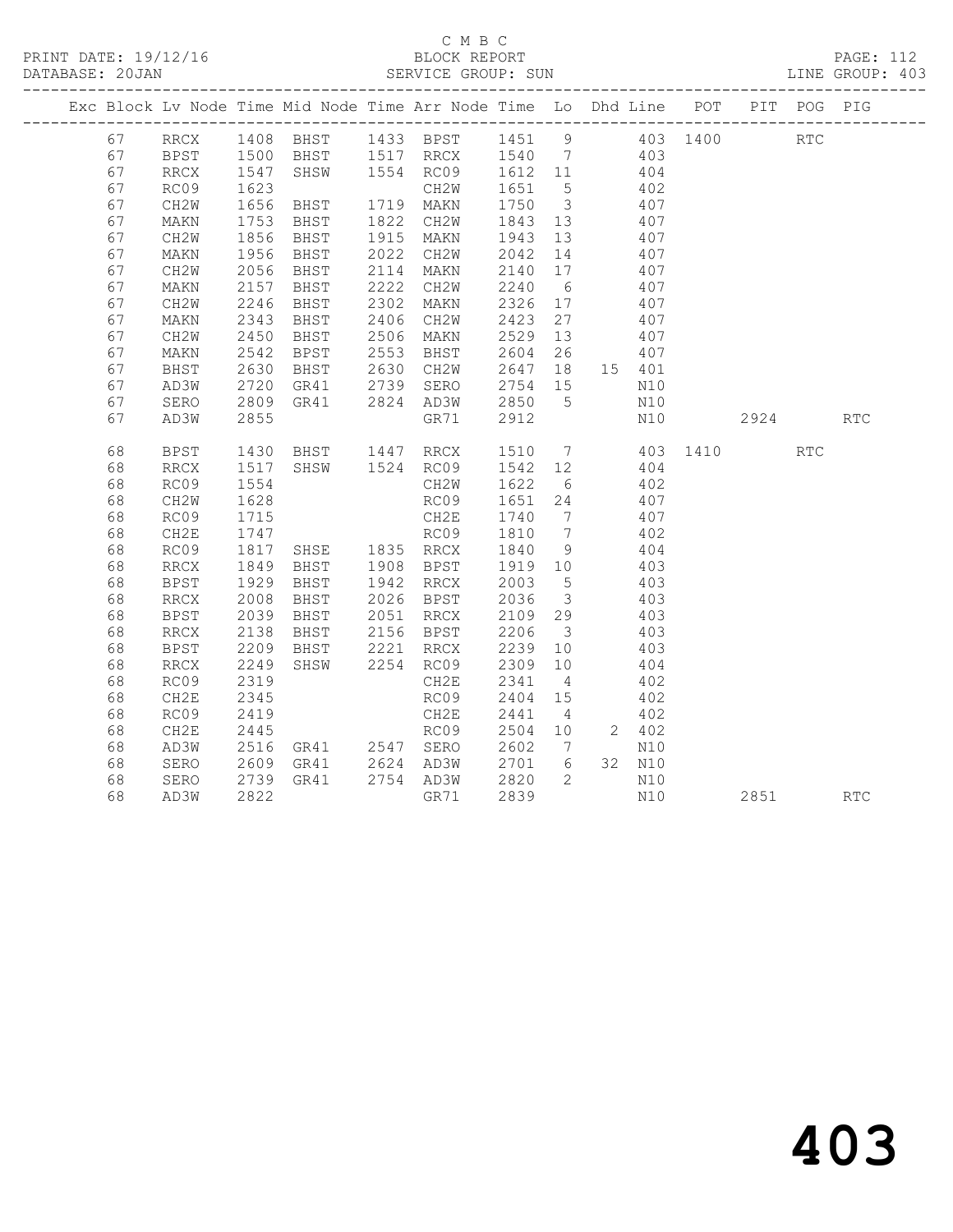| PRINT DATE: 19/12/16 |                                                                                                                                                                                                                  |                                                                                                      |                                                                                      |                                                                                                                     |                                                                                      | C M B C<br>BLOCK REPORT                                                              |                                                                                         |                                                                            | DATABASE: 20JAN SERVICE GROUP: SUN<br>DATABASE: 20JAN SERVICE GROUP: SUN LINE GROUP: 430                                                                                                                                                                                                                                                                                                                                                                                                           |      |     | <b>PAGE: 113</b> |
|----------------------|------------------------------------------------------------------------------------------------------------------------------------------------------------------------------------------------------------------|------------------------------------------------------------------------------------------------------|--------------------------------------------------------------------------------------|---------------------------------------------------------------------------------------------------------------------|--------------------------------------------------------------------------------------|--------------------------------------------------------------------------------------|-----------------------------------------------------------------------------------------|----------------------------------------------------------------------------|----------------------------------------------------------------------------------------------------------------------------------------------------------------------------------------------------------------------------------------------------------------------------------------------------------------------------------------------------------------------------------------------------------------------------------------------------------------------------------------------------|------|-----|------------------|
| 49CE 49 AV & CAMBIE  |                                                                                                                                                                                                                  |                                                                                                      |                                                                                      | 49GR 49 AV & GRANVILLE<br>G49S GRANVILLE & 49 AV<br>MTST METROTOWN STATION<br>RTC Richmond Depot                    |                                                                                      |                                                                                      |                                                                                         |                                                                            | 49CW 49 AV & CAMBIE<br>49KN EB E 49 AV FS KNIGHT ST                                                                                                                                                                                                                                                                                                                                                                                                                                                |      |     |                  |
|                      |                                                                                                                                                                                                                  |                                                                                                      |                                                                                      |                                                                                                                     |                                                                                      |                                                                                      |                                                                                         |                                                                            | Exc Block Lv Node Time Mid Node Time Arr Node Time Lo Dhd Line POT PIT POG PIG                                                                                                                                                                                                                                                                                                                                                                                                                     |      |     |                  |
|                      | $\mathbf{1}$<br>$\mathbf{1}$<br>$\mathbf{1}$<br>$\mathbf{1}$<br>$\mathbf{1}$<br>$\mathbf{1}$<br>$\mathbf{1}$<br>$\mathbf{1}$<br>$\mathbf{1}$<br>$\mathbf{1}$<br>$\mathbf{1}$                                     | MTST<br>RC09 1254 49KN<br>MTST<br>RC09<br>MTST<br>RC09<br>MTST                                       | 1354                                                                                 | 1656 49KN                                                                                                           |                                                                                      |                                                                                      |                                                                                         |                                                                            | 1 MTST 755 KBMI 811 RC09 833 25 430 725 RTC<br>1 RC09 858 49KN 928 MTST 941 13 430<br>MTST 954 KBMI 1013 RC09 1037 21 430<br>RC09 1058 49KN 1133 MTST 1148 6 430<br>MTST 1154 KBMI 1215 RC09 1241 13 430<br>1329 MTST 1346 8 430<br>KBMI 1415 RC09 1445 9 430<br>1454 49KN 1530 MTST 1549 6     430<br>1555 KBMI 1616 RC09 1645 11     430<br>1730 MTST 1747 9 430<br>1756 KBMI 1816 RC09 1841 16 430<br>RC09 1857 49KN 1928 MTST 1942 15 430<br>MTST 1957 KBMI 2013 RC09 2034 430<br>430 2046 RTC |      |     |                  |
|                      | $\mathbf{2}$<br>$\mathbf{2}$<br>$\mathbf{2}$<br>$\mathbf{2}$<br>$\overline{c}$<br>$\mathbf{2}$<br>$\overline{c}$<br>$\mathbf{2}$<br>$\mathbf{2}$<br>$\mathbf{2}$<br>$\mathbf{2}$<br>$\mathbf{2}$<br>$\mathbf{2}$ | RC09 758<br>MTST<br>RC09<br>MTST<br>RC09<br>MTST<br>RC09<br>MTST<br>RC09<br>MTST<br>RC09<br>MTST     | 1156<br>1256<br>1354<br>1700                                                         | 49KN<br>KBMI<br>49KN<br>1454 KBMI<br>1554 49KN<br>KBMI<br>1756 49KN<br>1858 KBMI                                    |                                                                                      |                                                                                      |                                                                                         |                                                                            | 49KN 826 MTST 838 19 430<br>857 KBMI 915 RC09 937 21 430<br>958 49KN 1030 MTST 1043 12 430<br>1055 KBMI 1114 RC09 1139 17 430<br>$21$ 430<br>1231 MTST 1246 10 430<br>1317 RC09 1345 9 430<br>1430 MTST 1449 5 430<br>1515 RC09 1545 9 430<br>1630 MTST 1647 13 430<br>1721 RC09 1745 11 430<br>1830 MTST 1847 11 430<br>1916 RC09 1939 18 430<br>RC09 1957 49KN 2027 MTST 2041 14 430                                                                                                             | 743  | RTC |                  |
|                      | 2<br>3<br>3<br>3<br>3<br>3<br>3<br>3<br>$\mathsf S$<br>3<br>3<br>3<br>3<br>3                                                                                                                                     | MTST<br>MTST<br>MTST<br>RC09<br>MTST<br>RC09<br>MTST<br>RC09<br>MTST<br>RC09<br>MTST<br>RC09<br>MTST | 1026<br>1128<br>1226<br>1324<br>1424<br>1524<br>1627<br>1726<br>1824<br>1927<br>2025 | 2055 KBMI 2111 RC09 2132<br>KBMI<br>4 9 K N<br>KBMI<br>49KN<br>KBMI<br>49KN<br>KBMI<br>49KN<br>KBMI<br>49KN<br>KBMI | 1045<br>1203<br>1247<br>1400<br>1445<br>1600<br>1648<br>1800<br>1844<br>1957<br>2041 | RC09<br>MTST<br>RC09<br>MTST<br>RC09<br>MTST<br>RC09<br>MTST<br>RC09<br>MTST<br>RC09 | 1109 19<br>1218<br>1313<br>1419<br>1515<br>1617<br>1715<br>1817<br>1909<br>2011<br>2102 | 8 <sup>8</sup><br>11<br>5<br>- 9<br>10<br>11<br>$\overline{7}$<br>18<br>14 | 430 2144 RTC<br>825 KBMI 843 RC09 905 23 430 755 RTC<br>RC09 928 49KN 1000 MTST 1013 13 430<br>430<br>430<br>430<br>430<br>430<br>430<br>430<br>430<br>430<br>430<br>430                                                                                                                                                                                                                                                                                                                           | 2114 |     | RTC              |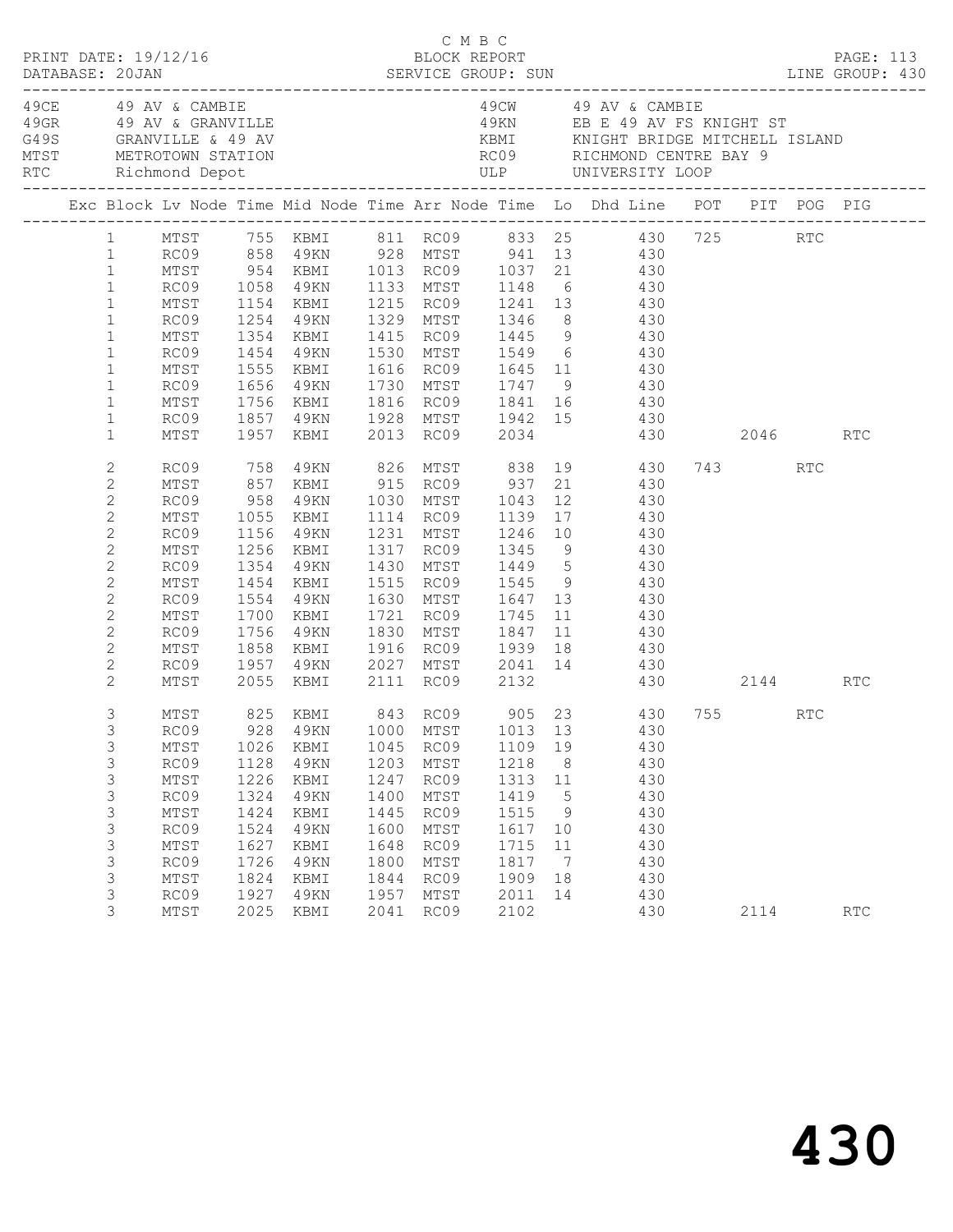|                 |      |                                             |      |            |                     |         |                         | Exc Block Lv Node Time Mid Node Time Arr Node Time Lo Dhd Line POT PIT POG PIG |     |                                                                                                                                                                                                                                 |                             |            |
|-----------------|------|---------------------------------------------|------|------------|---------------------|---------|-------------------------|--------------------------------------------------------------------------------|-----|---------------------------------------------------------------------------------------------------------------------------------------------------------------------------------------------------------------------------------|-----------------------------|------------|
| $4\overline{ }$ | RC09 |                                             |      |            |                     |         |                         | 828 49KN 858 MTST 910 14 430                                                   | 813 | <b>RTC</b>                                                                                                                                                                                                                      |                             |            |
| 4               | MTST | $924$<br>$1028$                             |      |            |                     |         |                         | KBMI 943 RC09 1007 21 430<br>49KN 1102 MTST 1117 7 430                         |     |                                                                                                                                                                                                                                 |                             |            |
| $\overline{4}$  | RC09 |                                             |      |            |                     |         |                         |                                                                                |     |                                                                                                                                                                                                                                 |                             |            |
| $\overline{4}$  | MTST | 1124                                        | KBMI |            | 1143 RC09           | 1209 15 |                         | 430                                                                            |     |                                                                                                                                                                                                                                 |                             |            |
| 4               | RC09 | 1224                                        | 49KN |            | 1259 MTST           | 1316 10 |                         | 430                                                                            |     |                                                                                                                                                                                                                                 |                             |            |
| 4               | MTST | $\frac{1}{1326}$                            | KBMI | 1347       | RC09                | 1415    | 9                       | 430                                                                            |     |                                                                                                                                                                                                                                 |                             |            |
| 4               | RC09 | 1424                                        | 49KN | 1500       | MTST                | 1519 6  |                         | 430                                                                            |     |                                                                                                                                                                                                                                 |                             |            |
| $\overline{4}$  | MTST | 1525                                        | KBMI |            | 1546 RC09           | 1615 11 |                         | 430                                                                            |     |                                                                                                                                                                                                                                 |                             |            |
| $\sqrt{4}$      | RC09 | 1626                                        | 49KN | 1702       | MTST                | 1719    | 9                       | 430                                                                            |     |                                                                                                                                                                                                                                 |                             |            |
| 4               | MTST | 1728                                        | KBMI | 1749       | RC09                | 1813    | 14                      | 430                                                                            |     |                                                                                                                                                                                                                                 |                             |            |
| $\sqrt{4}$      | RC09 | 1827                                        | 49KN | 1858       | MTST                | 1913 17 |                         | 430                                                                            |     |                                                                                                                                                                                                                                 |                             |            |
| 4               | MTST | 1930                                        | KBMI | 1948       | RC09                | 2009 18 |                         | 430                                                                            |     |                                                                                                                                                                                                                                 |                             |            |
| $\overline{4}$  | RC09 | 2027                                        | 49KN | 2057       | MTST                | 2111    |                         | 430                                                                            |     | 2141                                                                                                                                                                                                                            |                             | <b>RTC</b> |
| 70              | 49GR | 612                                         | 49CE | 616        | MTST                | 635     |                         | $6\overline{6}$<br>049                                                         |     | 552                                                                                                                                                                                                                             | $\mathop{\rm RTC}\nolimits$ |            |
| 70              | MTST | 641                                         | 49CW | 705<br>800 | ULP                 | 728     | 8 <sup>8</sup>          | 049                                                                            |     |                                                                                                                                                                                                                                 |                             |            |
| 70              | ULP  | 736                                         | 49CE |            | MTST                | 822     | $\overline{\mathbf{3}}$ | 049                                                                            |     |                                                                                                                                                                                                                                 |                             |            |
| 70              | MTST | 825                                         | 49CW | 850        | ULP                 | 915     | $5\overline{)}$         | 049                                                                            |     |                                                                                                                                                                                                                                 |                             |            |
| 70              | ULP  | 920                                         | 49CE | 946        | MTST                | 1011    | 15                      | 049                                                                            |     |                                                                                                                                                                                                                                 |                             |            |
| 70              | MTST | 1026                                        | 49CW | 1056       | <b>ULP</b>          | 1124    | 12                      | 049                                                                            |     |                                                                                                                                                                                                                                 |                             |            |
| 70              | ULP  |                                             | 49CE | 1202       | MTST                | 1233    | 14                      | 049                                                                            |     |                                                                                                                                                                                                                                 |                             |            |
| 70              | MTST | $\begin{array}{c} 1136 \\ 1247 \end{array}$ | 49CW | 1319       | ULP                 | 1349    | 9                       | 049                                                                            |     |                                                                                                                                                                                                                                 |                             |            |
| 70              | ULP  | 1358                                        | 49CE | 1427       | MTST                | 1500 13 |                         | 049                                                                            |     |                                                                                                                                                                                                                                 |                             |            |
| 70              | MTST | 1513                                        | 49CW | 1543       | ULP                 | 1613    | 8 <sup>8</sup>          | 049                                                                            |     |                                                                                                                                                                                                                                 |                             |            |
| 70              | ULP  | 1621                                        | 49CE | 1649       | MTST                | 1720 17 |                         | 049                                                                            |     |                                                                                                                                                                                                                                 |                             |            |
| 70              | MTST | 1737                                        | 49CW | 1806       | ULP 1833 12         |         |                         | 049                                                                            |     |                                                                                                                                                                                                                                 |                             |            |
| 70              | ULP  | 1845                                        | 49CE | 1909       | MTST                | 1937    |                         | 049                                                                            |     | 2007 — 2007 — 2007 — 2008 — 2007 — 2007 — 2008 — 2007 — 2008 — 2008 — 2008 — 2008 — 2008 — 2008 — 2008 — 2008 — 2008 — 2008 — 2008 — 2008 — 2008 — 2008 — 2008 — 2008 — 2008 — 2008 — 2008 — 2008 — 2008 — 2008 — 2008 — 2008 — |                             | RTC        |
| 71              | MTST | 623                                         | 49CW | 647<br>745 | ULP 710<br>MTST 805 |         | 11                      | 049                                                                            |     | 553 3                                                                                                                                                                                                                           | <b>RTC</b>                  |            |
| 71              | ULP  | 721                                         | 49CE |            | MTST                | 805     | 5 <sup>5</sup>          | 049                                                                            |     |                                                                                                                                                                                                                                 |                             |            |
| 71              | MTST | 810                                         | 49CW |            | 835 ULP             | 858     | $\overline{7}$          | 049                                                                            |     |                                                                                                                                                                                                                                 |                             |            |
| 71              | ULP  | 905<br>1002                                 | 49CE | 931        | MTST                | 956     | $6\overline{6}$         | 049                                                                            |     |                                                                                                                                                                                                                                 |                             |            |
| 71              | MTST |                                             | 49CW | 1032       | ULP                 | 1100    | 11                      | 049                                                                            |     |                                                                                                                                                                                                                                 |                             |            |
| 71              | ULP  | 1111                                        | 49CE | 1137       | MTST                | 1206    | $\overline{7}$          | 049                                                                            |     |                                                                                                                                                                                                                                 |                             |            |
| 71              | MTST | 1213                                        | 49CW | 1244       | ULP                 | 1314    | 9                       | 049                                                                            |     |                                                                                                                                                                                                                                 |                             |            |
| 71              | ULP  | 1323                                        | 49CE | 1351       | MTST                | 1424 13 |                         | 049                                                                            |     |                                                                                                                                                                                                                                 |                             |            |
| 71              | MTST | 1437                                        | 49CW | 1507       | ULP                 | 1537    | - 9                     | 049                                                                            |     |                                                                                                                                                                                                                                 |                             |            |
| 71              | ULP  | 1546                                        | 49CE | 1614       | MTST                | 1645 15 |                         | 049                                                                            |     |                                                                                                                                                                                                                                 |                             |            |
| 71              | MTST | 1700                                        | 49CW | 1731       | ULP                 | 1800    | 9                       | 049                                                                            |     |                                                                                                                                                                                                                                 |                             |            |
| 71              | ULP  | 1809                                        | 49CE | 1834       | MTST                | 1902    | 13                      | 049                                                                            |     |                                                                                                                                                                                                                                 |                             |            |
| 71              | MTST | $\begin{array}{c} 100 \\ 1915 \end{array}$  | 49CW | 1940       | ULP                 | 2006    | 10                      | 049                                                                            |     |                                                                                                                                                                                                                                 |                             |            |
| 71              | ULP  | 2016                                        | 49CE | 2040       | MTST                | 2106 16 |                         | 049                                                                            |     |                                                                                                                                                                                                                                 |                             |            |
| 71              | MTST | 2122                                        | 49CW |            | 2147 G49S           | 2151    |                         | 049                                                                            |     | 2206                                                                                                                                                                                                                            |                             | RTC        |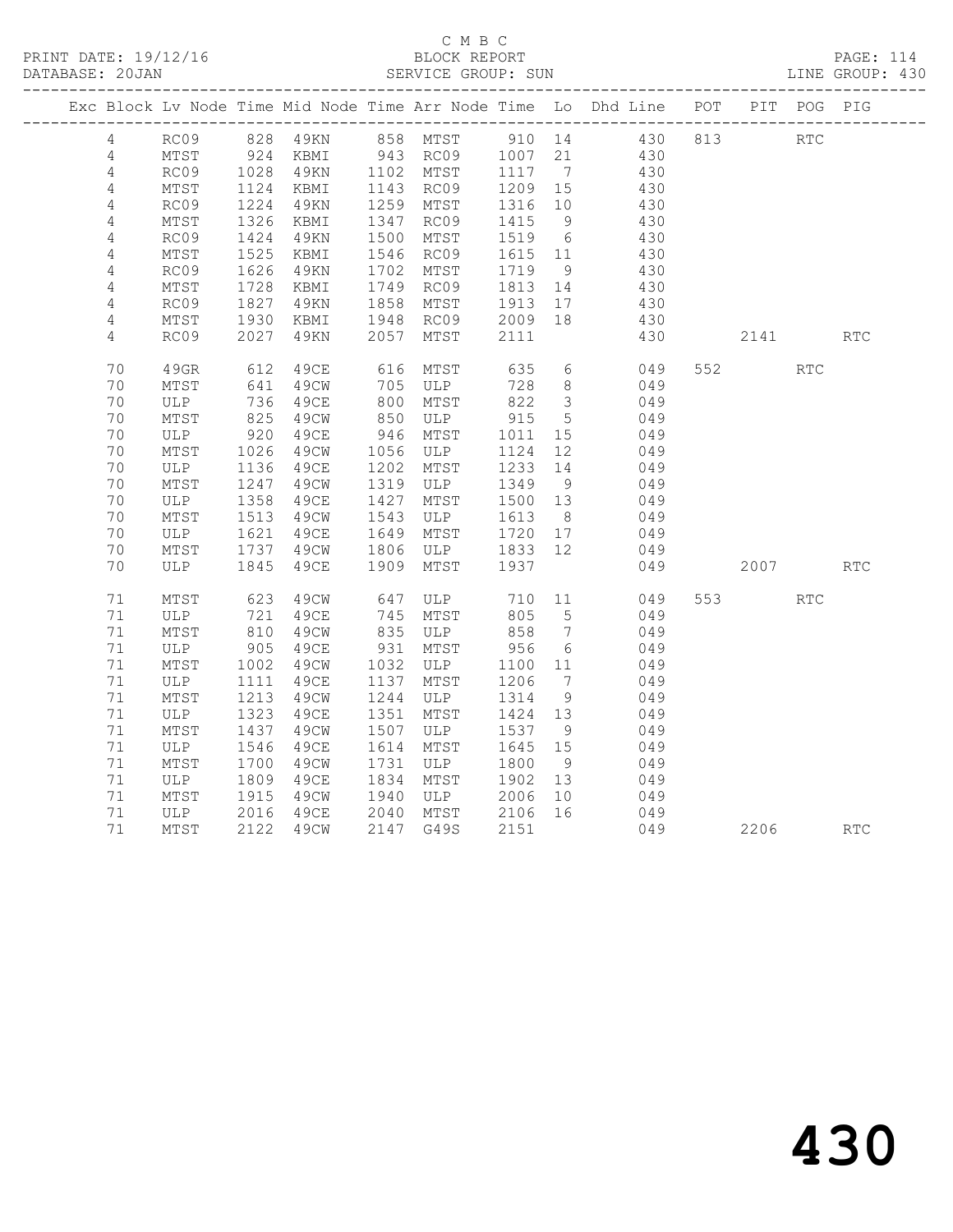PRINT DATE: 19/12/16 BLOCK REPORT BATABASE: 20JAN

## C M B C<br>BLOCK REPORT

PAGE: 115<br>LINE GROUP: 430

|    |                 |                |             |      |           |         |                 | Exc Block Lv Node Time Mid Node Time Arr Node Time Lo Dhd Line POT PIT POG PIG |                        |                      |            |
|----|-----------------|----------------|-------------|------|-----------|---------|-----------------|--------------------------------------------------------------------------------|------------------------|----------------------|------------|
| 72 | 49GR            |                |             |      |           |         |                 | 627 49CE 631 MTST 650 6 049                                                    | 607 000                | $\operatorname{RTC}$ |            |
| 72 | MTST            |                | 656 49CW    |      | 720 ULP   |         |                 | 743 9 049                                                                      |                        |                      |            |
| 72 | ULP             | 752            | 49CE        |      | 816 MTST  | 838 16  |                 | 049                                                                            |                        |                      |            |
| 72 | MTST            | $152$<br>$854$ | 49CW        | 920  | ULP       | 945     | 14              | 049                                                                            |                        |                      |            |
| 72 | ULP             | 959            | 49CE        | 1025 | MTST      | 1051    | 11              | 049                                                                            |                        |                      |            |
| 72 | MTST            | 1102           | 49CW        | 1132 | ULP       | 1200    | 12              | 049                                                                            |                        |                      |            |
| 72 | ULP             | 1212           | 49CE        | 1238 | MTST      | 1311    | 14              | 049                                                                            |                        |                      |            |
| 72 | MTST            | 1325           | 49CW        | 1355 | ULP       | 1425    | 10              | 049                                                                            |                        |                      |            |
| 72 | ULP             | 1435           | 49CE        | 1503 | MTST      | 1534    | 15              | 049                                                                            |                        |                      |            |
| 72 | MTST            | 1549           | 49CW        | 1619 | ULP       | 1649    | $\overline{7}$  | 049                                                                            |                        |                      |            |
| 72 | ULP             | 1656           | 49CE        | 1724 | MTST      | 1754    | 9               | 049                                                                            |                        |                      |            |
| 72 | MTST            | 1803           | 49CW        | 1830 | ULP       | 1857    | 10              | 049                                                                            |                        |                      |            |
| 72 | ULP             | 1907           | 49CE        | 1931 | MTST      | 1957    | 10              | 049                                                                            |                        |                      |            |
| 72 | MTST            | 2007           | 49CW        | 2032 | ULP       | 2058    | $\overline{7}$  | 049                                                                            |                        |                      |            |
| 72 | ULP             | 2105           | 49CE        | 2129 | MTST      | 2155    | 12              | 049                                                                            |                        |                      |            |
| 72 | MTST            | 2207           | 49CW        | 2232 | ULP       | 2256    | 13              | 049                                                                            |                        |                      |            |
| 72 | ULP             | 2309           | 49CE        | 2333 | MTST      | 2354    | 14              | 049                                                                            |                        |                      |            |
| 72 | MTST            | 2408           | 49CW        | 2430 | G49S      | 2434    |                 | 049                                                                            | 2449                   |                      | <b>RTC</b> |
| 73 | 49GR            | 642            | 49CE        | 646  | MTST      | 705     | $6\overline{6}$ | 049                                                                            | 622 and $\overline{a}$ | RTC                  |            |
| 73 | MTST            | 711            | 49CW        | 735  | ULP       | 758     | 8 <sup>8</sup>  | 049                                                                            |                        |                      |            |
| 73 | ULP             | 806            | 49CE        | 831  | MTST      | 854     | 12              | 049                                                                            |                        |                      |            |
| 73 | MTST            | 906            | 49CW        | 935  | ULP       | 1001    | 10              | 049                                                                            |                        |                      |            |
| 73 | ULP             | 1011           | 49CE        | 1037 | MTST      | 1103    | 11              | 049                                                                            |                        |                      |            |
| 73 | MTST            | 1114           | 49CW        | 1144 | ULP       | 1212    | 12              | 049                                                                            |                        |                      |            |
| 73 | ULP             | 1224           | 49CE        | 1250 | MTST      | 1323    | 14              | 049                                                                            |                        |                      |            |
| 73 | MTST            | 1337           | 49CW        | 1407 | ULP       | 1437    | 10              | 049                                                                            |                        |                      |            |
| 73 | ULP             | 1447           | 49CE        | 1515 | MTST      | 1546    | 14              | 049                                                                            |                        |                      |            |
| 73 | MTST            | 1600           | 49CW        | 1631 | ULP       | 1701    | 8 <sup>8</sup>  | 049                                                                            |                        |                      |            |
| 73 | ULP             | 1709           | 49CE        | 1736 | MTST      | 1806    | 8 <sup>8</sup>  | 049                                                                            |                        |                      |            |
| 73 | MTST            | 1814           | 49CW        | 1841 | ULP       | 1908    | 11              | 049                                                                            |                        |                      |            |
| 73 | ULP             | 1919           | 49CE        | 1943 | MTST      | 2009 13 |                 | 049                                                                            |                        |                      |            |
| 73 | MTST            | 2022           | 49CW        | 2047 | G49S      | 2051    |                 | 049                                                                            | 2106                   |                      | <b>RTC</b> |
|    |                 |                |             |      |           |         |                 |                                                                                |                        |                      |            |
| 74 | ULP             | 652            | 49CE        | 716  | MTST      | 736     | $5\overline{)}$ | 049                                                                            | 607 000                | <b>RTC</b>           |            |
| 74 | MTST            | 741            | 49CW        | 805  | ULP       | 828     | $\overline{7}$  | 049                                                                            |                        |                      |            |
| 74 | ULP             | 835            | 49CE        | 901  | MTST      | 924     | 12              | 049                                                                            |                        |                      |            |
| 74 | MTST            | 936            | 49CW        | 1005 | ULP       | 1033 13 |                 | 049                                                                            |                        |                      |            |
| 74 | ULP 1046 49CE   |                |             |      | 1113 MTST | 1141    |                 | 8 049                                                                          |                        |                      |            |
| 74 | $\mathtt{MTST}$ | 1149           | 49CW        | 1220 | ULP       | 1249 9  |                 | 049                                                                            |                        |                      |            |
| 74 | ULP             | 1258           | 49CE        | 1326 | MTST      | 1359    | 14              | 049                                                                            |                        |                      |            |
| 74 | MTST            | 1413           | 49CW        | 1443 | ULP       | 1513    | 10              | 049                                                                            |                        |                      |            |
| 74 | ULP             | 1523           | <b>49CE</b> | 1551 | MTST      | 1622    | 14              | 049                                                                            |                        |                      |            |
| 74 | MTST            | 1636           | 49CW        | 1707 | ULP       | 1736    | 9               | 049                                                                            |                        |                      |            |
| 74 | ULP             | 1745           | 49CE        | 1811 | MTST      | 1839    | 10              | 049                                                                            |                        |                      |            |
| 74 | MTST            | 1849           | 49CW        | 1916 | ULP       | 1942    | $\overline{4}$  | 049                                                                            |                        |                      |            |
| 74 | ULP             | 1946           | <b>49CE</b> | 2010 | MTST      | 2036    | 16              | 049                                                                            |                        |                      |            |
| 74 | MTST            | 2052           | 49CW        | 2117 | G49S      | 2121    |                 | 049                                                                            | 2136                   |                      | <b>RTC</b> |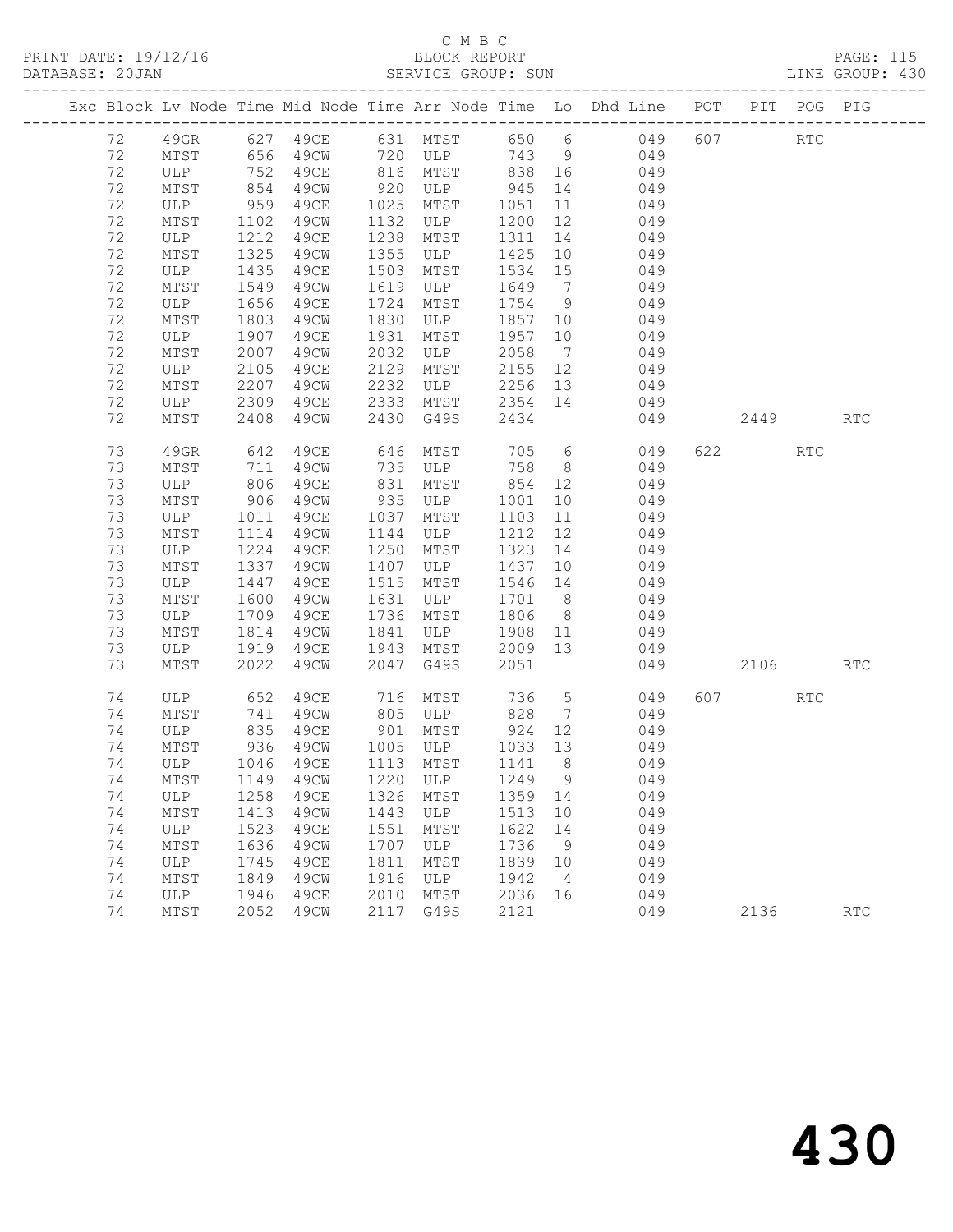## C M B C<br>BLOCK REPORT

| DATABASE: 20JAN |    |                               |                 |      |      | SERVICE GROUP: SUN          |                                                  |                 | LINE GROUP: 430                                                                |     |           |     |     |  |
|-----------------|----|-------------------------------|-----------------|------|------|-----------------------------|--------------------------------------------------|-----------------|--------------------------------------------------------------------------------|-----|-----------|-----|-----|--|
|                 |    |                               |                 |      |      |                             |                                                  |                 | Exc Block Lv Node Time Mid Node Time Arr Node Time Lo Dhd Line POT PIT POG PIG |     |           |     |     |  |
|                 | 75 |                               |                 |      |      |                             |                                                  |                 | 49GR 657 49CE 701 MTST 721 5 049 637 RTC                                       |     |           |     |     |  |
|                 | 75 | MTST 726                      |                 |      |      |                             |                                                  |                 | 49CW 750 ULP 813 8 049                                                         |     |           |     |     |  |
|                 | 75 |                               |                 | 49CE |      |                             |                                                  |                 |                                                                                |     |           |     |     |  |
|                 | 75 | ULP 821<br>MTST 921           |                 | 49CW |      |                             |                                                  |                 |                                                                                |     |           |     |     |  |
|                 | 75 | ULP 1023                      |                 | 49CE |      | 1049 MTST                   |                                                  |                 | 1115 11 049                                                                    |     |           |     |     |  |
|                 | 75 | MTST                          | 1126            | 49CW |      | 1156 ULP                    | 1224                                             |                 | 10 049                                                                         |     |           |     |     |  |
|                 | 75 | ULP                           | 1234            | 49CE | 1302 | MTST                        | 1335                                             |                 | 14 049                                                                         |     |           |     |     |  |
|                 | 75 | MTST                          | 1349            | 49CW |      | 1419 ULP                    | 1449                                             | 10              | 049                                                                            |     |           |     |     |  |
|                 | 75 | ULP                           | 1459            | 49CE | 1527 | MTST                        | 1558 14                                          |                 | 049                                                                            |     |           |     |     |  |
|                 | 75 | MTST                          | 1612            | 49CW | 1643 | ULP                         |                                                  |                 | 1713 7 049                                                                     |     |           |     |     |  |
|                 | 75 | ULP                           | 1720            | 49CE | 1747 | MTST                        | 1817 8                                           |                 | 049                                                                            |     |           |     |     |  |
|                 | 75 | MTST                          | 1825            | 49CW | 1852 | ULP                         | 1919 12                                          |                 | 049                                                                            |     |           |     |     |  |
|                 | 75 | ULP                           | 1931            | 49CE | 1955 | MTST                        | $\begin{array}{c}\n 2021 \quad 16\n \end{array}$ |                 | 049                                                                            |     |           |     |     |  |
|                 | 75 | MTST                          | 2037            | 49CW | 2102 | ULP                         | 2126                                             |                 | 9 049                                                                          |     |           |     |     |  |
|                 | 75 |                               | 2135            | 49CE | 2159 |                             |                                                  |                 | 2225 13 049                                                                    |     |           |     |     |  |
|                 |    | ULP                           |                 |      |      | MTST                        |                                                  |                 |                                                                                |     |           |     |     |  |
|                 | 75 | MTST 2238<br>ULP 2339         |                 |      |      | 49CW 2302 ULP               | 2326 13                                          |                 | 049                                                                            |     |           |     |     |  |
|                 | 75 |                               |                 | 49CE | 2403 | MTST                        | 2424                                             |                 | 049                                                                            |     | 2454 RTC  |     |     |  |
|                 | 76 | ULP 706                       |                 | 49CE | 730  | MTST 750                    |                                                  |                 | 5 <sub>1</sub><br>049                                                          |     | 621 000   | RTC |     |  |
|                 | 76 | MTST                          |                 | 49CW |      | 820 ULP                     | 843                                              | $7\overline{ }$ | 049                                                                            |     |           |     |     |  |
|                 | 76 | ULP                           | $\frac{1}{850}$ | 49CE |      | 916 MTST                    | 939                                              | 12              | 049                                                                            |     |           |     |     |  |
|                 | 76 | MTST                          | 951             | 49CW | 1020 | ULP                         | 1048                                             |                 | 10<br>049                                                                      |     |           |     |     |  |
|                 | 76 | ULP                           | 1058            | 49CE | 1125 | MTST                        | 1153                                             | 8 <sup>8</sup>  | 049                                                                            |     |           |     |     |  |
|                 | 76 | MTST                          | 1201            | 49CW | 1232 | ULP                         | 1302 9                                           |                 | 049                                                                            |     |           |     |     |  |
|                 | 76 | ULP                           | 1311            | 49CE | 1339 | MTST                        | 1412 13                                          |                 | 049                                                                            |     |           |     |     |  |
|                 | 76 | MTST                          | 1425            | 49CW | 1455 | ULP                         | 1525 10                                          |                 | 049                                                                            |     |           |     |     |  |
|                 | 76 | ULP                           | 1535            | 49CE | 1603 | MTST                        | 1634 14                                          |                 | 049                                                                            |     |           |     |     |  |
|                 | 76 | MTST                          | 1648            | 49CW | 1719 | ULP                         | 1748                                             | 9               | 049                                                                            |     |           |     |     |  |
|                 | 76 | ULP                           | 1757            | 49CE | 1823 | MTST                        | 1851 10                                          |                 | 049                                                                            |     |           |     |     |  |
|                 | 76 | MTST                          | 1901            | 49CW | 1928 | ULP                         | 1954 7                                           |                 | 049                                                                            |     |           |     |     |  |
|                 | 76 | ULP                           | 2001            | 49CE | 2025 | MTST                        | 2051                                             | 16              | 049                                                                            |     |           |     |     |  |
|                 | 76 | MTST                          | 2107            | 49CW | 2132 | ULP                         | 2156                                             |                 | 11 049                                                                         |     |           |     |     |  |
|                 | 76 | ULP                           | 2207            | 49CE | 2231 | MTST 2255 13<br>ULP 2356 19 |                                                  |                 | 049                                                                            |     |           |     |     |  |
|                 | 76 | MTST                          | 2308            | 49CW | 2332 |                             | 2356 19                                          |                 | 049                                                                            |     |           |     |     |  |
|                 | 76 | ULP                           | 2415            | 49ce | 2439 | MTST                        | 2500                                             |                 | 049                                                                            |     | 2530 RTC  |     |     |  |
|                 | 77 |                               |                 |      |      |                             |                                                  |                 | 49CW 905 ULP 930 5 049<br>49CE 1001 MTST 1027 11 049                           |     | 809 — 100 | RTC |     |  |
|                 | 77 | MTST 839 49CW<br>ULP 935 49CE |                 |      |      |                             |                                                  |                 |                                                                                |     |           |     |     |  |
|                 | 77 |                               |                 |      |      |                             |                                                  |                 | MTST 1038 49CW 1108 ULP 1136 12 049                                            |     |           |     |     |  |
|                 | 77 | ULP                           | 1148            | 49CE | 1214 | MTST                        | 1245 16                                          |                 | 049                                                                            |     |           |     |     |  |
|                 | 77 | MTST                          | 1301            | 49CW | 1331 | ULP                         | 1401                                             | 9               | 049                                                                            |     |           |     |     |  |
|                 | 77 | ULP                           | 1410            | 49CE | 1439 | MTST                        | 1512 13                                          |                 | 049                                                                            |     |           |     |     |  |
|                 | 77 | MTST                          | 1525            | 49CW | 1555 | ULP                         | 1625                                             | 8 <sup>8</sup>  | 049                                                                            |     |           |     |     |  |
|                 | 77 | ULP                           | 1633            | 49CE | 1701 | MTST                        | 1731                                             |                 | 049                                                                            |     | 1801      |     | RTC |  |
|                 | 78 | 49GR                          | 933             | 49CE | 938  | MTST                        | 1003 11                                          |                 | 049                                                                            | 903 |           | RTC |     |  |
|                 | 78 | MTST                          | 1014            | 49CW | 1044 | ULP                         | 1112                                             | 12              | 049                                                                            |     |           |     |     |  |
|                 | 78 | ULP                           | 1124            | 49CE | 1150 | MTST                        | 1219                                             | 16              | 049                                                                            |     |           |     |     |  |
|                 | 78 | MTST                          | 1235            | 49CW | 1307 | ULP                         | 1337                                             | 9               | 049                                                                            |     |           |     |     |  |
|                 | 78 | ULP                           | 1346            | 49CE | 1415 | MTST                        | 1448                                             | 13              | 049                                                                            |     |           |     |     |  |
|                 | 78 | MTST                          | 1501            | 49CW | 1531 | ULP                         | 1601                                             | 8 <sup>8</sup>  | 049                                                                            |     |           |     |     |  |
|                 | 78 | ULP                           | 1609            | 49CE | 1637 | MTST                        | 1708                                             | 16              | 049                                                                            |     |           |     |     |  |
|                 | 78 | MTST                          | 1724            | 49CW | 1755 | ULP                         | 1824                                             | 8 <sup>8</sup>  | 049                                                                            |     |           |     |     |  |
|                 | 78 | ULP                           | 1832            | 49CE | 1857 | MTST                        | 1925                                             | 14              | 049                                                                            |     |           |     |     |  |
|                 | 78 | MTST                          | 1939            | 49CW | 2004 | ULP                         | 2030                                             | $5\overline{)}$ | 049                                                                            |     |           |     |     |  |
|                 | 78 | ULP                           | 2035            | 49CE | 2059 | MTST                        | 2125 12                                          |                 | 049                                                                            |     |           |     |     |  |
|                 | 78 | MTST                          | 2137            | 49CW | 2202 | ULP                         | 2226                                             | 13              | 049                                                                            |     |           |     |     |  |
|                 |    |                               |                 |      |      |                             |                                                  |                 |                                                                                |     |           |     |     |  |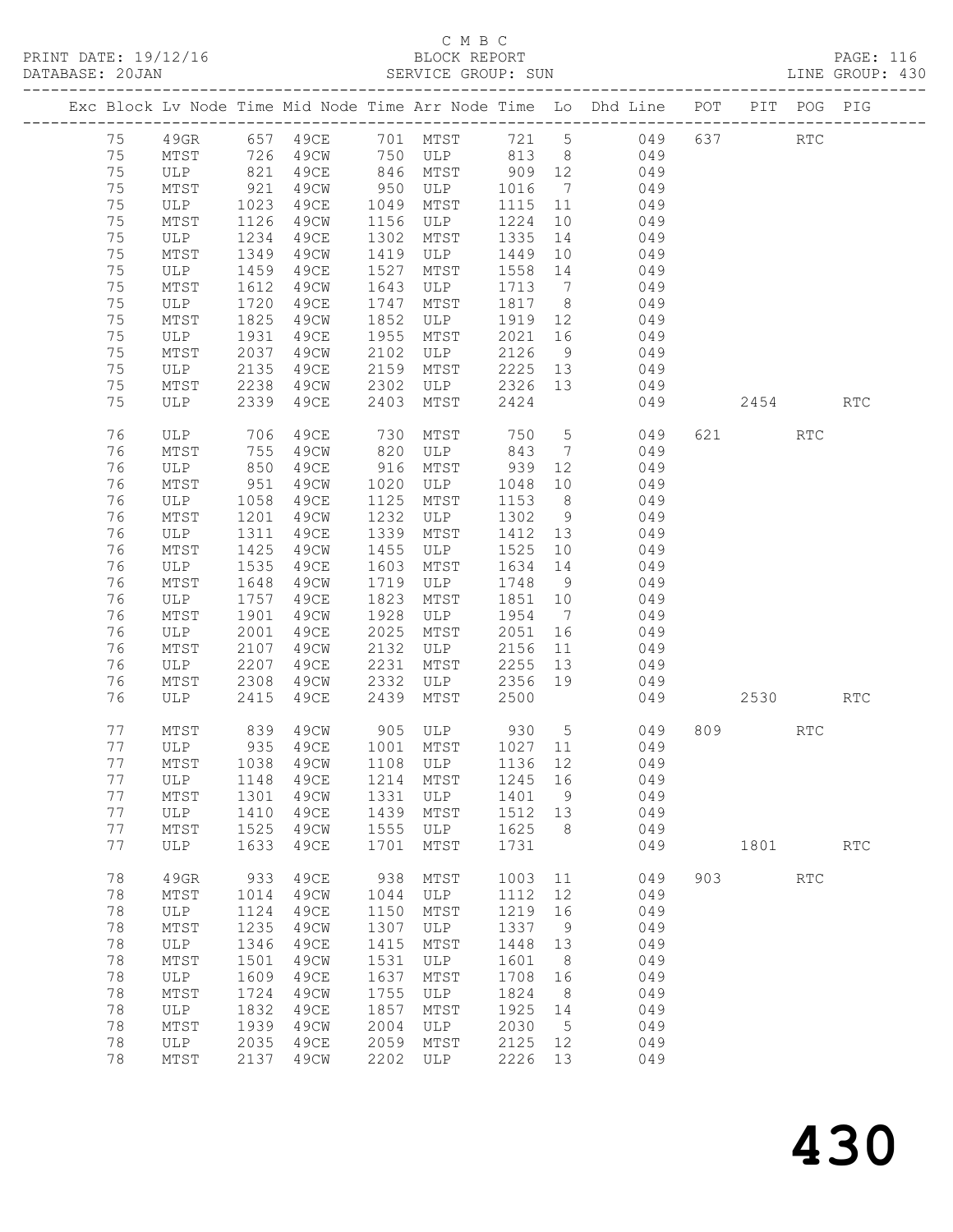|  |    |      |      |      |      |           |        |                | Exc Block Lv Node Time Mid Node Time Arr Node Time Lo Dhd Line POT PIT POG PIG |          |           |            |            |
|--|----|------|------|------|------|-----------|--------|----------------|--------------------------------------------------------------------------------|----------|-----------|------------|------------|
|  | 78 |      |      |      |      |           |        |                | ULP 2239 49CE 2303 MTST 2324 16 049                                            |          |           |            |            |
|  | 78 | MTST | 2340 | 49CW |      | 2402 G49S | 2406   |                | 049                                                                            |          | 2421      |            | <b>RTC</b> |
|  |    |      |      |      |      |           |        |                |                                                                                |          |           |            |            |
|  | 79 | ULP  | 947  | 49CE | 1013 | MTST      | 1039   |                | 11 1<br>049                                                                    |          | 902       | <b>RTC</b> |            |
|  | 79 | MTST | 1050 | 49CW | 1120 | ULP       | 1148   | 12             | 049                                                                            |          |           |            |            |
|  | 79 | ULP  | 1200 | 49CE | 1226 | MTST      | 1257   | 16             | 049                                                                            |          |           |            |            |
|  | 79 | MTST | 1313 | 49CW | 1343 | ULP       | 1413   | 9              | 049                                                                            |          |           |            |            |
|  | 79 | ULP  | 1422 | 49CE | 1451 | MTST      | 1524   | 13             | 049                                                                            |          |           |            |            |
|  | 79 | MTST | 1537 | 49CW | 1607 | ULP       | 1637 7 |                | 049                                                                            |          |           |            |            |
|  | 79 | ULP  | 1644 | 49CE | 1712 | MTST      | 1742   | $7\phantom{0}$ | 049                                                                            |          |           |            |            |
|  | 79 | MTST | 1749 | 49CW | 1818 | ULP       | 1845   |                | 049<br>11 7                                                                    |          |           |            |            |
|  | 79 | ULP  | 1856 | 49CE | 1920 | MTST      | 1948   | 5 <sup>1</sup> | 049                                                                            |          |           |            |            |
|  | 79 | MTST | 1953 | 49CW | 2018 | G49S      | 2024   |                | 049                                                                            |          | 2039      |            | <b>RTC</b> |
|  |    |      |      |      |      |           |        |                |                                                                                |          |           |            |            |
|  | 80 | ULP  | 1034 | 49CE | 1101 | MTST      | 1129   |                | $8 - 8$<br>049                                                                 |          | 949 — 100 | RTC        |            |
|  | 80 | MTST | 1137 | 49CW | 1208 | ULP       | 1237   | 9              | 049                                                                            |          |           |            |            |
|  | 80 | ULP  | 1246 | 49CE | 1314 | MTST      | 1347   | 14             | 049                                                                            |          |           |            |            |
|  | 80 | MTST | 1401 | 49CW | 1431 | ULP       | 1501   | 10             | 049                                                                            |          |           |            |            |
|  | 80 | ULP  | 1511 | 49CE | 1539 | MTST      | 1610   | 14             | 049                                                                            |          |           |            |            |
|  | 80 | MTST | 1624 | 49CW | 1655 | ULP       | 1725   | $\overline{7}$ | 049                                                                            |          |           |            |            |
|  | 80 | ULP  | 1732 | 49CE | 1759 | MTST      | 1829   | 8 <sup>8</sup> | 049                                                                            |          |           |            |            |
|  | 80 | MTST | 1837 | 49CW | 1904 | ULP       | 1930   |                | 049                                                                            | 1959     |           |            | <b>RTC</b> |
|  |    |      |      |      |      |           |        |                |                                                                                |          |           |            |            |
|  | 81 | MTST | 1225 | 49CW | 1256 | ULP       | 1326 8 |                |                                                                                | 049 1155 |           | <b>RTC</b> |            |
|  | 81 | ULP  | 1334 | 49CE | 1403 | MTST      | 1436   | 13             | 049                                                                            |          |           |            |            |
|  | 81 | MTST | 1449 | 49CW | 1519 | ULP       | 1549   | 8 <sup>8</sup> | 049                                                                            |          |           |            |            |
|  | 81 | ULP  | 1557 | 49CE | 1625 | MTST      | 1656   | 16             | 049                                                                            |          |           |            |            |
|  | 81 | MTST | 1712 | 49CW | 1743 | ULP       | 1812   | 8 <sup>8</sup> | 049                                                                            |          |           |            |            |
|  | 81 | ULP  | 1820 | 49CE | 1845 | MTST      | 1913   | 14             | 049                                                                            |          |           |            |            |
|  | 81 | MTST | 1927 | 49CW | 1952 | G49S      | 1958   |                | 049                                                                            |          | 2013      |            | <b>RTC</b> |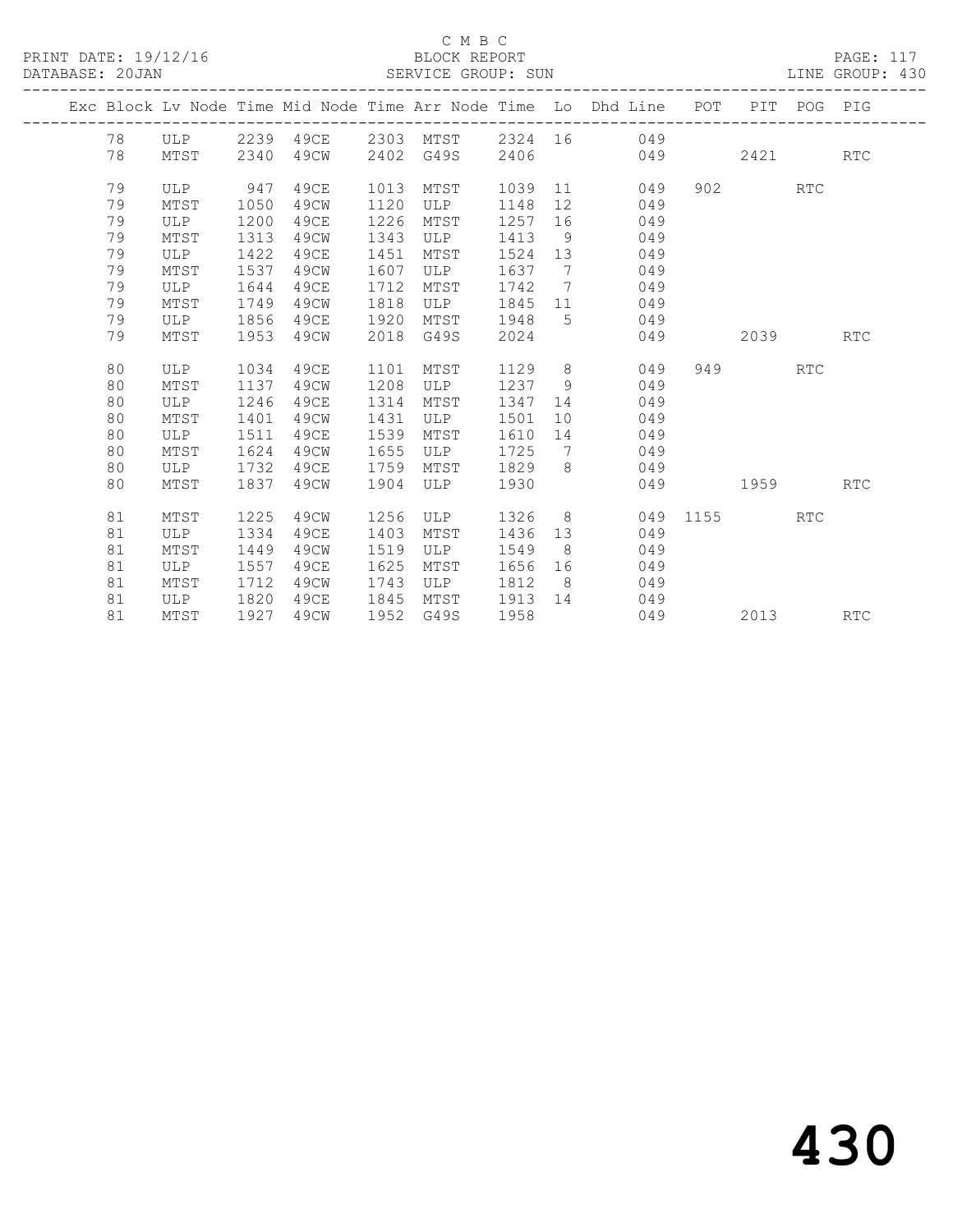| BLOCK REPORT BREE: 118<br>SERVICE GROUP: SUN BREE: 118<br>PRINT DATE: 19/12/16<br>DATABASE: 20JAN<br>CAEX CARVOLTH EXCHANGE |    |                    |      |  |  |  | _________________________ | C M B C |                                |                |                                                                                |          |            |  |
|-----------------------------------------------------------------------------------------------------------------------------|----|--------------------|------|--|--|--|---------------------------|---------|--------------------------------|----------------|--------------------------------------------------------------------------------|----------|------------|--|
|                                                                                                                             |    | RTC Richmond Depot |      |  |  |  |                           |         |                                |                | LOST LOUGHEED STN                                                              |          |            |  |
|                                                                                                                             |    |                    |      |  |  |  |                           |         |                                |                | Exc Block Lv Node Time Mid Node Time Arr Node Time Lo Dhd Line POT PIT POG PIG |          |            |  |
|                                                                                                                             | 30 | CAEX 810           |      |  |  |  |                           |         |                                |                | LOST 828 8 555 720                                                             |          | <b>RTC</b> |  |
|                                                                                                                             | 30 |                    |      |  |  |  |                           |         |                                |                | LOST 836 CAEX 854 16 555                                                       |          |            |  |
|                                                                                                                             | 30 | CAEX               | 910  |  |  |  |                           |         |                                |                | LOST 928 8 555                                                                 |          |            |  |
|                                                                                                                             | 30 | LOST               | 936  |  |  |  | CAEX 954                  |         |                                |                | 16 555                                                                         |          |            |  |
|                                                                                                                             | 30 | CAEX               | 1010 |  |  |  | LOST 1028                 |         |                                |                | 8 555                                                                          |          |            |  |
|                                                                                                                             | 30 | LOST               | 1036 |  |  |  | CAEX                      |         | 1054 16<br>1128 8              |                | 555                                                                            |          |            |  |
|                                                                                                                             | 30 | CAEX               | 1110 |  |  |  | LOST                      |         |                                |                | $\frac{11}{20}$ 8 555<br>1154 16 555                                           |          |            |  |
|                                                                                                                             | 30 | LOST               | 1136 |  |  |  | CAEX                      |         |                                |                |                                                                                |          |            |  |
|                                                                                                                             | 30 | CAEX               | 1210 |  |  |  | LOST                      |         | 1228                           |                | 8 555                                                                          |          |            |  |
|                                                                                                                             | 30 | LOST               | 1236 |  |  |  | CAEX                      |         |                                |                | 1254 16 555                                                                    |          |            |  |
|                                                                                                                             | 30 | CAEX               | 1310 |  |  |  |                           |         | LOST 1328                      |                | 8 555                                                                          |          |            |  |
|                                                                                                                             | 30 | LOST               | 1336 |  |  |  |                           |         |                                |                | CAEX 1354 16 555                                                               |          |            |  |
|                                                                                                                             | 30 | CAEX               | 1410 |  |  |  |                           |         | LOST 1428                      |                | 8 555                                                                          |          |            |  |
|                                                                                                                             | 30 | LOST               | 1436 |  |  |  |                           |         |                                |                | CAEX 1454 16 555                                                               |          |            |  |
|                                                                                                                             | 30 | CAEX               | 1510 |  |  |  | LOST                      |         | 1528                           |                | 8 555                                                                          |          |            |  |
|                                                                                                                             | 30 | LOST               | 1536 |  |  |  | CAEX                      |         |                                |                | 1554 16 555                                                                    |          |            |  |
|                                                                                                                             | 30 | CAEX               | 1610 |  |  |  | LOST                      |         | 1628                           | 8 <sup>1</sup> | 555                                                                            |          |            |  |
|                                                                                                                             | 30 | LOST               | 1636 |  |  |  | CAEX                      |         |                                |                | 555                                                                            |          |            |  |
|                                                                                                                             | 30 | CAEX               | 1710 |  |  |  | LOST                      |         | 1654 16<br>1728 8<br>-<br>1728 |                | 555                                                                            |          |            |  |
|                                                                                                                             | 30 | LOST               | 1736 |  |  |  | CAEX                      |         |                                |                | $\frac{1754}{1754}$ 16 555                                                     |          |            |  |
|                                                                                                                             | 30 | CAEX               | 1810 |  |  |  | LOST                      |         | 1828                           |                | 8 555                                                                          |          |            |  |
|                                                                                                                             | 30 | LOST               | 1836 |  |  |  | CAEX                      |         |                                |                | 1854 16 555                                                                    |          |            |  |
|                                                                                                                             | 30 | CAEX               | 1910 |  |  |  |                           |         | LOST 1928                      |                | 8 555                                                                          |          |            |  |
|                                                                                                                             | 30 | LOST               | 1936 |  |  |  | CAEX                      |         | 1954                           |                | 16 555                                                                         |          |            |  |
|                                                                                                                             | 30 | CAEX               | 2010 |  |  |  |                           |         | LOST 2028                      |                | 8 555                                                                          |          |            |  |
|                                                                                                                             | 30 | LOST               | 2036 |  |  |  | CAEX                      |         | 2054                           |                | 16 555                                                                         |          |            |  |
|                                                                                                                             | 30 | CAEX               | 2110 |  |  |  | LOST                      |         | 2128                           |                | 8 555                                                                          |          |            |  |
|                                                                                                                             | 30 | LOST               | 2136 |  |  |  | CAEX                      |         |                                |                | 555                                                                            |          |            |  |
|                                                                                                                             | 30 | CAEX               | 2210 |  |  |  |                           |         | CAEX 2154 16<br>LOST 2228 8    | 8              | 555                                                                            |          |            |  |
|                                                                                                                             | 30 | LOST               | 2236 |  |  |  | CAEX                      |         | 2254                           |                | 555                                                                            | 2344 RTC |            |  |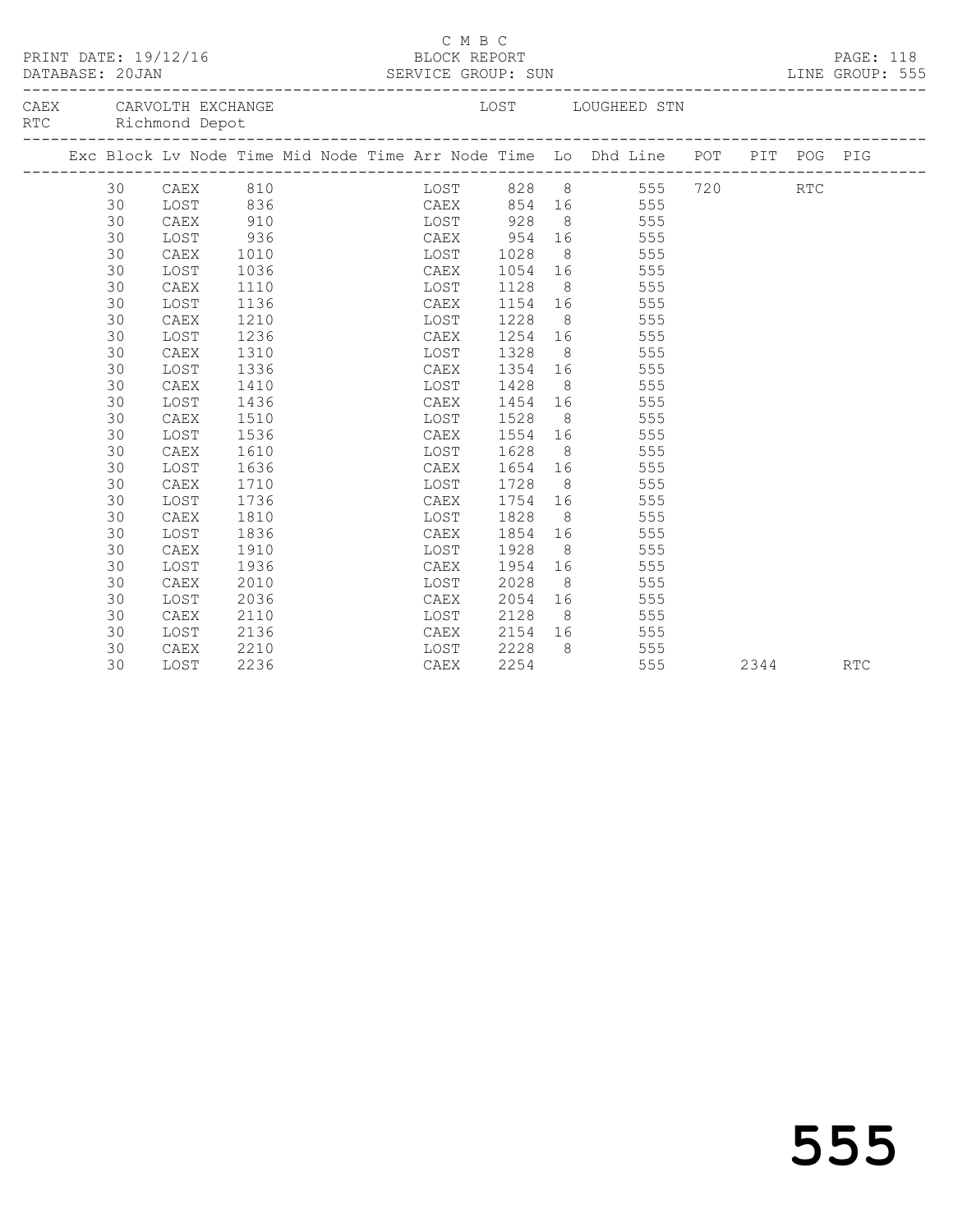### C M B C<br>BLOCK REPORT SERVICE GROUP: SUN

|    |          |      |  |      |         |                | Exc Block Lv Node Time Mid Node Time Arr Node Time Lo Dhd Line POT PIT POG PIG |       |            |  |
|----|----------|------|--|------|---------|----------------|--------------------------------------------------------------------------------|-------|------------|--|
| 31 | CAEX 740 |      |  |      |         |                | LOST 758 8 555                                                                 | 650 7 | <b>RTC</b> |  |
| 31 | LOST     | 806  |  |      |         |                | CAEX 824 16 555                                                                |       |            |  |
| 31 | CAEX     | 840  |  | LOST | 858     |                | 8 555                                                                          |       |            |  |
| 31 | LOST     | 906  |  | CAEX | 924     |                | 16 555                                                                         |       |            |  |
| 31 | CAEX     | 940  |  | LOST | 958     | 8 <sup>8</sup> | 555                                                                            |       |            |  |
| 31 | LOST     | 1006 |  | CAEX |         |                | 1024 16 555                                                                    |       |            |  |
| 31 | CAEX     | 1040 |  | LOST | 1058    |                | 8 555                                                                          |       |            |  |
| 31 | LOST     | 1106 |  | CAEX |         |                | 1124 16 555                                                                    |       |            |  |
| 31 | CAEX     | 1140 |  | LOST | 1158 8  |                | 555                                                                            |       |            |  |
| 31 | LOST     | 1206 |  | CAEX | 1224 16 |                | 555                                                                            |       |            |  |
| 31 | CAEX     | 1240 |  | LOST | 1258    | 8 <sup>1</sup> | 555                                                                            |       |            |  |
| 31 | LOST     | 1306 |  | CAEX | 1324    |                | 16 555                                                                         |       |            |  |
| 31 | CAEX     | 1340 |  | LOST | 1358    |                | 8 555                                                                          |       |            |  |
| 31 | LOST     | 1406 |  | CAEX | 1424    |                | 555                                                                            |       |            |  |
| 31 | CAEX     | 1440 |  | LOST | 1458    | 8 <sup>8</sup> | 555                                                                            |       |            |  |
| 31 | LOST     | 1506 |  | CAEX | 1524 16 |                | 555                                                                            |       |            |  |
| 31 | CAEX     | 1540 |  | LOST | 1558    | 8 <sup>8</sup> | 555                                                                            |       |            |  |
| 31 | LOST     | 1606 |  | CAEX | 1624    |                | 555                                                                            |       |            |  |
| 31 | CAEX     | 1640 |  | LOST | 1658    |                | $8 \overline{)}$<br>555                                                        |       |            |  |
| 31 | LOST     | 1706 |  | CAEX |         |                | 1724 16<br>555                                                                 |       |            |  |
| 31 | CAEX     | 1740 |  | LOST | 1758 8  |                | 555                                                                            |       |            |  |
| 31 | LOST     | 1806 |  | CAEX | 1824    | 16             | 555                                                                            |       |            |  |
| 31 | CAEX     | 1840 |  | LOST | 1858    |                | 8 555                                                                          |       |            |  |
| 31 | LOST     | 1906 |  | CAEX | 1924    | 16             | 555                                                                            |       |            |  |
| 31 | CAEX     | 1940 |  | LOST | 1958    | 8 <sup>8</sup> | 555                                                                            |       |            |  |
| 31 | LOST     | 2006 |  | CAEX | 2024    | 16             | 555                                                                            |       |            |  |
| 31 | CAEX     | 2040 |  | LOST | 2058    | 8 <sup>8</sup> | 555                                                                            |       |            |  |
| 31 | LOST     | 2106 |  | CAEX | 2124    |                | 555                                                                            |       |            |  |
| 31 | CAEX     | 2140 |  | LOST | 2158    |                | 8 555                                                                          |       |            |  |
| 31 | LOST     | 2206 |  | CAEX |         |                | 2224 16 555                                                                    |       |            |  |
| 31 | CAEX     | 2240 |  | LOST | 2258    | 8              | 555                                                                            |       |            |  |

31 LOST 2306 CAEX 2324 555 2414 RTC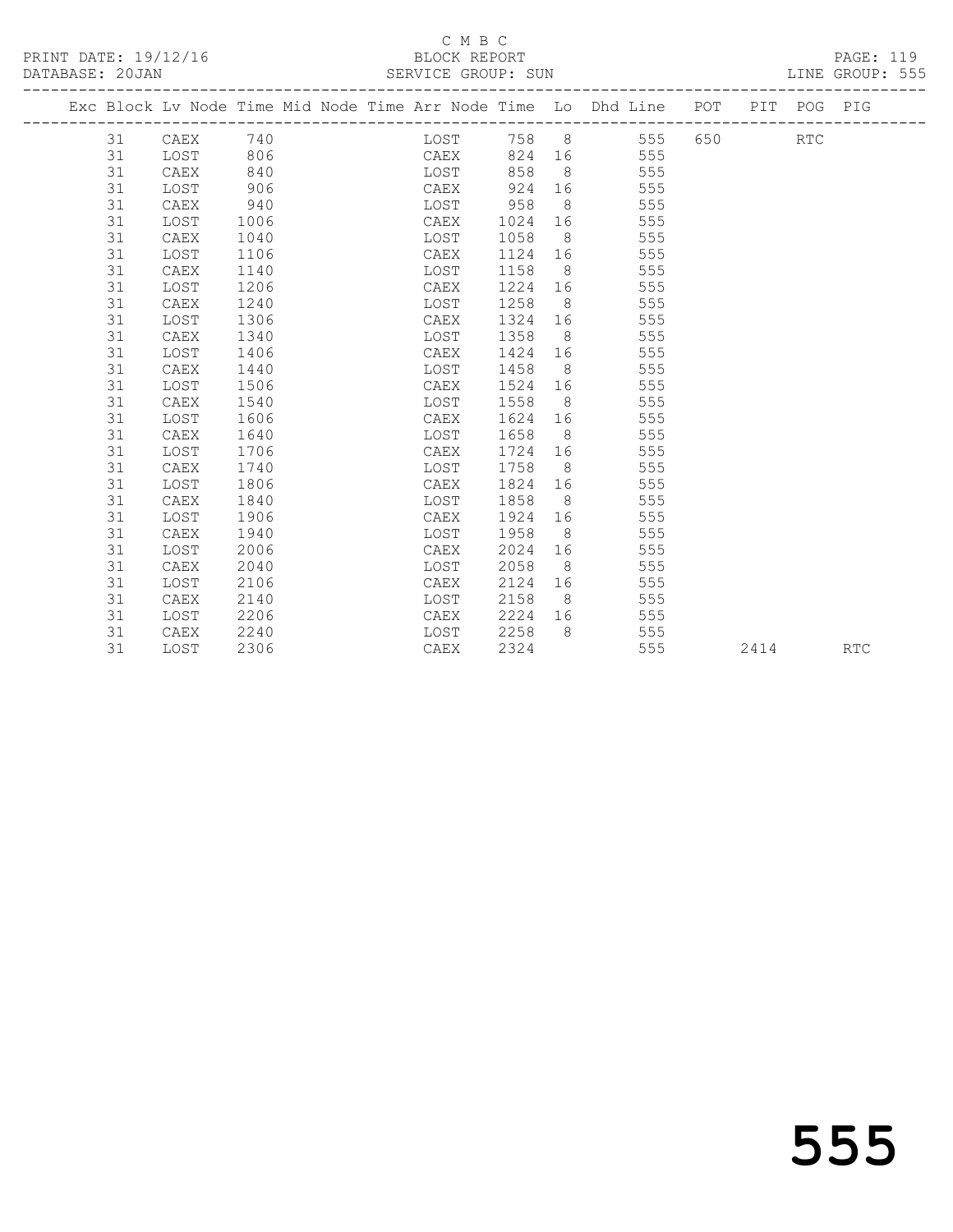|                                                                                                                                                                                                                                                                                                                                                                                                                       |                     | PRINT DATE: 19/12/16                                                                                                                                                                                         |                                                                                                                                                 |                                                                                                                                                                                                                                                                                                                                                                                                                                                                                                                                                                                                                                                                                                                                                                                                                                                                                           | C M B C<br>BLOCK REPORT                                                                                                   |                                                                                                                                                                                                              |                                                                                                                                                  |                                                                                                 |     |                                                                                                                                   |     |                         |     | PAGE: 120                   |  |
|-----------------------------------------------------------------------------------------------------------------------------------------------------------------------------------------------------------------------------------------------------------------------------------------------------------------------------------------------------------------------------------------------------------------------|---------------------|--------------------------------------------------------------------------------------------------------------------------------------------------------------------------------------------------------------|-------------------------------------------------------------------------------------------------------------------------------------------------|-------------------------------------------------------------------------------------------------------------------------------------------------------------------------------------------------------------------------------------------------------------------------------------------------------------------------------------------------------------------------------------------------------------------------------------------------------------------------------------------------------------------------------------------------------------------------------------------------------------------------------------------------------------------------------------------------------------------------------------------------------------------------------------------------------------------------------------------------------------------------------------------|---------------------------------------------------------------------------------------------------------------------------|--------------------------------------------------------------------------------------------------------------------------------------------------------------------------------------------------------------|--------------------------------------------------------------------------------------------------------------------------------------------------|-------------------------------------------------------------------------------------------------|-----|-----------------------------------------------------------------------------------------------------------------------------------|-----|-------------------------|-----|-----------------------------|--|
|                                                                                                                                                                                                                                                                                                                                                                                                                       |                     |                                                                                                                                                                                                              |                                                                                                                                                 | 28 CR 128 ST & CRESCENT RD 2852 2ND AV & 52A ST TERMINUS<br>BPST BRIDGEPORT STN LADX LADNER EXCHANGE<br>MAEX MATHEWS EXCHANGE OXVN OXFORD ST FS VINE AV<br>RTC Richmond Depot SURD SULLIVAN & KIDD SURD SULLIVAN & KIDD                                                                                                                                                                                                                                                                                                                                                                                                                                                                                                                                                                                                                                                                   |                                                                                                                           |                                                                                                                                                                                                              |                                                                                                                                                  |                                                                                                 |     |                                                                                                                                   |     |                         |     |                             |  |
|                                                                                                                                                                                                                                                                                                                                                                                                                       |                     |                                                                                                                                                                                                              |                                                                                                                                                 | Exc Block Lv Node Time Mid Node Time Arr Node Time Lo Dhd Line POT PIT POG PIG                                                                                                                                                                                                                                                                                                                                                                                                                                                                                                                                                                                                                                                                                                                                                                                                            |                                                                                                                           |                                                                                                                                                                                                              |                                                                                                                                                  |                                                                                                 |     |                                                                                                                                   |     |                         |     |                             |  |
| $\mathbf{1}$<br>$\mathbf{1}$<br>$\mathbf{1}$<br>$\mathbf{1}$<br>$\mathbf{1}$<br>$\mathbf{1}$<br>$\mathbf{1}$<br>$\mathbf{1}$<br>$\mathbf 1$<br>$\mathbf{1}$<br>$\mathbf{1}$<br>$\mathbf{1}$<br>$\mathbf{1}$<br>$\mathbf{1}$<br>$\mathbf{1}$<br>2<br>$\mathbf{2}$<br>$\mathbf{2}$<br>$\mathbf{2}$<br>$\mathbf{2}$<br>$\mathbf{2}$<br>$\mathbf{2}$<br>$\mathbf{2}$<br>$\mathbf{2}$<br>2<br>$\mathbf{2}$<br>$\mathbf{2}$ |                     | SUKD<br>BPST<br>2A52<br>BPST 1342 LADX<br>2A52<br>BPST<br>2A52<br>2A52<br>2A52<br>BPST<br>2A52<br>BPST<br>2A52<br>BPST<br>SUKD<br>BPST                                                                       | 1320                                                                                                                                            | 1 28CR 417 J&N5 BPST 505 15 351 353 RTC<br>1 BPST 520 MAEX 536 SUKD 609 18 351<br>SUKD 627 J&N5 BPST 722 14 351<br>BPST 736 MAEX 753 OXVN 817 8 351<br>OXVN 825 SSPR 840 BPST 908 13 351<br>BPST 921 MAEX 938 SUKD 1016 6 351<br>1441 LADX<br>1542 LADX      1600   2A52       1634      8               601<br>1642   LADX       1713   BPST       1733     9              601<br>BPST 1742 LADX 1800 2A52 1832 19 601<br>1851 LADX 1922 BPST 1941 19 601<br>BPST 2000 LADX 2018 2A52 2047 9 601<br>2A52 2056 LADX 2122 BPST 2140 601<br>2A52 422 LADX 446 BPST 503 17 601<br>BPST 520 LADX 538 2A52 602 24 601<br>2A52 626 LADX 651 BPST 708 22 601<br>BPST 730 LADX 748 2A52 815 9 601<br>824 LADX 853 BPST 911 19<br>930 LADX 948 2A52 1016 4 601<br>1020 LADX 1053 BPST 1112 10 601<br>1122 LADX 1140 2A52 1212 7 601<br>1219 LADX 1253 BPST 1312 8 601<br>MAEX 1340 SUKD 1426 4 351 |                                                                                                                           |                                                                                                                                                                                                              | 1400 2A52 1435 6 601<br>1513 BPST 1533 9 601                                                                                                     |                                                                                                 | 601 |                                                                                                                                   |     | 601 2153 RTC<br>356 RTC |     |                             |  |
| 3<br>3<br>3<br>3<br>$\mathsf S$<br>$\mathsf S$<br>3<br>3<br>$\mathsf S$<br>$\mathsf S$<br>3<br>$\mathsf S$<br>$\mathsf S$<br>$\mathsf S$<br>3<br>3<br>$\mathsf S$<br>$\mathsf S$                                                                                                                                                                                                                                      | $\overline{2}$<br>3 | 28CR<br><b>BPST</b><br>SUKD<br><b>BPST</b><br>OXVN<br><b>BPST</b><br>SUKD<br><b>BPST</b><br>OXVN<br><b>BPST</b><br>OXVN<br><b>BPST</b><br>OXVN<br><b>BPST</b><br>2A52<br>BPST<br>2A52<br><b>BPST</b><br>2A52 | 517<br>621<br>727<br>836<br>924<br>1021<br>1125<br>1235<br>1332<br>1435<br>1531<br>1635<br>1732<br>1830<br>1921<br>2030<br>2124<br>2210<br>2257 | SUKD 1701 J&N5 BPST 1804 351 1817<br>J&N5<br>MAEX<br>J&N5<br>MAEX<br>SSPR<br>MAEX<br><b>J&amp;N5</b><br>MAEX<br>SSPR<br>MAEX<br>SSPR<br>MAEX<br>SSPR<br>LADX<br>LADX<br>LADX<br>LADX<br>LADX<br>LADX                                                                                                                                                                                                                                                                                                                                                                                                                                                                                                                                                                                                                                                                                      | 638<br>853<br>941<br>1038<br>1255<br>1350<br>1455<br>1551<br>1655<br>1751<br>1848<br>1952<br>2048<br>2150<br>2227<br>2322 | BPST<br>SUKD<br><b>BPST</b><br>OXVN<br><b>BPST</b><br>SUKD<br><b>BPST</b><br>OXVN<br><b>BPST</b><br>OXVN<br><b>BPST</b><br>OXVN<br><b>BPST</b><br>2A52<br><b>BPST</b><br>2A52<br><b>BPST</b><br>2A52<br>BPST | 605<br>712<br>822<br>917<br>1009<br>1118<br>1229<br>1323<br>1418<br>1523<br>1619<br>1721<br>1819<br>1919<br>2011<br>2117<br>2208<br>2252<br>2340 | 16<br>15<br>14<br>7<br>12<br>7<br>6<br>9<br>17<br>8<br>16<br>11<br>11<br>2<br>19<br>7<br>2<br>5 |     | 351<br>351<br>351<br>351<br>351<br>351<br>351<br>351<br>351<br>351<br>351<br>351<br>351<br>601<br>601<br>601<br>601<br>601<br>601 | 453 | 2353                    | RTC | RTC<br>$\operatorname{RTC}$ |  |

601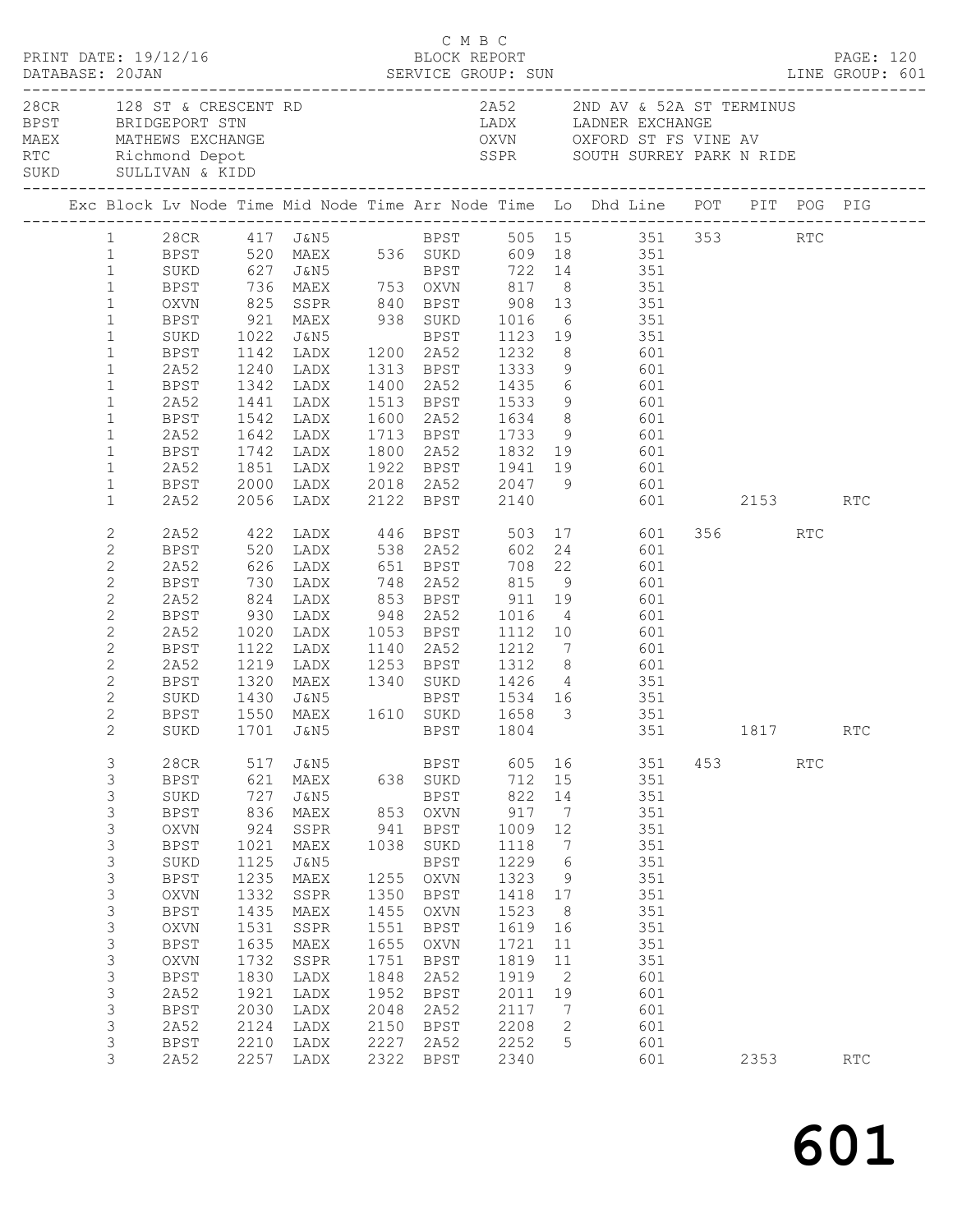|                |               |      |                              |      |             |         |                              | Exc Block Lv Node Time Mid Node Time Arr Node Time Lo Dhd Line POT |     |      | PIT POG PIG                 |                             |
|----------------|---------------|------|------------------------------|------|-------------|---------|------------------------------|--------------------------------------------------------------------|-----|------|-----------------------------|-----------------------------|
| 4              | 2A52          | 527  | LADX                         |      | 551 BPST    | 608     | $\overline{2}$               | 601                                                                | 501 |      | $\mathop{\rm RTC}\nolimits$ |                             |
| 4              | <b>BPST</b>   | 610  | LADX                         | 628  | 2A52        | 652     | $5\overline{)}$              | 601                                                                |     |      |                             |                             |
| $\overline{4}$ | 2A52          | 657  | LADX                         | 723  | BPST        | 740     | 20                           | 601                                                                |     |      |                             |                             |
| 4              | <b>BPST</b>   | 800  | LADX                         | 818  | 2A52        | 845     | 8                            | 601                                                                |     |      |                             |                             |
| 4              | 2A52          | 853  | LADX                         | 923  | BPST        | 941     | 14                           | 601                                                                |     |      |                             |                             |
| 4              | <b>BPST</b>   | 955  | LADX                         | 1013 | 2A52        | 1044    | - 6                          | 601                                                                |     |      |                             |                             |
| 4              | 2A52          | 1050 | LADX                         | 1123 | BPST        | 1142    | 20                           | 601                                                                |     |      |                             |                             |
| 4              | <b>BPST</b>   | 1202 | LADX                         | 1220 | 2A52        | 1253    | $7\phantom{.0}\phantom{.0}7$ | 601                                                                |     |      |                             |                             |
| 4              | 2A52          | 1300 | LADX                         | 1333 | BPST        | 1353    | 12                           | 601                                                                |     |      |                             |                             |
| 4              | <b>BPST</b>   | 1405 | MAEX                         | 1425 | OXVN        | 1453    | - 8                          | 351                                                                |     |      |                             |                             |
| 4              | OXVN          | 1501 | SSPR                         | 1521 | BPST        | 1549    | 13                           | 351                                                                |     |      |                             |                             |
| 4              | BPST          | 1602 | LADX                         | 1620 | 2A52        | 1654    | 8 <sup>8</sup>               | 601                                                                |     |      |                             |                             |
| 4              | 2A52          | 1702 | LADX                         | 1733 | BPST        | 1753    | 13                           | 601                                                                |     |      |                             |                             |
| 4              | BPST          | 1806 | MAEX                         | 1826 | OXVN        | 1852    | 14                           | 351                                                                |     |      |                             |                             |
| 4              | OXVN          | 1906 | SSPR                         | 1921 | BPST        | 1948    | 6                            | 351                                                                |     |      |                             |                             |
| 4              | <b>BPST</b>   | 1954 | MAEX                         | 2014 | SUKD        | 2055    | 12                           | 351                                                                |     |      |                             |                             |
| 4              | SUKD          | 2107 | J&N5                         |      | BPST        | 2203    |                              | 351                                                                |     | 2216 |                             | RTC                         |
| 5              | BPST          | 536  | MAEX                         | 552  | OXVN        | 612     | 13                           | 351                                                                | 516 |      | RTC                         |                             |
| 5              | OXVN          | 625  | SSPR                         | 640  | BPST        | 707     | 14                           | 351                                                                |     |      |                             |                             |
| 5              | <b>BPST</b>   | 721  | MAEX                         | 738  | SUKD        | 812     | 14                           | 351                                                                |     |      |                             |                             |
| 5              | SUKD          | 826  | J&N5                         |      | BPST        | 923     | 13                           | 351                                                                |     |      |                             |                             |
| 5              | <b>BPST</b>   | 936  | MAEX                         | 953  | OXVN        | 1017    | 6                            | 351                                                                |     |      |                             |                             |
| $\mathsf S$    | OXVN          | 1023 | SSPR                         | 1040 | BPST        | 1108    | 12                           | 351                                                                |     |      |                             |                             |
| 5              | <b>BPST</b>   | 1120 | MAEX                         | 1140 | SUKD        | 1224    | $5\overline{)}$              | 351                                                                |     |      |                             |                             |
| 5              | SUKD          | 1229 | J&N5                         |      | BPST        | 1335    | 15                           | 351                                                                |     |      |                             |                             |
| 5              | <b>BPST</b>   | 1350 | MAEX                         | 1410 | SUKD        | 1456    | 4                            | 351                                                                |     |      |                             |                             |
| $\mathsf S$    | SUKD          | 1500 | J&N5                         |      | BPST        | 1604    | 18                           | 351                                                                |     |      |                             |                             |
| 5              | <b>BPST</b>   | 1622 | LADX                         | 1640 | 2A52        | 1714    | 8 <sup>8</sup>               | 601                                                                |     |      |                             |                             |
| 5              | 2A52          | 1722 | LADX                         | 1753 | BPST        | 1813    | 9                            | 601                                                                |     |      |                             |                             |
| 5              | <b>BPST</b>   | 1822 | MAEX                         | 1842 | SUKD        | 1925    | 10                           | 351                                                                |     |      |                             |                             |
| 5              | SUKD          | 1935 | J&N5                         |      | BPST        | 2033    | - 6                          | 351                                                                |     |      |                             |                             |
| 5              | <b>BPST</b>   | 2039 | MAEX                         | 2058 | SUKD        | 2136    |                              | 351                                                                |     | 2204 |                             | <b>RTC</b>                  |
| 6              | SUKD          | 558  | J&N5                         |      | BPST        | 652     | 14                           | 351                                                                | 529 |      | RTC                         |                             |
| 6              | <b>BPST</b>   | 706  | MAEX                         | 723  | OXVN        | 747     | 8 <sup>8</sup>               | 351                                                                |     |      |                             |                             |
| 6              | OXVN          | 755  | SSPR                         |      | 810 BPST    | 838     | 22                           | 351                                                                |     |      |                             |                             |
| 6              | BPST          | 900  | LADX                         |      | 918 2A52    | 946     | $\overline{7}$               | 601                                                                |     |      |                             |                             |
| 6              | 2A52          | 953  | LADX                         |      | 1023 BPST   | 1042 20 |                              | 601                                                                |     |      |                             |                             |
| $\epsilon$     | BPST          |      | 1102 LADX 1120 2A52 1152 7   |      |             |         |                              | 601                                                                |     |      |                             |                             |
| 6              | 2A52          | 1159 | LADX                         | 1233 | <b>BPST</b> | 1252    | 13                           | 601                                                                |     |      |                             |                             |
| 6              | <b>BPST</b>   | 1305 | MAEX                         | 1325 | <b>OXVN</b> | 1353    | 10                           | 351                                                                |     |      |                             |                             |
| 6              | OXVN          | 1403 | SSPR                         | 1421 | <b>BPST</b> | 1449    | 13                           | 351                                                                |     |      |                             |                             |
| 6              | <b>BPST</b>   | 1502 | LADX                         | 1520 | 2A52        | 1555    | 6                            | 601                                                                |     |      |                             |                             |
| 6              | 2A52          | 1601 | LADX                         | 1633 | <b>BPST</b> | 1653    | 12                           | 601                                                                |     |      |                             |                             |
| 6              | BPST          | 1705 | MAEX                         | 1725 | <b>OXVN</b> | 1751    | 11                           | 351                                                                |     |      |                             |                             |
| 6              | OXVN          | 1802 | SSPR                         | 1821 | <b>BPST</b> | 1849    | 5                            | 351                                                                |     |      |                             |                             |
| 6              | $_{\rm BPST}$ | 1854 | $\ensuremath{\mathsf{MAEX}}$ | 1914 | SUKD        | 1955    | 11                           | 351                                                                |     |      |                             |                             |
| 6              | SUKD          | 2006 | <b>J&amp;N5</b>              |      | <b>BPST</b> | 2103    |                              | 351                                                                |     | 2116 |                             | $\mathop{\rm RTC}\nolimits$ |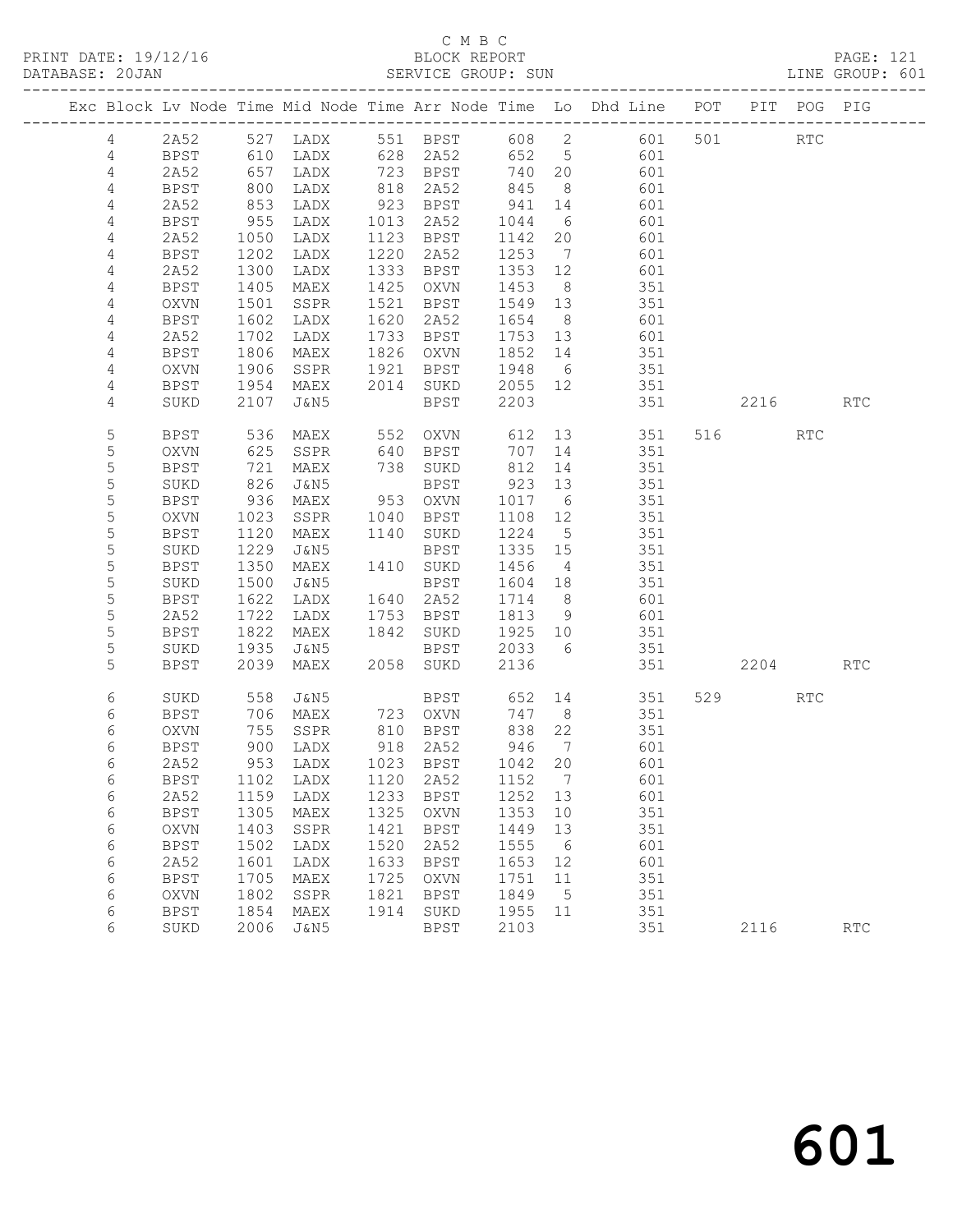|                  |             |                        | Exc Block Lv Node Time Mid Node Time Arr Node Time Lo Dhd Line POT PIT POG PIG |                      |                                       |                 |                         |            |            |            |
|------------------|-------------|------------------------|--------------------------------------------------------------------------------|----------------------|---------------------------------------|-----------------|-------------------------|------------|------------|------------|
| $7\phantom{.0}$  |             |                        | BPST 551 MAEX 608 SUKD 642 15 351 531                                          |                      |                                       |                 |                         | <b>RTC</b> |            |            |
| 7                | SUKD        |                        | 657 J&N5<br>806 MAEX<br>J&N5                   BPST<br>MAEX         823   OXVN |                      | BPST 752 + -<br>NAVIN 847 7<br>200 13 |                 | 752 14 351<br>847 7 351 |            |            |            |
| $\overline{7}$   | BPST        |                        |                                                                                |                      |                                       |                 |                         |            |            |            |
| $\overline{7}$   | OXVN        | 854                    | SSPR                                                                           | 910 BPST             | 938 13                                |                 | 351                     |            |            |            |
| $\overline{7}$   | <b>BPST</b> | 951                    | MAEX                                                                           | 1008 SUKD            | 1046                                  | 6               | 351                     |            |            |            |
| $\overline{7}$   | SUKD        | 1052                   | J&N5                                                                           | BPST                 | 1156                                  | 9               | 351                     |            |            |            |
| 7                | BPST        | 1205<br>1302           | MAEX                                                                           | 1225 OXVN            | 1251 11<br>1350 12                    |                 | 351                     |            |            |            |
| $\boldsymbol{7}$ | OXVN        |                        | SSPR                                                                           | 1320 BPST            |                                       |                 | 351                     |            |            |            |
| $\overline{7}$   | BPST        | 1402                   | LADX                                                                           | 1420 2A52            | 1455 6                                |                 | 601                     |            |            |            |
| 7                | 2A52        | 1501<br>1605           | LADX                                                                           | 1533 BPST            | 1553 12<br>1651 11                    |                 | 601<br>351              |            |            |            |
| $\overline{7}$   | BPST        |                        | MAEX                                                                           | 1625 OXVN            |                                       |                 |                         |            |            |            |
| 7                | OXVN        | 1702                   | SSPR                                                                           |                      | 1721 BPST 1749 13                     |                 | 351                     |            |            |            |
| 7                | <b>BPST</b> | 1802                   | LADX                                                                           | 1820 2A52            | 1851                                  |                 | 601                     | 1911       |            | <b>RTC</b> |
| $\,8\,$          | <b>BPST</b> |                        | 606 MAEX<br>655 SSPR                                                           | 623 OXVN<br>710 BPST | 643                                   |                 | 12 351                  | 546        | <b>RTC</b> |            |
| $\,8\,$          | OXVN        |                        |                                                                                |                      | 737 14                                |                 | 351                     |            |            |            |
| $\,8\,$          | BPST        | 751                    | MAEX                                                                           | 808 SUKD             | 842 13                                |                 | 351                     |            |            |            |
| $\,8\,$          | SUKD        | 855                    | J&N5                                                                           | BPST                 | $953$ 13                              |                 | 351                     |            |            |            |
| $\,8\,$          | BPST        | 1006                   | MAEX                                                                           | 1023 OXVN            | 1047 6                                |                 | 351                     |            |            |            |
| $\,8\,$          | <b>OXVN</b> | 1053                   | SSPR                                                                           | 1111 BPST            | 1141                                  | 9               | 351                     |            |            |            |
| $\,8\,$          | <b>BPST</b> | 1150                   | MAEX                                                                           | 1210 SUKD            | 1254 5                                |                 | 351                     |            |            |            |
| $\,8\,$          | SUKD        | 1259                   | J&N5                                                                           | BPST                 | 1403 19                               |                 | 351                     |            |            |            |
| $\,8\,$          | BPST        | 1422<br>1521           | LADX                                                                           | 1440 2A52            | 1515 6<br>1613 7                      |                 | 601                     |            |            |            |
| $\,8\,$          | 2A52        |                        | LADX                                                                           | 1553 BPST            |                                       |                 | 601                     |            |            |            |
| 8                | BPST        | 1620                   | MAEX                                                                           |                      | 1640 SUKD 1726 6                      |                 | 351                     |            |            |            |
| 8                | SUKD        | 1732                   | J&N5                                                                           | BPST                 | 1834                                  |                 | 351                     | 1847       |            | <b>RTC</b> |
| 9                | <b>BPST</b> |                        | 636 MAEX                                                                       | 653 OXVN             | 715                                   | 10              | 351                     | 616        | <b>RTC</b> |            |
| 9                | OXVN        | 725                    | SSPR                                                                           | 740 BPST<br>838 SUKD | 807 14<br>915 9                       |                 | 351                     |            |            |            |
| 9                | <b>BPST</b> |                        | $821$ MAEX                                                                     | 838 SUKD             |                                       |                 | 351                     |            |            |            |
| 9                | SUKD        | 924                    | J&N5                                                                           | BPST                 | 1024 12<br>1117 6                     |                 | 351                     |            |            |            |
| 9                | BPST        | 1036                   | MAEX                                                                           | 1053 OXVN            |                                       |                 | 351                     |            |            |            |
| 9                | OXVN        | 1123                   | SSPR                                                                           | 1141 BPST            | 1211                                  | 9               | 351                     |            |            |            |
| 9                | <b>BPST</b> | 1220<br>$1220$<br>1330 | MAEX                                                                           | 1240 SUKD            | 1326                                  | $\overline{4}$  | 351                     |            |            |            |
| 9                | SUKD        |                        | J&N5                                                                           | BPST                 | 1434 16                               |                 | 351                     |            |            |            |
| 9                | <b>BPST</b> | 1450                   | MAEX                                                                           | 1510 SUKD            | 1556                                  | $5\overline{)}$ | 351                     |            |            |            |
| 9                | SUKD        | 1601                   | J&N5                                                                           | BPST                 | 1704 18                               |                 | 351                     |            |            |            |
| 9                | BPST        | 1722                   | LADX                                                                           | 1740 2A52            | 1814                                  | 8 <sup>8</sup>  | 601                     |            |            |            |
| 9                | 2A52        | 1822                   | LADX                                                                           | 1853 BPST            | 1912 18                               |                 | 601                     |            |            |            |
| $\mathsf 9$      | <b>BPST</b> | 1930                   | LADX                                                                           | 1948 2A52            | 2019 6                                |                 | 601                     |            |            |            |
| 9                | 2A52        | 2025                   | LADX                                                                           | 2052 BPST            | 2110                                  | 8 <sup>8</sup>  | 601                     |            |            |            |
| 9                | <b>BPST</b> |                        | MAEX                                                                           | 2136 SUKD            | 2214 13                               |                 | 351                     |            |            |            |
| 9                | SUKD        |                        | 2118 MAEX<br>2227 J&N5                                                         | BPST                 | 2320                                  |                 | 351                     | 2333 RTC   |            |            |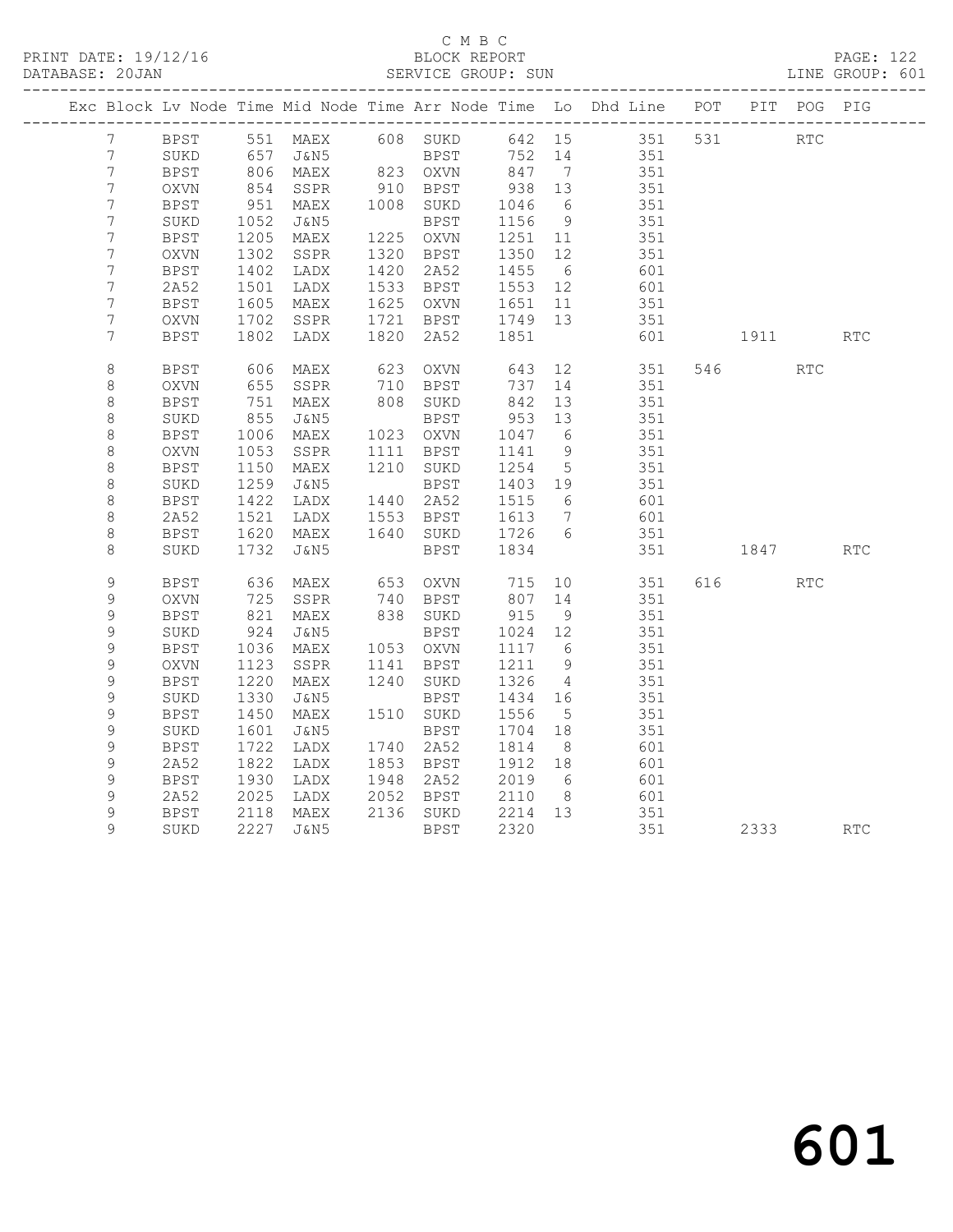PRINT DATE: 19/12/16<br>DATABASE: 20JAN

|                 |                     |                     |                |              |                     |              |                 | Exc Block Lv Node Time Mid Node Time Arr Node Time Lo Dhd Line POT PIT POG PIG                                                                                                                                                 |      |                             |
|-----------------|---------------------|---------------------|----------------|--------------|---------------------|--------------|-----------------|--------------------------------------------------------------------------------------------------------------------------------------------------------------------------------------------------------------------------------|------|-----------------------------|
|                 |                     |                     |                |              |                     |              |                 | 10 BPST 651 MAEX 708 SUKD 742 14 351 631 RTC                                                                                                                                                                                   |      |                             |
| 10              | SUKD                |                     |                |              |                     |              |                 | 756 J&N5 BPST 853 13 351                                                                                                                                                                                                       |      |                             |
| 10              | BPST                |                     |                |              |                     |              |                 | 906 MAEX 923 OXVN 947 6 351                                                                                                                                                                                                    |      |                             |
| 10              | OXVN                | 953<br>1042<br>1140 |                |              |                     |              |                 | SSPR 1010 BPST 1038 4 351<br>LADX 1100 2A52 1132 8 601                                                                                                                                                                         |      |                             |
| 10              | BPST                |                     |                |              |                     |              |                 |                                                                                                                                                                                                                                |      |                             |
| 10              | 2A52                |                     | LADX           |              | 1213 BPST           |              |                 | $1232$ 10 601                                                                                                                                                                                                                  |      |                             |
| 10              | BPST                | 1242                | LADX           |              | 1300 2A52           |              |                 | 1333 7 601                                                                                                                                                                                                                     |      |                             |
| 10              | 2A52                | 1340                | LADX           |              | 1413 BPST           |              |                 |                                                                                                                                                                                                                                |      |                             |
| 10              | BPST                | 1442                | LADX           |              | 1500 2A52           | 1535 6       |                 | $\begin{array}{cccc} 1433 & 9 & & 601 \\ 1535 & 6 & & 601 \\ 1633 & 9 & & 601 \end{array}$                                                                                                                                     |      |                             |
| 10              | 2A52                | 1541                | LADX           |              | 1613 BPST           |              |                 |                                                                                                                                                                                                                                |      |                             |
| 10              | BPST                | 1642                | LADX           |              | 1700 2A52           |              |                 | 1734 8 601                                                                                                                                                                                                                     |      |                             |
| 10              | 2A52                | 1742                | LADX           |              | 1813 BPST           |              |                 | 1833 5 601                                                                                                                                                                                                                     |      |                             |
| 10              | BPST                | 1838                | MAEX           |              | 1858 OXVN           |              |                 | 1923 13 351<br>2018 6 351                                                                                                                                                                                                      |      |                             |
| 10              | OXVN                | 1936                | SSPR 1951 BPST |              |                     |              |                 |                                                                                                                                                                                                                                |      |                             |
| 10              | BPST                | 2024                | MAEX 2043 SUKD |              |                     |              |                 | 2121 4 351                                                                                                                                                                                                                     |      |                             |
| 10              | SUKD                | 2125                |                |              |                     |              |                 | 2221 7 351                                                                                                                                                                                                                     |      |                             |
| 10              | BPST                | 2228<br>2345        |                |              |                     |              |                 | 162 1635 1622 16351 1622 16351 1622 16351 1622 16351 1622 16351 1622 16351 1623 16351 16351 16351 16351 16351 16351 16351 16351 16351 16351 16351 16351 16351 16351 16351 16351 16351 16351 16351 16351 16351 16351 16351 1635 |      |                             |
| 10              | SUKD                |                     |                |              |                     |              |                 | 351 2450 RTC                                                                                                                                                                                                                   |      |                             |
| 11              | BPST                | 700                 |                |              |                     |              |                 | LADX 718 2A52 745 9 601 640 RTC                                                                                                                                                                                                |      |                             |
| 11              | 2A52                |                     |                |              |                     |              |                 |                                                                                                                                                                                                                                |      |                             |
| 11              | BPST                | 754<br>851          |                |              |                     |              |                 | LADX 823 BPST 841 10 601<br>MAEX 908 SUKD 945 7 351                                                                                                                                                                            |      |                             |
| 11              | SUKD                | 952                 | $J\&N5$        |              | BPST                |              |                 | 1053 13 351                                                                                                                                                                                                                    |      |                             |
| 11              | BPST                | 1106                |                |              | MAEX 1126 OXVN      |              |                 | 1152 7 351                                                                                                                                                                                                                     |      |                             |
| 11              | OXVN                |                     |                |              | 1217 BPST           |              |                 | $1247$ 15 351                                                                                                                                                                                                                  |      |                             |
| 11              | BPST                | 1159<br>1302        | SSPR<br>LADX   |              | 1320 2A52           | 1355 5       |                 | 601                                                                                                                                                                                                                            |      |                             |
| 11              | 2A52                | 1400                | LADX           |              | 1433 BPST           |              |                 | 1453 12 601                                                                                                                                                                                                                    |      |                             |
| 11              | BPST                | 1505                | <b>MAEX</b>    |              | 1525 OXVN           | 1552         |                 | 9 351                                                                                                                                                                                                                          |      |                             |
| 11              | OXVN                | 1601<br>1702        | SSPR           |              | 1621 BPST           |              |                 | 1649 13 351                                                                                                                                                                                                                    |      |                             |
| 11              | BPST                |                     | LADX           |              | 1720 2A52           |              |                 | 1754 8 601<br>1852 8 601                                                                                                                                                                                                       |      |                             |
| 11              | 2A52                | 1802                | LADX           |              | 1833 BPST           |              |                 |                                                                                                                                                                                                                                |      |                             |
| 11              | BPST                | 1900                | LADX           |              | 1918 2A52           |              |                 | 1949 4 601                                                                                                                                                                                                                     |      |                             |
| 11              | 2A52                | 1953                |                |              |                     |              |                 |                                                                                                                                                                                                                                |      |                             |
| 11              | BPST                | 2100<br>2154        |                |              |                     |              |                 |                                                                                                                                                                                                                                |      |                             |
| 11              | 2A52                |                     |                |              |                     |              |                 | 1202 1202 1215 12040 120 1201<br>1200 12118 1202 12145 12040 12145<br>1200 12220 1238 12238 12238 12251 12251                                                                                                                  |      |                             |
| 12 <sup>°</sup> | 2A52                |                     |                |              |                     |              |                 | 725 LADX 753 BPST 811 19 601 659 RTC                                                                                                                                                                                           |      |                             |
|                 |                     |                     |                |              |                     |              |                 | 12 BPST 830 LADX 848 2A52 916 7 601                                                                                                                                                                                            |      |                             |
| 12              | 2A52                | 923                 | LADX           | 953          | <b>BPST</b>         | 1011         | 9               | 601                                                                                                                                                                                                                            |      |                             |
| 12              | <b>BPST</b>         | 1020                | LADX           | 1038         | 2A52                | 1110         | 10              | 601                                                                                                                                                                                                                            |      |                             |
| 12              | 2A52                | 1120                | LADX           | 1153         | <b>BPST</b>         | 1212         | 10              | 601                                                                                                                                                                                                                            |      |                             |
| 12              | BPST                | 1222                | LADX           | 1240         | 2A52                | 1313         | $7\phantom{.0}$ | 601                                                                                                                                                                                                                            |      |                             |
| 12              | 2A52                | 1320                | LADX           | 1353         | <b>BPST</b>         | 1413         | $7\phantom{.0}$ | 601                                                                                                                                                                                                                            |      |                             |
| 12              | BPST                | 1420                | MAEX           | 1440         | SUKD                | 1526         | 4               | 351                                                                                                                                                                                                                            |      |                             |
| 12              | SUKD                | 1530                | J&N5           |              | <b>BPST</b>         | 1634         | 16              | 351                                                                                                                                                                                                                            |      |                             |
| 12              | <b>BPST</b>         | 1650                | MAEX           | 1710         | SUKD                | 1756         | 8               | 351                                                                                                                                                                                                                            |      |                             |
| 12              | SUKD                | 1804                | J&N5           |              | <b>BPST</b>         | 1904         | 5               | 351                                                                                                                                                                                                                            |      |                             |
| 12              | BPST                | 1909                | MAEX           | 1929         | OXVN                | 1954         | 12              | 351                                                                                                                                                                                                                            |      |                             |
| 12<br>12        | <b>OXVN</b>         | 2006                | SSPR           | 2021<br>2117 | <b>BPST</b>         | 2048         | 10<br>2         | 351<br>351                                                                                                                                                                                                                     |      |                             |
| 12              | <b>BPST</b><br>SUKD | 2058<br>2157        | MAEX<br>J&N5   |              | SUKD<br><b>BPST</b> | 2155<br>2250 | 10              | 351                                                                                                                                                                                                                            |      |                             |
| 12              | <b>BPST</b>         | 2300                | MAEX           | 2318         | SUKD                | 2356         |                 | 351                                                                                                                                                                                                                            | 2424 | $\mathop{\rm RTC}\nolimits$ |
|                 |                     |                     |                |              |                     |              |                 |                                                                                                                                                                                                                                |      |                             |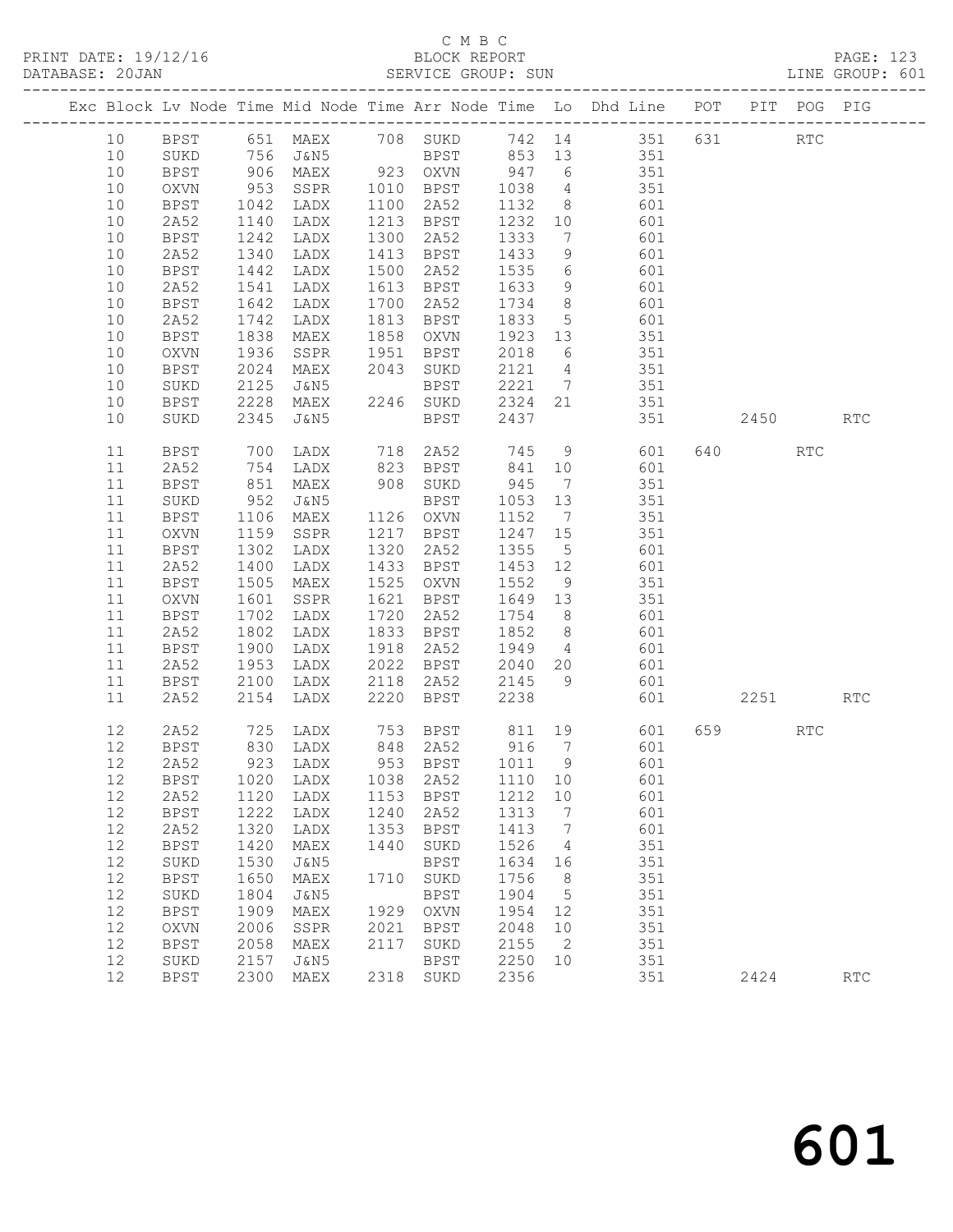|  |    |             |                      |                                  | Exc Block Lv Node Time Mid Node Time Arr Node Time Lo Dhd Line POT                    |                                                    |    |                                           |     |          | PIT POG PIG |     |
|--|----|-------------|----------------------|----------------------------------|---------------------------------------------------------------------------------------|----------------------------------------------------|----|-------------------------------------------|-----|----------|-------------|-----|
|  |    |             |                      |                                  | 13 BPST 1051 MAEX 1108 SUKD 1152 7 351 1031 RTC<br>13 SUKD 1159 J&N5 BPST 1305 17 351 |                                                    |    |                                           |     |          |             |     |
|  |    |             |                      |                                  |                                                                                       |                                                    |    |                                           |     |          |             |     |
|  | 13 | <b>BPST</b> |                      |                                  | 1322 LADX 1340 2A52 1415 5                                                            |                                                    |    | 601                                       |     |          |             |     |
|  | 13 | 2A52        | 1420<br>1520         | LADX 1453 BPST<br>MAEX 1540 SUKD |                                                                                       | 1513 7<br>1628 3                                   |    | 601<br>351                                |     |          |             |     |
|  | 13 | BPST        |                      |                                  |                                                                                       |                                                    |    |                                           |     |          |             |     |
|  | 13 | SUKD        | 1631                 | J&N5                             | BPST 1734 16                                                                          |                                                    |    | 351                                       |     |          |             |     |
|  | 13 | BPST        | 1750<br>1905         | MAEX                             | 1810 SUKD 1853 12<br>BPST 2003 6                                                      |                                                    |    | 351                                       |     |          |             |     |
|  | 13 | SUKD        |                      | J&N5                             |                                                                                       |                                                    |    |                                           | 351 |          |             |     |
|  | 13 | BPST        | 2009                 |                                  | MAEX 2028 OXVN 2053 13                                                                |                                                    |    | 351                                       |     |          |             |     |
|  | 13 | OXVN        | 2106                 | SSPR                             | 2121 BPST                                                                             | 2148 10                                            |    | 351                                       |     |          |             |     |
|  | 13 | <b>BPST</b> | 2158                 | MAEX                             | 2216 SUKD                                                                             | 2254 6                                             |    |                                           | 351 |          |             |     |
|  | 13 | SUKD        | 2300                 | J&N5                             | BPST                                                                                  |                                                    |    | $2353$ 7 $351$                            |     |          |             |     |
|  | 13 | BPST        | 2400                 | J&N3                             | SUKD                                                                                  |                                                    |    | 2455 5 40 351                             |     |          |             |     |
|  | 13 | BPST        | 2540<br>2622         | LADX 2557 2A52<br>LADX 2645 BPST |                                                                                       | $\begin{array}{cc} 2622 & 0 \\ 2703 & \end{array}$ |    |                                           | 601 |          |             |     |
|  | 13 | 2A52        | 2622                 |                                  |                                                                                       |                                                    |    |                                           | 601 | 2716 RTC |             |     |
|  | 14 | BPST        | 1135<br>1232         | MAEX                             | 1155 OXVN 1221 11 351 1115<br>1250 BPST 1320 15 351                                   |                                                    |    |                                           |     |          | <b>RTC</b>  |     |
|  | 14 | OXVN        |                      | SSPR                             |                                                                                       |                                                    |    |                                           |     |          |             |     |
|  | 14 | BPST        |                      | 1335 MAEX                        | 1355 OXVN                                                                             | 1423 8                                             |    | 351                                       |     |          |             |     |
|  | 14 | OXVN        | 1431                 | SSPR                             | 1451 BPST                                                                             | 1519 16                                            |    | 351                                       |     |          |             |     |
|  | 14 | BPST        | 1535                 | MAEX                             | 1555 OXVN                                                                             | 1622 10                                            |    |                                           | 351 |          |             |     |
|  | 14 | OXVN        | 1632                 | SSPR                             | 1651 BPST                                                                             | 1719 16                                            |    | $rac{1}{351}$                             |     |          |             |     |
|  | 14 | BPST        |                      | MAEX                             | 1755 OXVN                                                                             | 1821 12                                            |    | 351                                       |     |          |             |     |
|  | 14 | OXVN        | 1735<br>1833<br>1924 | SSPR                             | 1851 BPST                                                                             | 1919 5                                             |    | $\begin{array}{c} 351 \\ 351 \end{array}$ |     |          |             |     |
|  | 14 | BPST        |                      | MAEX                             | 1944 SUKD                                                                             | $2025$ 12                                          |    |                                           |     |          |             |     |
|  | 14 | SUKD        | 2037                 | J&N5                             | <b>BPST</b>                                                                           | 2133 5                                             |    | 351                                       |     |          |             |     |
|  | 14 | <b>BPST</b> | 2138                 | MAEX                             | 2156 SUKD                                                                             | 2234                                               |    |                                           | 351 | 2302     |             | RTC |
|  | 15 | BPST        | 1250                 | MAEX                             | 1310 SUKD 1356 4 351 1230                                                             |                                                    |    |                                           |     |          | RTC         |     |
|  | 15 | SUKD        | 1400<br>1522         | J&N5                             | BPST                                                                                  |                                                    |    | 1504 18 351<br>1614 8 601                 |     |          |             |     |
|  | 15 | <b>BPST</b> |                      | LADX                             | 1540 2A52                                                                             | 1614 8                                             |    |                                           | 601 |          |             |     |
|  | 15 | 2A52        | 1622                 | LADX                             | 1653 BPST                                                                             | 1713 7                                             |    | 601                                       |     |          |             |     |
|  | 15 | <b>BPST</b> | 1720                 | MAEX                             | 1740 SUKD                                                                             | 1824 11                                            |    | 351                                       |     |          |             |     |
|  | 15 | SUKD        | 1835                 | J&N5                             | BPST                                                                                  | 1933 6                                             |    |                                           | 351 |          |             |     |
|  | 15 | BPST        | 1939                 | MAEX                             | 1959 OXVN                                                                             | 2024                                               | 12 | $rac{351}{351}$                           |     |          |             |     |
|  | 15 | OXVN        | 2036                 | SSPR                             | 2051 BPST                                                                             | 2118 12                                            |    | 351                                       |     |          |             |     |
|  | 15 | <b>BPST</b> | 2130<br>2224         | LADX                             | 2148 2A52                                                                             | 2215 9<br>2308 2                                   |    |                                           | 601 |          |             |     |
|  | 15 | 2A52        |                      | LADX                             | 2250 BPST                                                                             |                                                    |    | 001                                       |     |          |             |     |
|  | 15 | <b>BPST</b> | 2310                 | LADX                             | 2327 2A52                                                                             |                                                    |    | 2352 0 601                                |     |          |             |     |
|  | 15 | 2A52        | 2352<br>2445         | LADX                             | 2417 BPST 2435 10                                                                     |                                                    |    | $601$<br>351                              |     |          |             |     |
|  | 15 | BPST        |                      | 2445 J&N3                        | SUKD                                                                                  | 2540                                               |    |                                           | 351 | 2606     |             | RTC |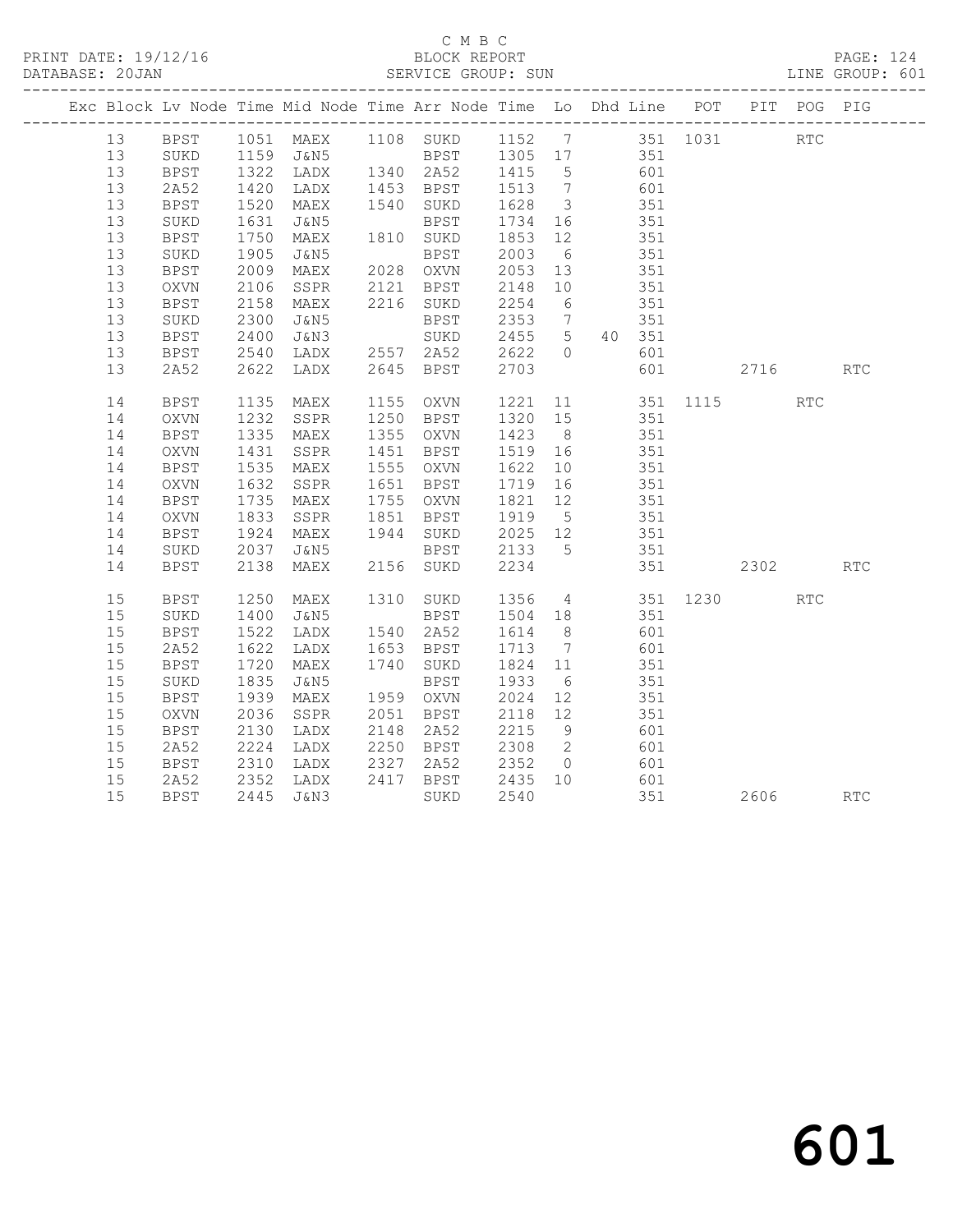|  | DATABASE: 20JAN | PRINT DATE: 19/12/16 |                           |           |      |                                                            |              |    |                                                                                                |     |         |            |            |
|--|-----------------|----------------------|---------------------------|-----------|------|------------------------------------------------------------|--------------|----|------------------------------------------------------------------------------------------------|-----|---------|------------|------------|
|  |                 |                      |                           |           |      |                                                            |              |    |                                                                                                |     |         |            |            |
|  |                 |                      |                           |           |      |                                                            |              |    | Exc Block Lv Node Time Mid Node Time Arr Node Time Lo Dhd Line POT PIT POG PIG                 |     |         |            |            |
|  |                 |                      |                           |           |      |                                                            |              |    | 40 BPST 600 LADX 616 TSFE 632 28 620 540 RTC                                                   |     |         |            |            |
|  | 40              | TSFE                 |                           |           |      |                                                            |              |    | 700 LADX 714 BPST 732 13 620                                                                   |     |         |            |            |
|  | 40              | BPST                 |                           |           |      |                                                            |              |    |                                                                                                |     |         |            |            |
|  | 40              | TSFE                 |                           |           |      |                                                            |              |    | 745 LADX 801 TSFE 820 35 620<br>855 LADX 909 BPST 927 18 620<br>945 LADX 1001 TSFE 1020 35 620 |     |         |            |            |
|  | 40              | BPST                 |                           |           |      |                                                            |              |    |                                                                                                |     |         |            |            |
|  | 40              | TSFE                 | 1055                      | LADX      |      |                                                            |              |    | 1110 BPST 1129 16 620                                                                          |     |         |            |            |
|  | 40              | BPST                 | 1145                      | LADX      |      | 1203 TSFE 1220                                             |              |    | 35 620                                                                                         |     |         |            |            |
|  | 40              | TSFE                 |                           | LADX      |      |                                                            |              |    |                                                                                                |     |         |            |            |
|  | 40              | BPST                 | 1255<br>1345              | LADX      |      |                                                            |              |    | 1311 BPST 1330 15 620<br>1403 TSFE 1420 35 620                                                 |     |         |            |            |
|  | 40              | TSFE                 | 1455                      | LADX      |      | 1511 BPST 1530 15                                          |              |    | 620                                                                                            |     |         |            |            |
|  | 40              | BPST                 | 1545                      | LADX      |      | 1603 TSFE 1620 35                                          |              |    | 620                                                                                            |     |         |            |            |
|  | 40              | TSFE                 |                           | LADX      |      |                                                            |              |    | 620                                                                                            |     |         |            |            |
|  | 40              | BPST                 | 1655<br>1745<br>1855      | LADX      |      | 1711   BPST       1730   15<br>1803   TSFE       1820   35 |              |    | 620                                                                                            |     |         |            |            |
|  | 40              | TSFE                 |                           | LADX      |      |                                                            |              |    | 1910 BPST 1929 16 620                                                                          |     |         |            |            |
|  | 40              | BPST                 | 1945                      | LADX      |      |                                                            |              |    | 2003 TSFE 2021 34 620                                                                          |     |         |            |            |
|  | 40              | TSFE                 |                           | 2055 LADX |      | 2110 BPST 2128                                             |              |    | 620 2141                                                                                       |     |         |            | <b>RTC</b> |
|  | 41              | BPST                 | 700                       | LADX      |      | 716 TSFE 733                                               |              |    | 27 620                                                                                         |     | 640 640 | <b>RTC</b> |            |
|  | 41              | TSFE                 | 800                       | LADX      |      | 814 BPST 832                                               |              |    | 28 620                                                                                         |     |         |            |            |
|  | 41              | <b>BPST</b>          |                           | LADX      |      |                                                            |              |    | 30 620                                                                                         |     |         |            |            |
|  | 41              | TSFE                 | $900$<br>$1005$<br>$1100$ | LADX      |      | 916 TSFE 935<br>1019 BPST 1038<br>1118 TSFE 1135           |              | 22 | 620                                                                                            |     |         |            |            |
|  | 41              | BPST                 |                           | LADX      |      |                                                            |              | 25 | 620                                                                                            |     |         |            |            |
|  | 41              | TSFE                 | 1200                      | LADX      |      | 1215 BPST 1234                                             |              | 26 | 620                                                                                            |     |         |            |            |
|  | 41              | BPST                 | 1300                      | LADX      | 1318 | TSFE                                                       | 1335         | 30 | 620                                                                                            |     |         |            |            |
|  | 41              | TSFE                 | 1405                      | LADX      |      | 1421 BPST                                                  |              |    |                                                                                                |     |         |            |            |
|  | 41              | BPST                 | 1500                      | LADX      |      | 1518 TSFE                                                  | 1440<br>1535 |    | 20 620<br>30 620                                                                               |     |         |            |            |
|  | 41              | TSFE                 | 1605                      | LADX      | 1621 | BPST 1640                                                  |              | 20 | 620                                                                                            |     |         |            |            |
|  | 41              | BPST                 | 1700                      | LADX      | 1718 | TSFE                                                       | 1735         | 30 | 620                                                                                            |     |         |            |            |
|  | 41              | TSFE                 |                           | LADX      |      | 1820 BPST                                                  | 1839         |    |                                                                                                |     |         |            |            |
|  | 41              | BPST                 | $180 -$<br>$1900 -$       | LADX      | 1918 | TSFE 1936                                                  |              |    | 21 620<br>29 620                                                                               |     |         |            |            |
|  | 41              | TSFE                 | 2005                      | LADX      |      | 2020 BPST 2039 16                                          |              |    | 620                                                                                            |     |         |            |            |
|  | 41              | BPST                 | 2055                      | LADX      |      |                                                            |              |    | 2113 TSFE 2131 29 620                                                                          |     |         |            |            |
|  | 41              | TSFE                 |                           | 2200 LADX |      | 2214 BPST 2232                                             |              |    | 620                                                                                            |     | 2245    |            | <b>RTC</b> |
|  | 42              | <b>BPST</b>          | 800                       | LADX      | 816  | TSFE                                                       | 835          | 25 | 620                                                                                            | 740 |         | <b>RTC</b> |            |
|  | 42              | TSFE                 | 900                       | LADX      | 914  | BPST                                                       | 932          | 28 | 620                                                                                            |     |         |            |            |
|  | 42              | <b>BPST</b>          | 1000                      | LADX      | 1018 | TSFE                                                       | 1035         | 30 | 620                                                                                            |     |         |            |            |
|  | 42              | TSFE                 | 1105                      | LADX      | 1120 | <b>BPST</b>                                                | 1139         | 21 | 620                                                                                            |     |         |            |            |
|  | 42              | BPST                 | 1200                      | LADX      | 1218 | TSFE                                                       | 1235         | 30 | 620                                                                                            |     |         |            |            |
|  | 42              | TSFE                 | 1305                      | LADX      | 1321 | <b>BPST</b>                                                | 1340         | 20 | 620                                                                                            |     |         |            |            |
|  | 42              | <b>BPST</b>          | 1400                      | LADX      | 1418 | TSFE                                                       | 1435         | 30 | 620                                                                                            |     |         |            |            |
|  | 42              | TSFE                 | 1505                      | LADX      | 1521 | <b>BPST</b>                                                | 1540         | 20 | 620                                                                                            |     |         |            |            |
|  | 42              | <b>BPST</b>          | 1600                      | LADX      | 1618 | TSFE                                                       | 1635         | 30 | 620                                                                                            |     |         |            |            |
|  | 42              | TSFE                 | 1705                      | LADX      | 1721 | <b>BPST</b>                                                | 1740         | 20 | 620                                                                                            |     |         |            |            |
|  | 42              | <b>BPST</b>          | 1800                      | LADX      | 1818 | TSFE                                                       | 1835         | 30 | 620                                                                                            |     |         |            |            |
|  | 42              | TSFE                 | 1905                      | LADX      | 1920 | <b>BPST</b>                                                | 1939         | 16 | 620                                                                                            |     |         |            |            |
|  | 42              | <b>BPST</b>          | 1955                      | LADX      | 2013 | TSFE                                                       | 2031         | 29 | 620                                                                                            |     |         |            |            |
|  | 42              | TSFE                 | 2100                      | LADX      | 2115 | <b>BPST</b>                                                | 2133         | 27 | 620                                                                                            |     |         |            |            |
|  | 42              | <b>BPST</b>          | 2200                      | LADX      | 2214 | TSFE                                                       | 2232         | 28 | 620                                                                                            |     |         |            |            |
|  | 42              | TSFE                 | 2300                      | LADX      | 2314 | <b>BPST</b>                                                | 2332         |    | 620                                                                                            |     | 2345    |            | RTC        |